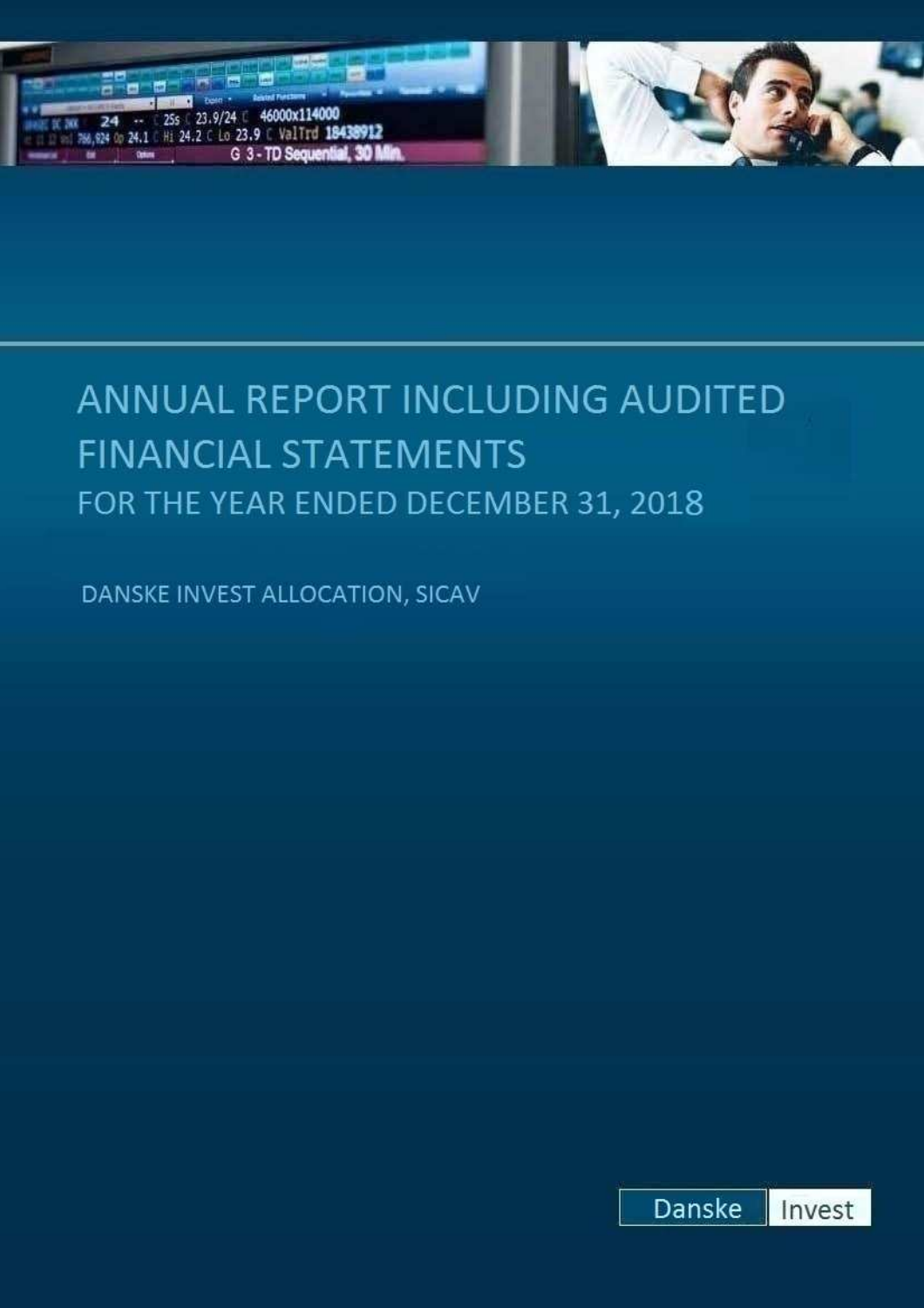## DANSKE INVEST ALLOCATION Société d'Investissement à Capital Variable

Annual Report including Audited Financial Statements

as at December 31, 2018

R.C.S B82717

The Prospectus and the relevant KIID (Key Investor Information Document) should be read in their entirety before making any investments in the Shares. Subscriptions can only be placed after the relevant KIID has been made available and on the basis of the current Prospectus accompanied by the most recent annual report, including audited financial statements and semi-annual reports of the Fund, if any. Such reports are deemed to be an integral part of the Prospectus.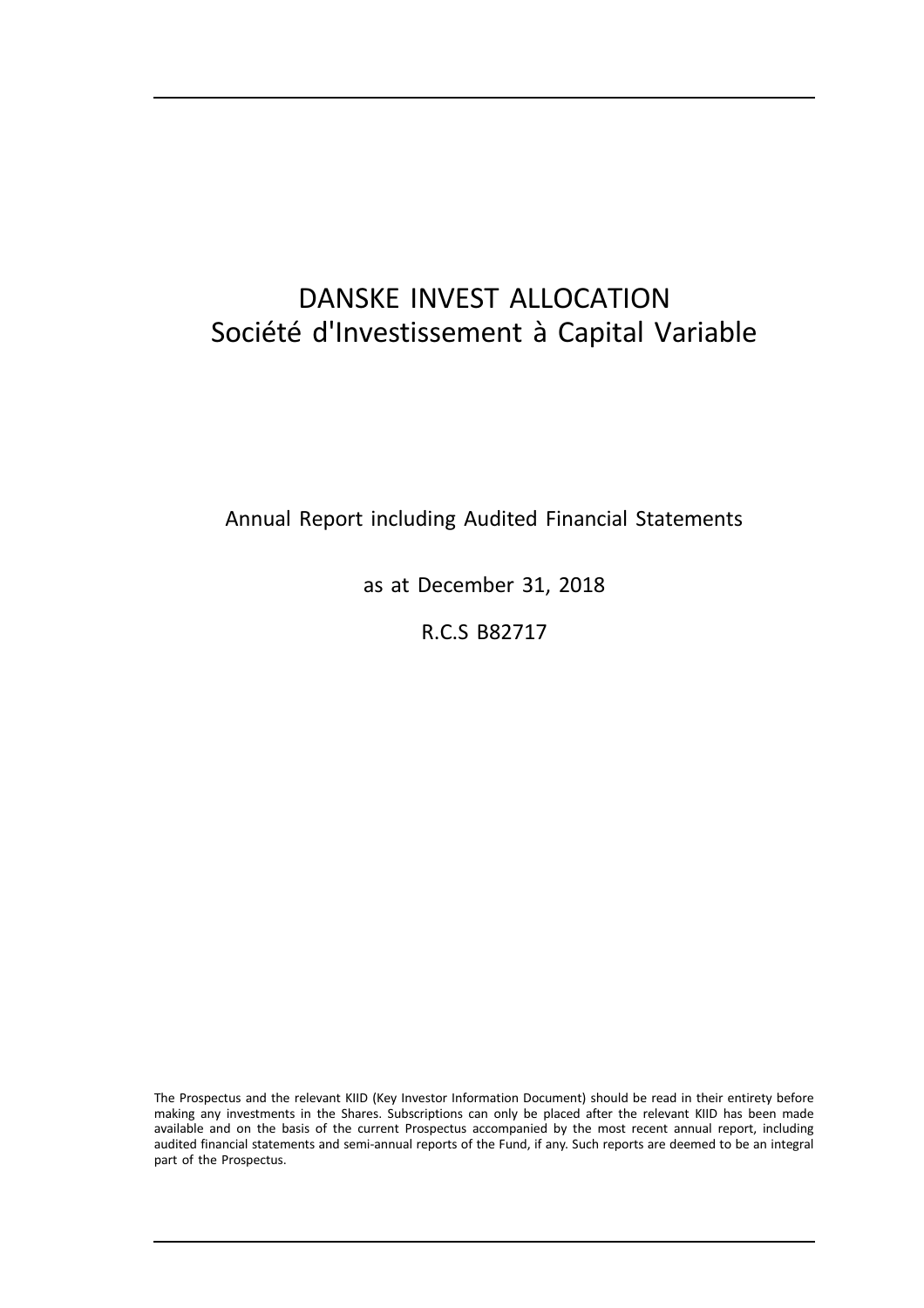### Table of contents

|                                                                                            | Page     |
|--------------------------------------------------------------------------------------------|----------|
| <b>Management and Administration</b>                                                       | 5        |
| <b>Information to Shareholders</b>                                                         | 6        |
| <b>Directors' Report</b>                                                                   | 7        |
| <b>Investment Managers' Report</b>                                                         | 14       |
| Report of the Réviseur d'Entreprises Agréé                                                 | 18       |
| <b>Statement of Net Assets</b>                                                             | 20       |
| <b>Statement of Operations and Changes in Net Assets</b>                                   | 31       |
| Statement of Changes in the Number of Shares                                               | 38       |
| <b>Statistics</b>                                                                          | 48       |
| <b>DYNAMIC</b>                                                                             |          |
| Statement of Investments                                                                   | 53       |
| Geographical and Economic Portfolio Breakdowns                                             | 54       |
| <b>EQUITY OPPORTUNITIES</b>                                                                |          |
| Statement of Investments                                                                   | 55       |
| Geographical and Economic Portfolio Breakdowns                                             | 56       |
| ESG BASIC 20 (launched on June 12, 2018)                                                   |          |
| Statement of Investments                                                                   | 57       |
| Geographical and Economic Portfolio Breakdowns                                             | 58       |
| ESG BASIC 35 (launched on June 12, 2018)                                                   |          |
| Statement of Investments                                                                   | 59       |
| Geographical and Economic Portfolio Breakdowns                                             | 60       |
| ESG BASIC 50 (launched on June 12, 2018)                                                   |          |
| Statement of Investments                                                                   | 61<br>62 |
| Geographical and Economic Portfolio Breakdowns<br>ESG BASIC 80 (launched on June 12, 2018) |          |
| Statement of Investments                                                                   | 63       |
| Geographical and Economic Portfolio Breakdowns                                             | 64       |
| ESG BASIC 100 (launched on June 12, 2018)                                                  |          |
| Statement of Investments                                                                   | 65       |
| Geographical and Economic Portfolio Breakdowns                                             | 66       |
| <b>HORISONT AKTIE</b>                                                                      |          |
| Statement of Investments                                                                   | 67       |
| Geographical and Economic Portfolio Breakdowns                                             | 75       |
| <b>HORISONT BALANSERAD</b>                                                                 |          |
| Statement of Investments                                                                   | 76       |
| Geographical and Economic Portfolio Breakdowns                                             | 84       |
| HORISONT FÖRSIKTIG                                                                         |          |
| Statement of Investments                                                                   | 85       |
| Geographical and Economic Portfolio Breakdowns                                             | 91       |
| <b>HORISONT OFFENSIV</b>                                                                   |          |
| Statement of Investments                                                                   | 92       |
| Geographical and Economic Portfolio Breakdowns                                             | 93       |
| <b>HORISONT RÄNTA</b>                                                                      |          |
| Statement of Investments                                                                   | 94       |
| Geographical and Economic Portfolio Breakdowns                                             | 95       |
| <b>JUNE BALANCED</b>                                                                       |          |
| Statement of Investments                                                                   | 96       |
| Geographical and Economic Portfolio Breakdowns                                             | 97       |
| <b>JUNE DEFENSIVE</b>                                                                      |          |
| Statement of Investments                                                                   | 98       |
| Geographical and Economic Portfolio Breakdowns                                             | 99       |
| <b>JUNE EQUITY</b>                                                                         |          |
| Statement of Investments                                                                   | 100      |
| Geographical and Economic Portfolio Breakdowns                                             | 101      |
| <b>JUNE MODERATE</b>                                                                       |          |
| Statement of Investments                                                                   | 102      |
| Geographical and Economic Portfolio Breakdowns                                             | 103      |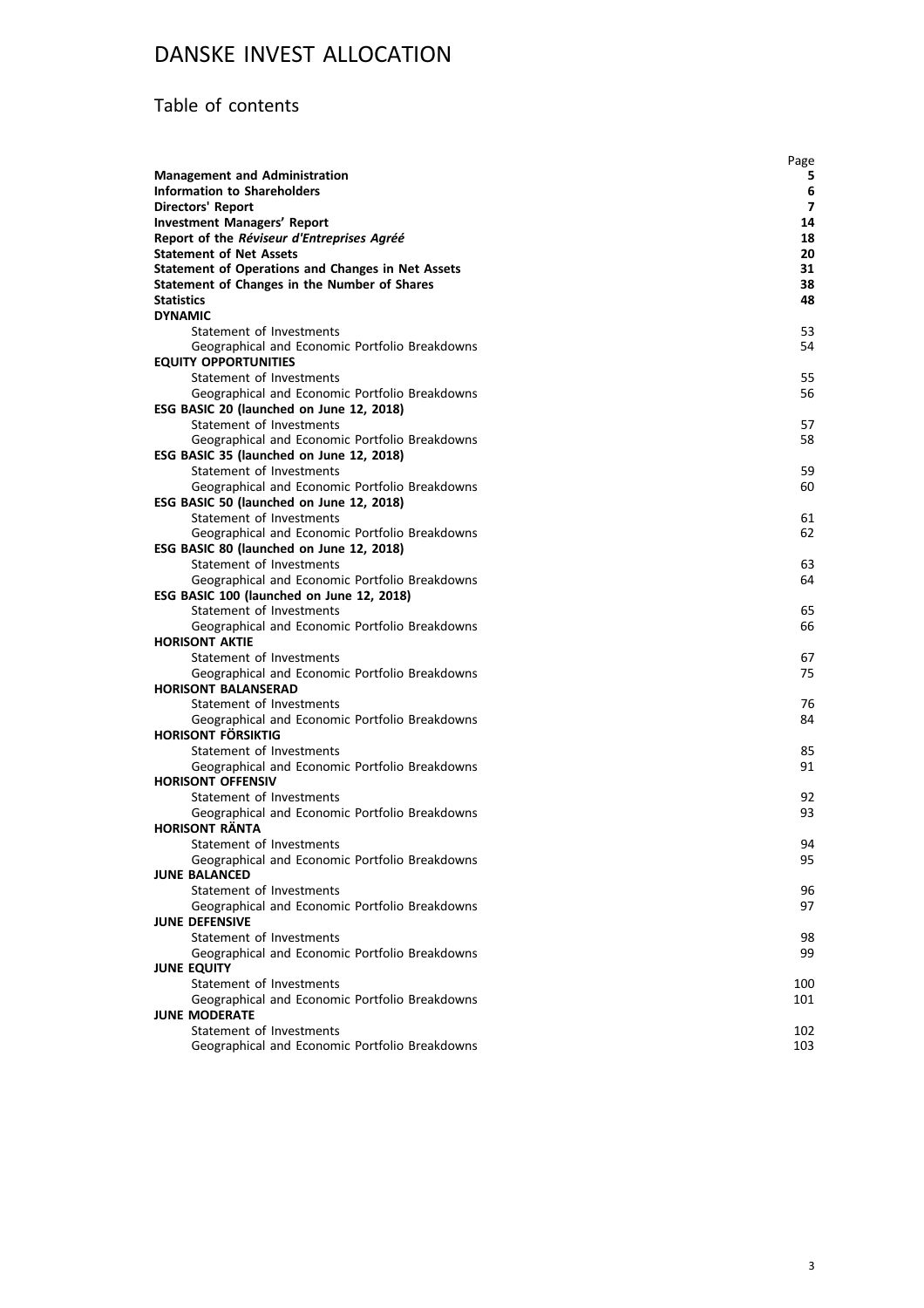## Table of contents (continued)

| <b>JUNE MODERATE SHORT</b>                     |     |
|------------------------------------------------|-----|
| Statement of Investments                       | 104 |
| Geographical and Economic Portfolio Breakdowns | 105 |
| <b>JUNE OPPORTUNITY</b>                        |     |
| Statement of Investments                       | 106 |
| Geographical and Economic Portfolio Breakdowns | 107 |
| <b>JUNE PROGRESSIVE</b>                        |     |
| Statement of Investments                       | 108 |
| Geographical and Economic Portfolio Breakdowns | 109 |
| <b>STABLE INCOME</b>                           |     |
| Statement of Investments                       | 110 |
| Geographical and Economic Portfolio Breakdowns | 117 |
| Notes to the Audited Financial Statements      | 118 |
| <b>Unaudited Appendix</b>                      | 134 |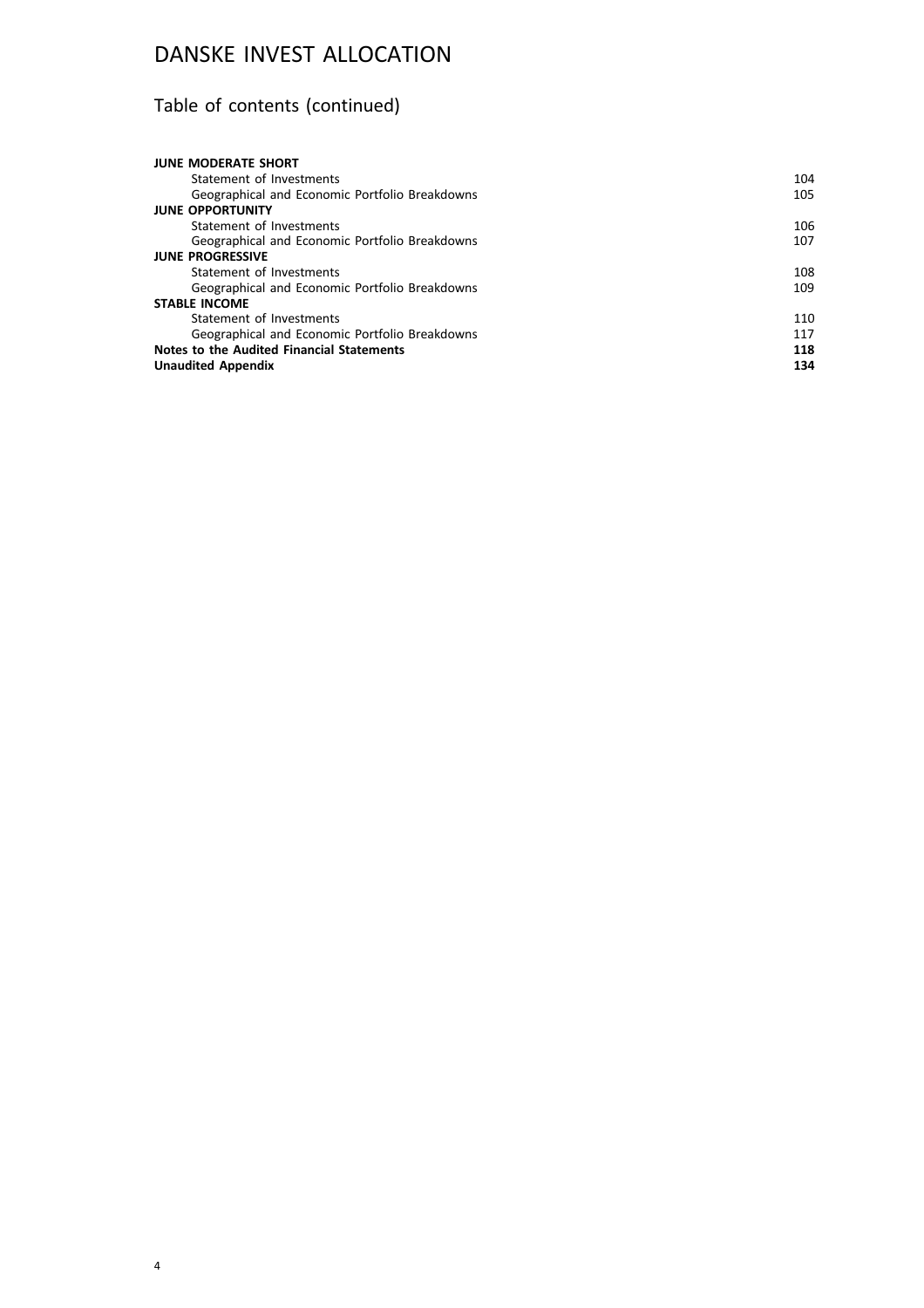### Management and Administration

#### **BOARD OF DIRECTORS OF THE FUND**

Robert Bruun MIKKELSTRUP (Chairman) Managing Director Danske Invest Management A/S 17, Parallelvej 2800-Kgs. Lyngby Denmark

Salla KOMULAINEN Independent Director 52, rue de Rodenbourg L-6950 Olingen Grand Duchy of Luxembourg

Jan Stig RASMUSSEN Independent Director 11, rue de Wecker L-6795 Grevenmacher Grand Duchy of Luxembourg

Morten RASTEN Executive Director Danske Invest Management A/S 17, Parallelvej 2800-Kgs. Lyngby Denmark

#### **MANAGEMENT COMPANY**

Danske Invest Management Company 13, rue Edward Steichen L-2540 Luxembourg Grand Duchy of Luxembourg

#### **BOARD OF DIRECTORS OF THE MANAGEMENT COMPANY**

Morten RASTEN (Chairman) Executive Director Danske Invest Management A/S 17, Parallelvej 2800-Kgs. Lyngby Denmark

Lone Larsson HESTNES (until August 16, 2018) Managing Director Danske Capital AS Oslo Norway

Thomas Borg DIDERIKSEN Managing Director Danske Bank International S.A. 13, rue Edward Steichen L-2540 Luxembourg Grand-Duchy of Luxembourg

Lars Eigen MØLLER (since August 16, 2018) Executive Vice President Danske Bank A/S Wealth Management 17, Parallelvej 2800-Kgs. Lyngby Denmark

Klaus EBERT (since August 16, 2018) Managing Director Danske Invest Management Company 13, rue Edward Steichen L-2540 Luxembourg Grand Duchy of Luxembourg

#### **DEPOSITARY BANK AND PRINCIPAL PAYING AGENT**

RBC Investor Services Bank S.A. 14, Porte de France L-4360 Esch-sur-Alzette Grand Duchy of Luxembourg

#### **INVESTMENT MANAGER**

Danske Bank A/S 17, Parallelvej 2800-Kgs. Lyngby Denmark

#### **AUDITOR**

Deloitte Audit, *Société à responsabilité limitée* 560, rue de Neudorf L-2220 Luxembourg Grand Duchy of Luxembourg

#### **CENTRAL ADMINISTRATION AGENT AND REGISTRAR AGENT**

RBC Investor Services Bank S.A. 14, Porte de France L-4360 Esch-sur-Alzette Grand Duchy of Luxembourg

#### **REGISTERED OFFICE**

Danske Invest Management Company 13, rue Edward Steichen L-2540 Luxembourg Grand Duchy of Luxembourg

#### **DOMICILIARY AGENT**

Danske Invest Management Company 13, rue Edward Steichen L-2540 Luxembourg Grand Duchy of Luxembourg

#### **LENDING AGENT**

RBC Investor Services Trust 155, Wellington Street West,  $7^{\text{th}}$  floor Toronto, Ontario M5V 3L3 Canada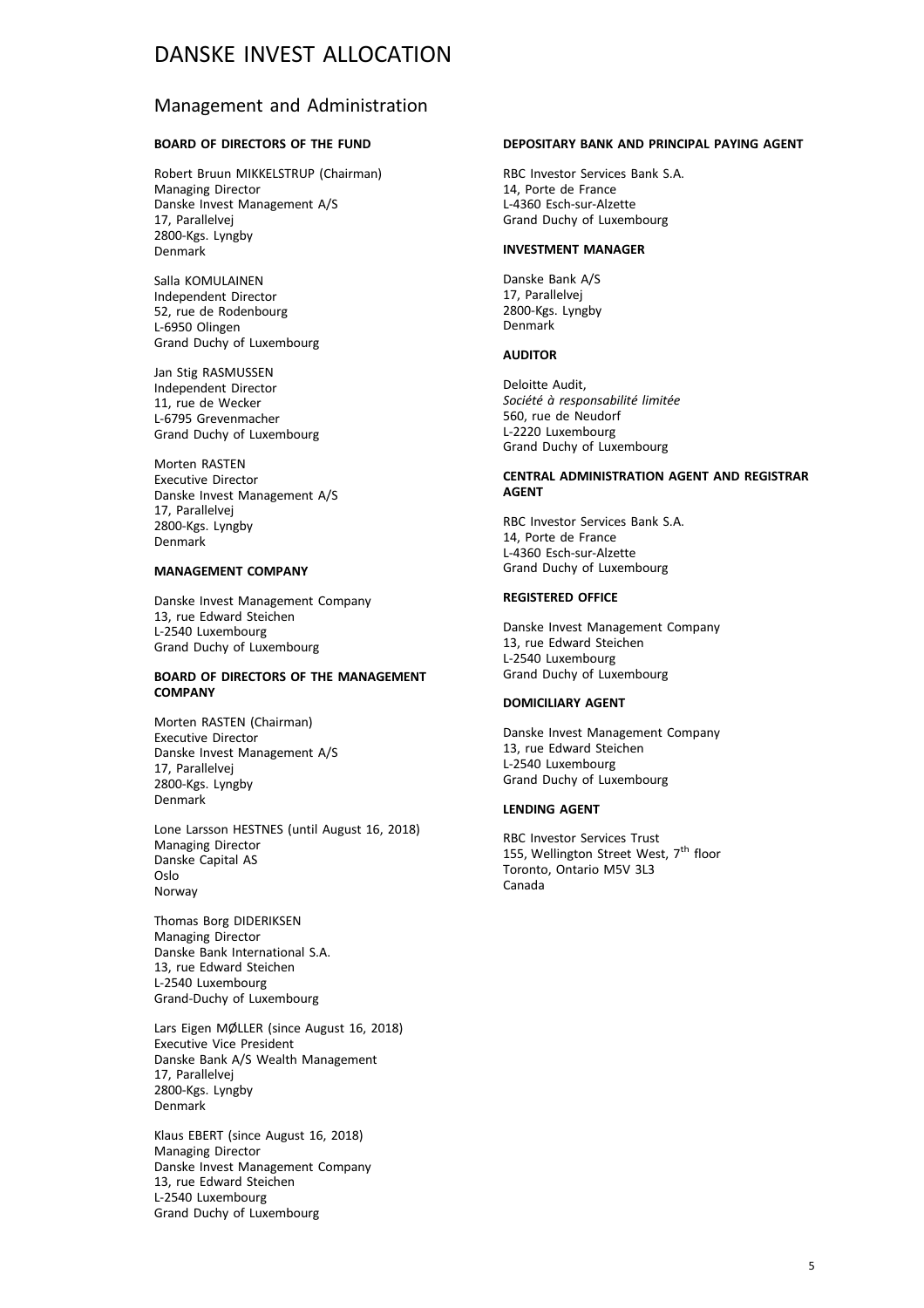### Information to Shareholders

Information about the Net Asset Value of the shares of each fund and about the subscription and redemption prices is available at all times at the registered office of the Fund.

Copies of the annual report, including audited financial statements and semi-annual reports may be obtained by holders of shares from the registered office of the Fund.

A detailed schedule of portfolio changes is available free of charge upon request at the registered office of the Fund.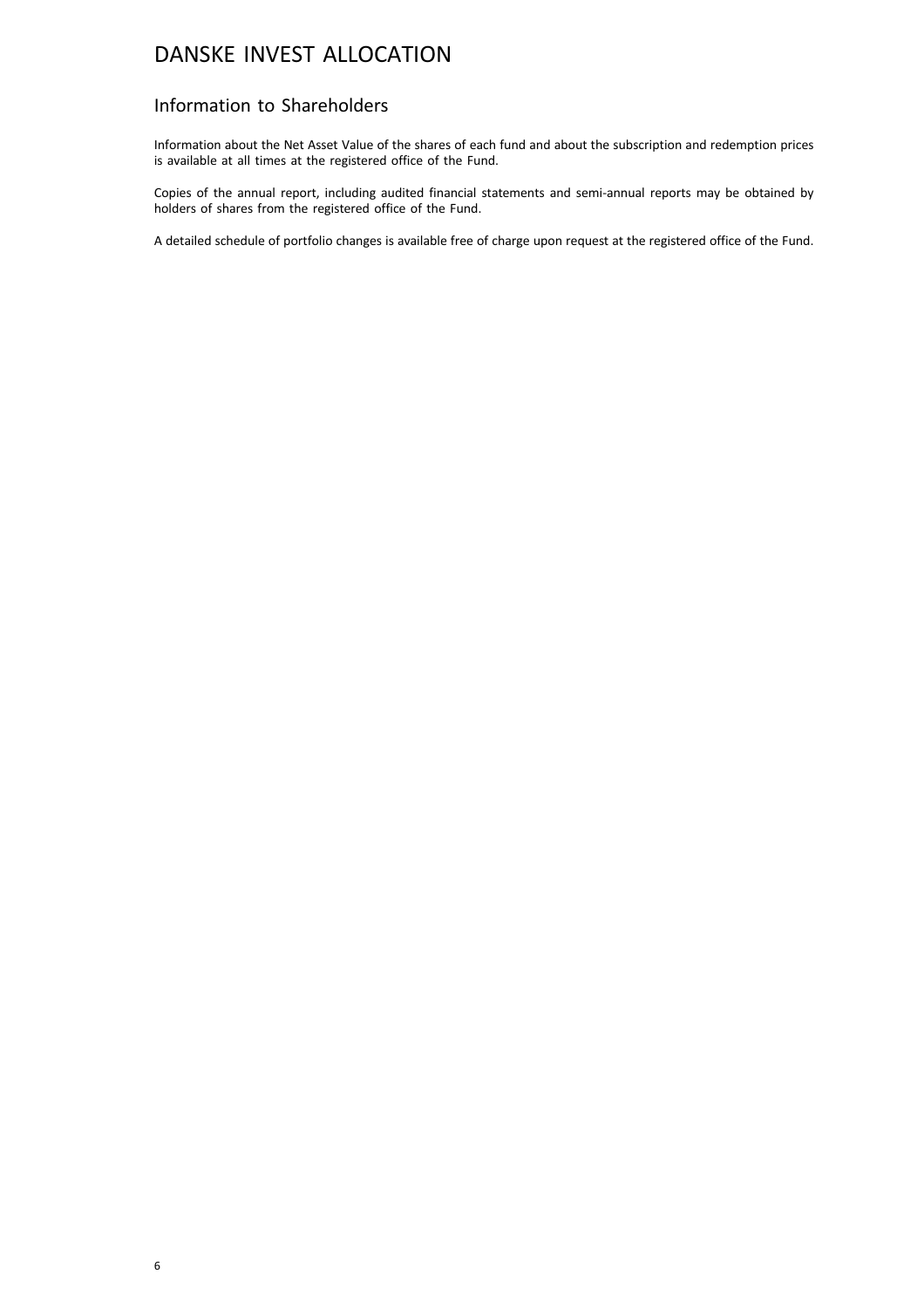### Directors' Report

#### **Significant events during the year 2018:**

#### **Board of Directors**

The Board composition is shown below together with the Board attendance at the four Board Meetings held during the year 2018. No remuneration is paid to Board Members from Danske Bank Group and the remuneration for Independent Board Members is covered by the Operating and Administrative Expenses paid by the funds of Danske Invest Allocation to Danske Invest Management Company.

|                     |               | Independent   | Attendance<br>record at the 4<br>Board<br>Meetings held |                       |
|---------------------|---------------|---------------|---------------------------------------------------------|-----------------------|
| Name                | Non-executive | non-executive | in 2018                                                 | Remuneration for 2018 |
| Robert Mikkelstrup* | Χ             |               | 4                                                       |                       |
| Morten Rasten       | x             |               | 4                                                       |                       |
| Jan Stig Rasmussen  |               | х             |                                                         | EUR 8,000             |
| Salla Komulainen    |               | х             |                                                         | EUR 8,000             |

\* Chairman of the Board

#### **Annual General Meeting**

The Annual General Meeting of Danske Invest Allocation took place on March 6, 2018.

The Annual General Meeting re-elected the following Board Members - Mr. Robert Mikkelstrup, Mr. Morten Rasten, Mr. Jan Stig Rasmussen and Mrs. Salla Komulainen for a one-year period until the next annual general meeting which will be held in 2019.

The Annual General Meeting approved the declaration and payment of dividends for the financial year ended on December 31, 2017. Deloitte Audit Société à responsabilité limitée was elected as Statutory Auditor for another oneyear period until the next Annual General Meeting which will be held in 2019.

#### **Events subsequent to Annual General Meeting**

A circular resolution constituting Mr. Robert Mikkelstrup as Chairman to the Board was made subsequent to the Annual General Meeting.

#### **Danske Invest Allocation Prospectus January 2018**

The CSSF issued the visa stamped prospectus on January 12, 2018, which included the change of Investment Manager for the five Horisont funds from Danske Capital AB to Danske Bank A/S. A shareholder notice was sent out to the relevant investors on December 22, 2017.

#### **Danske Invest Allocation Prospectus June 2018**

The CSSF issued the visa stamped prospectus on May 25, 2018 which is a revised prospectus using the More Carrot template (including the screened June funds (ESG Basic) and the Solutions 2.0 funds (Global Portfolio Solution DKK)).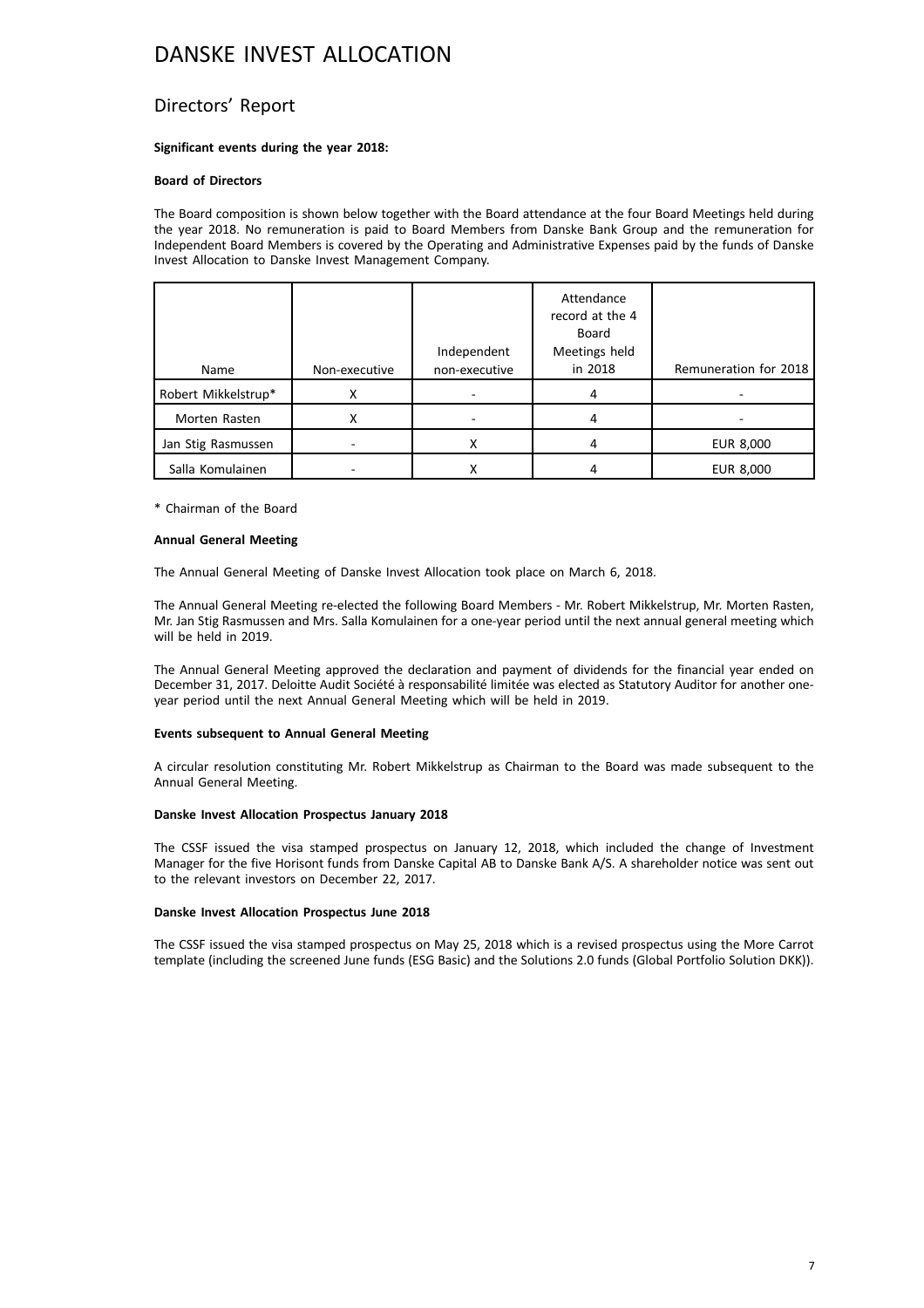### Directors' Report (continued)

#### **Simplified Prospectus model**

- . The prospectus has been rephrased and restructured into the simplified model recently implemented for another SICAV - Danske Invest SICAV;
- . The fund descriptions have been rephrased in a simpler and structured way with the information separated under various clearly defined headings. For the funds that have already been launched, there is no change to the investment policy, strategy, eligible assets or risk profile. Hence, investors will not experience any difference in the portfolio or risk profile due to this prospectus update;
- . Repeated information, e.g. risk descriptions and descriptions of eligible shareholders of share classes, have been removed from the fund description. Instead, each fund refers to a list of the most prominent risks which are described in the general part of the prospectus "Risk Descriptions". Share classes are described in the general part under the heading "Investing in the Funds";
- . ISIN-codes, initial issue prices and launch dates have been removed;
- . Swing pricing: A possibility to use so-called swing pricing is included in the prospectus;
- . All available base share classes are described under Fund Description for each fund with maximum fees that can be charged. However, there are no changes to the actual fees charged.

#### **Five new "Global Portfolio Solution DKK" funds**

Danske Bank Asset Management has developed a concept for new product offering "Solutions 2.0" as part of its new strategy towards Danske Bank's advisory and discretionary clients (both retail and institutional) and five new funds have been added to the prospectus as follows:

- Danske Invest Allocation Global Portfolio Solution DKK Fixed Income
- Danske Invest Allocation Global Portfolio Solution DKK Defensive
- Danske Invest Allocation Global Portfolio Solution DKK Balanced
- Danske Invest Allocation Global Portfolio Solution DKK Opportunity
- Danske Invest Allocation Global Portfolio Solution DKK Equities

#### **Six new "ESG Basic" funds**

Six new "ESG Basic" funds are included in the prospectus to complement the existing "June funds".

- Danske Invest Allocation ESG Basic Fixed Income (not launched)
- Danske Invest Allocation ESG Basic 20\*
- Danske Invest Allocation ESG Basic 35\*
- Danske Invest Allocation ESG Basic 50\*
- Danske Invest Allocation ESG Basic 80\*
- Danske Invest Allocation ESG Basic 100\*

A summary of the main changes is outlined below:

- . Removal of June Defensive Short fund (never launched);
- . Change hurdle rates for the Dynamic and Stable Income funds paying performance fees;
- . Performance Fee description for the funds **Dynamic and Stable Income:** The performance fee explanation has been made more descriptive but this will not result in any change in the way performance fees are calculated or paid;
- . Clarification of investment policy in the **Dynamic fund**: The fund can invest through UCITS (including UCITS ETFs) or UCIs in equities and equity-related securities. The fund's investment policy description has been clarified as follows: "Specifically, the fund may invest up to 80% of net assets in equities and equity-related securities through UCITS (including UCITS ETFs) or UCIs."
- . Change subscription, switch and redemption orders processing schedule for the five **Horisont funds** to be as follows: "Subscriptions, switches and redemptions Orders received and accepted by the registrar agent by 2:00 PM CET on any day that is a business day in Sweden (or by 10.00 AM CET on any day which banks are open half a day in Sweden) are ordinarily processed the same day";
- . Change subscription, switch and redemption orders processing schedule for the **Dynamic and Equity Opportunities funds** to be as follows: "Subscriptions, switches and redemptions Orders received and accepted by the registrar agent by 5:30 PM CET any business day in Luxembourg are ordinarily processed two business days later";
- . **Operating and Admin expenses:** Update the fee model for **Dynamic** and **Equity Opportunities funds** to include Management Fee, Operating & Admin. Expenses (incl. Taxe d'abonnement). The new prospectus will display a maximum level of administrative and operating expenses of 0.40% for all share classes in both funds. The actual level of administrative and operating expenses is 0.33% for all share classes in the Dynamic fund and 0.40% for all classes in the Equity Opportunities fund;
- . **Share classes**: The prospectus describes the base share class types (families of share classes), e.g. "A", "I", "J", "P1", RA", "RI", "WA" etc. in section "Investing in the Funds" / "Share Classes". A list of available share classes (ISIN-codes) will be made available on the web-site: www.danskeinvest.com;
- . New base share classes TA and TI will be established for the "Global Portfolio Solution DKK" funds;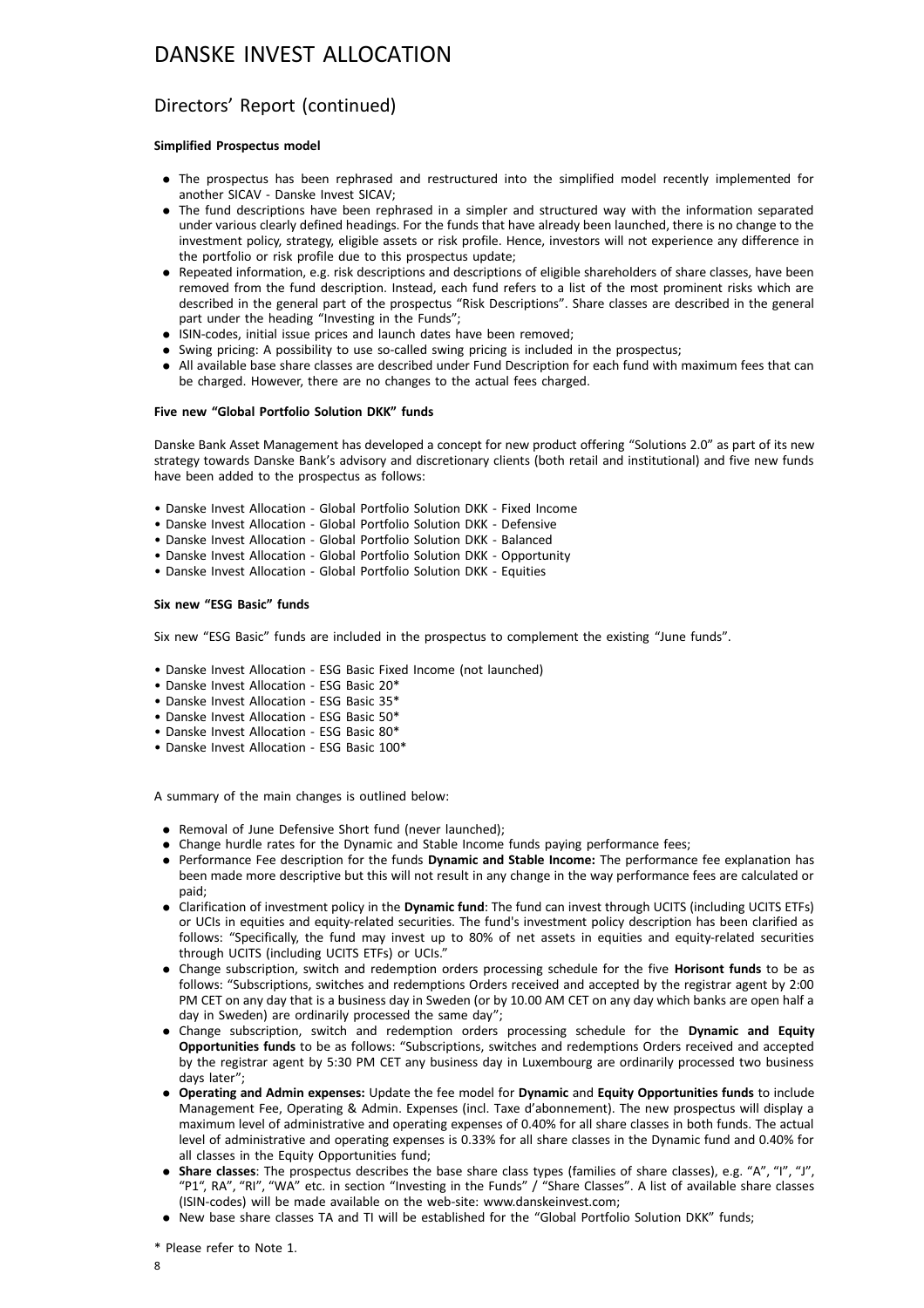### Directors' Report (continued)

. New base share classes WJ, WP1, WP2 and WP3 will be established for the "ESG Basic" funds.

#### **Shareholder Notice**

A shareholder notice outlining these changes was sent to the shareholders in the Fund on May 23, 2018. Investors in the Dynamic and Stable Income funds had the right until close of business on July 31, 2018 to request the full redemption free of charge or conversion of their shares into any other fund within the Fund.

#### **Danske Invest Allocation Prospectus next update**

On December 4, 2018 an Addendum to the prospectus was filed to the CSSF. A list of the main changes is as follows:

- . In addition to the responsible investment policy that applies to all the funds in the Fund, an ''ESG Standard Plus'' criteria has been inserted in the prospectus for the five Horisont funds – namely Horisont Aktie, Horisont Balanserad, Horisont Försiktig, Horisont Offensiv and Horisont Ränta;
- . Changes to the investment policies of the Horisont funds to allow for more direct investments;
- . Disclose in the Horisont funds' description that the investments into UCITS (including UCITS ETFs) may constitute up to 100% of net assets;
- . Remove reference to the frequency of benchmark rebalancing from the Benchmark section of the Horisont funds.

#### **Sales Activities 2018**

In accordance with the current prospectus, the Management Company is responsible for the marketing of the Fund and the Management Company has appointed Danske Bank A/S as the Global Distributor for the Fund.

In 2018 the assets under management in the Fund increased by EUR 30m (1.29%). In 2018, a net subscription flow of EUR 222m was recorded in the Fund, of which the June funds created in 2016 and 2017 as well as the creation of similar ESG Basic funds in 2018 registered net subscriptions totalling EUR 95m. The negative market movements in 2018 resulted in the modest net increase of the assets under management.

The prospectus, articles of incorporation and KIIDs are available on the website www.danskeinvest.com. The web-site www.danskeinvest.com, which is operated by Danske Bank A/S, will be continuously developed to be used as the major marketing / investor information tool in all areas of fund distribution.

#### **Marketing approval**

The ESG Basic funds are notified for marketing in Denmark, Luxembourg, Sweden and Finland. The Horisont funds are notified for marketing in Luxembourg and Sweden. The June, Stable Income, Dynamic and Equity Opportunity funds are notified in Denmark, Luxembourg, Norway, Sweden and Finland.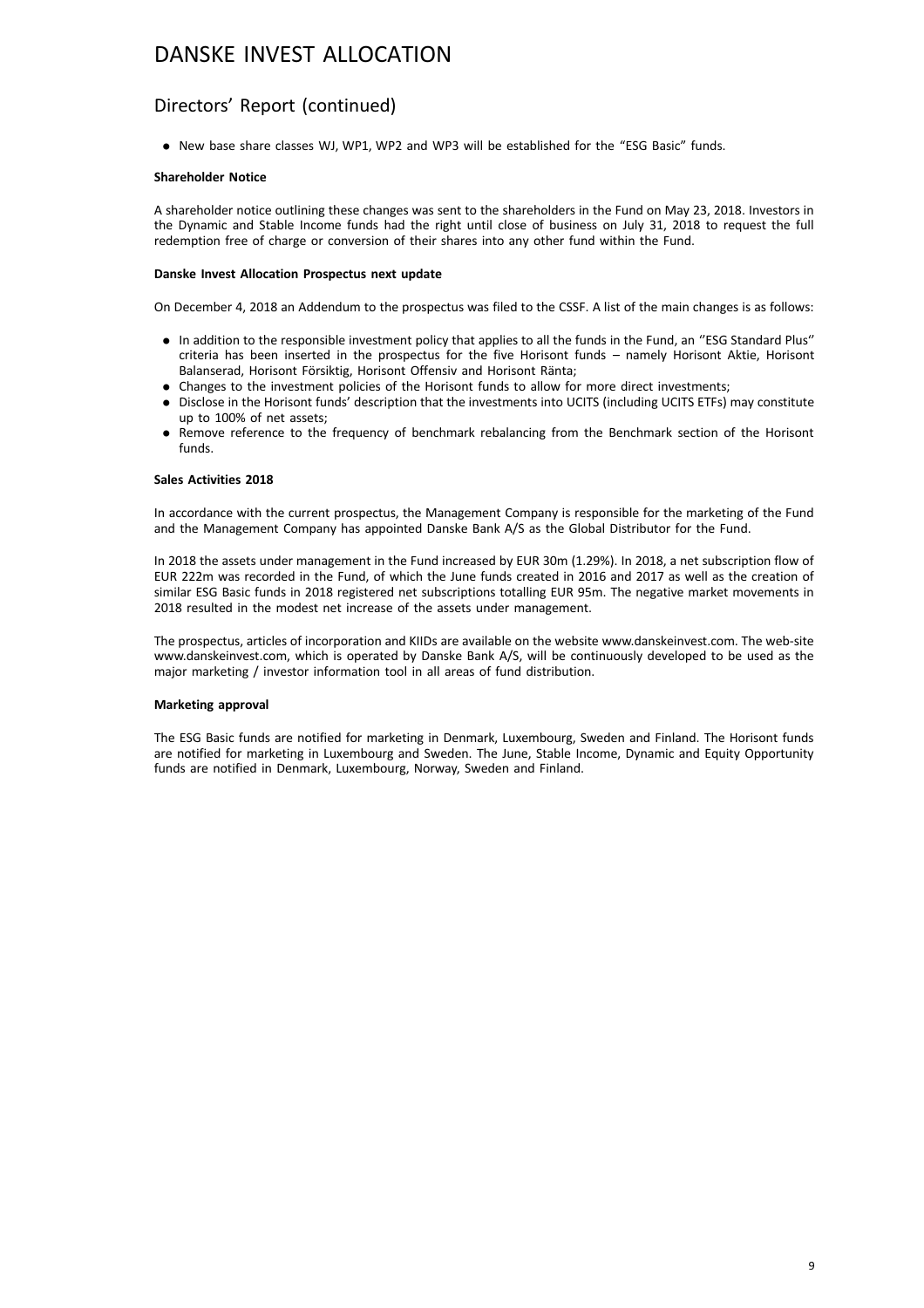### Directors' Report (continued)

#### **New fund launches in 2018**

The following share classes/funds were launched in 2018 at the initial issue prices listed below:

| <b>Fund Name</b> | Share-class name                                                     | <b>ISIN</b>                | Share-Class start date   Currency |            | <b>Start Price</b> |
|------------------|----------------------------------------------------------------------|----------------------------|-----------------------------------|------------|--------------------|
| ESG Basic 20*    | ESG Basic $20 - Class WA$                                            | LU1806382021 June 12, 2018 |                                   | <b>EUR</b> | 10                 |
|                  | June Moderate Screened - Class J-dkk                                 |                            | LU1806380595   October 10, 2018   | <b>DKK</b> | 100                |
|                  | June Moderate Screened - Class J-sek h                               | LU1806380249 June 12, 2018 |                                   | <b>SEK</b> | 100                |
|                  | June Moderate Screened - Class R                                     | LU1806380678 June 12, 2018 |                                   | <b>EUR</b> | 10                 |
| ESG Basic 35*    | ESG Basic $35 - Class WA$                                            | LU1806384829 June 12, 2018 |                                   | <b>EUR</b> | 10                 |
|                  | June Balanced Screened - Class J-dkk                                 |                            | LU1806383342   October 10, 2018   | <b>DKK</b> | 100                |
|                  | June Balanced Screened - Class J-sek h                               | LU1806383185 June 12, 2018 |                                   | <b>SEK</b> | 100                |
|                  | June Balanced Screened - Class R                                     |                            | LU1806383425 June 12, 2018        | <b>EUR</b> | 10                 |
| ESG Basic 50*    | ESG Basic $50 - Class WA$                                            | LU1806387848 June 12, 2018 |                                   | <b>EUR</b> | 10                 |
|                  | June Progressive Screened - Class J-dkk                              |                            | LU1806386287   October 10, 2018   | <b>DKK</b> | 100                |
|                  | June Progressive Screened - Class J-sek h                            | LU1806386014 June 12, 2018 |                                   | <b>SEK</b> | 100                |
|                  | June Progressive Screened - Class R                                  | LU1806386360 June 12, 2018 |                                   | <b>EUR</b> | 10                 |
| ESG Basic 80*    | ESG Basic 80 - Class WA                                              | LU1806390636 June 12, 2018 |                                   | <b>EUR</b> | 10                 |
|                  | June Opportunity Screened - Class J-dkk                              |                            | LU1806389034 October 10, 2018     | <b>DKK</b> | 100                |
|                  | June Opportunity Screened – Class J-sek h LU1806388812 June 12, 2018 |                            |                                   | <b>SEK</b> | 100                |
|                  | June Opportunity Screened - Class R                                  |                            | LU1806389117 June 12, 2018        | <b>EUR</b> | 10                 |
|                  | ESG Basic 100* ESG Basic 100 - Class WA                              | LU1806393499 June 12, 2018 |                                   | <b>EUR</b> | 10                 |
|                  | June Equity Screened - Class J-sek h                                 |                            | LU1806391873   October 10, 2018   | <b>DKK</b> | 100                |
|                  | June Balanced Screened - Class J-sek h                               | LU1806391527 June 12, 2018 |                                   | <b>SEK</b> | 100                |
|                  | June Equity Screened - Class R                                       | LU1806391956 June 12, 2018 |                                   | <b>EUR</b> | 10                 |

#### **KIID**

All the Key Investor Information Documents - the KIIDs - are available and published on the website www. danskeinvest.com.

#### **Outlook 2019**

In 2019 Danske Bank A/S will – on behalf of Danske Invest Management Company - support the distribution activities of the Fund in the markets where the funds are notified for marketing.

#### **Fund Return for 2018**

At the year-end the Fund was composed of twenty funds and the 2018 return for each fund below is based on the financial year end reporting net asset value calculations. Due to the prevailing market conditions during the year 2018, the Board of Directors considers the performance to be satisfactory.

\* Please refer to Note 1.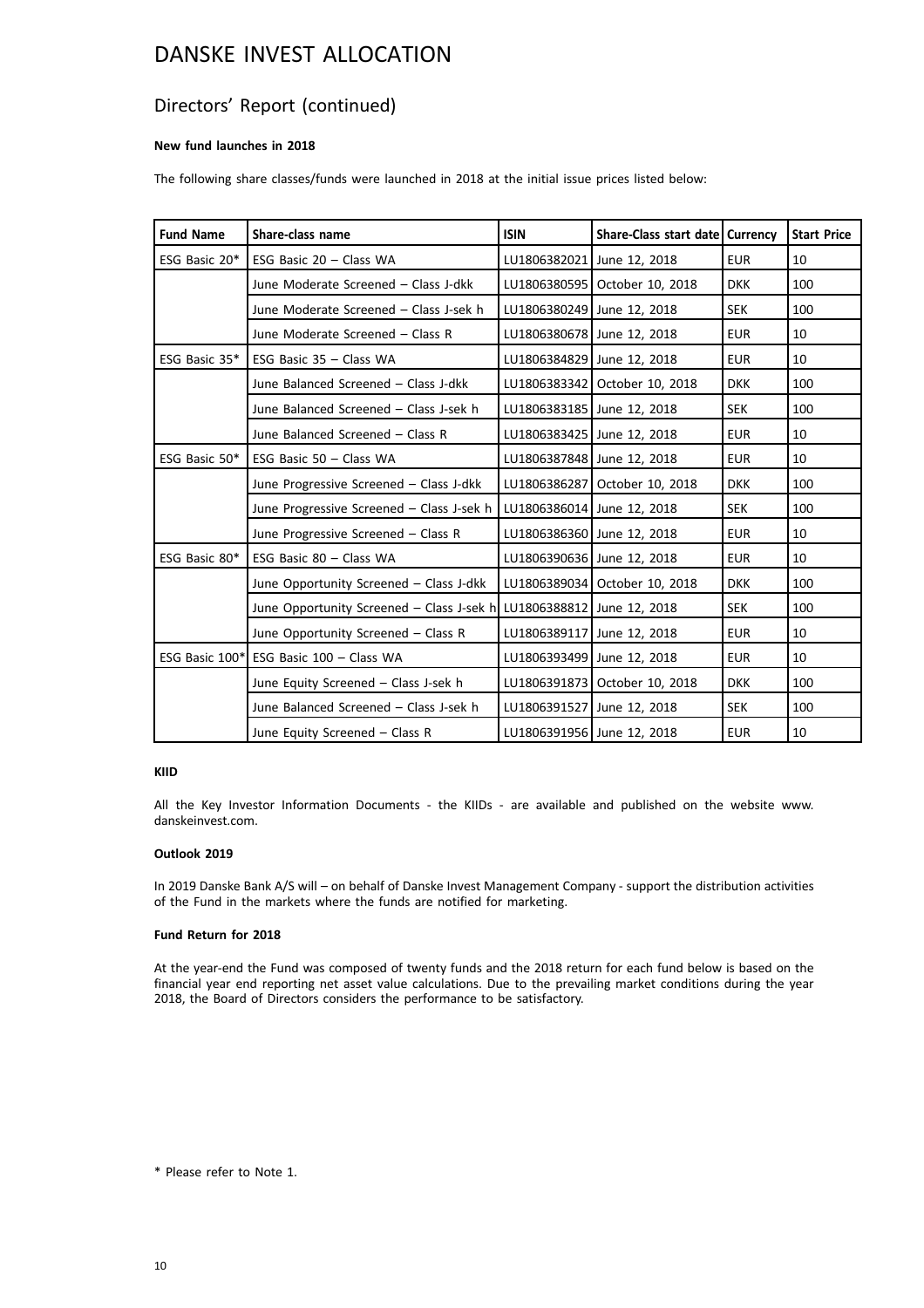## Directors' Report (continued)

Danske Invest Allocation Returns as per December 31, 2018

| <b>Fund Name</b>     | <b>Share-Class Name</b>                   | <b>Class</b><br><b>Currency</b> | <b>ISIN Code</b>           | <b>Launch Date</b>                        | Return<br>2018 |
|----------------------|-------------------------------------------|---------------------------------|----------------------------|-------------------------------------------|----------------|
| <b>DYNAMIC</b>       | Dynamic - Class A p                       | <b>EUR</b>                      | LU0130372641 July 25, 2001 |                                           | $-6.89%$       |
| EQUITY OPPORTUNITIES | Equity Opportunities - Class A            | <b>EUR</b>                      | LU0130373375 July 25, 2001 |                                           | $-11.00\%$     |
| ESG BASIC 20*        | ESG Basic 20 - Class WA                   | <b>EUR</b>                      |                            | LU1806382021 June 12, 2018                | $-3.36%$       |
|                      | June Moderate Screened - Class J-dkk      | <b>DKK</b>                      |                            | LU1806380595   October 10, 2018           | -2.51%         |
|                      | June Moderate Screened - Class J-sek h    | <b>SEK</b>                      | LU1806380249 June 12, 2018 |                                           | -3.48%         |
|                      | June Moderate Screened - Class R          | <b>EUR</b>                      | LU1806380678 June 12, 2018 |                                           | $-3.36%$       |
| ESG Basic 35*        | ESG Basic 35 - Class WA                   | <b>EUR</b>                      |                            | LU1806384829 June 12, 2018                | -5.36%         |
|                      | June Balanced Screened - Class J-dkk      | <b>DKK</b>                      |                            | LU1806383342   October 10, 2018           | $-4.51%$       |
|                      | June Balanced Screened - Class J-sek h    | <b>SEK</b>                      | LU1806383185 June 12, 2018 |                                           | $-5.48%$       |
|                      | June Balanced Screened - Class R          | <b>EUR</b>                      | LU1806383425 June 12, 2018 |                                           | $-5.36%$       |
| ESG Basic 50*        | ESG Basic 50 - Class WA                   | <b>EUR</b>                      |                            | LU1806387848 June 12, 2018                | $-7.01%$       |
|                      | June Progressive Screened - Class J-dkk   | <b>DKK</b>                      |                            | LU1806386287   October 10, 2018           | $-6.10%$       |
|                      | June Progressive Screened - Class J-sek h | <b>SEK</b>                      | LU1806386014 June 12, 2018 |                                           | $-7.13%$       |
|                      | June Progressive Screened - Class R       | <b>EUR</b>                      | LU1806386360 June 12, 2018 |                                           | $-7.01%$       |
| ESG Basic 80*        | ESG Basic 80 - Class WA                   | <b>EUR</b>                      |                            | LU1806390636 June 12, 2018                | $-9.51%$       |
|                      | June Opportunity Screened - Class J-dkk   | <b>DKK</b>                      |                            | LU1806389034 October 10, 2018             | $-8.70\%$      |
|                      | June Opportunity Screened - Class J-sek h | <b>SEK</b>                      |                            | LU1806388812   June 12, 2018              | $-9.67%$       |
|                      | June Opportunity Screened - Class R       | <b>EUR</b>                      | LU1806389117 June 12, 2018 |                                           | $-9.51%$       |
| ESG Basic 100*       | ESG Basic 100 - Class WA                  | <b>EUR</b>                      |                            | LU1806393499 June 12, 2018                | -9.76%         |
|                      | June Equity Screened - Class J-dkk        | <b>DKK</b>                      |                            | LU1806391873   October 10, 2018           | $-8.94\%$      |
|                      | June Equity Screened - Class J-sek h      | <b>SEK</b>                      |                            | LU1806391527 June 12, 2018                | -9.90%         |
|                      | June Equity Screened - Class R            | <b>EUR</b>                      | LU1806391956 June 12, 2018 |                                           | $-9.76%$       |
| Horisont Aktie       | Horisont Aktie - Class SA                 | <b>SEK</b>                      |                            | LU1349504479   November 10, 2017  -6.01%  |                |
|                      | Horisont Aktie - Class SA d               | <b>SEK</b>                      |                            | LU1349505286   November 10, 2017  -5.96%  |                |
|                      | Horisont Aktie - Class SI                 | <b>SEK</b>                      |                            | LU1349504800   November 13, 2017          | $-6.01%$       |
|                      | Horisont Aktie - Class WA                 | <b>SEK</b>                      |                            | LU1668273458   December 20, 2017   -5.42% |                |
|                      | Horisont Aktie - Class WA d               | <b>SEK</b>                      | LU1677767011               | November 21, 2017 - 5.37%                 |                |
|                      | Horisont Aktie - Class WI d               | <b>SEK</b>                      |                            | LU1677767284 November 21, 2017 - 6.93%    |                |

\* Please refer to Note 1.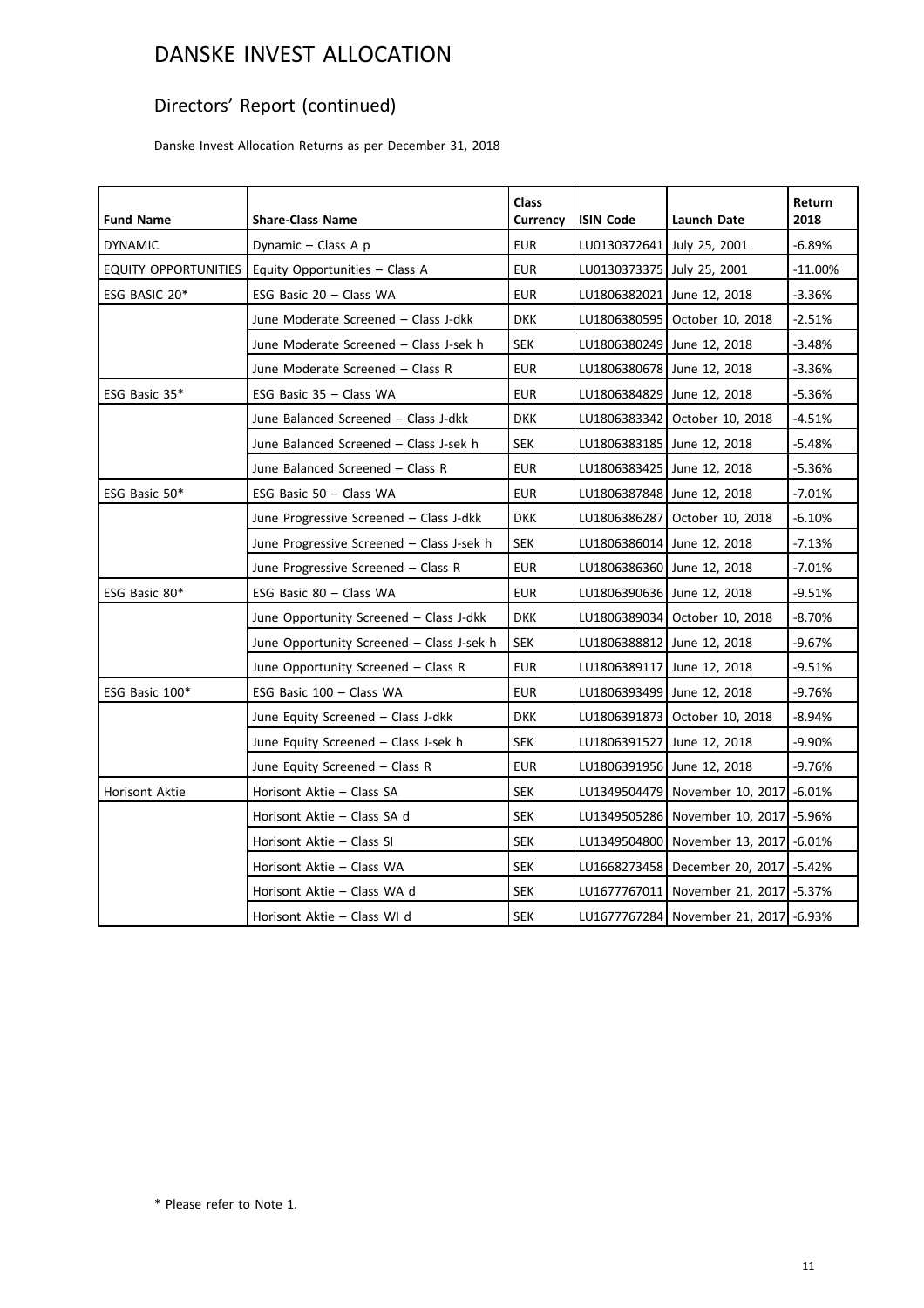## Directors' Report (continued)

| <b>Fund Name</b>    | <b>Share-Class Name</b>              | <b>Class</b><br>Currency | <b>ISIN Code</b> | <b>Launch Date</b>             | Return<br>2018 |
|---------------------|--------------------------------------|--------------------------|------------------|--------------------------------|----------------|
| Horisont Balanserad | Horisont Balanserad - Class SA       | <b>SEK</b>               |                  | LU1349505955 November 10, 2017 | $-4.29%$       |
|                     | Horisont Balanserad - Class SA d     | <b>SEK</b>               |                  | LU1349506680 November 10, 2017 | $-4.26%$       |
|                     | Horisont Balanserad - Class SI       | <b>SEK</b>               |                  | LU1349506334 November 13, 2017 | $-4.29%$       |
|                     | Horisont Balanserad - Class WA       | <b>SEK</b>               |                  | LU1668273961 November 21, 2017 | $-3.87%$       |
|                     | Horisont Balanserad - Class WA d     | SEK                      |                  | LU1677767441 December 20, 2017 | $-3.88%$       |
| Horisont Försiktig  | Horisont Försiktig - Class SA        | <b>SEK</b>               |                  | LU1349507498 November 10, 2017 | $-3.03%$       |
|                     | Horisont Försiktig – Class SA d      | SEK                      |                  | LU1349508033 November 10, 2017 | $-3.00%$       |
|                     | Horisont Försiktig - Class SI        | SEK                      |                  | LU1349507738 November 13, 2017 | $-3.03%$       |
|                     | Horisont Försiktig - Class WA        | <b>SEK</b>               |                  | LU1668274423 November 21, 2017 | $-2.70%$       |
| Horisont Offensiv   | Horisont Offensiv - Class SA         | <b>SEK</b>               |                  | LU1349509783 November 10, 2017 | $-5.52%$       |
|                     | Horisont Offensiv - Class SA d       | <b>SEK</b>               |                  | LU1349512738 November 10, 2017 | $-5.48%$       |
|                     | Horisont Offensiv - Class SI         | <b>SEK</b>               |                  | LU1349512068 November 13, 2017 | $-5.52%$       |
|                     | Horisont Offensiv - Class WA         | <b>SEK</b>               |                  | LU1668274936 November 21, 2017 | $-5.02%$       |
|                     | Horisont Offensiv - Class WA d       | SEK                      |                  | LU1677770742 November 21, 2017 | $-4.99%$       |
| Horisont Ränta      | Horisont Ränta - Class SA            | <b>SEK</b>               |                  | LU1349513462 November 10, 2017 | $-0.47%$       |
|                     | Horisont Ränta - Class SA d          | <b>SEK</b>               |                  | LU1349998028 November 10, 2017 | $-0.46%$       |
|                     | Horisont Ränta - Class SI            | SEK                      |                  | LU1349513892 November 13, 2017 | $-0.47%$       |
|                     | Horisont Ränta - Class WA            | <b>SEK</b>               |                  | LU1668275313 November 21, 2017 | $-0.30%$       |
|                     | Horisont Ränta - Class WA d          | <b>SEK</b>               |                  | LU1677772102 November 21, 2017 | $-0.29%$       |
|                     | Horisont Ränta - Class WI d          | SEK                      |                  | LU1677772367 November 21, 2017 | $-3.35%$       |
| June Balanced       | June Balanced - Class J-dkk          | <b>DKK</b>               |                  | LU1446763192 November 04, 2016 | $-3.87%$       |
|                     | Danske Invest Balanced - Class WA    | <b>EUR</b>               |                  | LU1668276394 November 14, 2017 | $-4.00%$       |
| June Defensive      | June Defensive - Class J-dkk         | DKK                      |                  | LU1446763606 November 04, 2016 | $-2.02%$       |
|                     | Danske Invest Defensive - Class WA   | <b>EUR</b>               |                  | LU1668277871 November 14, 2017 | $-2.15%$       |
| June Equity         | June Equity - Class J                | <b>EUR</b>               |                  | LU1668279901 November 09, 2017 | $-6.91%$       |
|                     | June Equity - Class J-dkk            | <b>DKK</b>               |                  | LU1668280230 November 09, 2017 | $-6.63%$       |
|                     | June Equity - Class J-nok            | <b>NOK</b>               |                  | LU1668280156 November 09, 2017 | $-5.90%$       |
|                     | June Equity - Class J-sek            | <b>SEK</b>               |                  | LU1668280073 November 09, 2017 | $-3.14%$       |
|                     | June Equity - Class R                | <b>EUR</b>               |                  | LU1668280313 November 09, 2017 | -6.77%         |
|                     | Danske Invest Equity - Class WA      | <b>EUR</b>               |                  | LU1668280826 November 09, 2017 | $-6.77%$       |
|                     | Danske Invest Equity - Class WI      | <b>EUR</b>               |                  | LU1668281550 November 09, 2017 | $-6.74%$       |
| June Moderate       | June Moderate - Class J-dkk          | <b>DKK</b>               |                  | LU1446764752 November 04, 2016 | $-3.07%$       |
|                     | Danske Invest Moderate - Class WA    | <b>EUR</b>               |                  | LU1668282368 November 14, 2017 | $-3.20%$       |
| June Moderate Short | June Moderate Short - Class J-dkk    | <b>DKK</b>               |                  | LU1446765213 November 17, 2016 | $-3.02%$       |
| June Opportunity    | June Opportunity - Class J-dkk       | <b>DKK</b>               |                  | LU1446765726 November 04, 2016 | $-5.90\%$      |
|                     | Danske Invest Opportunity - Class WA | <b>EUR</b>               |                  | LU1668284653 November 14, 2017 | $-6.02%$       |
| June Progressive    | June Progressive - Class J-dkk       | <b>DKK</b>               |                  | LU1446766450 November 04, 2016 | $-5.02%$       |
|                     | Danske Invest Progressive - Class WA | <b>EUR</b>               |                  | LU1668286518 November 14, 2017 | -5.14%         |
| Stable Income       | Stable Income - Class A p            | <b>EUR</b>               | LU0130372484     | July 25, 2001                  | $-0.71%$       |
|                     | Stable Income - Class A-sek hp       | <b>SEK</b>               |                  | LU1269705874 November 02, 2015 | $-0.60%$       |
|                     | Stable Income - Class WA p           | <b>EUR</b>               | LU1555306692     | June 21, 2017                  | $-0.63%$       |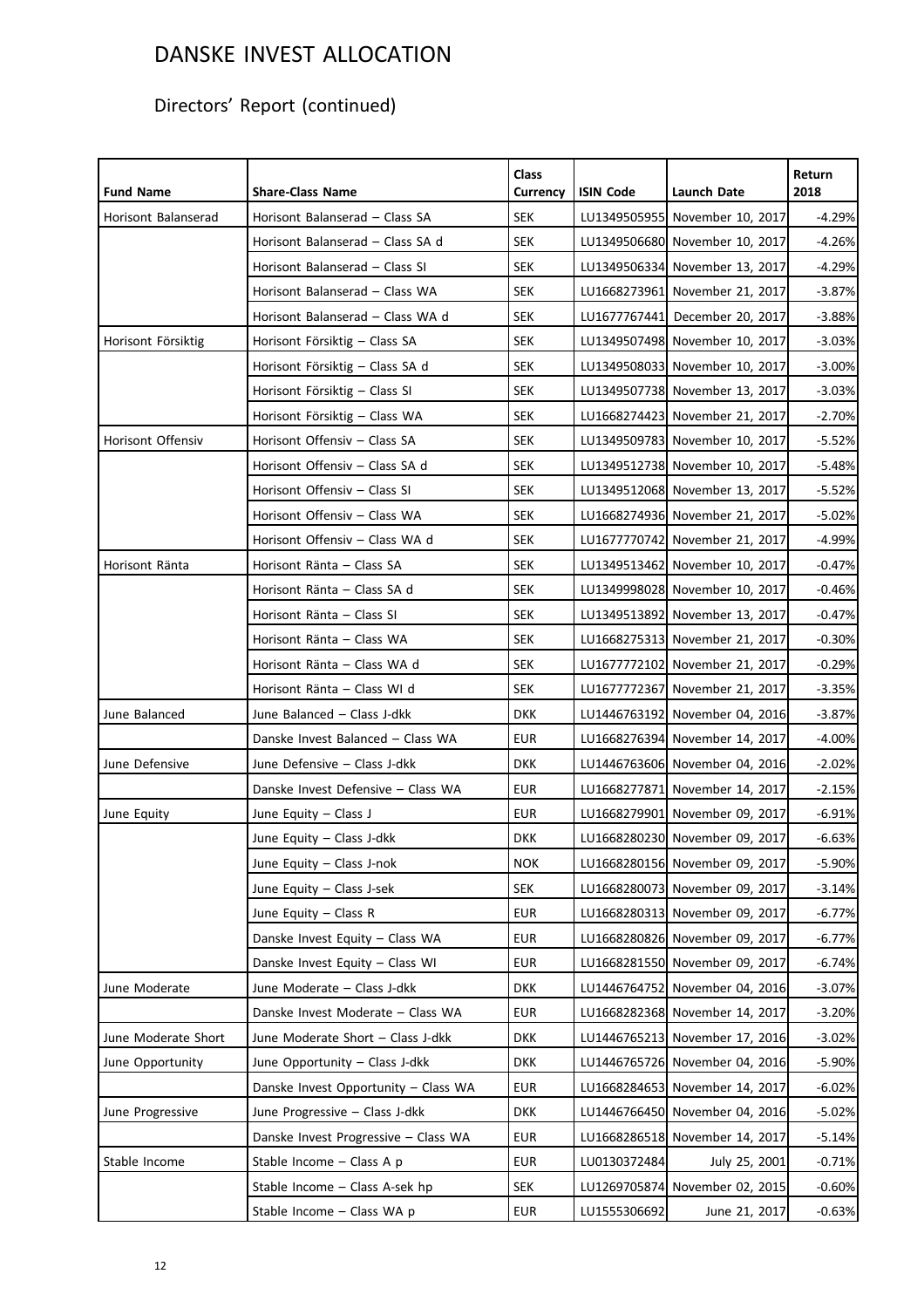### Directors' Report (continued)

#### **The Board**

**Mr. Robert Mikkelstrup** was appointed to the Board in September 2011 and was appointed Chairman in April 2012. He is also Chairman of the boards in Danske Invest SICAV and Danske Invest SICAV-SIF in Luxembourg. As from September 2018 he is CEO of Danske Invest Management A/S. Previously he was Senior Vice President, heading Investment Risk & Implementation in Danske Bank Asset Management. He has been with Danske Bank Group since 1994 and has had several management positions within Treasury, Finance as well as Fund and Asset Management.

**Mr. Morten Rasten** was appointed to the Board in July 2014. He is part of the Executive Management in Danske Invest Management A/S – Denmark, a position he has held since January 2014. He is responsible for the Fund Management Companies in the Danske Bank Group, and in this capacity, serves as Chairman of the Board of Directors for a number of subsidiaries in the Danske Bank Group. Currently he is Chairman of Danske Invest Management Company in Luxembourg. He has held several positions within Danske Bank Group from 2003 and was Managing Director of Danske Capital AS in Norway from 2010 until 2013.

**Mr. Jan Stig Rasmussen** was appointed to the Board in June 2017. He is an experienced independent director within the financial sector with recognized competence in the Pan-European banking and asset management industry. He is a non-executive director of a number of investment funds, both traditional UCITS and Alternative Investment Funds.

He is on the board of some fund management companies based in Luxembourg and Switzerland as well as on a Luxembourg-based bank. He embarked on his career in the financial industry in Denmark in 1980, but has worked in Luxembourg since 1987. He has been CEO of Sparinvest S.A. and member of Sparinvest's Group Executive Committee (2005-2013) as well as Managing Director of Nordea Investment Funds S.A. (2000-2005). In both cases he was responsible for developing the Group's international business model. Prior to this, he was an Executive Director at Nordea Bank S.A.'s Private Banking Department (1992-1999), Associate Director and Head of International Bank Services (1989-1992) as well as Credit Officer and Deputy Head of Credit Department (1987-1989).

**Mrs. Salla Komulainen** was appointed to the Board in June 2017. She is an independent director and consultant specialising in fund governance, compliance and delegates' oversight matters within UCITS and alternative investment funds. Until October 2017, she held also a part-time conducting officer role at Mandatum Life Fund Management. She started her career in the financial services industry in Finland in 1994. From 1997 to 2007 she worked within several major banks in Finland as controller, head of custody client services, project manager and sales director. From 2010 to 2012 she worked for CapMan Group in Luxembourg where, as fund manager, she was responsible for CapMan's Luxembourg office and oversaw daily fund and management company operations. She is a member of Luxembourg and UK Institute of Directors and has a director certification from both institutes.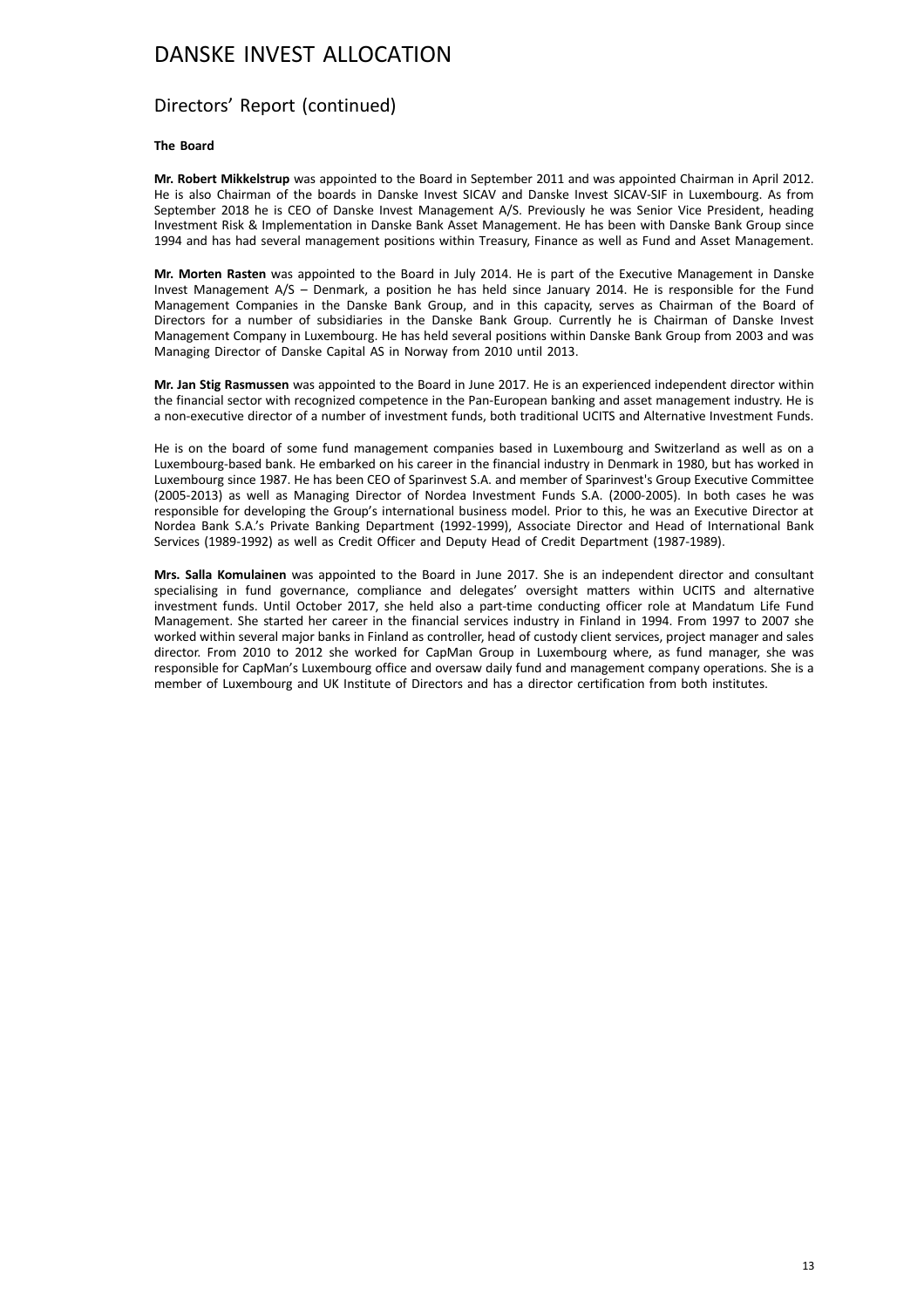## Investment Managers' Report for the year ended December 31, 2018

**Investment markets in 2018**

#### **Global economy**

#### **Political headwinds**

The global economy continued to expand in 2018, but growth rates returned to a level closer to expected long-term growth, reflecting in particular weaker-than-expected developments outside the USA. The US economy proved strong in the wake of the Trump administration's fiscal stimulus. However, focus was not on economic indicators in 2018 but on the spate of political events which all shared the common feature of causing financial market jitters and periods of equity market sell-offs.

Lower taxes and higher public spending propelled the US economy forward in 2018. Over the course of the summer months in particular, the US economy beat consensus expectations amid sky-rocketing growth indicators. More people found employment, and the US Federal Reserve (Fed) continued to hike interest rates. Towards the end of the year, the effects of the fiscal stimulus began to wane, and investors became apprehensive about the Fed's course of action. After its fourth rate hike of the year in December, the Fed revised its outlook for 2019 and downgraded the number of expected hikes in 2019 to two. The decision was based on uncertainty as to the point at which the Fed's monetary policy would become too tight. The Fed will regularly assess the effects of its policy and how the economy is responding to it.

A number of negative factors resulted in disappointing growth in Europe in 2018. The German automotive industry was affected by new regulation, which had an adverse impact on production output. In Italy, higher interest rates triggered by the new fiscal policy weighed on the country's private sector. In France, the large number street protests caused an abrupt slowdown in service sector growth in December. Lastly, the chaotic political process surrounding Brexit probably also weighed on business confidence in 2018. However, the sluggish growth cannot be attributed to single events alone. Expectations were high going into 2018, and the effects of a strong euro and a more challenging global export setting also played a role in the euro area's failure to live up to expectations. Still, the European Central Bank (ECB) maintained a relatively optimistic view of growth and inflation, and at the end of the year it announced the tapering of the comprehensive asset purchase programme it launched in 2015.

The Chinese economy was quick off the mark in 2018 but lost momentum as the year progressed. At the end of the year, growth had dropped below trend amid growing concerns about the economic outlook. The US/China trade war played a pivotal role in the strong concerns about the Chinese economy. Donald Trump's highly confrontational stance came as a surprise to many, ourselves included, and the US levied tariffs on Chinese imports. The situation improved somewhat towards the end of the year, however, and at the G20 summit in late November, Donald Trump and Xi Jinping agreed on a temporary truce in the trade conflict until March 2019. Moreover, Beijing presented more expansive economic policies in 2019 at an internal political summit in December 2018. One of the effects hereof is that the strong headwinds from 2018 – infrastructure investments – will contribute positively to economic growth in China instead of weighing on the economy.

#### **Bonds**

#### **Italy taking centre stage**

Both US and European yields moved higher in early 2018, prompted by strong economic indicators and market optimism with respect to economic growth. The positive economic data also triggered a number of rate hikes by the Fed.

Over the course of the spring months, however, optimism and yields in Europe started to move lower. Bond markets were driven by the political situation in Italy. After the Italian parliamentary elections, the two populist parties the Five Star Movement and Lega Nord formed a government. This caused market jitters, and Italian yields rose from a spread of 125bp to a spread of 250bp to similar yields in Germany. In September, the Italian government presented a proposed budget deficit for 2019, which caused the yield spread to Germany to widen even further. However, a confrontation with the EU Commission on the size of the budget deficit put the Italian government under pressure to accept a smaller deficit, calming the markets and causing yield spreads to move lower.

Towards the end of the year, the global economic outlook caused market volatility, with investors being apprehensive of factors such as the US/China trade war and Brexit. At the end of December 2018, the central banks addressed the market volatility, but it was far from enough to calm the markets. Consequently, yields moved lower both in the USA and in Europe.

Danish mortgage bonds generally performed well in 2018, supported by foreign investors continuing to increase their ownership share and by rising overall demand for AAA-rated bonds (investment grade). Also, the supply of mortgage bonds declined due to remortgaging of loans for subsidised housing from mortgage loans to state-guaranteed loans. However, the yield pick-up on mortgage bonds relative to corresponding government bonds rose, but as the higher yield on government bonds fully offsets this increase, mortgage bonds produced higher returns than same-duration government bonds.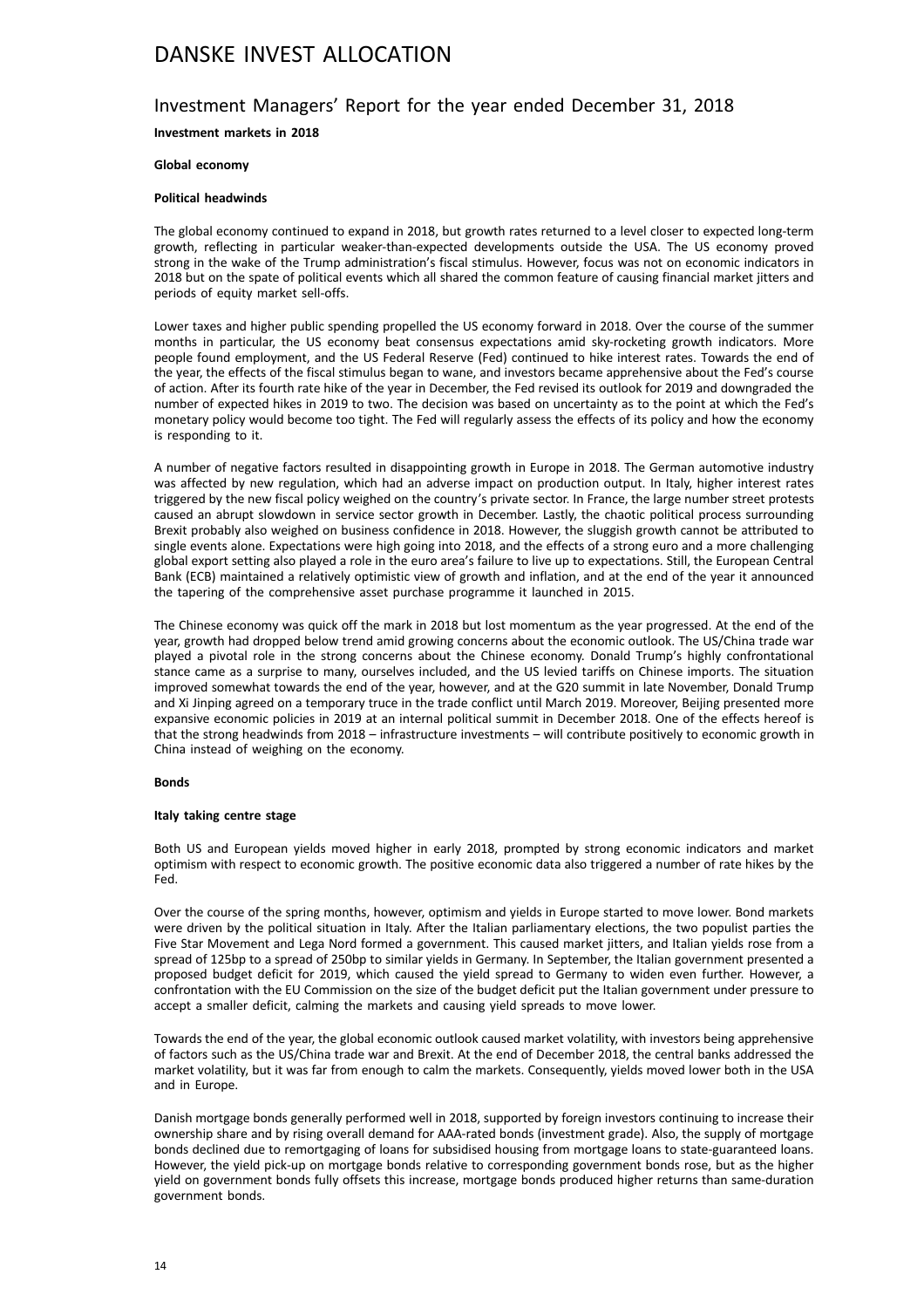### Investment Managers' Report for the year ended December 31, 2018 (continued)

Global index-linked bonds were notably affected by the large oil price movements in 2018. Oil prices rose steadily for the first nine months of the year, driving up inflation, but in the last three months of 2018, the price of Brent crude again moved lower, causing an abrupt drop in inflation expectations. Oil prices fell due to factors like the higher US production of shale oil and greater scepticism about the global economic outlook at the end of 2018. Underlying inflation in the euro area gradually moved higher in 2018, but rising wage growth is still not discernible in inflation.

#### **Foreign currency**

#### **A comeback for the greenback**

The US dollar initially weakened against DKK and EUR in 2018. However, supported by increasingly stronger economic data, US rate hikes, Trump's tax reform and lower-trending growth in Europe, the USD started to recover over the course of the summer months. Since August 2018, the USD has been largely unchanged relative to Danish kroner. As expected, GBP suffered in 2018 with Brexit negotiations a strong factor in exchange rate developments. The problems of getting the withdrawal agreement between the EU and the UK passed in the House of Commons and fears of a no-deal outcome weighed particularly on GBP in the closing months of 2018.

In Scandinavia, both NOK and SEK fluctuated heavily in 2018. The Norwegian krone gained some 4% amid rising oil prices in the first half of 2018. However, plunging oil prices in autumn 2018 weighed on NOK. The Swedish krona weakened by a fair margin in early 2018 amid a slump in the Swedish housing market but since stabilised at a higher level. Towards the end of 2018, the Riksbank hiked interest rates, seeing a bright outlook for the Swedish economy.

#### **Global equities**

#### **Trade war and weaker economic growth weighing on equities**

The global equity markets produced a negative return of 4.6% in 2018. Slowing economic growth towards the end of the year and higher political uncertainty were the main factors underlying the sell-offs in the global equity markets.

The USA ended the year relatively strongly with a return of close to zero, although this covers a rollercoaster year. The unresolved trade war with China and mounting concerns about monetary retrenchment from the Fed weighed on US equities towards the end of 2018, which plunged 9.9% in December. In Europe, equities produced a negative return of 10.4% in a year of weak growth trends and mounting political uncertainty attaching to Brexit and Italy's fiscal policy in particular. Japan was hit by global sell-offs in Q4, producing negative returns of 8.3% in 2018 despite both political and economic stability in the country.

Emerging markets produced a negative return of 10.1% in 2018, driven notably by China, which experienced slowing growth over the course of the year due to factors such as the escalating trade war with the USA.

Sector returns differed widely in 2018, with only two sectors delivering positive returns; healthcare and utilities gained 7.3% and 6.9%, respectively. Underperforming sectors were materials, financials and industry, which lost 11.6%, 11.2% and 9.9%, respectively.

Major technology stocks dominated the US equity market until the summer of 2018, when a major correction set in. Nevertheless, tech stocks still outperformed the market for the year as a whole, and that also applied to growth and momentum stocks.

#### **Investment market outlook for 2019**

#### **Global economy**

#### **From divergence to convergence**

In 2018, the synchronous trends we witnessed among the major economies in 2017 came to an end. We expect the asynchronous trends to continue into 2019 but that the players will change position. The USA will lose momentum, whereas the economies of the euro area and China will start to recover. Overall, this will result in global economic growth moderately above trend for the year as a whole, and we therefore consider the risk of recession to be low.

In the USA, we expect the effects of President Donald Trump's fiscal policy measures will continue to wear off, although the tax cuts will remain growth-supportive in 2019. Overall, the banking system will also underpin economic growth, making us comfortable about the economic outlook. In line with the Federal Reserve's own rate path, we expect the Fed to effect only two rate hikes in 2019. The reason is that inflation is expected to remain around the Fed's long-term target of 2% because the tight labour market is offset by inflation expectations being anchored at a historical low.

In the euro area, we expect fading impacts from the slowing German automotive industry, strikes and protests in France and higher interest rates in Italy. Combined with an accommodative fiscal policy, this will lift growth rates to a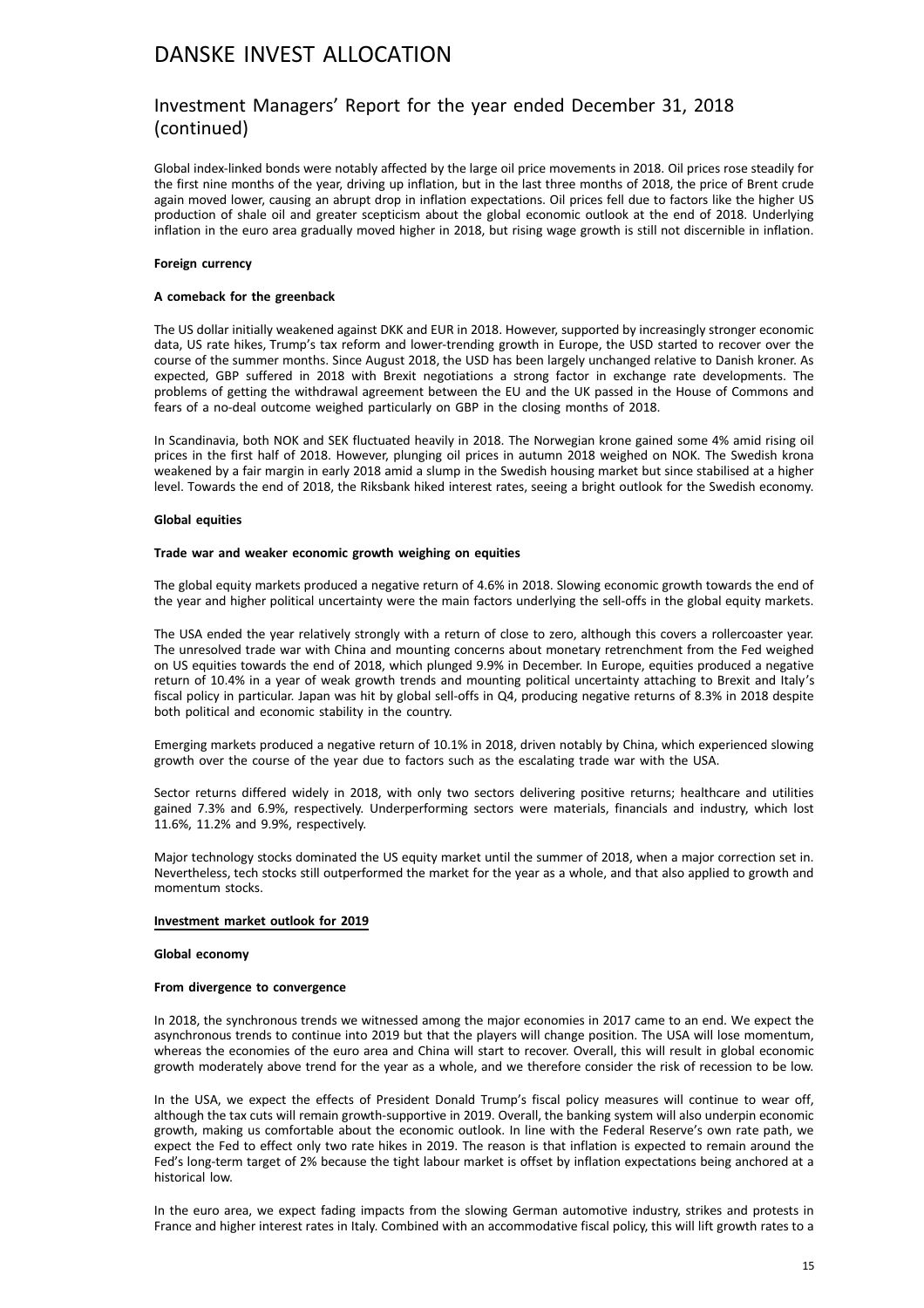### Investment Managers' Report for the year ended December 31, 2018 (continued)

level slightly above our long-term projection. The Brexit process will most likely continue to be a growth headwind, seeing as we do not expect the British politicians to reach an accord in the near term but that they will need more time. On the other hand, we expect them to avoid a hard Brexit by buying more time with the EU, but failure to reach an agreement early in 2019 may lead to prolonged uncertainty. Turning to the inflation outlook, we are sceptical about the ability of the ECB to return inflation to around the 2% mark, and we see an equal likelihood of the ECB hiking rates in 2020 and in 2019. In other words, monetary policy will not put upward pressure on interest rates in 2019.

In China, we expect stronger growth after Beijing revised the country's economic policies in the second half of 2018. The Chinese are implementing a major tax reform that involves lower personal taxes, boosting consumer spending. China has also made its monetary policy more accommodative, which will underpin bank-lending activities. In particular, we expect local governments to increase their infrastructure spending as a result of cheaper funding possibilities. Still, we should not expect a growth boom. US tariffs will impact Chinese exports, creating headwinds for economic growth. However, we do not expect the trade conflict to escalate any further. It will be difficult for the USA and China to reach any comprehensive and durable agreement as crucial and difficult-to-solve technology issues persist. A minor trade agreement on agricultural goods and cars seems more likely. Overall, we expect the Chinese economy to expand in step with Beijing's own ambitions of a 6%+ growth rate.

#### **Bonds**

#### **Italy and Brexit still in the limelight**

The number of idle hands in the USA and core euro countries has declined, causing increasing wage growth on both sides of the pond. We expect rising wages to slowly feed through to euro area inflation in 2019. Core inflation, on the other hand, will stay below 2%, and the question is whether the increase will be enough for the ECB to hike rates.

In 2019, we expect the Fed to hike rates twice and that the ECB may affect its first rate hike since 2011. However, the ECB may not hike until 2020. We do not expect the Bank of Japan to lower its 10Y yield target any further.

Although a solution was reached to the dispute over Italy's state budget in 2018, we believe the budget tiff could resurface in 2019. The fundamental problems in Italy of weak growth and a large public debt remain unresolved, and negotiations between the Italian government and the EU Commission will most likely remain characterised by a sharp tone. Should Lega Nord continue to make headway in the opinion polls, it could well pave the way for a snap election in Italy. With a strengthened mandate, the government could potentially seek to add further pressure on the EU Commission over the budget issue. In this context, the EU elections in 2019 will also grab headlines, with the focus likely to be on how the populist and euro-sceptic parties will perform.

Moreover, markets will continue to focus on Brexit and the structure of the future cooperation between the UK and the EU will not be known for a long time. The outcome is subject to a high degree of uncertainty, and the Brexit negotiations will have a greater impact on British bond yields than on the underlying economy.

Danish mortgage bonds remain cheap. We expect the combination of new and more investors and a lower supply to have a positive effect on bond valuation. Mortgage bonds will remain attractive to foreign investors in 2019, among other things due the effects of hedging Danish kroner against their own currencies. However, revised expectations and yield differences between the currencies may trigger a shift in foreign investor demand, but could also increase their appetite.

With respect to global index-linked bonds, lower oil prices weighed particularly on inflation in 2018, and inflation expectations in the market for index-linked bonds are at rock bottom. However, as mentioned above, wages are trending up, and we expect this will prompt higher core inflation in 2019. Countries like Germany and the USA in particular are witnessing tight labour markets, while the countries in southern Europe continue to have some slack.

#### **Foreign currency**

#### **Focus still very much on monetary policy**

We believe that market expectations for two Fed rate hikes and the ECB's decision to taper its asset purchases have already been priced into the current USD exchange rate. If the Fed remains on hold, we would expect the USD to edge down. However, European growth and inflation, a debt crisis in southern Europe and Brexit are all downside risks that could weaken the euro or strengthen the dollar vis-à-vis Danish kroner. For GBP, the outcome of the withdrawal agreement with the EU remains the all-dominant event. We still expect strong GBP fluctuations until some sort of agreement is in place, and we may see a strong shift in the value of sterling depending on the outcome of the Brexit process.

We do not expect any major changes in Japan with yen developments relying on events in the euro area and subject to the same risks as those mentioned for USD.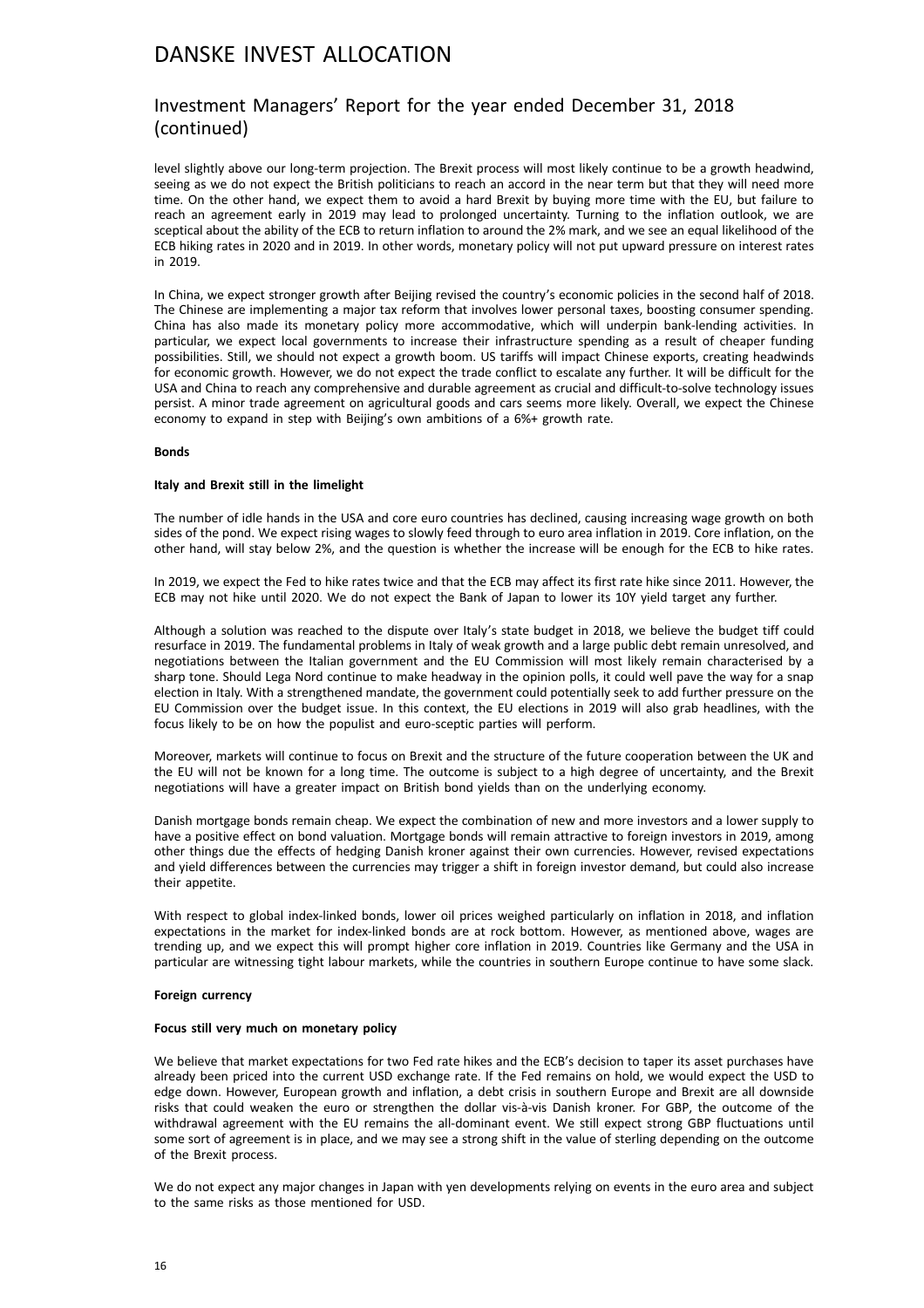### Investment Managers' Report for the year ended December 31, 2018 (continued)

NOK has again proven to be reliant on oil prices, and we foresee some volatility in the NOK exchange rate. Sweden has seen a stabilisation of its housing market and of the value of SEK. We expect continuing stabilisation or a slight strengthening of SEK. SEK is exposed to a continuing slowdown of the global economy as the Swedish economy is highly export-oriented and sensitive to international cyclical trends.

#### **Global equities**

#### **Positive returns in 2019 amid high volatility**

We expect upward-trending equity markets in 2019. Risk-averse investors and rollercoaster prices characterised the end of 2018, but some equity markets were reasonably priced. We expect monetary central bank policy measures and geopolitical trends will drive equities in 2019.

The information stated in this report is historical and not necessarily indicative of future performance.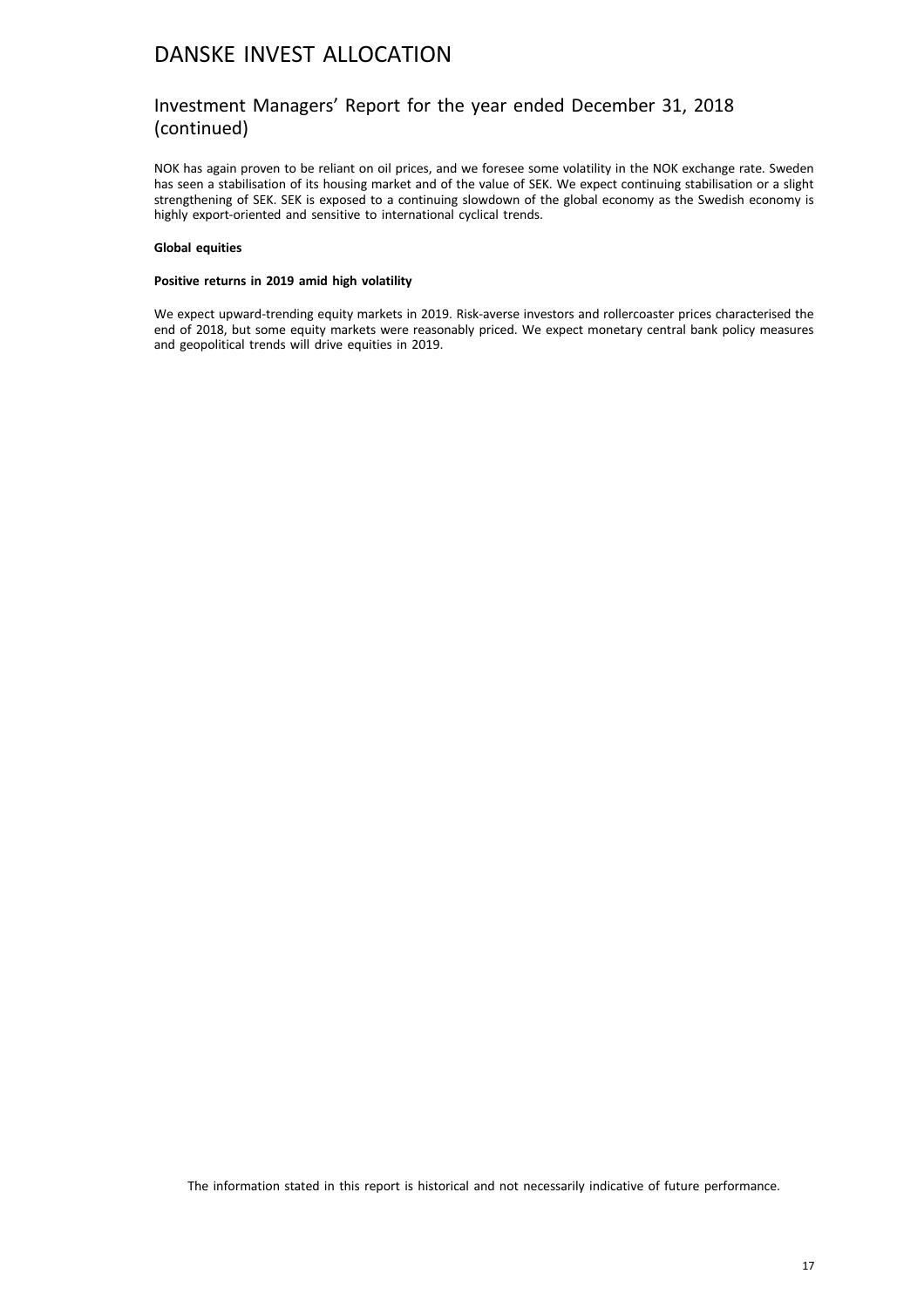

Deloitte Audit Société à responsabilité limitée 560, rue de Neudorf L-2220 Luxembourg BP 1173 L-1011 Luxembourg

Tel: +352 451 451 Fax: +352 451 452 992 www.deloitte.lu

### Report of the *Réviseur d'Entreprises Agréé*

To the Shareholders of Danske Invest Allocation 13, rue Edward Steichen L - 2540 Luxembourg Grand Duchy of Luxembourg

*Report on the Audit of the Financial Statements*

#### *Opinion*

We have audited the financial statements of Danske Invest Allocation (the « *Fund* ») and of each of its funds, which comprise the statement of net assets and the statement of investments as at December 31, 2018 and the statement of operations and the statement of changes in net assets for the year then ended, and notes to the financial statements, including a summary of significant accounting policies.

In our opinion, the accompanying financial statements give a true and fair view of the financial position of Danske Invest Allocation and of each of its funds as at December 31, 2018, and of the results of theirs operations and changes in theirs net assets for the year then ended in accordance with Luxembourg legal and regulatory requirements relating to the preparation and presentation of the financial statements.

#### *Basis for Opinion*

We conducted our audit in accordance with the Law of July 23, 2016 on the audit profession (Law of July 23, 2016) and with International Standards on Auditing (ISAs) as adopted for Luxembourg by the *"Commission de Surveillance du Secteur Financier"* (CSSF). Our responsibilities under those Law and standards are further described in the "Responsibilities of *Réviseur d'Entreprises Agréé* for the Audit of the Financial Statements" section of our report. We are also independent of the Fund in accordance with the International Ethics Standards Board for Accountants' Code of Ethics for Professional Accountants (IESBA Code) as adopted for Luxembourg by the CSSF together with the ethical requirements that are relevant to our audit of the financial statements, and have fulfilled our other ethical responsibilities under those ethical requirements. We believe that the audit evidence we have obtained is sufficient and appropriate to provide a basis for our opinion.

#### *Other information*

The Board of Directors of the Fund is responsible for the other information. The other information comprises the information included in the annual report but does not include the financial statements and our report of *Réviseur d'Entreprises Agréé* thereon.

Our opinion on the financial statements does not cover the other information and we do not express any form of assurance conclusion thereon.

In connection with our audit of the financial statements, our responsibility is to read the other information and, in doing so, consider whether the other information is materially inconsistent with the financial statements or our knowledge obtained in the audit or otherwise appears to be materially misstated. If, based on the work we have performed, we concluded that there is a material misstatement of this other information, we are required to report this fact. We have nothing to report in this regards.

#### **Responsibilities of the Board of Directors of the Fund and Those Charged with Governance for the Financial Statements**

The Board of Directors of the Fund is responsible for the preparation and fair presentation of the financial statements in accordance with Luxembourg legal and regulatory requirements relating to the preparation and presentation of the financial statements, and for such internal control as the Board of Directors of the Fund determines is necessary to enable the preparation of financial statements that are free from material misstatement, whether due to fraud or error.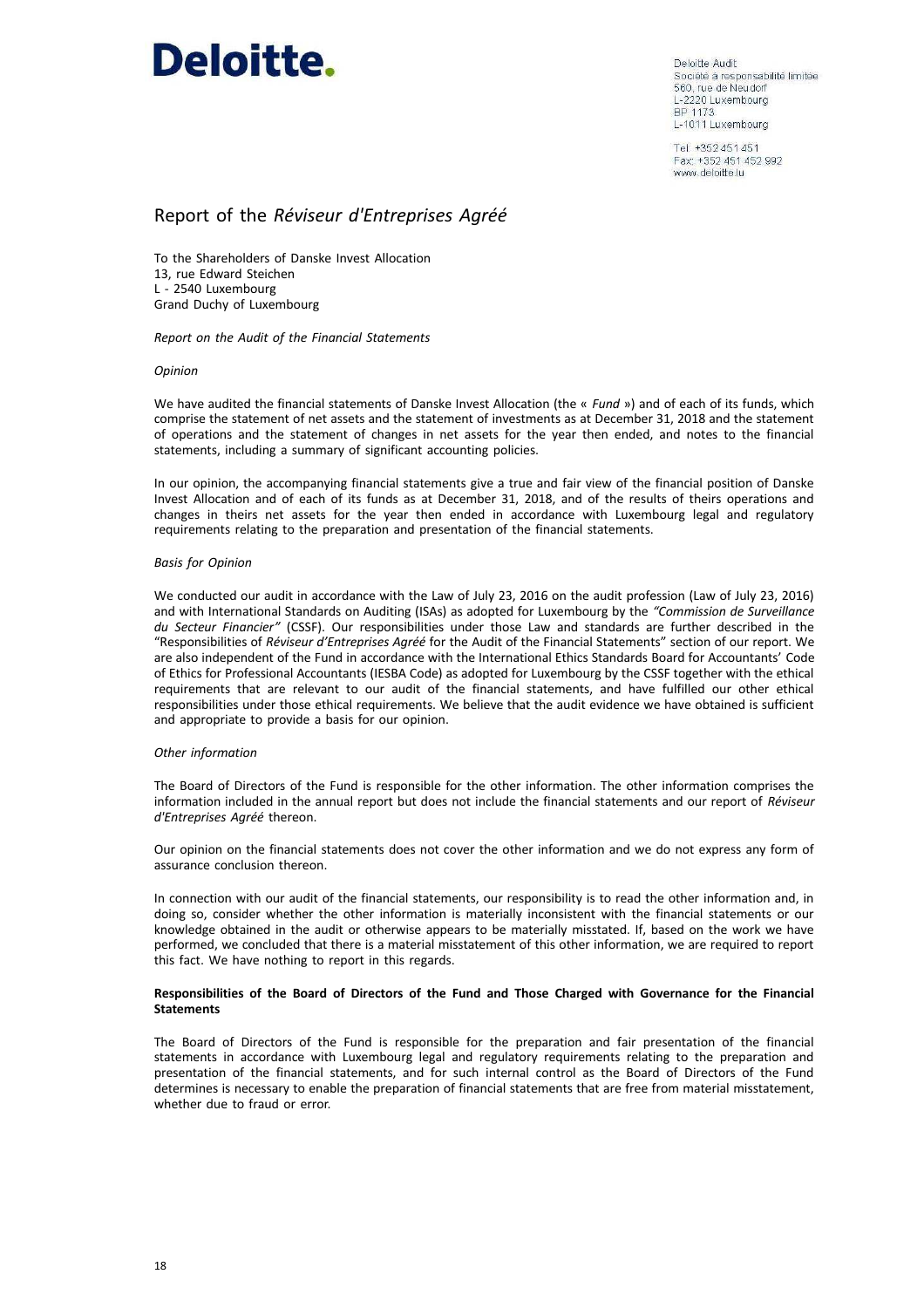### Report of the *Réviseur d'Entreprises Agréé* (continued)

In preparing the financial statements, the Board of Directors of the Fund is responsible for assessing the Fund's ability to continue as a going concern, disclosing, as applicable, matters related to going concern and using the going concern basis of accounting unless the Board of Directors of the Fund either intends to liquidate the Fund or to cease operations, or has no realistic alternative but to do so.

Those charged with governance are responsible for overseeing the Fund's financial reporting process.

#### *Responsibilities of the Réviseur d'Entreprises Agréé for the Audit of the Financial Statements*

Our objectives are to obtain reasonable assurance about whether the financial statements as a whole are free from material misstatement, whether due to fraud or error, and to issue a report of *Réviseur d'Entreprises Agréé* that includes our opinion. Reasonable assurance is a high level of assurance, but is not a guarantee that an audit conducted in accordance with the Law of July 23, 2016 and with ISAs as adopted for Luxembourg by the CSSF will always detect a material misstatement when it exists. Misstatements can arise from fraud or error and are considered material if, individually or in the aggregate, they could reasonably be expected to influence the economic decisions of users taken on the basis of these financial statements.

As part of an audit in accordance with the Law of July 23, 2016 and with ISAs as adopted for Luxembourg by the CSSF, we exercise professional judgment and maintain professional scepticism throughout the audit. We also:

• Identify and assess the risks of material misstatement of the financial statements, whether due to fraud or error, design and perform audit procedures responsive to those risks, and obtain audit evidence that is sufficient and appropriate to provide a basis for our opinion. The risk of not detecting a material misstatement resulting from fraud is higher than for one resulting from error, as fraud may involve collusion, forgery, intentional omissions, misrepresentations, or the override of internal control.

• Obtain an understanding of internal control relevant to the audit in order to design audit procedures that are appropriate in the circumstances, but not for the purpose of expressing an opinion on the effectiveness of the Fund's internal control.

• Evaluate the appropriateness of accounting policies used and the reasonableness of accounting estimates and related disclosures made by the Board of Directors of the Fund.

• Conclude on the appropriateness of Board of Directors of the Fund's use of the going concern basis of accounting and, based on the audit evidence obtained, whether a material uncertainty exists related to events or conditions that may cast significant doubt on the Fund's ability to continue as a going concern. If we conclude that a material uncertainty exists, we are required to draw attention in our report of the *Réviseur d'Entreprises Agréé* to the related disclosures in the financial statements or, if such disclosures are inadequate, to modify our opinion. Our conclusions are based on the audit evidence obtained up to the date of our report of the *Réviseur d'Entreprises Agréé*. However, future events or conditions may cause the Fund to cease to continue as a going concern.

• Evaluate the overall presentation, structure and content of the financial statements, including the disclosures, and whether the financial statements represent the underlying transactions and events in a manner that achieves fair presentation.

We communicate with those charged with governance regarding, among other matters, the planned scope and timing of the audit and significant audit findings, including any significant deficiencies in internal control that we identify during our audit.

For Deloitte Audit, *Cabinet de révision agréé*

Jean-Philippe Bachelet, *Réviseur d'Entreprises Agréé* March 2019 (March 4, 2019) Partner Luxembourg (United States of the United States of the United States of the United States of the United

Société à responsabilité limitée au capital de 35.000 EUR RCS Luxembourg B 67.895 560, rue de Neudorf L-2220 Luxembourg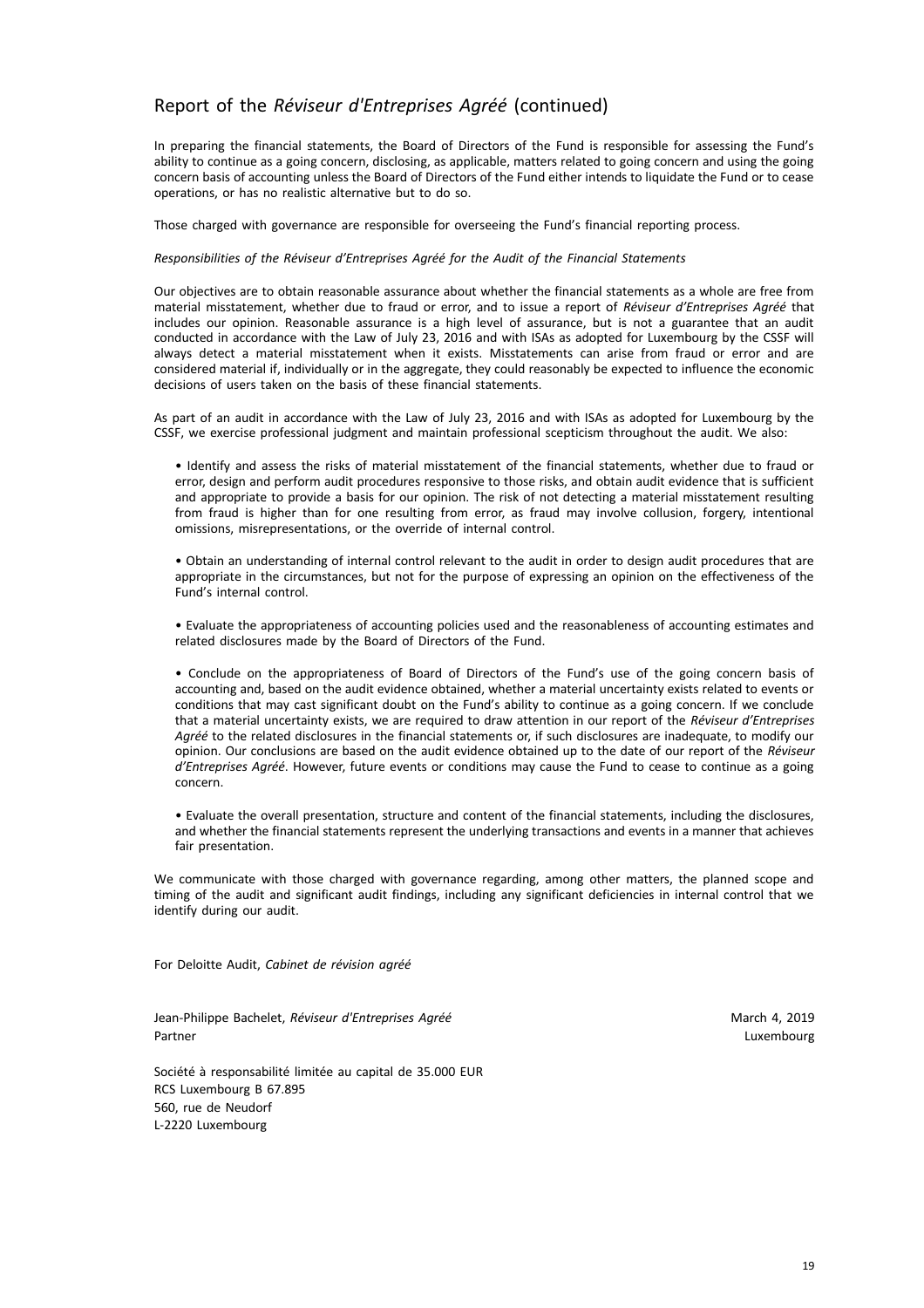### Statement of Net Assets as at December 31, 2018

|                                            |             | <b>Dynamic</b> | <b>Equity</b><br><b>Opportunities</b> | ESG Basic 20* | ESG Basic 35* |
|--------------------------------------------|-------------|----------------|---------------------------------------|---------------|---------------|
|                                            | <b>Note</b> | <b>EUR</b>     | <b>EUR</b>                            | <b>EUR</b>    | <b>EUR</b>    |
| <b>ASSETS</b>                              |             |                |                                       |               |               |
| Investment portfolio at market value       | (2)         | 12,650,835     | 4,502,047                             | 2,197,798     | 2,463,012     |
| Cash at bank                               | (2)         | 55,002         | 14,783                                | 26,461        | 51,544        |
| Amounts receivable on sale of investments  |             |                | 22,064                                |               |               |
| Amounts receivable on subscriptions        |             |                |                                       | 524,809       | 112,430       |
| Interest and dividends receivable          |             | 5,935          | 20                                    |               |               |
| Net unrealised profit on forward foreign   |             |                |                                       |               |               |
| exchange contracts                         | (2, 9)      |                |                                       | 146           | 267           |
| Net unrealised profit on futures contracts | (2, 10)     |                |                                       |               |               |
| Other assets                               | (13)        | 11,584         | 6,147                                 | 1             |               |
| <b>TOTAL ASSETS</b>                        |             | 12,723,356     | 4,545,061                             | 2,749,215     | 2,627,253     |
| <b>LIABILITIES</b>                         |             |                |                                       |               |               |
| Bank overdraft                             |             |                |                                       |               |               |
| Interest payable                           |             | 12             | 2                                     | 20            | 25            |
| Amounts payable on purchase of investments |             |                |                                       | 506,599       | 111,957       |
| Amounts payable on redemptions             |             |                |                                       | 667           | 181           |
| Net unrealised loss on forward foreign     |             |                |                                       |               |               |
| exchange contracts                         | (2, 9)      |                |                                       |               |               |
| Management fee payable                     | (3)         | 30,623         | 20,275                                | 441           | 549           |
| Performance commission payable             | (8)         | 98,447         |                                       |               |               |
| Taxes and expenses payable                 |             | 6,382          | 4,313                                 |               |               |
| Operating and administrative fee payable   |             | 11,228         | 5,069                                 | 233           | 276           |
| Other liabilities                          |             |                |                                       |               |               |
| <b>TOTAL LIABILITIES</b>                   |             | 146,692        | 29,659                                | 507,960       | 112,988       |
| <b>TOTAL NET ASSETS</b>                    |             | 12,576,664     | 4,515,402                             | 2,241,255     | 2,514,265     |
|                                            |             |                |                                       |               |               |

| Net asset value per share |        |        |       |                          |
|---------------------------|--------|--------|-------|--------------------------|
| Class A                   |        | 28.687 |       |                          |
| Class A p                 | 33.901 |        |       | $\overline{\phantom{a}}$ |
| Class A-sek-hp            |        |        |       | $\sim$                   |
| Class J                   |        |        |       |                          |
| Class J dkk               |        |        | 97.49 | 95.49                    |
| Class J nok               |        |        |       |                          |
| Class J sek               |        |        |       |                          |
| Class J-sek h             |        | ۰      | 96.52 | 94.52                    |
| Class R                   |        |        | 9.664 | 9.464                    |
| Class SA                  |        |        |       | $\overline{\phantom{a}}$ |
| Class SA d                |        |        |       |                          |
| Class SI                  |        |        |       |                          |
| Class WA                  |        |        | 9.664 | 9.464                    |
| Class WA d                |        |        |       |                          |
| Class WA p                |        |        |       |                          |
| Class WI                  |        |        |       |                          |
| Class WI d                |        |        |       |                          |
|                           |        |        |       |                          |

\* Please refer to Note 1.

The accompanying notes form an integral part of these financial statements.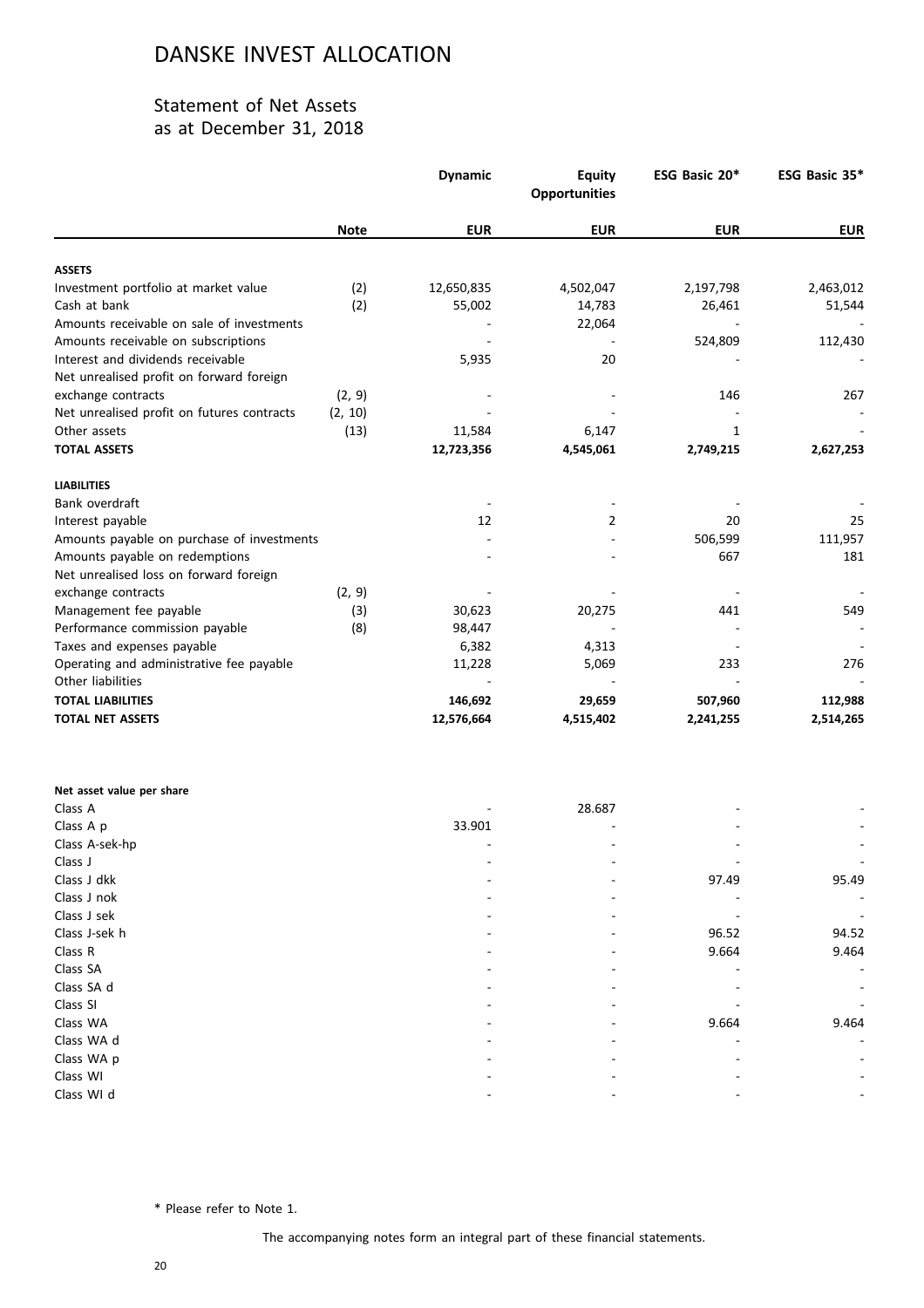### Statement of Net Assets (continued) as at December 31, 2018

|                              | <b>Dynamic</b> | <b>Equity</b><br><b>Opportunities</b> | ESG Basic 20* | ESG Basic 35* |
|------------------------------|----------------|---------------------------------------|---------------|---------------|
|                              | <b>EUR</b>     | <b>EUR</b>                            | <b>EUR</b>    | <b>EUR</b>    |
| Number of shares outstanding |                |                                       |               |               |
| Class A                      |                | 157,399.7786                          |               |               |
| Class A p                    | 370,976.6116   |                                       |               |               |
| Class A-sek-hp               |                |                                       |               |               |
| Class J                      |                |                                       |               |               |
| Class J dkk                  |                |                                       | 155,422.8667  | 180,380.0684  |
| Class J nok                  |                |                                       |               |               |
| Class J sek                  |                |                                       |               |               |
| Class J-sek h                |                |                                       | 2,012.2645    | 2,005.0488    |
| Class R                      |                |                                       | 18,000.0000   | 18,000.0000   |
| Class SA                     |                |                                       |               |               |
| Class SA d                   |                |                                       |               |               |
| Class SI                     |                |                                       |               |               |
| Class WA                     |                |                                       | 2,000.0000    | 2,000.0000    |
| Class WA d                   |                |                                       |               |               |
| Class WA p                   |                |                                       |               |               |
| Class WI                     |                |                                       |               |               |
| Class WI d                   |                |                                       |               |               |

\* Please refer to Note 1.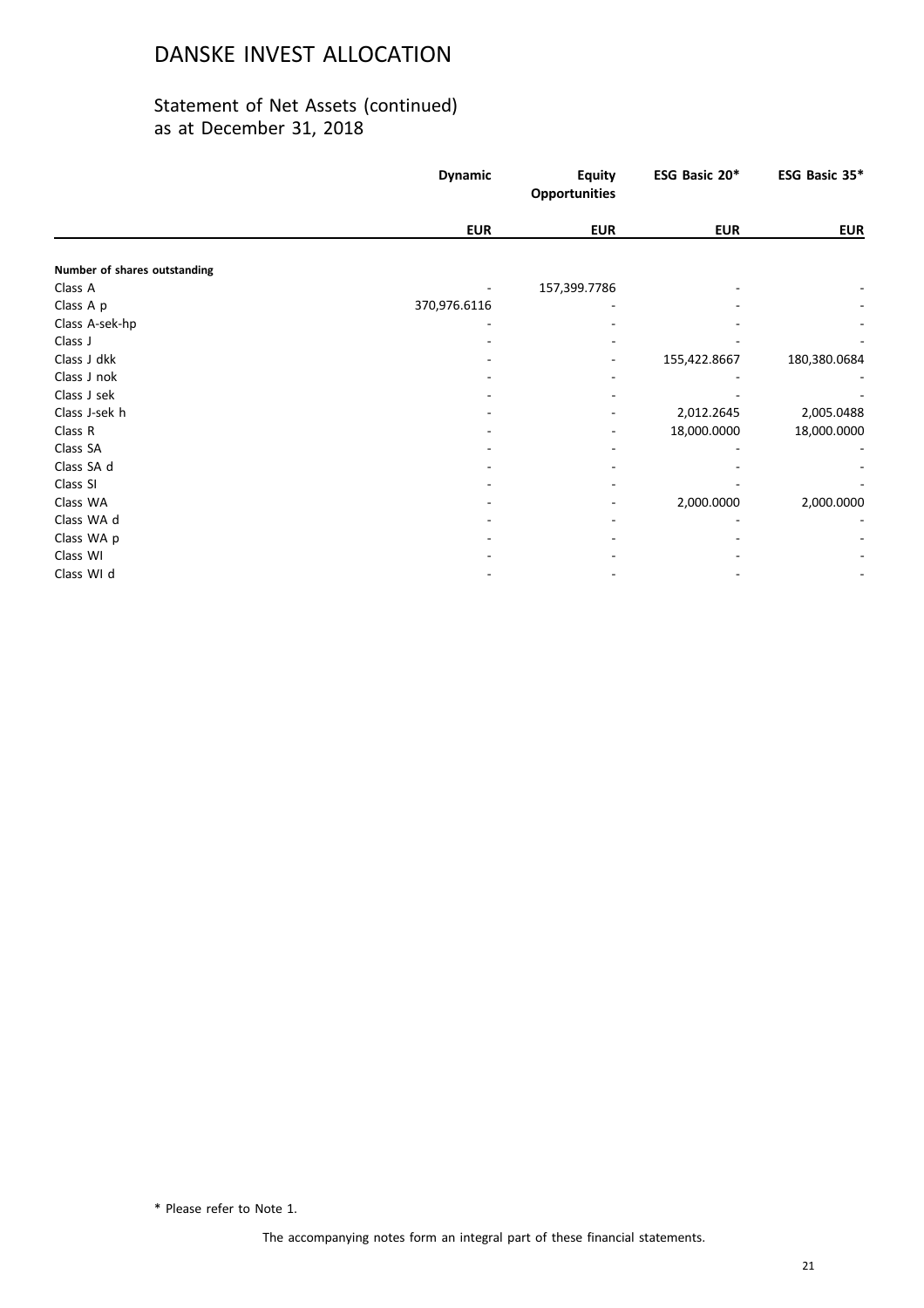### Statement of Net Assets (continued) as at December 31, 2018

|                                            |             | ESG Basic 50*  | ESG Basic 80* | ESG Basic 100* | <b>Horisont Aktie</b> |
|--------------------------------------------|-------------|----------------|---------------|----------------|-----------------------|
|                                            | <b>Note</b> | <b>EUR</b>     | <b>EUR</b>    | <b>EUR</b>     | <b>SEK</b>            |
| <b>ASSETS</b>                              |             |                |               |                |                       |
| Investment portfolio at market value       | (2)         | 1,874,980      | 2,620,559     | 222,247        | 4,694,398,542         |
| Cash at bank                               | (2)         | 25,025         | 31,322        | 1,299          | 12,424,399            |
| Amounts receivable on sale of investments  |             |                |               |                |                       |
| Amounts receivable on subscriptions        |             | 135,610        | 263,779       | 10             | 1,743,969             |
| Interest and dividends receivable          |             |                |               |                | 30,144                |
| Net unrealised profit on forward foreign   |             |                |               |                |                       |
| exchange contracts                         | (2, 9)      | 266            | 256           | 258            |                       |
| Net unrealised profit on futures contracts | (2, 10)     |                |               |                |                       |
| Other assets                               | (13)        |                | $\mathbf{1}$  |                | 8,021,915             |
| <b>TOTAL ASSETS</b>                        |             | 2,035,881      | 2,915,917     | 223,814        | 4,716,618,969         |
| <b>LIABILITIES</b>                         |             |                |               |                |                       |
| Bank overdraft                             |             |                |               |                |                       |
| Interest payable                           |             | 30             | 28            | 1              | 65,851                |
| Amounts payable on purchase of investments |             | 105,129        | 133,920       |                |                       |
| Amounts payable on redemptions             |             | 6,611          | 121,703       |                | 3,743,456             |
| Net unrealised loss on forward foreign     |             |                |               |                |                       |
| exchange contracts                         | (2, 9)      |                |               |                |                       |
| Management fee payable                     | (3)         | 438            | 571           | 163            | 17,214,900            |
| Performance commission payable             | (8)         |                |               |                |                       |
| Taxes and expenses payable                 |             |                |               |                |                       |
| Operating and administrative fee payable   |             | 230            | 284           | 117            | 843,326               |
| Other liabilities                          |             | $\overline{2}$ |               |                | 505,551               |
| <b>TOTAL LIABILITIES</b>                   |             | 112,440        | 256,506       | 281            | 22,373,084            |
| <b>TOTAL NET ASSETS</b>                    |             | 1,923,441      | 2,659,411     | 223,533        | 4,694,245,885         |
|                                            |             |                |               |                |                       |
| Net asset value per share                  |             |                |               |                |                       |
| Class A                                    |             |                |               |                |                       |
| Class A p                                  |             |                |               |                |                       |
| Class A-sek-hp                             |             |                |               |                |                       |
| Class J<br>Class J dkk                     |             |                |               |                |                       |
|                                            |             | 93.90          | 91.30         | 91.06          |                       |
| Class J nok                                |             |                |               |                |                       |
| Class J sek                                |             | 92.87          |               |                |                       |
| Class J-sek h<br>Class R                   |             | 9.299          | 90.33         | 90.10<br>9.024 |                       |
| Class SA                                   |             |                | 9.049         |                |                       |
| Class SA d                                 |             |                |               |                | 243.01                |
| Class SI                                   |             |                |               |                | 182.89<br>243.01      |
|                                            |             |                |               |                |                       |
| Class WA<br>Class WA d                     |             | 9.299          | 9.049         | 9.024          | 93.51<br>184.08       |
| Class WA p                                 |             |                |               |                |                       |
| Class WI                                   |             |                |               |                |                       |
| Class WI d                                 |             |                |               |                |                       |
|                                            |             |                |               |                |                       |

\* Please refer to Note 1.

The accompanying notes form an integral part of these financial statements.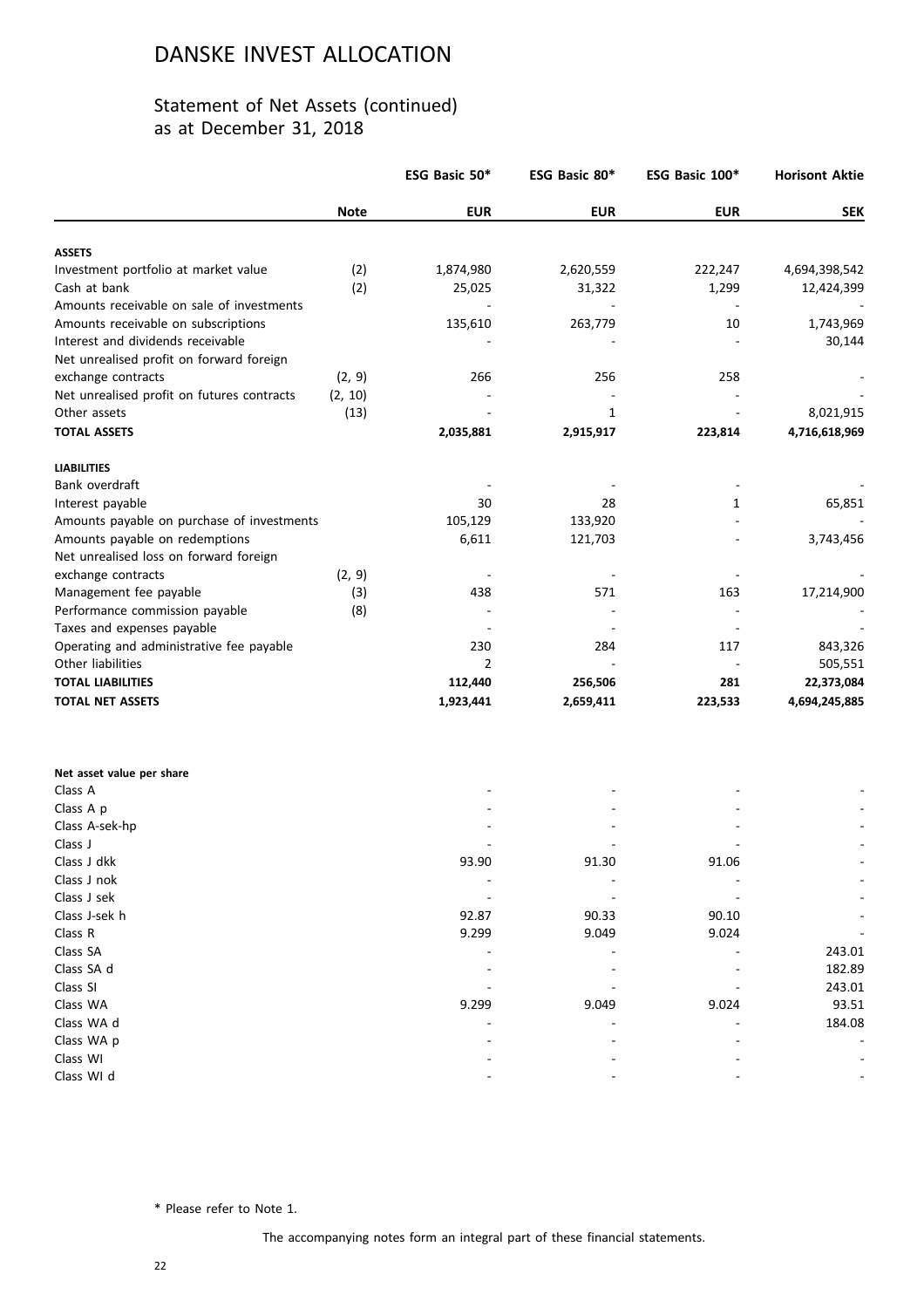### Statement of Net Assets (continued) as at December 31, 2018

|                              | ESG Basic 50* | ESG Basic 80* | ESG Basic 100* | <b>Horisont Aktie</b>    |
|------------------------------|---------------|---------------|----------------|--------------------------|
|                              | <b>EUR</b>    | <b>EUR</b>    | <b>EUR</b>     | <b>SEK</b>               |
|                              |               |               |                |                          |
| Number of shares outstanding |               |               |                |                          |
| Class A                      |               |               |                |                          |
| Class A p                    |               |               |                |                          |
| Class A-sek-hp               |               |               |                |                          |
| Class J                      |               |               |                | $\overline{\phantom{a}}$ |
| Class J dkk                  | 136,701.0865  | 201,264.2531  | 2,000.0000     |                          |
| Class J nok                  |               |               |                |                          |
| Class J sek                  |               |               |                |                          |
| Class J-sek h                | 2,035.6080    | 2,017.0363    | 2,123.1676     |                          |
| Class R                      | 18,000.0000   | 18,000.0000   | 18,000.0000    |                          |
| Class SA                     |               |               |                | 7,626,526.0635           |
| Class SA d                   |               |               |                | 27,860.7908              |
| Class SI                     |               |               |                | 11,667,641.6801          |
| Class WA                     | 2,000.0000    | 2,000.0000    | 2,000.0000     | 994.0000                 |
| Class WA d                   |               |               |                | 2,490.1704               |
| Class WA p                   |               |               |                |                          |
| Class WI                     |               |               |                |                          |
| Class WI d                   |               |               |                |                          |

\* Please refer to Note 1.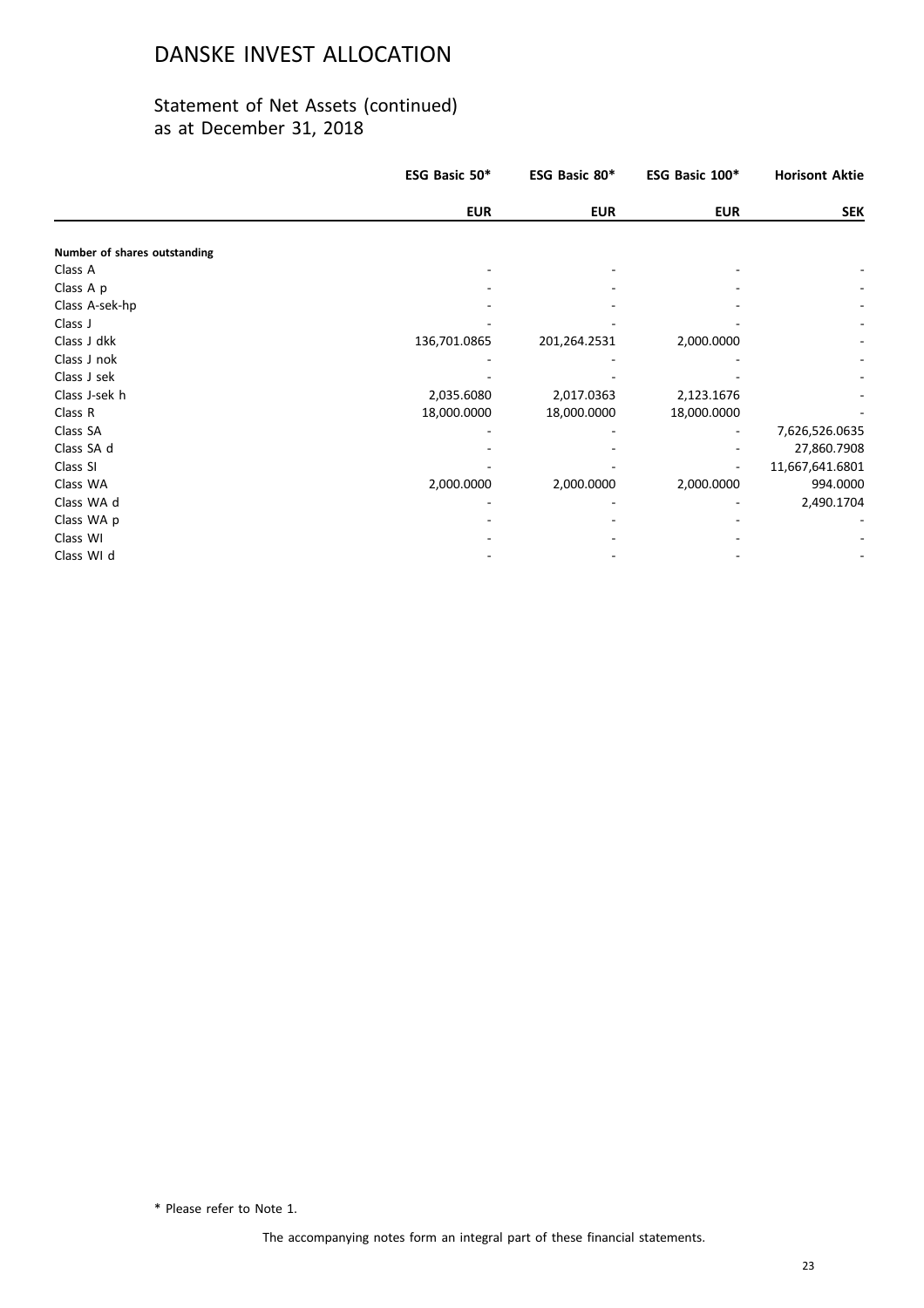|                                            |             | Horisont<br><b>Balanserad</b> | Horisont Försiktig | <b>Horisont Offensiv</b> | <b>Horisont Ränta</b> |
|--------------------------------------------|-------------|-------------------------------|--------------------|--------------------------|-----------------------|
|                                            | <b>Note</b> | <b>SEK</b>                    | <b>SEK</b>         | <b>SEK</b>               | <b>SEK</b>            |
| <b>ASSETS</b>                              |             |                               |                    |                          |                       |
| Investment portfolio at market value       | (2)         | 8,995,106,473                 | 6,424,404,772      | 1,295,803,282            | 723,637,949           |
| Cash at bank                               | (2)         | 5,955,844                     | 17,350,769         | 3,921,533                | 7,394,742             |
| Amounts receivable on sale of investments  |             |                               |                    |                          |                       |
| Amounts receivable on subscriptions        |             | 3,569,451                     | 2,395,805          | 915,405                  | 710,272               |
| Interest and dividends receivable          |             | 7,724,938                     | 10,900,294         | 313,510                  | 544,723               |
| Net unrealised profit on forward foreign   |             |                               |                    |                          |                       |
| exchange contracts                         | (2, 9)      |                               |                    |                          |                       |
| Net unrealised profit on futures contracts | (2, 10)     |                               |                    |                          |                       |
| Other assets                               | (13)        | 11,949,798                    | 7,856,660          | 1,930,989                | 921,936               |
| <b>TOTAL ASSETS</b>                        |             | 9,024,306,504                 | 6,462,908,300      | 1,302,884,719            | 733,209,622           |
| <b>LIABILITIES</b>                         |             |                               |                    |                          |                       |
| Bank overdraft                             |             |                               |                    |                          |                       |
| Interest payable                           |             | 110,534                       | 82,791             | 18,929                   | 8,496                 |
| Amounts payable on purchase of investments |             | 112,443                       |                    |                          |                       |
| Amounts payable on redemptions             |             | 7,144,270                     | 5,889,509          | 964,437                  | 2,594,198             |
| Net unrealised loss on forward foreign     |             |                               |                    |                          |                       |
| exchange contracts                         | (2, 9)      |                               |                    |                          |                       |
| Management fee payable                     | (3)         | 23,072,098                    | 13,934,752         | 4,199,058                | 962,489               |
| Performance commission payable             | (8)         |                               |                    |                          |                       |
| Taxes and expenses payable                 |             |                               |                    |                          |                       |
| Operating and administrative fee payable   |             | 1,573,690                     | 1,175,563          | 239,402                  | 142,348               |
| Other liabilities                          |             |                               |                    |                          |                       |
| <b>TOTAL LIABILITIES</b>                   |             | 32,013,035                    | 21,082,615         | 5,421,826                | 3,707,531             |
| <b>TOTAL NET ASSETS</b>                    |             | 8,992,293,469                 | 6,441,825,685      | 1,297,462,893            | 729,502,091           |
| Net asset value per share                  |             |                               |                    |                          |                       |
| Class A                                    |             |                               |                    |                          |                       |
| Class A p                                  |             |                               |                    |                          |                       |
| Class A-sek-hp                             |             |                               |                    |                          |                       |
| Class J                                    |             |                               |                    |                          |                       |
| Class J dkk                                |             |                               |                    |                          |                       |
| Class J nok                                |             |                               |                    |                          |                       |
| Class J sek                                |             |                               |                    |                          |                       |
| Class J-sek h                              |             |                               |                    |                          |                       |
| Class R                                    |             |                               |                    |                          |                       |
| Class SA                                   |             | 200.81                        | 168.54             | 153.73                   | 117.50                |
| Class SA d                                 |             | 160.21                        | 139.41             | 121.03                   | 99.79                 |
| Class SI                                   |             | 200.81                        | 168.54             | 153.73                   | 117.50                |
| Class WA                                   |             | 201.68                        | 169.10             | 154.55                   | 117.71                |
| Class WA d                                 |             | 95.46                         |                    | 121.69                   | 99.95                 |
| Class WA p                                 |             |                               |                    |                          |                       |
| Class WI                                   |             |                               |                    |                          |                       |
| Class WI d                                 |             |                               |                    |                          |                       |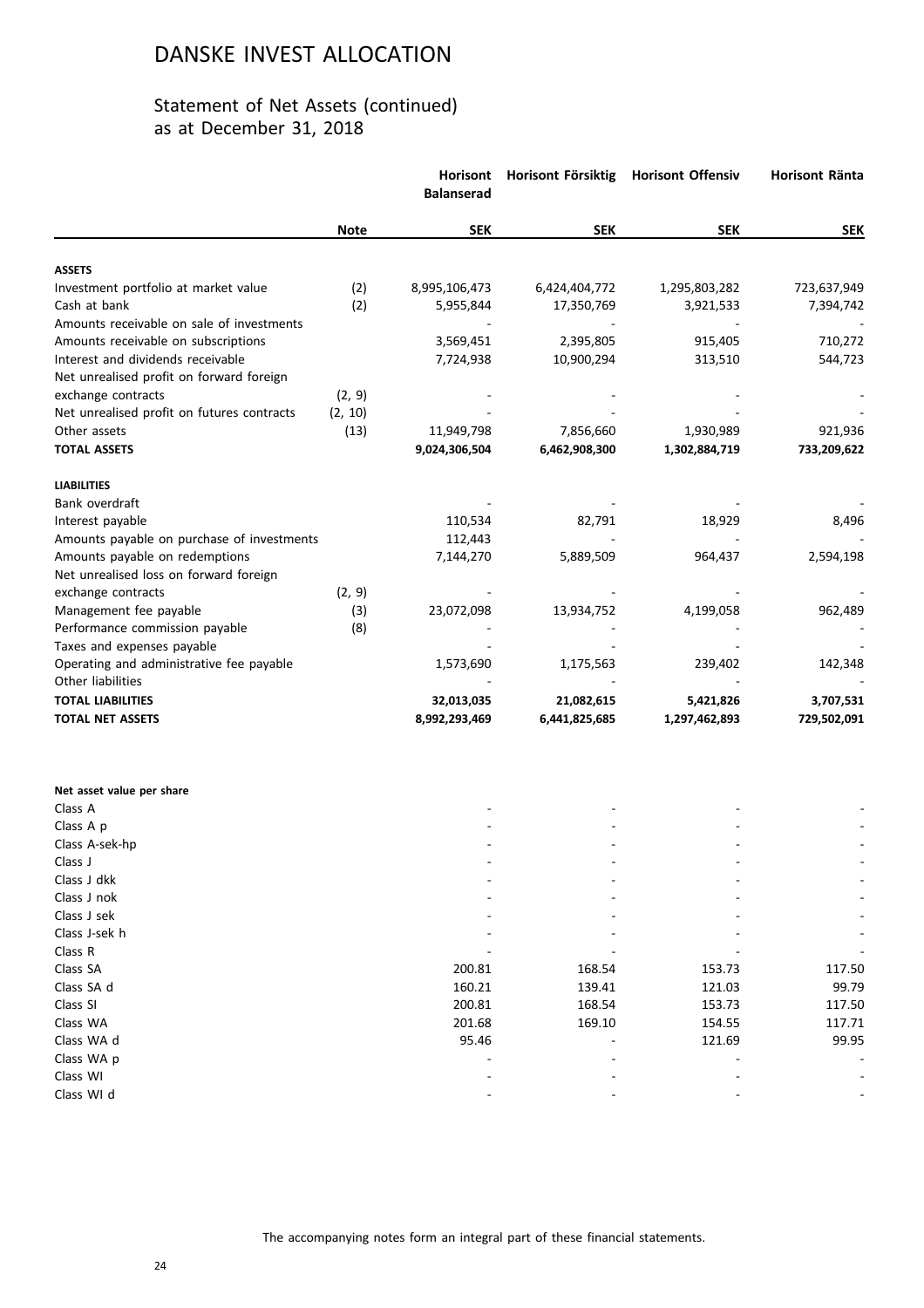|                              | <b>Horisont</b><br><b>Balanserad</b> | Horisont Försiktig | <b>Horisont Offensiv</b> | Horisont Ränta |
|------------------------------|--------------------------------------|--------------------|--------------------------|----------------|
|                              | <b>SEK</b>                           | <b>SEK</b>         | <b>SEK</b>               | <b>SEK</b>     |
| Number of shares outstanding |                                      |                    |                          |                |
| Class A                      |                                      |                    |                          |                |
| Class A p                    |                                      |                    |                          |                |
| Class A-sek-hp               |                                      |                    |                          |                |
| Class J                      |                                      |                    |                          |                |
| Class J dkk                  |                                      |                    |                          |                |
| Class J nok                  |                                      |                    |                          |                |
| Class J sek                  |                                      |                    |                          |                |
| Class J-sek h                |                                      |                    |                          |                |
| Class R                      |                                      |                    |                          |                |
| Class SA                     | 21,890,629.1474                      | 27,570,351.5405    | 4,198,435.4301           | 3,623,269.0025 |
| Class SA d                   | 407,898.4967                         | 323,828.3536       | 454,322.0634             | 278,715.2218   |
| Class SI                     | 22,197,207.7872                      | 10,354,056.6066    | 3,851,947.8624           | 447,898.5603   |
| Class WA                     | 364,000.0424                         | 28,295.2541        | 22,008.8658              | 405,323.3941   |
| Class WA d                   | 994.0000                             |                    | 11,982.2572              | 1,757,044.5162 |
| Class WA p                   |                                      |                    |                          |                |
| Class WI                     |                                      |                    |                          |                |
| Class WI d                   |                                      |                    |                          |                |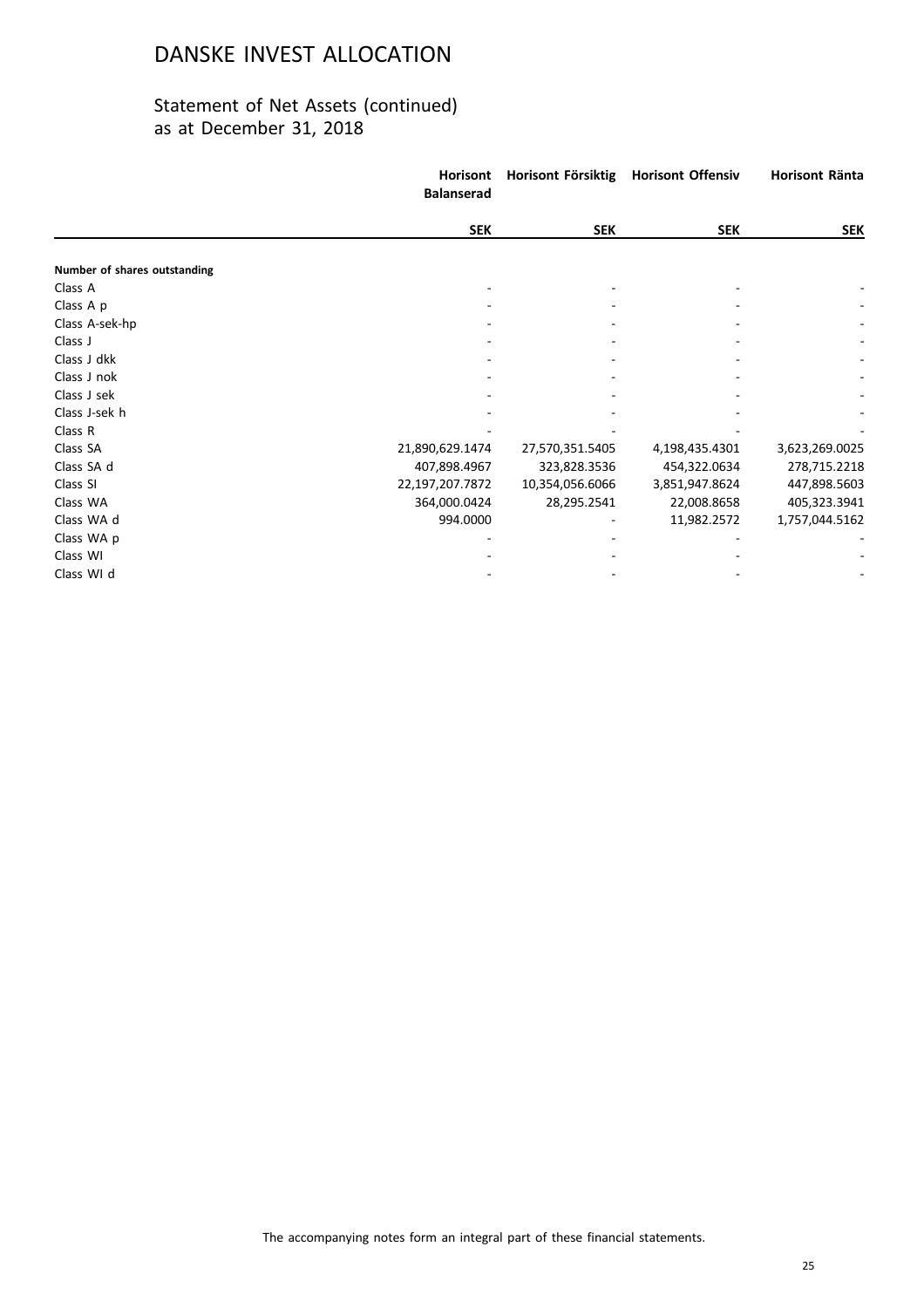### Statement of Net Assets (continued) as at December 31, 2018

|                                            |             | <b>June Balanced</b> | <b>June Defensive</b> | <b>June Equity</b> | June Moderate |
|--------------------------------------------|-------------|----------------------|-----------------------|--------------------|---------------|
|                                            | <b>Note</b> | <b>EUR</b>           | <b>EUR</b>            | <b>EUR</b>         | <b>EUR</b>    |
| <b>ASSETS</b>                              |             |                      |                       |                    |               |
| Investment portfolio at market value       | (2)         | 27,374,579           | 4,902,389             | 1,303,263          | 19,759,368    |
| Cash at bank                               | (2)         | 104,938              | 51,017                | 6,509              | 126,517       |
| Amounts receivable on sale of investments  |             | 236,960              | 38,481                |                    | 239,622       |
| Amounts receivable on subscriptions        |             |                      |                       |                    |               |
| Interest and dividends receivable          |             | 111,514              | 35,886                | 1,844              | 6,355         |
|                                            |             | 8,288                |                       | 1,227              |               |
| Net unrealised profit on forward foreign   |             |                      |                       |                    |               |
| exchange contracts                         | (2, 9)      |                      |                       |                    |               |
| Net unrealised profit on futures contracts | (2, 10)     |                      |                       |                    |               |
| Other assets                               | (13)        |                      |                       |                    |               |
| <b>TOTAL ASSETS</b>                        |             | 27,836,279           | 5,027,773             | 1,312,843          | 20,131,862    |
| <b>LIABILITIES</b>                         |             |                      |                       |                    |               |
| Bank overdraft                             |             |                      |                       |                    |               |
| Interest payable                           |             | 82                   | 57                    | 3                  | 131           |
| Amounts payable on purchase of investments |             |                      |                       |                    |               |
| Amounts payable on redemptions             |             | 210,861              | 143,053               |                    | 222,868       |
| Net unrealised loss on forward foreign     |             |                      |                       |                    |               |
| exchange contracts                         | (2, 9)      |                      | 2,265                 |                    | 11,905        |
| Management fee payable                     | (3)         | 21,031               | 3,663                 | 644                | 15,634        |
| Performance commission payable             | (8)         |                      |                       |                    |               |
| Taxes and expenses payable                 |             |                      |                       |                    |               |
| Operating and administrative fee payable   |             | 14,510               | 2,476                 | 611                | 10,403        |
| Other liabilities                          |             | 1                    | 1                     |                    | 1             |
|                                            |             |                      |                       |                    |               |
| <b>TOTAL LIABILITIES</b>                   |             | 246,485              | 151,515               | 1,258              | 260,942       |
| <b>TOTAL NET ASSETS</b>                    |             | 27,589,794           | 4,876,258             | 1,311,585          | 19,870,920    |
| Net asset value per share                  |             |                      |                       |                    |               |
| Class A                                    |             |                      |                       |                    |               |
| Class A p                                  |             |                      |                       |                    |               |
| Class A-sek-hp                             |             |                      |                       |                    |               |
| Class J                                    |             |                      |                       | 9.354              |               |
| Class J dkk                                |             | 104.37               | 101.18                | 93.84              | 102.36        |
| Class J nok                                |             |                      |                       | 98.26              |               |
| Class J sek                                |             |                      |                       | 98.51              |               |
| Class J-sek h                              |             |                      |                       |                    |               |
| Class R                                    |             |                      |                       | 9.370              |               |
| Class SA                                   |             |                      |                       |                    |               |
| Class SA d                                 |             |                      |                       |                    |               |
| Class SI                                   |             |                      |                       |                    |               |
| Class WA                                   |             | 9.651                | 9.796                 | 9.370              | 9.712         |
| Class WA d                                 |             |                      |                       |                    |               |
|                                            |             |                      |                       |                    |               |

Class WA p - - - - Class WI - - 9.374 - Class WI d - - - -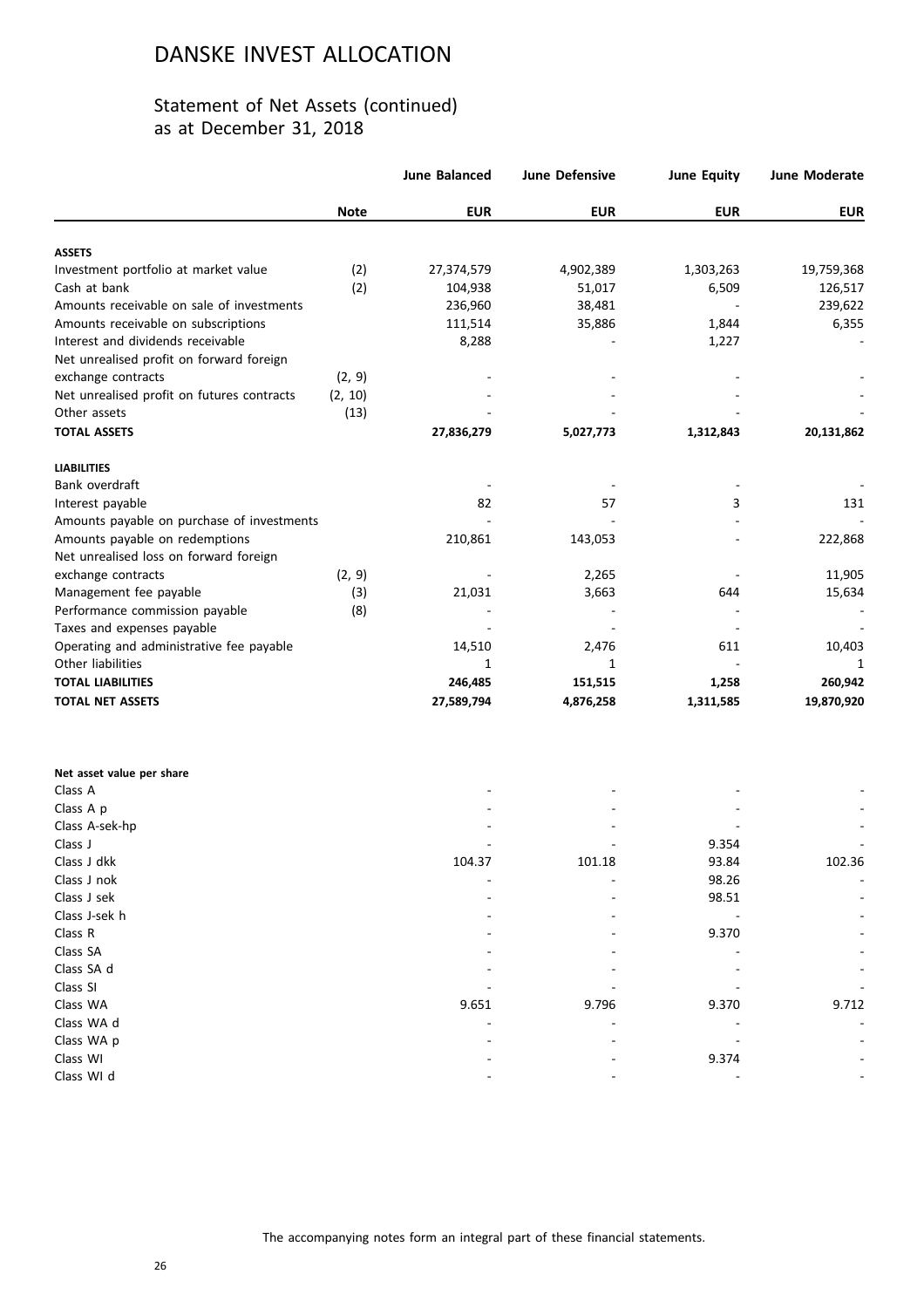|                              | <b>June Balanced</b> | <b>June Defensive</b> | <b>June Equity</b> | June Moderate |
|------------------------------|----------------------|-----------------------|--------------------|---------------|
|                              | <b>EUR</b>           | <b>EUR</b>            | <b>EUR</b>         | <b>EUR</b>    |
| Number of shares outstanding |                      |                       |                    |               |
| Class A                      |                      |                       |                    |               |
| Class A p                    |                      |                       |                    |               |
| Class A-sek-hp               |                      |                       |                    |               |
| Class J                      |                      |                       | 2,000.0000         |               |
| Class J dkk                  | 1,056,530.3538       | 220,702.7096          | 1,500.0000         | 908,954.7799  |
| Class J nok                  |                      |                       | 2,000.0000         |               |
| Class J sek                  |                      |                       | 2,000.0000         |               |
| Class J-sek h                |                      |                       |                    |               |
| Class R                      |                      |                       | 17,000.0000        |               |
| Class SA                     |                      |                       |                    |               |
| Class SA d                   |                      |                       |                    |               |
| Class SI                     |                      |                       |                    |               |
| Class WA                     | 1,328,685.4392       | 192,510.3607          | 112,808.5773       | 763,049.9931  |
| Class WA d                   |                      |                       |                    |               |
| Class WA p                   |                      |                       |                    |               |
| Class WI                     |                      |                       | 2,000.0000         |               |
| Class WI d                   |                      |                       |                    |               |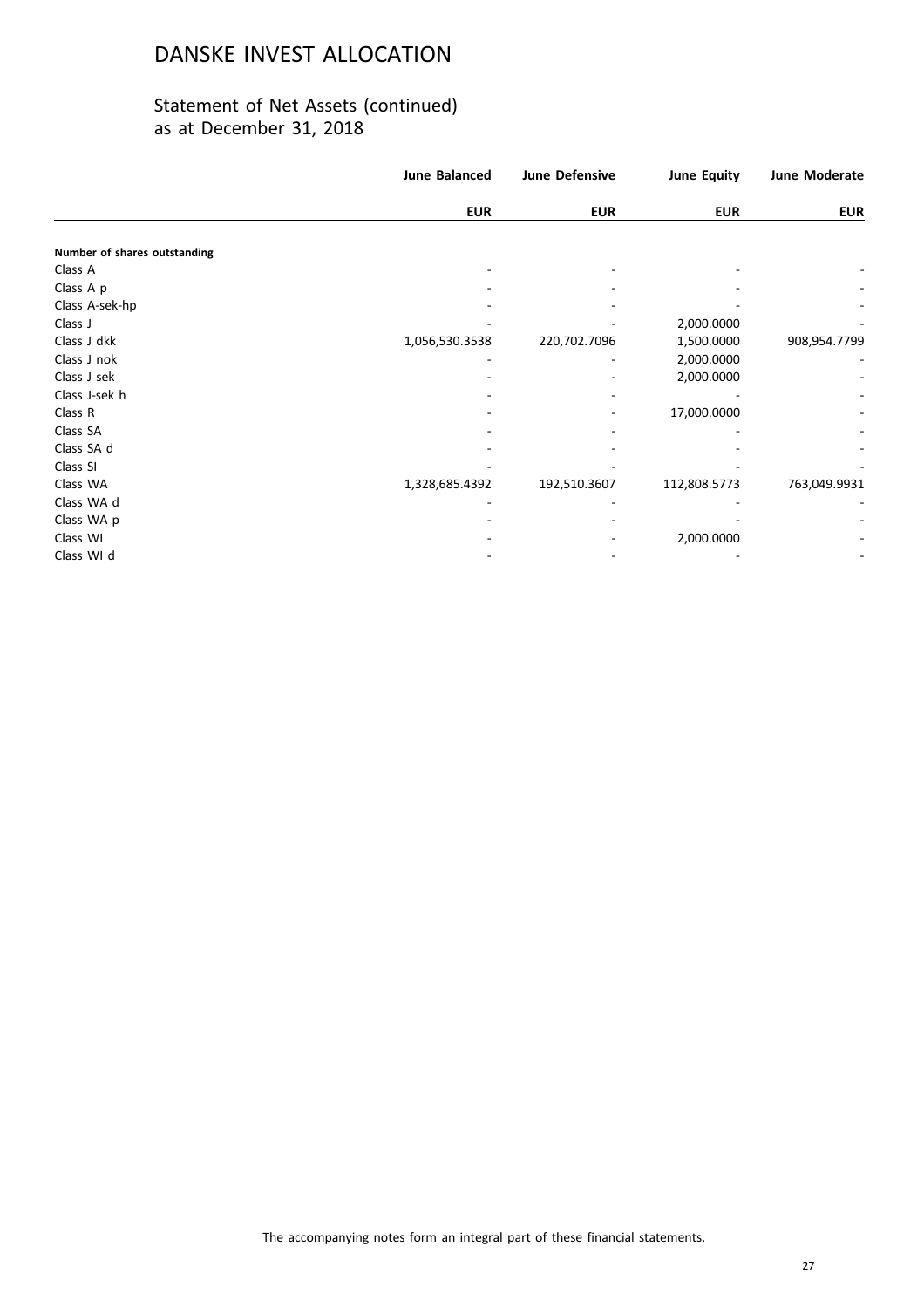|                                            |             | June Moderate<br><b>Short</b> | June Opportunity | <b>June Progressive</b> | <b>Stable Income</b> |
|--------------------------------------------|-------------|-------------------------------|------------------|-------------------------|----------------------|
|                                            | <b>Note</b> | <b>EUR</b>                    | <b>EUR</b>       | <b>EUR</b>              | <b>EUR</b>           |
| <b>ASSETS</b>                              |             |                               |                  |                         |                      |
| Investment portfolio at market value       | (2)         | 37,669                        | 22,443,540       | 35,901,406              | 47,594,231           |
| Cash at bank                               | (2)         | 1,248                         | 67,844           | 209,145                 | 4,118,289            |
| Amounts receivable on sale of investments  |             | 4,044                         | 268,838          | 361,950                 | 29                   |
| Amounts receivable on subscriptions        |             |                               | 91,418           | 82,680                  | 27,269               |
| Interest and dividends receivable          |             |                               | 28,138           | 16,799                  | 21,156               |
| Net unrealised profit on forward foreign   |             |                               |                  |                         |                      |
| exchange contracts                         | (2, 9)      |                               |                  |                         | 28,237               |
| Net unrealised profit on futures contracts | (2, 10)     |                               |                  |                         | 63,890               |
| Other assets                               | (13)        |                               |                  |                         | 84,451               |
| <b>TOTAL ASSETS</b>                        |             | 42,961                        | 22,899,778       | 36,571,980              | 51,937,552           |
| <b>LIABILITIES</b>                         |             |                               |                  |                         |                      |
| Bank overdraft                             |             |                               |                  |                         | 64,006               |
| Interest payable                           |             |                               | 74               | 122                     | 350                  |
| Amounts payable on purchase of investments |             |                               |                  |                         | 29                   |
| Amounts payable on redemptions             |             | 5,064                         | 304,283          | 409,968                 | 716,103              |
| Net unrealised loss on forward foreign     |             |                               |                  |                         |                      |
| exchange contracts                         | (2, 9)      |                               |                  |                         |                      |
| Management fee payable                     | (3)         | 37                            | 19,354           | 25,594                  | 83,660               |
| Performance commission payable             | (8)         |                               |                  |                         | 17,802               |
| Taxes and expenses payable                 |             |                               |                  |                         |                      |
| Operating and administrative fee payable   |             | 21                            | 12,041           | 18,533                  | 47,297               |
| Other liabilities                          |             |                               | 3                | 3                       |                      |
| <b>TOTAL LIABILITIES</b>                   |             | 5,122                         | 335,755          | 454,220                 | 929,247              |
| <b>TOTAL NET ASSETS</b>                    |             | 37,839                        | 22,564,023       | 36,117,760              | 51,008,305           |
|                                            |             |                               |                  |                         |                      |
| Net asset value per share                  |             |                               |                  |                         |                      |
| Class A                                    |             |                               |                  |                         |                      |

| <b>CIASS A</b> |        |        |        |                          |
|----------------|--------|--------|--------|--------------------------|
| Class A p      |        |        |        | 32.578                   |
| Class A-sek-hp |        |        |        | 101.22                   |
| Class J        |        |        |        | $\overline{\phantom{a}}$ |
| Class J dkk    | 100.65 | 112.28 | 105.83 |                          |
| Class J nok    |        |        |        |                          |
| Class J sek    |        |        |        |                          |
| Class J-sek h  |        |        |        | $\sim$                   |
| Class R        |        |        |        |                          |
| Class SA       |        |        |        |                          |
| Class SA d     |        |        |        |                          |
| Class SI       |        |        |        | $\overline{\phantom{a}}$ |
| Class WA       |        | 9.520  | 9.555  |                          |
| Class WA d     |        |        |        |                          |
| Class WA p     |        |        |        | 32.618                   |
| Class WI       |        |        |        |                          |
| Class WI d     |        |        |        |                          |
|                |        |        |        |                          |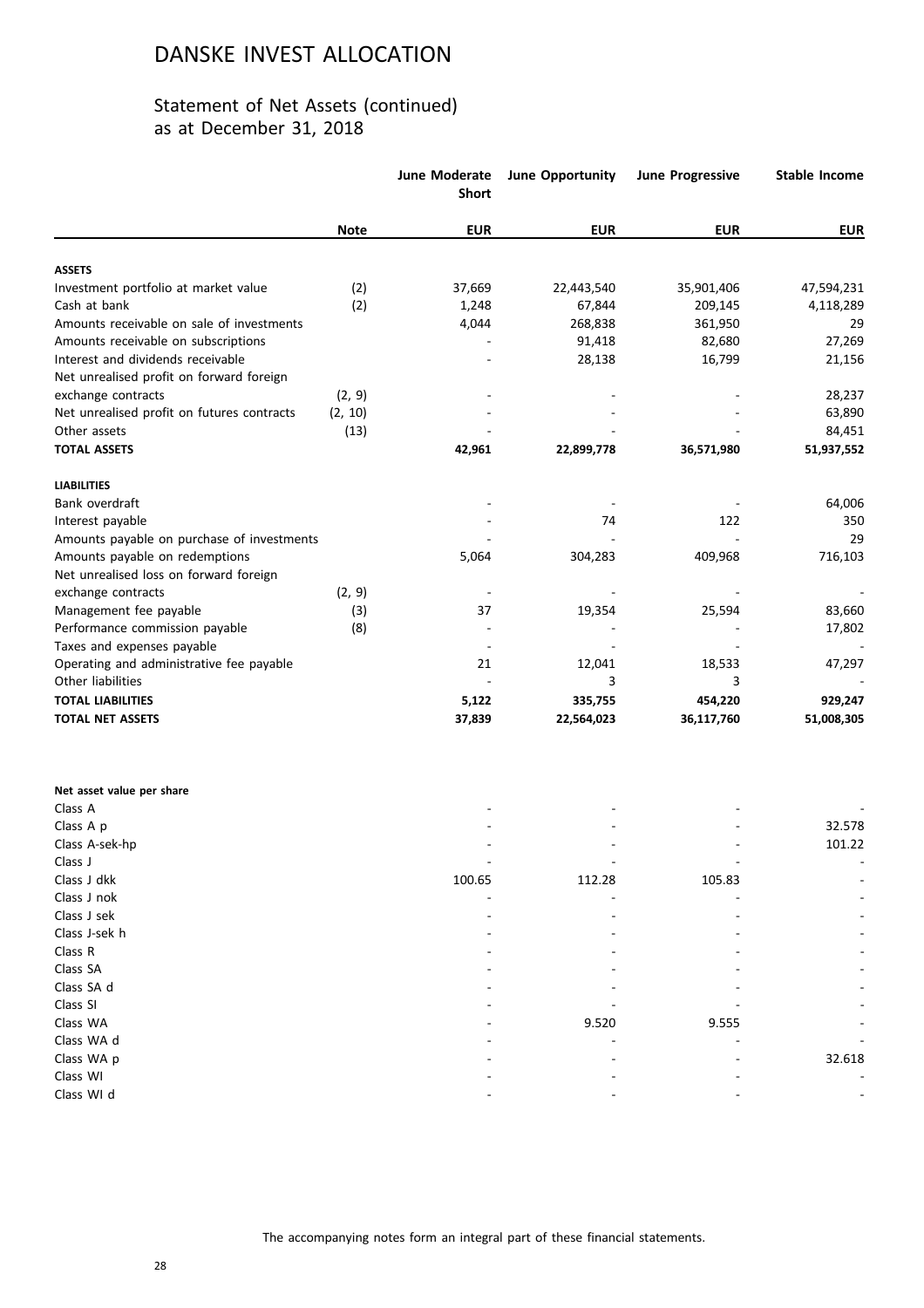|                              | June Moderate<br>Short | June Opportunity | <b>June Progressive</b> | <b>Stable Income</b> |
|------------------------------|------------------------|------------------|-------------------------|----------------------|
|                              | <b>EUR</b>             | <b>EUR</b>       | <b>EUR</b>              | <b>EUR</b>           |
| Number of shares outstanding |                        |                  |                         |                      |
| Class A                      |                        |                  |                         |                      |
| Class A p                    |                        |                  |                         | 1,029,797.6999       |
| Class A-sek-hp               |                        |                  |                         | 123,808.8433         |
| Class J                      |                        |                  |                         |                      |
| Class J dkk                  | 2,807.4636             | 1,161,646.8836   | 1,140,339.0238          |                      |
| Class J nok                  |                        |                  |                         |                      |
| Class J sek                  |                        |                  |                         |                      |
| Class J-sek h                |                        |                  |                         |                      |
| Class R                      |                        |                  |                         |                      |
| Class SA                     |                        |                  |                         |                      |
| Class SA d                   |                        |                  |                         |                      |
| Class SI                     |                        |                  |                         |                      |
| Class WA                     |                        | 535,526.5368     | 2,088,577.7098          |                      |
| Class WA d                   |                        |                  |                         |                      |
| Class WA p                   |                        |                  |                         | 497,774.7209         |
| Class WI                     |                        |                  |                         |                      |
| Class WI d                   |                        |                  |                         |                      |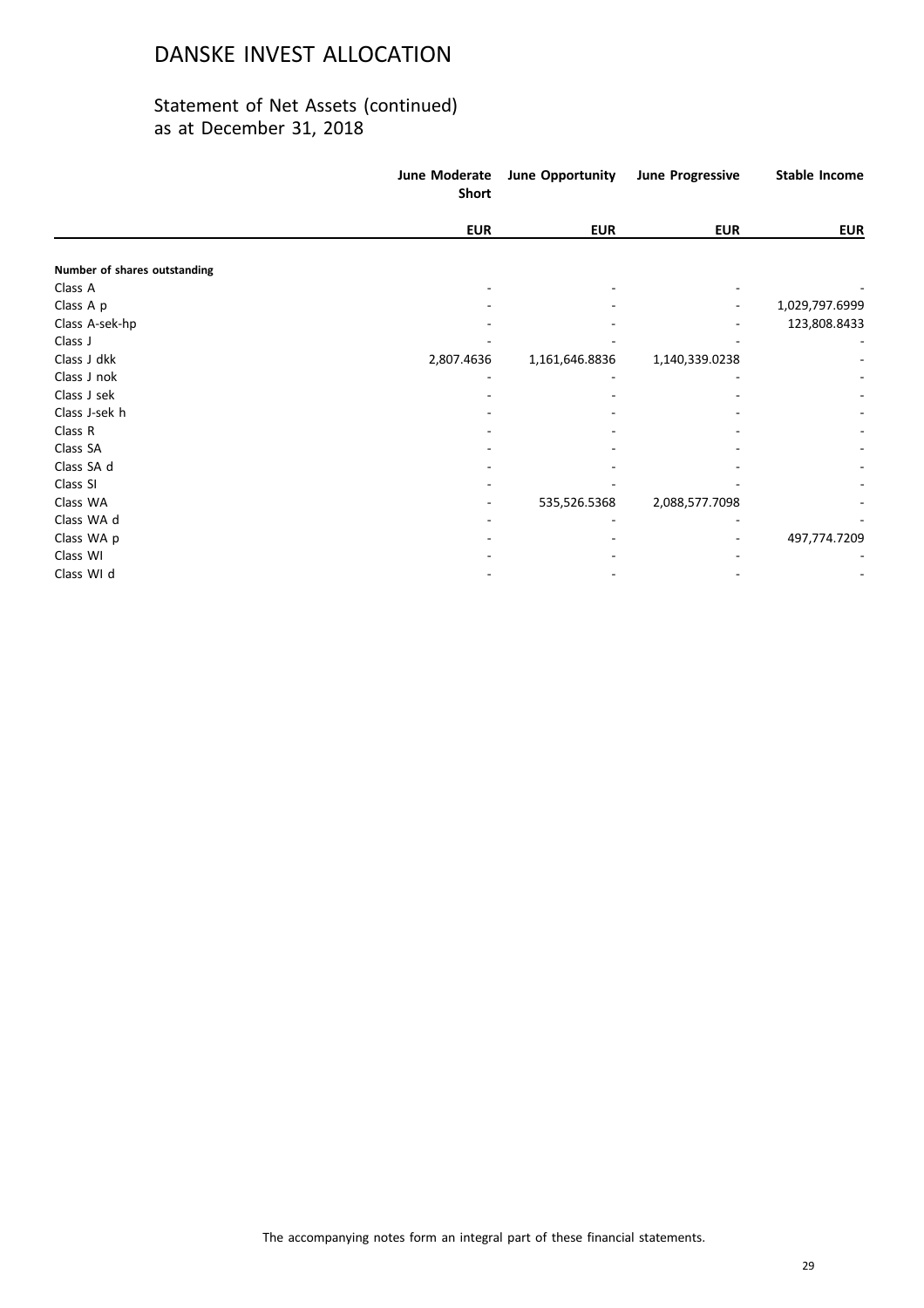|                                                             |             | Combined      |
|-------------------------------------------------------------|-------------|---------------|
|                                                             | <b>Note</b> | <b>EUR</b>    |
| <b>ASSETS</b>                                               |             |               |
| Investment portfolio at market value                        | (2)         | 2,346,086,942 |
| Cash at bank                                                | (2)         | 9,482,809     |
| Amounts receivable on sale of investments                   |             | 1,171,988     |
| Amounts receivable on subscriptions                         |             | 2,304,701     |
| Interest and dividends receivable                           |             | 1,986,112     |
| Net unrealised profit on forward foreign exchange contracts | (2, 9)      | 29,430        |
| Net unrealised profit on futures contracts                  | (2, 10)     | 63,890        |
| Other assets                                                | (13)        | 3,096,712     |
| <b>TOTAL ASSETS</b>                                         |             | 2,364,222,584 |
| <b>LIABILITIES</b>                                          |             |               |
| Bank overdraft                                              |             | 64,006        |
| Interest payable                                            |             | 28,910        |
| Amounts payable on purchase of investments                  |             | 868,609       |
| Amounts payable on redemptions                              |             | 4,126,165     |
| Net unrealised loss on forward foreign exchange contracts   | (2, 9)      | 14,170        |
| Management fee payable                                      | (3)         | 6,018,551     |
| Performance commission payable                              | (8)         | 116,249       |
| Taxes and expenses payable                                  |             | 10,695        |
| Operating and administrative fee payable                    |             | 511,228       |
| Other liabilities                                           |             | 49,353        |
| <b>TOTAL LIABILITIES</b>                                    |             | 11,807,936    |
| <b>TOTAL NET ASSETS</b>                                     |             | 2,352,414,648 |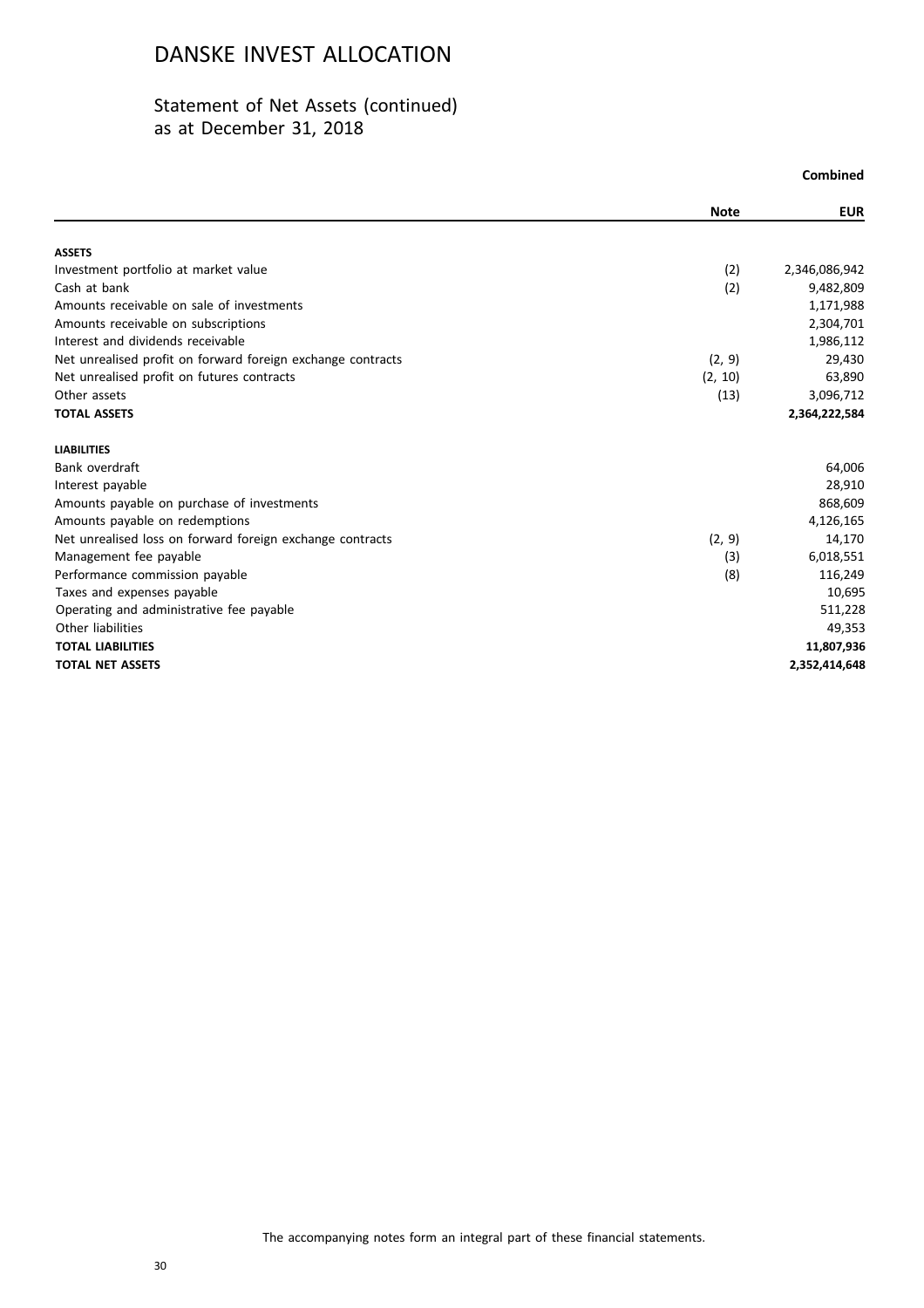### Statement of Operations and Changes in Net Assets for the Year/Period ended December 31, 2018

|                                                                       |             | <b>Dynamic</b><br><b>Equity</b><br><b>Opportunities</b> |               | ESG Basic 20* |  |
|-----------------------------------------------------------------------|-------------|---------------------------------------------------------|---------------|---------------|--|
|                                                                       | <b>Note</b> | <b>EUR</b>                                              | <b>EUR</b>    | <b>EUR</b>    |  |
| NET ASSETS AT THE BEGINNING OF THE YEAR/PERIOD                        |             | 20,325,233                                              | 6,498,086     |               |  |
| <b>INCOME</b>                                                         |             |                                                         |               |               |  |
| Dividends, net                                                        | (2)         |                                                         |               | 89            |  |
| Interest on bonds, net                                                | (2)         | 34,356                                                  |               |               |  |
| <b>Bank interest</b>                                                  |             | 564                                                     | 90            | 1             |  |
| Income on securites lendings                                          |             |                                                         |               |               |  |
| Trailer fee                                                           |             | 52,503                                                  | 29,961        | 178           |  |
| Other income                                                          |             |                                                         | 17            |               |  |
| <b>TOTAL INCOME</b>                                                   |             | 87,423                                                  | 30,068        | 268           |  |
| <b>EXPENSES</b>                                                       |             |                                                         |               |               |  |
| Management fees                                                       | (3)         | 156,180                                                 | 96,198        | 610           |  |
| Performance commission                                                | (8)         | 98,447                                                  |               |               |  |
| Central administration, depositary fees, registrar and transfer agent |             |                                                         |               |               |  |
| fees, UCITS V and compliance fees                                     | (5)         | 14,410                                                  | 5,156         |               |  |
| Audit, printing and publication expenses                              |             | 5,557                                                   | 1,795         |               |  |
| Subscription tax                                                      | (6)         | 502                                                     |               |               |  |
| Operating and administrative fees                                     | (7)         | 30,868<br>347                                           | 13,706<br>270 | 366           |  |
| Bank charges and correspondent fees<br>Bank interest                  | (12)        | 1,089                                                   | 149           | 33            |  |
| Other charges                                                         |             | 5,302                                                   | 4,279         |               |  |
|                                                                       |             |                                                         |               |               |  |
| <b>TOTAL EXPENSES</b>                                                 |             | 312,702                                                 | 121,553       | 1,009         |  |
| NET INCOME (LOSS) FROM INVESTMENTS                                    |             | (225, 279)                                              | (91, 485)     | (741)         |  |
| Net realised profit/(loss) on sale of investments                     | (2)         | 1,242,871                                               | 374,840       | 103           |  |
| Net realised profit/(loss) on forward foreign exchange contracts      | (2)         | 1,351                                                   | (1)           | (304)         |  |
| Net realised profit/(loss) on futures                                 | (2)         |                                                         |               |               |  |
| Net realised profit/(loss) on foreign exchange                        | (2)         | (3,731)                                                 | 1,991         | (485)         |  |
| <b>NET REALISED PROFIT/(LOSS)</b>                                     |             | 1,015,212                                               | 285,345       | (1, 427)      |  |
| Change in net unrealised appreciation / (depreciation) on:            |             |                                                         |               |               |  |
| - investments                                                         | (2)         | (1,906,295)                                             | (850,092)     | (16, 306)     |  |
| - forward foreign exchange contracts                                  | (2)         |                                                         |               | 146           |  |
| - futures contracts                                                   | (2)         |                                                         |               |               |  |
| NET INCREASE/(DECREASE) IN NET ASSETS AS A RESULT OF OPERATIONS       |             | (891,083)                                               | (564, 747)    | (17, 587)     |  |
| <b>MOVEMENTS IN CAPITAL</b>                                           |             |                                                         |               |               |  |
| Subscriptions of shares                                               |             | 305,750                                                 | 55,722        | 2,284,427     |  |
| Redemption of shares                                                  |             | (7, 163, 236)                                           | (1,473,659)   | (25, 585)     |  |
| Dividend paid                                                         | (11)        |                                                         |               |               |  |
| Currency translation                                                  | (2)         |                                                         |               |               |  |
| NET ASSETS AT THE END OF THE YEAR/PERIOD                              |             | 12,576,664                                              | 4,515,402     | 2,241,255     |  |
|                                                                       |             |                                                         |               |               |  |

\* Please refer to Note 1.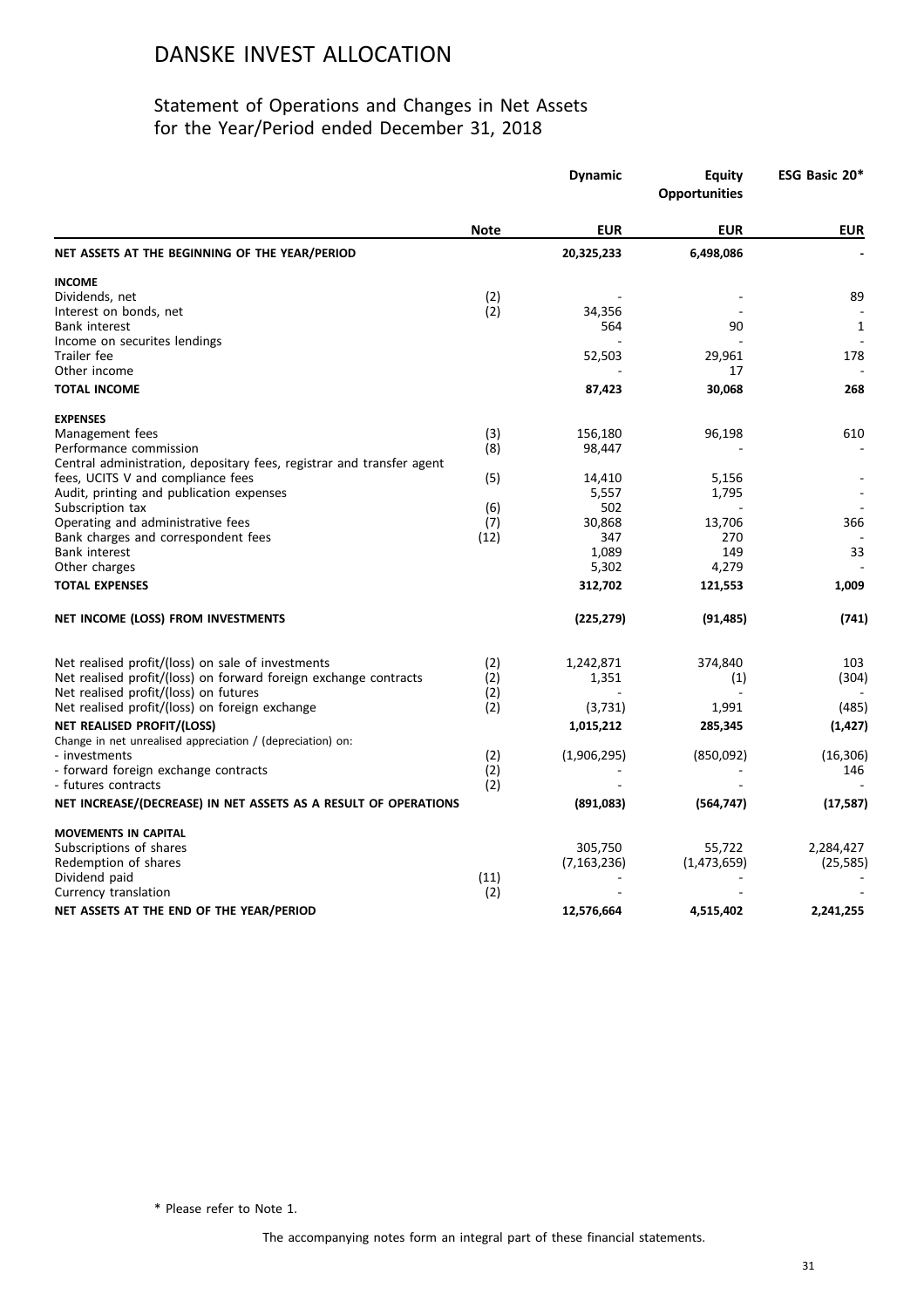### Statement of Operations and Changes in Net Assets (continued) for the Year/Period ended December 31, 2018

|                                                                               |             | ESG Basic 35*  | ESG Basic 50* | ESG Basic 80* |
|-------------------------------------------------------------------------------|-------------|----------------|---------------|---------------|
|                                                                               | <b>Note</b> | <b>EUR</b>     | <b>EUR</b>    | <b>EUR</b>    |
| NET ASSETS AT THE BEGINNING OF THE YEAR/PERIOD                                |             |                |               |               |
| <b>INCOME</b>                                                                 |             |                |               |               |
| Dividends, net                                                                | (2)         | 64             |               |               |
| Interest on bonds, net                                                        | (2)         |                |               |               |
| <b>Bank interest</b>                                                          |             | $\overline{2}$ | 4             | 6             |
| Income on securites lendings                                                  |             |                |               |               |
| Trailer fee                                                                   |             | 191            | 199           | 183           |
| Other income                                                                  |             |                |               |               |
| <b>TOTAL INCOME</b>                                                           |             | 257            | 203           | 189           |
| <b>EXPENSES</b>                                                               |             |                |               |               |
| Management fees                                                               | (3)         | 718            | 606           | 738           |
| Performance commission                                                        | (8)         |                |               |               |
| Central administration, depositary fees, registrar and transfer agent         |             |                |               |               |
| fees, UCITS V and compliance fees<br>Audit, printing and publication expenses | (5)         |                |               |               |
| Subscription tax                                                              | (6)         |                |               |               |
| Operating and administrative fees                                             | (7)         | 409            | 363           | 417           |
| Bank charges and correspondent fees                                           | (12)        |                |               |               |
| <b>Bank interest</b>                                                          |             | 39             | 47            | 47            |
| Other charges                                                                 |             |                |               |               |
| <b>TOTAL EXPENSES</b>                                                         |             | 1,166          | 1,016         | 1,202         |
| NET INCOME (LOSS) FROM INVESTMENTS                                            |             | (909)          | (813)         | (1,013)       |
| Net realised profit/(loss) on sale of investments                             | (2)         | 131            | 214           |               |
| Net realised profit/(loss) on forward foreign exchange contracts              | (2)         | (184)          | (192)         | (242)         |
| Net realised profit/(loss) on futures                                         | (2)         |                |               |               |
| Net realised profit/(loss) on foreign exchange                                | (2)         | (332)          | (276)         | (258)         |
| NET REALISED PROFIT/(LOSS)                                                    |             | (1, 294)       | (1,067)       | (1, 513)      |
| Change in net unrealised appreciation / (depreciation) on:                    |             |                |               |               |
| - investments                                                                 | (2)         | (42, 588)      | (41, 575)     | (83, 118)     |
| - forward foreign exchange contracts                                          | (2)         | 267            | 266           | 256           |
| - futures contracts                                                           | (2)         |                |               |               |
| NET INCREASE/(DECREASE) IN NET ASSETS AS A RESULT OF OPERATIONS               |             | (43, 615)      | (42, 376)     | (84, 375)     |
| <b>MOVEMENTS IN CAPITAL</b>                                                   |             |                |               |               |
| Subscriptions of shares                                                       |             | 2,560,192      | 1,972,429     | 2,866,846     |
| Redemption of shares                                                          |             | (2,312)        | (6,612)       | (123,060)     |
| Dividend paid                                                                 | (11)        |                |               |               |
| Currency translation                                                          | (2)         |                |               |               |
| NET ASSETS AT THE END OF THE YEAR/PERIOD                                      |             | 2,514,265      | 1,923,441     | 2,659,411     |
|                                                                               |             |                |               |               |

\* Please refer to Note 1.

The accompanying notes form an integral part of these financial statements.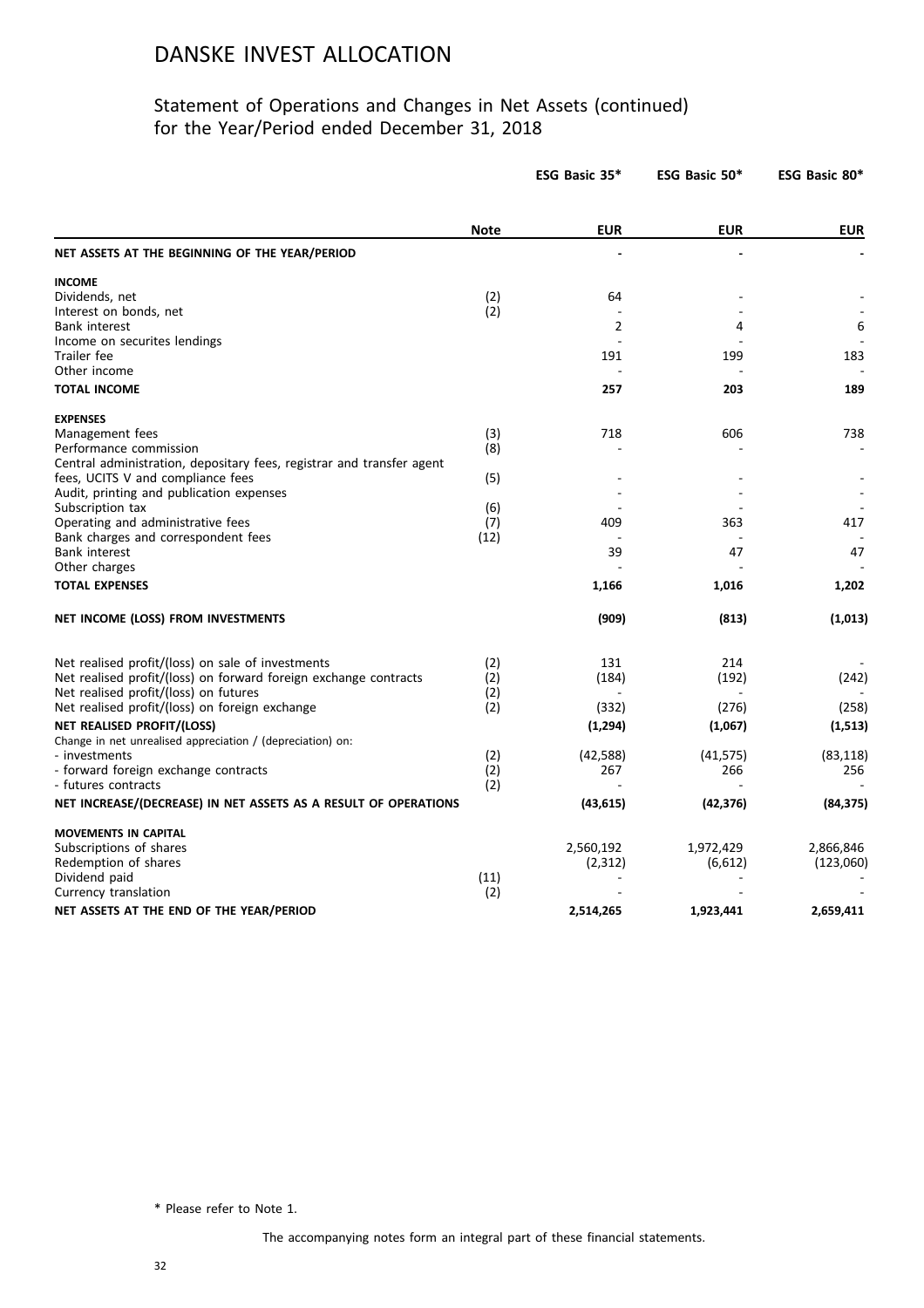### Statement of Operations and Changes in Net Assets (continued) for the Year/Period ended December 31, 2018

|                                                                       | ESG Basic 100* | <b>Horisont Aktie</b> | <b>Horisont</b><br><b>Balanserad</b> |                 |
|-----------------------------------------------------------------------|----------------|-----------------------|--------------------------------------|-----------------|
|                                                                       | <b>Note</b>    | <b>EUR</b>            | <b>SEK</b>                           | <b>SEK</b>      |
| NET ASSETS AT THE BEGINNING OF THE YEAR/PERIOD                        |                |                       | 4,671,364,208                        | 8,017,657,779   |
| <b>INCOME</b>                                                         |                |                       |                                      |                 |
| Dividends, net                                                        | (2)            |                       | 13,506,350                           | 14,142,740      |
| Interest on bonds, net                                                | (2)            |                       |                                      | 18,390,587      |
| <b>Bank interest</b>                                                  |                | 6                     | 412                                  | 427             |
| Income on securites lendings                                          |                |                       | 191,406                              | 162,970         |
| Trailer fee                                                           |                | 179                   | 38,383,006                           | 53,036,422      |
| Other income                                                          |                |                       | 203,927                              | 398             |
| <b>TOTAL INCOME</b>                                                   |                | 185                   | 52,285,101                           | 85,733,544      |
| <b>EXPENSES</b>                                                       |                |                       |                                      |                 |
| Management fees                                                       | (3)            | 331                   | 68,699,094                           | 86,667,371      |
| Performance commission                                                | (8)            |                       |                                      |                 |
| Central administration, depositary fees, registrar and transfer agent |                |                       |                                      |                 |
| fees, UCITS V and compliance fees                                     | (5)            |                       |                                      |                 |
| Audit, printing and publication expenses                              |                |                       |                                      |                 |
| Subscription tax                                                      | (6)            |                       |                                      |                 |
| Operating and administrative fees                                     | (7)            | 250                   | 3,366,751                            | 5,915,172       |
| Bank charges and correspondent fees                                   | (12)           |                       |                                      |                 |
| Bank interest                                                         |                | 20                    | 650,321                              | 1,184,054       |
| Other charges                                                         |                |                       | 505,458                              |                 |
| <b>TOTAL EXPENSES</b>                                                 |                | 601                   | 73,221,624                           | 93,766,597      |
| NET INCOME (LOSS) FROM INVESTMENTS                                    |                | (416)                 | (20, 936, 523)                       | (8,033,053)     |
| Net realised profit/(loss) on sale of investments                     | (2)            |                       | (11,093,654)                         | 70,663,600      |
| Net realised profit/(loss) on forward foreign exchange contracts      | (2)            | (177)                 | (603, 630)                           | (5,359)         |
| Net realised profit/(loss) on futures                                 | (2)            |                       |                                      |                 |
| Net realised profit/(loss) on foreign exchange                        | (2)            | (136)                 | 252,958                              | 86,246          |
| NET REALISED PROFIT/(LOSS)                                            |                | (729)                 | (32, 380, 849)                       | 62,711,434      |
| Change in net unrealised appreciation / (depreciation) on:            |                |                       |                                      |                 |
| - investments                                                         | (2)            | (23, 575)             | (261, 714, 098)                      | (455, 510, 356) |
| - forward foreign exchange contracts                                  | (2)            | 258                   |                                      |                 |
| - futures contracts                                                   | (2)            |                       |                                      |                 |
| NET INCREASE/(DECREASE) IN NET ASSETS AS A RESULT OF OPERATIONS       |                | (24,046)              | (294,094,947)                        | (392, 798, 922) |
| <b>MOVEMENTS IN CAPITAL</b>                                           |                |                       |                                      |                 |
| Subscriptions of shares                                               |                | 247,579               | 831, 377, 385                        | 2,576,732,428   |
| Redemption of shares                                                  |                |                       | (513, 242, 187)                      | (1,206,242,011) |
| Dividend paid                                                         | (11)           |                       | (1, 158, 574)                        | (3,055,805)     |
| Currency translation                                                  | (2)            |                       |                                      |                 |
| NET ASSETS AT THE END OF THE YEAR/PERIOD                              |                | 223,533               | 4,694,245,885                        | 8,992,293,469   |
|                                                                       |                |                       |                                      |                 |

\* Please refer to Note 1.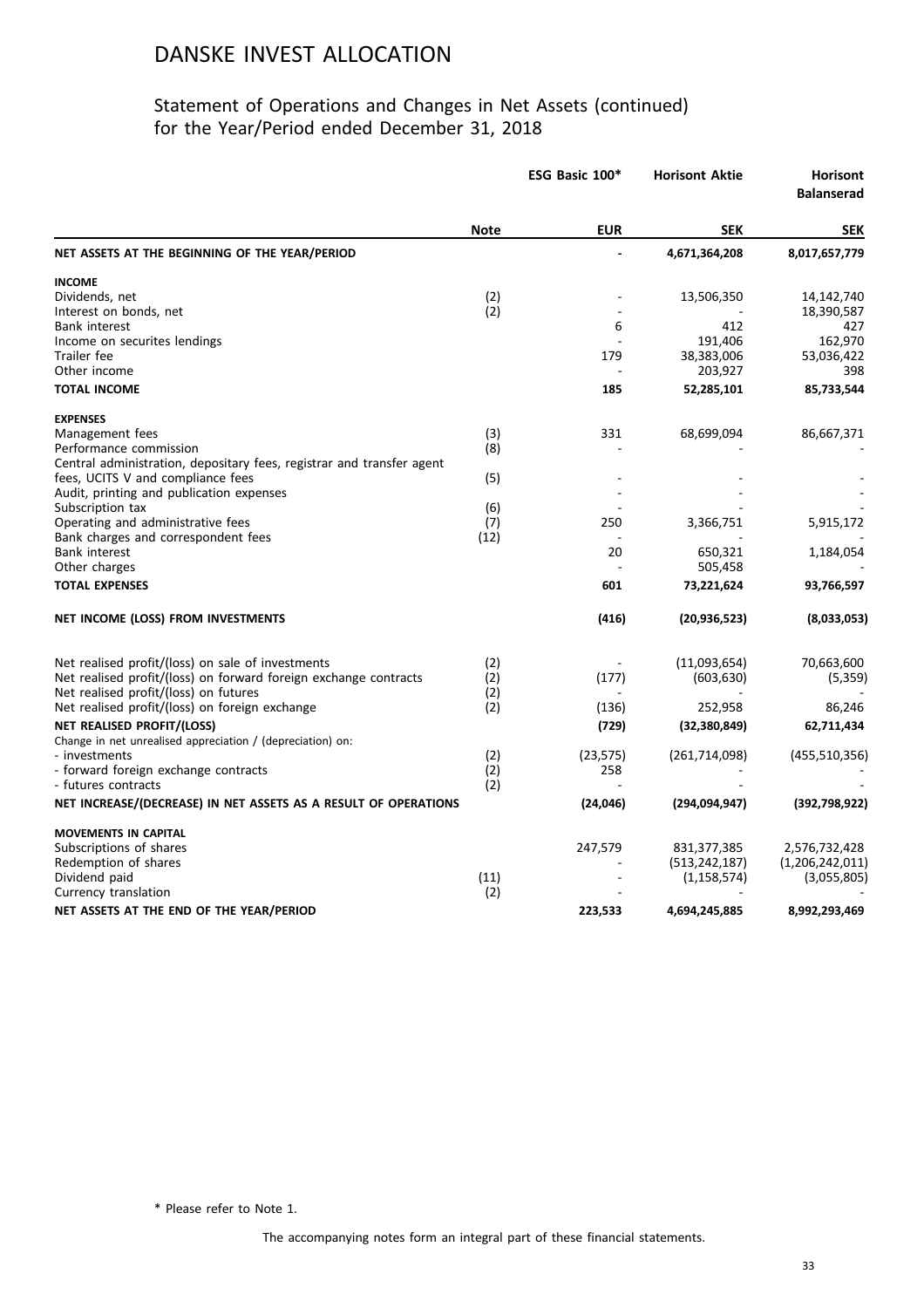### Statement of Operations and Changes in Net Assets (continued) for the Year/Period ended December 31, 2018

|                                                                                                 |             | Horisont Försiktig Horisont Offensiv |                | Horisont Ränta  |
|-------------------------------------------------------------------------------------------------|-------------|--------------------------------------|----------------|-----------------|
|                                                                                                 | <b>Note</b> | <b>SEK</b>                           | <b>SEK</b>     | <b>SEK</b>      |
| NET ASSETS AT THE BEGINNING OF THE YEAR/PERIOD                                                  |             | 6,730,580,832                        | 1,228,161,038  | 945,192,928     |
| <b>INCOME</b>                                                                                   |             |                                      |                |                 |
| Dividends, net                                                                                  | (2)         | 4,781,617                            |                |                 |
| Interest on bonds, net                                                                          | (2)         | 26,450,505                           | 1,286,732      | 2,097,038       |
| <b>Bank interest</b>                                                                            |             | 14                                   |                |                 |
| Income on securites lendings                                                                    |             | 82,655                               |                |                 |
| Trailer fee                                                                                     |             | 35,518,742                           | 9,081,118      | 4,022,345       |
| Other income                                                                                    |             |                                      |                |                 |
| <b>TOTAL INCOME</b>                                                                             |             | 66,833,533                           | 10,367,850     | 6,119,383       |
| <b>EXPENSES</b>                                                                                 |             |                                      |                |                 |
| Management fees                                                                                 | (3)         | 56,743,893                           | 16,369,866     | 4,319,898       |
| Performance commission                                                                          | (8)         |                                      |                |                 |
| Central administration, depositary fees, registrar and transfer agent                           |             |                                      |                |                 |
| fees, UCITS V and compliance fees                                                               | (5)         |                                      |                |                 |
| Audit, printing and publication expenses                                                        |             |                                      |                |                 |
| Subscription tax                                                                                | (6)         |                                      |                |                 |
| Operating and administrative fees                                                               | (7)         | 4,787,403                            | 933,409        | 630,119         |
| Bank charges and correspondent fees                                                             | (12)        |                                      |                |                 |
| <b>Bank interest</b>                                                                            |             | 852,588                              | 246,153        | 101,757         |
| Other charges                                                                                   |             |                                      |                |                 |
| <b>TOTAL EXPENSES</b>                                                                           |             | 62,383,884                           | 17,549,428     | 5,051,774       |
| NET INCOME (LOSS) FROM INVESTMENTS                                                              |             | 4,449,649                            | (7, 181, 578)  | 1,067,609       |
|                                                                                                 |             |                                      |                |                 |
| Net realised profit/(loss) on sale of investments                                               | (2)         | 23,875,443                           | 8,540,928      | (2,693,482)     |
| Net realised profit/(loss) on forward foreign exchange contracts                                | (2)         |                                      |                | 24,505          |
| Net realised profit/(loss) on futures                                                           | (2)         |                                      |                |                 |
| Net realised profit/(loss) on foreign exchange                                                  | (2)         | 13,796                               | (6, 566)       | 39,077          |
| <b>NET REALISED PROFIT/(LOSS)</b><br>Change in net unrealised appreciation / (depreciation) on: |             | 28,338,888                           | 1,352,784      | (1,562,291)     |
| - investments                                                                                   | (2)         | (231, 481, 796)                      | (80, 190, 608) | (2,685,602)     |
| - forward foreign exchange contracts                                                            | (2)         |                                      |                |                 |
| - futures contracts                                                                             | (2)         |                                      |                |                 |
| NET INCREASE/(DECREASE) IN NET ASSETS AS A RESULT OF OPERATIONS                                 |             | (203, 142, 908)                      | (78, 837, 824) | (4, 247, 893)   |
| <b>MOVEMENTS IN CAPITAL</b>                                                                     |             |                                      |                |                 |
| Subscriptions of shares                                                                         |             | 1,113,997,187                        | 319,363,763    | 142,015,037     |
| Redemption of shares                                                                            |             | (1, 197, 986, 766)                   | (168,990,362)  | (344, 625, 083) |
| Dividend paid                                                                                   | (11)        | (1,622,660)                          | (2,233,722)    | (8,832,898)     |
| Currency translation                                                                            | (2)         |                                      |                |                 |
| NET ASSETS AT THE END OF THE YEAR/PERIOD                                                        |             | 6,441,825,685                        | 1,297,462,893  | 729,502,091     |
|                                                                                                 |             |                                      |                |                 |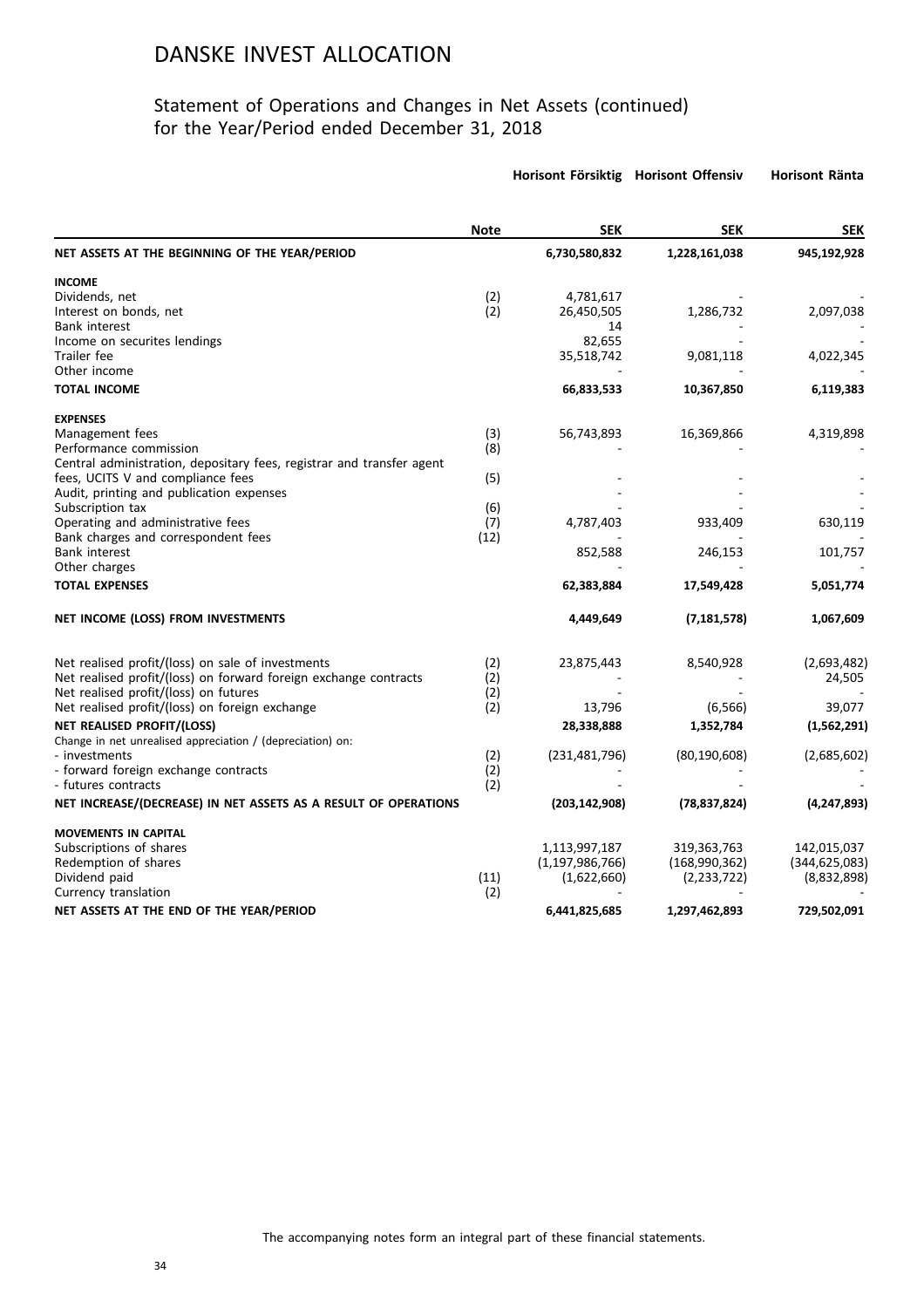### Statement of Operations and Changes in Net Assets (continued) for the Year/Period ended December 31, 2018

|                                                                          |             | <b>June Balanced</b> | <b>June Defensive</b> | <b>June Equity</b> |
|--------------------------------------------------------------------------|-------------|----------------------|-----------------------|--------------------|
|                                                                          | <b>Note</b> | <b>EUR</b>           | <b>EUR</b>            | <b>EUR</b>         |
| NET ASSETS AT THE BEGINNING OF THE YEAR/PERIOD                           |             | 7,807,725            | 1,076,875             | 293,279            |
| <b>INCOME</b>                                                            |             |                      |                       |                    |
| Dividends, net                                                           | (2)         | 165,072              | 17,943                | 5,497              |
| Interest on bonds, net                                                   | (2)         |                      |                       |                    |
| <b>Bank interest</b>                                                     |             | 37                   | 37                    | 23                 |
| Income on securites lendings                                             |             | 3,965                | 273                   |                    |
| Trailer fee                                                              |             |                      |                       |                    |
| Other income                                                             |             |                      |                       |                    |
| <b>TOTAL INCOME</b>                                                      |             | 169,074              | 18,253                | 5,520              |
| <b>EXPENSES</b>                                                          |             |                      |                       |                    |
| Management fees                                                          | (3)         | 62,750               | 10,195                | 1,762              |
| Performance commission                                                   | (8)         |                      |                       |                    |
| Central administration, depositary fees, registrar and transfer agent    |             |                      |                       |                    |
| fees, UCITS V and compliance fees                                        | (5)         |                      |                       |                    |
| Audit, printing and publication expenses                                 |             |                      |                       |                    |
| Subscription tax                                                         | (6)         |                      |                       |                    |
| Operating and administrative fees<br>Bank charges and correspondent fees | (7)<br>(12) | 41,524               | 6,792                 | 1,617              |
| <b>Bank interest</b>                                                     |             | 2,117                | 460                   | 34                 |
| Other charges                                                            |             |                      |                       |                    |
| <b>TOTAL EXPENSES</b>                                                    |             | 106,391              | 17,447                | 3,413              |
|                                                                          |             |                      |                       |                    |
| NET INCOME (LOSS) FROM INVESTMENTS                                       |             | 62,683               | 806                   | 2,107              |
| Net realised profit/(loss) on sale of investments                        | (2)         | (29, 819)            | (196)                 | (239)              |
| Net realised profit/(loss) on forward foreign exchange contracts         | (2)         | (2, 355)             | (3,773)               |                    |
| Net realised profit/(loss) on futures                                    | (2)         |                      |                       |                    |
| Net realised profit/(loss) on foreign exchange                           | (2)         | 7,009                | (657)                 | (254)              |
| <b>NET REALISED PROFIT/(LOSS)</b>                                        |             | 37,518               | (3,820)               | 1,614              |
| Change in net unrealised appreciation / (depreciation) on:               |             |                      |                       |                    |
| - investments                                                            | (2)         | (1, 286, 494)        | (92, 489)             | (101, 825)         |
| - forward foreign exchange contracts                                     | (2)         | (1, 143)             | (2,685)               |                    |
| - futures contracts                                                      | (2)         |                      |                       |                    |
| NET INCREASE/(DECREASE) IN NET ASSETS AS A RESULT OF OPERATIONS          |             | (1,250,119)          | (98, 994)             | (100, 211)         |
| <b>MOVEMENTS IN CAPITAL</b>                                              |             |                      |                       |                    |
| Subscriptions of shares                                                  |             | 29,152,803           | 5,147,104             | 1,266,095          |
| Redemption of shares                                                     |             | (8, 120, 615)        | (1,248,727)           | (147, 578)         |
| Dividend paid                                                            | (11)        |                      |                       |                    |
| Currency translation                                                     | (2)         |                      |                       |                    |
| NET ASSETS AT THE END OF THE YEAR/PERIOD                                 |             | 27,589,794           | 4,876,258             | 1,311,585          |
|                                                                          |             |                      |                       |                    |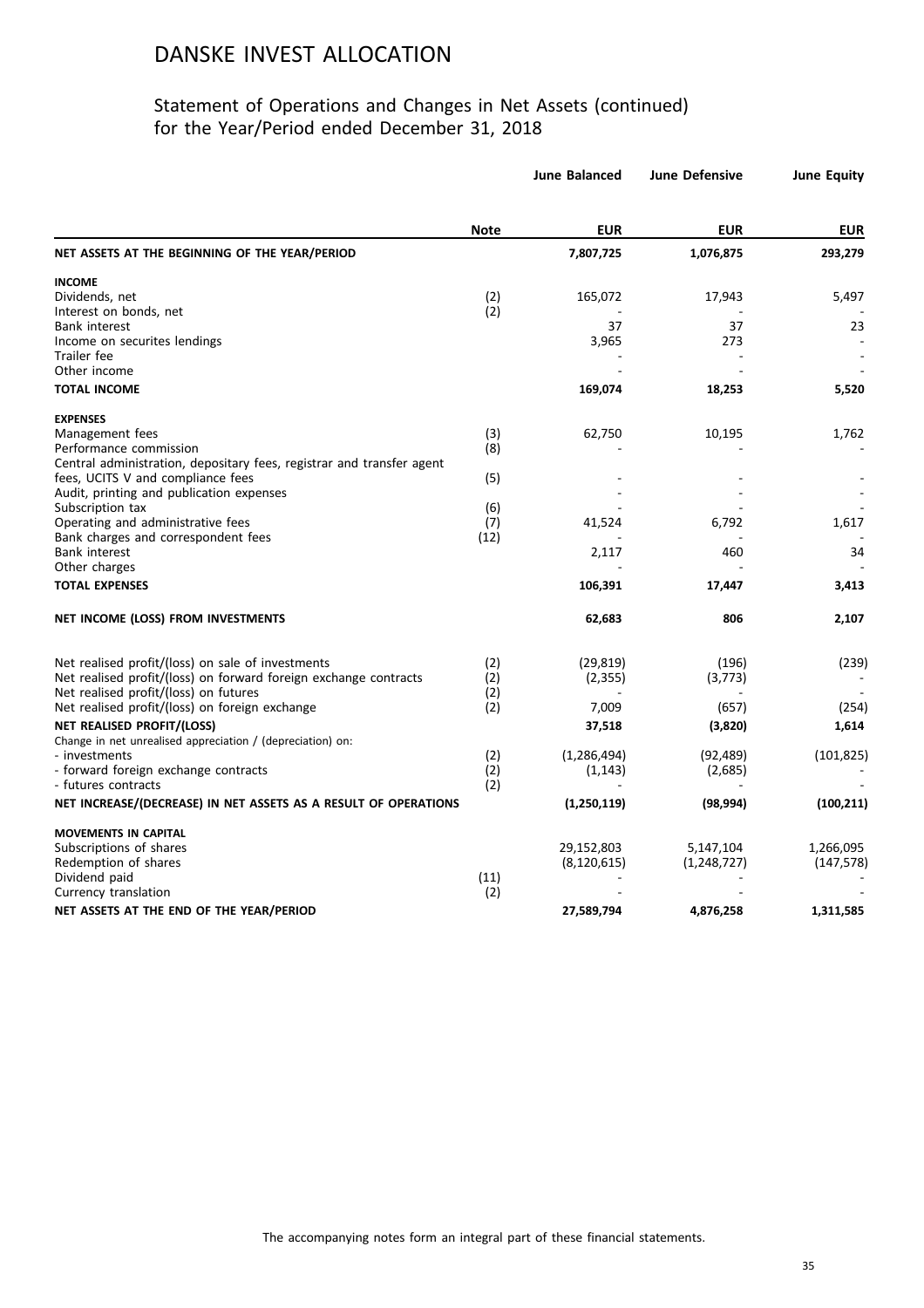### Statement of Operations and Changes in Net Assets (continued) for the Year/Period ended December 31, 2018

|                                                                       |             | <b>June Moderate</b> | <b>Short</b>   | June Moderate June Opportunity |
|-----------------------------------------------------------------------|-------------|----------------------|----------------|--------------------------------|
|                                                                       | <b>Note</b> | <b>EUR</b>           | <b>EUR</b>     | <b>EUR</b>                     |
| NET ASSETS AT THE BEGINNING OF THE YEAR/PERIOD                        |             | 7,090,077            | 54,151         | 8,962,875                      |
| <b>INCOME</b>                                                         |             |                      |                |                                |
| Dividends, net                                                        | (2)         | 95,671               | 235            | 172,527                        |
| Interest on bonds, net                                                | (2)         |                      |                |                                |
| <b>Bank interest</b>                                                  |             | 20                   | $\overline{2}$ | 171                            |
| Income on securites lendings<br>Trailer fee                           |             | 2,933                |                | 10,486                         |
| Other income                                                          |             |                      |                |                                |
| <b>TOTAL INCOME</b>                                                   |             | 98,624               | 237            | 183,184                        |
| <b>EXPENSES</b>                                                       |             |                      |                |                                |
| Management fees                                                       | (3)         | 47,994               | 176            | 61,941                         |
| Performance commission                                                | (8)         |                      |                |                                |
| Central administration, depositary fees, registrar and transfer agent |             |                      |                |                                |
| fees, UCITS V and compliance fees                                     | (5)         |                      |                |                                |
| Audit, printing and publication expenses                              |             |                      |                |                                |
| Subscription tax                                                      | (6)         |                      |                |                                |
| Operating and administrative fees                                     | (7)         | 30,900               | 102            | 37,530                         |
| Bank charges and correspondent fees                                   | (12)        |                      |                |                                |
| <b>Bank interest</b>                                                  |             | 1,718                | 5              | 1,223                          |
| Other charges                                                         |             |                      |                |                                |
| <b>TOTAL EXPENSES</b>                                                 |             | 80,612               | 283            | 100,694                        |
| NET INCOME (LOSS) FROM INVESTMENTS                                    |             | 18,012               | (46)           | 82,490                         |
| Net realised profit/(loss) on sale of investments                     | (2)         | (3,980)              | 232            | (91, 497)                      |
| Net realised profit/(loss) on forward foreign exchange contracts      | (2)         | (12, 334)            | 18             | (2,061)                        |
| Net realised profit/(loss) on futures                                 | (2)         |                      |                |                                |
| Net realised profit/(loss) on foreign exchange                        | (2)         | (4, 779)             | 47             | (949)                          |
| <b>NET REALISED PROFIT/(LOSS)</b>                                     |             | (3,081)              | 251            | (12, 017)                      |
| Change in net unrealised appreciation / (depreciation) on:            |             |                      |                |                                |
| - investments                                                         | (2)         | (668, 593)           | (1,829)        | (1,690,393)                    |
| - forward foreign exchange contracts                                  | (2)         | (15, 352)            | 17             |                                |
| - futures contracts                                                   | (2)         |                      |                |                                |
| NET INCREASE/(DECREASE) IN NET ASSETS AS A RESULT OF OPERATIONS       |             | (687, 026)           | (1, 561)       | (1,702,410)                    |
| <b>MOVEMENTS IN CAPITAL</b>                                           |             |                      |                |                                |
| Subscriptions of shares                                               |             | 20,521,495           | 13,422         | 24,098,229                     |
| Redemption of shares                                                  |             | (7,053,626)          | (28, 173)      | (8,794,671)                    |
| Dividend paid                                                         | (11)        |                      |                |                                |
| Currency translation                                                  | (2)         |                      |                |                                |
| NET ASSETS AT THE END OF THE YEAR/PERIOD                              |             | 19,870,920           | 37,839         | 22,564,023                     |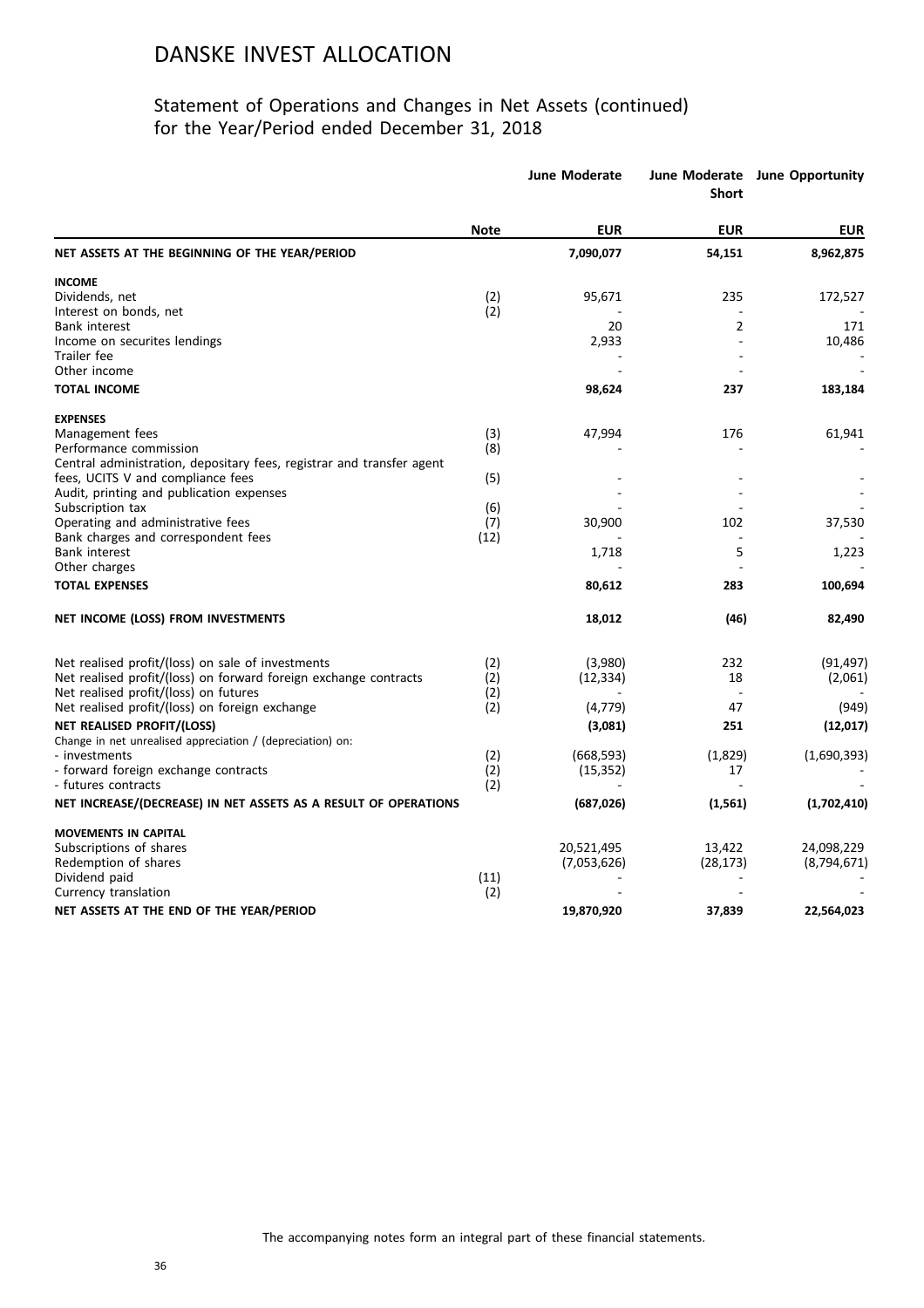#### Statement of Operations and Changes in Net Assets (continued) for the Year/Period ended December 31, 2018

|                                                                             |             | <b>June Progressive</b> | <b>Stable Income</b> | Combined        |
|-----------------------------------------------------------------------------|-------------|-------------------------|----------------------|-----------------|
|                                                                             | <b>Note</b> | <b>EUR</b>              | <b>EUR</b>           | <b>EUR</b>      |
| NET ASSETS AT THE BEGINNING OF THE YEAR/PERIOD                              |             | 7,548,909               | 68,185,777           | 2,322,463,719   |
| <b>INCOME</b>                                                               |             |                         |                      |                 |
| Dividends, net                                                              | (2)         | 226,707                 | 571,069              | 4,420,146       |
| Interest on bonds, net                                                      | (2)         |                         |                      | 4,741,155       |
| <b>Bank interest</b>                                                        |             | 643                     | 1,923                | 3,612           |
| Income on securites lendings                                                |             | 13,732                  | 10,846               | 84,890          |
| Trailer fee                                                                 |             |                         | 302,549              | 14,054,158      |
| Other income                                                                |             |                         | 1,639                | 21,598          |
| <b>TOTAL INCOME</b>                                                         |             | 241,082                 | 888,026              | 23,325,559      |
| <b>EXPENSES</b>                                                             |             |                         |                      |                 |
| Management fees                                                             | (3)         | 73,956                  | 370,674              | 23,606,373      |
| Performance commission                                                      | (8)         |                         | 17,802               | 116,249         |
| Central administration, depositary fees, registrar and transfer agent       |             |                         |                      |                 |
| fees, UCITS V and compliance fees                                           | (5)         |                         |                      | 19,566          |
| Audit, printing and publication expenses                                    |             |                         |                      | 7,352           |
| Subscription tax                                                            | (6)         |                         |                      | 502             |
| Operating and administrative fees                                           | (7)         | 50,935                  | 208,979              | 1,950,541       |
| Bank charges and correspondent fees                                         | (12)        |                         |                      | 617             |
| <b>Bank interest</b>                                                        |             | 1,917                   | 7,191                | 312,296         |
| Other charges                                                               |             |                         | 19,276               | 78,190          |
| <b>TOTAL EXPENSES</b>                                                       |             | 126,808                 | 623,922              | 26,091,686      |
| NET INCOME (LOSS) FROM INVESTMENTS                                          |             | 114,274                 | 264,104              | (2,766,127)     |
| Net realised profit/(loss) on sale of investments                           | (2)         | (87, 366)               | 904,013              | 11,024,384      |
| Net realised profit/(loss) on forward foreign exchange contracts            | (2)         | 6,953                   | (348,085)            | (418, 432)      |
| Net realised profit/(loss) on futures                                       | (2)         |                         | 2,686,032            | 2,686,032       |
| Net realised profit/(loss) on foreign exchange                              | (2)         | 3,471                   | (68, 664)            | (30, 377)       |
|                                                                             |             |                         |                      |                 |
| <b>NET REALISED PROFIT/(LOSS)</b>                                           |             | 37,332                  | 3,437,400            | 10,495,480      |
| Change in net unrealised appreciation / (depreciation) on:<br>- investments |             | (2, 154, 838)           | (3,855,899)          | (113, 499, 474) |
| - forward foreign exchange contracts                                        | (2)<br>(2)  | (1,461)                 | (128, 453)           | (147, 884)      |
| - futures contracts                                                         | (2)         |                         | 31,142               | 31,142          |
| NET INCREASE/(DECREASE) IN NET ASSETS AS A RESULT OF OPERATIONS             |             | (2, 118, 967)           | (515, 810)           | (103, 120, 736) |
|                                                                             |             |                         |                      |                 |
| <b>MOVEMENTS IN CAPITAL</b>                                                 |             |                         |                      |                 |
| Subscriptions of shares                                                     |             | 38,682,221              | 2,972,283            | 618,540,206     |
| Redemption of shares                                                        |             | (7,994,403)             | (19, 633, 945)       | (396, 693, 950) |
| Dividend paid                                                               | (11)        |                         |                      | (1,649,815)     |
| Currency translation                                                        | (2)         |                         |                      | (87, 124, 776)  |
| NET ASSETS AT THE END OF THE YEAR/PERIOD                                    |             | 36,117,760              | 51,008,305           | 2,352,414,648   |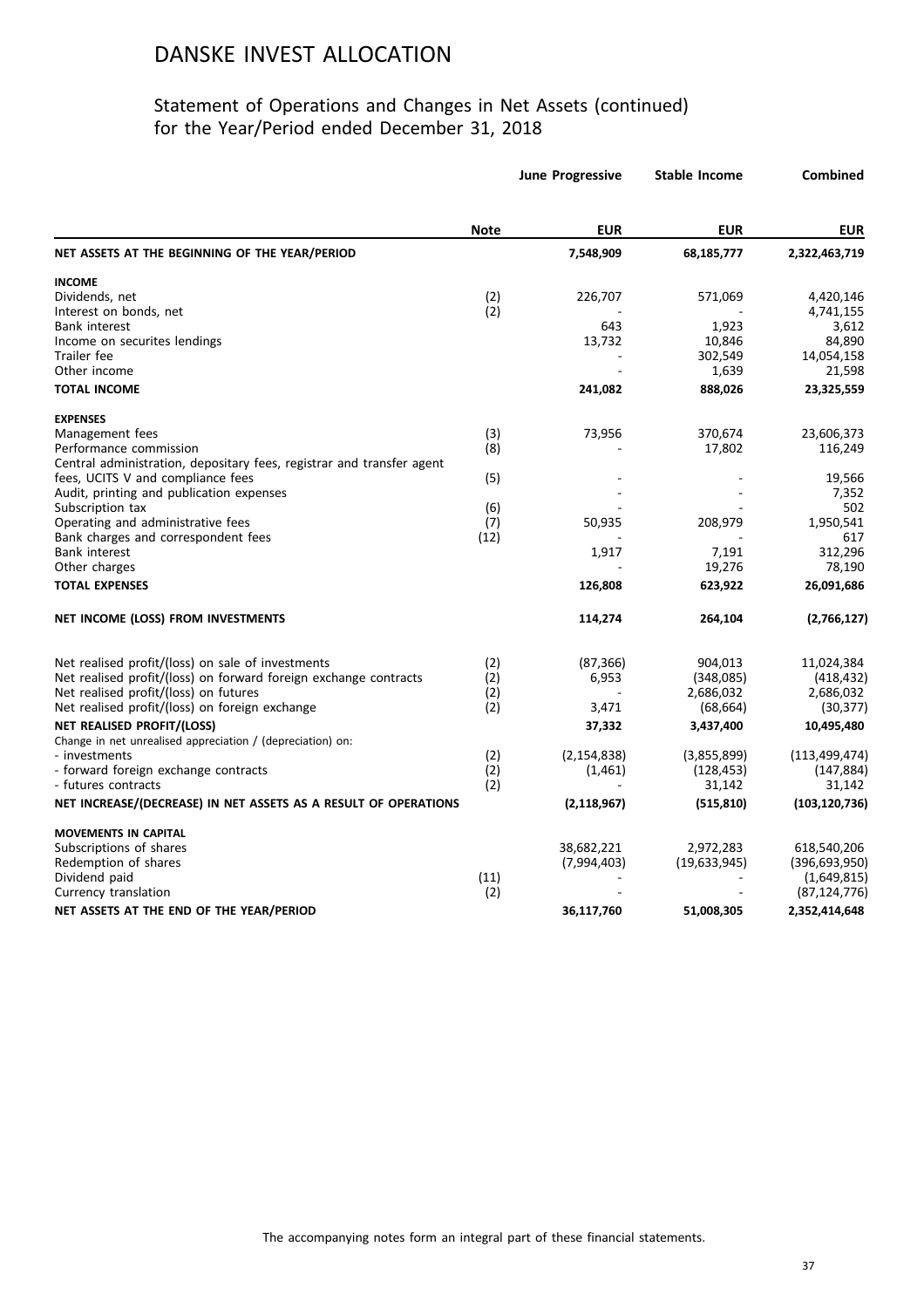#### Statement of Changes in the Number of Shares for the Year/Period ended December 31, 2018

|                                                                                                                                                           | <b>Dynamic</b>                               | <b>Equity</b><br><b>Opportunities</b> | ESG Basic 20*                | ESG Basic 35*              |
|-----------------------------------------------------------------------------------------------------------------------------------------------------------|----------------------------------------------|---------------------------------------|------------------------------|----------------------------|
| Class A<br>Number of shares outstanding at the<br>beginning of the year/period                                                                            |                                              | 201,588.9226                          |                              |                            |
| Number of shares issued<br>Number of shares redeemed                                                                                                      |                                              | 1,776.7186<br>(45,965.8626)           |                              |                            |
| Number of shares outstanding at the end of<br>the year/period                                                                                             |                                              | 157,399.7786                          |                              |                            |
| Class A p<br>Number of shares outstanding at the<br>beginning of the year/period<br>Number of shares issued<br>Number of shares redeemed                  | 558,244.1506<br>8,479.7398<br>(195,747.2788) |                                       |                              |                            |
| Number of shares outstanding at the end of<br>the year/period                                                                                             | 370,976.6116                                 |                                       |                              |                            |
| Class A-sek-hp<br>Number of shares outstanding at the<br>beginning of the year/period<br>Number of shares issued                                          |                                              |                                       |                              |                            |
| Number of shares redeemed<br>Number of shares outstanding at the end of                                                                                   |                                              |                                       |                              |                            |
| the year/period<br>Class J<br>Number of shares outstanding at the<br>beginning of the year/period<br>Number of shares issued<br>Number of shares redeemed |                                              |                                       |                              |                            |
| Number of shares outstanding at the end of<br>the year/period                                                                                             |                                              |                                       |                              |                            |
| Class J dkk<br>Number of shares outstanding at the<br>beginning of the year/period<br>Number of shares issued<br>Number of shares redeemed                |                                              |                                       | 157,379.4489<br>(1,956.5822) | 180,560.1713<br>(180.1029) |
| Number of shares outstanding at the end of<br>the year/period                                                                                             |                                              |                                       | 155,422.8667                 | 180,380.0684               |
| Class J nok<br>Number of shares outstanding at the<br>beginning of the year/period<br>Number of shares issued<br>Number of shares redeemed                |                                              |                                       |                              |                            |
| Number of shares outstanding at the end of<br>the year/period                                                                                             |                                              |                                       |                              |                            |
| Class J nok h<br>Number of shares outstanding at the<br>beginning of the year/period<br>Number of shares issued<br>Number of shares redeemed              |                                              |                                       |                              |                            |
| Number of shares outstanding at the end of<br>the year/period                                                                                             |                                              |                                       |                              |                            |
| Class J sek<br>Number of shares outstanding at the<br>beginning of the year/period<br>Number of shares issued<br>Number of shares redeemed                |                                              |                                       |                              |                            |
| Number of shares outstanding at the end of<br>the year/period                                                                                             |                                              |                                       |                              |                            |
| Class J-sek h<br>Number of shares outstanding at the<br>beginning of the year/period<br>Number of shares issued<br>Number of shares redeemed              |                                              |                                       | 2,012.2645                   | 2,005.0488                 |
| Number of shares outstanding at the end of<br>the year/period                                                                                             |                                              |                                       | 2,012.2645                   | 2,005.0488                 |

\* Please refer to Note 1.

The accompanying notes form an integral part of these financial statements.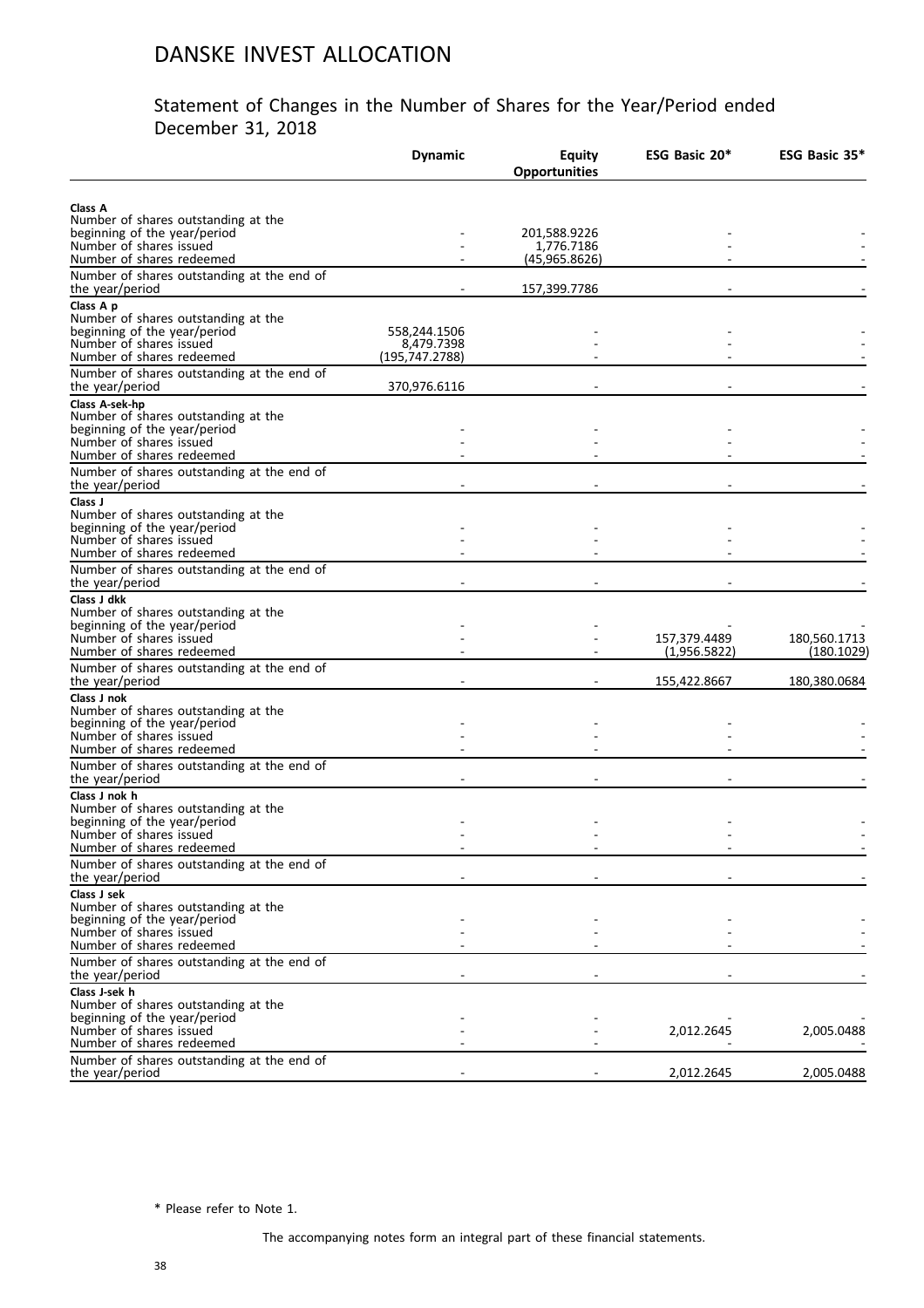#### Statement of Changes in the Number of Shares for the Year/Period ended December 31, 2018 (continued)

|                                                                                                                                                                                       | <b>Dynamic</b> | <b>Equity</b><br><b>Opportunities</b> | ESG Basic 20* | ESG Basic 35* |
|---------------------------------------------------------------------------------------------------------------------------------------------------------------------------------------|----------------|---------------------------------------|---------------|---------------|
| Class R<br>Number of shares outstanding at the<br>beginning of the year/period                                                                                                        |                |                                       |               |               |
| Number of shares issued<br>Number of shares redeemed                                                                                                                                  |                |                                       | 18,000.0000   | 18,000.0000   |
| Number of shares outstanding at the end of<br>the year/period                                                                                                                         |                |                                       | 18,000.0000   | 18,000.0000   |
| Class SA<br>Number of shares outstanding at the<br>beginning of the year/period<br>Number of shares issued<br>Number of shares redeemed                                               |                |                                       |               |               |
| Number of shares outstanding at the end of<br>the year/period                                                                                                                         |                |                                       |               |               |
| Class SA d<br>Number of shares outstanding at the<br>beginning of the year/period<br>Number of shares issued<br>Number of shares redeemed                                             |                |                                       |               |               |
| Number of shares outstanding at the end of<br>the year/period                                                                                                                         |                |                                       |               |               |
| Class SI<br>Number of shares outstanding at the<br>beginning of the year/period<br>Number of shares issued<br>Number of shares redeemed<br>Number of shares outstanding at the end of |                |                                       |               |               |
| the year/period<br>Class WA                                                                                                                                                           |                |                                       |               |               |
| Number of shares outstanding at the<br>beginning of the year/period<br>Number of shares issued<br>Number of shares redeemed                                                           |                |                                       | 2,000.0000    | 2,000.0000    |
| Number of shares outstanding at the end of<br>the year/period                                                                                                                         |                |                                       | 2,000.0000    | 2,000.0000    |
| Class WA d<br>Number of shares outstanding at the<br>beginning of the year/period<br>Number of shares issued<br>Number of shares redeemed                                             |                |                                       |               |               |
| Number of shares outstanding at the end of<br>the year/period                                                                                                                         |                |                                       |               |               |
| Class WA p<br>Number of shares outstanding at the<br>beginning of the year/period<br>Number of shares issued<br>Number of shares redeemed                                             |                |                                       |               |               |
| Number of shares outstanding at the end of<br>the year/period                                                                                                                         |                |                                       |               |               |
| Class WI<br>Number of shares outstanding at the<br>beginning of the year/period<br>Number of shares issued<br>Number of shares redeemed                                               |                |                                       |               |               |
| Number of shares outstanding at the end of<br>the year/period                                                                                                                         |                |                                       |               |               |
| Class WI d<br>Number of shares outstanding at the<br>beginning of the year/period<br>Number of shares issued<br>Number of shares redeemed                                             |                |                                       |               |               |
| Number of shares outstanding at the end of<br>the year/period                                                                                                                         |                |                                       |               |               |

\* Please refer to Note 1.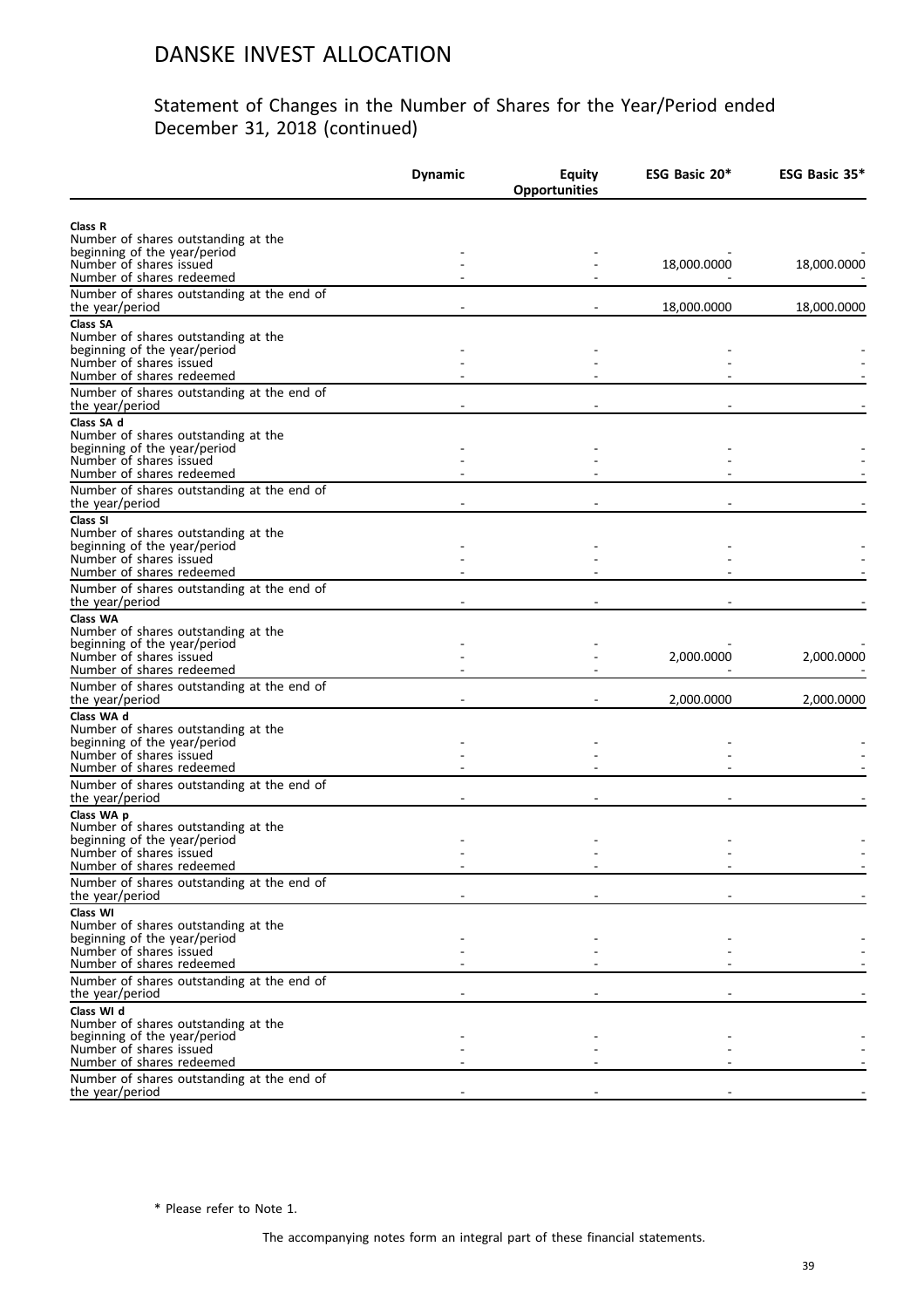#### Statement of Changes in the Number of Shares for the Year/Period ended December 31, 2018 (continued)

|                                                                     | ESG Basic 50* | ESG Basic 80*  | ESG Basic 100* | <b>Horisont Aktie</b> |
|---------------------------------------------------------------------|---------------|----------------|----------------|-----------------------|
|                                                                     |               |                |                |                       |
| Class A                                                             |               |                |                |                       |
| Number of shares outstanding at the<br>beginning of the year/period |               |                |                |                       |
| Number of shares issued                                             |               |                |                |                       |
| Number of shares redeemed                                           |               |                |                |                       |
| Number of shares outstanding at the end of<br>the year/period       |               |                |                |                       |
| Class A p                                                           |               |                |                |                       |
| Number of shares outstanding at the                                 |               |                |                |                       |
| beginning of the year/period                                        |               |                |                |                       |
| Number of shares issued<br>Number of shares redeemed                |               |                |                |                       |
| Number of shares outstanding at the end of                          |               |                |                |                       |
| the year/period                                                     |               |                |                |                       |
| Class A-sek-hp                                                      |               |                |                |                       |
| Number of shares outstanding at the                                 |               |                |                |                       |
| beginning of the year/period                                        |               |                |                |                       |
| Number of shares issued                                             |               |                |                |                       |
| Number of shares redeemed                                           |               |                |                |                       |
| Number of shares outstanding at the end of<br>the year/period       |               |                |                |                       |
| Class J                                                             |               |                |                |                       |
| Number of shares outstanding at the                                 |               |                |                |                       |
| beginning of the year/period                                        |               |                |                |                       |
| Number of shares issued                                             |               |                |                |                       |
| Number of shares redeemed                                           |               |                |                |                       |
| Number of shares outstanding at the end of                          |               |                |                |                       |
| the year/period                                                     |               |                |                |                       |
| Class J dkk<br>Number of shares outstanding at the                  |               |                |                |                       |
| beginning of the year/period                                        |               |                |                |                       |
| Number of shares issued                                             | 137,228.2049  | 211,370.3981   | 2,000.0000     |                       |
| Number of shares redeemed                                           | (527.1184)    | (10, 106.1450) |                |                       |
| Number of shares outstanding at the end of                          |               |                |                |                       |
| the year/period                                                     | 136,701.0865  | 201,264.2531   | 2,000.0000     |                       |
| Class J nok                                                         |               |                |                |                       |
| Number of shares outstanding at the<br>beginning of the year/period |               |                |                |                       |
| Number of shares issued                                             |               |                |                |                       |
| Number of shares redeemed                                           |               |                |                |                       |
| Number of shares outstanding at the end of                          |               |                |                |                       |
| the year/period                                                     |               |                |                |                       |
| Class J nok h                                                       |               |                |                |                       |
| Number of shares outstanding at the                                 |               |                |                |                       |
| beginning of the year/period<br>Number of shares issued             |               |                |                |                       |
| Number of shares redeemed                                           |               |                |                |                       |
| Number of shares outstanding at the end of                          |               |                |                |                       |
| the year/period                                                     |               |                |                |                       |
| Class J sek                                                         |               |                |                |                       |
| Number of shares outstanding at the                                 |               |                |                |                       |
| beginning of the year/period<br>Number of shares issued             |               |                |                |                       |
| Number of shares redeemed                                           |               |                |                |                       |
| Number of shares outstanding at the end of                          |               |                |                |                       |
| the year/period                                                     |               |                |                |                       |
| Class J-sek h                                                       |               |                |                |                       |
| Number of shares outstanding at the                                 |               |                |                |                       |
| beginning of the year/period                                        |               |                |                |                       |
| Number of shares issued<br>Number of shares redeemed                | 2,035.6080    | 2,017.0363     | 2,123.1676     |                       |
| Number of shares outstanding at the end of                          |               |                |                |                       |
| the year/period                                                     | 2,035.6080    | 2,017.0363     | 2,123.1676     |                       |

\* Please refer to Note 1.

The accompanying notes form an integral part of these financial statements.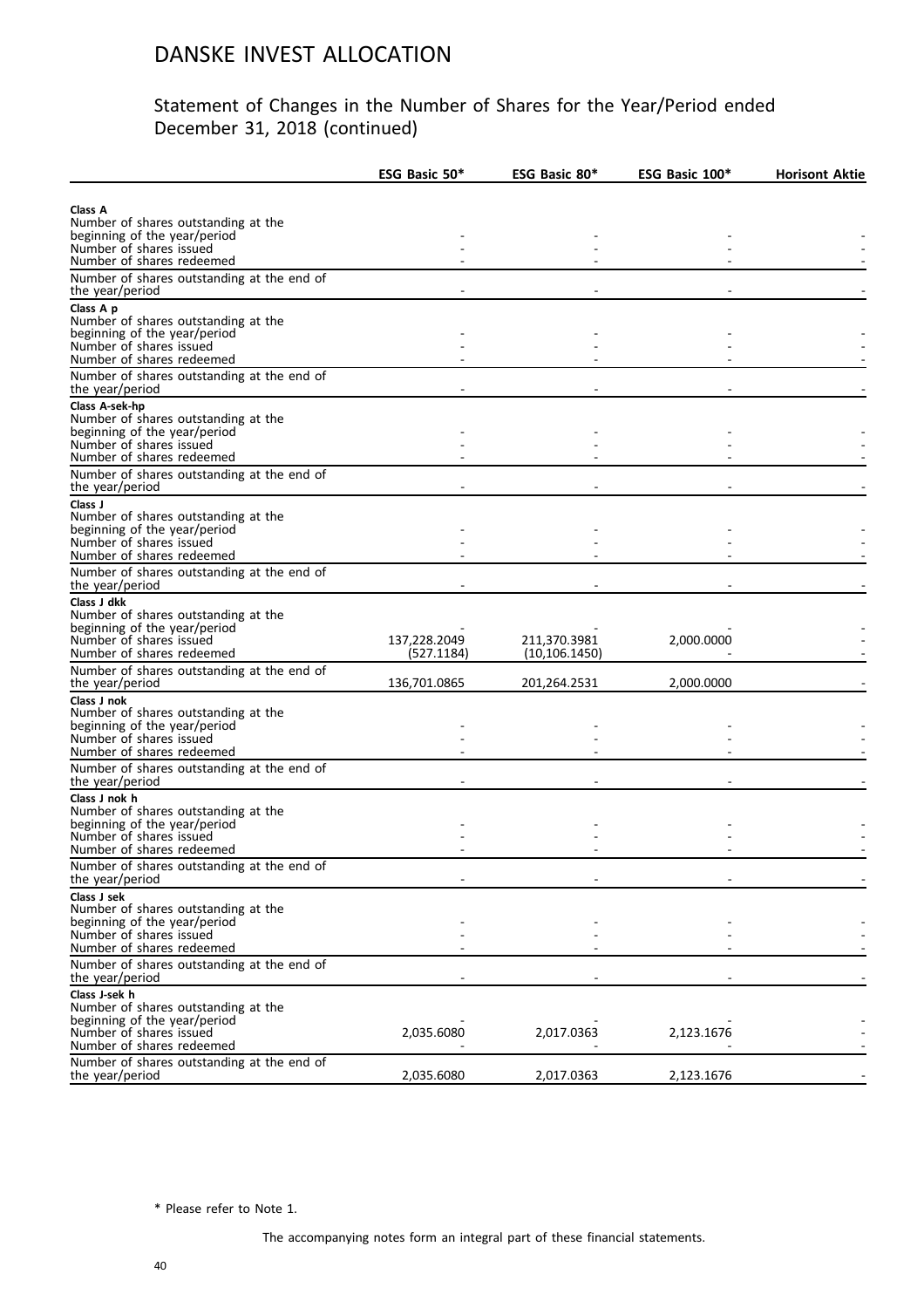#### Statement of Changes in the Number of Shares for the Year/Period ended December 31, 2018 (continued)

|                                                                                                                                                                                         | ESG Basic 50* | ESG Basic 80* | ESG Basic 100* | <b>Horisont Aktie</b>                                |
|-----------------------------------------------------------------------------------------------------------------------------------------------------------------------------------------|---------------|---------------|----------------|------------------------------------------------------|
| Class R<br>Number of shares outstanding at the                                                                                                                                          |               |               |                |                                                      |
| beginning of the year/period<br>Number of shares issued<br>Number of shares redeemed                                                                                                    | 18,000.0000   | 18,000.0000   | 18,000.0000    |                                                      |
| Number of shares outstanding at the end of<br>the year/period                                                                                                                           | 18,000.0000   | 18,000.0000   | 18,000.0000    |                                                      |
| <b>Class SA</b><br>Number of shares outstanding at the<br>beginning of the year/period<br>Number of shares issued<br>Number of shares redeemed                                          |               |               |                | 7,818,770.3633<br>906,405.7416<br>(1,098,650.0414)   |
| Number of shares outstanding at the end of<br>the year/period                                                                                                                           |               |               |                | 7,626,526.0635                                       |
| Class SA d<br>Number of shares outstanding at the<br>beginning of the year/period<br>Number of shares issued<br>Number of shares redeemed                                               |               |               |                | 28,439.4156<br>25,376.3660<br>(25,954.9908)          |
| Number of shares outstanding at the end of<br>the year/period                                                                                                                           |               |               |                | 27,860.7908                                          |
| Class SI<br>Number of shares outstanding at the<br>beginning of the year/period<br>Number of shares issued<br>Number of shares redeemed                                                 |               |               |                | 10,172,886.9639<br>2,257,058.2048<br>(762, 303.4886) |
| Number of shares outstanding at the end of<br>the year/period                                                                                                                           |               |               |                | 11,667,641.6801                                      |
| Class WA<br>Number of shares outstanding at the<br>beginning of the year/period<br>Number of shares issued<br>Number of shares redeemed                                                 | 2,000.0000    | 2,000.0000    | 2,000.0000     | 994.0000                                             |
| Number of shares outstanding at the end of<br>the year/period                                                                                                                           | 2,000.0000    | 2,000.0000    | 2,000.0000     | 994.0000                                             |
| Class WA d<br>Number of shares outstanding at the<br>beginning of the year/period<br>Number of shares issued<br>Number of shares redeemed<br>Number of shares outstanding at the end of |               |               |                | 586.1747<br>2,634.6918<br>(730.6961)                 |
| the year/period<br>Class WA p                                                                                                                                                           |               |               |                | 2,490.1704                                           |
| Number of shares outstanding at the<br>beginning of the year/period<br>Number of shares issued<br>Number of shares redeemed                                                             |               |               |                |                                                      |
| Number of shares outstanding at the end of<br>the year/period                                                                                                                           |               |               |                |                                                      |
| Class WI<br>Number of shares outstanding at the<br>beginning of the year/period<br>Number of shares issued<br>Number of shares redeemed                                                 |               |               |                |                                                      |
| Number of shares outstanding at the end of<br>the year/period                                                                                                                           |               |               |                |                                                      |
| Class WI d<br>Number of shares outstanding at the<br>beginning of the year/period<br>Number of shares issued<br>Number of shares redeemed<br>Number of shares outstanding at the end of |               |               |                | 64,863.9267<br>17,253.3494<br>(82, 117.2761)         |
| the year/period                                                                                                                                                                         |               |               |                |                                                      |

\* Please refer to Note 1.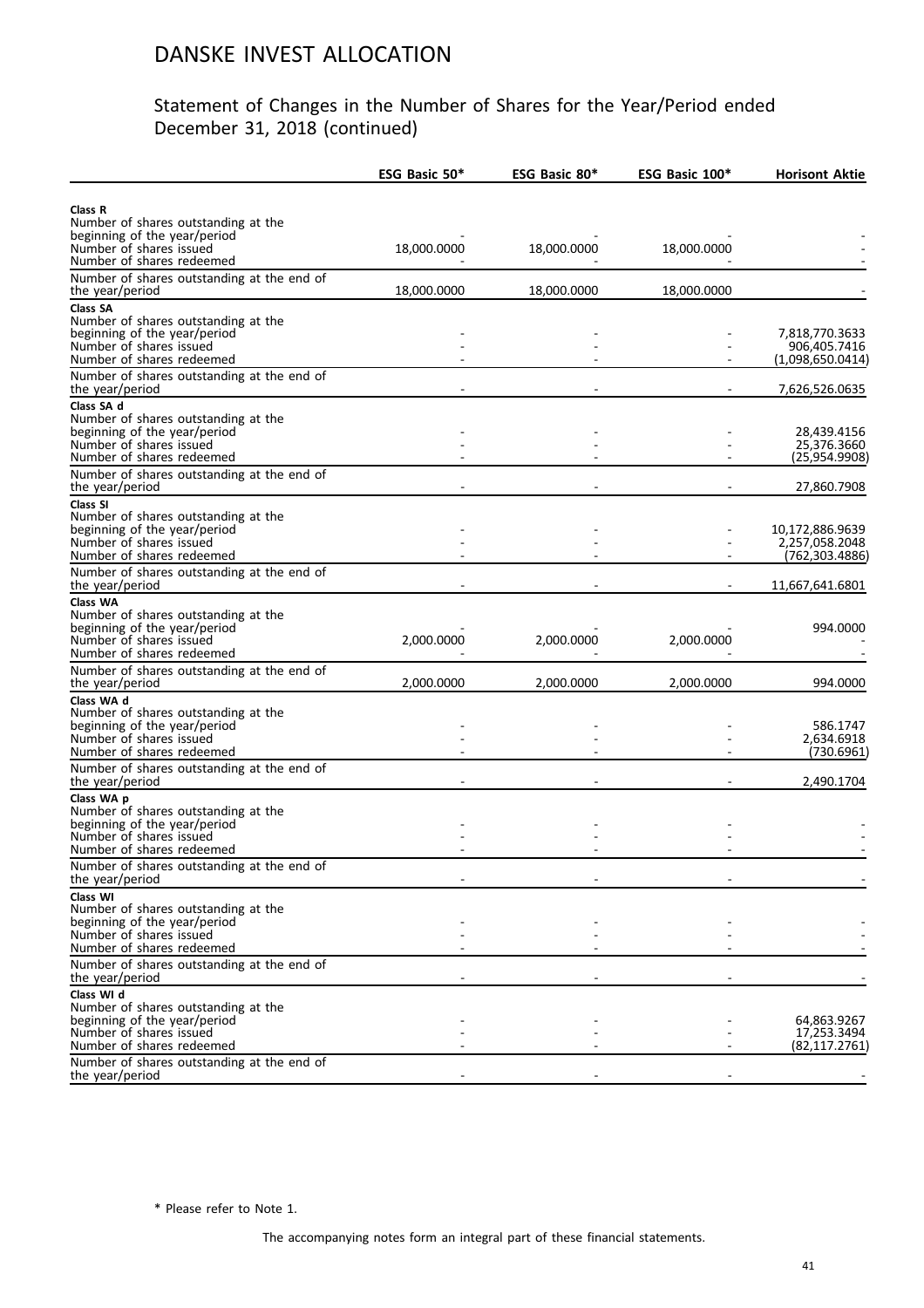|                                                                                                                                               | <b>Horisont</b><br><b>Balanserad</b> | Horisont Försiktig | <b>Horisont Offensiv</b> | Horisont Ränta |
|-----------------------------------------------------------------------------------------------------------------------------------------------|--------------------------------------|--------------------|--------------------------|----------------|
| Class A<br>Number of shares outstanding at the<br>beginning of the year/period<br>Number of shares issued<br>Number of shares redeemed        |                                      |                    |                          |                |
| Number of shares outstanding at the end of<br>the year/period                                                                                 |                                      |                    |                          |                |
| Class A p<br>Number of shares outstanding at the<br>beginning of the year/period<br>Number of shares issued<br>Number of shares redeemed      |                                      |                    |                          |                |
| Number of shares outstanding at the end of<br>the year/period                                                                                 |                                      |                    |                          |                |
| Class A-sek-hp<br>Number of shares outstanding at the<br>beginning of the year/period<br>Number of shares issued<br>Number of shares redeemed |                                      |                    |                          |                |
| Number of shares outstanding at the end of<br>the year/period                                                                                 |                                      |                    |                          |                |
| Class J<br>Number of shares outstanding at the<br>beginning of the year/period<br>Number of shares issued<br>Number of shares redeemed        |                                      |                    |                          |                |
| Number of shares outstanding at the end of<br>the year/period                                                                                 |                                      |                    |                          |                |
| Class J dkk<br>Number of shares outstanding at the<br>beginning of the year/period<br>Number of shares issued<br>Number of shares redeemed    |                                      |                    |                          |                |
| Number of shares outstanding at the end of<br>the year/period                                                                                 |                                      |                    |                          |                |
| Class J nok<br>Number of shares outstanding at the<br>beginning of the year/period<br>Number of shares issued<br>Number of shares redeemed    |                                      |                    |                          |                |
| Number of shares outstanding at the end of<br>the year/period                                                                                 |                                      |                    |                          |                |
| Class J nok h<br>Number of shares outstanding at the<br>beginning of the year/period<br>Number of shares issued<br>Number of shares redeemed  |                                      |                    |                          |                |
| Number of shares outstanding at the end of<br>the year/period                                                                                 |                                      |                    |                          |                |
| Class J sek<br>Number of shares outstanding at the<br>beginning of the year/period<br>Number of shares issued<br>Number of shares redeemed    |                                      |                    |                          |                |
| Number of shares outstanding at the end of<br>the year/period                                                                                 |                                      |                    |                          |                |
| Class J-sek h<br>Number of shares outstanding at the<br>beginning of the year/period<br>Number of shares issued<br>Number of shares redeemed  |                                      |                    |                          |                |
| Number of shares outstanding at the end of<br>the year/period                                                                                 |                                      |                    |                          |                |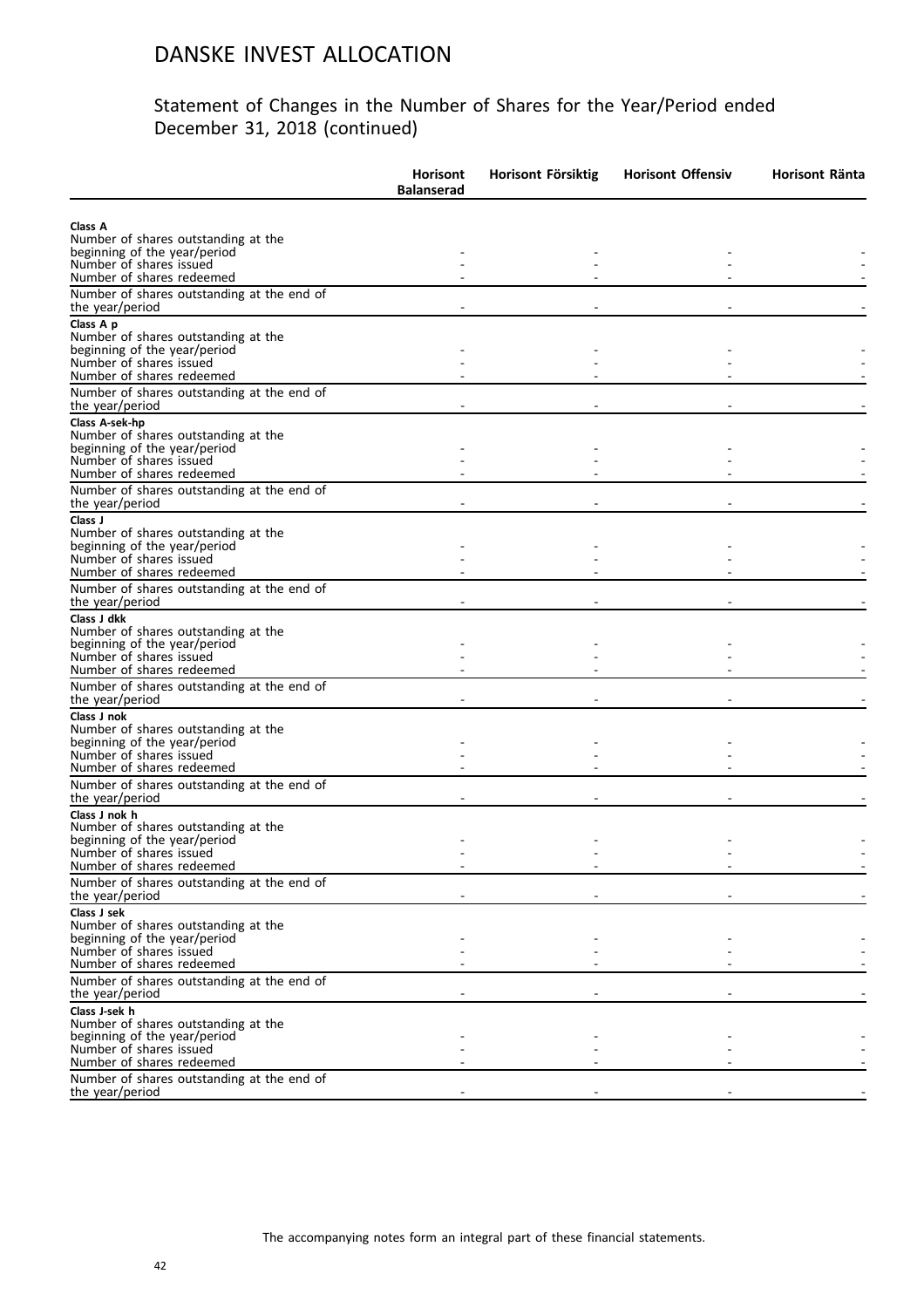|                                                                                                                                                                                         | <b>Horisont</b><br><b>Balanserad</b>                  | Horisont Försiktig                                      | <b>Horisont Offensiv</b>                            | Horisont Ränta                                     |
|-----------------------------------------------------------------------------------------------------------------------------------------------------------------------------------------|-------------------------------------------------------|---------------------------------------------------------|-----------------------------------------------------|----------------------------------------------------|
| Class R<br>Number of shares outstanding at the<br>beginning of the year/period<br>Number of shares issued                                                                               |                                                       |                                                         |                                                     |                                                    |
| Number of shares redeemed                                                                                                                                                               |                                                       |                                                         |                                                     |                                                    |
| Number of shares outstanding at the end of<br>the year/period                                                                                                                           |                                                       |                                                         |                                                     |                                                    |
| Class SA<br>Number of shares outstanding at the<br>beginning of the year/period<br>Number of shares issued<br>Number of shares redeemed                                                 | 22,120,502.2714<br>4.099.656.7597<br>(4,329,529.8837) | 28,339,954.6391<br>4,869,982.5571<br>(5,639,585.6557)   | 3,740,345.5927<br>1,162,326.5324<br>(704, 236.6950) | 4,852,199.7345<br>438,444.8640<br>(1,667,375.5960) |
| Number of shares outstanding at the end of<br>the year/period                                                                                                                           | 21,890,629.1474                                       | 27,570,351.5405                                         | 4,198,435.4301                                      | 3,623,269.0025                                     |
| Class SA d<br>Number of shares outstanding at the<br>beginning of the year/period<br>Number of shares issued<br>Number of shares redeemed<br>Number of shares outstanding at the end of | 399,812.1223<br>31,246.1150<br>(23, 159.7406)         | 187,076.3072<br>176,548.9836<br>(39,796.9372)           | 322,213.2117<br>166,498.4643<br>(34, 389.6126)      | 885,861.6662<br>12,264.5053<br>(619,410.9497)      |
| the year/period                                                                                                                                                                         | 407,898.4967                                          | 323,828.3536                                            | 454,322.0634                                        | 278,715.2218                                       |
| Class SI<br>Number of shares outstanding at the<br>beginning of the year/period<br>Number of shares issued<br>Number of shares redeemed                                                 | 15,296,392.4037<br>8,138,616.1831<br>(1,237,800.7996) | 10,179,088.1700<br>1,350,693.7467<br>(1, 175, 725.3101) | 3,505,692.7333<br>635,635.1283<br>(289,379.9992)    | 388,450.4143<br>181,480.6904<br>(122,032.5444)     |
| Number of shares outstanding at the end of<br>the year/period                                                                                                                           | 22,197,207.7872                                       | 10,354,056.6066                                         | 3,851,947.8624                                      | 447,898.5603                                       |
| Class WA<br>Number of shares outstanding at the<br>beginning of the year/period<br>Number of shares issued<br>Number of shares redeemed                                                 | 462,791.1984<br>(98, 791.1560)                        | 47,757.8488<br>(19,462.5947)                            | 26,286.0443<br>(4, 277.1785)                        | 445,316.8712<br>44,470.0003<br>(84, 463.4774)      |
| Number of shares outstanding at the end of<br>the year/period                                                                                                                           | 364,000.0424                                          | 28,295.2541                                             | 22,008.8658                                         | 405,323.3941                                       |
| Class WA d<br>Number of shares outstanding at the<br>beginning of the year/period<br>Number of shares issued<br>Number of shares redeemed                                               | 994.0000                                              |                                                         | 12,054.2981<br>(72.0409)                            | 1,453,443.0288<br>564,830.0305<br>(261, 228.5431)  |
| Number of shares outstanding at the end of                                                                                                                                              | 994.0000                                              |                                                         |                                                     |                                                    |
| the year/period<br>Class WA p<br>Number of shares outstanding at the<br>beginning of the year/period<br>Number of shares issued<br>Number of shares redeemed                            |                                                       |                                                         | 11,982.2572                                         | 1,757,044.5162                                     |
| Number of shares outstanding at the end of<br>the year/period                                                                                                                           |                                                       |                                                         |                                                     |                                                    |
| Class WI<br>Number of shares outstanding at the<br>beginning of the year/period<br>Number of shares issued<br>Number of shares redeemed                                                 |                                                       |                                                         |                                                     |                                                    |
| Number of shares outstanding at the end of<br>the year/period                                                                                                                           |                                                       |                                                         |                                                     |                                                    |
| Class WI d<br>Number of shares outstanding at the<br>beginning of the year/period<br>Number of shares issued<br>Number of shares redeemed<br>Number of shares outstanding at the end of |                                                       |                                                         |                                                     | 316,403.4089<br>43,578.9119<br>(359,982.3208)      |
| the year/period                                                                                                                                                                         |                                                       |                                                         |                                                     |                                                    |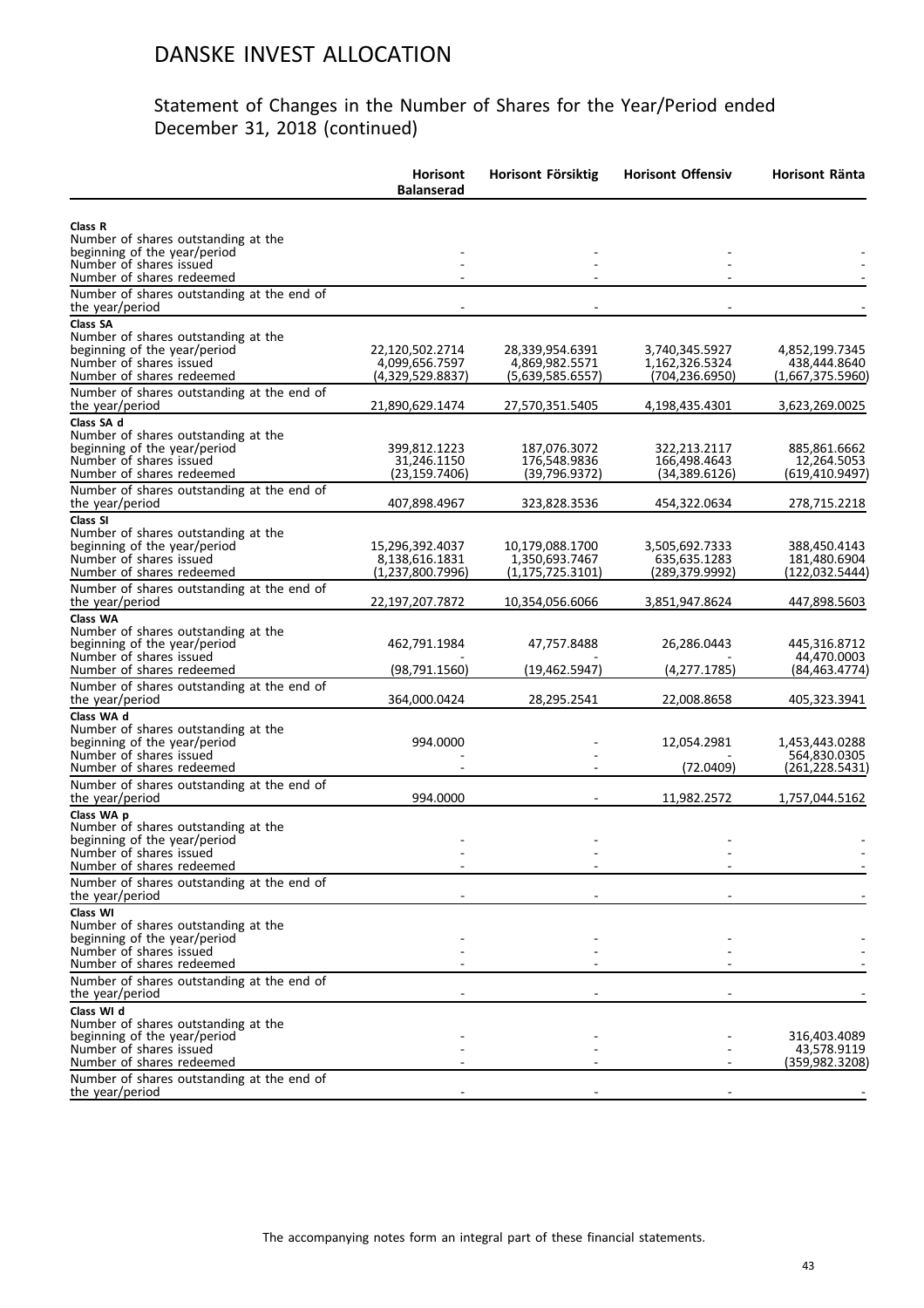|                                                                     | <b>June Balanced</b>           | <b>June Defensive</b>       | <b>June Equity</b> | <b>June Moderate</b>         |
|---------------------------------------------------------------------|--------------------------------|-----------------------------|--------------------|------------------------------|
|                                                                     |                                |                             |                    |                              |
| Class A<br>Number of shares outstanding at the                      |                                |                             |                    |                              |
| beginning of the year/period                                        |                                |                             |                    |                              |
| Number of shares issued                                             |                                |                             |                    |                              |
| Number of shares redeemed                                           |                                |                             |                    |                              |
| Number of shares outstanding at the end of<br>the year/period       |                                |                             |                    |                              |
| Class A p                                                           |                                |                             |                    |                              |
| Number of shares outstanding at the<br>beginning of the year/period |                                |                             |                    |                              |
| Number of shares issued                                             |                                |                             |                    |                              |
| Number of shares redeemed                                           |                                |                             |                    |                              |
| Number of shares outstanding at the end of<br>the year/period       |                                |                             |                    |                              |
| Class A-sek-hp                                                      |                                |                             |                    |                              |
| Number of shares outstanding at the                                 |                                |                             |                    |                              |
| beginning of the year/period                                        |                                |                             |                    |                              |
| Number of shares issued<br>Number of shares redeemed                |                                |                             |                    |                              |
|                                                                     |                                |                             |                    |                              |
| Number of shares outstanding at the end of<br>the year/period       |                                |                             |                    |                              |
| Class J                                                             |                                |                             |                    |                              |
| Number of shares outstanding at the<br>beginning of the year/period |                                |                             | 2,000.0000         |                              |
| Number of shares issued                                             |                                |                             |                    |                              |
| Number of shares redeemed                                           |                                |                             |                    |                              |
| Number of shares outstanding at the end of                          |                                |                             |                    |                              |
| the year/period                                                     |                                |                             | 2,000.0000         |                              |
| Class J dkk                                                         |                                |                             |                    |                              |
| Number of shares outstanding at the                                 |                                |                             |                    |                              |
| beginning of the year/period<br>Number of shares issued             | 534,750.6822<br>1,028,591.9253 | 76,922.4579<br>231,196.1897 | 1,500.0000         | 499,189.3194<br>881,759.0821 |
| Number of shares redeemed                                           | (506, 812.2537)                | (87, 415.9380)              |                    | (471,993.6216)               |
| Number of shares outstanding at the end of                          |                                |                             |                    |                              |
| the year/period                                                     | 1,056,530.3538                 | 220,702.7096                | 1,500.0000         | 908,954.7799                 |
| Class J nok                                                         |                                |                             |                    |                              |
| Number of shares outstanding at the                                 |                                |                             |                    |                              |
| beginning of the year/period<br>Number of shares issued             |                                |                             | 2,000.0000         |                              |
| Number of shares redeemed                                           |                                |                             |                    |                              |
| Number of shares outstanding at the end of                          |                                |                             |                    |                              |
| the year/period                                                     |                                |                             | 2,000.0000         |                              |
| Class J nok h                                                       |                                |                             |                    |                              |
| Number of shares outstanding at the                                 |                                |                             |                    |                              |
| beginning of the year/period<br>Number of shares issued             |                                |                             |                    |                              |
| Number of shares redeemed                                           |                                |                             |                    |                              |
| Number of shares outstanding at the end of                          |                                |                             |                    |                              |
| the year/period                                                     |                                |                             |                    |                              |
| Class J sek                                                         |                                |                             |                    |                              |
| Number of shares outstanding at the                                 |                                |                             |                    |                              |
| beginning of the year/period<br>Number of shares issued             |                                |                             | 2,000.0000         |                              |
| Number of shares redeemed                                           |                                |                             |                    |                              |
| Number of shares outstanding at the end of                          |                                |                             |                    |                              |
| the year/period                                                     |                                |                             | 2,000.0000         |                              |
| Class J-sek h                                                       |                                |                             |                    |                              |
| Number of shares outstanding at the<br>beginning of the year/period |                                |                             |                    |                              |
| Number of shares issued                                             |                                |                             |                    |                              |
| Number of shares redeemed                                           |                                |                             |                    |                              |
| Number of shares outstanding at the end of                          |                                |                             |                    |                              |
| the year/period                                                     |                                |                             |                    |                              |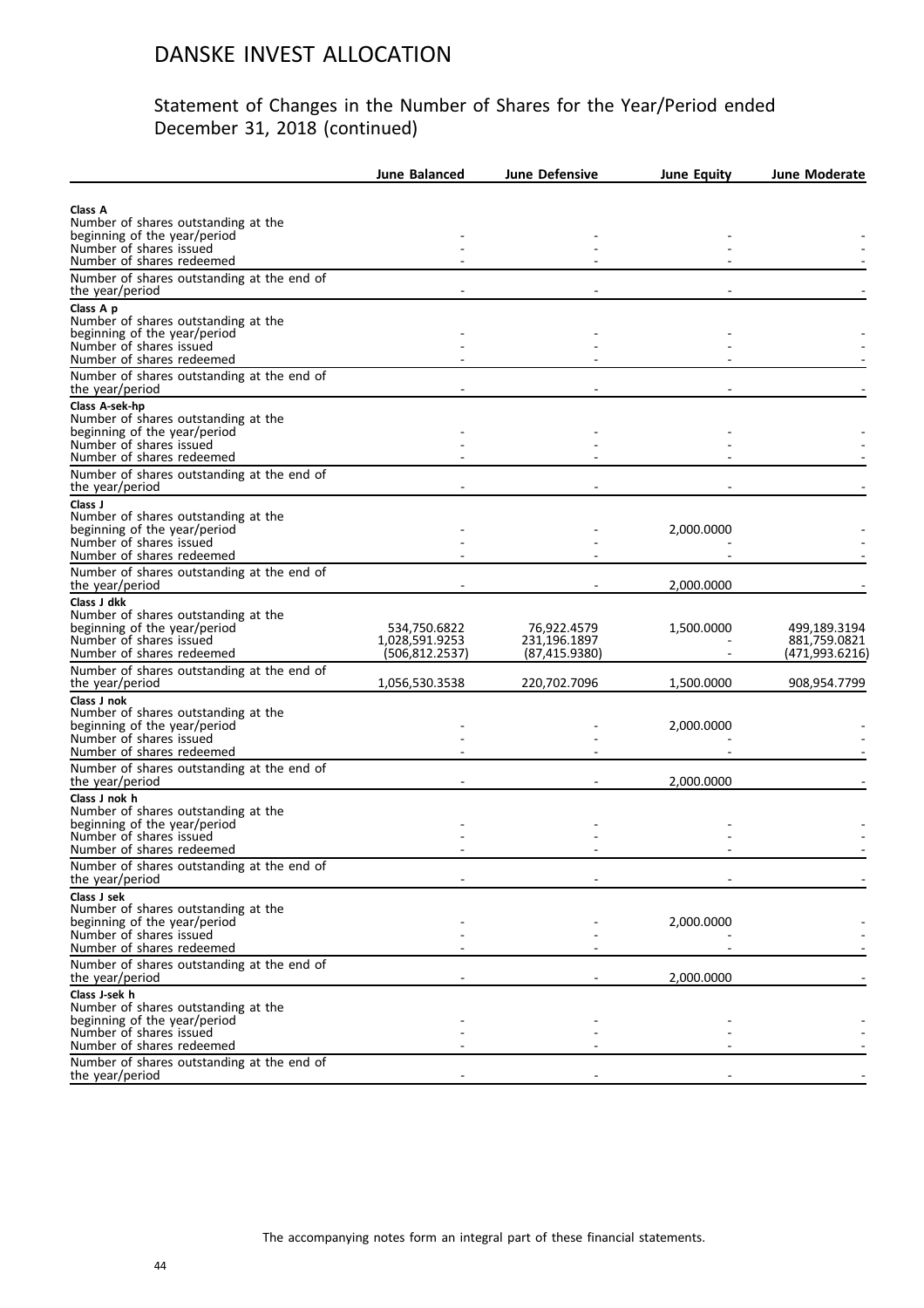|                                                                     | <b>June Balanced</b>            | <b>June Defensive</b>        | June Equity                   | <b>June Moderate</b>           |
|---------------------------------------------------------------------|---------------------------------|------------------------------|-------------------------------|--------------------------------|
|                                                                     |                                 |                              |                               |                                |
| Class R                                                             |                                 |                              |                               |                                |
| Number of shares outstanding at the<br>beginning of the year/period |                                 |                              | 17,000.0000                   |                                |
| Number of shares issued                                             |                                 |                              |                               |                                |
| Number of shares redeemed                                           |                                 |                              |                               |                                |
| Number of shares outstanding at the end of<br>the year/period       |                                 |                              | 17,000.0000                   |                                |
| <b>Class SA</b>                                                     |                                 |                              |                               |                                |
| Number of shares outstanding at the                                 |                                 |                              |                               |                                |
| beginning of the year/period                                        |                                 |                              |                               |                                |
| Number of shares issued<br>Number of shares redeemed                |                                 |                              |                               |                                |
|                                                                     |                                 |                              |                               |                                |
| Number of shares outstanding at the end of<br>the year/period       |                                 |                              |                               |                                |
| Class SA d                                                          |                                 |                              |                               |                                |
| Number of shares outstanding at the                                 |                                 |                              |                               |                                |
| beginning of the year/period                                        |                                 |                              |                               |                                |
| Number of shares issued                                             |                                 |                              |                               |                                |
| Number of shares redeemed                                           |                                 |                              |                               |                                |
| Number of shares outstanding at the end of                          |                                 |                              |                               |                                |
| the year/period                                                     |                                 |                              |                               |                                |
| Class SI<br>Number of shares outstanding at the                     |                                 |                              |                               |                                |
| beginning of the year/period                                        |                                 |                              |                               |                                |
| Number of shares issued                                             |                                 |                              |                               |                                |
| Number of shares redeemed                                           |                                 |                              |                               |                                |
| Number of shares outstanding at the end of                          |                                 |                              |                               |                                |
| the year/period                                                     |                                 |                              |                               |                                |
| Class WA                                                            |                                 |                              |                               |                                |
| Number of shares outstanding at the                                 |                                 |                              |                               |                                |
| beginning of the year/period                                        | 1,000.0000                      | 1,000.0000                   | 2,000.0000                    | 1,000.0000                     |
| Number of shares issued<br>Number of shares redeemed                | 1,411,602.7804<br>(83,917.3412) | 196,325.1363<br>(4,814.7756) | 125,678.8533<br>(14,870.2760) | 805,784.0021<br>(43, 734.0090) |
| Number of shares outstanding at the end of                          |                                 |                              |                               |                                |
| the year/period                                                     | 1,328,685.4392                  | 192,510.3607                 | 112,808.5773                  | 763,049.9931                   |
| Class WA d                                                          |                                 |                              |                               |                                |
| Number of shares outstanding at the                                 |                                 |                              |                               |                                |
| beginning of the year/period                                        |                                 |                              |                               |                                |
| Number of shares issued                                             |                                 |                              |                               |                                |
| Number of shares redeemed                                           |                                 |                              |                               |                                |
| Number of shares outstanding at the end of                          |                                 |                              |                               |                                |
| the year/period                                                     |                                 |                              |                               |                                |
| Class WA p                                                          |                                 |                              |                               |                                |
| Number of shares outstanding at the<br>beginning of the year/period |                                 |                              |                               |                                |
| Number of shares issued                                             |                                 |                              |                               |                                |
| Number of shares redeemed                                           |                                 |                              |                               |                                |
| Number of shares outstanding at the end of                          |                                 |                              |                               |                                |
| the year/period                                                     |                                 |                              |                               |                                |
| Class WI                                                            |                                 |                              |                               |                                |
| Number of shares outstanding at the                                 |                                 |                              |                               |                                |
| beginning of the year/period                                        |                                 |                              | 2,000.0000                    |                                |
| Number of shares issued                                             |                                 |                              |                               |                                |
| Number of shares redeemed                                           |                                 |                              |                               |                                |
| Number of shares outstanding at the end of<br>the year/period       |                                 |                              | 2,000.0000                    |                                |
| Class WI d                                                          |                                 |                              |                               |                                |
| Number of shares outstanding at the                                 |                                 |                              |                               |                                |
| beginning of the year/period                                        |                                 |                              |                               |                                |
| Number of shares issued                                             |                                 |                              |                               |                                |
| Number of shares redeemed                                           |                                 |                              |                               |                                |
| Number of shares outstanding at the end of                          |                                 |                              |                               |                                |
| the year/period                                                     |                                 |                              |                               |                                |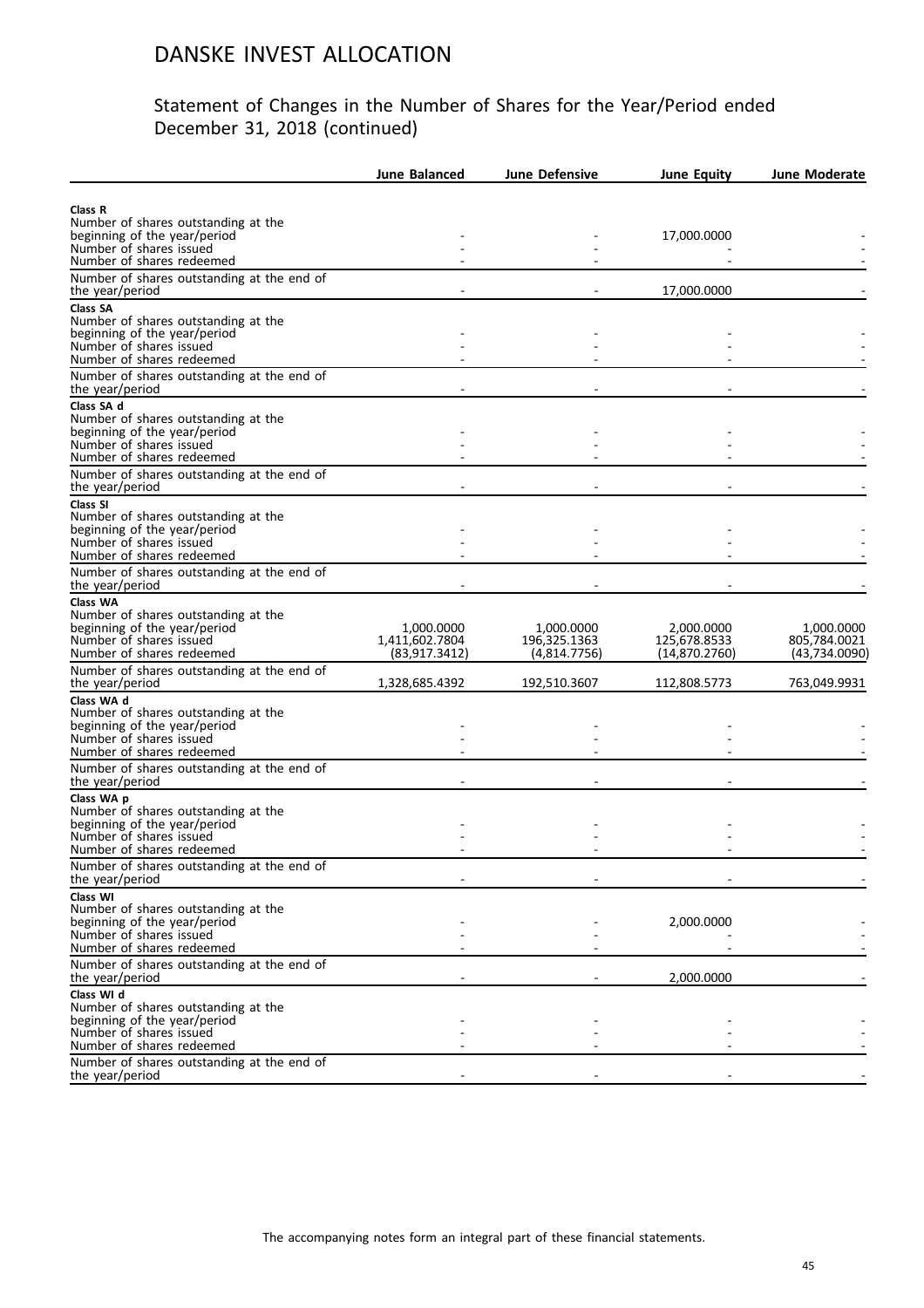|                                                                                                | June Moderate<br><b>Short</b> | <b>June Opportunity</b>        | <b>June Progressive</b>        | Stable Income                |
|------------------------------------------------------------------------------------------------|-------------------------------|--------------------------------|--------------------------------|------------------------------|
| Class A<br>Number of shares outstanding at the<br>beginning of the year/period                 |                               |                                |                                |                              |
| Number of shares issued                                                                        |                               |                                |                                |                              |
| Number of shares redeemed<br>Number of shares outstanding at the end of                        |                               |                                |                                |                              |
| the year/period                                                                                |                               |                                |                                |                              |
| Class A p<br>Number of shares outstanding at the                                               |                               |                                |                                |                              |
| beginning of the year/period<br>Number of shares issued                                        |                               |                                |                                | 1,464,290.3357<br>5,695.8190 |
| Number of shares redeemed                                                                      |                               |                                |                                | (440, 188.4548)              |
| Number of shares outstanding at the end of<br>the year/period                                  |                               |                                |                                | 1,029,797.6999               |
| Class A-sek-hp                                                                                 |                               |                                |                                |                              |
| Number of shares outstanding at the<br>beginning of the year/period                            |                               |                                |                                | 191,891.6458                 |
| Number of shares issued                                                                        |                               |                                |                                | 60,340.7620                  |
| Number of shares redeemed<br>Number of shares outstanding at the end of                        |                               |                                |                                | (128, 423.5645)              |
| the year/period                                                                                |                               |                                |                                | 123,808.8433                 |
| Class J<br>Number of shares outstanding at the                                                 |                               |                                |                                |                              |
| beginning of the year/period                                                                   |                               |                                |                                |                              |
| Number of shares issued<br>Number of shares redeemed                                           |                               |                                |                                |                              |
| Number of shares outstanding at the end of<br>the year/period                                  |                               |                                |                                |                              |
| Class J dkk                                                                                    |                               |                                |                                |                              |
| Number of shares outstanding at the<br>beginning of the year/period<br>Number of shares issued | 3,884.9643<br>965.6202        | 558,690.3998<br>1,147,338.9212 | 503,785.8949<br>1,135,469.7739 |                              |
| Number of shares redeemed<br>Number of shares outstanding at the end of                        | (2,043.1209)                  | (544, 382.4374)                | (498,916.6450)                 |                              |
| the year/period                                                                                | 2,807.4636                    | 1,161,646.8836                 | 1,140,339.0238                 |                              |
| Class J nok<br>Number of shares outstanding at the                                             |                               |                                |                                |                              |
| beginning of the year/period<br>Number of shares issued                                        |                               |                                |                                |                              |
| Number of shares redeemed                                                                      |                               |                                |                                |                              |
| Number of shares outstanding at the end of<br>the year/period                                  |                               |                                |                                |                              |
| Class J nok h                                                                                  |                               |                                |                                |                              |
| Number of shares outstanding at the<br>beginning of the year/period                            |                               |                                |                                |                              |
| Number of shares issued                                                                        |                               |                                |                                |                              |
| Number of shares redeemed<br>Number of shares outstanding at the end of                        |                               |                                |                                |                              |
| the year/period                                                                                |                               |                                |                                |                              |
| Class J sek<br>Number of shares outstanding at the                                             |                               |                                |                                |                              |
| beginning of the year/period<br>Number of shares issued                                        |                               |                                |                                |                              |
| Number of shares redeemed                                                                      |                               |                                |                                |                              |
| Number of shares outstanding at the end of<br>the year/period                                  |                               |                                |                                |                              |
| Class J-sek h                                                                                  |                               |                                |                                |                              |
| Number of shares outstanding at the<br>beginning of the year/period                            |                               |                                |                                |                              |
| Number of shares issued                                                                        |                               |                                |                                |                              |
| Number of shares redeemed<br>Number of shares outstanding at the end of                        |                               |                                |                                |                              |
| the year/period                                                                                |                               |                                |                                |                              |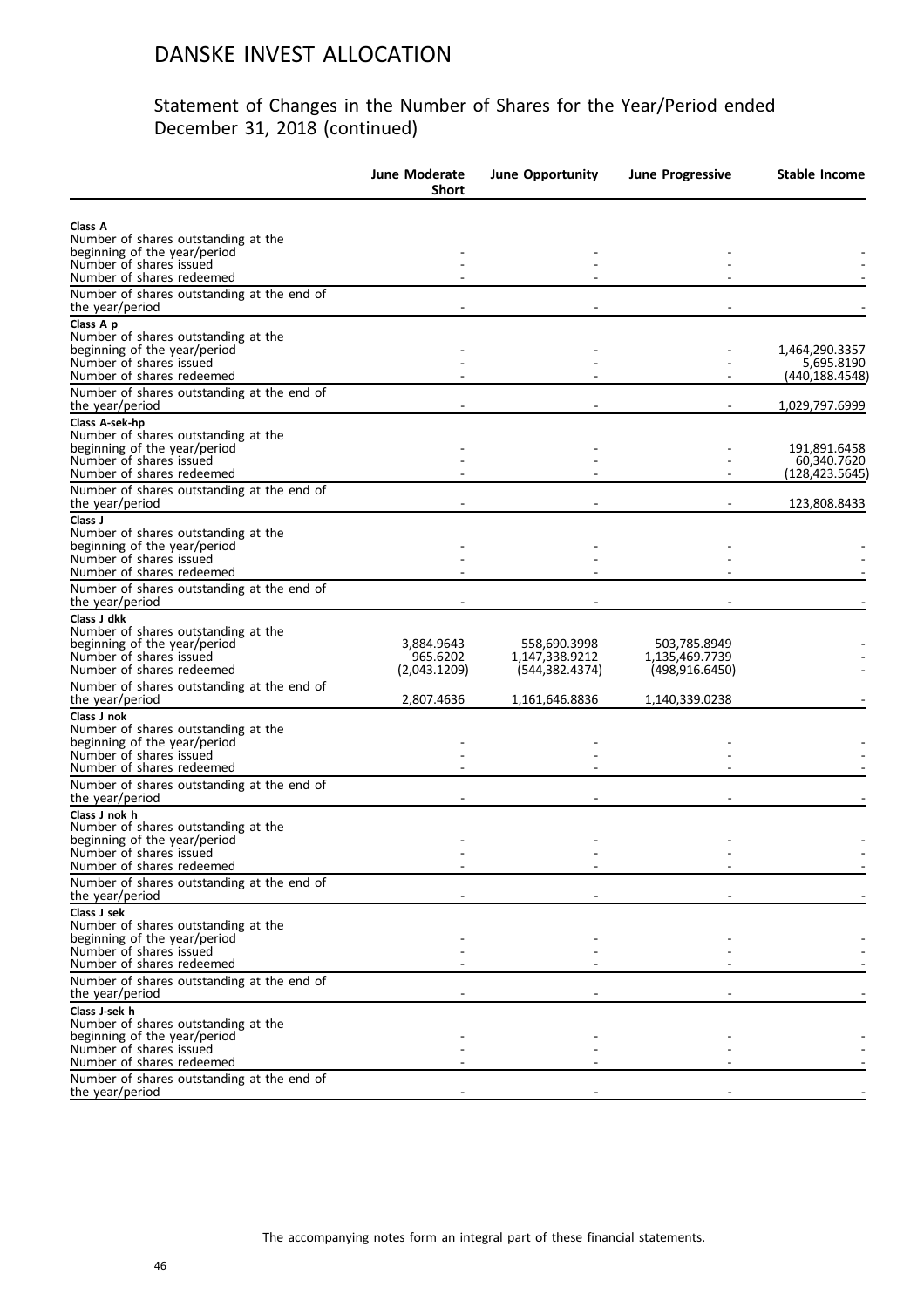|                                                                                                                                                                                         | <b>June Moderate</b><br><b>Short</b> | <b>June Opportunity</b>                    | <b>June Progressive</b>                       | Stable Income                                 |
|-----------------------------------------------------------------------------------------------------------------------------------------------------------------------------------------|--------------------------------------|--------------------------------------------|-----------------------------------------------|-----------------------------------------------|
| Class R<br>Number of shares outstanding at the<br>beginning of the year/period                                                                                                          |                                      |                                            |                                               |                                               |
| Number of shares issued<br>Number of shares redeemed                                                                                                                                    |                                      |                                            |                                               |                                               |
| Number of shares outstanding at the end of<br>the year/period                                                                                                                           |                                      |                                            |                                               |                                               |
| Class SA<br>Number of shares outstanding at the<br>beginning of the year/period<br>Number of shares issued<br>Number of shares redeemed                                                 |                                      |                                            |                                               |                                               |
| Number of shares outstanding at the end of<br>the year/period                                                                                                                           |                                      |                                            |                                               |                                               |
| Class SA d<br>Number of shares outstanding at the<br>beginning of the year/period<br>Number of shares issued<br>Number of shares redeemed<br>Number of shares outstanding at the end of |                                      |                                            |                                               |                                               |
| the year/period                                                                                                                                                                         |                                      |                                            |                                               |                                               |
| Class SI<br>Number of shares outstanding at the<br>beginning of the year/period<br>Number of shares issued<br>Number of shares redeemed                                                 |                                      |                                            |                                               |                                               |
| Number of shares outstanding at the end of<br>the year/period                                                                                                                           |                                      |                                            |                                               |                                               |
| <b>Class WA</b><br>Number of shares outstanding at the<br>beginning of the year/period<br>Number of shares issued<br>Number of shares redeemed                                          |                                      | 1,000.0000<br>544,502.8822<br>(9,976.3454) | 1,000.0000<br>2,151,040.9434<br>(63,463.2336) |                                               |
| Number of shares outstanding at the end of<br>the year/period                                                                                                                           |                                      | 535,526.5368                               | 2,088,577.7098                                |                                               |
| Class WA d<br>Number of shares outstanding at the<br>beginning of the year/period<br>Number of shares issued<br>Number of shares redeemed                                               |                                      |                                            |                                               |                                               |
| Number of shares outstanding at the end of<br>the year/period                                                                                                                           |                                      |                                            |                                               |                                               |
| Class WA p<br>Number of shares outstanding at the<br>beginning of the year/period<br>Number of shares issued<br>Number of shares redeemed                                               |                                      |                                            |                                               | 553,065.4733<br>66,204.5905<br>(121,495.3429) |
| Number of shares outstanding at the end of<br>the year/period                                                                                                                           |                                      |                                            |                                               | 497,774.7209                                  |
| Class WI<br>Number of shares outstanding at the<br>beginning of the year/period<br>Number of shares issued<br>Number of shares redeemed                                                 |                                      |                                            |                                               |                                               |
| Number of shares outstanding at the end of<br>the year/period                                                                                                                           |                                      |                                            |                                               |                                               |
| Class WI d<br>Number of shares outstanding at the<br>beginning of the year/period<br>Number of shares issued<br>Number of shares redeemed                                               |                                      |                                            |                                               |                                               |
| Number of shares outstanding at the end of<br>the year/period                                                                                                                           |                                      |                                            |                                               |                                               |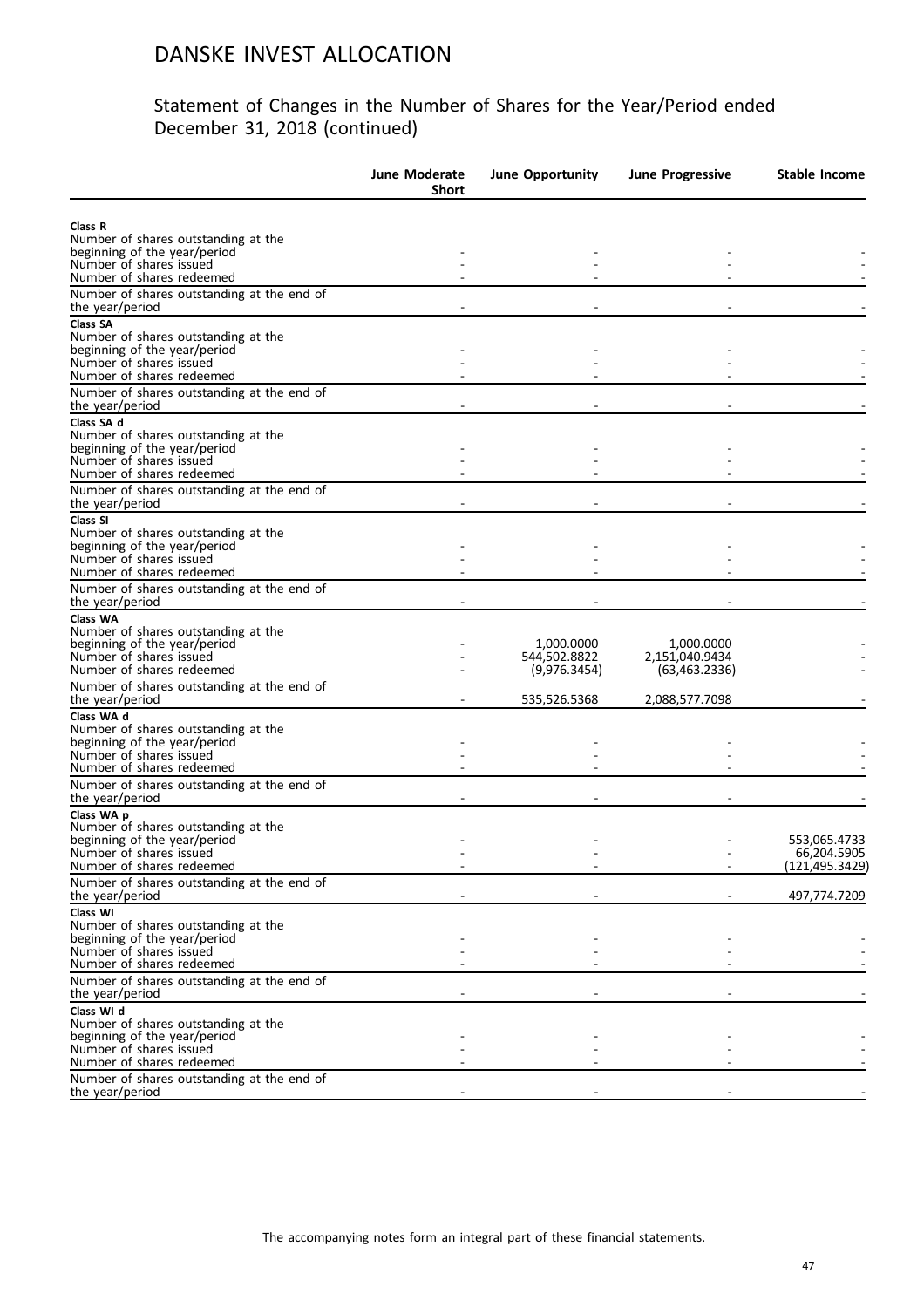#### Statistics

|                                                                 | <b>Dynamic</b> | <b>Equity</b><br><b>Opportunities</b> | ESG Basic 20* | ESG Basic 35* |
|-----------------------------------------------------------------|----------------|---------------------------------------|---------------|---------------|
|                                                                 | <b>EUR</b>     | <b>EUR</b>                            | <b>EUR</b>    | <b>EUR</b>    |
| <b>Total Net Asset Value</b>                                    |                |                                       |               |               |
| December 31, 2018                                               | 12,576,664     | 4,515,402                             | 2,241,255     | 2,514,265     |
| December 31, 2017                                               | 20,325,233     | 6,498,086                             |               |               |
| December 31, 2016                                               | 22,942,948     | 12,399,180                            |               |               |
| NAV per unit at the end of the Year/Period<br>December 31, 2018 |                |                                       |               |               |
| Class A                                                         |                | 28.687                                |               |               |
| Class A p                                                       | 33.901         |                                       |               |               |
| Class A-sek-hp                                                  |                |                                       |               |               |
| Class J                                                         |                |                                       |               |               |
| Class J dkk                                                     |                |                                       | 97.49         | 95.49         |
| Class J nok                                                     |                |                                       |               |               |
| Class J sek                                                     |                |                                       |               |               |
| Class J-sek h                                                   |                |                                       | 96.52         | 94.52         |
| Class R                                                         |                |                                       | 9.664         | 9.464         |
| Class SA                                                        |                |                                       |               |               |
| Class SA d                                                      |                |                                       |               |               |
| Class SI                                                        |                |                                       |               |               |
| Class WA                                                        |                |                                       | 9.664         | 9.464         |
| Class WA d                                                      |                |                                       |               |               |
| Class WA p                                                      |                |                                       |               |               |
| Class WI                                                        |                |                                       |               |               |
| Class WI d                                                      |                |                                       |               |               |
| December 31, 2017                                               |                |                                       |               |               |
| Class A                                                         |                | 32.234                                |               |               |
| Class A p                                                       | 36.409         |                                       |               |               |
| Class A-sek-hp                                                  |                |                                       |               |               |
| Class J                                                         |                |                                       |               |               |
| Class J dkk                                                     |                |                                       |               |               |
| Class J nok                                                     |                |                                       |               |               |
| Class J sek                                                     |                |                                       |               |               |
| Class R                                                         |                |                                       |               |               |
| Class SA sek                                                    |                |                                       |               |               |
| Class SA d                                                      |                |                                       |               |               |
| Class SI                                                        |                |                                       |               |               |
| Class WA eur                                                    |                |                                       |               |               |
| Class WA sek                                                    |                |                                       |               |               |
| Class WA d                                                      |                |                                       |               |               |
| Class WA p                                                      |                |                                       |               |               |
| Class WI eur                                                    |                |                                       |               |               |
| Class WI d                                                      |                |                                       |               |               |
| December 31, 2016                                               |                |                                       |               |               |
| Class A                                                         |                | 30.555                                |               |               |
| Class A p                                                       | 34.783         |                                       |               |               |
| Class A-sek-hp                                                  |                |                                       |               |               |
| Class PM                                                        |                | 37.553                                |               |               |
| Class J                                                         |                |                                       |               |               |
| Class J dkk                                                     |                |                                       |               |               |
| Class J nok h                                                   |                |                                       |               |               |
| Class J-sek h                                                   |                |                                       |               |               |
| Class R                                                         |                |                                       |               |               |

\* Please refer to Note 1.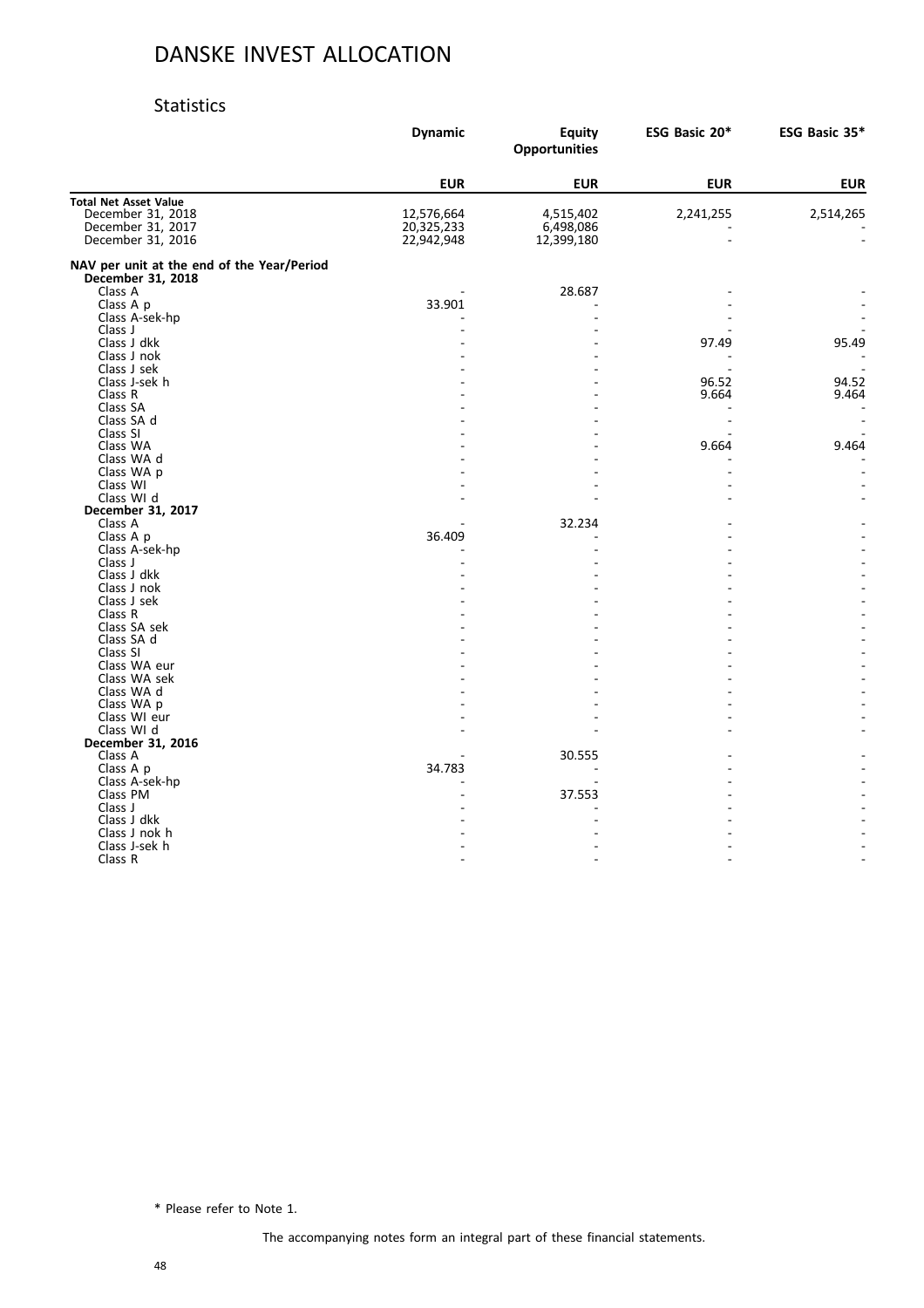### Statistics (continued)

|                                                                 | ESG Basic 50* | ESG Basic 80* | ESG Basic 100* | <b>Horisont Aktie</b> |
|-----------------------------------------------------------------|---------------|---------------|----------------|-----------------------|
|                                                                 | <b>EUR</b>    | <b>EUR</b>    | <b>EUR</b>     | <b>SEK</b>            |
| <b>Total Net Asset Value</b>                                    |               |               |                |                       |
| December 31, 2018                                               | 1,923,441     | 2,659,411     | 223,533        | 4,694,245,885         |
| December 31, 2017                                               |               |               |                | 4,671,364,208         |
| December 31, 2016                                               |               |               |                |                       |
| NAV per unit at the end of the Year/Period<br>December 31, 2018 |               |               |                |                       |
| Class A                                                         |               |               |                |                       |
| Class A p                                                       |               |               |                |                       |
| Class A-sek-hp                                                  |               |               |                |                       |
| Class J                                                         |               |               |                |                       |
| Class J dkk                                                     | 93.90         | 91.30         | 91.06          |                       |
| Class J nok                                                     |               |               |                |                       |
| Class J sek                                                     |               |               |                |                       |
| Class J-sek h                                                   | 92.87         | 90.33         | 90.10          |                       |
| Class R                                                         | 9.299         | 9.049         | 9.024          |                       |
| Class SA                                                        |               |               |                | 243.01                |
| Class SA d                                                      |               |               |                | 182.89                |
| Class SI                                                        |               |               |                | 243.01                |
| Class WA                                                        | 9.299         | 9.049         | 9.024          | 93.51                 |
| Class WA d                                                      |               |               |                | 184.08                |
| Class WA p                                                      |               |               |                |                       |
| Class WI                                                        |               |               |                |                       |
| Class WI d                                                      |               |               |                |                       |
| December 31, 2017                                               |               |               |                |                       |
| Class A                                                         |               |               |                |                       |
| Class A p                                                       |               |               |                |                       |
| Class A-sek-hp                                                  |               |               |                |                       |
| Class J                                                         |               |               |                |                       |
| Class J dkk                                                     |               |               |                |                       |
| Class J nok                                                     |               |               |                |                       |
| Class J sek                                                     |               |               |                |                       |
| Class R                                                         |               |               |                |                       |
| Class SA sek                                                    |               |               |                | 258.563               |
| Class SA d<br>Class SI                                          |               |               |                | 205.510               |
|                                                                 |               |               |                | 258.563               |
| Class WA eur                                                    |               |               |                |                       |
| Class WA sek<br>Class WA d                                      |               |               |                | 98.868<br>205.501     |
|                                                                 |               |               |                |                       |
| Class WA p                                                      |               |               |                |                       |
| Class WI eur                                                    |               |               |                |                       |
| Class WI d                                                      |               |               |                | 205.501               |
| December 31, 2016<br>Class A                                    |               |               |                |                       |
|                                                                 |               |               |                |                       |
| Class A p                                                       |               |               |                |                       |
| Class A-sek-hp<br>Class PM                                      |               |               |                |                       |
|                                                                 |               |               |                |                       |
| Class J<br>Class J dkk                                          |               |               |                |                       |
|                                                                 |               |               |                |                       |
| Class J nok h                                                   |               |               |                |                       |
| Class J-sek h                                                   |               |               |                |                       |
| Class R                                                         |               |               |                |                       |

\* Please refer to Note 1.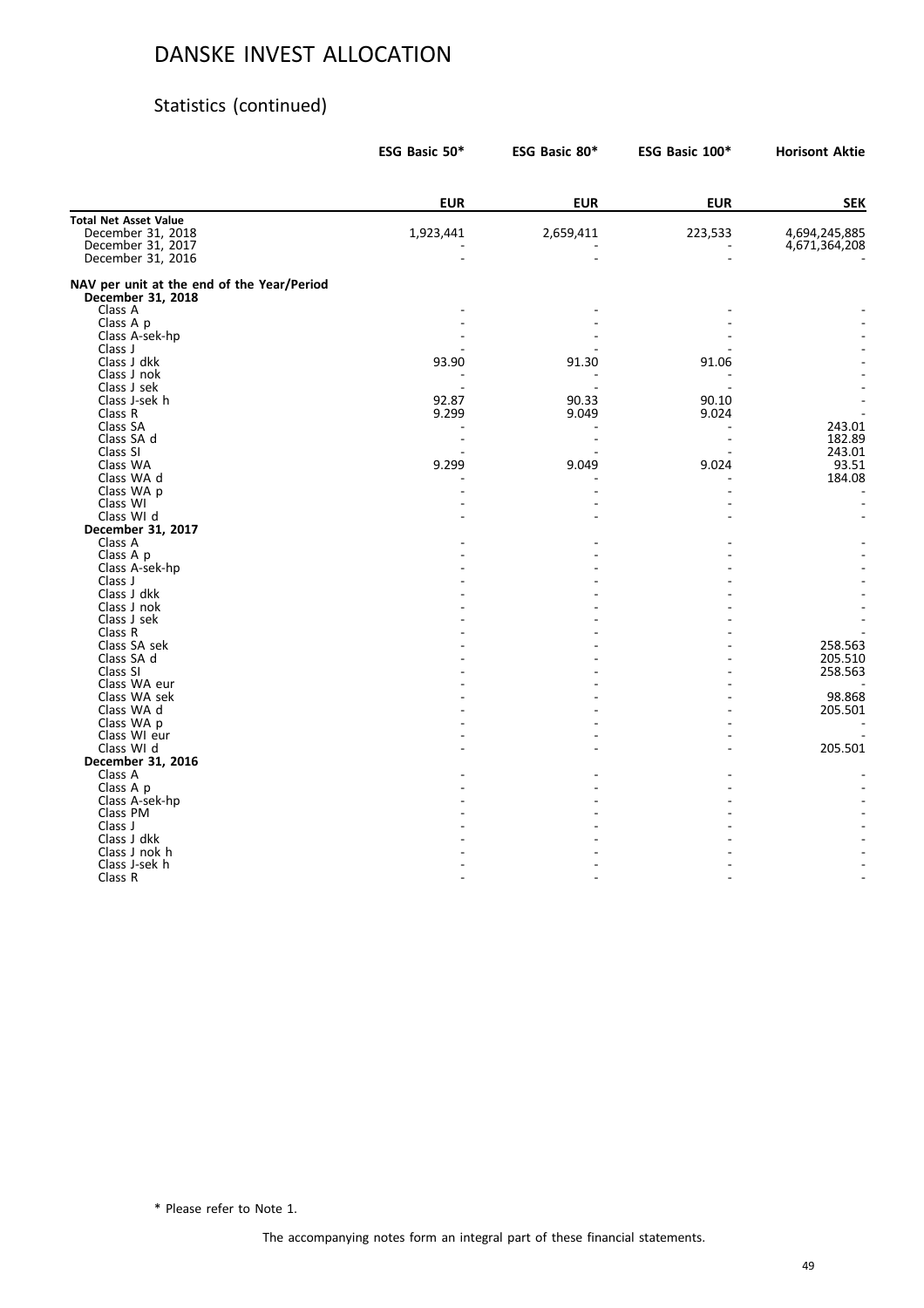### Statistics (continued)

|                                                                 | <b>Horisont</b><br><b>Balanserad</b> | Horisont Försiktig | <b>Horisont Offensiv</b> | Horisont Ränta |
|-----------------------------------------------------------------|--------------------------------------|--------------------|--------------------------|----------------|
|                                                                 | <b>SEK</b>                           | <b>SEK</b>         | <b>SEK</b>               | <b>SEK</b>     |
| <b>Total Net Asset Value</b>                                    |                                      |                    |                          |                |
| December 31, 2018                                               | 8,992,293,469                        | 6,441,825,685      | 1,297,462,893            | 729,502,091    |
| December 31, 2017                                               | 8,017,657,779                        | 6,730,580,832      | 1,228,161,038            | 945,192,928    |
| December 31, 2016                                               |                                      |                    |                          |                |
| NAV per unit at the end of the Year/Period<br>December 31, 2018 |                                      |                    |                          |                |
| Class A                                                         |                                      |                    |                          |                |
| Class A p                                                       |                                      |                    |                          |                |
| Class A-sek-hp                                                  |                                      |                    |                          |                |
| Class J                                                         |                                      |                    |                          |                |
| Class J dkk                                                     |                                      |                    |                          |                |
| Class J nok                                                     |                                      |                    |                          |                |
| Class J sek                                                     |                                      |                    |                          |                |
| Class J-sek h                                                   |                                      |                    |                          |                |
| Class R                                                         |                                      |                    |                          |                |
| Class SA                                                        | 200.81                               | 168.54             | 153.73                   | 117.50         |
| Class SA d                                                      | 160.21                               | 139.41             | 121.03                   | 99.79          |
| Class SI                                                        | 200.81                               | 168.54             | 153.73                   | 117.50         |
| Class WA                                                        | 201.68                               | 169.10             | 154.55                   | 117.71         |
| Class WA d                                                      | 95.46                                |                    | 121.69                   | 99.95          |
| Class WA p                                                      |                                      |                    |                          |                |
| Class WI                                                        |                                      |                    |                          |                |
| Class WI d                                                      |                                      |                    |                          |                |
| December 31, 2017                                               |                                      |                    |                          |                |
| Class A                                                         |                                      |                    |                          |                |
| Class A p                                                       |                                      |                    |                          |                |
| Class A-sek-hp<br>Class J                                       |                                      |                    |                          |                |
| Class J dkk                                                     |                                      |                    |                          |                |
| Class J nok                                                     |                                      |                    |                          |                |
| Class J sek                                                     |                                      |                    |                          |                |
| Class R                                                         |                                      |                    |                          |                |
| Class SA sek                                                    | 209.816                              | 173.797            | 162.714                  | 118.058        |
| Class SA d                                                      | 174.571                              | 148.533            | 134.173                  | 103.155        |
| Class SI                                                        | 209.816                              | 173.797            | 162.714                  | 118.058        |
| Class WA eur                                                    |                                      |                    |                          |                |
| Class WA sek                                                    | 209.813                              | 173.791            | 162.708                  | 118.060        |
| Class WA d                                                      | 99.313                               |                    | 134.175                  | 103.137        |
| Class WA p                                                      |                                      |                    |                          |                |
| Class WI eur                                                    |                                      |                    |                          |                |
| Class WI d                                                      |                                      |                    |                          | 103.137        |
| December 31, 2016                                               |                                      |                    |                          |                |
| Class A                                                         |                                      |                    |                          |                |
| Class A p                                                       |                                      |                    |                          |                |
| Class A-sek-hp                                                  |                                      |                    |                          |                |
| Class PM                                                        |                                      |                    |                          |                |
| Class J                                                         |                                      |                    |                          |                |
| Class J dkk                                                     |                                      |                    |                          |                |
| Class J nok h                                                   |                                      |                    |                          |                |
| Class J-sek h                                                   |                                      |                    |                          |                |
| Class R                                                         |                                      |                    |                          |                |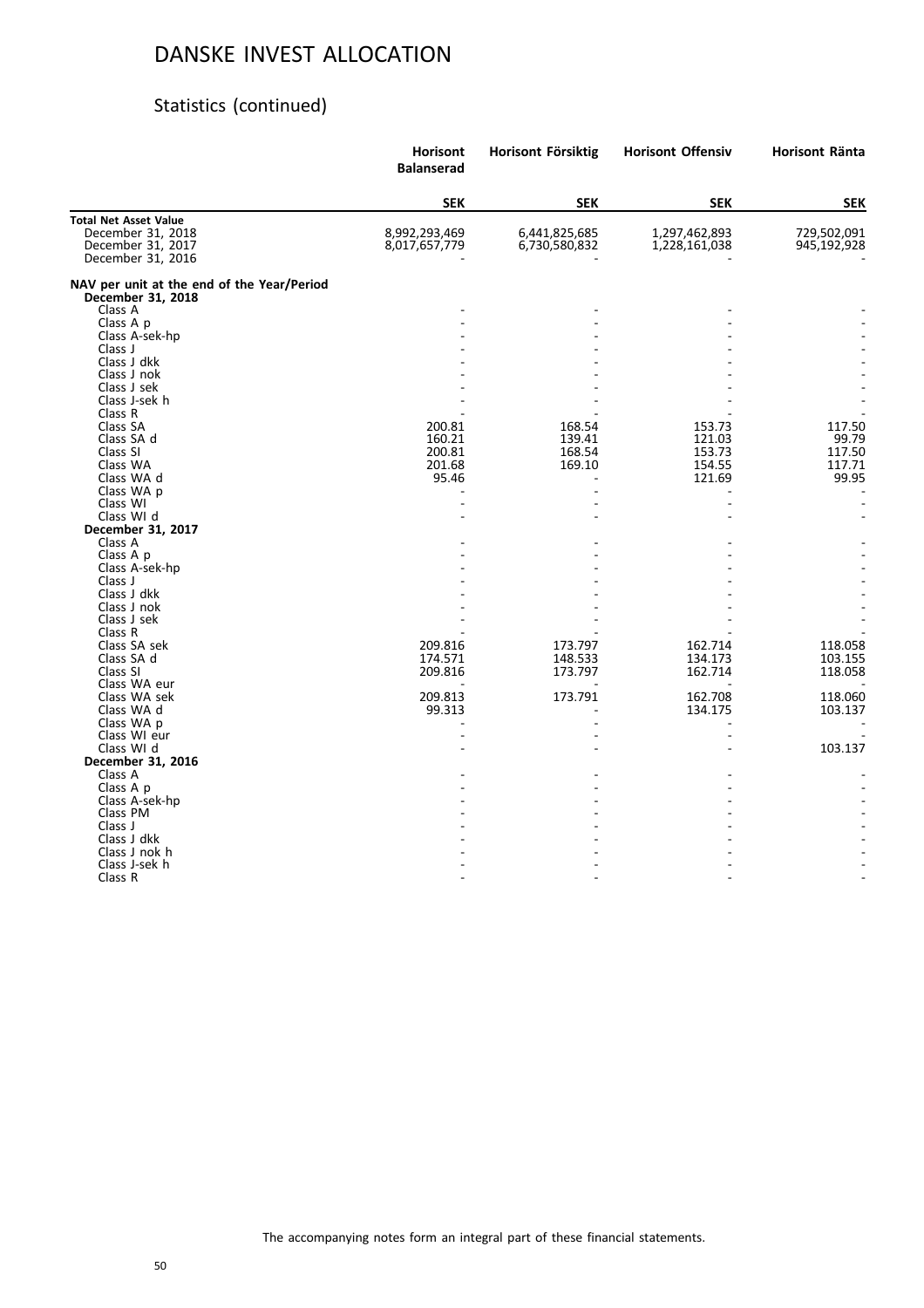# Statistics (continued)

| <b>EUR</b><br><b>EUR</b><br><b>EUR</b><br><b>EUR</b><br><b>Total Net Asset Value</b><br>December 31, 2018<br>27,589,794<br>4,876,258<br>1,311,585<br>19,870,920<br>December 31, 2017<br>7,807,725<br>1,076,875<br>293,279<br>7,090,077<br>December 31, 2016<br>278,342<br>259,558<br>268,722<br>NAV per unit at the end of the Year/Period<br>December 31, 2018<br>Class A<br>Class A p<br>Class A-sek-hp<br>Class J<br>9.354<br>Class J dkk<br>104.37<br>101.18<br>93.84<br>102.36<br>98.26<br>Class J nok<br>98.51<br>Class J sek<br>Class J-sek h<br>9.370<br>Class R<br>Class SA<br>Class SA d<br>Class SI<br>9.712<br>Class WA<br>9.651<br>9.796<br>9.370<br>Class WA d<br>Class WA p<br>Class WI<br>9.374<br>Class WI d<br>December 31, 2017<br>Class A<br>Class A p<br>Class A-sek-hp<br>Class J<br>10.048<br>Class J dkk<br>105.604<br>108.575<br>103.268<br>100.503<br>Class J nok<br>104.414<br>Class J sek<br>101.697<br>Class R<br>10.050<br>Class SA sek<br>Class SA d<br>Class SI<br>Class WA eur<br>10.033<br>10.053<br>10.011<br>10.050<br>Class WA sek<br>Class WA d<br>Class WA p<br>Class WI eur<br>10.051<br>Class WI d<br>December 31, 2016<br>Class A<br>Class A p<br>Class A-sek-hp<br>Class PM<br>Class J<br>10.242<br>10.388<br>10.139<br>Class J dkk<br>101.304<br>102.332<br>103.789<br>Class J nok h<br>104.064<br>101.571<br>102.606<br>Class J-sek h<br>103.720<br>101.235<br>102.312<br>Class R<br>10.391<br>10.245<br>10.142 | <b>June Balanced</b> | <b>June Defensive</b> | <b>June Equity</b> | <b>June Moderate</b> |
|--------------------------------------------------------------------------------------------------------------------------------------------------------------------------------------------------------------------------------------------------------------------------------------------------------------------------------------------------------------------------------------------------------------------------------------------------------------------------------------------------------------------------------------------------------------------------------------------------------------------------------------------------------------------------------------------------------------------------------------------------------------------------------------------------------------------------------------------------------------------------------------------------------------------------------------------------------------------------------------------------------------------------------------------------------------------------------------------------------------------------------------------------------------------------------------------------------------------------------------------------------------------------------------------------------------------------------------------------------------------------------------------------------------------------------------------------------------|----------------------|-----------------------|--------------------|----------------------|
|                                                                                                                                                                                                                                                                                                                                                                                                                                                                                                                                                                                                                                                                                                                                                                                                                                                                                                                                                                                                                                                                                                                                                                                                                                                                                                                                                                                                                                                              |                      |                       |                    |                      |
|                                                                                                                                                                                                                                                                                                                                                                                                                                                                                                                                                                                                                                                                                                                                                                                                                                                                                                                                                                                                                                                                                                                                                                                                                                                                                                                                                                                                                                                              |                      |                       |                    |                      |
|                                                                                                                                                                                                                                                                                                                                                                                                                                                                                                                                                                                                                                                                                                                                                                                                                                                                                                                                                                                                                                                                                                                                                                                                                                                                                                                                                                                                                                                              |                      |                       |                    |                      |
|                                                                                                                                                                                                                                                                                                                                                                                                                                                                                                                                                                                                                                                                                                                                                                                                                                                                                                                                                                                                                                                                                                                                                                                                                                                                                                                                                                                                                                                              |                      |                       |                    |                      |
|                                                                                                                                                                                                                                                                                                                                                                                                                                                                                                                                                                                                                                                                                                                                                                                                                                                                                                                                                                                                                                                                                                                                                                                                                                                                                                                                                                                                                                                              |                      |                       |                    |                      |
|                                                                                                                                                                                                                                                                                                                                                                                                                                                                                                                                                                                                                                                                                                                                                                                                                                                                                                                                                                                                                                                                                                                                                                                                                                                                                                                                                                                                                                                              |                      |                       |                    |                      |
|                                                                                                                                                                                                                                                                                                                                                                                                                                                                                                                                                                                                                                                                                                                                                                                                                                                                                                                                                                                                                                                                                                                                                                                                                                                                                                                                                                                                                                                              |                      |                       |                    |                      |
|                                                                                                                                                                                                                                                                                                                                                                                                                                                                                                                                                                                                                                                                                                                                                                                                                                                                                                                                                                                                                                                                                                                                                                                                                                                                                                                                                                                                                                                              |                      |                       |                    |                      |
|                                                                                                                                                                                                                                                                                                                                                                                                                                                                                                                                                                                                                                                                                                                                                                                                                                                                                                                                                                                                                                                                                                                                                                                                                                                                                                                                                                                                                                                              |                      |                       |                    |                      |
|                                                                                                                                                                                                                                                                                                                                                                                                                                                                                                                                                                                                                                                                                                                                                                                                                                                                                                                                                                                                                                                                                                                                                                                                                                                                                                                                                                                                                                                              |                      |                       |                    |                      |
|                                                                                                                                                                                                                                                                                                                                                                                                                                                                                                                                                                                                                                                                                                                                                                                                                                                                                                                                                                                                                                                                                                                                                                                                                                                                                                                                                                                                                                                              |                      |                       |                    |                      |
|                                                                                                                                                                                                                                                                                                                                                                                                                                                                                                                                                                                                                                                                                                                                                                                                                                                                                                                                                                                                                                                                                                                                                                                                                                                                                                                                                                                                                                                              |                      |                       |                    |                      |
|                                                                                                                                                                                                                                                                                                                                                                                                                                                                                                                                                                                                                                                                                                                                                                                                                                                                                                                                                                                                                                                                                                                                                                                                                                                                                                                                                                                                                                                              |                      |                       |                    |                      |
|                                                                                                                                                                                                                                                                                                                                                                                                                                                                                                                                                                                                                                                                                                                                                                                                                                                                                                                                                                                                                                                                                                                                                                                                                                                                                                                                                                                                                                                              |                      |                       |                    |                      |
|                                                                                                                                                                                                                                                                                                                                                                                                                                                                                                                                                                                                                                                                                                                                                                                                                                                                                                                                                                                                                                                                                                                                                                                                                                                                                                                                                                                                                                                              |                      |                       |                    |                      |
|                                                                                                                                                                                                                                                                                                                                                                                                                                                                                                                                                                                                                                                                                                                                                                                                                                                                                                                                                                                                                                                                                                                                                                                                                                                                                                                                                                                                                                                              |                      |                       |                    |                      |
|                                                                                                                                                                                                                                                                                                                                                                                                                                                                                                                                                                                                                                                                                                                                                                                                                                                                                                                                                                                                                                                                                                                                                                                                                                                                                                                                                                                                                                                              |                      |                       |                    |                      |
|                                                                                                                                                                                                                                                                                                                                                                                                                                                                                                                                                                                                                                                                                                                                                                                                                                                                                                                                                                                                                                                                                                                                                                                                                                                                                                                                                                                                                                                              |                      |                       |                    |                      |
|                                                                                                                                                                                                                                                                                                                                                                                                                                                                                                                                                                                                                                                                                                                                                                                                                                                                                                                                                                                                                                                                                                                                                                                                                                                                                                                                                                                                                                                              |                      |                       |                    |                      |
|                                                                                                                                                                                                                                                                                                                                                                                                                                                                                                                                                                                                                                                                                                                                                                                                                                                                                                                                                                                                                                                                                                                                                                                                                                                                                                                                                                                                                                                              |                      |                       |                    |                      |
|                                                                                                                                                                                                                                                                                                                                                                                                                                                                                                                                                                                                                                                                                                                                                                                                                                                                                                                                                                                                                                                                                                                                                                                                                                                                                                                                                                                                                                                              |                      |                       |                    |                      |
|                                                                                                                                                                                                                                                                                                                                                                                                                                                                                                                                                                                                                                                                                                                                                                                                                                                                                                                                                                                                                                                                                                                                                                                                                                                                                                                                                                                                                                                              |                      |                       |                    |                      |
|                                                                                                                                                                                                                                                                                                                                                                                                                                                                                                                                                                                                                                                                                                                                                                                                                                                                                                                                                                                                                                                                                                                                                                                                                                                                                                                                                                                                                                                              |                      |                       |                    |                      |
|                                                                                                                                                                                                                                                                                                                                                                                                                                                                                                                                                                                                                                                                                                                                                                                                                                                                                                                                                                                                                                                                                                                                                                                                                                                                                                                                                                                                                                                              |                      |                       |                    |                      |
|                                                                                                                                                                                                                                                                                                                                                                                                                                                                                                                                                                                                                                                                                                                                                                                                                                                                                                                                                                                                                                                                                                                                                                                                                                                                                                                                                                                                                                                              |                      |                       |                    |                      |
|                                                                                                                                                                                                                                                                                                                                                                                                                                                                                                                                                                                                                                                                                                                                                                                                                                                                                                                                                                                                                                                                                                                                                                                                                                                                                                                                                                                                                                                              |                      |                       |                    |                      |
|                                                                                                                                                                                                                                                                                                                                                                                                                                                                                                                                                                                                                                                                                                                                                                                                                                                                                                                                                                                                                                                                                                                                                                                                                                                                                                                                                                                                                                                              |                      |                       |                    |                      |
|                                                                                                                                                                                                                                                                                                                                                                                                                                                                                                                                                                                                                                                                                                                                                                                                                                                                                                                                                                                                                                                                                                                                                                                                                                                                                                                                                                                                                                                              |                      |                       |                    |                      |
|                                                                                                                                                                                                                                                                                                                                                                                                                                                                                                                                                                                                                                                                                                                                                                                                                                                                                                                                                                                                                                                                                                                                                                                                                                                                                                                                                                                                                                                              |                      |                       |                    |                      |
|                                                                                                                                                                                                                                                                                                                                                                                                                                                                                                                                                                                                                                                                                                                                                                                                                                                                                                                                                                                                                                                                                                                                                                                                                                                                                                                                                                                                                                                              |                      |                       |                    |                      |
|                                                                                                                                                                                                                                                                                                                                                                                                                                                                                                                                                                                                                                                                                                                                                                                                                                                                                                                                                                                                                                                                                                                                                                                                                                                                                                                                                                                                                                                              |                      |                       |                    |                      |
|                                                                                                                                                                                                                                                                                                                                                                                                                                                                                                                                                                                                                                                                                                                                                                                                                                                                                                                                                                                                                                                                                                                                                                                                                                                                                                                                                                                                                                                              |                      |                       |                    |                      |
|                                                                                                                                                                                                                                                                                                                                                                                                                                                                                                                                                                                                                                                                                                                                                                                                                                                                                                                                                                                                                                                                                                                                                                                                                                                                                                                                                                                                                                                              |                      |                       |                    |                      |
|                                                                                                                                                                                                                                                                                                                                                                                                                                                                                                                                                                                                                                                                                                                                                                                                                                                                                                                                                                                                                                                                                                                                                                                                                                                                                                                                                                                                                                                              |                      |                       |                    |                      |
|                                                                                                                                                                                                                                                                                                                                                                                                                                                                                                                                                                                                                                                                                                                                                                                                                                                                                                                                                                                                                                                                                                                                                                                                                                                                                                                                                                                                                                                              |                      |                       |                    |                      |
|                                                                                                                                                                                                                                                                                                                                                                                                                                                                                                                                                                                                                                                                                                                                                                                                                                                                                                                                                                                                                                                                                                                                                                                                                                                                                                                                                                                                                                                              |                      |                       |                    |                      |
|                                                                                                                                                                                                                                                                                                                                                                                                                                                                                                                                                                                                                                                                                                                                                                                                                                                                                                                                                                                                                                                                                                                                                                                                                                                                                                                                                                                                                                                              |                      |                       |                    |                      |
|                                                                                                                                                                                                                                                                                                                                                                                                                                                                                                                                                                                                                                                                                                                                                                                                                                                                                                                                                                                                                                                                                                                                                                                                                                                                                                                                                                                                                                                              |                      |                       |                    |                      |
|                                                                                                                                                                                                                                                                                                                                                                                                                                                                                                                                                                                                                                                                                                                                                                                                                                                                                                                                                                                                                                                                                                                                                                                                                                                                                                                                                                                                                                                              |                      |                       |                    |                      |
|                                                                                                                                                                                                                                                                                                                                                                                                                                                                                                                                                                                                                                                                                                                                                                                                                                                                                                                                                                                                                                                                                                                                                                                                                                                                                                                                                                                                                                                              |                      |                       |                    |                      |
|                                                                                                                                                                                                                                                                                                                                                                                                                                                                                                                                                                                                                                                                                                                                                                                                                                                                                                                                                                                                                                                                                                                                                                                                                                                                                                                                                                                                                                                              |                      |                       |                    |                      |
|                                                                                                                                                                                                                                                                                                                                                                                                                                                                                                                                                                                                                                                                                                                                                                                                                                                                                                                                                                                                                                                                                                                                                                                                                                                                                                                                                                                                                                                              |                      |                       |                    |                      |
|                                                                                                                                                                                                                                                                                                                                                                                                                                                                                                                                                                                                                                                                                                                                                                                                                                                                                                                                                                                                                                                                                                                                                                                                                                                                                                                                                                                                                                                              |                      |                       |                    |                      |
|                                                                                                                                                                                                                                                                                                                                                                                                                                                                                                                                                                                                                                                                                                                                                                                                                                                                                                                                                                                                                                                                                                                                                                                                                                                                                                                                                                                                                                                              |                      |                       |                    |                      |
|                                                                                                                                                                                                                                                                                                                                                                                                                                                                                                                                                                                                                                                                                                                                                                                                                                                                                                                                                                                                                                                                                                                                                                                                                                                                                                                                                                                                                                                              |                      |                       |                    |                      |
|                                                                                                                                                                                                                                                                                                                                                                                                                                                                                                                                                                                                                                                                                                                                                                                                                                                                                                                                                                                                                                                                                                                                                                                                                                                                                                                                                                                                                                                              |                      |                       |                    |                      |
|                                                                                                                                                                                                                                                                                                                                                                                                                                                                                                                                                                                                                                                                                                                                                                                                                                                                                                                                                                                                                                                                                                                                                                                                                                                                                                                                                                                                                                                              |                      |                       |                    |                      |
|                                                                                                                                                                                                                                                                                                                                                                                                                                                                                                                                                                                                                                                                                                                                                                                                                                                                                                                                                                                                                                                                                                                                                                                                                                                                                                                                                                                                                                                              |                      |                       |                    |                      |
|                                                                                                                                                                                                                                                                                                                                                                                                                                                                                                                                                                                                                                                                                                                                                                                                                                                                                                                                                                                                                                                                                                                                                                                                                                                                                                                                                                                                                                                              |                      |                       |                    |                      |
|                                                                                                                                                                                                                                                                                                                                                                                                                                                                                                                                                                                                                                                                                                                                                                                                                                                                                                                                                                                                                                                                                                                                                                                                                                                                                                                                                                                                                                                              |                      |                       |                    |                      |
|                                                                                                                                                                                                                                                                                                                                                                                                                                                                                                                                                                                                                                                                                                                                                                                                                                                                                                                                                                                                                                                                                                                                                                                                                                                                                                                                                                                                                                                              |                      |                       |                    |                      |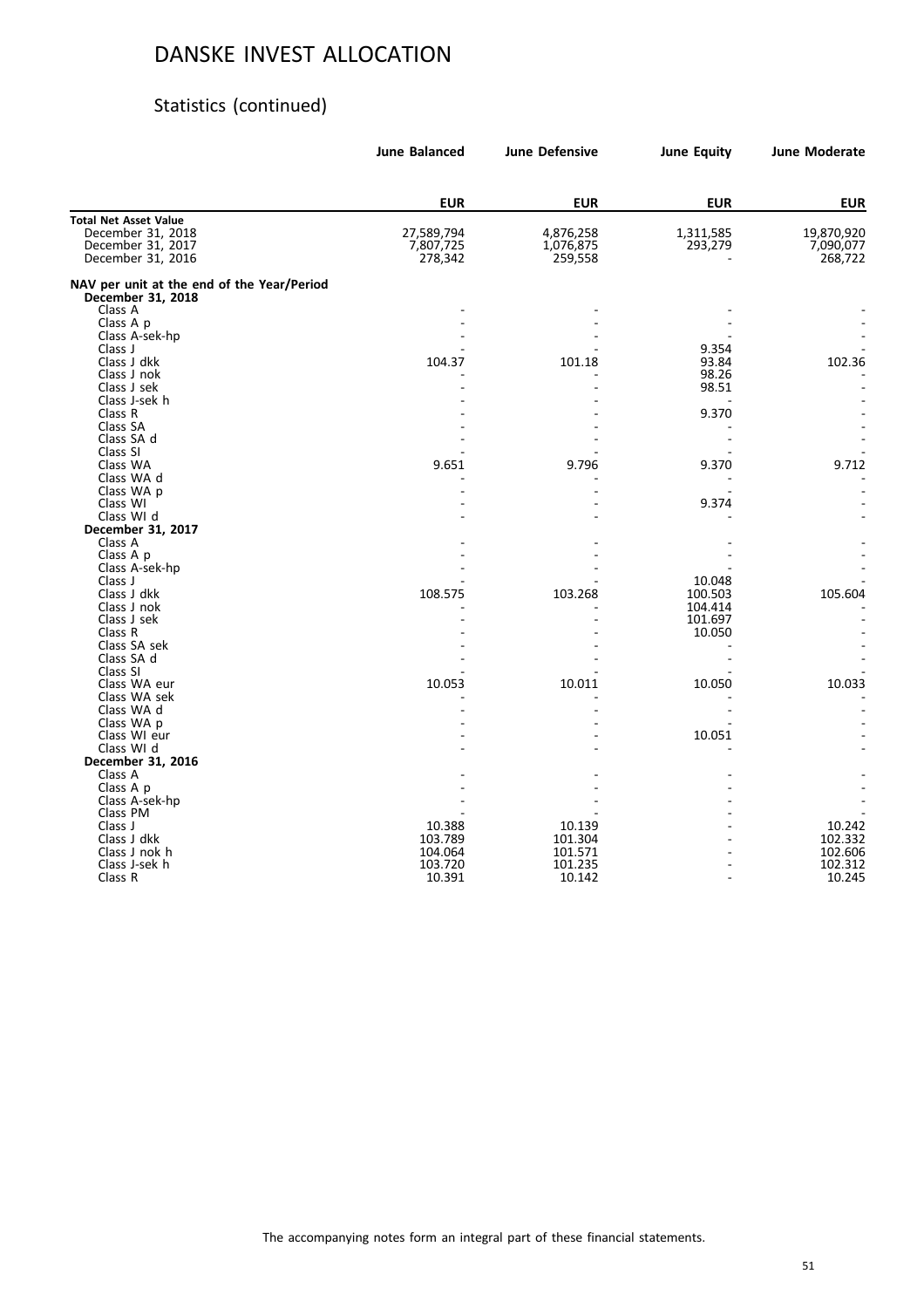### Statistics (continued)

|                                                                 | <b>June Moderate</b><br><b>Short</b> | <b>June Opportunity</b> | <b>June Progressive</b> | <b>Stable Income</b> |
|-----------------------------------------------------------------|--------------------------------------|-------------------------|-------------------------|----------------------|
|                                                                 | <b>EUR</b>                           | <b>EUR</b>              | <b>EUR</b>              | <b>EUR</b>           |
| <b>Total Net Asset Value</b>                                    |                                      |                         |                         |                      |
| December 31, 2018                                               | 37,839                               | 22,564,023              | 36,117,760              | 51,008,305           |
| December 31, 2017                                               | 54,151                               | 8,962,875               | 7,548,909               | 68,185,777           |
| December 31, 2016                                               | 258,626                              | 301,079                 | 272,833                 | 90,555,032           |
| NAV per unit at the end of the Year/Period<br>December 31, 2018 |                                      |                         |                         |                      |
| Class A                                                         |                                      |                         |                         |                      |
| Class A p                                                       |                                      |                         |                         | 32.578               |
| Class A-sek-hp                                                  |                                      |                         |                         | 101.22               |
| Class J                                                         |                                      |                         |                         |                      |
| Class J dkk                                                     | 100.65                               | 112.28                  | 105.83                  |                      |
| Class J nok                                                     |                                      |                         |                         |                      |
| Class J sek                                                     |                                      |                         |                         |                      |
| Class J-sek h                                                   |                                      |                         |                         |                      |
| Class R                                                         |                                      |                         |                         |                      |
| Class SA                                                        |                                      |                         |                         |                      |
| Class SA d<br>Class SI                                          |                                      |                         |                         |                      |
| Class WA                                                        |                                      | 9.520                   | 9.555                   |                      |
| Class WA d                                                      |                                      |                         |                         |                      |
| Class WA p                                                      |                                      |                         |                         | 32.618               |
| Class WI                                                        |                                      |                         |                         |                      |
| Class WI d                                                      |                                      |                         |                         |                      |
| December 31, 2017                                               |                                      |                         |                         |                      |
| Class A                                                         |                                      |                         |                         |                      |
| Class A p                                                       |                                      |                         |                         | 32.812               |
| Class A-sek-hp                                                  |                                      |                         |                         | 101.835              |
| Class J                                                         |                                      |                         |                         |                      |
| Class J dkk                                                     | 103.787                              | 119.319                 | 111.419                 |                      |
| Class J nok                                                     |                                      |                         |                         |                      |
| Class J sek                                                     |                                      |                         |                         |                      |
| Class R                                                         |                                      |                         |                         |                      |
| Class SA sek                                                    |                                      |                         |                         |                      |
| Class SA d                                                      |                                      |                         |                         |                      |
| Class SI                                                        |                                      |                         |                         |                      |
| Class WA eur                                                    |                                      | 10.130                  | 10.073                  |                      |
| Class WA sek                                                    |                                      |                         |                         |                      |
| Class WA d                                                      |                                      |                         |                         |                      |
| Class WA p                                                      |                                      |                         |                         | 32.826               |
| Class WI eur                                                    |                                      |                         |                         |                      |
| Class WI d                                                      |                                      |                         |                         |                      |
| December 31, 2016                                               |                                      |                         |                         |                      |
| Class A                                                         |                                      |                         |                         | 32.080               |
| Class A p<br>Class A-sek-hp                                     |                                      |                         |                         | 99.769               |
| Class PM                                                        |                                      |                         |                         |                      |
| Class J                                                         | 10.159                               | 10.945                  | 10.532                  |                      |
| Class J dkk                                                     | 101.479                              | 109.360                 | 105.231                 |                      |
| Class J nok h                                                   | 101.763                              | 109.599                 | 105.495                 |                      |
| Class J-sek h                                                   | 101.510                              | 109.216                 | 105.167                 |                      |
| Class R                                                         | 10.162                               | 10.949                  | 10.535                  |                      |
|                                                                 |                                      |                         |                         |                      |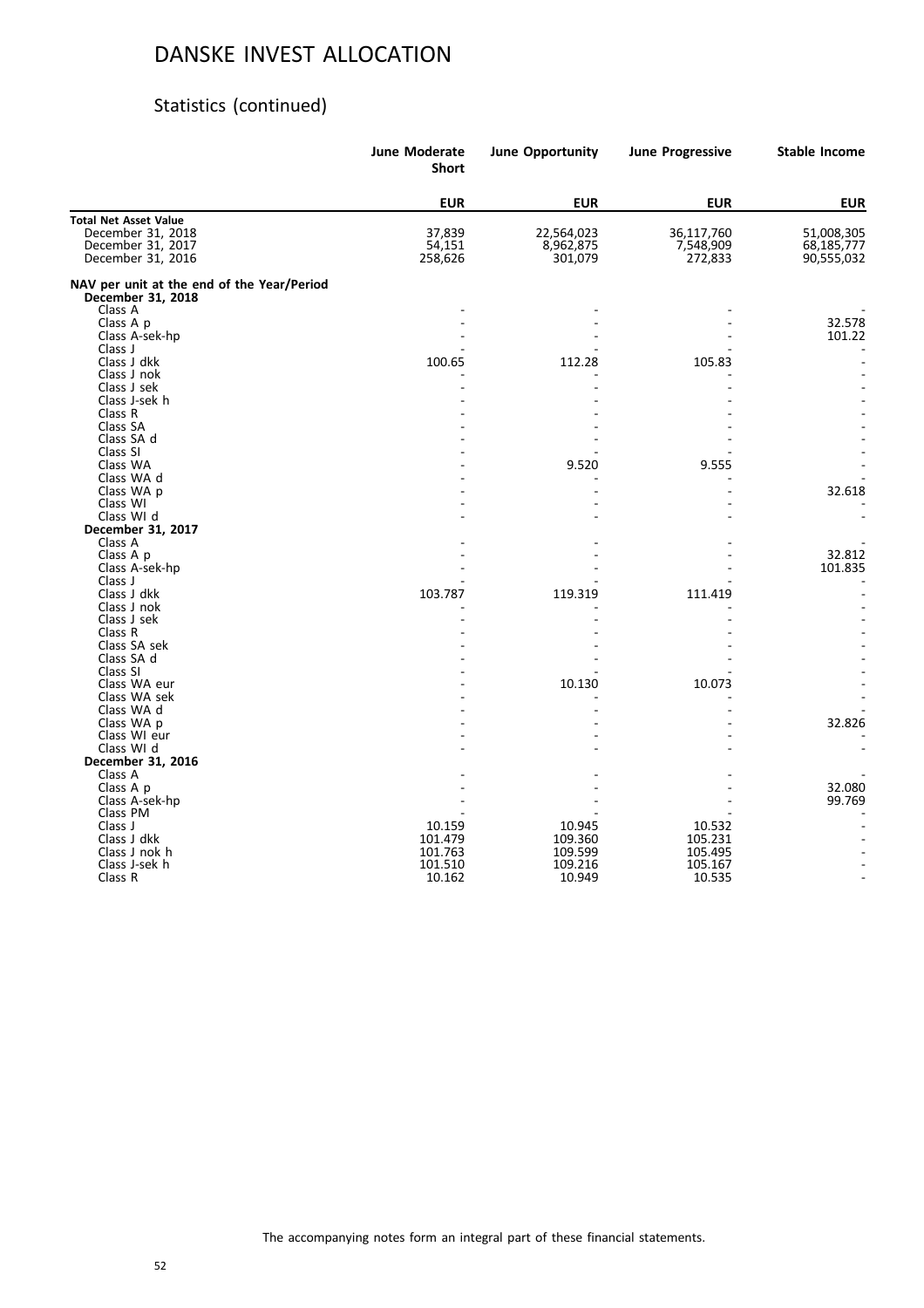### Dynamic

### Statement of Investments as at December 31, 2018

(expressed in EUR)

| Description | Quantity / Face Currency<br>Value | Cost | Evaluation % net | assets |
|-------------|-----------------------------------|------|------------------|--------|
|             |                                   |      |                  |        |

**Transferable securities admitted to an official stock exchange listing or dealt in on another regulated market**

#### **Bonds**

| <b>Denmark</b>                                                                                                            |           |            |            |                   |       |
|---------------------------------------------------------------------------------------------------------------------------|-----------|------------|------------|-------------------|-------|
| Nykred Tv 04-38 43d Cf Oa                                                                                                 | 2,199,133 | <b>DKK</b> | 308,248    | 310,064           | 2.47  |
| Nykredit 1.5% 15-01.10.37                                                                                                 | 887,452   | <b>DKK</b> | 117,471    | 119,527           | 0.95  |
| Nykredit 2% 14-01.10.37                                                                                                   | 1,745,833 | <b>DKK</b> | 228,140    | 243,273           | 1.93  |
| Nykredit 2% 17-01.10.50                                                                                                   | 2,242,438 | <b>DKK</b> | 297,327    | 298,843           | 2.38  |
| Nykredit Frn 15-01.07.26                                                                                                  | 416,084   | <b>DKK</b> | 56,614     | 58,590            | 0.47  |
| Nykredit Frn 17-01.07.28                                                                                                  | 1,512,427 | <b>DKK</b> | 203,866    | 206,264           | 1.64  |
| Realkrdt 1% 14-01.04.21                                                                                                   | 1,789,000 | <b>DKK</b> | 249,115    | 246,154           | 1.96  |
| Realkrdt 1% 14-01.04.22                                                                                                   | 600,000   | <b>DKK</b> | 83,516     | 83,141            | 0.65  |
|                                                                                                                           |           |            | 1,544,297  | 1,565,856         | 12.45 |
| <b>Total - Bonds</b>                                                                                                      |           |            | 1,544,297  | 1,565,856         | 12.45 |
| Total - Transferable securities admitted to an official stock exchange listing or<br>dealt in on another regulated market |           |            | 1,544,297  | 1,565,856         | 12.45 |
| <b>Investment Funds</b>                                                                                                   |           |            |            |                   |       |
| Luxembourg                                                                                                                |           |            |            |                   |       |
| Bgif Eu Eq In -D2- Cap                                                                                                    | 3,000     | <b>EUR</b> | 417,510    | 412,170           | 3.28  |
| Dan Inv Emmk Dhc -I- Eur -H*                                                                                              | 83,050    | <b>EUR</b> | 871,527    | 847,941           | 6.74  |
| Danske I Eu -I- Eur /Cap*                                                                                                 | 76,427    | <b>EUR</b> | 1,030,876  | 1,115,146         | 8.87  |
| Danske I Eu Hyb -A- Cap*                                                                                                  | 58,000    | <b>EUR</b> | 712,847    | 723,782           | 5.76  |
| Danske Inv Europe Small -I- /Cap*                                                                                         | 12,100    | <b>EUR</b> | 182,430    | 242,412           | 1.93  |
| Danske Inv Gbl Em Mkt I / Cap*                                                                                            | 51,948    | <b>USD</b> | 1,768,489  | 1,687,579         | 13.42 |
| Danske Inv Gbl Em Sm Cap*                                                                                                 | 5,096     | <b>USD</b> | 179,661    | 161,458           | 1.28  |
| Danske Inv Sic Eu Abs -Ip- Eur /Cap*                                                                                      | 24,800    | <b>EUR</b> | 311,757    | 335,519           | 2.67  |
| Danske Invest / High Dividend -I- / Cap*                                                                                  | 19,500    | <b>EUR</b> | 207,958    | 268,148           | 2.13  |
| Danske Invest Japan A*                                                                                                    | 12,870    | JPY        | 306,297    | 314,757           | 2.50  |
| Fid America -Y- Usd /Cap                                                                                                  | 38,538    | <b>USD</b> | 596,653    | 672,486           | 5.35  |
| Fidelity World Fd -I- Eur /Cap                                                                                            | 223,800   | <b>EUR</b> | 2,567,992  | 2,408,088         | 19.15 |
| Jpm Fl. /Us Sel. Equi. -C- Usd Cap                                                                                        | 6,749     | <b>USD</b> | 1,687,608  | 1,895,493         | 15.06 |
|                                                                                                                           |           |            | 10,841,605 | 11,084,979        | 88.14 |
| Total - Investment Funds                                                                                                  |           |            | 10,841,605 | 11,084,979        | 88.14 |
| TOTAL INVESTMENT PORTFOLIO                                                                                                |           |            | 12,385,902 | 12,650,835 100.59 |       |

\* Related party fund (Note 3)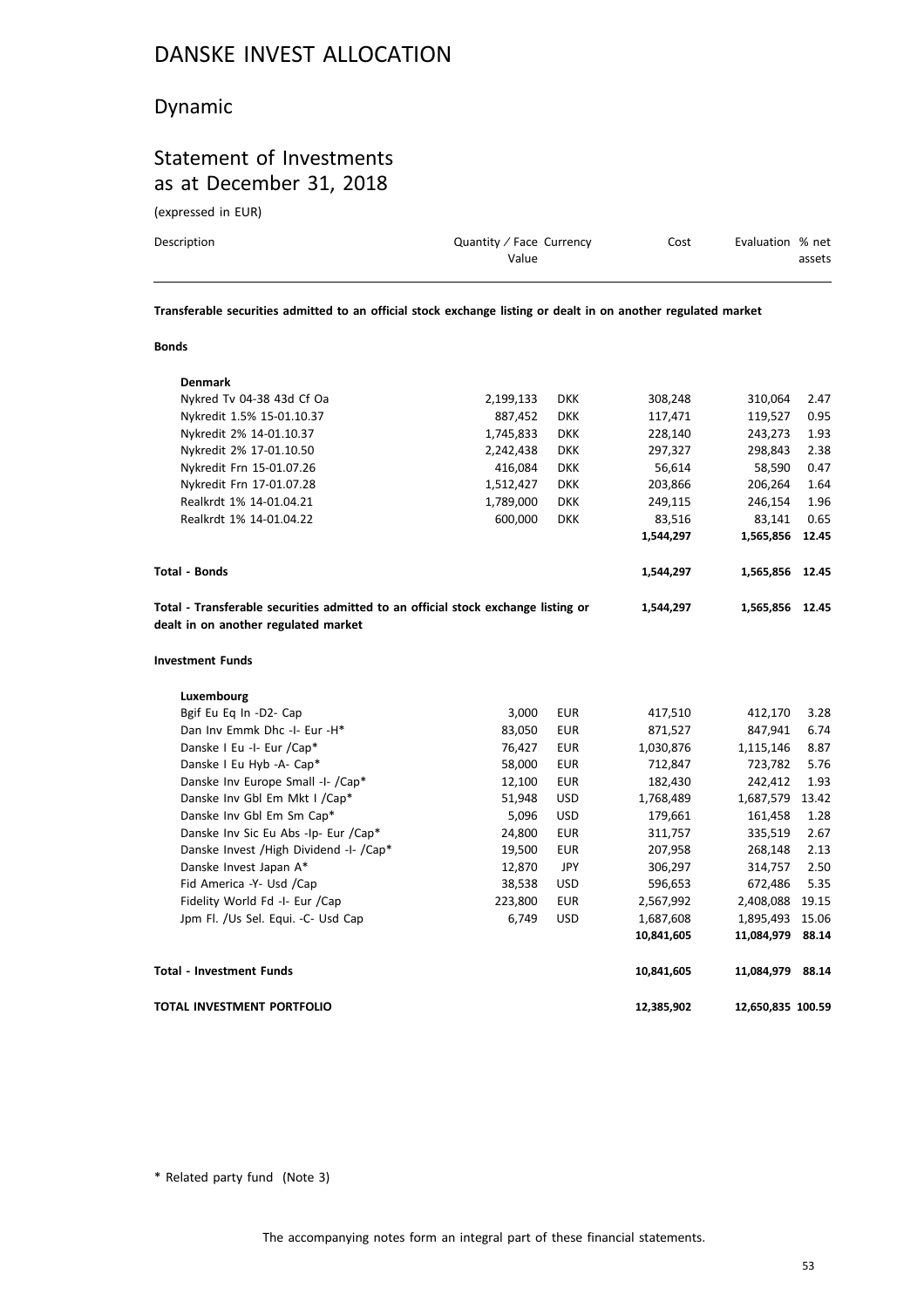### Dynamic

# Geographical and Economic Portfolio Breakdowns as at December 31, 2018

(expressed as a percentage of net assets)

| Geographical breakdown | %      |
|------------------------|--------|
| Luxembourg             | 88.14  |
| Denmark                | 12.45  |
|                        | 100.59 |

| Economic breakdown                |        |
|-----------------------------------|--------|
| Investment Funds                  | 88.14  |
| Mortgage and Funding Institutions | 12.45  |
|                                   | 100.59 |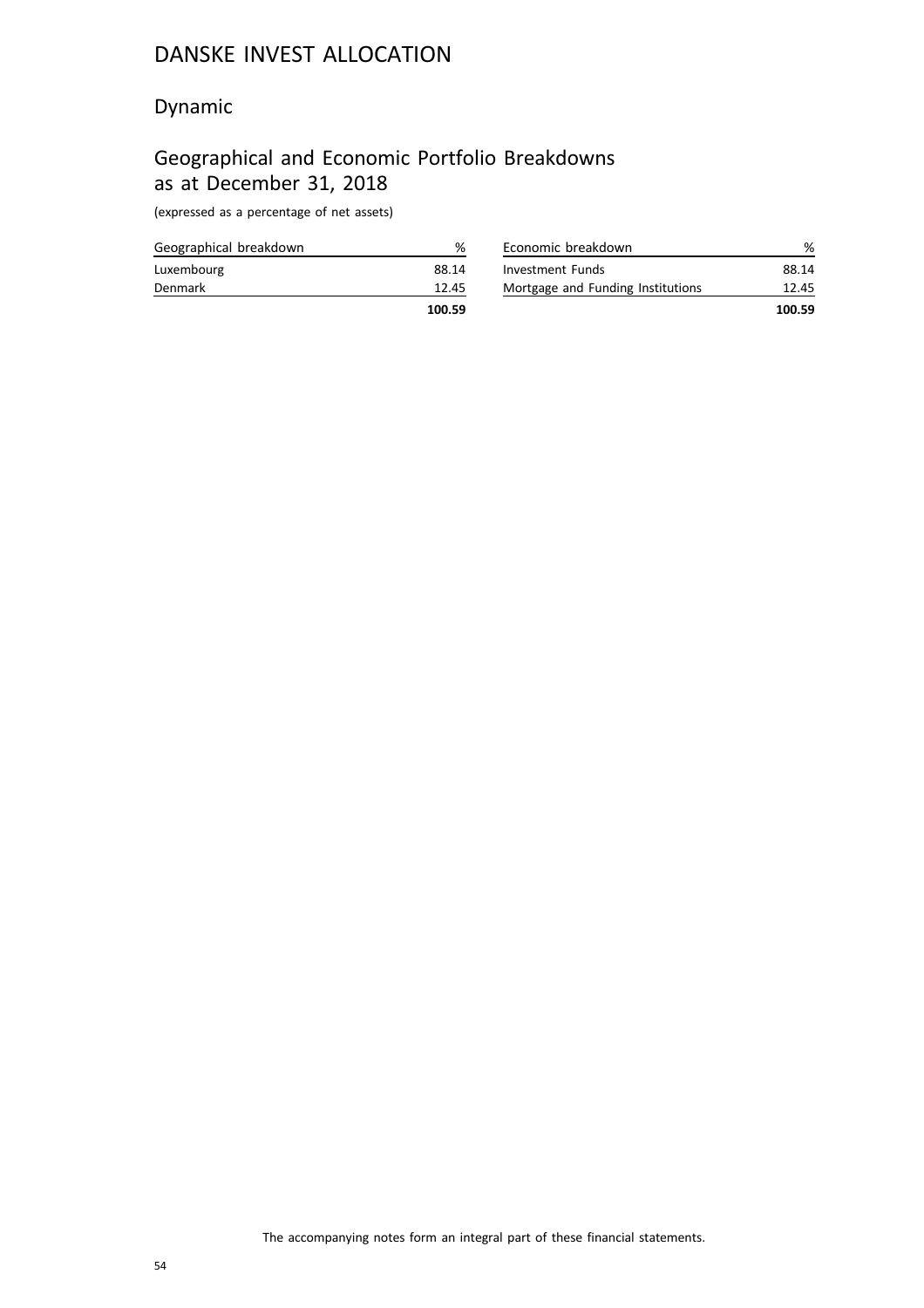# Equity Opportunities

### Statement of Investments as at December 31, 2018

(expressed in EUR)

| Description                              | Quantity / Face Currency<br>Value |            | Cost      | Evaluation % net | assets |
|------------------------------------------|-----------------------------------|------------|-----------|------------------|--------|
| <b>Investment Funds</b>                  |                                   |            |           |                  |        |
| Luxembourg                               |                                   |            |           |                  |        |
| Bgif Eu Eq In -D2- Cap                   | 3,800                             | <b>EUR</b> | 528,846   | 522,082 11.56    |        |
| Br Gf-European Fund /-D2- Cap            | 1,269                             | <b>EUR</b> | 128,793   | 134.767          | 2.98   |
| Danske I Eu -I- Eur /Cap*                | 59,450                            | <b>EUR</b> | 772,644   | 867,435 19.21    |        |
| Danske Inv Europe Small -I- /Cap*        | 11,461                            | <b>EUR</b> | 130,623   | 229,617          | 5.08   |
| Danske Inv Gbl Em Mkt I/Cap*             | 8,000                             | <b>USD</b> | 280,518   | 259,887          | 5.76   |
| Danske Inv Sic Eu Abs -Ip- Eur /Cap*     | 9,300                             | <b>EUR</b> | 118,017   | 125,820          | 2.79   |
| Danske Invest / High Dividend -I- / Cap* | 63,908                            | <b>EUR</b> | 647,102   | 878,794 19.46    |        |
| Danske Invest Japan A*                   | 4,550                             | <b>JPY</b> | 81,690    | 111,278          | 2.46   |
| Fid America -Y- Usd /Cap                 | 8,262                             | <b>USD</b> | 74,702    | 144,170          | 3.19   |
| Fidelity World Fd -I- Eur /Cap           | 78,000                            | <b>EUR</b> | 896,133   | 839,280 18.59    |        |
| Igs Eu Eq -I- Eur /Cap                   | 6,000                             | EUR        | 171,480   | 156,120          | 3.46   |
| Jpm Fl. /Us Sel. Equi. -C- Usd Cap       | 829                               | <b>USD</b> | 178,264   | 232,797          | 5.16   |
|                                          |                                   |            | 4,008,812 | 4,502,047 99.70  |        |
| <b>Total - Investment Funds</b>          |                                   |            | 4.008.812 | 4,502,047 99.70  |        |
| <b>TOTAL INVESTMENT PORTFOLIO</b>        |                                   |            | 4,008,812 | 4,502,047        | 99.70  |

\* Related party fund (Note 3)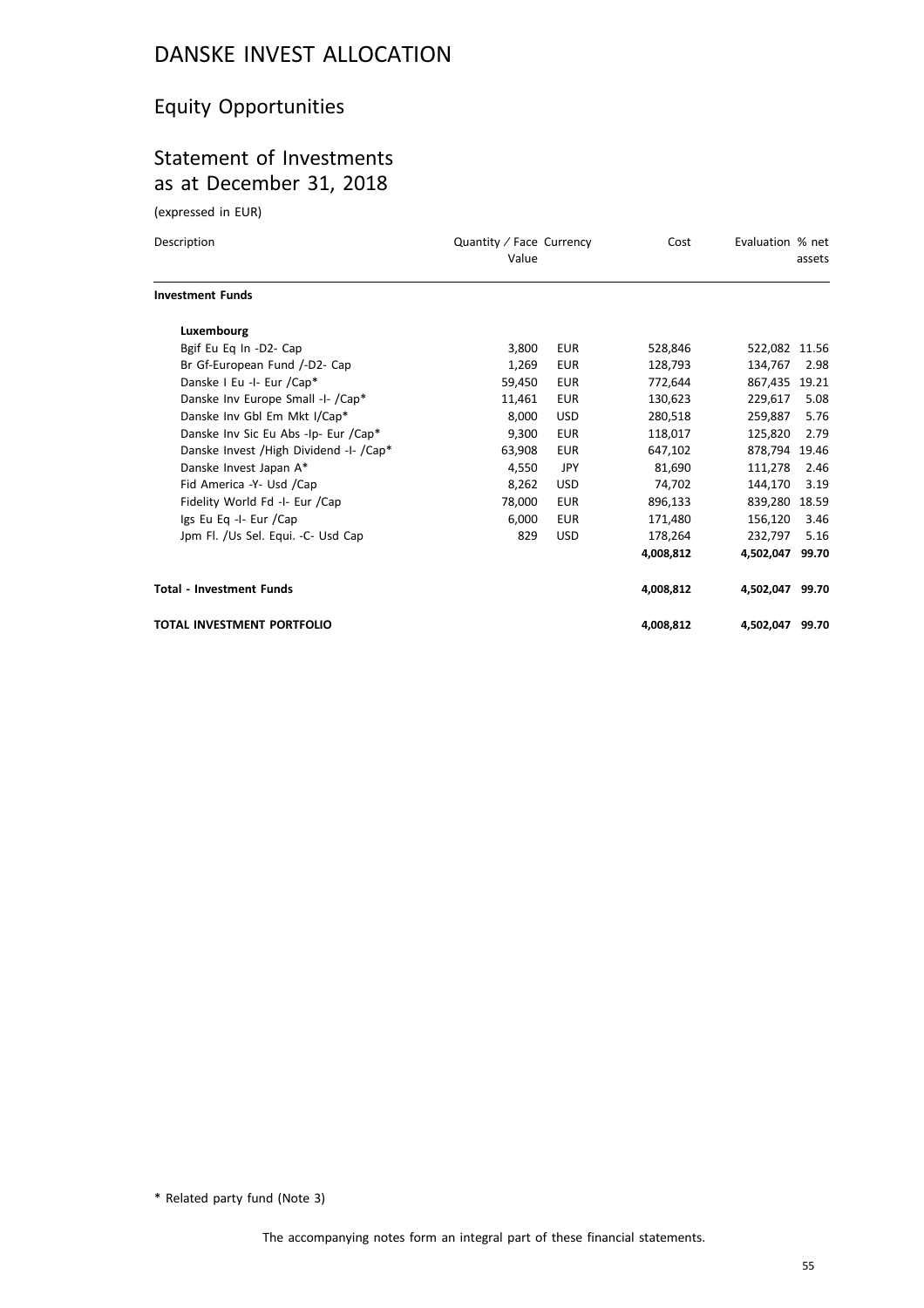### Equity Opportunities

# Geographical and Economic Portfolio Breakdowns as at December 31, 2018

(expressed as a percentage of net assets)

|                        | 99.70 |
|------------------------|-------|
| Luxembourg             | 99.70 |
| Geographical breakdown | %     |

|                    | 99.70 |
|--------------------|-------|
| Investment Funds   | 99.70 |
| Economic breakdown | %     |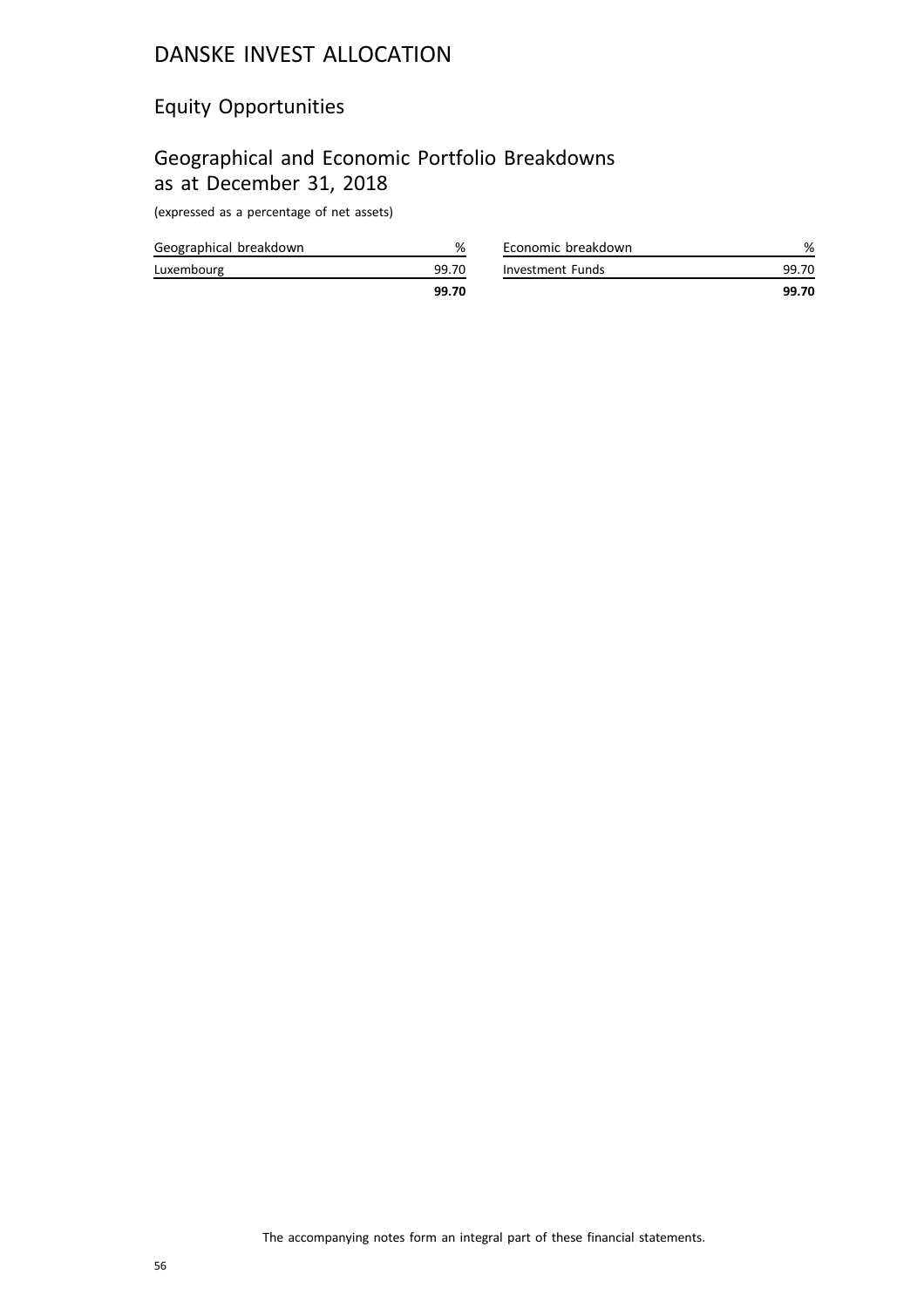### ESG Basic 20\*\*

### Statement of Investments as at December 31, 2018

(expressed in EUR)

| Description<br>Value            |        | Quantity / Face Currency |           | Evaluation % net | assets |
|---------------------------------|--------|--------------------------|-----------|------------------|--------|
| <b>Investment Funds</b>         |        |                          |           |                  |        |
| <b>Denmark</b>                  |        |                          |           |                  |        |
| Da In Em Ma De -W- Acc Hdg*     | 9,305  | <b>EUR</b>               | 132,702   | 131,688          | 5.88   |
| Pc Eu In Fn Akk -Dkk W-*        | 11,072 | <b>DKK</b>               | 134,930   | 132,611          | 5.92   |
| Pc Gl Em Mr Akk -Dkk W-*        | 6,689  | <b>DKK</b>               | 117,472   | 115,416          | 5.15   |
| Pc Glb Ac In Ak Shs -Dkk W-*    | 14,279 | <b>DKK</b>               | 240,933   | 235,559 10.51    |        |
| Pc Jap Indx Fnd -W- Sek*        | 252    | <b>SEK</b>               | 2,986     | 2,639            | 0.12   |
| Pc Pc Cn Jp Akk -Dkk- W*        | 2,576  | <b>DKK</b>               | 31,895    | 31,297           | 1.40   |
| Pc Usa Indx Akk Shs - Dkk W-*   | 9,991  | <b>DKK</b>               | 163,077   | 159,230          | 7.10   |
| Procap Jap Ind Cl-W Dkk /Cap*   | 2,702  | <b>DKK</b>               | 32,346    | 31,785           | 1.42   |
|                                 |        |                          | 856,341   | 840,225 37.50    |        |
| <b>Ireland</b>                  |        |                          |           |                  |        |
| Ish Eur Inf Linked Govt Etf     | 23     | <b>EUR</b>               | 4,769     | 4,741            | 0.21   |
| Ishs Usd Tips Ac Ex Tr Fd Usd   | 37     | <b>USD</b>               | 6,377     | 6,519            | 0.29   |
| Spdr Barcl Eur Gov Bd Ucit Etf  | 3,522  | <b>EUR</b>               | 218,399   | 218,829          | 9.76   |
| Ssga Barc 1-3y Eur Gov Bd /Dis  | 4,349  | <b>EUR</b>               | 227,567   | 227,600 10.15    |        |
|                                 |        |                          | 457,112   | 457,689 20.41    |        |
| Luxembourg                      |        |                          |           |                  |        |
| Danske I Eu Hyb -I- Eur /Cap*   | 13,052 | <b>EUR</b>               | 145,359   | 144,489          | 6.45   |
| Danske Inv Gl Corp Bds-I-Cap*   | 5,840  | <b>EUR</b>               | 83,305    | 83,342           | 3.72   |
| Mul L 3-5y Ig -C- Eur -Etf      | 1,587  | <b>EUR</b>               | 241,703   | 242,065 10.80    |        |
| Ubs Etf M Emusr -A- Cap         | 1,757  | <b>EUR</b>               | 30,191    | 28,797           | 1.28   |
| Xt2 Eec Bd -1d- Dis             | 904    | <b>EUR</b>               | 135,611   | 135,474          | 6.04   |
| Xtr2 Egb -1c- Cap /Eur          | 947    | <b>EUR</b>               | 218,338   | 219,202          | 9.78   |
| Xtr2 Egb35 -1c- Cap /Eur        | 230    | <b>EUR</b>               | 46,143    | 46,515           | 2.08   |
|                                 |        |                          | 900,650   | 899,884          | 40.15  |
| <b>Total - Investment Funds</b> |        |                          | 2,214,103 | 2,197,798 98.06  |        |
| TOTAL INVESTMENT PORTFOLIO      |        |                          | 2,214,103 | 2,197,798 98.06  |        |

\* Related party fund (Note 3)

\*\* Please refer to Note 1.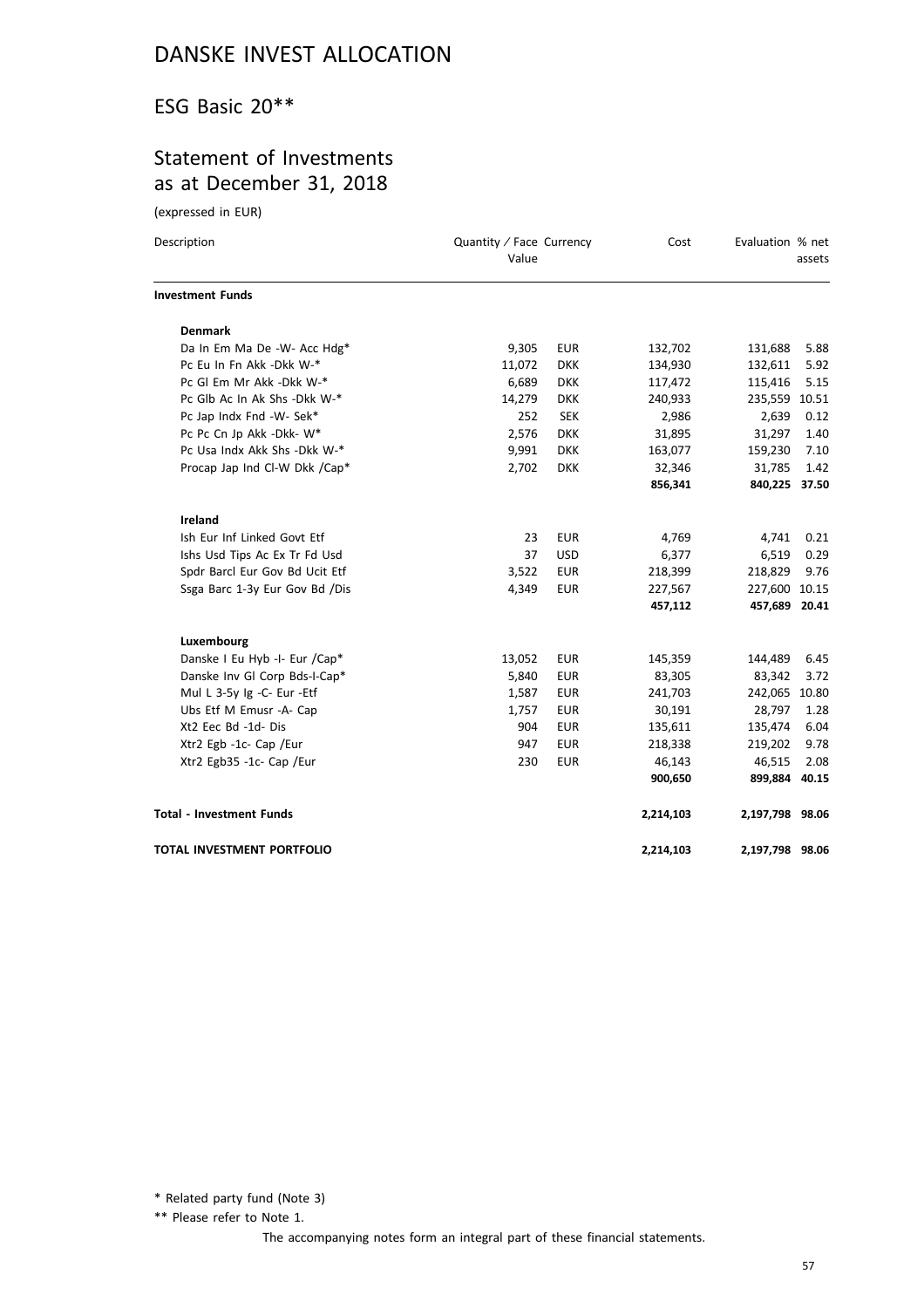#### ESG Basic 20\*

# Geographical and Economic Portfolio Breakdowns as at December 31, 2018

(expressed as a percentage of net assets)

| Geographical breakdown | ℅     |
|------------------------|-------|
| Luxembourg             | 40.15 |
| Denmark                | 37.49 |
| Ireland                | 20.42 |
|                        | 98.06 |

| Economic breakdown |       |
|--------------------|-------|
| Investment Funds   | 98.06 |
|                    | 98.06 |

<sup>\*</sup> Please refer to Note 1.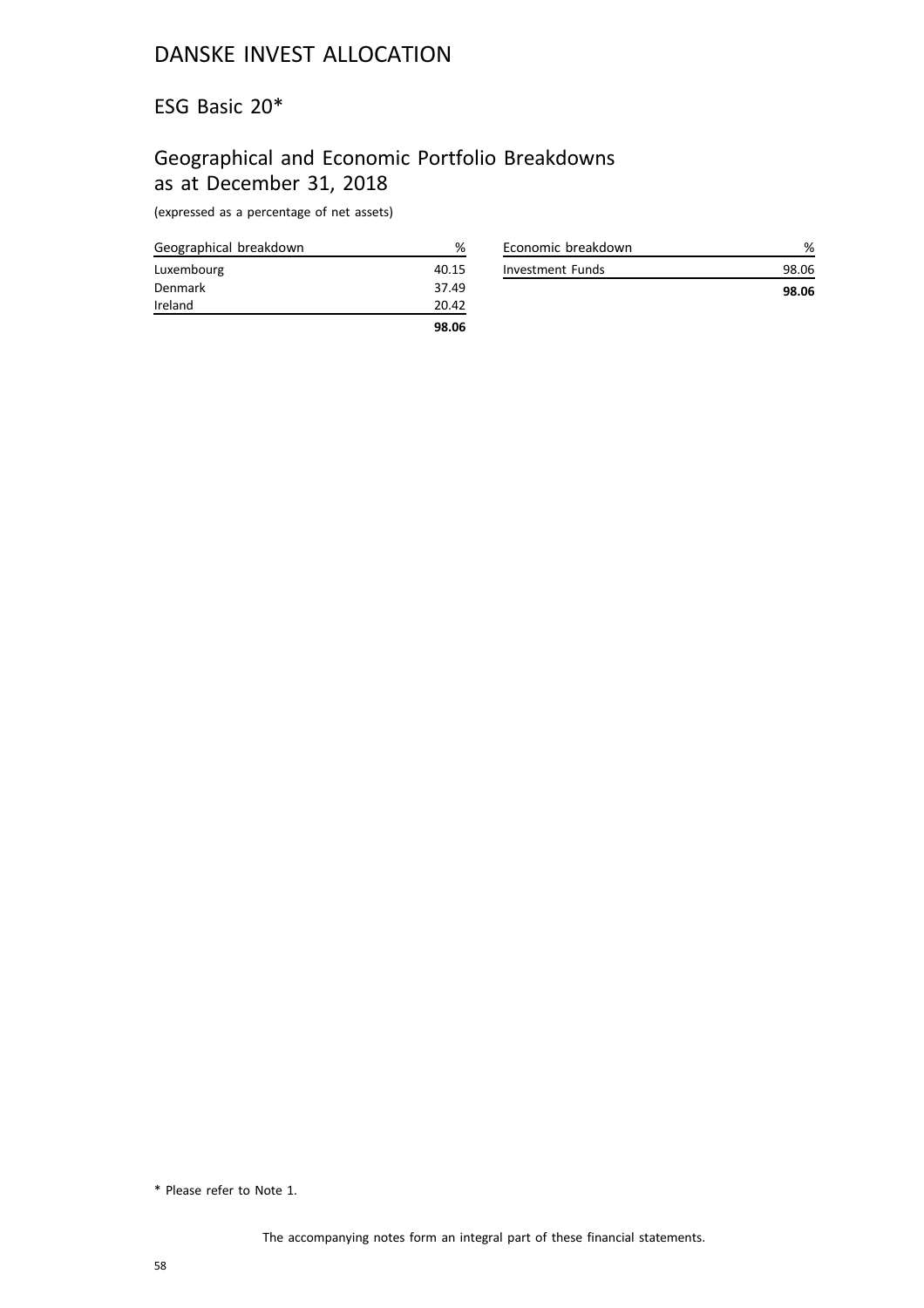### ESG Basic 35\*\*

### Statement of Investments as at December 31, 2018

(expressed in EUR)

| Description                       | Quantity / Face Currency<br>Value |            | Cost      | Evaluation % net | assets |
|-----------------------------------|-----------------------------------|------------|-----------|------------------|--------|
| <b>Investment Funds</b>           |                                   |            |           |                  |        |
| <b>Denmark</b>                    |                                   |            |           |                  |        |
| Da In Em Ma De -W- Acc Hdg*       | 12,999                            | <b>EUR</b> | 185,476   | 183,967          | 7.32   |
| Pc Eu In Fn Akk -Dkk W-*          | 19,859                            | <b>DKK</b> | 244,302   | 237,854          | 9.46   |
| Pc GI Em Mr Akk -Dkk W-*          | 13,088                            | <b>DKK</b> | 230,879   | 225,828          | 8.98   |
| Pc Glb Ac In Ak Shs -Dkk W-*      | 18,141                            | <b>DKK</b> | 309,708   | 299,270 11.90    |        |
| Pc Jap Indx Fnd -W- Sek*          | 456                               | <b>SEK</b> | 5,402     | 4,775            | 0.19   |
| Pc Pc Cn Jp Akk -Dkk- W*          | 5,143                             | <b>DKK</b> | 64,310    | 62,484           | 2.49   |
| Pc Usa Indx Akk Shs - Dkk W-*     | 19,752                            | <b>DKK</b> | 327,064   | 314,793 12.52    |        |
| Procap Jap Ind Cl-W Dkk /Cap*     | 5,418                             | <b>DKK</b> | 65,387    | 63,735           | 2.53   |
|                                   |                                   |            | 1,432,528 | 1,392,706 55.39  |        |
| Ireland                           |                                   |            |           |                  |        |
| Spdr Barcl Eur Gov Bd Ucit Etf    | 2,184                             | <b>EUR</b> | 135,130   | 135,696          | 5.40   |
| Ssga Barc 1-3y Eur Gov Bd /Dis    | 2,751                             | <b>EUR</b> | 143,938   | 143,971          | 5.72   |
|                                   |                                   |            | 279,068   | 279,667 11.12    |        |
| Luxembourg                        |                                   |            |           |                  |        |
| Danske I Eu Hyb -I- Eur/Cap*      | 13,855                            | <b>EUR</b> | 154,289   | 153,374          | 6.10   |
| Danske Inv Gl Corp Bds-I-Cap*     | 8,410                             | <b>EUR</b> | 119,991   | 120,022          | 4.77   |
| Mul L 3-5y Ig -C- Eur -Etf        | 1,099                             | <b>EUR</b> | 167,332   | 167,630          | 6.67   |
| Ubs Etf M Emusr -A- Cap           | 4,902                             | <b>EUR</b> | 83,738    | 80,344           | 3.20   |
| Xt2 Eec Bd -1d- Dis               | 832                               | <b>EUR</b> | 124,758   | 124,684          | 4.96   |
| Xtr2 Egb -1c- Cap /Eur            | 546                               | <b>EUR</b> | 125,940   | 126,383          | 5.03   |
| Xtr2 Egb35 -1c- Cap /Eur          | 90                                | <b>EUR</b> | 17,955    | 18,202           | 0.72   |
|                                   |                                   |            | 794,003   | 790,639 31.45    |        |
| <b>Total - Investment Funds</b>   |                                   |            | 2,505,599 | 2,463,012 97.96  |        |
| <b>TOTAL INVESTMENT PORTFOLIO</b> |                                   |            | 2,505,599 | 2,463,012 97.96  |        |

\* Related party fund (Note 3)

\*\* Please refer to Note 1.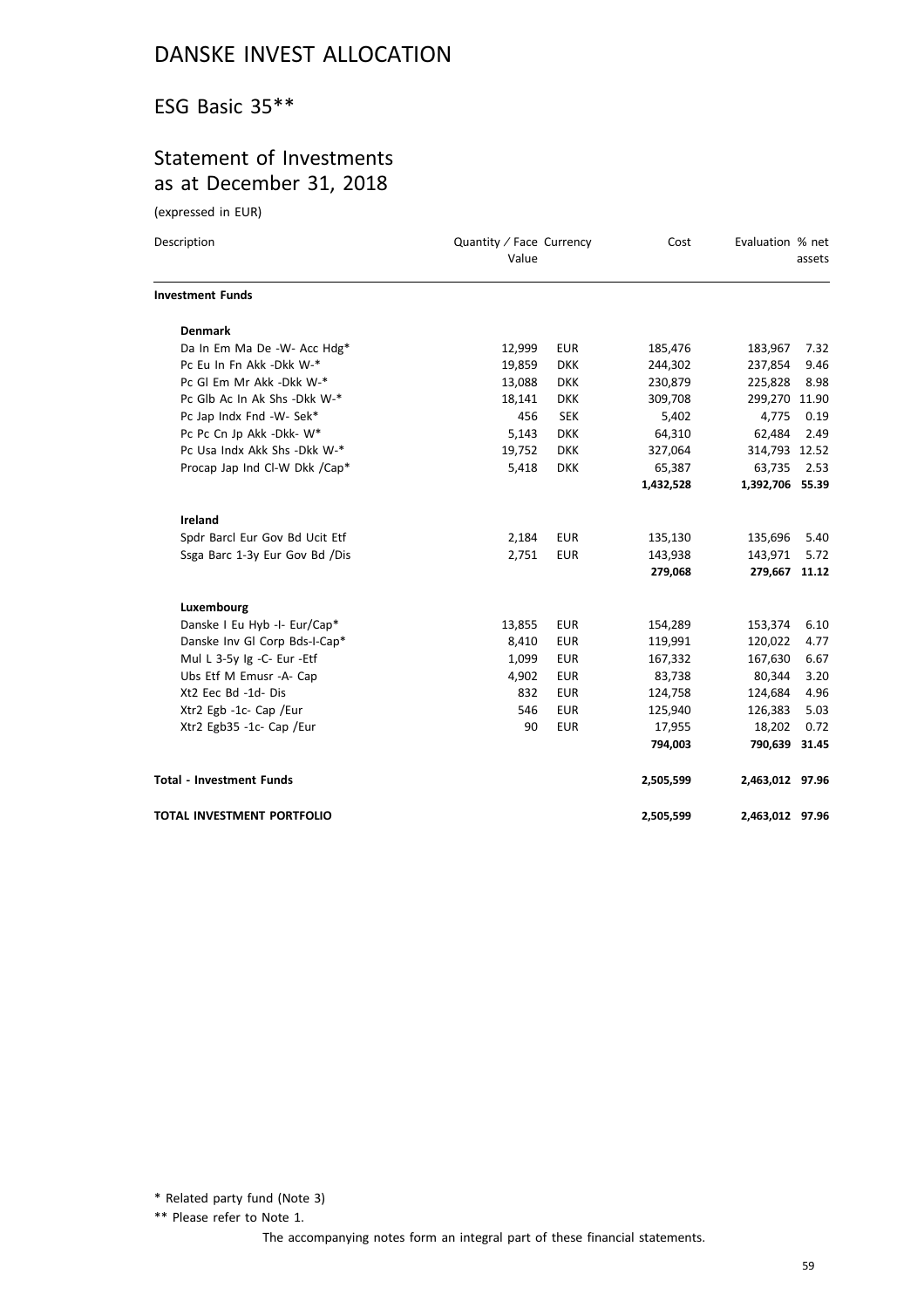ESG Basic 35\*

# Geographical and Economic Portfolio Breakdowns as at December 31, 2018

(expressed as a percentage of net assets)

| Geographical breakdown | %     |
|------------------------|-------|
| Denmark                | 55.39 |
| Luxembourg             | 31.45 |
| Ireland                | 11.12 |
|                        | 97.96 |

| Economic breakdown |       |
|--------------------|-------|
| Investment Funds   | 97 96 |
|                    | 97.96 |

<sup>\*</sup> Please refer to Note 1.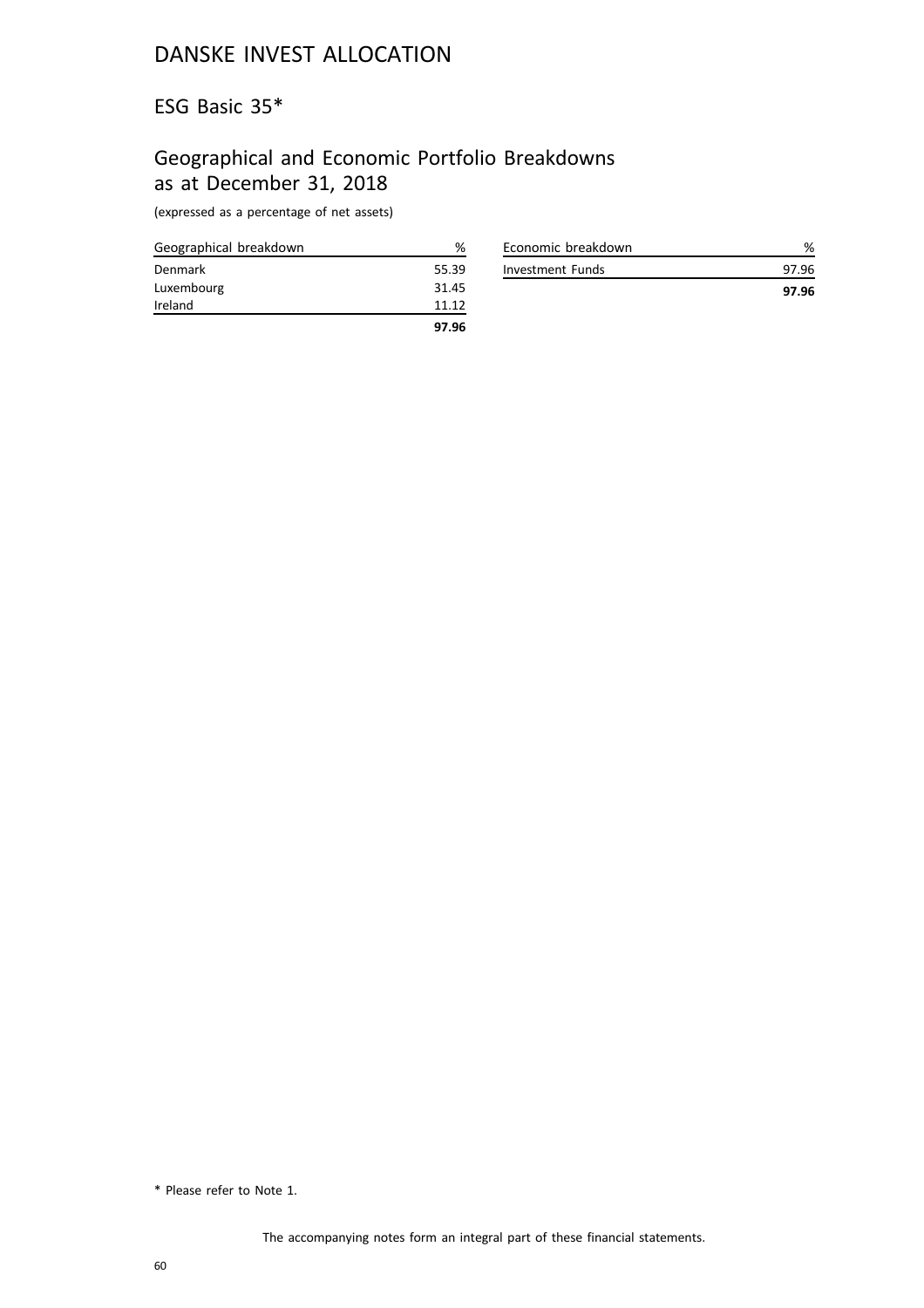### ESG Basic 50\*\*

### Statement of Investments as at December 31, 2018

(expressed in EUR)

| Description                     | Quantity / Face Currency<br>Value |            | Cost      | Evaluation % net | assets |
|---------------------------------|-----------------------------------|------------|-----------|------------------|--------|
| <b>Investment Funds</b>         |                                   |            |           |                  |        |
| <b>Denmark</b>                  |                                   |            |           |                  |        |
| Da In Em Ma De -W- Acc Hdg*     | 9,786                             | <b>EUR</b> | 139,729   | 138,496          | 7.20   |
| Pc Eu In Fn Akk -Dkk W-*        | 22,354                            | <b>DKK</b> | 274,700   | 267,737 13.92    |        |
| Pc GI Em Mr Akk -Dkk W-*        | 14,559                            | <b>DKK</b> | 256,756   | 251,209 13.06    |        |
| Pc Glb Ac In Ak Shs -Dkk W-*    | 11,650                            | <b>DKK</b> | 199,226   | 192,188          | 9.99   |
| Pc Jap Indx Fnd -W- Sek*        | 651                               | <b>SEK</b> | 7,708     | 6,814            | 0.35   |
| Pc Pc Cn Jp Akk -Dkk- W*        | 5,410                             | <b>DKK</b> | 67,550    | 65,728           | 3.42   |
| Pc Usa Indx Akk Shs - Dkk W-*   | 21,577                            | <b>DKK</b> | 356,411   | 343,879 17.88    |        |
| Procap Jap Ind Cl-W Dkk /Cap*   | 5,755                             | <b>DKK</b> | 69,394    | 67,699           | 3.52   |
|                                 |                                   |            | 1,371,474 | 1,333,750 69.34  |        |
| <b>Ireland</b>                  |                                   |            |           |                  |        |
| Ssga Barc 1-3y Eur Gov Bd /Dis  | 874                               | <b>EUR</b> | 45,715    | 45,740           | 2.38   |
|                                 |                                   |            | 45,715    | 45,740           | 2.38   |
| Luxembourg                      |                                   |            |           |                  |        |
| Danske I Eu Hyb -I- Eur/Cap*    | 9,840                             | <b>EUR</b> | 109,759   | 108,935          | 5.66   |
| Danske Inv Gl Corp Bds-I-Cap*   | 4,326                             | <b>EUR</b> | 61,708    | 61,737           | 3.21   |
| Mul L 3-5y Ig -C- Eur -Etf      | 353                               | <b>EUR</b> | 53,754    | 53,843           | 2.80   |
| Ubs Etf M Emusr -A- Cap         | 4,806                             | <b>EUR</b> | 82,461    | 78,770           | 4.10   |
| Xt2 Eec Bd -1d- Dis             | 632                               | <b>EUR</b> | 94,788    | 94,712           | 4.92   |
| Xtr2 Egb -1c- Cap/Eur           | 381                               | <b>EUR</b> | 87,719    | 88,190           | 4.59   |
| Xtr2 Egb35 -1c- Cap/Eur         | 46                                | <b>EUR</b> | 9,177     | 9,303            | 0.48   |
|                                 |                                   |            | 499,366   | 495,490 25.76    |        |
| <b>Total - Investment Funds</b> |                                   |            | 1,916,555 | 1,874,980 97.48  |        |
| TOTAL INVESTMENT PORTFOLIO      |                                   |            | 1,916,555 | 1,874,980 97.48  |        |

\* Related party fund (Note 3)

\*\* Please refer to Note 1.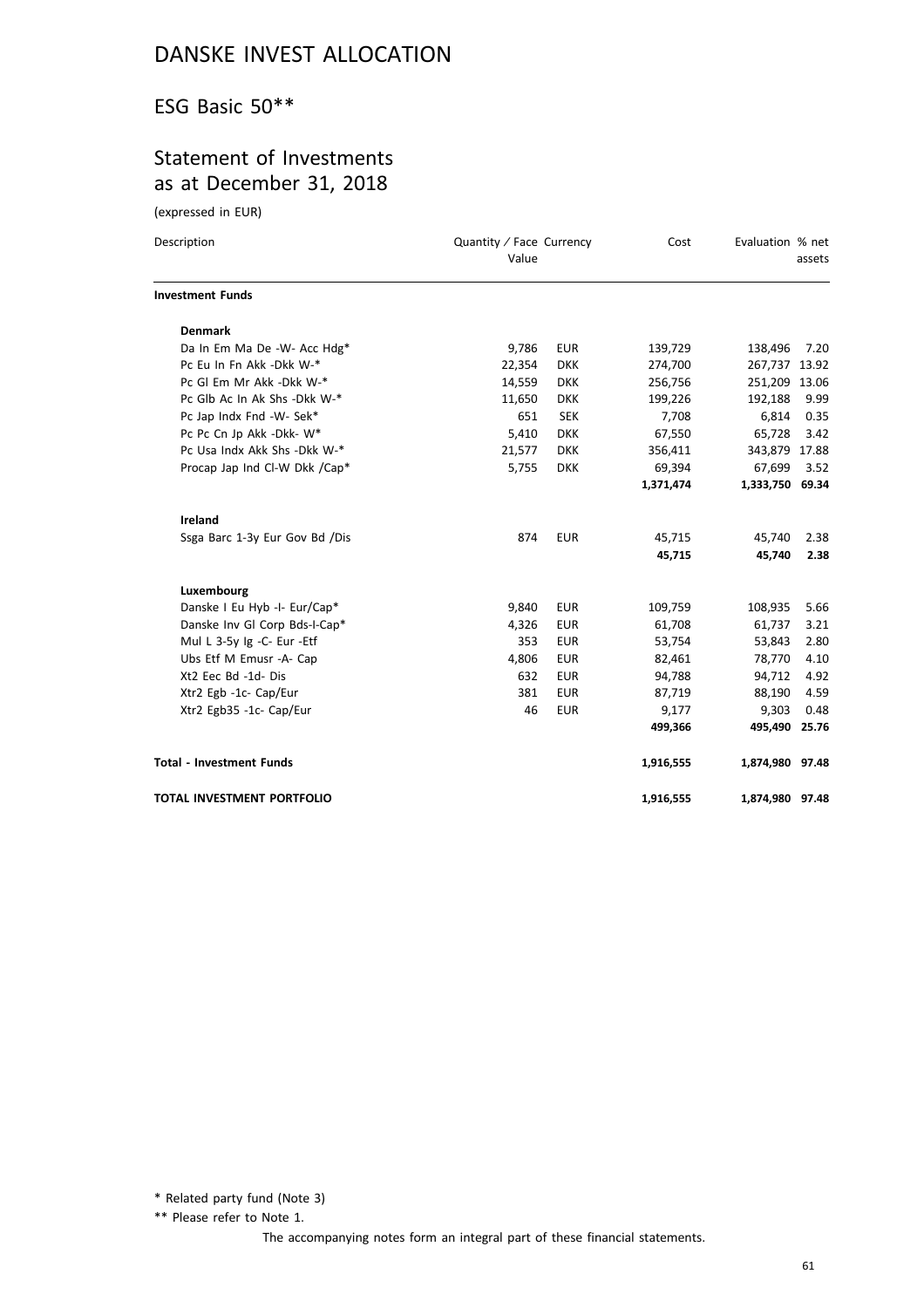#### ESG Basic 50\*

### Geographical and Economic Portfolio Breakdowns as at December 31, 2018

(expressed as a percentage of net assets)

| Geographical breakdown | %     |
|------------------------|-------|
| Denmark                | 69.34 |
| Luxembourg             | 25.76 |
| Ireland                | 2.38  |
|                        | 97.48 |

| Economic breakdown |       |
|--------------------|-------|
| Investment Funds   | 97 48 |
|                    | 97.48 |

<sup>\*</sup> Please refer to Note 1.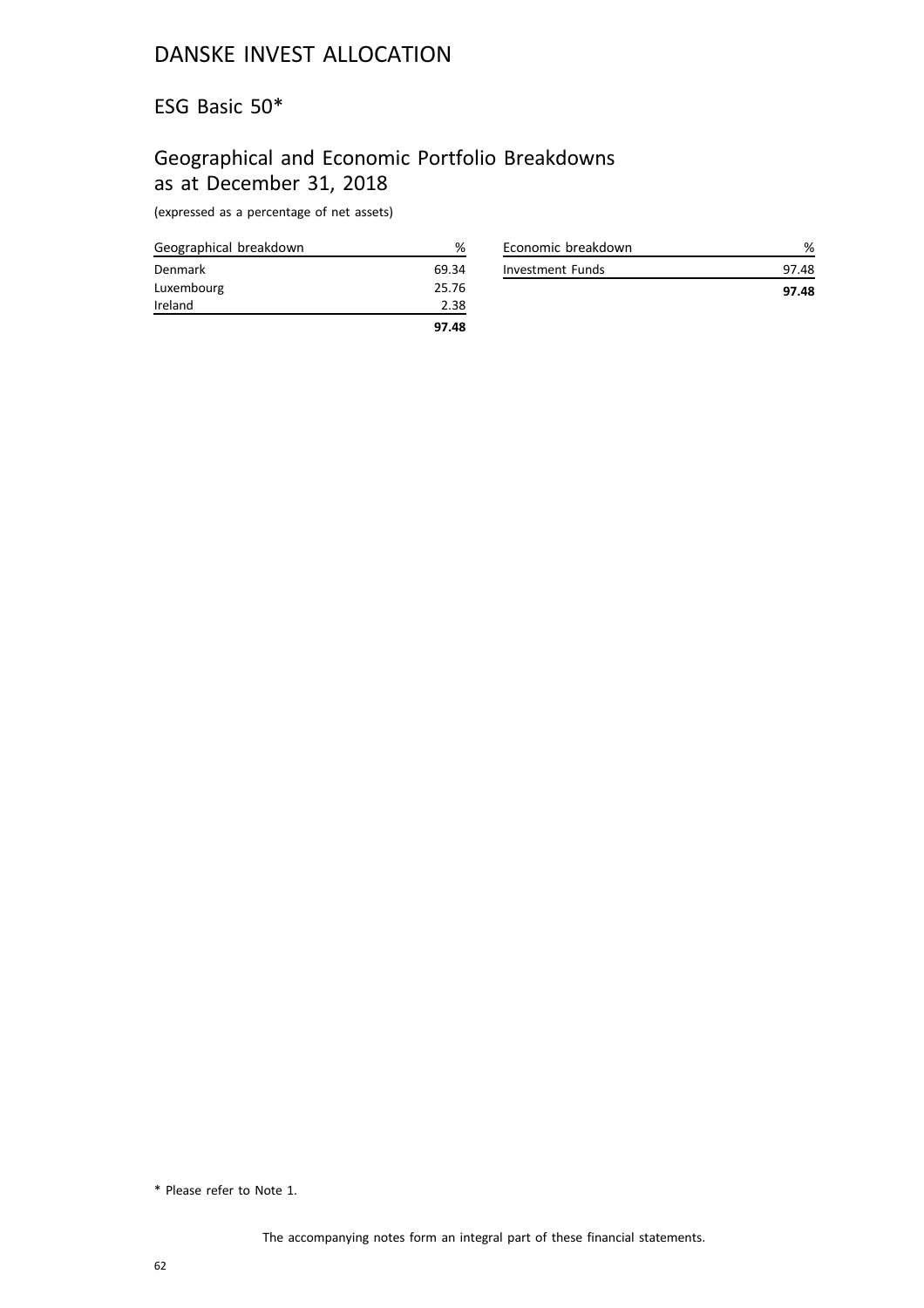### ESG Basic 80\*\*

### Statement of Investments as at December 31, 2018

(expressed in EUR)

| Description                       | Quantity / Face Currency<br>Value |            | Cost      | Evaluation % net | assets |
|-----------------------------------|-----------------------------------|------------|-----------|------------------|--------|
| <b>Investment Funds</b>           |                                   |            |           |                  |        |
| <b>Denmark</b>                    |                                   |            |           |                  |        |
| Da In Em Ma De -W- Acc Hdg*       | 2,609                             | <b>EUR</b> | 37,244    | 36,924           | 1.39   |
| Pc Eu In Fn Akk -Dkk W-*          | 35,453                            | <b>DKK</b> | 436,812   | 424,625 15.97    |        |
| Pc GI Em Mr Akk -Dkk W-*          | 21,283                            | <b>DKK</b> | 375,694   | 367,229 13.81    |        |
| Pc Glb Ac In Ak Shs -Dkk W-*      | 25,149                            | <b>DKK</b> | 429,553   | 414,880 15.60    |        |
| Pc Jap Indx Fnd -W- Sek*          | 1,043                             | <b>SEK</b> | 12,360    | 10,926           | 0.41   |
| Pc Pc Cn Jp Akk -Dkk- W*          | 10,458                            | <b>DKK</b> | 131,117   | 127,057          | 4.78   |
| Pc Usa Indx Akk Shs - Dkk W-*     | 30,457                            | <b>DKK</b> | 505,292   | 485,403 18.25    |        |
| Procap Jap Ind Cl-W Dkk /Cap*     | 11,190                            | <b>DKK</b> | 135,463   | 131,634          | 4.95   |
|                                   |                                   |            | 2,063,535 | 1,998,678 75.16  |        |
| Ireland                           |                                   |            |           |                  |        |
| Ishs Msci Em Etf Usd /Cap         | 636                               | <b>EUR</b> | 3,512     | 3,418            | 0.13   |
| Ishs Msci Usa Etf Usd /Cap        | 65,740                            | <b>EUR</b> | 382,751   | 371,496 13.97    |        |
| Ishs Wrld Sri - Accum Shs Eur     | 1,944                             | <b>EUR</b> | 10,554    | 9,689            | 0.36   |
|                                   |                                   |            | 396,817   | 384,603 14.46    |        |
| Luxembourg                        |                                   |            |           |                  |        |
| Danske I Eu Hyb -I- Eur/Cap*      | 2,238                             | <b>EUR</b> | 24,987    | 24,773           | 0.93   |
| Mul L 3-5y Ig -C- Eur -Etf        | 325                               | <b>EUR</b> | 49,397    | 49,572           | 1.86   |
| Ubs Etf M Emusr -A- Cap           | 7,526                             | <b>EUR</b> | 129,567   | 123,351          | 4.64   |
| Xtr2 Egb -1c- Cap /Eur            | 171                               | <b>EUR</b> | 39,375    | 39,582           | 1.49   |
|                                   |                                   |            | 243,326   | 237,278          | 8.92   |
| <b>Total - Investment Funds</b>   |                                   |            | 2,703,678 | 2,620,559 98.54  |        |
| <b>TOTAL INVESTMENT PORTFOLIO</b> |                                   |            | 2,703,678 | 2,620,559 98.54  |        |

\* Related party fund (Note 3)

\*\* Please refer to Note 1.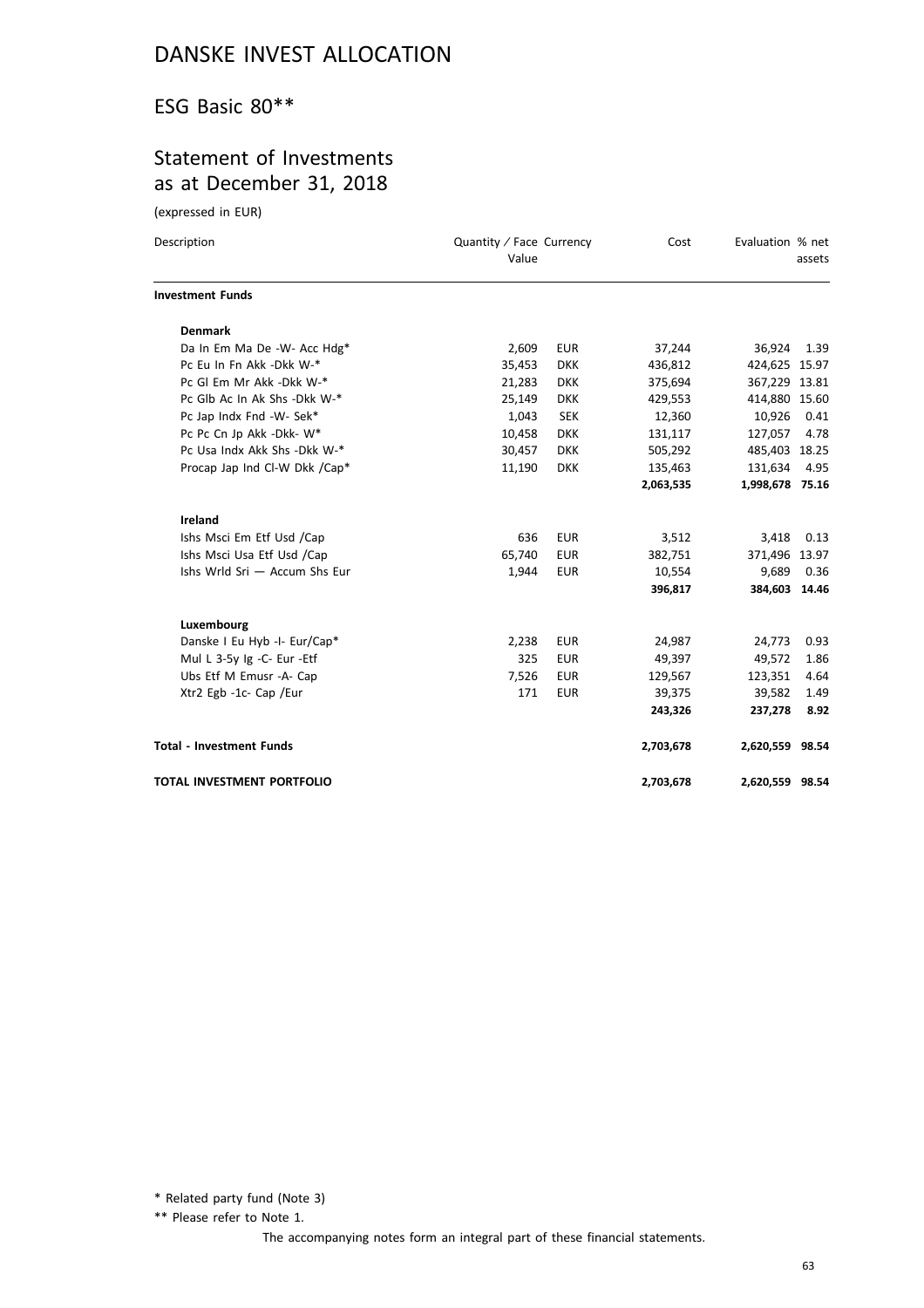#### ESG Basic 80\*

# Geographical and Economic Portfolio Breakdowns as at December 31, 2018

(expressed as a percentage of net assets)

| Geographical breakdown | %     |
|------------------------|-------|
| Denmark                | 75.16 |
| Ireland                | 14.46 |
| Luxembourg             | 8.92  |
|                        | 98.54 |

| Economic breakdown |       |
|--------------------|-------|
| Investment Funds   | 98.54 |
|                    | 98.54 |

<sup>\*</sup> Please refer to Note 1.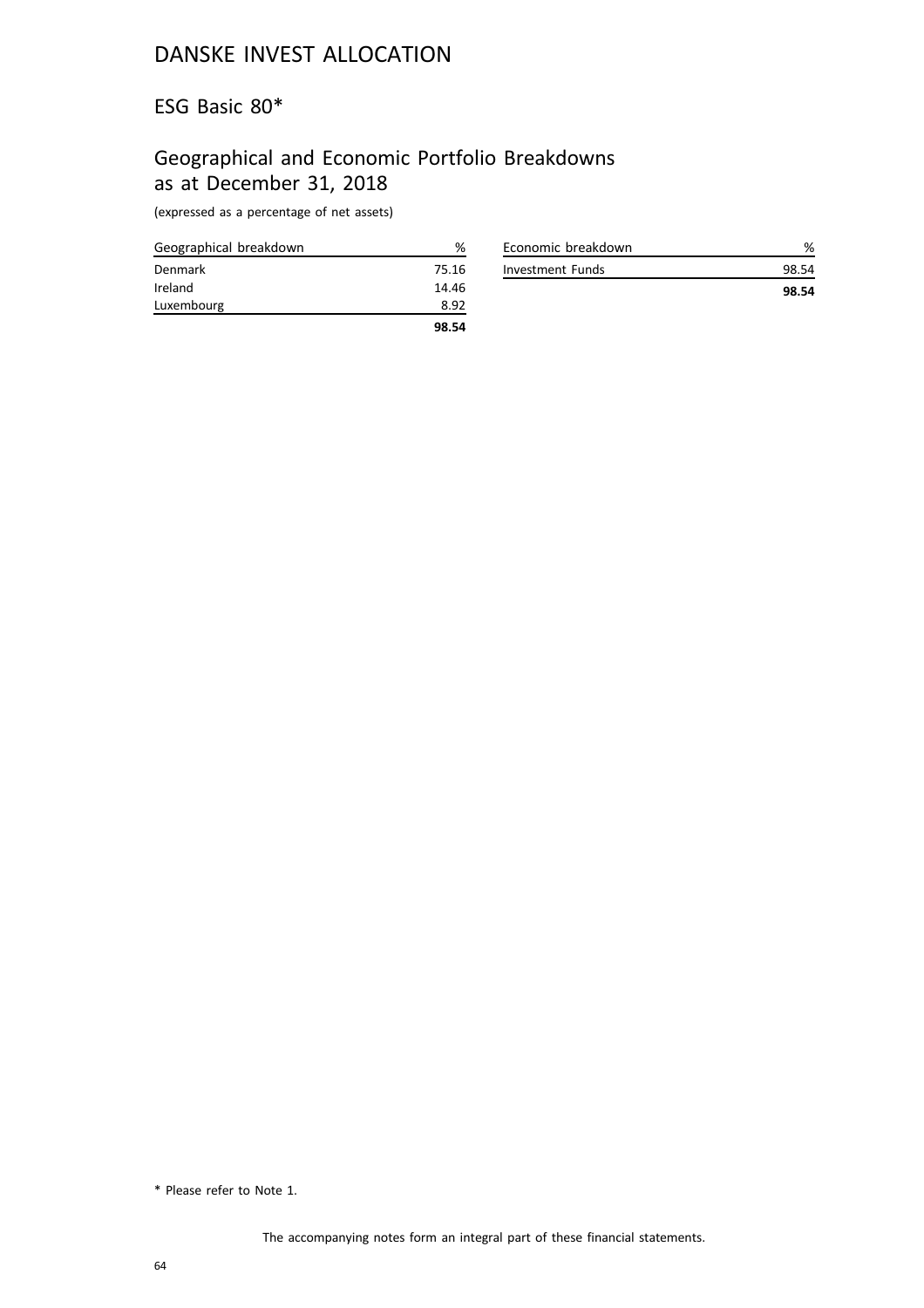#### ESG Basic 100\*\*

### Statement of Investments as at December 31, 2018

(expressed in EUR)

| Description                       | Quantity / Face Currency<br>Value |            | Cost    | Evaluation % net | assets       |
|-----------------------------------|-----------------------------------|------------|---------|------------------|--------------|
| <b>Investment Funds</b>           |                                   |            |         |                  |              |
| <b>Denmark</b>                    |                                   |            |         |                  |              |
| Pc Eu In Fn Akk -Dkk W-*          | 3,103                             | <b>DKK</b> | 42,292  | 37,165 16.63     |              |
| Pc GI Em Mr Akk -Dkk W-*          | 2,547                             | <b>DKK</b> | 48,751  | 43,948 19.66     |              |
| Pc Glb Ac In Ak Shs -Dkk W-*      | 2,405                             | <b>DKK</b> | 43,884  | 39,675 17.75     |              |
| Pc Jap Indx Fnd -W- Sek*          | 1,150                             | <b>SEK</b> | 13,626  | 12,044           | 5.39         |
| Pc Pc Cn Jp Akk -Dkk- W*          | 550                               | <b>DKK</b> | 7,513   | 6,682            | 2.99         |
| Pc Usa Indx Akk Shs - Dkk W-*     | 2,476                             | <b>DKK</b> | 42,742  | 39,461 17.65     |              |
| Procap Jap Ind Cl-W Dkk /Cap*     | 144                               | <b>DKK</b> | 1,929   | 1,694            | 0.75         |
|                                   |                                   |            | 200,737 | 180,669 80.82    |              |
| <b>Ireland</b>                    |                                   |            |         |                  |              |
| Ishs Msci Em Etf Usd /Cap         | 1,193                             | <b>EUR</b> | 6,587   | 6,411            | 2.87         |
| Ishs Msci Usa Etf Usd /Cap        | 3,685                             | <b>EUR</b> | 21,997  | 20,824           | 9.32         |
| Ishs Wrld Sri - Accum Shs Eur     | 931                               | <b>EUR</b> | 5,055   | 4,640            | 2.07         |
|                                   |                                   |            | 33,639  |                  | 31,875 14.26 |
| Luxembourg                        |                                   |            |         |                  |              |
| Ubs Etf M Emusr -A- Cap           | 592                               | <b>EUR</b> | 11,446  | 9,703            | 4.34         |
|                                   |                                   |            | 11,446  | 9,703            | 4.34         |
| <b>Total - Investment Funds</b>   |                                   |            | 245,822 | 222,247 99.42    |              |
| <b>TOTAL INVESTMENT PORTFOLIO</b> |                                   |            | 245,822 | 222,247 99.42    |              |

\* Related party fund (Note 3)

\*\* Please refer to Note 1.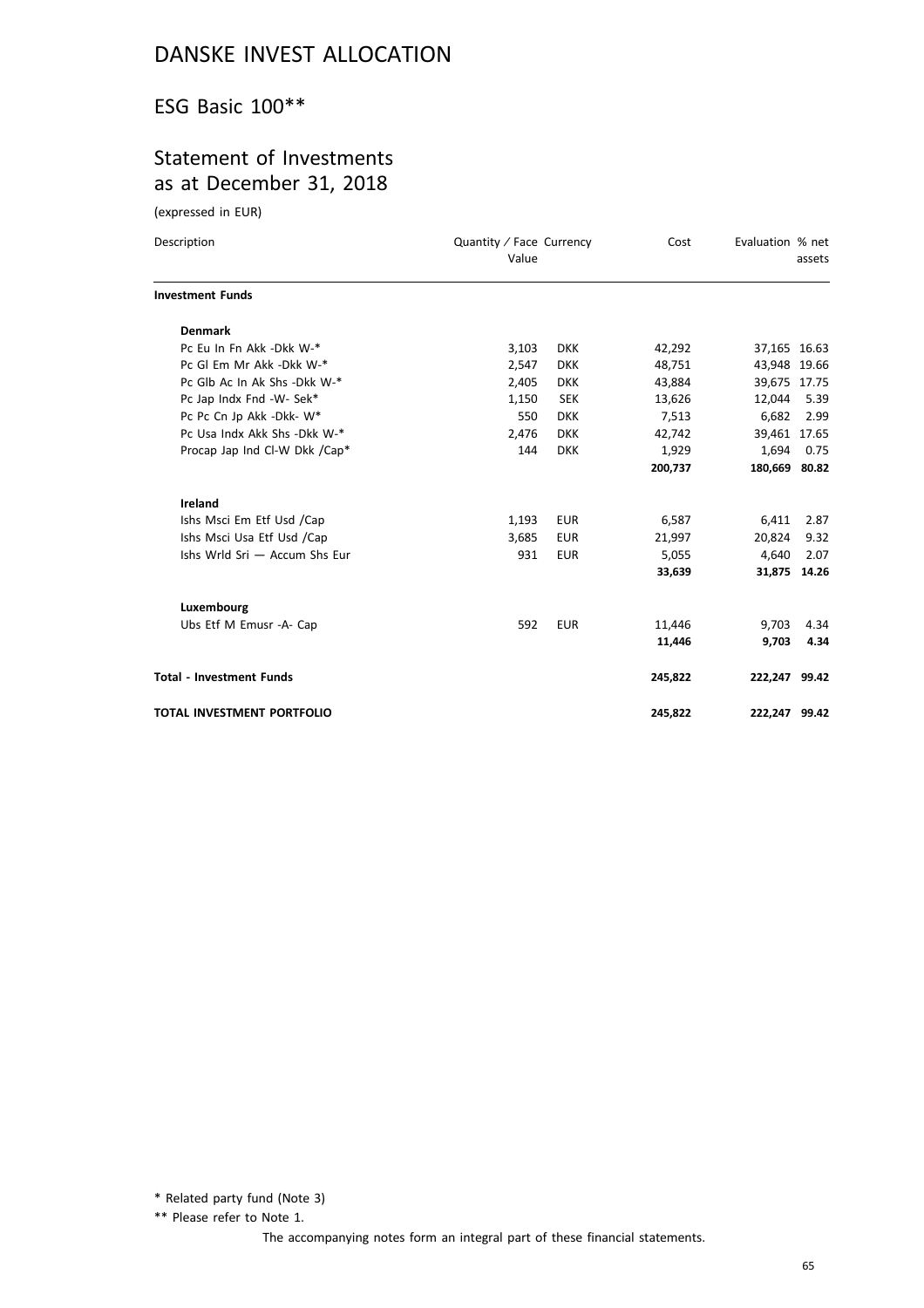#### ESG Basic 100\*

# Geographical and Economic Portfolio Breakdowns as at December 31, 2018

(expressed as a percentage of net assets)

| Geographical breakdown | ℅     |
|------------------------|-------|
| Denmark                | 80.82 |
| Ireland                | 14.26 |
| Luxembourg             | 4.34  |
|                        | 99.42 |

| Economic breakdown |       |
|--------------------|-------|
| Investment Funds   | 99.42 |
|                    | 99.42 |

<sup>\*</sup> Please refer to Note 1.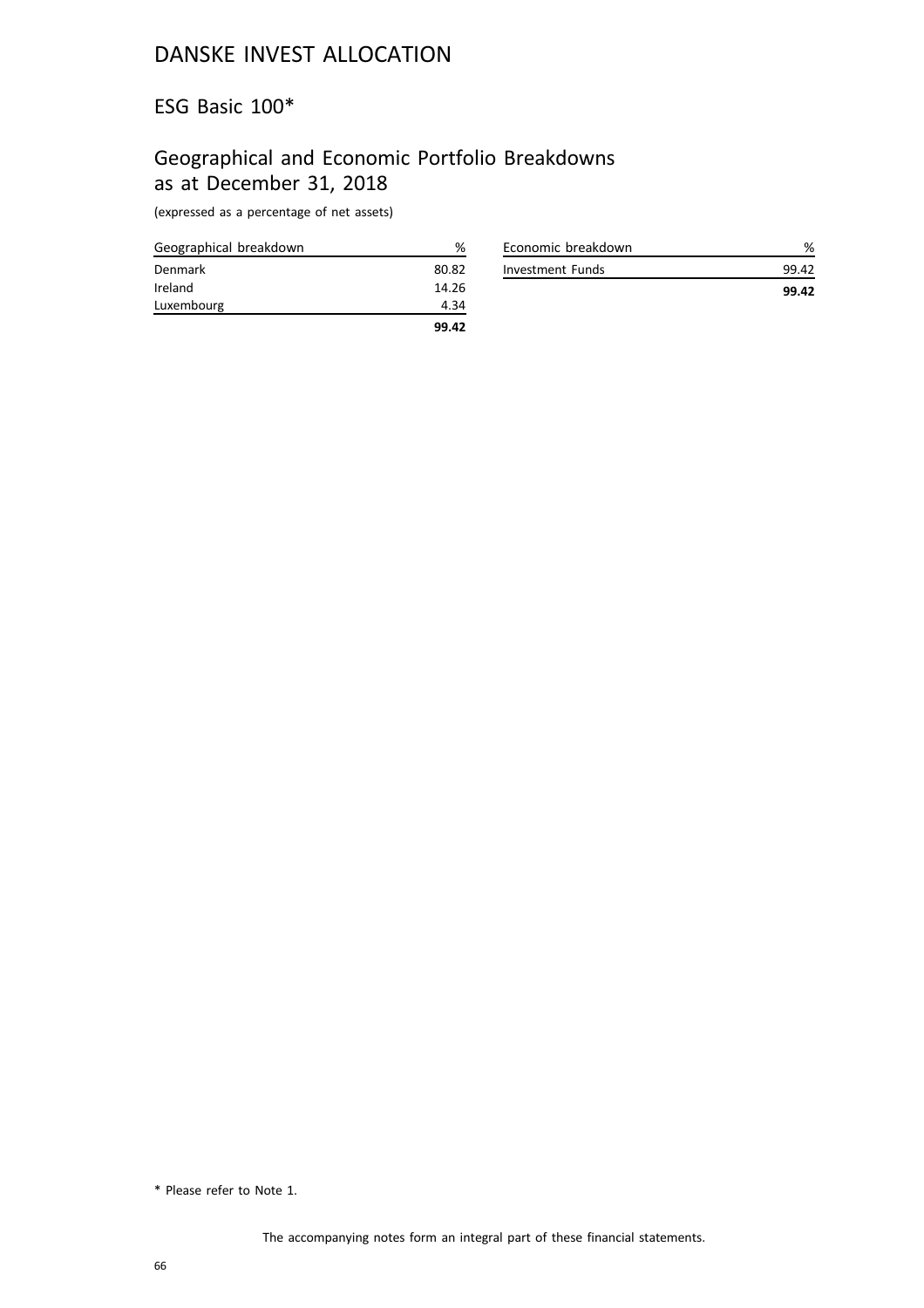#### Horisont Aktie

#### Statement of Investments as at December 31, 2018

(expressed in SEK)

| Description | Quantity / Face Currency | Cost | Evaluation % net |        |
|-------------|--------------------------|------|------------------|--------|
|             | Value                    |      |                  | assets |

**Transferable securities admitted to an official stock exchange listing or dealt in on another regulated market**

**Shares**

| Bermuda Islands                 |         |            |            |            |                          |
|---------------------------------|---------|------------|------------|------------|--------------------------|
| <b>Vostok New Ventures Ltd</b>  | 10,708  | SEK        | 735,349    | 645,692    | 0.01                     |
|                                 |         |            | 735,349    | 645,692    | 0.01                     |
|                                 |         |            |            |            |                          |
| Canada                          |         |            |            |            |                          |
| Africa Oil Corp                 | 42,300  | <b>SEK</b> | 372,632    | 296,807    | 0.01                     |
| International Petroleum Corp    | 14,823  | <b>SEK</b> | 750,156    | 432,832    | 0.01                     |
| Lucara Diamond                  | 15,504  | <b>SEK</b> | 207,703    | 145,117    |                          |
| Lundin Gold Inc                 | 6,279   | <b>SEK</b> | 200,477    | 205,637    | $\overline{\phantom{a}}$ |
| Lundin Mining Corp              | 12,424  | <b>SEK</b> | 604,742    | 460,682    | 0.01                     |
|                                 |         |            | 2,135,710  | 1,541,075  | 0.03                     |
|                                 |         |            |            |            |                          |
| <b>Denmark</b>                  |         |            |            |            |                          |
| Agromino A/S                    | 12,384  | <b>SEK</b> | 209,458    | 209,290    | 0.01                     |
| Nordic Waterproofing            | 2,373   | <b>SEK</b> | 196,054    | 169,195    |                          |
|                                 |         |            | 405,512    | 378,485    | 0.01                     |
|                                 |         |            |            |            |                          |
| <b>Finland</b>                  |         |            |            |            |                          |
| Nordea Bank Abp                 | 314,483 | <b>SEK</b> | 29,930,179 | 23,454,142 | 0.50                     |
| Stora Enso Ab R (Sek)           | 7,397   | <b>SEK</b> | 980,597    | 764,850    | 0.02                     |
| Stora Enso Ab /-R-              | 4,787   | <b>EUR</b> | 623,560    | 494,003    | 0.01                     |
| Tieto Corporation               | 755     | <b>EUR</b> | 200,275    | 183,012    |                          |
|                                 |         |            | 31,734,611 | 24,896,007 | 0.53                     |
|                                 |         |            |            |            |                          |
| <b>Great Britain</b>            |         |            |            |            |                          |
| Astrazeneca Plc                 | 11,184  | SEK        | 7,062,802  | 7,534,661  | 0.16                     |
| Astrazeneca Plc                 | 6,412   | GBP        | 3,444,984  | 4,308,056  | 0.09                     |
| <b>Enquest Plc</b>              | 47,121  | <b>SEK</b> | 197,726    | 103,195    | 0.01                     |
|                                 |         |            | 10,705,512 | 11,945,912 | 0.26                     |
|                                 |         |            |            |            |                          |
| Iceland                         |         |            |            |            |                          |
| Arion Bank /Sub Rcpt            | 41,498  | <b>SEK</b> | 246,447    | 214,918    | 0.01                     |
|                                 |         |            | 246,447    | 214,918    | 0.01                     |
|                                 |         |            |            |            |                          |
| Luxembourg                      |         |            |            |            |                          |
| Millicom Intl Cell. /Swed. Dep. | 12,665  | <b>SEK</b> | 6,756,812  | 7,111,397  | 0.15                     |
|                                 |         |            | 6,756,812  | 7,111,397  | 0.15                     |
|                                 |         |            |            |            |                          |
| Sweden                          |         |            |            |            |                          |
| Aak Ab                          | 37,349  | <b>SEK</b> | 4,731,864  | 4,582,722  | 0.10                     |
| Ab Sagax - B                    | 21,182  | <b>SEK</b> | 2,393,565  | 2,745,187  | 0.06                     |
| Ab Traction -B-                 | 1,513   | <b>SEK</b> | 279,905    | 249,645    | 0.01                     |
| Academedia Ab                   | 17,725  | <b>SEK</b> | 924,358    | 696,592    | 0.02                     |
| Acando Ab /-B-                  | 18,420  | <b>SEK</b> | 513,918    | 536,022    | 0.01                     |
| Actic Group Ab                  | 10,532  | <b>SEK</b> | 395,147    | 378,099    | 0.01                     |
| Active Biotech Ab               | 67,368  | <b>SEK</b> | 206,869    | 202,441    |                          |
| Addlife Ab                      | 2,965   | SEK        | 577,507    | 604,860    | 0.01                     |
|                                 |         |            |            |            |                          |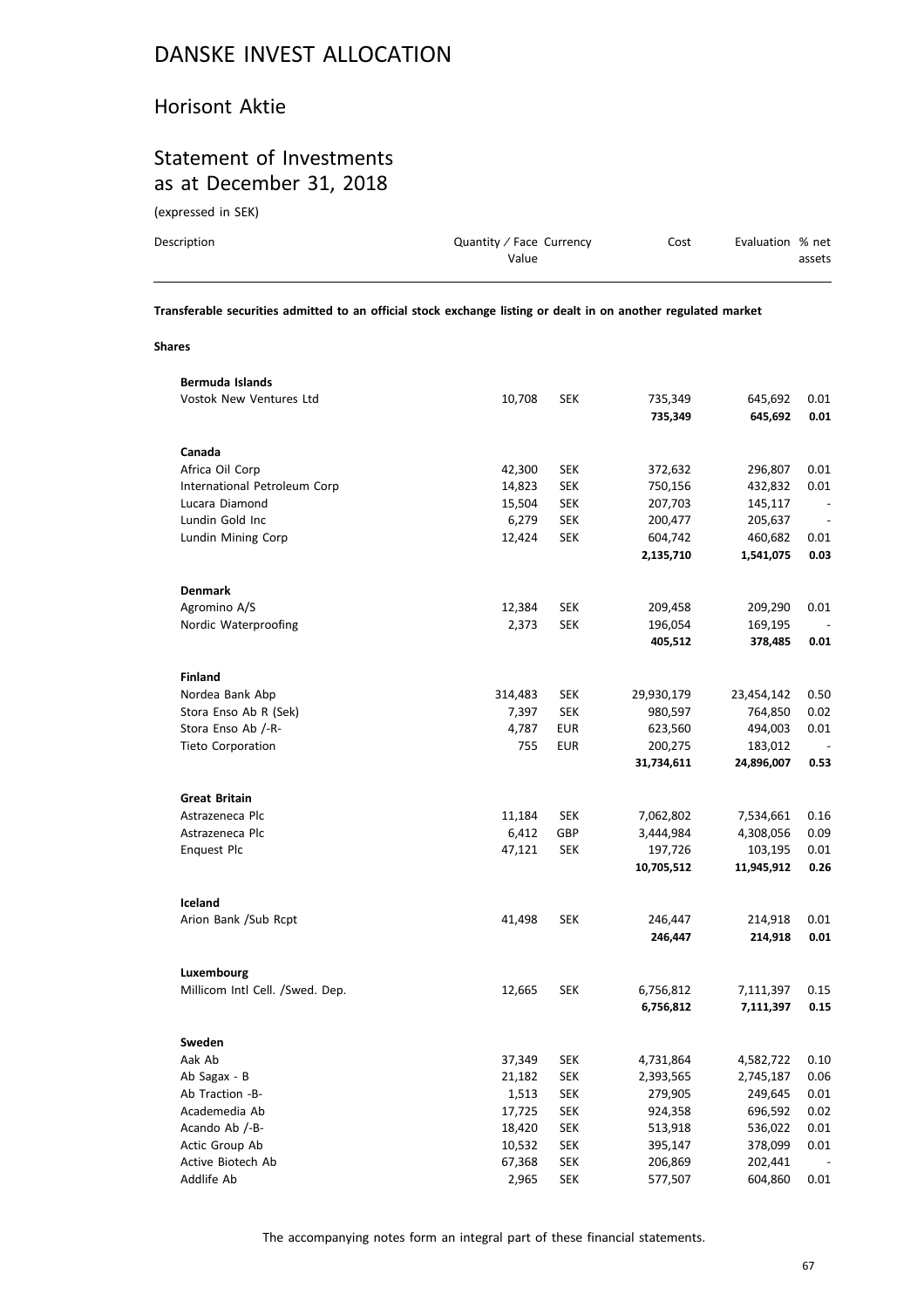#### Horisont Aktie

### Statement of Investments (continued) as at December 31, 2018

(expressed in SEK)

 $\overline{\phantom{0}}$ 

| Description                               | Quantity / Face Currency<br>Value |            | Cost       | Evaluation % net   | assets                       |
|-------------------------------------------|-----------------------------------|------------|------------|--------------------|------------------------------|
| Addnode Group Ab                          | 4,764                             | SEK        | 333,480    | 493,074            | 0.01                         |
| Addtech Ab                                | 9,343                             | SEK        | 1,682,153  | 1,478,063          | 0.03                         |
| Af Ab                                     | 10,718                            | <b>SEK</b> | 1,963,596  | 1,719,167          | 0.04                         |
| Ahlsell Ab                                | 55,781                            | SEK        | 2,783,757  | 2,906,190          | 0.06                         |
| Alfa Laval Ab                             | 54,940                            | SEK        | 11,319,047 | 10,419,371         | 0.22                         |
| Alimak Group Ab                           | 7,288                             | SEK        | 962,595    | 801,680            | 0.02                         |
| Alligator Bioscience Ab                   | 5,788                             | <b>SEK</b> | 159,170    | 127,336            |                              |
| Alltele Allm -A- Shs -A-                  | 13,858                            | SEK        | 199,784    | 191,240            |                              |
| Ambea Ab                                  | 8,872                             | SEK        | 674,152    | 770,977            | 0.02                         |
| Anoto Group Ab                            | 66,061                            | <b>SEK</b> | 237,005    | 154,451            |                              |
| Arise Ab                                  | 15,364                            | SEK        | 196,659    | 261,188            | 0.01                         |
| Arjo Ab                                   | 37,414                            | <b>SEK</b> | 1,081,737  | 1,060,687          | 0.02                         |
| Aros Quality Group Ab                     | 2,596                             | <b>SEK</b> | 419,319    | 389,400            | 0.01                         |
| Assa Abloy Ab                             | 144,336                           | SEK        | 25,111,871 | 22,826,738         | 0.49                         |
| Atlas Copco Ab                            | 158,846                           | <b>SEK</b> | 40,055,751 | 33,437,083         | 0.71                         |
| Atrium Ljungb Shs -B-                     | 18,731                            | <b>SEK</b> | 2,689,449  | 2,847,112          | 0.06                         |
| Attendo Ab                                | 20,952                            | SEK        | 1,816,243  | 1,648,922          | 0.04                         |
| Avanza Bank Holding Ab                    | 3,767                             | <b>SEK</b> | 1,483,906  | 1,595,701          | 0.03                         |
| Axfood Ab                                 | 28,223                            | <b>SEK</b> | 4,491,549  | 4,281,429          | 0.09                         |
| <b>B3 Consulting Group Ab</b>             | 4,246                             | SEK        | 301,691    | 290,426            | 0.01                         |
| Bactiguard Holding Ab                     | 7,283                             | SEK        | 210,859    | 292,777            | 0.01                         |
| Balco G Ab                                | 2,892                             | <b>SEK</b> | 201,493    | 144,889            | $\overline{\phantom{a}}$     |
| Be Group Ab                               | 3,944                             | SEK        | 198,642    | 141,787            |                              |
| Beijer Alma Ab                            | 7,451                             | <b>SEK</b> | 959,433    | 968,481            | 0.02                         |
| Beijer Electronics Ab                     | 4,721                             | <b>SEK</b> | 153,433    | 170,900            |                              |
| Beijer Ref Registered Shs B               | 15,906                            | SEK        | 1,953,868  | 2,320,367          | 0.05                         |
| Bergman & Bevin -B-                       | 1,818                             | SEK        | 169,074    | 153,985            |                              |
| Bergs Timber -B-                          | 59,409                            | <b>SEK</b> | 220,870    |                    | $\overline{a}$               |
| Besqab Ab                                 | 1,459                             | SEK        | 187,846    | 176,445<br>143,420 | $\qquad \qquad \blacksquare$ |
| Bilia Ab                                  | 13,555                            | <b>SEK</b> |            |                    | 0.02                         |
|                                           |                                   |            | 1,053,299  | 1,123,032          | 0.06                         |
| Billerudkorsnas Ab                        | 26,274                            | <b>SEK</b> | 3,358,149  | 2,771,907          |                              |
| <b>Bioarctic Ab</b><br>Biogaia Ab B       | 12,383                            | SEK<br>SEK | 414,349    | 1,015,406          | 0.02<br>0.02                 |
|                                           | 2,145                             |            | 744,558    | 681,037            |                              |
| Biotage Ab<br>Boliden Ab                  | 7,909                             | <b>SEK</b> | 793,502    | 862,081            | 0.02                         |
| Bonava Ab                                 | 36,262                            | <b>SEK</b> | 9,469,261  | 6,961,579          | 0.15<br>0.04                 |
|                                           | 14,429                            | <b>SEK</b> | 1,611,496  | 1,647,792          | 0.01                         |
| Bonesupport Holding Ab                    | 16,504                            | <b>SEK</b> | 230,850    | 334,206            |                              |
| Boozt Ab<br><b>Boule Diagnostics Ab</b>   | 8,865<br>2,697                    | <b>SEK</b> | 591,218    | 401,141            | 0.01                         |
|                                           |                                   | <b>SEK</b> | 200,494    | 140,783            | $\overline{\phantom{a}}$     |
| Bravida Holding Ab<br>Brinova Fastigheter | 25,870                            | <b>SEK</b> | 1,612,660  | 1,585,831          | 0.03                         |
|                                           | 15,777                            | <b>SEK</b> | 273,451    | 272,942            | 0.01                         |
| <b>Bts GroupP Ab</b>                      | 3,241                             | <b>SEK</b> | 403,836    | 411,607            | 0.01                         |
| Bufab Holding Ab                          | 3,828                             | <b>SEK</b> | 420,917    | 328,060            | 0.01                         |
| Bulten Ab                                 | 1,911                             | <b>SEK</b> | 199,129    | 168,550            |                              |
| <b>Bure Equity Ab</b>                     | 7,599                             | <b>SEK</b> | 792,665    | 823,732            | 0.02                         |
| Bygghemma Group First Ab                  | 13,978                            | <b>SEK</b> | 509,801    | 450,022            | 0.01                         |
| Byggmax Grp Ab                            | 10,409                            | <b>SEK</b> | 430,708    | 333,088            | 0.01                         |
| C-Rad Ab /-B-                             | 6,400                             | <b>SEK</b> | 198,323    | 165,120            |                              |
| Calliditas Therapeutics Ab                | 4,819                             | <b>SEK</b> | 201,031    | 212,036            | 0.01                         |
| Camurus Ab                                | 4,382                             | <b>SEK</b> | 477,638    | 293,156            | 0.01                         |
| Castellum Ab Gothenburg                   | 37,474                            | <b>SEK</b> | 5,472,756  | 6,121,378          | 0.13                         |
| Catella B                                 | 8,752                             | <b>SEK</b> | 200,120    | 203,046            | 0.01                         |

The accompanying notes form an integral part of these financial statements.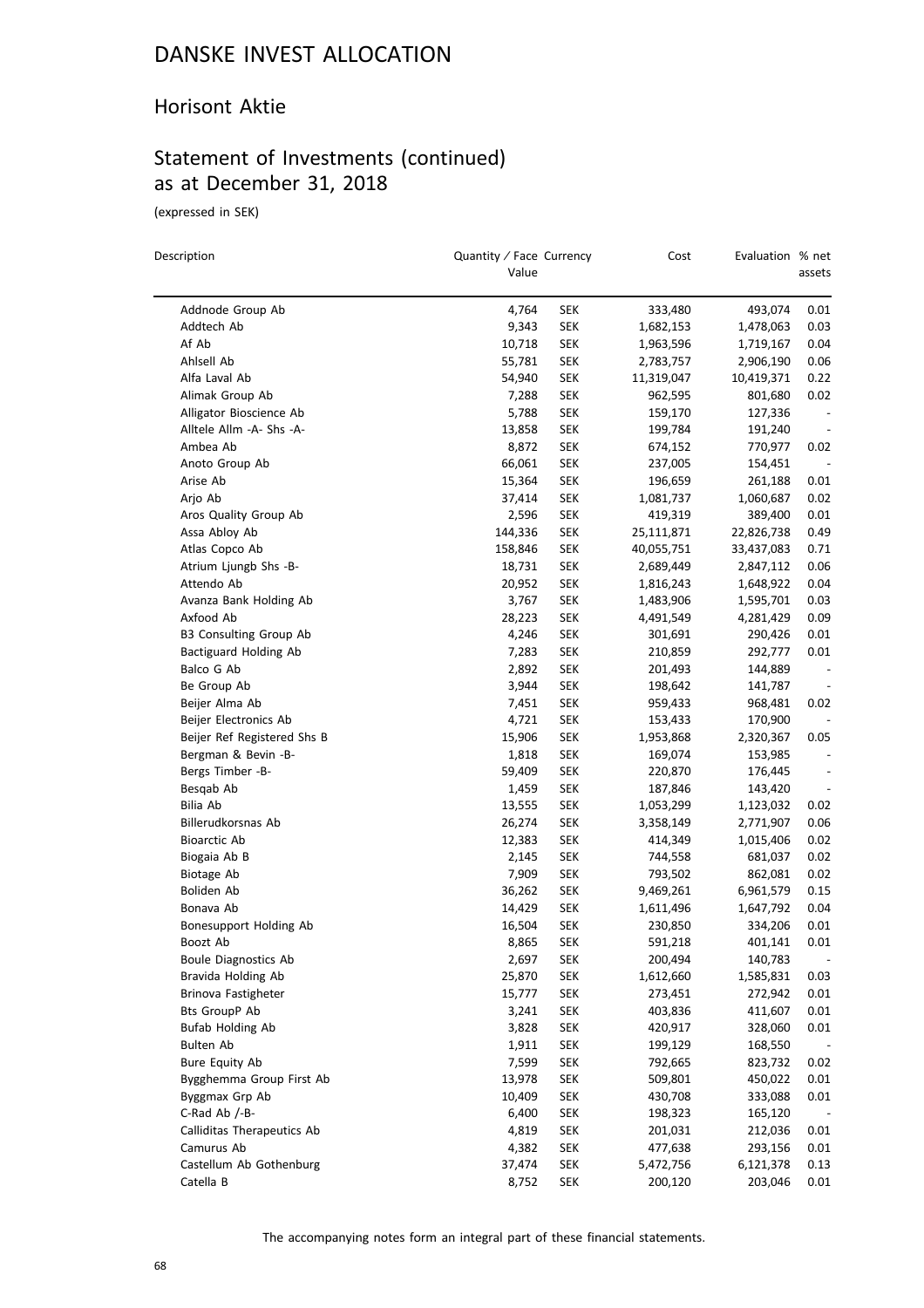#### Horisont Aktie

### Statement of Investments (continued) as at December 31, 2018

(expressed in SEK)

 $\equiv$ 

| Description                                          | Quantity / Face Currency<br>Value |                          | Cost                 | Evaluation % net   | assets                   |
|------------------------------------------------------|-----------------------------------|--------------------------|----------------------|--------------------|--------------------------|
| Catena Ab                                            | 5,372                             | SEK                      | 908,492              | 1,184,526          | 0.03                     |
|                                                      |                                   |                          |                      |                    |                          |
| Cdon Group<br>Cellavision                            | 15,141                            | SEK<br>SEK               | 208,988<br>577,010   | 138,994<br>595,374 | 0.01                     |
| Clas Ohlson Ab B                                     | 3,109<br>8,259                    | SEK                      | 929,295              | 638,834            | 0.01                     |
| Cloetta -B-                                          |                                   |                          |                      |                    | 0.02                     |
| Clx Communications Ab                                | 46,691<br>7,744                   | <b>SEK</b><br><b>SEK</b> | 1,237,434<br>696,508 | 1,134,591          | 0.02                     |
| Collector Ab                                         | 12,298                            | <b>SEK</b>               | 862,727              | 673,728<br>608,751 | 0.01                     |
| Concentric                                           |                                   |                          |                      |                    | 0.01                     |
| Concordia Mar. B Fria                                | 4,882<br>19,704                   | <b>SEK</b><br><b>SEK</b> | 674,560              | 584,864            | 0.01                     |
| Consilium Ab /-B-                                    |                                   |                          | 203,881              | 240,389            | $\overline{\phantom{a}}$ |
|                                                      | 3,825                             | SEK                      | 199,765              | 190,868            |                          |
| Coor                                                 | 12,131                            | SEK                      | 807,371              | 854,022            | 0.02                     |
| Corem Property Group Ab<br>Creades Ab -A- Shs        | 59,442                            | <b>SEK</b>               | 634,351              | 635,911            | 0.01<br>0.01             |
|                                                      | 1,214                             | <b>SEK</b>               | 359,344              | 304,714            | 0.01                     |
| <b>Ctt Systems</b>                                   | 2,996                             | <b>SEK</b>               | 464,342              | 369,107            |                          |
| Dedicare Ab                                          | 3,196                             | <b>SEK</b>               | 204,967              | 162,996            |                          |
| Dios Fastigheter                                     | 21,939                            | SEK                      | 1,202,352            | 1,236,263          | 0.03                     |
| Dometic Group Ab                                     | 36,941                            | <b>SEK</b>               | 2,661,532            | 2,031,755          | 0.04                     |
| Doro Ab                                              | 5,017                             | <b>SEK</b>               | 204,211              | 171,331            |                          |
| Duni Ab                                              | 6,051                             | <b>SEK</b>               | 691,631              | 593,603            | 0.01                     |
| Duroc Ab -B-                                         | 7,559                             | <b>SEK</b>               | 196,375              | 171,589            |                          |
| Dustin Group Ab                                      | 15,793                            | <b>SEK</b>               | 1,196,712            | 1,157,627          | 0.03                     |
| Eastnine Ab                                          | 6,006                             | SEK                      | 460,961              | 557,957            | 0.01                     |
| Elanders Ab -B-                                      | 5,355                             | SEK                      | 401,299              | 466,956            | 0.01                     |
| Electrolux Abb                                       | 41,275                            | <b>SEK</b>               | 9,842,932            | 7,722,552          | 0.17                     |
| Elekta Ab                                            | 50,704                            | <b>SEK</b>               | 4,661,323            | 5,341,666          | 0.11                     |
| Elos Medtech -B- Shs                                 | 2,841                             | <b>SEK</b>               | 206,004              | 198,870            |                          |
| Eltel Ab                                             | 25,564                            | <b>SEK</b>               | 477,731              | 327,219            | 0.01                     |
| Eniro Ab                                             | 65,761                            | <b>SEK</b>               | 216,750              | 71,693             |                          |
| Eolus Vind Ab                                        | 4,306                             | SEK                      | 204,499              | 198,937            |                          |
| Epiroc Aktiebolag                                    | 157,838                           | <b>SEK</b>               | 13,378,311           | 13,233,138         | 0.28                     |
| Ericsson Tel. B                                      | 428,386                           | <b>SEK</b>               | 26,979,371           | 33,379,837         | 0.71                     |
| Essity Aktie -B                                      | 93,779                            | <b>SEK</b>               | 21,663,492           | 20,406,310         | 0.44                     |
| Ework Group                                          | 5,022                             | <b>SEK</b>               | 423,603              | 415,822            | 0.01                     |
| Fabege Ab / Reit                                     | 43,883                            | SEK                      | 4,447,532            | 5,185,215          | 0.11                     |
| Fagerhult Ab<br>Fastighets Balder Ab B               | 13,933                            | <b>SEK</b>               | 1,237,831            | 1,060,301          | 0.02                     |
|                                                      | 23,471                            | SEK                      | 5,440,414            | 5,914,692          | 0.13                     |
| Fastpartner Rg Shs                                   | 23,911                            | SEK                      | 1,205,122            | 1,442,790          | 0.03                     |
| Ferronordic Machines Ab                              | 1,535                             | SEK                      | 198,976              | 195,252            |                          |
| Fingerprint Cards Ab                                 | 36,037                            | <b>SEK</b>               | 514,797              | 364,911            | 0.01                     |
| Formpipe Software Ab                                 | 9,901                             | <b>SEK</b>               | 202,606              | 195,050            |                          |
| G5 Entertainment                                     | 1,000                             | <b>SEK</b>               | 340,237              | 125,500            |                          |
| Garo Ab                                              | 2,589                             | <b>SEK</b>               | 445,922              | 449,450            | 0.01                     |
| Getinge Ab B<br>Glob Health Par                      | 35,033                            | <b>SEK</b>               | 3,611,058            | 2,799,137          | 0.06                     |
|                                                      | 19,262                            | <b>SEK</b>               | 201,048              | 240,775            | 0.01                     |
| Granges Ab                                           | 9,466                             | <b>SEK</b>               | 940,035              | 762,013            | 0.02                     |
| Gunnebo Ab                                           | 5,213                             | <b>SEK</b>               | 173,072              | 116,771            |                          |
| Haldex Ab                                            | 5,047                             | <b>SEK</b>               | 466,503              | 348,243            | 0.01                     |
| Handicare Group Ab                                   | 10,302                            | <b>SEK</b>               | 407,160              | 339,966            | 0.01                     |
| Hansa Biopharma Ab                                   | 5,020                             | <b>SEK</b>               | 1,190,974            | 1,389,536          | 0.03                     |
| Heba Fastighets -B-                                  | 6,905                             | <b>SEK</b>               | 783,972              | 880,387            | 0.02                     |
| Hembla - B Registered SHS -B-<br>Hennes & Mauritz Ab | 12,491                            | <b>SEK</b>               | 1,729,222            | 1,848,668          | 0.04                     |
|                                                      | 212,582                           | <b>SEK</b>               | 37,042,670           | 26,789,584         | 0.57                     |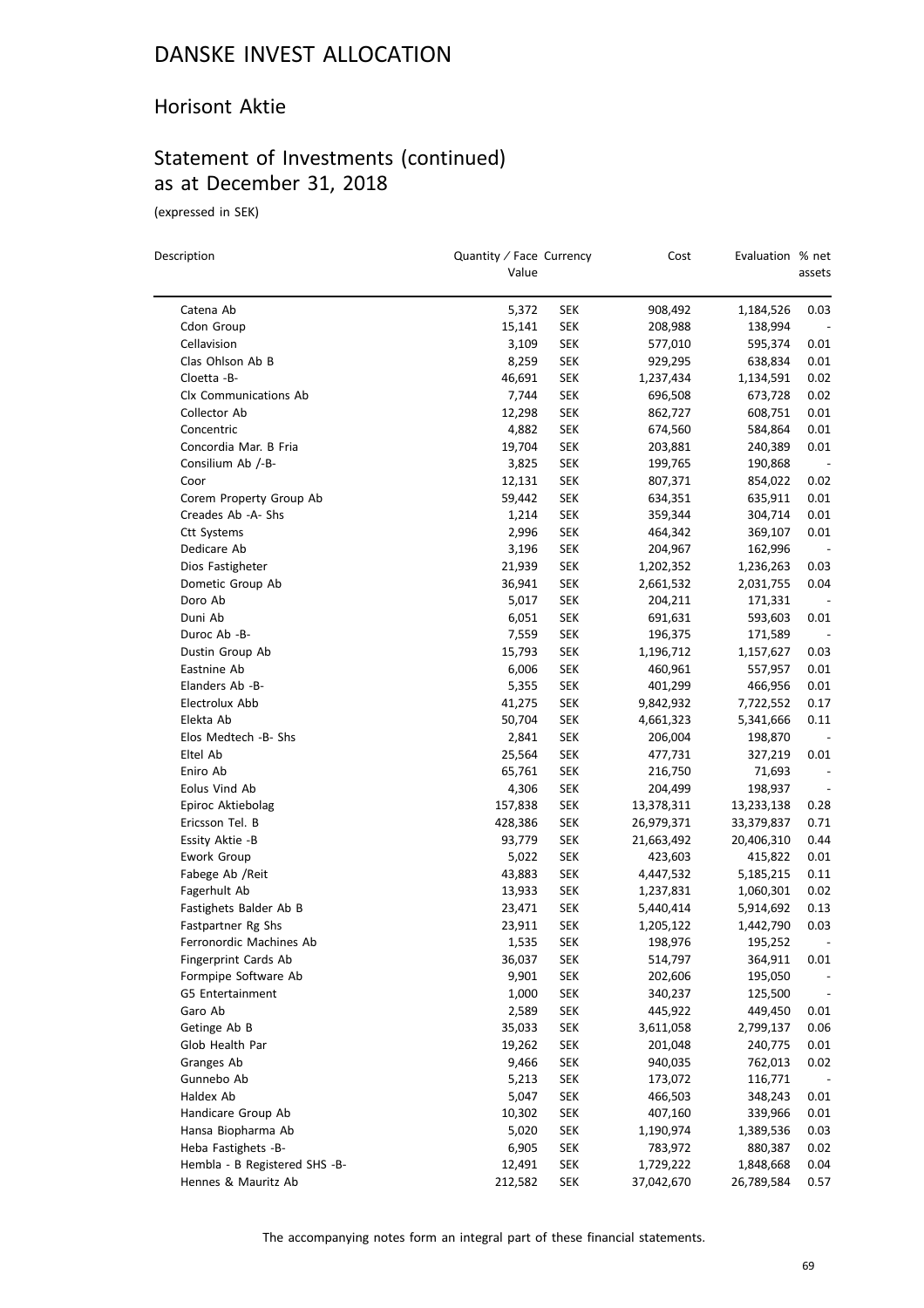#### Horisont Aktie

### Statement of Investments (continued) as at December 31, 2018

(expressed in SEK)

| Description                                 | Quantity / Face Currency<br>Value |                          | Cost                 | Evaluation % net   | assets                   |
|---------------------------------------------|-----------------------------------|--------------------------|----------------------|--------------------|--------------------------|
| Hexagon Ab B                                | 47,548                            | <b>SEK</b>               | 21,230,043           | 19,399,584         | 0.41                     |
| Hexpol Ab                                   | 46,442                            | <b>SEK</b>               | 3,905,168            | 3,253,262          | 0.07                     |
| Hig International Ab                        | 11,609                            | <b>SEK</b>               | 621,327              | 549,222            | 0.01                     |
| Hms Networks Ab                             | 6,245                             | <b>SEK</b>               | 883,127              | 768,135            | 0.02                     |
| Hoist Finance                               | 9,949                             | <b>SEK</b>               | 790,113              | 429,299            | 0.01                     |
| Holmen Ab                                   | 22,164                            | <b>SEK</b>               | 4,466,810            | 3,877,370          | 0.08                     |
| Hufvudstaden Ab A                           | 28,546                            | <b>SEK</b>               | 3,810,247            | 3,907,947          | 0.08                     |
| Humana Ab                                   | 6,928                             | <b>SEK</b>               | 405,360              | 415,680            | 0.01                     |
| Husqvarna Ab -B-                            | 75,442                            | <b>SEK</b>               | 5,765,568            | 4,956,539          | 0.11                     |
| lar Systems Group Ab                        | 2,587                             | <b>SEK</b>               | 493,745              | 628,641            | 0.01                     |
| Ica Gruppen Ab                              | 26,533                            | <b>SEK</b>               | 7,985,850            | 8,405,654          | 0.18                     |
| Immunovia Ak                                | 2,690                             | <b>SEK</b>               | 392,504              | 370,682            | 0.01                     |
| Industrivaerden Ab A                        | 57,347                            | <b>SEK</b>               | 11,517,936           | 10,505,970         | 0.22                     |
| Indutrade Ab                                | 16,336                            | <b>SEK</b>               | 3,575,396            | 3,358,682          | 0.07                     |
| Infant                                      | 1,738                             | <b>SEK</b>               | 211,668              | 245,927            | 0.01                     |
| Instalco Intressenter Ab                    | 7,502                             | <b>SEK</b>               | 447,838              | 517,638            | 0.01                     |
| Intl Eng Sk                                 | 5,940                             | <b>SEK</b>               | 421,139              | 437,184            | 0.01                     |
| Intrum Justitia Ab                          | 16,887                            | <b>SEK</b>               | 4,001,867            | 3,473,656          | 0.07                     |
| Investment Ab Kinnevik                      | 35,212                            | <b>SEK</b>               | 9,078,662            | 7,524,804          | 0.16                     |
| Investment Ab Oeresund                      | 5,063                             | <b>SEK</b>               | 681,809              | 655,152            | 0.01                     |
| Investor Ab B                               | 99,177                            | <b>SEK</b>               | 38,491,676           | 37,250,881         | 0.79                     |
| Invisio Communications Ab                   | 10,231                            | <b>SEK</b>               | 715,353              | 582,144            | 0.01                     |
| Inwido Ab                                   | 9,063                             | <b>SEK</b>               | 622,168              | 503,903            | 0.01                     |
| Itab Shop Concept Ab                        | 6,522                             | <b>SEK</b>               | 357,079              | 97,830             | $\overline{\phantom{a}}$ |
| J.M. Ab                                     | 8,993                             | <b>SEK</b>               | 1,655,086            | 1,555,789          | 0.03                     |
| Kabe Husvagnar Ab B                         | 1,217                             | <b>SEK</b>               | 198,295              | 174,031            |                          |
| Kappahl Ab                                  | 8,056                             | <b>SEK</b>               | 503,500              | 140,174            |                          |
| Karo Pharma Ab                              | 19,814                            | <b>SEK</b>               | 686,902              | 734,109            | 0.02                     |
| Karolinska Development Ab                   | 26,258                            | <b>SEK</b>               | 211,716              | 163,325            | $\overline{\phantom{a}}$ |
| Klovern Ab /Reit                            |                                   | <b>SEK</b>               |                      | 1,229,652          | 0.03                     |
| Know It Ab                                  | 119,616<br>3,798                  | <b>SEK</b>               | 1,312,847<br>619,616 | 583,373            | 0.01                     |
| Kungsleden                                  | 30,715                            | <b>SEK</b>               | 1,877,226            | 1,931,973          | 0.04                     |
| Lagercrantz Group Ab                        | 8,850                             | <b>SEK</b>               | 781,960              | 761,985            | 0.02                     |
| Latour Ab Investment -B- Shs                | 81,741                            | <b>SEK</b>               | 8,490,062            | 9,154,992          | 0.20                     |
| Lifco Ab                                    | 11,558                            | <b>SEK</b>               | 3,655,328            | 3,785,245          | 0.08                     |
| Lime Technolog - Registered Shs             | 3,159                             | <b>SEK</b>               | 250,458              | 249,561            | 0.01                     |
| Lindab International Ab                     | 10,038                            | <b>SEK</b>               | 655,314              | 637,413            | 0.01                     |
|                                             | 10,496                            | <b>SEK</b>               | 3,223,932            | 3,001,856          | 0.06                     |
| Loomis -B-<br>Lundbergfoeretagen /-B-       | 30,685                            | <b>SEK</b>               | 9,002,639            | 8,014,922          | 0.17                     |
| Lundin Petroleum Ab                         | 45,635                            | <b>SEK</b>               | 11,068,126           | 10,103,589         | 0.22                     |
| Magnolia Bostad Ab / Reit                   | 3,245                             | <b>SEK</b>               | 202,996              | 118,443            |                          |
| Malmbergs Elektriska Ab                     |                                   | <b>SEK</b>               |                      | 172,266            |                          |
| Medcap Ab                                   | 2,132                             |                          | 202,842<br>202,842   | 437,653            |                          |
| Medicover Ab                                | 5,512                             | <b>SEK</b>               |                      |                    | 0.01                     |
| Medivir -B-                                 | 18,335<br>6,047                   | <b>SEK</b><br><b>SEK</b> | 1,454,739<br>208,230 | 1,343,955          | 0.03                     |
|                                             |                                   |                          |                      | 144,826            |                          |
| Mekonomen Ab                                | 7,252                             | <b>SEK</b>               | 813,101              | 663,558            | 0.01                     |
| Micro Systemation -B-                       | 2,500                             | <b>SEK</b>               | 202,751              | 139,000            |                          |
| Micronic Ab<br>Midsona Ab /-B-              | 12,838                            | <b>SEK</b>               | 1,226,617            | 1,516,168          | 0.03                     |
|                                             | 6,122                             | <b>SEK</b>               | 397,976              | 377,115<br>293,434 | 0.01                     |
| Mips Ab                                     | 2,697                             | <b>SEK</b>               | 204,967              |                    | 0.01                     |
| Moberg Pharma Ab<br>Modern Times Group Ab B | 4,630                             | <b>SEK</b>               | 198,281              | 199,090            |                          |
|                                             | 9,725                             | <b>SEK</b>               | 3,106,954            | 2,849,425          | 0.06                     |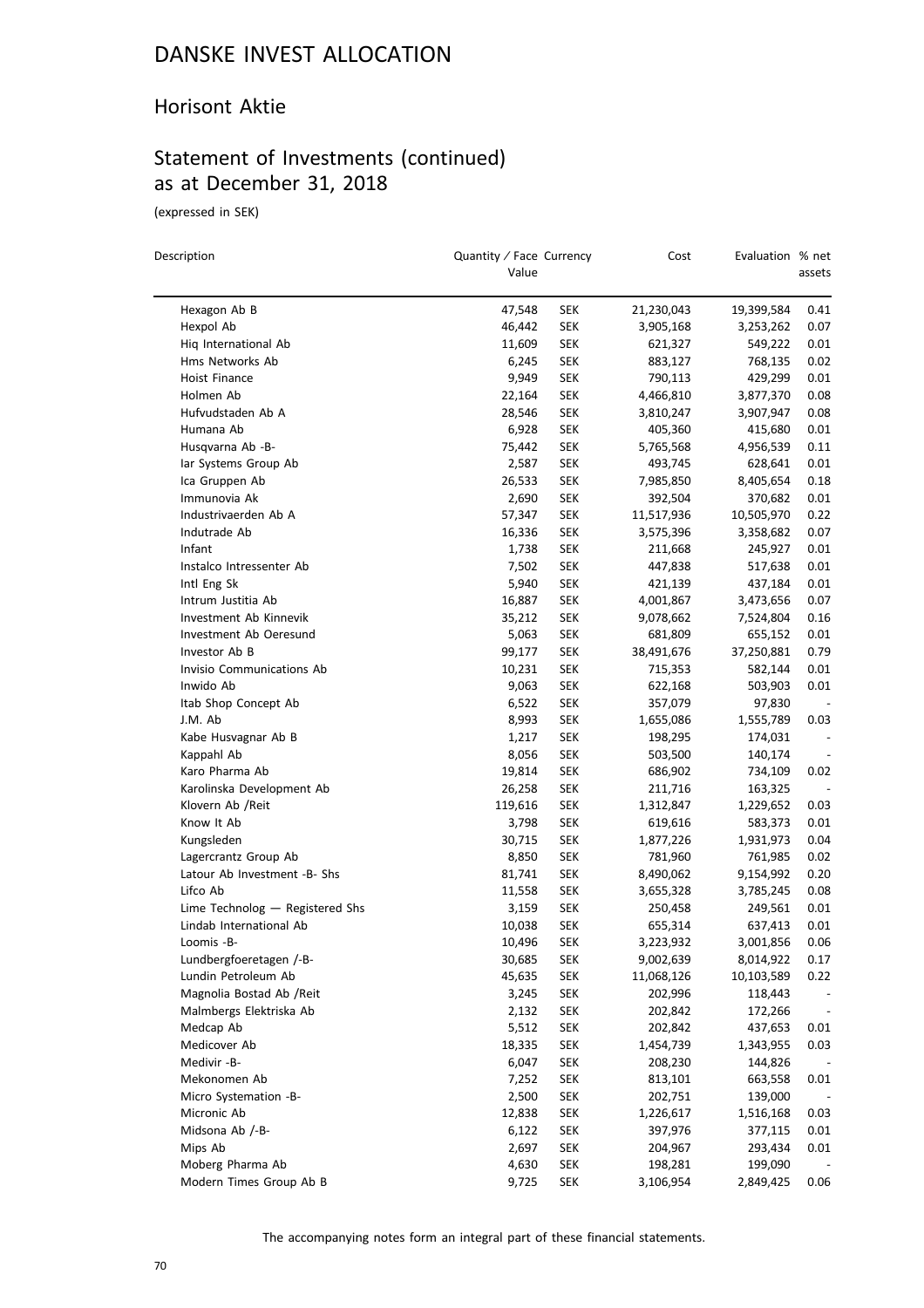#### Horisont Aktie

### Statement of Investments (continued) as at December 31, 2018

(expressed in SEK)

| Description                 | Quantity / Face Currency<br>Value |            | Cost       | Evaluation % net | assets                   |
|-----------------------------|-----------------------------------|------------|------------|------------------|--------------------------|
| Momentum Group Ab           | 4,118                             | <b>SEK</b> | 379,536    | 331,499          | 0.01                     |
| Mq Holding Ab               | 17,399                            | <b>SEK</b> | 224,721    | 175,730          |                          |
| Munters Group Ab            | 22,525                            | <b>SEK</b> | 975,183    | 765,850          | 0.02                     |
| Ncab Group Ab               | 2,299                             | <b>SEK</b> | 200,049    | 197,714          |                          |
| Ncc Ab B                    | 14,464                            | <b>SEK</b> | 2,254,994  | 1,993,139        | 0.04                     |
| Nederman Holding Ab         | 3,744                             | <b>SEK</b> | 328,848    | 336,960          | 0.01                     |
| Net Insight Ab -B-          | 26,546                            | <b>SEK</b> | 146,003    | 71,011           |                          |
| New Wave Group B            | 9,477                             | <b>SEK</b> | 525,974    | 449,210          | 0.01                     |
| Nibe Industrier Ab          | 66,320                            | <b>SEK</b> | 5,859,025  | 6,029,814        | 0.13                     |
| Nilorngruppen Ab -B-        | 2,507                             | <b>SEK</b> | 201,097    | 170,727          |                          |
| Nobia Ab                    | 22,219                            | <b>SEK</b> | 1,413,873  | 1,094,064        | 0.02                     |
| Nobina Ab                   | 11,492                            | <b>SEK</b> | 560,623    | 688,371          | 0.02                     |
| Nolato Ab /-B-              | 3,708                             | <b>SEK</b> | 1,949,304  | 1,358,982        | 0.03                     |
| Np3 Fastigheter Ab /Reit    | 9,826                             | <b>SEK</b> | 529,846    | 599,386          | 0.01                     |
| Nyfosa Ab / Reit            | 23,315                            | <b>SEK</b> | 978,067    | 996,833          | 0.02                     |
| Oasmia Pharmaceutical Ab    | 37,638                            | <b>SEK</b> | 206,350    | 344,388          | 0.01                     |
| Odd Molly                   | 12,630                            | <b>SEK</b> | 202,036    | 101,040          |                          |
| Oem International Ab        | 3,267                             | <b>SEK</b> | 645,702    | 622,363          | 0.01                     |
| Oncopeptides Ab             | 5,304                             | <b>SEK</b> | 544,618    | 696,946          | 0.02                     |
| Opus Group $-$ Shs          | 30,939                            | <b>SEK</b> | 203,749    | 147,888          |                          |
| Orexo Ab                    | 4,477                             | <b>SEK</b> | 184,005    | 263,248          | 0.01                     |
| Peab Ab /B Fria             | 37,763                            | <b>SEK</b> | 2,840,436  | 2,734,041        | 0.06                     |
| Platzer Fastigheter         | 17,062                            | <b>SEK</b> | 906,508    | 1,016,895        | 0.02                     |
| Poolia Ab B                 | 32,773                            | <b>SEK</b> | 422,716    | 256,285          | 0.01                     |
| <b>Precise Biometrics</b>   | 119,582                           | <b>SEK</b> | 201,428    | 148,282          | $\overline{\phantom{a}}$ |
| Pricer Ab /-B-              | 17,244                            | <b>SEK</b> | 219,500    | 160,197          |                          |
| Proact It Group Ab          | 1,177                             | <b>SEK</b> | 197,040    | 192,322          |                          |
| Probi Ab                    | 1,662                             | <b>SEK</b> | 630,420    | 598,320          | 0.01                     |
| Profilgruppen Ab            | 1,574                             | <b>SEK</b> | 201,677    | 155,826          |                          |
| Projektengagemang Sweden Ab | 5,722                             | <b>SEK</b> | 207,757    | 200,270          | $\overline{\phantom{a}}$ |
| Q-Linea Ab                  | 5,032                             | <b>SEK</b> | 339,343    | 304,436          | 0.01                     |
| Ratos B                     | 37,025                            | <b>SEK</b> | 1,287,769  | 861,942          | 0.02                     |
| Raysearch Laboratories Ab   | 5,342                             | <b>SEK</b> | 620,259    | 515,503          | 0.01                     |
| Recipharm Ab                | 8,760                             | <b>SEK</b> | 980,613    | 991,632          | 0.02                     |
| Rejlerkoncernen Ab -B-      | 3,198                             | <b>SEK</b> | 199,547    | 225,139          | 0.01                     |
| Resurs Holding Ab           | 23,741                            | <b>SEK</b> | 1,329,040  | 1,298,633        | 0.03                     |
| Rezidor Hotel Group Ab      | 30,135                            | <b>SEK</b> | 971,394    | 1,235,535        | 0.03                     |
| Rottneros Ab                | 17,263                            | SEK        | 200,912    | 142,247          |                          |
| Sandvik Ab                  | 163,372                           | <b>SEK</b> | 23,797,068 | 20,642,052       | 0.44                     |
| Sas                         | 55,540                            | <b>SEK</b> | 1,260,598  | 1,155,232        | 0.03                     |
| Scandi Standard Ab          | 12,213                            | <b>SEK</b> | 683,168    | 755,985          | 0.02                     |
| Scandic Hotels Group Ab     | 16,269                            | <b>SEK</b> | 1,478,843  | 1,270,609        | 0.03                     |
| Sectra Ab                   | 5,026                             | <b>SEK</b> | 1,114,896  | 949,813          | 0.02                     |
| Securitas Ab B              | 49,102                            | <b>SEK</b> | 7,221,806  | 6,984,759        | 0.15                     |
| Semcon Ab                   | 4,171                             | <b>SEK</b> | 201,531    | 197,288          |                          |
| Sensys Traffic Ab -B-       | 106,496                           | <b>SEK</b> | 197,046    | 194,249          | $\overline{\phantom{a}}$ |
| Serneke Group Ab            | 2,179                             | <b>SEK</b> | 198,628    | 130,958          | $\overline{\phantom{a}}$ |
| Skandinav. Ensk. Banken A   | 282,013                           | <b>SEK</b> | 26,900,953 | 24,281,319       | 0.52                     |
| Skanska B                   | 54,949                            | <b>SEK</b> | 9,051,034  | 7,747,809        | 0.17                     |
| Skf Ab B                    | 60,179                            | <b>SEK</b> | 9,937,678  | 8,091,067        | 0.17                     |
| Skistar Ab -B-              | 6,435                             | <b>SEK</b> | 1,305,683  | 1,332,045        | 0.03                     |
| Softronic Ab B              | 14,037                            | <b>SEK</b> | 198,719    | 202,133          |                          |

The accompanying notes form an integral part of these financial statements.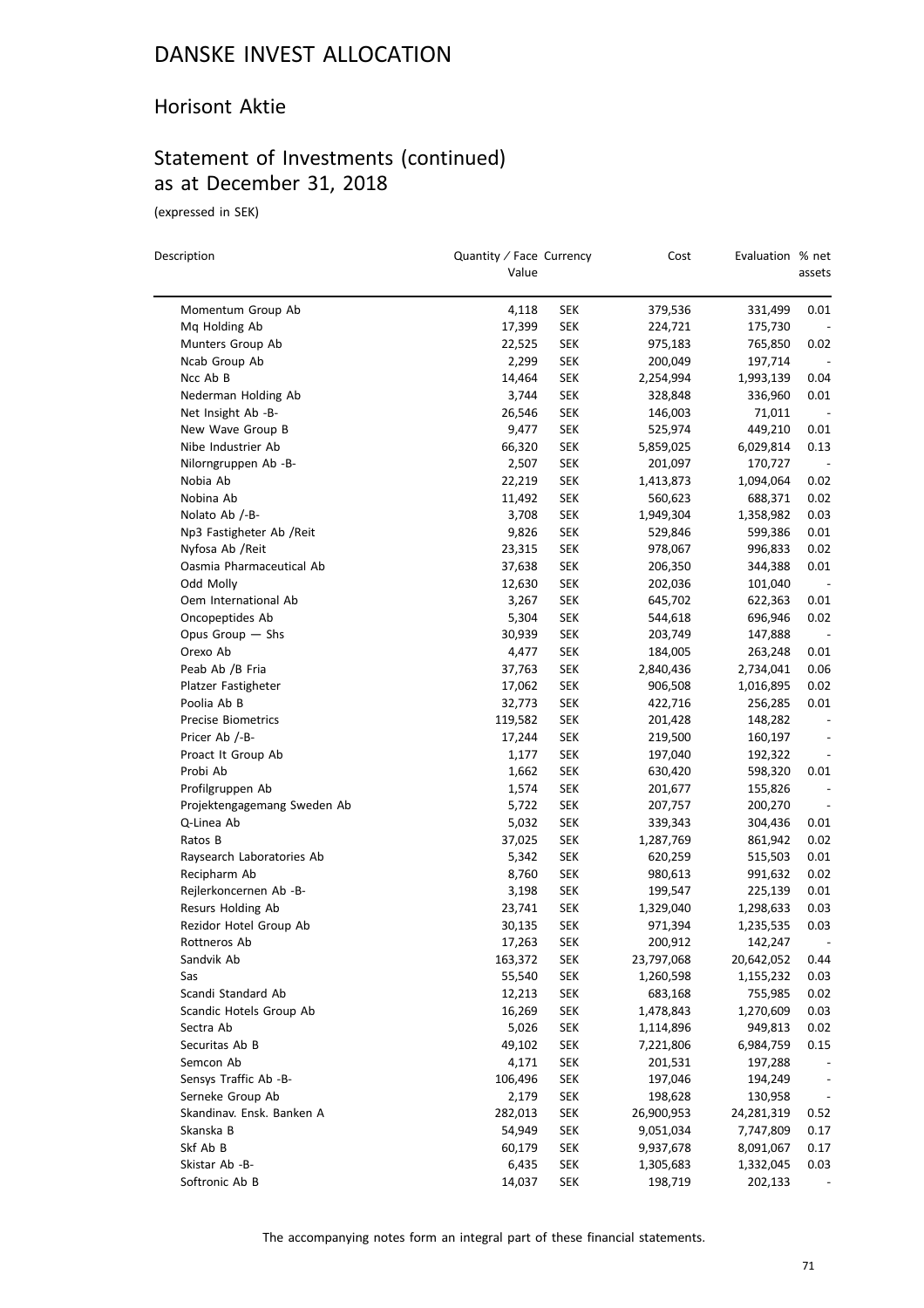#### Horisont Aktie

### Statement of Investments (continued) as at December 31, 2018

(expressed in SEK)

| Description                         | Quantity / Face Currency<br>Value |            | Cost        | Evaluation % net | assets                   |
|-------------------------------------|-----------------------------------|------------|-------------|------------------|--------------------------|
| Sportamore Ab                       | 2,031                             | SEK        | 201,359     | 159,434          |                          |
| Ssab -Reg-B                         | 118,915                           | <b>SEK</b> | 3,657,872   | 2,963,362        | 0.06                     |
| Ssab Corporationa                   | 15,871                            | <b>SEK</b> | 651,505     | 483,907          | 0.01                     |
| Ssm Holding Ab / Reit               | 12,542                            | <b>SEK</b> | 204,369     | 112,000          | $\overline{\phantom{a}}$ |
| Starbreeze -B-                      | 20,000                            | <b>SEK</b> | 208,366     | 16,450           | $\overline{\phantom{a}}$ |
| Stendorren Fast SHS B               | 4,499                             | <b>SEK</b> | 401,852     | 449,900          | 0.01                     |
| Svenska Cellul. - B-                | 91,943                            | SEK        | 7,599,751   | 6,318,323        | 0.14                     |
| Svenska Handelsbanken Ab            | 251,134                           | <b>SEK</b> | 27,004,368  | 24,686,472       | 0.53                     |
| Svolder Ab                          | 5,526                             | <b>SEK</b> | 610,623     | 476,894          | 0.01                     |
| Sweco Ab -B-                        | 15,558                            | <b>SEK</b> | 2,955,824   | 3,063,370        | 0.07                     |
| Swedbank Ab -A-                     | 146,299                           | <b>SEK</b> | 29,621,265  | 28,930,627       | 0.62                     |
| Swedish Orphan Biovitrum Ab         | 37,128                            | <b>SEK</b> | 6,355,000   | 7,165,704        | 0.15                     |
| Swedol Ab                           | 13,448                            | <b>SEK</b> | 429,616     | 422,267          | 0.01                     |
| Systemair                           | 6,679                             | <b>SEK</b> | 685,322     | 646,527          | 0.01                     |
| Tele2 Ak B                          | 89,741                            | <b>SEK</b> | 9,846,497   | 10,136,246       | 0.22                     |
| Teliasonera Ab                      | 572,628                           | <b>SEK</b> | 22,639,570  | 24,038,923       | 0.51                     |
| Tethys Oil Ab                       | 5,049                             | <b>SEK</b> | 310,824     | 327,024          | 0.01                     |
| Tf Bank Ab                          | 2,633                             | <b>SEK</b> | 202,863     | 189,576          | $\sim$                   |
| Thule Group Ab                      | 14,629                            | <b>SEK</b> | 2,691,204   | 2,371,361        | 0.05                     |
| Tobii Ab                            | 14,464                            | <b>SEK</b> | 512,137     | 391,685          | 0.01                     |
| Trelleborg B                        | 35,979                            | <b>SEK</b> | 6,539,073   | 5,013,674        | 0.11                     |
| <b>Trention Ab</b>                  | 3,279                             | <b>SEK</b> | 198,678     | 196,740          |                          |
| Troax Group Ab                      | 2,686                             | <b>SEK</b> | 753,626     | 683,587          | 0.02                     |
| Vbg Group Ab -B-                    | 2,883                             | <b>SEK</b> | 418,722     | 365,564          | 0.01                     |
| Victoria Park Ab -B-                | 34,175                            | <b>SEK</b> | 1,304,000   | 1,237,135        | 0.03                     |
| Viking Supply Ships Ab Cl-B         | 1,160                             | <b>SEK</b> | 231,086     | 206,851          | 0.01                     |
| Vitec Software Group Ab             | 8,176                             | <b>SEK</b> | 674,834     | 634,458          | 0.01                     |
| Vitrolife Ab                        | 13,415                            | <b>SEK</b> | 1,724,009   | 1,972,005        | 0.04                     |
| Volati Ab                           | 15,193                            | <b>SEK</b> | 556,739     | 501,369          | 0.01                     |
| Volvo B                             | 275,104                           | <b>SEK</b> | 40,332,433  | 31,898,309       | 0.68                     |
| Wihlborgs Fastigheter Ab / Reit     | 20,765                            | <b>SEK</b> | 2,085,150   | 2,126,336        | 0.05                     |
| Wise Group Ab                       | 4,310                             | SEK        | 215,192     | 215,069          | 0.01                     |
| Xano Industri Ab                    | 2,223                             | <b>SEK</b> | 377,667     | 340,119          | 0.01                     |
| Xvivo Perfusion Ab                  | 3,846                             | <b>SEK</b> | 423,979     | 507,672          | 0.01                     |
| Zetadisplay Ab                      | 10,609                            | <b>SEK</b> | 224,484     | 177,701          |                          |
|                                     |                                   |            | 756,674,279 | 700,392,756      | 14.92                    |
| Switzerland                         |                                   |            |             |                  |                          |
| Abb                                 | 26,648                            | CHF        | 5,674,440   | 4,520,813        | 0.10                     |
| Abb Ltd                             | 48,576                            | <b>SEK</b> | 9,275,651   | 8,289,495        | 0.18                     |
| Cavotec Rg I18 Registered Shs Issue | 1,120                             | <b>SEK</b> | 14,560      | 14,560           |                          |
| Cavotec Sa                          | 5,601                             | <b>SEK</b> | 129,518     | 74,213           |                          |
| Fenix Out                           | 1,160                             | <b>SEK</b> | 1,108,267   | 994,120          | 0.02                     |
| Oriflame Holding Ltd                | 7,907                             | <b>SEK</b> | 2,242,342   | 1,566,377        | 0.03                     |
|                                     |                                   |            | 18,444,778  | 15,459,578       | 0.33                     |
| <b>United States of America</b>     |                                   |            |             |                  |                          |
| Autoliv Inc /Swedish Dept. Recpt    | 8,080                             | SEK        | 6,274,432   | 5,088,784        | 0.11                     |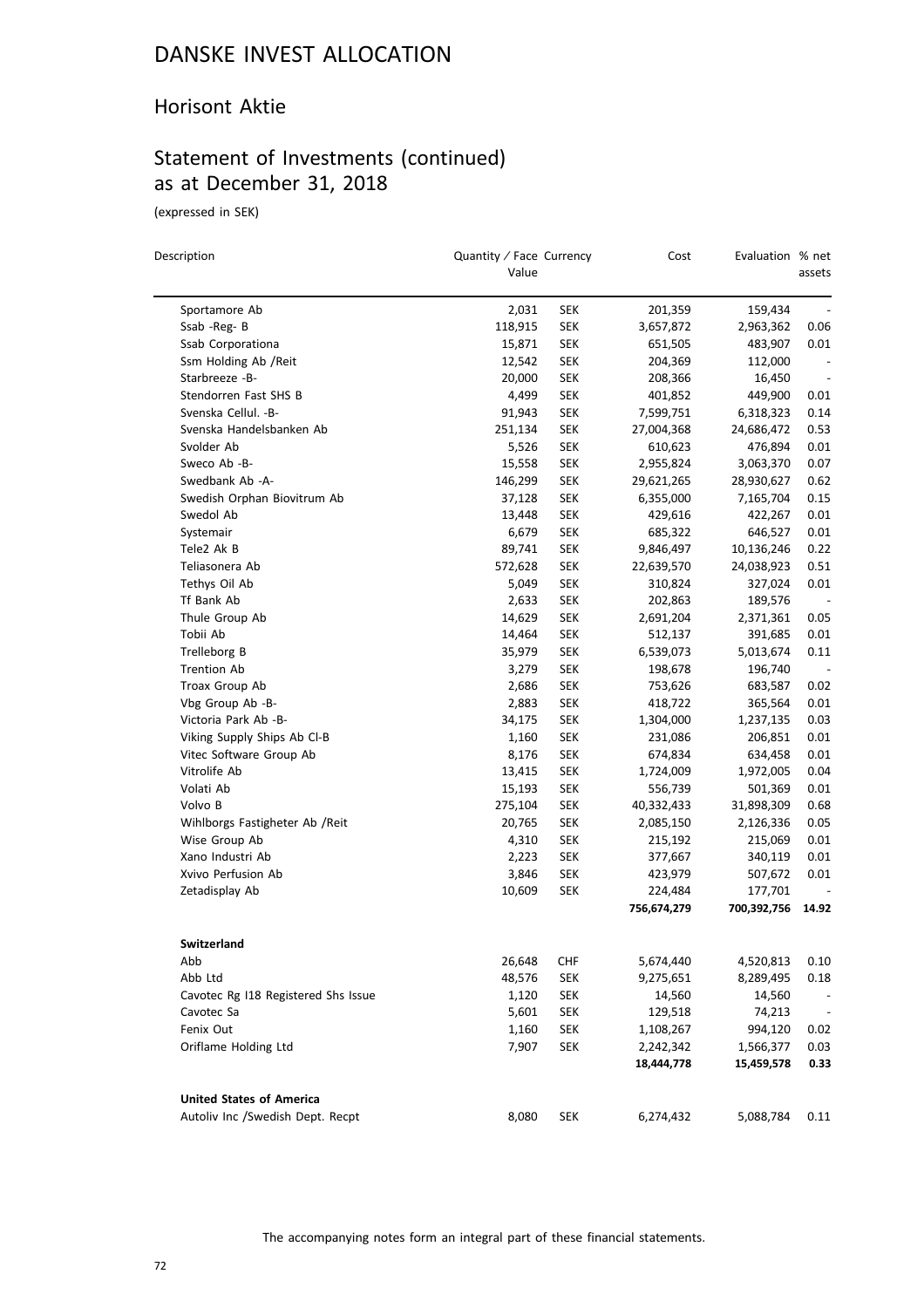#### Horisont Aktie

# Statement of Investments (continued) as at December 31, 2018

(expressed in SEK)

| Description                                                                                                               | Quantity / Face Currency<br>Value |            | Cost          | Evaluation % net  | assets |
|---------------------------------------------------------------------------------------------------------------------------|-----------------------------------|------------|---------------|-------------------|--------|
| Veoneer Inc/ Swdh Dep Rec                                                                                                 | 9,358                             | <b>SEK</b> | 2,906,756     | 2,102,275         | 0.04   |
|                                                                                                                           |                                   |            | 9,181,188     | 7,191,059         | 0.15   |
| <b>Total - Shares</b>                                                                                                     |                                   |            | 837,020,198   | 769,776,879       | 16.40  |
| Total - Transferable securities admitted to an official stock exchange listing or<br>dealt in on another regulated market |                                   |            | 837,020,198   | 769,776,879       | 16.40  |
| <b>Closed-Ended Investment Funds</b>                                                                                      |                                   |            |               |                   |        |
| Sweden                                                                                                                    |                                   |            |               |                   |        |
| Hemfosa Fastigheter Ab / Reit                                                                                             | 21,953                            | SEK        | 1,486,430     | 1,534,515         | 0.03   |
| Oscar Prop Hl / Reit                                                                                                      | 8,147                             | SEK        | 200,842       | 119,761           |        |
| Pandox Ab / Reit                                                                                                          | 25,665                            | <b>SEK</b> | 3,850,147     | 3,762,489         | 0.08   |
| Wallenstam Ab /Reit                                                                                                       | 44,641                            | SEK        | 3,563,676     | 3,669,490         | 0.08   |
|                                                                                                                           |                                   |            | 9,101,095     | 9,086,255         | 0.19   |
| Total - Closed-Ended Investment Funds                                                                                     |                                   |            | 9,101,095     | 9,086,255         | 0.19   |
| <b>Investment Funds</b>                                                                                                   |                                   |            |               |                   |        |
| <b>Denmark</b>                                                                                                            |                                   |            |               |                   |        |
| Di Latin Acc-Shs-Sek/Cap*                                                                                                 | $\overline{\phantom{a}}$          | <b>SEK</b> |               |                   |        |
| Di Usa Sek /Cap*                                                                                                          | 2,058,986                         | SEK        | 540,188,842   | 556,070,249 11.85 |        |
| Die Glo Equ-Sek-W*                                                                                                        | $\overline{\phantom{a}}$          | SEK        |               |                   |        |
| Pc Eur Indx -Sek -W-*                                                                                                     | 5,396,787                         | <b>SEK</b> | 568,596,206   | 529,586,707 11.28 |        |
| Pc Gl Em Mr Ind -W- Sek*                                                                                                  | 3,967,526                         | SEK        | 558,225,678   | 544,146,178 11.59 |        |
| Pc Glb Ac Indx -Sek W- Cap*                                                                                               | 3,864,598                         | SEK        | 541,582,451   | 508,426,440 10.83 |        |
| Pc Jap Indx Fnd -W- Sek*                                                                                                  | 1,340,910                         | SEK        | 151,663,120   | 143,034,913       | 3.05   |
| Pc Pc Cn Jp -Sek -W-*                                                                                                     | 1,263,221                         | SEK        | 133,036,263   | 125,551,539       | 2.67   |
| Pc Swed Indx -Sek -W-*                                                                                                    | 2,194,185                         | SEK        | 243,284,264   | 222,775,639       | 4.74   |
| Pc Usa Indx Fnd Shs-Sek W-Cap*                                                                                            | 2,677,666                         | <b>SEK</b> | 338,923,178   | 349,542,568       | 7.45   |
|                                                                                                                           |                                   |            | 3,075,500,002 | 2,979,134,233     | 63.46  |
| Luxembourg                                                                                                                |                                   |            |               |                   |        |
| Dan Inv Europa Sek Sa Cap*                                                                                                |                                   | <b>SEK</b> | 1             | 1                 |        |
| Dan Inv Sv B - Sa - Cap*                                                                                                  | 498,869                           | <b>SEK</b> | 107,904,381   | 99,843,752        | 2.13   |
| Dan Inv Sv Fok - Sa - Cap*                                                                                                | $\overline{\phantom{a}}$          | <b>SEK</b> |               |                   |        |
| Dan Inv Sv Sa Cap*                                                                                                        | 214,655                           | <b>SEK</b> | 876,514,021   | 803,007,818       | 17.11  |
| Dans I Sv Sm -Wa- Sek/Cap*                                                                                                | 40,000                            | <b>SEK</b> | 4,000,000     | 3,455,600         | 0.07   |
| Dans I Sv-A-Sek/Cap*                                                                                                      | 49,453                            | <b>SEK</b> | 32,839,368    | 29,919,157        | 0.64   |
| Dans Inv Eu Sc -A- Cap*                                                                                                   | $\overline{\phantom{a}}$          | <b>SEK</b> |               |                   |        |
| Dans Inv Eu Sc -A- Eur /Cap*                                                                                              |                                   | <b>SEK</b> |               | 1                 |        |
| Dans Inv Eu Sc -A- Eur /Cap*                                                                                              |                                   | <b>SEK</b> |               | 1                 |        |
|                                                                                                                           |                                   |            | 1,021,257,771 | 936,226,330       | 19.95  |
| Total - Investment Funds                                                                                                  |                                   |            | 4,096,757,773 | 3,915,360,563     | 83.41  |

\* Related party fund (Note 3)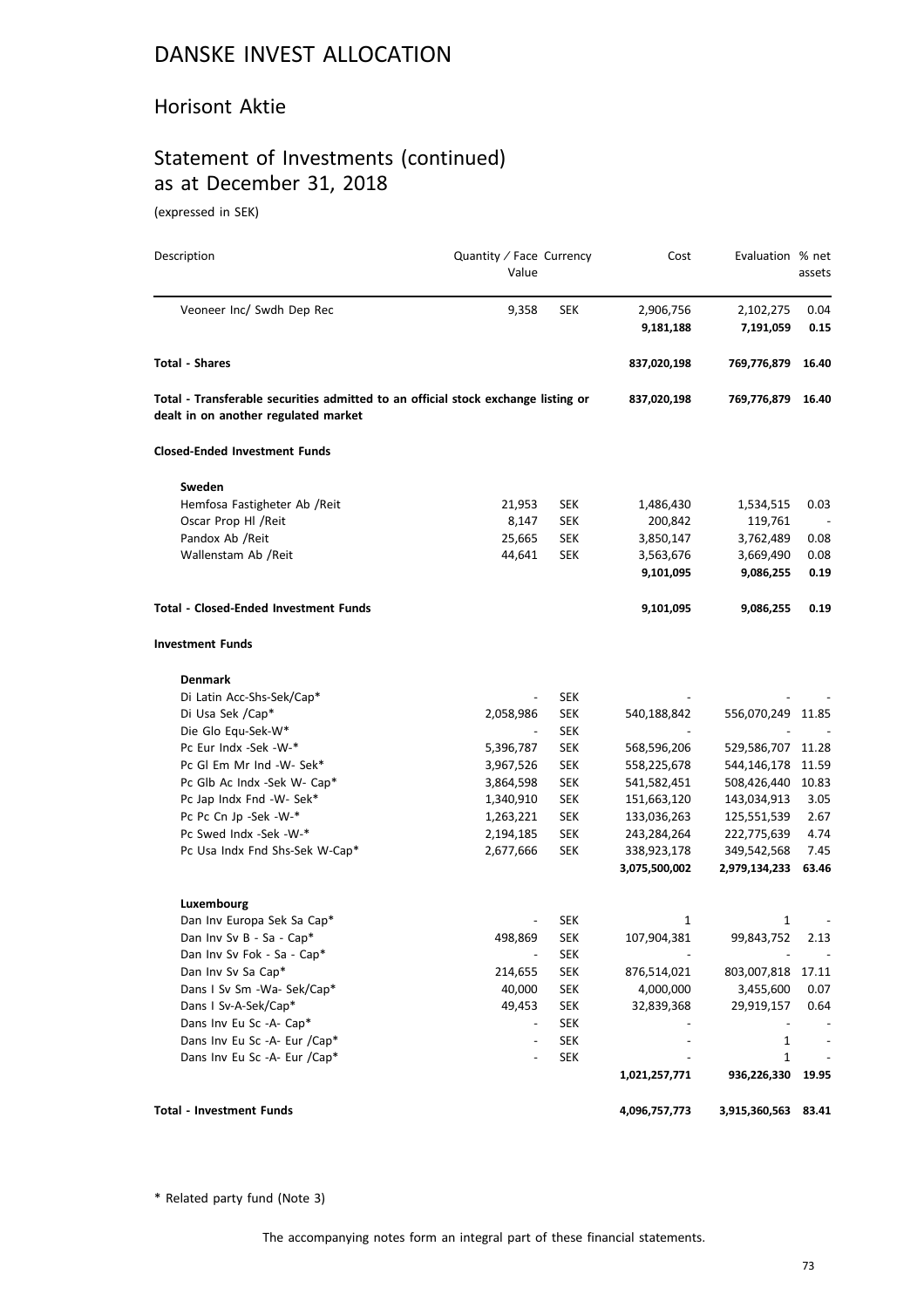#### Horisont Aktie

# Statement of Investments (continued) as at December 31, 2018

(expressed in SEK)

| Description                                  | Quantity / Face Currency<br>Value | Cost          | Evaluation % net     | assets                       |
|----------------------------------------------|-----------------------------------|---------------|----------------------|------------------------------|
| <b>Other Transferable securities</b>         |                                   |               |                      |                              |
| <b>Shares</b>                                |                                   |               |                      |                              |
| Sweden                                       |                                   |               |                      |                              |
| Hexatronic Group Ab                          | 3,744<br><b>SEK</b>               | 198,336       | 174,845              | $\overline{\phantom{a}}$     |
|                                              |                                   | 198,336       | 174,845              |                              |
| <b>Total - Shares</b>                        |                                   | 198,336       | 174,845              |                              |
| <b>Total - Other Transferable securities</b> |                                   | 198,336       | 174,845              | $\qquad \qquad \blacksquare$ |
| TOTAL INVESTMENT PORTFOLIO                   |                                   | 4,943,077,402 | 4,694,398,542 100.00 |                              |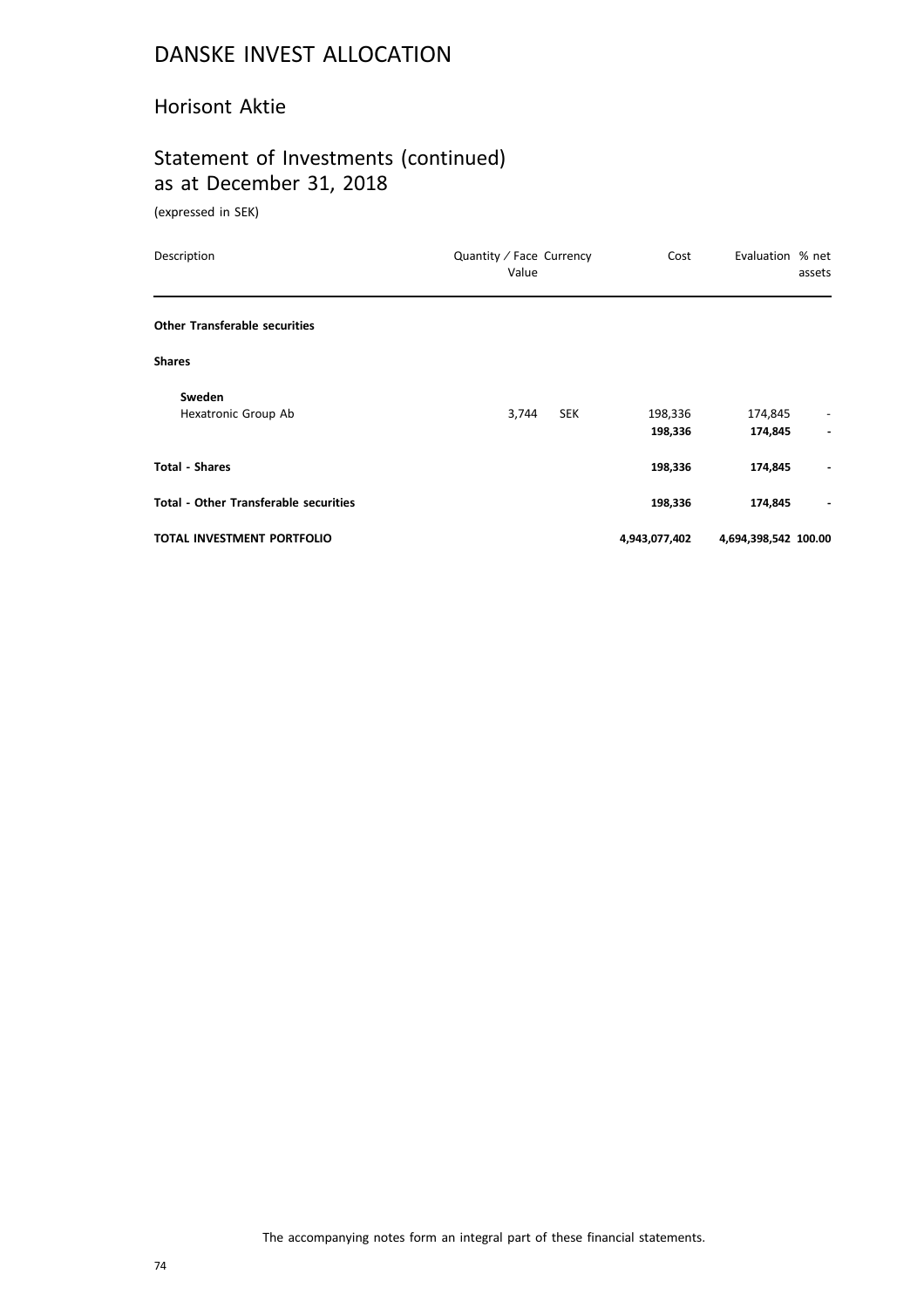#### Horisont Aktie

## Geographical and Economic Portfolio Breakdowns as at December 31, 2018

(expressed as a percentage of net assets)

| Geographical breakdown   | %     |
|--------------------------|-------|
| Denmark                  | 63.47 |
| Luxembourg               | 20.10 |
| Sweden                   | 15.11 |
| Finland                  | 0.53  |
| Switzerland              | 0.33  |
| Great Britain            | 0.26  |
| United States of America | 0.15  |
| Canada                   | 0.03  |
| Bermuda Islands          | 0.01  |
| Iceland                  | 0.01  |
|                          |       |

**100.00**

| Retail<br>Construction, Building Material   | 0.71<br>0.44 |
|---------------------------------------------|--------------|
|                                             |              |
| <b>Food and Distilleries</b>                | 0.32         |
| <b>Electronics and Electrical Equipment</b> | 0.30         |
| <b>Other Services</b>                       | 0.26<br>0.25 |
| <b>Consumer Goods</b><br>Petrol             | 0.24         |
| Mines, Heavy Industries                     | 0.23         |
| Forest Products and Paper Industry          | 0.18         |
| Internet Software                           | 0.17         |
| Healthcare Education & Social Services      | 0.12         |
| Leisure                                     | 0.12         |
| <b>Business Houses</b>                      | 0.11         |
| Electronic Semiconductor                    | 0.11         |
| Transportation                              | 0.10         |
| Biotechnology                               | 0.08         |
| Miscellaneous                               | 0.07         |
| Tyres & Rubber                              | 0.07         |
| Chemicals                                   | 0.03         |
| <b>Textile</b>                              | 0.03         |
| Environmental Services & Recycling          | 0.02         |
| Aerospace Technology                        | 0.01         |
| Agriculture and Fishing                     | 0.01         |
| Graphic Art, Publishing                     | 0.01         |
| <b>Non-Ferrous Metals</b>                   | 0.01         |
| Office Equipment, Computers                 | 0.01         |
| <b>Precious Metals</b>                      | 0.01         |
| <b>Public Services</b>                      | 0.01         |
|                                             | 100.00       |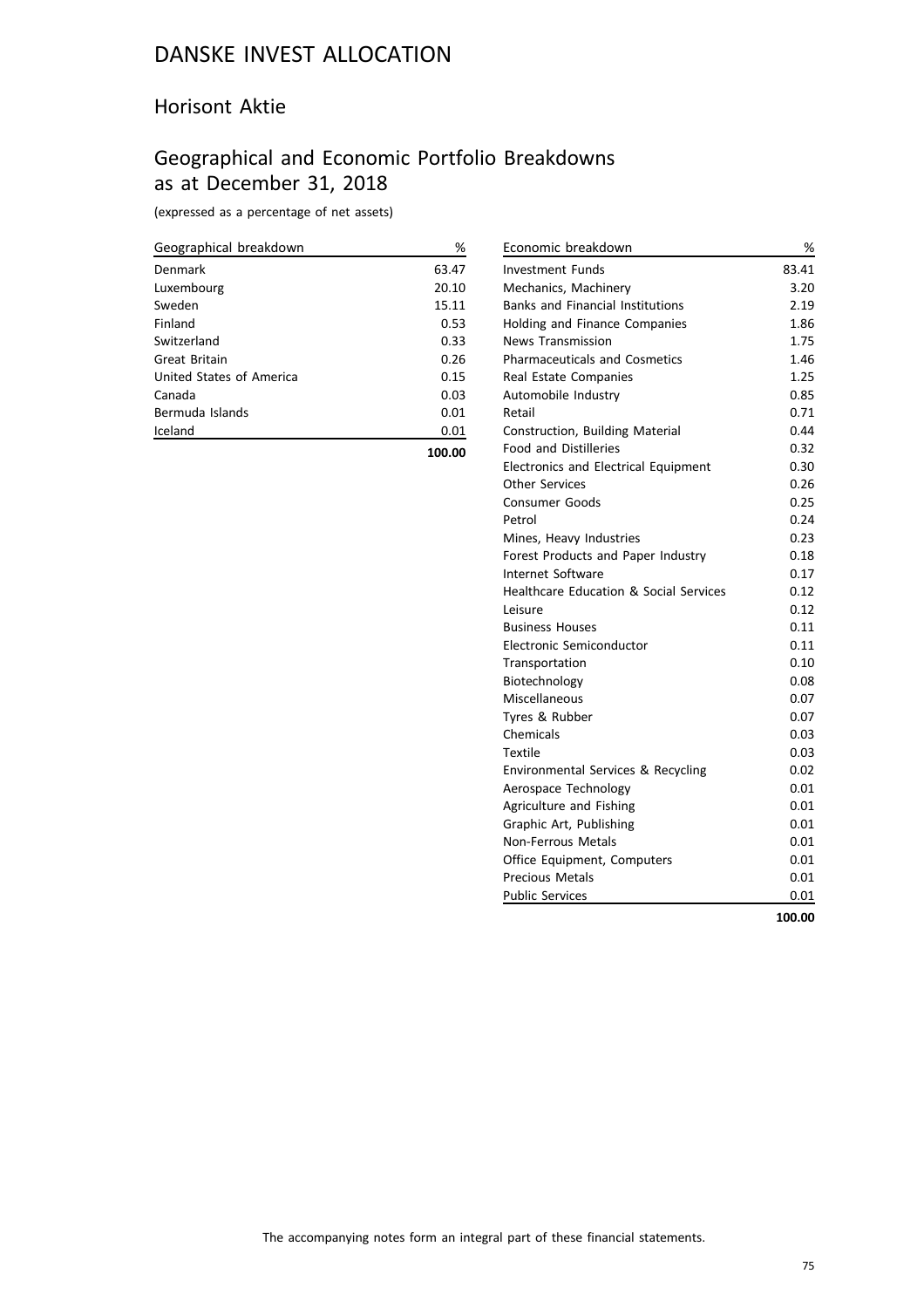#### Horisont Balanserad

### Statement of Investments as at December 31, 2018

(expressed in SEK)

| Description | Quantity / Face Currency<br>Value                                                                              | Cost | Evaluation % net | assets |
|-------------|----------------------------------------------------------------------------------------------------------------|------|------------------|--------|
|             | Transferable securities admitted to an official stock exchange listing or dealt in on another regulated market |      |                  |        |

**Bonds**

| Sweden                          |             |            |             |             |                          |
|---------------------------------|-------------|------------|-------------|-------------|--------------------------|
| Stadshypo 4.5% 09-21.09.22      | 214,000,000 | <b>SEK</b> | 252,774,660 | 245,796,120 | 2.73                     |
| Sweden 2.5% 13-12.05.25         | 99,305,000  | <b>SEK</b> | 114,870,065 | 114,094,494 | 1.27                     |
| Sweden 3.5% 10-01.06.22         | 172,345,000 | <b>SEK</b> | 198,426,143 | 194,265,560 | 2.16                     |
|                                 |             |            | 566,070,868 | 554,156,174 | 6.16                     |
| <b>Total - Bonds</b>            |             |            | 566,070,868 | 554,156,174 | 6.16                     |
| <b>Shares</b>                   |             |            |             |             |                          |
| Bermuda Islands                 |             |            |             |             |                          |
| Vostok New Ventures Ltd         | 7,744       | <b>SEK</b> | 521,582     | 466,963     | 0.01                     |
|                                 |             |            | 521,582     | 466,963     | 0.01                     |
| Canada                          |             |            |             |             |                          |
| Africa Oil Corp                 | 30,526      | <b>SEK</b> | 249,679     | 211,087     |                          |
| International Petroleum Corp    | 11,734      | <b>SEK</b> | 583,805     | 342,633     | 0.01                     |
| Lundin Mining Corp              | 8,705       | <b>SEK</b> | 382,119     | 322,781     |                          |
|                                 |             |            | 1,215,603   | 876,501     | 0.01                     |
| <b>Denmark</b>                  |             |            |             |             |                          |
| Nordic Waterproofing            | 3,156       | <b>SEK</b> | 258,552     | 225,023     |                          |
|                                 |             |            | 258,552     | 225,023     |                          |
| <b>Finland</b>                  |             |            |             |             |                          |
| Nordea Bank Abp                 | 312,435     | <b>SEK</b> | 28,978,059  | 23,301,403  | 0.26                     |
| Stora Enso Ab R (Sek)           | 7,968       | <b>SEK</b> | 1,045,688   | 823,891     | 0.01                     |
|                                 |             |            | 30,023,747  | 24,125,294  | 0.27                     |
| <b>Great Britain</b>            |             |            |             |             |                          |
| Astrazeneca Plc                 | 14,169      | <b>SEK</b> | 9,134,373   | 9,545,655   | 0.11                     |
| Astrazeneca Plc                 | 5,647       | GBP        | 3,033,972   | 3,794,073   | 0.04                     |
| <b>Enquest Plc</b>              | 65,759      | <b>SEK</b> | 270,698     | 144,012     |                          |
|                                 |             |            | 12,439,043  | 13,483,740  | 0.15                     |
| Iceland                         |             |            |             |             |                          |
| Arion Bank /Sub Rcpt            | 42,884      | <b>SEK</b> | 254,902     | 222,096     |                          |
|                                 |             |            | 254,902     | 222,096     | $\overline{\phantom{a}}$ |
| Luxembourg                      |             |            |             |             |                          |
| Millicom Intl Cell. /Swed. Dep. | 10,855      | <b>SEK</b> | 5,760,539   | 6,095,083   | 0.07                     |
|                                 |             |            | 5,760,539   | 6,095,083   | 0.07                     |
| Sweden                          |             |            |             |             |                          |
| Aak Ab                          | 32,212      | <b>SEK</b> | 3,970,901   | 3,952,412   | 0.04                     |
| Ab Sagax - B                    | 18,185      | <b>SEK</b> | 2,166,370   | 2,356,776   | 0.03                     |
| Ab Traction -B-                 | 2,678       | <b>SEK</b> | 495,430     | 441,870     | 0.01                     |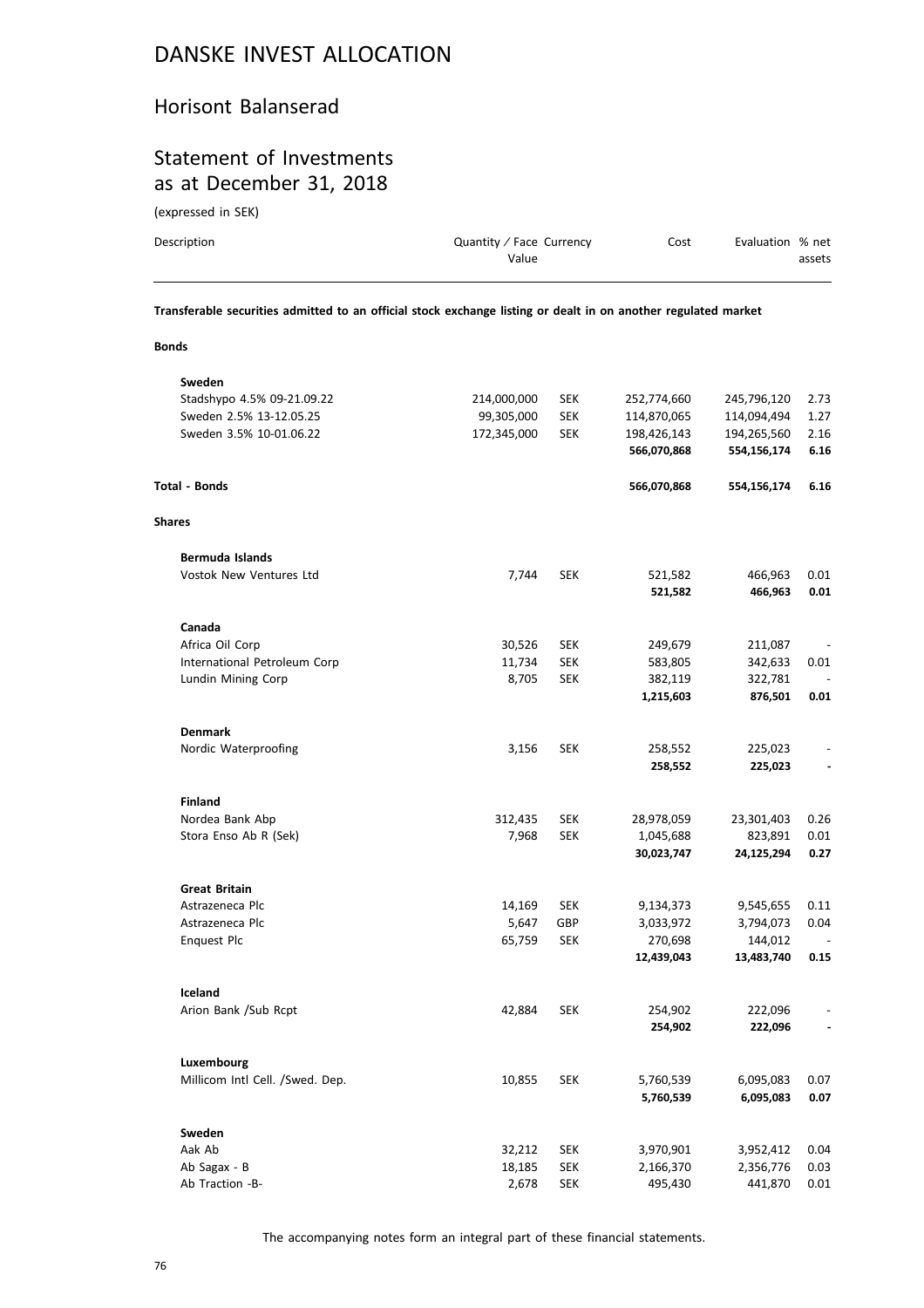#### Horisont Balanserad

## Statement of Investments (continued) as at December 31, 2018

(expressed in SEK)

 $\equiv$ 

| Description                 | Quantity / Face Currency<br>Value |            | Cost       | Evaluation % net | assets                       |
|-----------------------------|-----------------------------------|------------|------------|------------------|------------------------------|
| Academedia Ab               | 7,891                             | <b>SEK</b> | 374,647    | 310,116          |                              |
| Acando Ab /-B-              | 13,087                            | SEK        | 365,127    | 380,832          |                              |
| Actic Group Ab              | 7,469                             | SEK        | 280,228    | 268,137          |                              |
| Active Biotech Ab           | 30,011                            | <b>SEK</b> | 86,012     | 90,183           | $\qquad \qquad \blacksquare$ |
| Addlife Ab                  | 1,685                             | SEK        | 317,544    | 343,740          | $\qquad \qquad \blacksquare$ |
| Addnode Group Ab            | 4,277                             | SEK        | 442,965    | 442,670          | 0.01                         |
| Addtech Ab                  | 6,934                             | SEK        | 1,256,722  | 1,096,959        | 0.01                         |
| Af Ab                       | 8,311                             | SEK        | 1,500,142  | 1,333,084        | 0.02                         |
| Ahlsell Ab                  | 43,523                            | SEK        | 2,148,692  | 2,267,548        | 0.03                         |
| Alfa Laval Ab               | 49,941                            | SEK        | 10,620,714 | 9,471,311        | 0.11                         |
| Alimak Group Ab             | 6,220                             | SEK        | 841,339    | 684,200          | 0.01                         |
| Alligator Bioscience Ab     | 9,497                             | SEK        | 255,180    | 208,934          | $\overline{\phantom{a}}$     |
| Ambea Ab                    | 6,780                             | <b>SEK</b> | 507,755    | 589,182          | 0.01                         |
| Anoto Group Ab              | 83,402                            | SEK        | 262,919    | 194,994          |                              |
| Arise Ab                    | 19,392                            | <b>SEK</b> | 248,218    | 329,664          |                              |
| Arjo Ab                     | 33,792                            | SEK        | 931,187    | 958,003          | 0.01                         |
| Aros Quality Group Ab       | 1,400                             | SEK        | 258,349    | 210,000          |                              |
| Assa Abloy Ab               | 131,486                           | <b>SEK</b> | 22,861,479 | 20,794,511       | 0.23                         |
| Atlas Copco Ab              | 147,366                           | SEK        | 37,121,073 | 31,020,543       | 0.35                         |
| Atrium Ljungb Shs -B-       | 12,996                            | SEK        | 1,846,546  | 1,975,392        | 0.02                         |
| Attendo Ab                  | 16,359                            | SEK        | 1,438,791  | 1,287,453        | 0.02                         |
| Avanza Bank Holding Ab      | 3,270                             | <b>SEK</b> | 1,304,801  | 1,385,172        | 0.02                         |
| Axfood Ab                   | 25,444                            | SEK        | 3,951,333  | 3,859,855        | 0.04                         |
| Bactiguard Holding Ab       | 9,492                             | SEK        | 274,389    | 381,578          | $\overline{\phantom{a}}$     |
| Balco G Ab                  | 4,201                             | <b>SEK</b> | 248,367    | 210,470          |                              |
| Be Group Ab                 | 5,140                             | SEK        | 259,976    | 184,783          |                              |
| Beijer Alma Ab              | 6,793                             | SEK        | 890,469    | 882,954          | 0.01                         |
| Beijer Electronics Ab       | 5,696                             | <b>SEK</b> | 185,120    | 206,195          |                              |
| Beijer Ref Registered Shs B | 14,367                            | <b>SEK</b> | 1,705,045  | 2,095,858        | 0.02                         |
| Bergman & Bevin -B-         | 4,374                             | <b>SEK</b> | 407,900    | 370,478          |                              |
| Bergs Timber -B-            | 75,112                            | <b>SEK</b> | 240,962    | 223,083          | $\overline{\phantom{m}}$     |
| Besqab Ab                   | 1,841                             | <b>SEK</b> | 237,029    | 180,970          |                              |
| Bilia Ab                    | 10,028                            | SEK        | 783,438    | 830,820          | 0.01                         |
| Billerudkorsnas Ab          | 23,784                            | <b>SEK</b> | 3,003,720  | 2,509,212        | 0.03                         |
| <b>Bioarctic Ab</b>         | 11,508                            | <b>SEK</b> | 255,631    | 943,656          | 0.01                         |
| Biogaia Ab B                | 1,976                             | <b>SEK</b> | 662,411    | 627,380          | 0.01                         |
| Biotage Ab                  | 6,195                             | SEK        | 560,372    | 675,255          | 0.01                         |
| Boliden Ab                  | 32,030                            | <b>SEK</b> | 8,386,398  | 6,149,119        | 0.07                         |
| Bonava Ab                   | 10,070                            | <b>SEK</b> | 1,113,048  | 1,149,994        | 0.01                         |
| Bonesupport Holding Ab      | 12,332                            | <b>SEK</b> | 247,244    | 249,723          |                              |
| Boozt Ab                    | 7,030                             | <b>SEK</b> | 508,862    | 318,108          |                              |
| <b>Boule Diagnostics Ab</b> | 3,559                             | <b>SEK</b> | 262,131    | 185,780          |                              |
| Bravida Holding Ab          | 17,599                            | <b>SEK</b> | 1,053,379  | 1,078,819        | 0.01                         |
| Brinova Fastigheter         | 20,888                            | <b>SEK</b> | 362,036    | 361,362          |                              |
| Bts GroupP Ab               | 1,829                             | <b>SEK</b> | 248,250    | 232,283          |                              |
| <b>Bufab Holding Ab</b>     | 4,988                             | <b>SEK</b> | 502,613    | 427,472          |                              |
| Bulten Ab                   | 2,463                             | <b>SEK</b> | 258,961    | 217,237          | 0.01                         |
| Bure Equity Ab              | 5,017                             | <b>SEK</b> | 534,419    | 543,843          | 0.01                         |
| Bygghemma Group First Ab    | 12,951                            | <b>SEK</b> | 465,577    | 416,957          | 0.01                         |
| Byggmax Grp Ab              | 9,497                             | <b>SEK</b> | 371,788    | 303,904          |                              |
| C-Rad Ab $/$ -B-            | 8,400                             | <b>SEK</b> | 260,056    | 216,720          |                              |
| Calliditas Therapeutics Ab  | 5,789                             | <b>SEK</b> | 262,631    | 254,716          |                              |
|                             |                                   |            |            |                  |                              |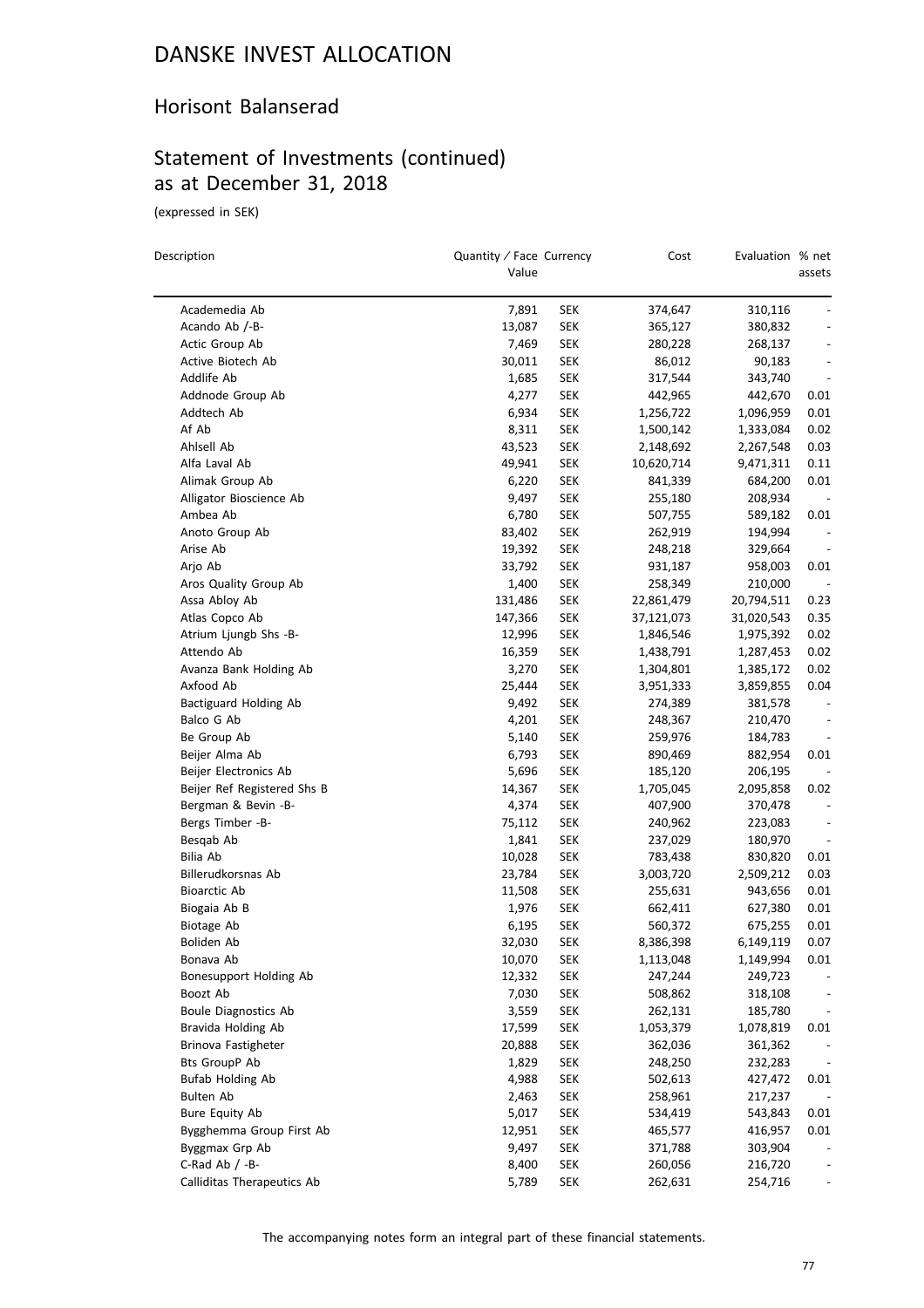#### Horisont Balanserad

## Statement of Investments (continued) as at December 31, 2018

(expressed in SEK)

| Camurus Ab<br>4,820<br>SEK<br>525,380<br>322,458<br>13,694<br>Cantargia Ab<br><b>SEK</b><br>242,653<br>194,455<br>Castellum Ab Gothenburg<br>0.05<br>29,332<br><b>SEK</b><br>4,347,328<br>4,791,382<br>Catella B<br>10,871<br><b>SEK</b><br>255,728<br>252,207<br>3,383<br>Catena Ab<br><b>SEK</b><br>560,549<br>745,951<br>0.01<br>Cdon Group<br>21,819<br><b>SEK</b><br>252,944<br>200,298<br>$\overline{\phantom{a}}$<br>Cellavision<br>2,504<br><b>SEK</b><br>406,008<br>479,516<br>0.01<br>Clas Ohlson Ab B<br>0.01<br>7,135<br><b>SEK</b><br>789,659<br>551,892<br>Cloetta -B-<br>36,854<br>0.01<br><b>SEK</b><br>982,846<br>895,552<br>0.01<br>Clx Communications Ab<br>6,842<br><b>SEK</b><br>538,509<br>595,254<br>Collector Ab<br>8,592<br><b>SEK</b><br>0.01<br>637,157<br>425,304<br><b>SEK</b><br>0.01<br>Concentric<br>4,018<br>512,536<br>481,356<br>Consilium Ab /-B-<br>4,677<br><b>SEK</b><br>260,596<br>233,382<br>$\overline{\phantom{a}}$<br>Coor<br>8,175<br><b>SEK</b><br>535,463<br>575,520<br>0.01<br><b>SEK</b><br>0.01<br>Corem Property Group Ab<br>38,155<br>408,182<br>411,103<br>Creades Ab -A- Shs<br>905<br><b>SEK</b><br>267,880<br>227,155<br>$\overline{\phantom{a}}$<br>Ctt Systems<br>1,136<br><b>SEK</b><br>255,651<br>139,955<br>$\overline{\phantom{a}}$<br>Dedicare Ab<br>3,953<br><b>SEK</b><br>251,429<br>201,603<br>$\overline{\phantom{a}}$<br>Dios Fastigheter<br>7,287<br>SEK<br>411,475<br>410,622<br>0.01<br>0.02<br>Dometic Group Ab<br>34,710<br><b>SEK</b><br>2,459,546<br>1,909,050<br><b>SEK</b><br>Duni Ab<br>3,799<br>410,674<br>372,682<br>Duroc Ab -B-<br>10,836<br><b>SEK</b><br>265,555<br>245,977<br>$\overline{\phantom{a}}$<br>10,549<br><b>SEK</b><br>Dustin Group Ab<br>768,653<br>773,242<br>0.01<br><b>SEK</b><br>Eastnine Ab<br>5,833<br>447,683<br>0.01<br>541,886<br>Edgeware Ab<br>17,133<br><b>SEK</b><br>266,711<br>209,023<br>$\overline{\phantom{a}}$<br>Elanders Ab -B-<br>2,757<br><b>SEK</b><br>257,413<br>240,410<br>Electrolux Abb<br><b>SEK</b><br>0.08<br>35,993<br>8,635,840<br>6,734,290<br>0.05<br>Elekta Ab<br>44,466<br><b>SEK</b><br>3,905,336<br>4,684,493<br>Eltel Ab<br>19,125<br><b>SEK</b><br>428,219<br>244,800<br>$\overline{\phantom{a}}$<br>Endomines Ab<br>37,556<br><b>SEK</b><br>223,834<br>266,764<br>$\overline{\phantom{a}}$<br>Epiroc Aktiebolag<br>143,734<br>SEK<br>12,045,314<br>12,050,659<br>0.13<br>Episurf Medical Ab<br>51,196<br><b>SEK</b><br>258,434<br>148,468<br>Ericsson Tel. B<br>0.34<br>394,197<br><b>SEK</b><br>24,794,088<br>30,715,830<br>Essity Aktie -B<br><b>SEK</b><br>0.20<br>82,458<br>18,693,164<br>17,942,861<br>Ework Group<br>2,454<br>SEK<br>199,925<br>203,191<br>Fabege Ab / Reit<br>35,953<br><b>SEK</b><br>0.05<br>3,669,014<br>4,248,206<br>0.01<br>Fagerhult Ab<br>12,330<br><b>SEK</b><br>938,313<br>1,078,318<br>Fastighets Balder Ab B<br>19,192<br><b>SEK</b><br>4,836,384<br>0.05<br>4,564,932<br>Fastpartner Rg Shs<br>18,246<br><b>SEK</b><br>937,859<br>0.01<br>1,100,964<br>Ferronordic Machines Ab<br><b>SEK</b><br>1,982<br>256,675<br>252,110<br>Fingerprint Cards Ab<br><b>SEK</b><br>38,167<br>393,147<br>386,479<br>0.01<br>Fm Mattsson Mora Group Ab<br>3,897<br><b>SEK</b><br>262,663<br>289,157<br>Formpipe Software Ab<br>39,724<br><b>SEK</b><br>577,984<br>782,563<br>0.01<br>G5 Entertainment<br>1,000<br><b>SEK</b><br>449,513<br>125,500<br>Garo Ab<br>1,519<br><b>SEK</b><br>257,201<br>263,698<br>Getinge Ab B<br>31,514<br><b>SEK</b><br>3,267,293<br>2,517,969<br>0.03<br>16,051<br>Glob Health Par<br><b>SEK</b><br>206,649<br>200,638<br>Granges Ab<br>8,003<br><b>SEK</b><br>764,977<br>644,241<br>0.01<br>Gunnebo Ab<br>4,432<br><b>SEK</b><br>147,142<br>99,277<br>Haldex Ab<br>5,913<br><b>SEK</b><br>493,023<br>407,997<br>0.01<br>Handicare Group Ab<br>6,163<br><b>SEK</b><br>203,379<br>264,278<br>Hansa Biopharma Ab<br>4,327<br><b>SEK</b><br>1,013,798<br>1,197,714<br>0.01 | Description | Quantity / Face Currency<br>Value | Cost | Evaluation % net | assets |
|--------------------------------------------------------------------------------------------------------------------------------------------------------------------------------------------------------------------------------------------------------------------------------------------------------------------------------------------------------------------------------------------------------------------------------------------------------------------------------------------------------------------------------------------------------------------------------------------------------------------------------------------------------------------------------------------------------------------------------------------------------------------------------------------------------------------------------------------------------------------------------------------------------------------------------------------------------------------------------------------------------------------------------------------------------------------------------------------------------------------------------------------------------------------------------------------------------------------------------------------------------------------------------------------------------------------------------------------------------------------------------------------------------------------------------------------------------------------------------------------------------------------------------------------------------------------------------------------------------------------------------------------------------------------------------------------------------------------------------------------------------------------------------------------------------------------------------------------------------------------------------------------------------------------------------------------------------------------------------------------------------------------------------------------------------------------------------------------------------------------------------------------------------------------------------------------------------------------------------------------------------------------------------------------------------------------------------------------------------------------------------------------------------------------------------------------------------------------------------------------------------------------------------------------------------------------------------------------------------------------------------------------------------------------------------------------------------------------------------------------------------------------------------------------------------------------------------------------------------------------------------------------------------------------------------------------------------------------------------------------------------------------------------------------------------------------------------------------------------------------------------------------------------------------------------------------------------------------------------------------------------------------------------------------------------------------------------------------------------------------------------------------------------------------------------------------------------------------------------------------------------------------------------------------------------------------------------------------------------------------------------------------------------------------------------------------------------------------------------------------------------------------------------------------------------------------------------------------------------------------------------------------------------------------------------------------------------------------|-------------|-----------------------------------|------|------------------|--------|
|                                                                                                                                                                                                                                                                                                                                                                                                                                                                                                                                                                                                                                                                                                                                                                                                                                                                                                                                                                                                                                                                                                                                                                                                                                                                                                                                                                                                                                                                                                                                                                                                                                                                                                                                                                                                                                                                                                                                                                                                                                                                                                                                                                                                                                                                                                                                                                                                                                                                                                                                                                                                                                                                                                                                                                                                                                                                                                                                                                                                                                                                                                                                                                                                                                                                                                                                                                                                                                                                                                                                                                                                                                                                                                                                                                                                                                                                                                                                                                    |             |                                   |      |                  |        |
|                                                                                                                                                                                                                                                                                                                                                                                                                                                                                                                                                                                                                                                                                                                                                                                                                                                                                                                                                                                                                                                                                                                                                                                                                                                                                                                                                                                                                                                                                                                                                                                                                                                                                                                                                                                                                                                                                                                                                                                                                                                                                                                                                                                                                                                                                                                                                                                                                                                                                                                                                                                                                                                                                                                                                                                                                                                                                                                                                                                                                                                                                                                                                                                                                                                                                                                                                                                                                                                                                                                                                                                                                                                                                                                                                                                                                                                                                                                                                                    |             |                                   |      |                  |        |
|                                                                                                                                                                                                                                                                                                                                                                                                                                                                                                                                                                                                                                                                                                                                                                                                                                                                                                                                                                                                                                                                                                                                                                                                                                                                                                                                                                                                                                                                                                                                                                                                                                                                                                                                                                                                                                                                                                                                                                                                                                                                                                                                                                                                                                                                                                                                                                                                                                                                                                                                                                                                                                                                                                                                                                                                                                                                                                                                                                                                                                                                                                                                                                                                                                                                                                                                                                                                                                                                                                                                                                                                                                                                                                                                                                                                                                                                                                                                                                    |             |                                   |      |                  |        |
|                                                                                                                                                                                                                                                                                                                                                                                                                                                                                                                                                                                                                                                                                                                                                                                                                                                                                                                                                                                                                                                                                                                                                                                                                                                                                                                                                                                                                                                                                                                                                                                                                                                                                                                                                                                                                                                                                                                                                                                                                                                                                                                                                                                                                                                                                                                                                                                                                                                                                                                                                                                                                                                                                                                                                                                                                                                                                                                                                                                                                                                                                                                                                                                                                                                                                                                                                                                                                                                                                                                                                                                                                                                                                                                                                                                                                                                                                                                                                                    |             |                                   |      |                  |        |
|                                                                                                                                                                                                                                                                                                                                                                                                                                                                                                                                                                                                                                                                                                                                                                                                                                                                                                                                                                                                                                                                                                                                                                                                                                                                                                                                                                                                                                                                                                                                                                                                                                                                                                                                                                                                                                                                                                                                                                                                                                                                                                                                                                                                                                                                                                                                                                                                                                                                                                                                                                                                                                                                                                                                                                                                                                                                                                                                                                                                                                                                                                                                                                                                                                                                                                                                                                                                                                                                                                                                                                                                                                                                                                                                                                                                                                                                                                                                                                    |             |                                   |      |                  |        |
|                                                                                                                                                                                                                                                                                                                                                                                                                                                                                                                                                                                                                                                                                                                                                                                                                                                                                                                                                                                                                                                                                                                                                                                                                                                                                                                                                                                                                                                                                                                                                                                                                                                                                                                                                                                                                                                                                                                                                                                                                                                                                                                                                                                                                                                                                                                                                                                                                                                                                                                                                                                                                                                                                                                                                                                                                                                                                                                                                                                                                                                                                                                                                                                                                                                                                                                                                                                                                                                                                                                                                                                                                                                                                                                                                                                                                                                                                                                                                                    |             |                                   |      |                  |        |
|                                                                                                                                                                                                                                                                                                                                                                                                                                                                                                                                                                                                                                                                                                                                                                                                                                                                                                                                                                                                                                                                                                                                                                                                                                                                                                                                                                                                                                                                                                                                                                                                                                                                                                                                                                                                                                                                                                                                                                                                                                                                                                                                                                                                                                                                                                                                                                                                                                                                                                                                                                                                                                                                                                                                                                                                                                                                                                                                                                                                                                                                                                                                                                                                                                                                                                                                                                                                                                                                                                                                                                                                                                                                                                                                                                                                                                                                                                                                                                    |             |                                   |      |                  |        |
|                                                                                                                                                                                                                                                                                                                                                                                                                                                                                                                                                                                                                                                                                                                                                                                                                                                                                                                                                                                                                                                                                                                                                                                                                                                                                                                                                                                                                                                                                                                                                                                                                                                                                                                                                                                                                                                                                                                                                                                                                                                                                                                                                                                                                                                                                                                                                                                                                                                                                                                                                                                                                                                                                                                                                                                                                                                                                                                                                                                                                                                                                                                                                                                                                                                                                                                                                                                                                                                                                                                                                                                                                                                                                                                                                                                                                                                                                                                                                                    |             |                                   |      |                  |        |
|                                                                                                                                                                                                                                                                                                                                                                                                                                                                                                                                                                                                                                                                                                                                                                                                                                                                                                                                                                                                                                                                                                                                                                                                                                                                                                                                                                                                                                                                                                                                                                                                                                                                                                                                                                                                                                                                                                                                                                                                                                                                                                                                                                                                                                                                                                                                                                                                                                                                                                                                                                                                                                                                                                                                                                                                                                                                                                                                                                                                                                                                                                                                                                                                                                                                                                                                                                                                                                                                                                                                                                                                                                                                                                                                                                                                                                                                                                                                                                    |             |                                   |      |                  |        |
|                                                                                                                                                                                                                                                                                                                                                                                                                                                                                                                                                                                                                                                                                                                                                                                                                                                                                                                                                                                                                                                                                                                                                                                                                                                                                                                                                                                                                                                                                                                                                                                                                                                                                                                                                                                                                                                                                                                                                                                                                                                                                                                                                                                                                                                                                                                                                                                                                                                                                                                                                                                                                                                                                                                                                                                                                                                                                                                                                                                                                                                                                                                                                                                                                                                                                                                                                                                                                                                                                                                                                                                                                                                                                                                                                                                                                                                                                                                                                                    |             |                                   |      |                  |        |
|                                                                                                                                                                                                                                                                                                                                                                                                                                                                                                                                                                                                                                                                                                                                                                                                                                                                                                                                                                                                                                                                                                                                                                                                                                                                                                                                                                                                                                                                                                                                                                                                                                                                                                                                                                                                                                                                                                                                                                                                                                                                                                                                                                                                                                                                                                                                                                                                                                                                                                                                                                                                                                                                                                                                                                                                                                                                                                                                                                                                                                                                                                                                                                                                                                                                                                                                                                                                                                                                                                                                                                                                                                                                                                                                                                                                                                                                                                                                                                    |             |                                   |      |                  |        |
|                                                                                                                                                                                                                                                                                                                                                                                                                                                                                                                                                                                                                                                                                                                                                                                                                                                                                                                                                                                                                                                                                                                                                                                                                                                                                                                                                                                                                                                                                                                                                                                                                                                                                                                                                                                                                                                                                                                                                                                                                                                                                                                                                                                                                                                                                                                                                                                                                                                                                                                                                                                                                                                                                                                                                                                                                                                                                                                                                                                                                                                                                                                                                                                                                                                                                                                                                                                                                                                                                                                                                                                                                                                                                                                                                                                                                                                                                                                                                                    |             |                                   |      |                  |        |
|                                                                                                                                                                                                                                                                                                                                                                                                                                                                                                                                                                                                                                                                                                                                                                                                                                                                                                                                                                                                                                                                                                                                                                                                                                                                                                                                                                                                                                                                                                                                                                                                                                                                                                                                                                                                                                                                                                                                                                                                                                                                                                                                                                                                                                                                                                                                                                                                                                                                                                                                                                                                                                                                                                                                                                                                                                                                                                                                                                                                                                                                                                                                                                                                                                                                                                                                                                                                                                                                                                                                                                                                                                                                                                                                                                                                                                                                                                                                                                    |             |                                   |      |                  |        |
|                                                                                                                                                                                                                                                                                                                                                                                                                                                                                                                                                                                                                                                                                                                                                                                                                                                                                                                                                                                                                                                                                                                                                                                                                                                                                                                                                                                                                                                                                                                                                                                                                                                                                                                                                                                                                                                                                                                                                                                                                                                                                                                                                                                                                                                                                                                                                                                                                                                                                                                                                                                                                                                                                                                                                                                                                                                                                                                                                                                                                                                                                                                                                                                                                                                                                                                                                                                                                                                                                                                                                                                                                                                                                                                                                                                                                                                                                                                                                                    |             |                                   |      |                  |        |
|                                                                                                                                                                                                                                                                                                                                                                                                                                                                                                                                                                                                                                                                                                                                                                                                                                                                                                                                                                                                                                                                                                                                                                                                                                                                                                                                                                                                                                                                                                                                                                                                                                                                                                                                                                                                                                                                                                                                                                                                                                                                                                                                                                                                                                                                                                                                                                                                                                                                                                                                                                                                                                                                                                                                                                                                                                                                                                                                                                                                                                                                                                                                                                                                                                                                                                                                                                                                                                                                                                                                                                                                                                                                                                                                                                                                                                                                                                                                                                    |             |                                   |      |                  |        |
|                                                                                                                                                                                                                                                                                                                                                                                                                                                                                                                                                                                                                                                                                                                                                                                                                                                                                                                                                                                                                                                                                                                                                                                                                                                                                                                                                                                                                                                                                                                                                                                                                                                                                                                                                                                                                                                                                                                                                                                                                                                                                                                                                                                                                                                                                                                                                                                                                                                                                                                                                                                                                                                                                                                                                                                                                                                                                                                                                                                                                                                                                                                                                                                                                                                                                                                                                                                                                                                                                                                                                                                                                                                                                                                                                                                                                                                                                                                                                                    |             |                                   |      |                  |        |
|                                                                                                                                                                                                                                                                                                                                                                                                                                                                                                                                                                                                                                                                                                                                                                                                                                                                                                                                                                                                                                                                                                                                                                                                                                                                                                                                                                                                                                                                                                                                                                                                                                                                                                                                                                                                                                                                                                                                                                                                                                                                                                                                                                                                                                                                                                                                                                                                                                                                                                                                                                                                                                                                                                                                                                                                                                                                                                                                                                                                                                                                                                                                                                                                                                                                                                                                                                                                                                                                                                                                                                                                                                                                                                                                                                                                                                                                                                                                                                    |             |                                   |      |                  |        |
|                                                                                                                                                                                                                                                                                                                                                                                                                                                                                                                                                                                                                                                                                                                                                                                                                                                                                                                                                                                                                                                                                                                                                                                                                                                                                                                                                                                                                                                                                                                                                                                                                                                                                                                                                                                                                                                                                                                                                                                                                                                                                                                                                                                                                                                                                                                                                                                                                                                                                                                                                                                                                                                                                                                                                                                                                                                                                                                                                                                                                                                                                                                                                                                                                                                                                                                                                                                                                                                                                                                                                                                                                                                                                                                                                                                                                                                                                                                                                                    |             |                                   |      |                  |        |
|                                                                                                                                                                                                                                                                                                                                                                                                                                                                                                                                                                                                                                                                                                                                                                                                                                                                                                                                                                                                                                                                                                                                                                                                                                                                                                                                                                                                                                                                                                                                                                                                                                                                                                                                                                                                                                                                                                                                                                                                                                                                                                                                                                                                                                                                                                                                                                                                                                                                                                                                                                                                                                                                                                                                                                                                                                                                                                                                                                                                                                                                                                                                                                                                                                                                                                                                                                                                                                                                                                                                                                                                                                                                                                                                                                                                                                                                                                                                                                    |             |                                   |      |                  |        |
|                                                                                                                                                                                                                                                                                                                                                                                                                                                                                                                                                                                                                                                                                                                                                                                                                                                                                                                                                                                                                                                                                                                                                                                                                                                                                                                                                                                                                                                                                                                                                                                                                                                                                                                                                                                                                                                                                                                                                                                                                                                                                                                                                                                                                                                                                                                                                                                                                                                                                                                                                                                                                                                                                                                                                                                                                                                                                                                                                                                                                                                                                                                                                                                                                                                                                                                                                                                                                                                                                                                                                                                                                                                                                                                                                                                                                                                                                                                                                                    |             |                                   |      |                  |        |
|                                                                                                                                                                                                                                                                                                                                                                                                                                                                                                                                                                                                                                                                                                                                                                                                                                                                                                                                                                                                                                                                                                                                                                                                                                                                                                                                                                                                                                                                                                                                                                                                                                                                                                                                                                                                                                                                                                                                                                                                                                                                                                                                                                                                                                                                                                                                                                                                                                                                                                                                                                                                                                                                                                                                                                                                                                                                                                                                                                                                                                                                                                                                                                                                                                                                                                                                                                                                                                                                                                                                                                                                                                                                                                                                                                                                                                                                                                                                                                    |             |                                   |      |                  |        |
|                                                                                                                                                                                                                                                                                                                                                                                                                                                                                                                                                                                                                                                                                                                                                                                                                                                                                                                                                                                                                                                                                                                                                                                                                                                                                                                                                                                                                                                                                                                                                                                                                                                                                                                                                                                                                                                                                                                                                                                                                                                                                                                                                                                                                                                                                                                                                                                                                                                                                                                                                                                                                                                                                                                                                                                                                                                                                                                                                                                                                                                                                                                                                                                                                                                                                                                                                                                                                                                                                                                                                                                                                                                                                                                                                                                                                                                                                                                                                                    |             |                                   |      |                  |        |
|                                                                                                                                                                                                                                                                                                                                                                                                                                                                                                                                                                                                                                                                                                                                                                                                                                                                                                                                                                                                                                                                                                                                                                                                                                                                                                                                                                                                                                                                                                                                                                                                                                                                                                                                                                                                                                                                                                                                                                                                                                                                                                                                                                                                                                                                                                                                                                                                                                                                                                                                                                                                                                                                                                                                                                                                                                                                                                                                                                                                                                                                                                                                                                                                                                                                                                                                                                                                                                                                                                                                                                                                                                                                                                                                                                                                                                                                                                                                                                    |             |                                   |      |                  |        |
|                                                                                                                                                                                                                                                                                                                                                                                                                                                                                                                                                                                                                                                                                                                                                                                                                                                                                                                                                                                                                                                                                                                                                                                                                                                                                                                                                                                                                                                                                                                                                                                                                                                                                                                                                                                                                                                                                                                                                                                                                                                                                                                                                                                                                                                                                                                                                                                                                                                                                                                                                                                                                                                                                                                                                                                                                                                                                                                                                                                                                                                                                                                                                                                                                                                                                                                                                                                                                                                                                                                                                                                                                                                                                                                                                                                                                                                                                                                                                                    |             |                                   |      |                  |        |
|                                                                                                                                                                                                                                                                                                                                                                                                                                                                                                                                                                                                                                                                                                                                                                                                                                                                                                                                                                                                                                                                                                                                                                                                                                                                                                                                                                                                                                                                                                                                                                                                                                                                                                                                                                                                                                                                                                                                                                                                                                                                                                                                                                                                                                                                                                                                                                                                                                                                                                                                                                                                                                                                                                                                                                                                                                                                                                                                                                                                                                                                                                                                                                                                                                                                                                                                                                                                                                                                                                                                                                                                                                                                                                                                                                                                                                                                                                                                                                    |             |                                   |      |                  |        |
|                                                                                                                                                                                                                                                                                                                                                                                                                                                                                                                                                                                                                                                                                                                                                                                                                                                                                                                                                                                                                                                                                                                                                                                                                                                                                                                                                                                                                                                                                                                                                                                                                                                                                                                                                                                                                                                                                                                                                                                                                                                                                                                                                                                                                                                                                                                                                                                                                                                                                                                                                                                                                                                                                                                                                                                                                                                                                                                                                                                                                                                                                                                                                                                                                                                                                                                                                                                                                                                                                                                                                                                                                                                                                                                                                                                                                                                                                                                                                                    |             |                                   |      |                  |        |
|                                                                                                                                                                                                                                                                                                                                                                                                                                                                                                                                                                                                                                                                                                                                                                                                                                                                                                                                                                                                                                                                                                                                                                                                                                                                                                                                                                                                                                                                                                                                                                                                                                                                                                                                                                                                                                                                                                                                                                                                                                                                                                                                                                                                                                                                                                                                                                                                                                                                                                                                                                                                                                                                                                                                                                                                                                                                                                                                                                                                                                                                                                                                                                                                                                                                                                                                                                                                                                                                                                                                                                                                                                                                                                                                                                                                                                                                                                                                                                    |             |                                   |      |                  |        |
|                                                                                                                                                                                                                                                                                                                                                                                                                                                                                                                                                                                                                                                                                                                                                                                                                                                                                                                                                                                                                                                                                                                                                                                                                                                                                                                                                                                                                                                                                                                                                                                                                                                                                                                                                                                                                                                                                                                                                                                                                                                                                                                                                                                                                                                                                                                                                                                                                                                                                                                                                                                                                                                                                                                                                                                                                                                                                                                                                                                                                                                                                                                                                                                                                                                                                                                                                                                                                                                                                                                                                                                                                                                                                                                                                                                                                                                                                                                                                                    |             |                                   |      |                  |        |
|                                                                                                                                                                                                                                                                                                                                                                                                                                                                                                                                                                                                                                                                                                                                                                                                                                                                                                                                                                                                                                                                                                                                                                                                                                                                                                                                                                                                                                                                                                                                                                                                                                                                                                                                                                                                                                                                                                                                                                                                                                                                                                                                                                                                                                                                                                                                                                                                                                                                                                                                                                                                                                                                                                                                                                                                                                                                                                                                                                                                                                                                                                                                                                                                                                                                                                                                                                                                                                                                                                                                                                                                                                                                                                                                                                                                                                                                                                                                                                    |             |                                   |      |                  |        |
|                                                                                                                                                                                                                                                                                                                                                                                                                                                                                                                                                                                                                                                                                                                                                                                                                                                                                                                                                                                                                                                                                                                                                                                                                                                                                                                                                                                                                                                                                                                                                                                                                                                                                                                                                                                                                                                                                                                                                                                                                                                                                                                                                                                                                                                                                                                                                                                                                                                                                                                                                                                                                                                                                                                                                                                                                                                                                                                                                                                                                                                                                                                                                                                                                                                                                                                                                                                                                                                                                                                                                                                                                                                                                                                                                                                                                                                                                                                                                                    |             |                                   |      |                  |        |
|                                                                                                                                                                                                                                                                                                                                                                                                                                                                                                                                                                                                                                                                                                                                                                                                                                                                                                                                                                                                                                                                                                                                                                                                                                                                                                                                                                                                                                                                                                                                                                                                                                                                                                                                                                                                                                                                                                                                                                                                                                                                                                                                                                                                                                                                                                                                                                                                                                                                                                                                                                                                                                                                                                                                                                                                                                                                                                                                                                                                                                                                                                                                                                                                                                                                                                                                                                                                                                                                                                                                                                                                                                                                                                                                                                                                                                                                                                                                                                    |             |                                   |      |                  |        |
|                                                                                                                                                                                                                                                                                                                                                                                                                                                                                                                                                                                                                                                                                                                                                                                                                                                                                                                                                                                                                                                                                                                                                                                                                                                                                                                                                                                                                                                                                                                                                                                                                                                                                                                                                                                                                                                                                                                                                                                                                                                                                                                                                                                                                                                                                                                                                                                                                                                                                                                                                                                                                                                                                                                                                                                                                                                                                                                                                                                                                                                                                                                                                                                                                                                                                                                                                                                                                                                                                                                                                                                                                                                                                                                                                                                                                                                                                                                                                                    |             |                                   |      |                  |        |
|                                                                                                                                                                                                                                                                                                                                                                                                                                                                                                                                                                                                                                                                                                                                                                                                                                                                                                                                                                                                                                                                                                                                                                                                                                                                                                                                                                                                                                                                                                                                                                                                                                                                                                                                                                                                                                                                                                                                                                                                                                                                                                                                                                                                                                                                                                                                                                                                                                                                                                                                                                                                                                                                                                                                                                                                                                                                                                                                                                                                                                                                                                                                                                                                                                                                                                                                                                                                                                                                                                                                                                                                                                                                                                                                                                                                                                                                                                                                                                    |             |                                   |      |                  |        |
|                                                                                                                                                                                                                                                                                                                                                                                                                                                                                                                                                                                                                                                                                                                                                                                                                                                                                                                                                                                                                                                                                                                                                                                                                                                                                                                                                                                                                                                                                                                                                                                                                                                                                                                                                                                                                                                                                                                                                                                                                                                                                                                                                                                                                                                                                                                                                                                                                                                                                                                                                                                                                                                                                                                                                                                                                                                                                                                                                                                                                                                                                                                                                                                                                                                                                                                                                                                                                                                                                                                                                                                                                                                                                                                                                                                                                                                                                                                                                                    |             |                                   |      |                  |        |
|                                                                                                                                                                                                                                                                                                                                                                                                                                                                                                                                                                                                                                                                                                                                                                                                                                                                                                                                                                                                                                                                                                                                                                                                                                                                                                                                                                                                                                                                                                                                                                                                                                                                                                                                                                                                                                                                                                                                                                                                                                                                                                                                                                                                                                                                                                                                                                                                                                                                                                                                                                                                                                                                                                                                                                                                                                                                                                                                                                                                                                                                                                                                                                                                                                                                                                                                                                                                                                                                                                                                                                                                                                                                                                                                                                                                                                                                                                                                                                    |             |                                   |      |                  |        |
|                                                                                                                                                                                                                                                                                                                                                                                                                                                                                                                                                                                                                                                                                                                                                                                                                                                                                                                                                                                                                                                                                                                                                                                                                                                                                                                                                                                                                                                                                                                                                                                                                                                                                                                                                                                                                                                                                                                                                                                                                                                                                                                                                                                                                                                                                                                                                                                                                                                                                                                                                                                                                                                                                                                                                                                                                                                                                                                                                                                                                                                                                                                                                                                                                                                                                                                                                                                                                                                                                                                                                                                                                                                                                                                                                                                                                                                                                                                                                                    |             |                                   |      |                  |        |
|                                                                                                                                                                                                                                                                                                                                                                                                                                                                                                                                                                                                                                                                                                                                                                                                                                                                                                                                                                                                                                                                                                                                                                                                                                                                                                                                                                                                                                                                                                                                                                                                                                                                                                                                                                                                                                                                                                                                                                                                                                                                                                                                                                                                                                                                                                                                                                                                                                                                                                                                                                                                                                                                                                                                                                                                                                                                                                                                                                                                                                                                                                                                                                                                                                                                                                                                                                                                                                                                                                                                                                                                                                                                                                                                                                                                                                                                                                                                                                    |             |                                   |      |                  |        |
|                                                                                                                                                                                                                                                                                                                                                                                                                                                                                                                                                                                                                                                                                                                                                                                                                                                                                                                                                                                                                                                                                                                                                                                                                                                                                                                                                                                                                                                                                                                                                                                                                                                                                                                                                                                                                                                                                                                                                                                                                                                                                                                                                                                                                                                                                                                                                                                                                                                                                                                                                                                                                                                                                                                                                                                                                                                                                                                                                                                                                                                                                                                                                                                                                                                                                                                                                                                                                                                                                                                                                                                                                                                                                                                                                                                                                                                                                                                                                                    |             |                                   |      |                  |        |
|                                                                                                                                                                                                                                                                                                                                                                                                                                                                                                                                                                                                                                                                                                                                                                                                                                                                                                                                                                                                                                                                                                                                                                                                                                                                                                                                                                                                                                                                                                                                                                                                                                                                                                                                                                                                                                                                                                                                                                                                                                                                                                                                                                                                                                                                                                                                                                                                                                                                                                                                                                                                                                                                                                                                                                                                                                                                                                                                                                                                                                                                                                                                                                                                                                                                                                                                                                                                                                                                                                                                                                                                                                                                                                                                                                                                                                                                                                                                                                    |             |                                   |      |                  |        |
|                                                                                                                                                                                                                                                                                                                                                                                                                                                                                                                                                                                                                                                                                                                                                                                                                                                                                                                                                                                                                                                                                                                                                                                                                                                                                                                                                                                                                                                                                                                                                                                                                                                                                                                                                                                                                                                                                                                                                                                                                                                                                                                                                                                                                                                                                                                                                                                                                                                                                                                                                                                                                                                                                                                                                                                                                                                                                                                                                                                                                                                                                                                                                                                                                                                                                                                                                                                                                                                                                                                                                                                                                                                                                                                                                                                                                                                                                                                                                                    |             |                                   |      |                  |        |
|                                                                                                                                                                                                                                                                                                                                                                                                                                                                                                                                                                                                                                                                                                                                                                                                                                                                                                                                                                                                                                                                                                                                                                                                                                                                                                                                                                                                                                                                                                                                                                                                                                                                                                                                                                                                                                                                                                                                                                                                                                                                                                                                                                                                                                                                                                                                                                                                                                                                                                                                                                                                                                                                                                                                                                                                                                                                                                                                                                                                                                                                                                                                                                                                                                                                                                                                                                                                                                                                                                                                                                                                                                                                                                                                                                                                                                                                                                                                                                    |             |                                   |      |                  |        |
|                                                                                                                                                                                                                                                                                                                                                                                                                                                                                                                                                                                                                                                                                                                                                                                                                                                                                                                                                                                                                                                                                                                                                                                                                                                                                                                                                                                                                                                                                                                                                                                                                                                                                                                                                                                                                                                                                                                                                                                                                                                                                                                                                                                                                                                                                                                                                                                                                                                                                                                                                                                                                                                                                                                                                                                                                                                                                                                                                                                                                                                                                                                                                                                                                                                                                                                                                                                                                                                                                                                                                                                                                                                                                                                                                                                                                                                                                                                                                                    |             |                                   |      |                  |        |
|                                                                                                                                                                                                                                                                                                                                                                                                                                                                                                                                                                                                                                                                                                                                                                                                                                                                                                                                                                                                                                                                                                                                                                                                                                                                                                                                                                                                                                                                                                                                                                                                                                                                                                                                                                                                                                                                                                                                                                                                                                                                                                                                                                                                                                                                                                                                                                                                                                                                                                                                                                                                                                                                                                                                                                                                                                                                                                                                                                                                                                                                                                                                                                                                                                                                                                                                                                                                                                                                                                                                                                                                                                                                                                                                                                                                                                                                                                                                                                    |             |                                   |      |                  |        |
|                                                                                                                                                                                                                                                                                                                                                                                                                                                                                                                                                                                                                                                                                                                                                                                                                                                                                                                                                                                                                                                                                                                                                                                                                                                                                                                                                                                                                                                                                                                                                                                                                                                                                                                                                                                                                                                                                                                                                                                                                                                                                                                                                                                                                                                                                                                                                                                                                                                                                                                                                                                                                                                                                                                                                                                                                                                                                                                                                                                                                                                                                                                                                                                                                                                                                                                                                                                                                                                                                                                                                                                                                                                                                                                                                                                                                                                                                                                                                                    |             |                                   |      |                  |        |
|                                                                                                                                                                                                                                                                                                                                                                                                                                                                                                                                                                                                                                                                                                                                                                                                                                                                                                                                                                                                                                                                                                                                                                                                                                                                                                                                                                                                                                                                                                                                                                                                                                                                                                                                                                                                                                                                                                                                                                                                                                                                                                                                                                                                                                                                                                                                                                                                                                                                                                                                                                                                                                                                                                                                                                                                                                                                                                                                                                                                                                                                                                                                                                                                                                                                                                                                                                                                                                                                                                                                                                                                                                                                                                                                                                                                                                                                                                                                                                    |             |                                   |      |                  |        |
|                                                                                                                                                                                                                                                                                                                                                                                                                                                                                                                                                                                                                                                                                                                                                                                                                                                                                                                                                                                                                                                                                                                                                                                                                                                                                                                                                                                                                                                                                                                                                                                                                                                                                                                                                                                                                                                                                                                                                                                                                                                                                                                                                                                                                                                                                                                                                                                                                                                                                                                                                                                                                                                                                                                                                                                                                                                                                                                                                                                                                                                                                                                                                                                                                                                                                                                                                                                                                                                                                                                                                                                                                                                                                                                                                                                                                                                                                                                                                                    |             |                                   |      |                  |        |
|                                                                                                                                                                                                                                                                                                                                                                                                                                                                                                                                                                                                                                                                                                                                                                                                                                                                                                                                                                                                                                                                                                                                                                                                                                                                                                                                                                                                                                                                                                                                                                                                                                                                                                                                                                                                                                                                                                                                                                                                                                                                                                                                                                                                                                                                                                                                                                                                                                                                                                                                                                                                                                                                                                                                                                                                                                                                                                                                                                                                                                                                                                                                                                                                                                                                                                                                                                                                                                                                                                                                                                                                                                                                                                                                                                                                                                                                                                                                                                    |             |                                   |      |                  |        |
|                                                                                                                                                                                                                                                                                                                                                                                                                                                                                                                                                                                                                                                                                                                                                                                                                                                                                                                                                                                                                                                                                                                                                                                                                                                                                                                                                                                                                                                                                                                                                                                                                                                                                                                                                                                                                                                                                                                                                                                                                                                                                                                                                                                                                                                                                                                                                                                                                                                                                                                                                                                                                                                                                                                                                                                                                                                                                                                                                                                                                                                                                                                                                                                                                                                                                                                                                                                                                                                                                                                                                                                                                                                                                                                                                                                                                                                                                                                                                                    |             |                                   |      |                  |        |
|                                                                                                                                                                                                                                                                                                                                                                                                                                                                                                                                                                                                                                                                                                                                                                                                                                                                                                                                                                                                                                                                                                                                                                                                                                                                                                                                                                                                                                                                                                                                                                                                                                                                                                                                                                                                                                                                                                                                                                                                                                                                                                                                                                                                                                                                                                                                                                                                                                                                                                                                                                                                                                                                                                                                                                                                                                                                                                                                                                                                                                                                                                                                                                                                                                                                                                                                                                                                                                                                                                                                                                                                                                                                                                                                                                                                                                                                                                                                                                    |             |                                   |      |                  |        |
|                                                                                                                                                                                                                                                                                                                                                                                                                                                                                                                                                                                                                                                                                                                                                                                                                                                                                                                                                                                                                                                                                                                                                                                                                                                                                                                                                                                                                                                                                                                                                                                                                                                                                                                                                                                                                                                                                                                                                                                                                                                                                                                                                                                                                                                                                                                                                                                                                                                                                                                                                                                                                                                                                                                                                                                                                                                                                                                                                                                                                                                                                                                                                                                                                                                                                                                                                                                                                                                                                                                                                                                                                                                                                                                                                                                                                                                                                                                                                                    |             |                                   |      |                  |        |
|                                                                                                                                                                                                                                                                                                                                                                                                                                                                                                                                                                                                                                                                                                                                                                                                                                                                                                                                                                                                                                                                                                                                                                                                                                                                                                                                                                                                                                                                                                                                                                                                                                                                                                                                                                                                                                                                                                                                                                                                                                                                                                                                                                                                                                                                                                                                                                                                                                                                                                                                                                                                                                                                                                                                                                                                                                                                                                                                                                                                                                                                                                                                                                                                                                                                                                                                                                                                                                                                                                                                                                                                                                                                                                                                                                                                                                                                                                                                                                    |             |                                   |      |                  |        |
|                                                                                                                                                                                                                                                                                                                                                                                                                                                                                                                                                                                                                                                                                                                                                                                                                                                                                                                                                                                                                                                                                                                                                                                                                                                                                                                                                                                                                                                                                                                                                                                                                                                                                                                                                                                                                                                                                                                                                                                                                                                                                                                                                                                                                                                                                                                                                                                                                                                                                                                                                                                                                                                                                                                                                                                                                                                                                                                                                                                                                                                                                                                                                                                                                                                                                                                                                                                                                                                                                                                                                                                                                                                                                                                                                                                                                                                                                                                                                                    |             |                                   |      |                  |        |
|                                                                                                                                                                                                                                                                                                                                                                                                                                                                                                                                                                                                                                                                                                                                                                                                                                                                                                                                                                                                                                                                                                                                                                                                                                                                                                                                                                                                                                                                                                                                                                                                                                                                                                                                                                                                                                                                                                                                                                                                                                                                                                                                                                                                                                                                                                                                                                                                                                                                                                                                                                                                                                                                                                                                                                                                                                                                                                                                                                                                                                                                                                                                                                                                                                                                                                                                                                                                                                                                                                                                                                                                                                                                                                                                                                                                                                                                                                                                                                    |             |                                   |      |                  |        |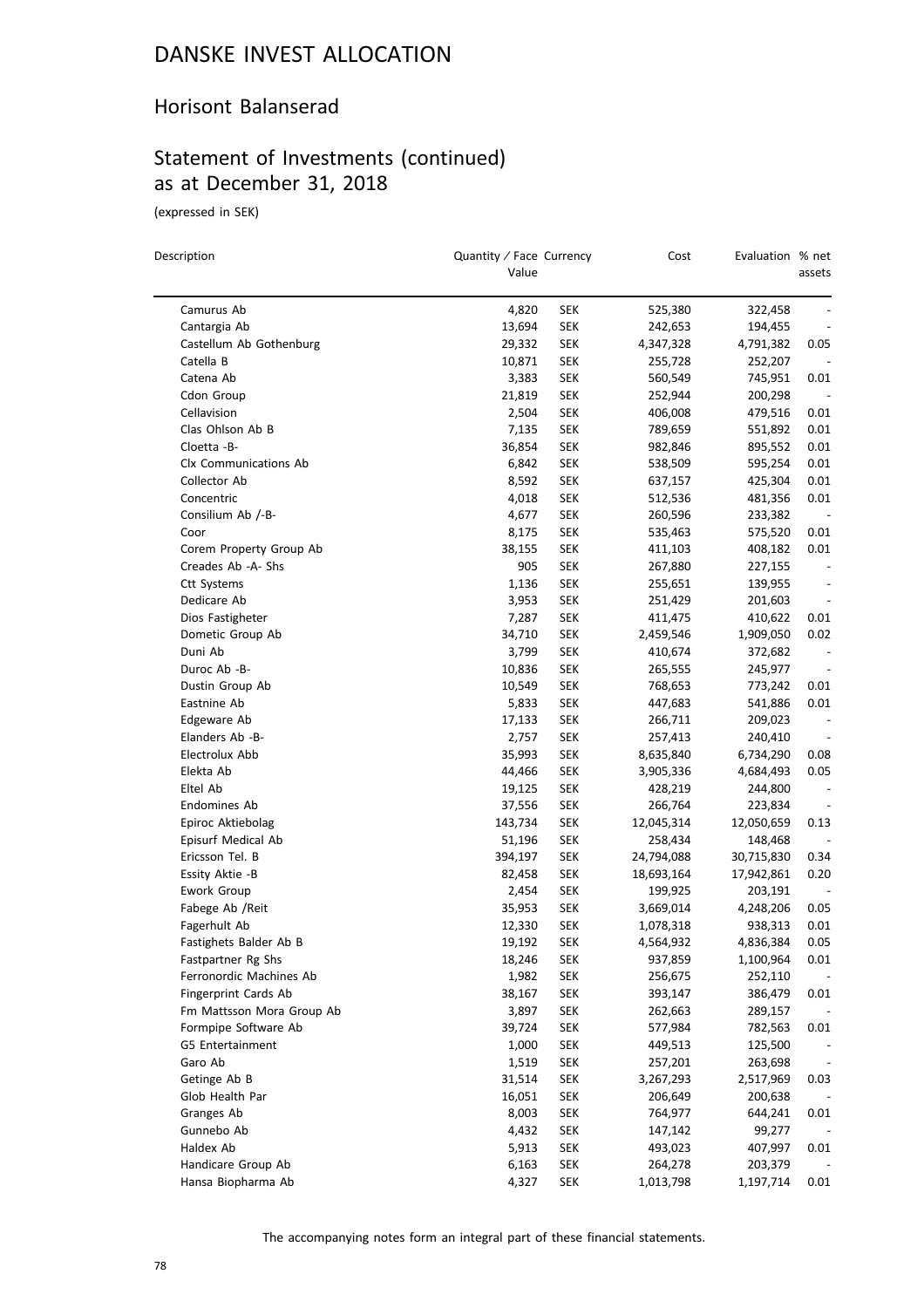#### Horisont Balanserad

### Statement of Investments (continued) as at December 31, 2018

(expressed in SEK)

| Description                     | Quantity / Face Currency<br>Value |            | Cost       | Evaluation % net | assets                   |
|---------------------------------|-----------------------------------|------------|------------|------------------|--------------------------|
| Heba Fastighets -B-             | 9,317                             | <b>SEK</b> | 1,081,316  | 1,187,917        | 0.01                     |
| Hembla - B Registered SHS -B-   | 10,612                            | <b>SEK</b> | 1,491,117  | 1,570,576        | 0.02                     |
| Hemfosa Fastigheter Ab / Reit   | 13,319                            | <b>SEK</b> | 928,287    | 930,998          | 0.01                     |
| Hennes & Mauritz Ab             | 197,090                           | <b>SEK</b> | 35,132,965 | 24,837,282       | 0.28                     |
| Hexagon Ab B                    | 42,225                            | <b>SEK</b> | 18,334,077 | 17,227,800       | 0.19                     |
| Hexpol Ab                       | 38,651                            | <b>SEK</b> | 3,204,148  | 2,707,503        | 0.03                     |
| Hiq International Ab            | 3,980                             | <b>SEK</b> | 232,830    | 188,294          |                          |
| Hms Networks Ab                 | 4,928                             | <b>SEK</b> | 667,038    | 606,144          | 0.01                     |
| Hoist Finance                   | 6,815                             | <b>SEK</b> | 570,756    | 294,067          |                          |
| Holmen Ab                       | 19,152                            | <b>SEK</b> | 3,887,747  | 3,350,451        | 0.04                     |
| Hufvudstaden Ab A               | 20,184                            | <b>SEK</b> | 2,745,340  | 2,763,190        | 0.03                     |
| Humana Ab                       | 4,438                             | <b>SEK</b> | 262,256    | 266,280          | $\overline{\phantom{a}}$ |
| Husqvarna Ab -B-                | 65,428                            | <b>SEK</b> | 4,925,241  | 4,298,620        | 0.05                     |
| lar Systems Group Ab            | 2,748                             | <b>SEK</b> | 658,648    | 667,764          | 0.01                     |
| Ica Gruppen Ab                  | 23,482                            | <b>SEK</b> | 7,058,174  | 7,439,098        | 0.08                     |
| Icta Ab                         | 26,979                            | <b>SEK</b> | 265,258    | 209,897          |                          |
| Immunovia Ak                    | 1,669                             | <b>SEK</b> | 258,536    | 229,988          |                          |
| Industrivaerden Ab A            | 50,511                            | <b>SEK</b> | 10,404,180 | 9,253,615        | 0.10                     |
| Indutrade Ab                    | 13,538                            | <b>SEK</b> | 2,958,448  | 2,783,413        | 0.03                     |
| Infant                          | 1,664                             | <b>SEK</b> | 242,022    | 235,456          |                          |
| Instalco Intressenter Ab        | 3,867                             | <b>SEK</b> | 248,433    | 266,823          |                          |
| Intl Eng Sk                     | 3,645                             | <b>SEK</b> | 254,829    | 268,272          | $\overline{a}$           |
| Intrum Justitia Ab              | 14,889                            | <b>SEK</b> | 3,511,545  | 3,062,667        | 0.03                     |
| Investment Ab Kinnevik          | 32,141                            | <b>SEK</b> | 8,324,573  | 6,868,532        | 0.08                     |
| Investment Ab Oeresund          | 3,588                             | <b>SEK</b> | 461,964    | 464,287          | 0.01                     |
| Investor Ab B                   | 90,970                            | <b>SEK</b> | 35,387,079 | 34,168,332       | 0.38                     |
| Invisio Communications Ab       | 5,223                             | <b>SEK</b> | 386,502    | 297,189          |                          |
| Inwido Ab                       | 5,846                             | <b>SEK</b> | 413,531    | 325,038          |                          |
| Itab Shop Concept Ab            | 6,315                             | <b>SEK</b> | 345,746    | 94,725           |                          |
| J.M. Ab                         | 7,871                             | <b>SEK</b> | 1,464,498  | 1,361,683        | 0.02                     |
| Kabe Husvagnar Ab B             | 1,579                             | <b>SEK</b> | 250,272    | 225,797          | $\overline{\phantom{a}}$ |
| Kappahl Ab                      | 9,842                             | <b>SEK</b> | 615,125    | 171,251          |                          |
| Karo Pharma Ab                  | 16,683                            | <b>SEK</b> | 557,023    | 618,105          | 0.01                     |
| Klovern Ab /Reit                | 58,573                            | <b>SEK</b> | 650,160    | 602,130          | 0.01                     |
| Know It Ab                      | 1,488                             | <b>SEK</b> | 255,956    | 228,557          |                          |
| Kungsleden                      | 17,566                            | <b>SEK</b> | 1,075,659  | 1,104,901        | 0.01                     |
| Lagercrantz Group Ab            | 8,098                             | <b>SEK</b> | 718,338    | 697,238          | 0.01                     |
| Lammhults Design Group Ab       | 7,267                             | <b>SEK</b> | 348,816    | 297,220          |                          |
| Latour Ab Investment -B- Shs    | 74,727                            | <b>SEK</b> | 7,745,811  | 8,369,424        | 0.09                     |
| Lifco Ab                        | 10,499                            | <b>SEK</b> | 3,384,003  | 3,438,422        | 0.04                     |
| Lime Technolog - Registered Shs | 2,516                             | <b>SEK</b> | 199,479    | 198,764          |                          |
| Lindab International Ab         | 7,308                             | <b>SEK</b> | 466,958    | 464,058          | 0.01                     |
| Loomis -B-                      | 8,078                             | <b>SEK</b> | 2,418,495  | 2,310,308        | 0.03                     |
| Lundbergfoeretagen /-B-         | 27,417                            | <b>SEK</b> | 8,148,412  | 7,161,320        | 0.08                     |
| Lundin Petroleum Ab             | 38,962                            | <b>SEK</b> | 9,321,424  | 8,626,187        | 0.10                     |
| Magnolia Bostad Ab / Reit       | 4,890                             | <b>SEK</b> | 200,542    | 178,485          |                          |
| Malmbergs Elektriska Ab         |                                   |            |            |                  |                          |
|                                 | 3,211                             | <b>SEK</b> | 255,188    | 259,449          |                          |
| Medcap Ab<br>Medicover Ab       | 3,091                             | <b>SEK</b> | 250,181    | 245,425          | $\overline{\phantom{a}}$ |
| Medivir -B-                     | 15,516                            | <b>SEK</b> | 1,230,004  | 1,137,323        | 0.01                     |
|                                 | 7,941                             | <b>SEK</b> | 267,327    | 190,187          |                          |
| Mekonomen Ab                    | 5,475                             | <b>SEK</b> | 676,634    | 500,962          | 0.01                     |
| Micro Systemation -B-           | 3,500                             | <b>SEK</b> | 228,646    | 194,600          |                          |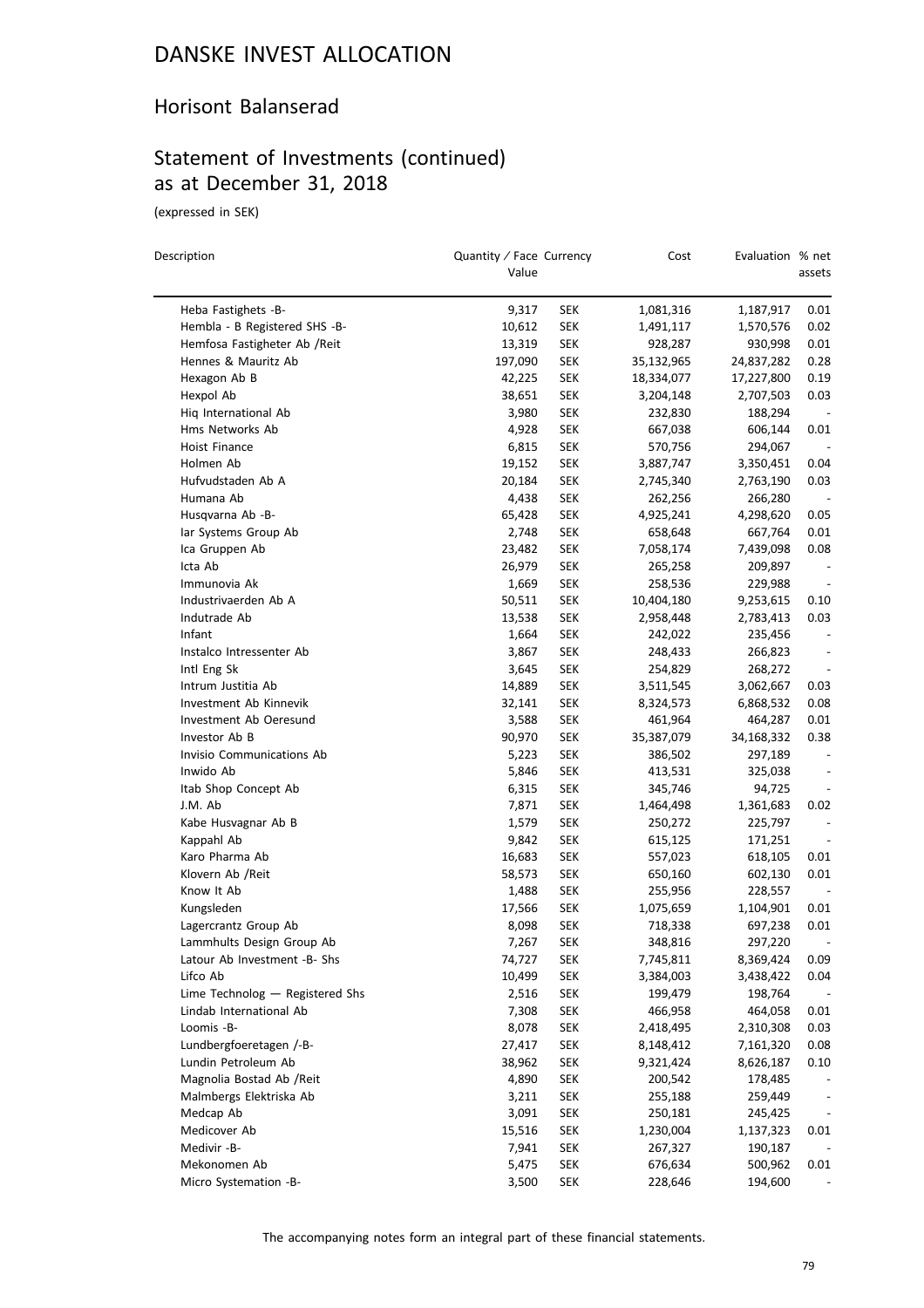#### Horisont Balanserad

## Statement of Investments (continued) as at December 31, 2018

(expressed in SEK)

 $\overline{\phantom{0}}$ 

| Description                                 | Quantity / Face Currency<br>Value |                   | Cost                 | Evaluation % net     | assets |
|---------------------------------------------|-----------------------------------|-------------------|----------------------|----------------------|--------|
|                                             |                                   |                   |                      |                      |        |
| Micronic Ab                                 | 10,521                            | SEK               | 1,035,295            | 1,242,530            | 0.01   |
| Midsona Ab /-B-                             | 6,970                             | SEK               | 446,433              | 429,352              | 0.01   |
| Midway Holdind Ab / B                       | 16,307                            | SEK               | 266,821<br>262,616   | 228,298              |        |
| Mips Ab                                     | 3,524                             | SEK               |                      | 383,411              | 0.01   |
| Moberg Pharma Ab<br>Modern Times Group Ab B | 5,069<br>7,455                    | SEK<br><b>SEK</b> | 256,344<br>2,389,400 | 217,967              | 0.03   |
| Momentum Group Ab                           | 1,595                             | <b>SEK</b>        | 157,108              | 2,184,315<br>128,398 |        |
| Mq Holding Ab                               | 18,719                            | SEK               | 265,002              | 189,062              |        |
| Multiiq Ab                                  | 615,233                           | SEK               | 399,901              | 436,815              | 0.01   |
| Munters Group Ab                            | 18,314                            | <b>SEK</b>        | 738,264              | 622,676              | 0.01   |
| Ncab Group Ab                               | 2,760                             | <b>SEK</b>        | 245,934              | 237,360              |        |
| Ncc Ab B                                    | 10,662                            | <b>SEK</b>        | 1,681,212            | 1,469,224            | 0.02   |
| Nederman Holding Ab                         | 4,728                             | <b>SEK</b>        | 415,276              | 425,520              | 0.01   |
| New Wave Group B                            | 8,472                             | SEK               | 470,196              | 401,573              | 0.01   |
| Ngs Group Ab                                | 10,000                            | SEK               | 299,654              | 210,000              |        |
| Nibe Industrier Ab                          | 56,904                            | <b>SEK</b>        | 4,915,205            | 5,173,712            | 0.06   |
| Nilorngruppen Ab-B-                         | 3,239                             | SEK               | 259,275              | 220,576              |        |
| Nobia Ab                                    | 16,779                            | <b>SEK</b>        | 1,118,368            | 826,198              | 0.01   |
| Nobina Ab                                   | 8,448                             | <b>SEK</b>        | 388,608              | 506,035              | 0.01   |
| Nolato Ab /-B-                              | 2,942                             | SEK               | 1,354,799            | 1,078,243            | 0.01   |
| Np3 Fastigheter Ab /Reit                    | 7,916                             | SEK               | 397,779              | 482,876              | 0.01   |
| Nyfosa Ab / Reit                            | 18,545                            | <b>SEK</b>        | 776,206              | 792,891              | 0.01   |
| Oasmia Pharmaceutical Ab                    | 20,700                            | <b>SEK</b>        | 253,593              | 189,405              |        |
| Oem International Ab                        | 2,351                             | <b>SEK</b>        | 469,025              | 447,866              | 0.01   |
| Oncopeptides Ab                             | 3,972                             | <b>SEK</b>        | 295,914              | 521,921              | 0.01   |
| Opus Group - Shs                            | 47,303                            | <b>SEK</b>        | 251,399              | 226,108              |        |
| Orexo Ab                                    | 7,246                             | SEK               | 297,811              | 426,065              | 0.01   |
| Pandox Ab / Reit                            | 17,692                            | <b>SEK</b>        | 2,660,529            | 2,593,647            | 0.03   |
| Peab Ab /B Fria                             | 32,209                            | SEK               | 2,478,800            | 2,331,932            | 0.03   |
| Platzer Fastigheter                         | 9,809                             | <b>SEK</b>        | 521,520              | 584,616              | 0.01   |
| <b>Precise Biometrics</b>                   | 152,986                           | <b>SEK</b>        | 260,541              | 189,703              |        |
| Pricer Ab /-B-                              | 24,206                            | SEK               | 243,801              | 224,874              |        |
| Probi Ab                                    | 1,278                             | SEK               | 440,169              | 460,080              | 0.01   |
| Profilgruppen Ab                            | 1,635                             | <b>SEK</b>        | 181,485              | 161,865              |        |
| Q-Linea Ab                                  | 3,886                             | <b>SEK</b>        | 262,059              | 235,103              |        |
| Railcare Group Ab                           | 14,982                            | <b>SEK</b>        | 209,345              | 202,257              |        |
| Ratos B                                     | 31,438                            | <b>SEK</b>        | 1,076,567            | 731,877              | 0.01   |
| Raysearch Laboratories Ab                   | 4,071                             | <b>SEK</b>        | 479,386              | 392,852              | 0.01   |
| Recipharm Ab                                | 6,680                             | <b>SEK</b>        | 699,221              | 756,176              | 0.01   |
| Rejlerkoncernen Ab -B-                      | 2,841                             | <b>SEK</b>        | 210,339              | 200,006              |        |
| Resurs Holding Ab                           | 19,050                            | <b>SEK</b>        | 1,071,745            | 1,042,035            | 0.01   |
| Rezidor Hotel Group Ab                      | 27,181                            | <b>SEK</b>        | 852,433              | 1,114,421            | 0.01   |
| Rottneros Ab                                | 22,250                            | <b>SEK</b>        | 251,522              | 183,340              |        |
| Sandvik Ab                                  | 150,500                           | <b>SEK</b>        | 22,020,920           | 19,015,675           | 0.21   |
| Saniona Ab                                  | 8,417                             | <b>SEK</b>        | 259,607              | 269,344              |        |
| Sas                                         | 37,156                            | <b>SEK</b>        | 840,235              | 772,845              | 0.01   |
| Scandi Standard Ab                          | 8,592                             | <b>SEK</b>        | 512,007              | 531,845              | 0.01   |
| Scandic Hotels Group Ab                     | 11,458                            | <b>SEK</b>        | 1,111,700            | 894,870              | 0.01   |
| Sectra Ab                                   | 3,824                             | <b>SEK</b>        | 792,693              | 722,660              | 0.01   |
| Securitas Ab B                              | 39,541                            | <b>SEK</b>        | 5,823,256            | 5,624,707            | 0.06   |
| Sensys Traffic Ab -B-                       | 159,916                           | <b>SEK</b>        | 248,031              | 291,687              |        |
| Skandinav. Ensk. Banken A                   | 256,562                           | <b>SEK</b>        | 24,686,905           | 22,089,988           | 0.25   |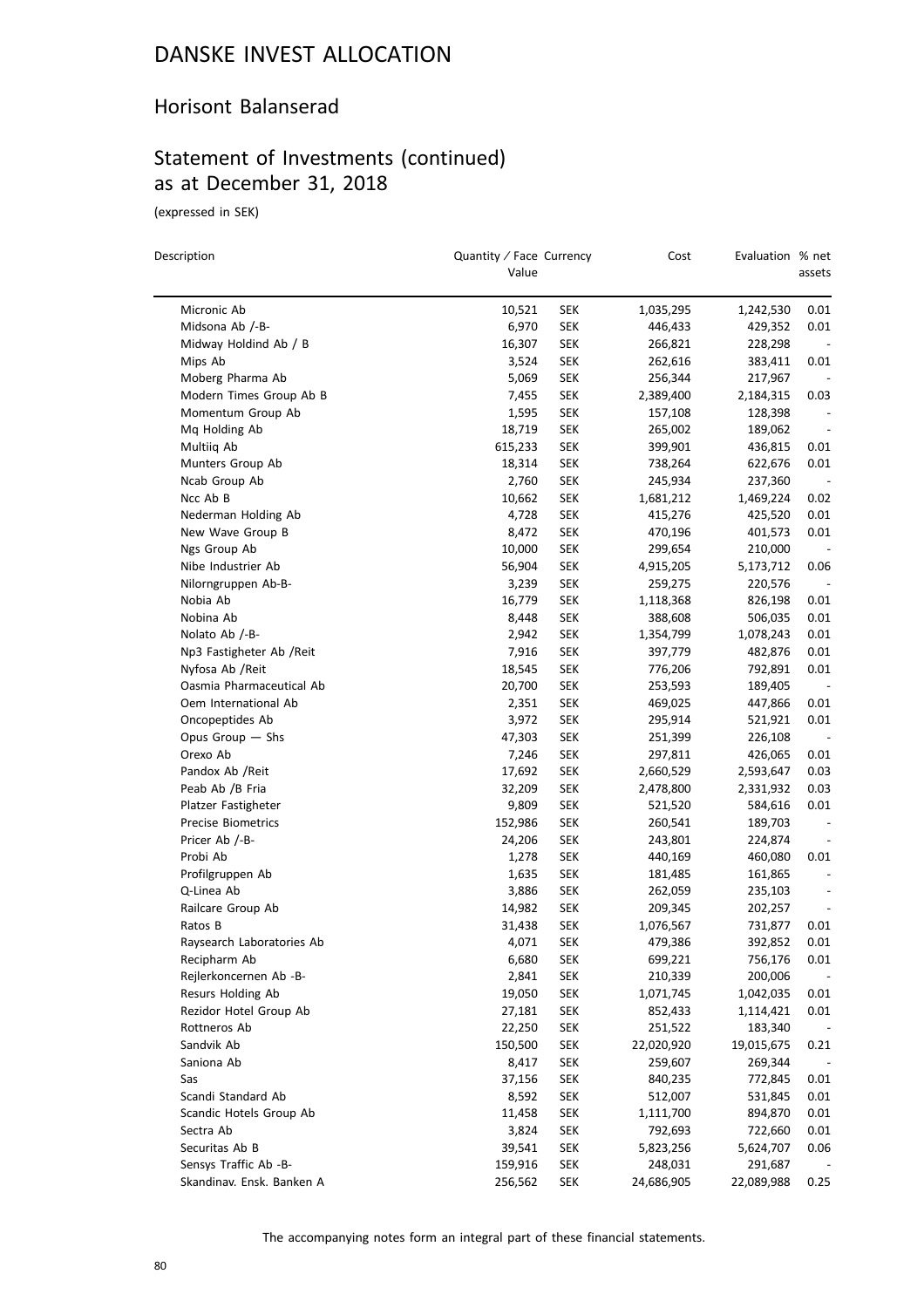#### Horisont Balanserad

# Statement of Investments (continued) as at December 31, 2018

(expressed in SEK)

 $\equiv$ 

| Description                         | Quantity / Face Currency<br>Value |            | Cost        | Evaluation % net | assets                   |
|-------------------------------------|-----------------------------------|------------|-------------|------------------|--------------------------|
|                                     |                                   |            |             |                  |                          |
| Skanska B                           | 46,877                            | SEK        | 7,702,793   | 6,609,657        | 0.07                     |
| Skf Ab B                            | 54,901                            | SEK        | 9,009,409   | 7,381,439        | 0.08                     |
| Skistar Ab -B-                      | 4,824                             | SEK        | 1,025,452   | 998,568          | 0.01                     |
| Softronic Ab B                      | 39,724                            | SEK        | 554,150     | 572,026          | 0.01                     |
| Sportamore Ab                       | 2,678                             | <b>SEK</b> | 258,446     | 210,223          |                          |
| Ssab -Reg- B                        | 106,810                           | <b>SEK</b> | 3,388,218   | 2,661,705        | 0.03                     |
| Ssab Corporation A                  | 7,127                             | <b>SEK</b> | 292,563     | 217,302          |                          |
| Stendorren Fast SHS B               | 2,472                             | <b>SEK</b> | 249,722     | 247,200          | $\overline{\phantom{a}}$ |
| Svenska Cellul. - B-                | 80,931                            | <b>SEK</b> | 6,671,097   | 5,561,578        | 0.06                     |
| Svenska Handelsbanken Ab            | 227,362                           | <b>SEK</b> | 24,740,253  | 22,349,685       | 0.25                     |
| Svolder Ab                          | 5,184                             | <b>SEK</b> | 572,832     | 447,379          | 0.01                     |
| Swedish Orphan Biovitrum Ab         | 30,896                            | <b>SEK</b> | 4,939,191   | 5,962,928        | 0.07                     |
| Sweco Ab -B-                        | 12,687                            | <b>SEK</b> | 2,365,233   | 2,498,070        | 0.03                     |
| Swedbank Ab -A-                     | 131,988                           | <b>SEK</b> | 26,759,220  | 26,100,627       | 0.29                     |
| Swedol Ab                           | 8,474                             | <b>SEK</b> | 249,809     | 266,084          |                          |
| Systemair                           | 4,588                             | <b>SEK</b> | 494,567     | 444,118          | 0.01                     |
| Tele2 Ak B                          | 76,878                            | <b>SEK</b> | 8,437,927   | 8,683,370        | 0.10                     |
| Teliasonera Ab                      | 499,480                           | <b>SEK</b> | 19,653,048  | 20,968,170       | 0.23                     |
| Tethys Oil Ab                       | 5,344                             | <b>SEK</b> | 328,985     | 346,131          | $\overline{\phantom{a}}$ |
| Tf Bank Ab                          | 3,162                             | <b>SEK</b> | 248,682     | 227,664          | $\overline{\phantom{a}}$ |
| Thule Group Ab                      | 10,496                            | <b>SEK</b> | 1,887,262   | 1,701,402        | 0.02                     |
| Tobii Ab                            | 9,398                             | <b>SEK</b> | 368,663     | 254,498          |                          |
| Trelleborg B                        | 32,045                            | <b>SEK</b> | 5,856,830   | 4,465,471        | 0.05                     |
| Troax Group Ab                      | 2,124                             | <b>SEK</b> | 563,676     | 540,558          | 0.01                     |
| Vbg Group Ab -B-                    | 1,850                             | <b>SEK</b> | 259,292     | 234,580          |                          |
| Victoria Park Ab -B-                | 28,558                            | <b>SEK</b> | 1,047,399   | 1,033,800        | 0.01                     |
| Viking Supply Ships Ab Cl-B         | 1,192                             | <b>SEK</b> | 245,862     | 212,557          |                          |
| Vitec Software Group Ab             | 7,403                             | <b>SEK</b> | 600,063     | 574,473          | 0.01                     |
| Vitrolife Ab                        | 11,041                            | <b>SEK</b> | 1,287,531   | 1,623,027        | 0.02                     |
| Volati Ab                           | 6,091                             | <b>SEK</b> | 257,438     | 201,003          |                          |
| Volvo B                             | 253,927                           | <b>SEK</b> | 37,651,675  | 29,442,836       | 0.33                     |
| Wallenstam Ab /Reit                 | 32,116                            | <b>SEK</b> | 2,548,077   | 2,639,935        | 0.03                     |
| Wihlborgs Fastigheter Ab / Reit     | 13,428                            | <b>SEK</b> | 1,364,206   | 1,375,027        | 0.02                     |
| Wise Group Ab                       | 3,968                             | <b>SEK</b> | 194,830     | 198,003          |                          |
| Xano Industri Ab                    | 4,704                             | <b>SEK</b> | 705,600     | 719,712          | 0.01                     |
| Xvivo Perfusion Ab                  | 3,351                             | <b>SEK</b> | 371,510     | 442,332          | 0.01                     |
| Zetadisplay Ab                      | 12,550                            | <b>SEK</b> | 250,661     | 210,213          |                          |
|                                     |                                   |            | 672,635,328 | 621,935,766      | 6.92                     |
| Switzerland                         |                                   |            |             |                  |                          |
| Abb                                 | 23,936                            | <b>CHF</b> | 5,096,945   | 4,060,725        | 0.05                     |
| Abb Ltd                             | 47,783                            | <b>SEK</b> | 8,873,076   | 8,154,169        | 0.09                     |
| Cavotec Rg I18 Registered Shs Issue | 2,176                             | <b>SEK</b> | 28,288      | 28,288           |                          |
| Cavotec Sa                          | 10,882                            | <b>SEK</b> | 255,983     | 144,186          |                          |
| Fenix Out                           | 870                               | SEK        | 863,910     | 745,590          | 0.01                     |
| Oriflame Holding Ltd                | 5,886                             | SEK        | 1,715,103   | 1,166,017        | 0.01                     |
|                                     |                                   |            | 16,833,305  | 14,298,975       | 0.16                     |
| <b>United States of America</b>     |                                   |            |             |                  |                          |
| Autoliv Inc /Swedish Dept. Recpt    | 7,759                             | SEK        | 5,937,907   | 4,886,618        | 0.05                     |
|                                     |                                   |            |             |                  |                          |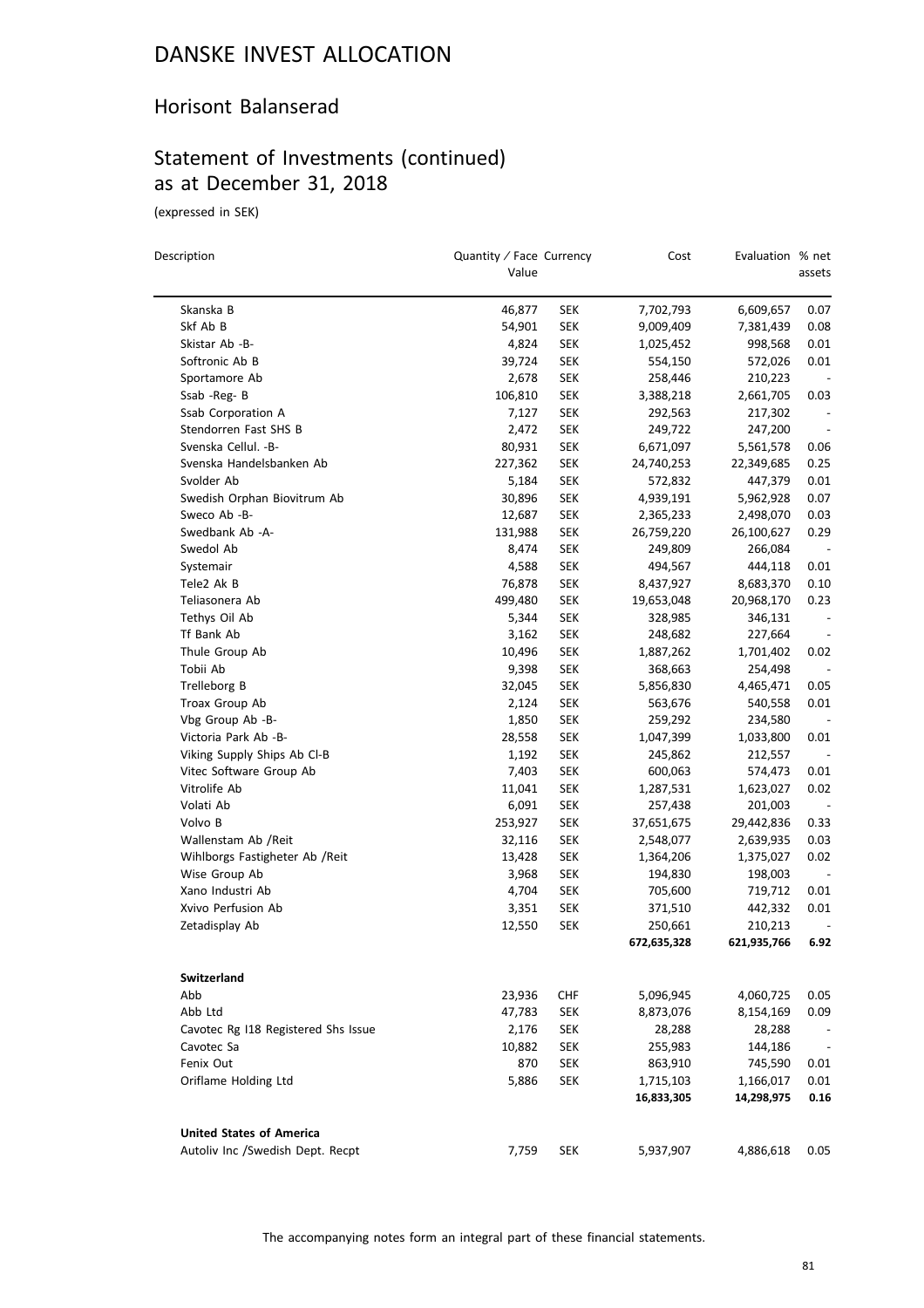#### Horisont Balanserad

## Statement of Investments (continued) as at December 31, 2018

(expressed in SEK)

| Description                                                                                                               | Quantity / Face Currency<br>Value |            | Cost           | Evaluation % net | assets                   |
|---------------------------------------------------------------------------------------------------------------------------|-----------------------------------|------------|----------------|------------------|--------------------------|
| Veoneer Inc /Swdh Dep Rec                                                                                                 | 6,678                             | <b>SEK</b> | 2,146,466      | 1,500,213        | 0.02                     |
|                                                                                                                           |                                   |            | 8,084,373      | 6,386,831        | 0.07                     |
| Total - Shares                                                                                                            |                                   |            | 748,026,974    | 688,116,272      | 7.66                     |
| Total - Transferable securities admitted to an official stock exchange listing or<br>dealt in on another regulated market |                                   |            | 1,314,097,842  | 1,242,272,446    | 13.82                    |
| <b>Closed-ended Investment Funds</b>                                                                                      |                                   |            |                |                  |                          |
| Sweden                                                                                                                    |                                   |            |                |                  |                          |
| Oscar Prop HI / Reit                                                                                                      | 10,637                            | <b>SEK</b> | 256,893        | 156,364          |                          |
|                                                                                                                           |                                   |            | 256,893        | 156,364          |                          |
| Total - Closed-ended Investment Funds                                                                                     |                                   |            | 256,893        | 156,364          |                          |
| <b>Investment Funds</b>                                                                                                   |                                   |            |                |                  |                          |
| <b>Denmark</b>                                                                                                            |                                   |            |                |                  |                          |
| Di Latin Acc Shs Sek/Cap*                                                                                                 |                                   | <b>SEK</b> |                |                  |                          |
| Di Nord Foere Sek -H-*                                                                                                    | 2,093,202                         | <b>SEK</b> | 234,606,075    | 229,540,526      | 2.55                     |
| Di Tillvax Akk -H- Sek Hdg /Cap*                                                                                          | 5,872,751                         | SEK        | 704,893,554    | 683,529,469      | 7.60                     |
| Di Usa Sek /Cap*                                                                                                          | 1,191,937                         | <b>SEK</b> | 311,238,494    | 321,906,327      | 3.58                     |
| Die Glo Equ Sek W*                                                                                                        | $\overline{\phantom{a}}$          | <b>SEK</b> |                |                  |                          |
| Pc Eur Indx -Sek -W-*                                                                                                     | 5,196,576                         | SEK        | 545,360,770    | 509,940,020      | 5.67                     |
| Pc Gl Em Mr Ind -W- Sek*                                                                                                  | 5,726,553                         | <b>SEK</b> | 849,280,978    | 785,396,818      | 8.73                     |
| Pc Glb Ac Indx -Sek W- Cap*                                                                                               | 8,627,574                         | <b>SEK</b> | 1,219,726,028  | 1,135,043,644    | 12.62                    |
| Pc Jap Indx Fnd -W- Sek*                                                                                                  | 1,386,615                         | SEK        | 159,720,788    | 147,910,235      | 1.65                     |
| Pc Pc Cn Jp -Sek -W-*                                                                                                     | 1,177,448                         | <b>SEK</b> | 122,277,325    | 117,026,561      | 1.30                     |
| Pc Swed Indx -Sek -W-*                                                                                                    | 2,751,764                         | SEK        | 312,394,562    | 279,386,612      | 3.11                     |
| Pc Usa Indx Fnd Shs -Sek W- Cap*                                                                                          | 4,027,850                         | <b>SEK</b> | 557,208,698    | 525,795,526      | 5.85                     |
|                                                                                                                           |                                   |            | 5,016,707,272  | 4,735,475,738    | 52.66                    |
| Luxembourg                                                                                                                |                                   |            |                |                  |                          |
| Dan I Dan M Bd -A- Sek H Cap*                                                                                             | 925,819                           | <b>SEK</b> | 146,131,265    | 147,455,186      | 1.64                     |
| Dan I Eu Cor S -I- Sek/Cap*                                                                                               | 2,785,761                         | <b>SEK</b> | 279,161,130    | 278,074,683      | 3.09                     |
| Dan Inv Sv Sa Cap*                                                                                                        | 201,676                           | SEK        | 822,706,665    | 754,457,643      | 8.39                     |
| Dans I GI In -Y-*                                                                                                         | $\overline{\phantom{a}}$          | <b>SEK</b> | $\overline{2}$ | $\overline{2}$   | $\overline{\phantom{a}}$ |
| Dans I Sv -A- Sek /Cap*                                                                                                   | 62,237                            | <b>SEK</b> | 41,328,355     | 37,653,271       | 0.42                     |
| Dans I Sv R -SA- Cap /Sek*                                                                                                | 1,262,892                         | <b>SEK</b> | 1,440,394,100  | 1,443,080,906    | 16.05                    |
| Dans I Sv Sm -Wa- Sek /Cap*                                                                                               | 40,000                            | <b>SEK</b> | 4,000,000      | 3,455,600        | 0.04                     |
| Danske Inv Europa Sek SA Cap*                                                                                             |                                   | <b>SEK</b> |                |                  |                          |
| Danske Inv Swedish Bd Y /Cap*                                                                                             | 2,554,487                         | SEK        | 353,311,044    | 352,800,147      | 3.92                     |
|                                                                                                                           |                                   |            | 3,087,032,561  | 3,016,977,438    | 33.55                    |
| <b>Total - Investment Funds</b>                                                                                           |                                   |            | 8,103,739,833  | 7,752,453,176    | 86.21                    |

\* Related party fund (Note 3)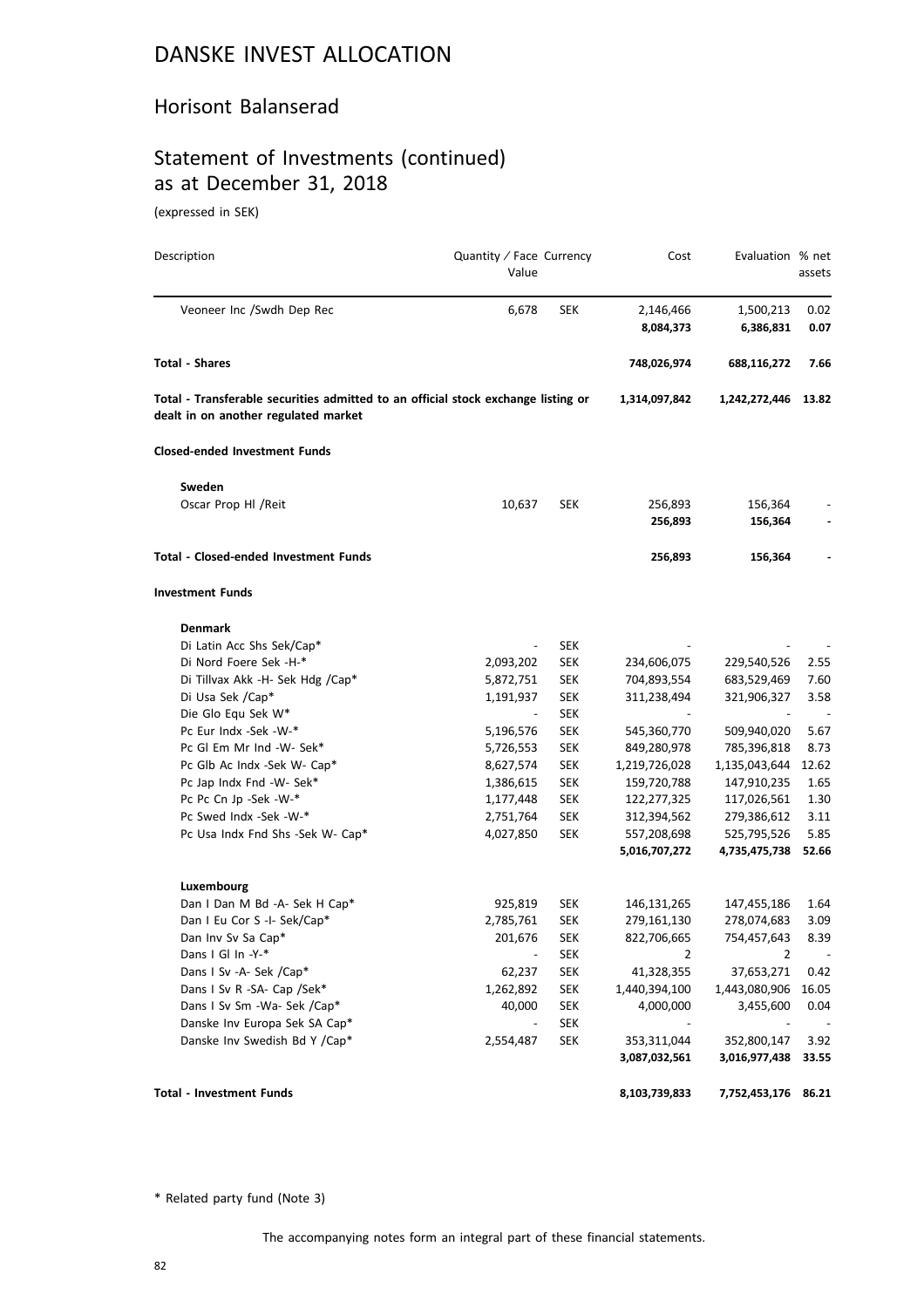#### Horisont Balanserad

# Statement of Investments (continued) as at December 31, 2018

(expressed in SEK)

| Description                                  | Quantity / Face Currency<br>Value | Cost               | Evaluation % net<br>assets                          |
|----------------------------------------------|-----------------------------------|--------------------|-----------------------------------------------------|
| <b>Other Transferable securities</b>         |                                   |                    |                                                     |
| <b>Shares</b>                                |                                   |                    |                                                     |
| Sweden<br>Hexatronic Group Ab                | 4,807<br><b>SEK</b>               | 258,811<br>258,811 | 224,487<br>-<br>224,487<br>$\overline{\phantom{a}}$ |
| <b>Total - Shares</b>                        |                                   | 258,811            | 224,487                                             |
| <b>Total - Other Transferable securities</b> |                                   | 258,811            | 224,487                                             |
| <b>TOTAL INVESTMENT PORTFOLIO</b>            |                                   | 9,418,353,379      | 8,995,106,473 100.03                                |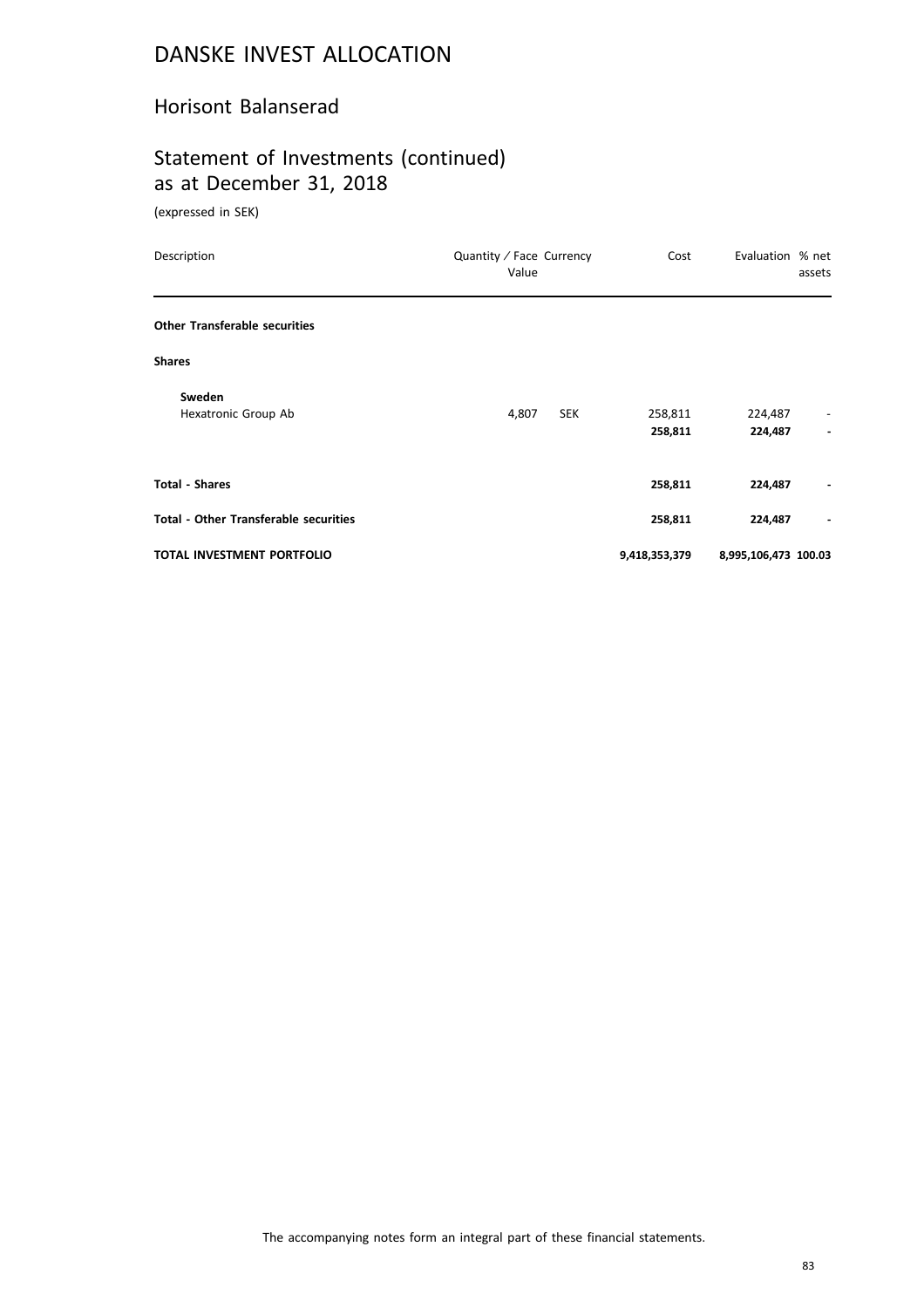#### Horisont Balanserad

## Geographical and Economic Portfolio Breakdowns as at December 31, 2018

(expressed as a percentage of net assets)

| Geographical breakdown   | %      |
|--------------------------|--------|
| Denmark                  | 52.66  |
| Luxembourg               | 33.62  |
| Sweden                   | 13.08  |
| Finland                  | 0.27   |
| Switzerland              | 0.16   |
| Great Britain            | 0.15   |
| United States of America | 0.07   |
| Bermuda Islands          | 0.01   |
| Canada                   | 0.01   |
|                          | 100.03 |

| Economic breakdown                          | %      |
|---------------------------------------------|--------|
| Investment Funds                            | 86.21  |
| <b>Banks and Financial Institutions</b>     | 3.82   |
| States, Provinces and Municipalities        | 3.43   |
| Mechanics, Machinery                        | 1.52   |
| Holding and Finance Companies               | 0.87   |
| <b>News Transmission</b>                    | 0.80   |
| <b>Pharmaceuticals and Cosmetics</b>        | 0.70   |
| Real Estate Companies                       | 0.50   |
| Automobile Industry                         | 0.41   |
| Retail                                      | 0.34   |
| Construction, Building Material             | 0.19   |
| <b>Electronics and Electrical Equipment</b> | 0.14   |
| <b>Food and Distilleries</b>                | 0.14   |
| <b>Consumer Goods</b>                       | 0.11   |
| <b>Other Services</b>                       | 0.11   |
| Petrol                                      | 0.11   |
| Mines, Heavy Industries                     | 0.10   |
| Forest Products and Paper Industry          | 0.08   |
| <b>Internet Software</b>                    | 0.07   |
| <b>Business Houses</b>                      | 0.05   |
| Electronic Semiconductor                    | 0.05   |
| Healthcare Education & Social Services      | 0.05   |
| Leisure                                     | 0.05   |
| Transportation                              | 0.04   |
| Tyres & Rubber                              | 0.03   |
| Miscellaneous                               | 0.03   |
| Biotechnology                               | 0.02   |
| Environmental Services & Recycling          | 0.02   |
| Office Equipment, Computers                 | 0.02   |
| Chemicals                                   | 0.01   |
| <b>Textile</b>                              | 0.01   |
|                                             | 100.03 |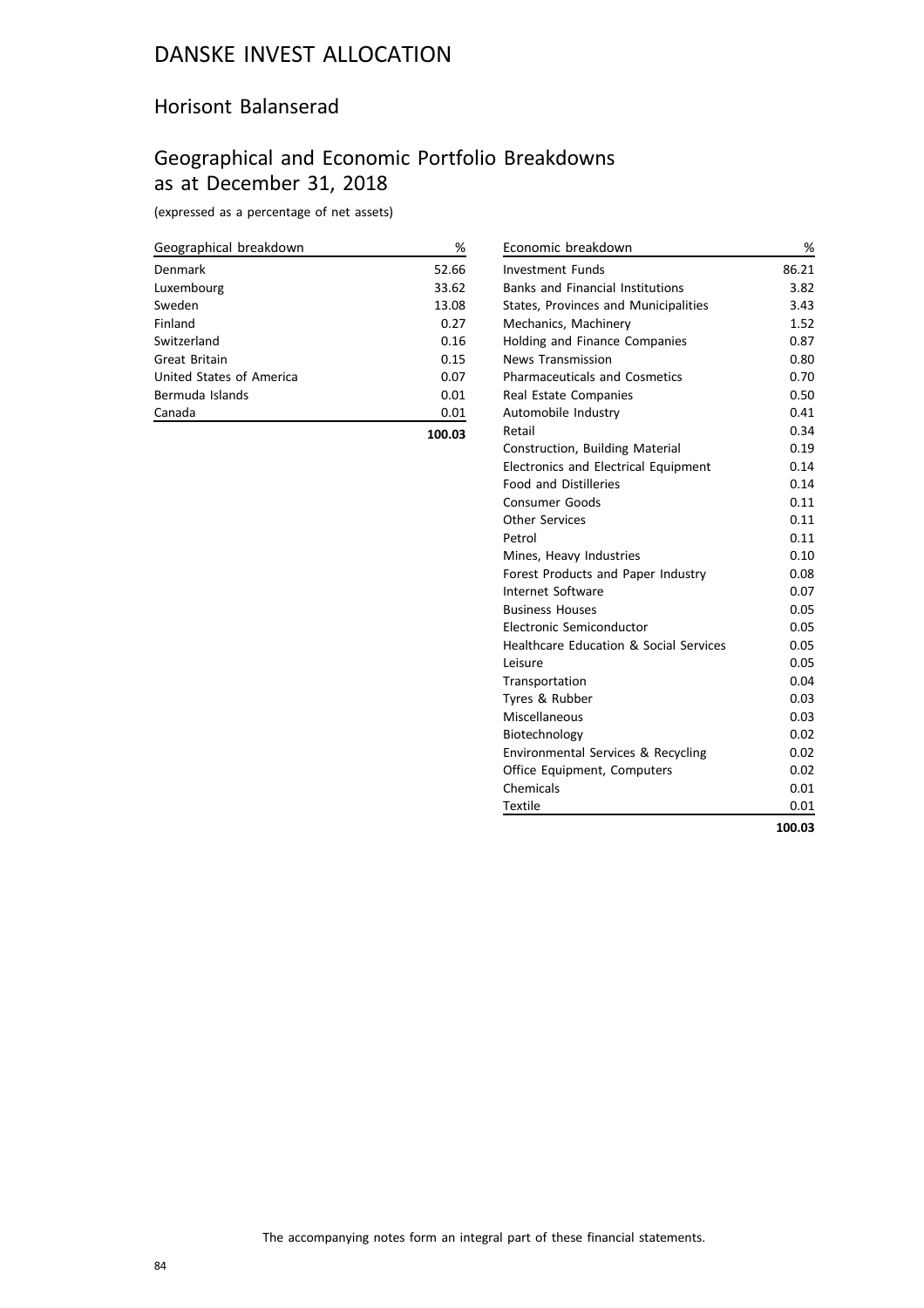### Horisont Försiktig

### Statement of Investments as at December 31, 2018

(expressed in SEK)

| Description | Quantity / Face Currency<br>Value | Cost | Evaluation % net<br>assets |
|-------------|-----------------------------------|------|----------------------------|
|             |                                   |      |                            |

**Transferable securities admitted to an official stock exchange listing or dealt in on another regulated market**

**Bonds**

| Sweden                          |             |            |               |                     |                          |
|---------------------------------|-------------|------------|---------------|---------------------|--------------------------|
| Stadshypo 4.5% 09-21.09.22      | 266,000,000 | <b>SEK</b> | 314,196,540   | 305,522,280         | 4.74                     |
| Sweden 1% 14-12.11.26           | 310,835,000 | <b>SEK</b> | 322,242,645   | 327,704,016         | 5.09                     |
| Sweden 2.5% 13-12.05.25         | 220,780,000 | <b>SEK</b> | 255,385,057   | 253,660,765         | 3.94                     |
| Sweden 3.5% 10-01.06.22         | 183,370,000 | <b>SEK</b> | 211,368,765   | 206,692,830         | 3.21                     |
|                                 |             |            | 1,103,193,007 | 1,093,579,891 16.98 |                          |
| <b>Total - Bonds</b>            |             |            | 1,103,193,007 | 1,093,579,891 16.98 |                          |
| <b>Shares</b>                   |             |            |               |                     |                          |
| Bermuda Islands                 |             |            |               |                     |                          |
| <b>Vostok New Ventures Ltd</b>  | 3,750       | <b>SEK</b> | 257,812       | 226,125             |                          |
|                                 |             |            | 257,812       | 226,125             |                          |
| Canada                          |             |            |               |                     |                          |
| Africa Oil Corp                 | 6,179       | <b>SEK</b> | 62,964        | 42,728              |                          |
| International Petroleum Corp    | 6,221       | <b>SEK</b> | 354,030       | 181,653             |                          |
| Lundin Mining Corp              | 6,707       | <b>SEK</b> | 354,701       | 248,696             | 0.01                     |
|                                 |             |            | 771,695       | 473,077             | 0.01                     |
| <b>Denmark</b>                  |             |            |               |                     |                          |
| Nordic Waterproofing            | 4,002       | <b>SEK</b> | 331,936       | 285,343             | 0.01                     |
|                                 |             |            | 331,936       | 285,343             | 0.01                     |
| <b>Finland</b>                  |             |            |               |                     |                          |
| Nordea Bank Abp                 | 133,947     | <b>SEK</b> | 12,409,285    | 9,989,767           | 0.16                     |
| Stora Enso Ab R (Sek)           | 1,984       | <b>SEK</b> | 348,616       | 205,146             |                          |
| Stora Enso Ab /-R-              | 734         | <b>EUR</b> | 95,612        | 75,746              |                          |
|                                 |             |            | 12,853,513    | 10,270,659          | 0.16                     |
| <b>Great Britain</b>            |             |            |               |                     |                          |
| Astrazeneca Plc                 | 4,469       | <b>SEK</b> | 2,634,758     | 3,010,765           | 0.05                     |
| Astrazeneca Plc                 | 213         | GBP        | 114,439       | 143,109             |                          |
|                                 |             |            | 2,749,197     | 3,153,874           | 0.05                     |
| Iceland                         |             |            |               |                     |                          |
| Arion Bank /Sub Rcpt            | 51,406      | <b>SEK</b> | 354,879       | 266,232             |                          |
|                                 |             |            | 354,879       | 266,232             | $\overline{\phantom{a}}$ |
| Luxembourg                      |             |            |               |                     |                          |
| Millicom Intl Cell. /Swed. Dep. | 3,238       | <b>SEK</b> | 1,740,532     | 1,818,137           | 0.03                     |
|                                 |             |            | 1,740,532     | 1,818,137           | 0.03                     |
| Sweden                          |             |            |               |                     |                          |
| Aak Ab                          | 10,061      | <b>SEK</b> | 1,230,598     | 1,234,485           | 0.02                     |
| Ab Sagax - B                    | 6,115       | <b>SEK</b> | 752,511       | 792,504             | 0.01                     |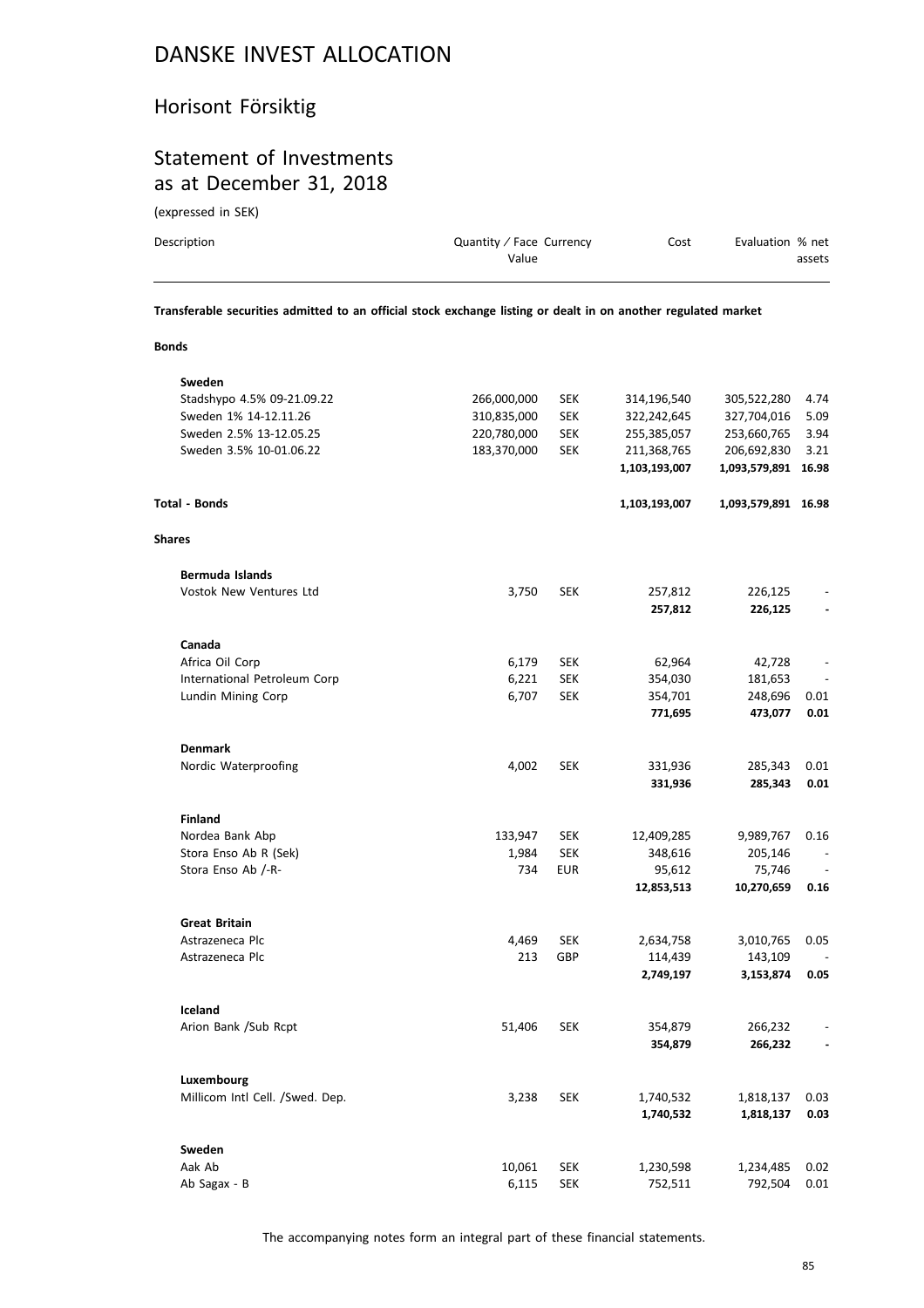### Horisont Försiktig

## Statement of Investments (continued) as at December 31, 2018

(expressed in SEK)

| Description                    | Quantity / Face Currency<br>Value |            | Cost       | Evaluation % net | assets |
|--------------------------------|-----------------------------------|------------|------------|------------------|--------|
|                                |                                   |            |            |                  |        |
| Ab Traction -B-                | 759                               | SEK        | 140,415    | 125,235          |        |
| Academedia Ab                  | 3,432                             | SEK        | 216,216    | 134,878          |        |
| Acando Ab /-B-                 | 9,826                             | <b>SEK</b> | 274,145    | 285,937          | 0.01   |
| Addlife Ab                     | 269                               | SEK        | 44,654     | 54,876           |        |
| Addnode Group Ab               | 2,941                             | SEK        | 300,427    | 304,393          | 0.01   |
| Addtech Ab                     | 2,794                             | <b>SEK</b> | 538,860    | 442,011          | 0.01   |
| Af Ab                          | 2,809                             | SEK        | 544,060    | 450,564          | 0.01   |
| Ahlsell Ab                     | 13,447                            | <b>SEK</b> | 703,722    | 700,589          | 0.01   |
| Alfa Laval Ab                  | 14,556                            | SEK        | 3,042,893  | 2,760,545        | 0.04   |
| Alimak Group Ab                | 1,253                             | SEK        | 179,179    | 137,830          |        |
| Alligator Bioscience Ab        | 10,868                            | SEK        | 369,541    | 239,096          |        |
| Ambea Ab                       | 5,295                             | <b>SEK</b> | 353,909    | 460,135          | 0.01   |
| Arjo Ab                        | 11,728                            | SEK        | 326,313    | 332,489          | 0.01   |
| Aros Quality Group Ab          | 400                               | SEK        | 89,400     | 60,000           |        |
| Assa Abloy Ab                  | 39,874                            | <b>SEK</b> | 7,097,400  | 6,306,073        | 0.10   |
| Atlas Copco Ab                 | 44,841                            | <b>SEK</b> | 12,111,309 | 9,439,030        | 0.15   |
| Atrium Ljungb Shs -B-          | 4,699                             | SEK        | 673,380    | 714,248          | 0.01   |
| Attendo Ab                     | 7,140                             | SEK        | 601,615    | 561,918          | 0.01   |
| Avanza Bank Holding Ab         | 1,136                             | <b>SEK</b> | 478,627    | 481,210          | 0.01   |
| Axfood Ab                      | 7,858                             | SEK        | 1,239,574  | 1,192,059        | 0.02   |
| Beijer Alma Ab                 | 1,404                             | SEK        | 182,520    | 182,492          |        |
| Beijer Ref Registered Shs B    | 4,356                             | SEK        | 557,258    | 635,453          | 0.01   |
| Bergman & Bevin -B-            | 134                               | SEK        | 12,462     | 11,350           |        |
| Bergs Timber -B-               | 38,989                            | SEK        | 104,880    | 115,797          |        |
| Besqab Ab                      | 3,328                             | SEK        | 345,882    | 327,142          | 0.01   |
| Bilia Ab                       | 1,689                             | SEK        | 125,291    | 139,934          |        |
| Billerudkorsnas Ab             | 6,624                             | SEK        | 888,117    | 698,832          | 0.01   |
| <b>Bioarctic Ab</b>            | 6,435                             | <b>SEK</b> | 146,162    | 527,670          | 0.01   |
| Biogaia Ab B                   | 488                               | SEK        | 151,280    | 154,940          |        |
| Biotage Ab                     | 3,127                             | SEK        | 347,552    | 340,843          | 0.01   |
| Boliden Ab                     | 9,310                             | <b>SEK</b> | 2,739,961  | 1,787,334        | 0.03   |
| Bonava Ab                      | 3,805                             | SEK        | 425,889    | 434,531          | 0.01   |
| Boozt Ab                       | 4,538                             | SEK        | 346,764    | 205,344          |        |
| Boule Diagnostics Ab           | 1,112                             | SEK        | 76,450     | 58,046           |        |
| Bravida Holding Ab             | 7,468                             | SEK        | 498,122    | 457,788          | 0.01   |
| Brinova Fastigheter            | 11,662                            | SEK        | 202,129    | 201,753          |        |
| <b>Bufab Holding Ab</b>        | 3,127                             | SEK        | 352,274    | 267,984          |        |
| Bulten Ab                      | 3,267                             | SEK        | 357,588    | 288,149          | 0.01   |
| Bure Equity Ab                 | 2,931                             | <b>SEK</b> | 293,100    | 317,720          | 0.01   |
| Bygghemma Group First Ab       | 7,573                             | <b>SEK</b> | 322,311    | 243,813          |        |
| Byggmax Grp Ab                 | 2,762                             | <b>SEK</b> | 151,219    | 88,384           |        |
| Camurus Ab                     | 1,264                             | <b>SEK</b> | 137,776    | 84,562           |        |
| Castellum Ab Gothenburg        | 9,874                             | <b>SEK</b> | 1,461,855  | 1,612,918        | 0.03   |
| Catena Ab                      | 1,512                             | <b>SEK</b> | 219,996    | 333,396          | 0.01   |
| Cdon Group                     | 27,553                            | <b>SEK</b> | 372,933    | 252,937          |        |
| Cellavision                    | 539                               | <b>SEK</b> | 74,113     | 103,219          |        |
| Christian Berner Tech Trade Ab | 17,784                            | <b>SEK</b> | 353,873    | 328,115          | 0.01   |
| Clas Ohlson Ab B               | 966                               | SEK        | 136,448    | 74,720           |        |
| Cloetta -B-                    | 12,961                            | <b>SEK</b> | 346,867    | 314,952          | 0.01   |
| Clx Communications Ab          | 751                               | <b>SEK</b> | 56,701     | 65,337           |        |
| Collector Ab                   | 2,501                             | SEK        | 214,711    | 123,800          |        |
| Concentric                     | 1,982                             | <b>SEK</b> | 281,444    | 237,444          |        |
|                                |                                   |            |            |                  |        |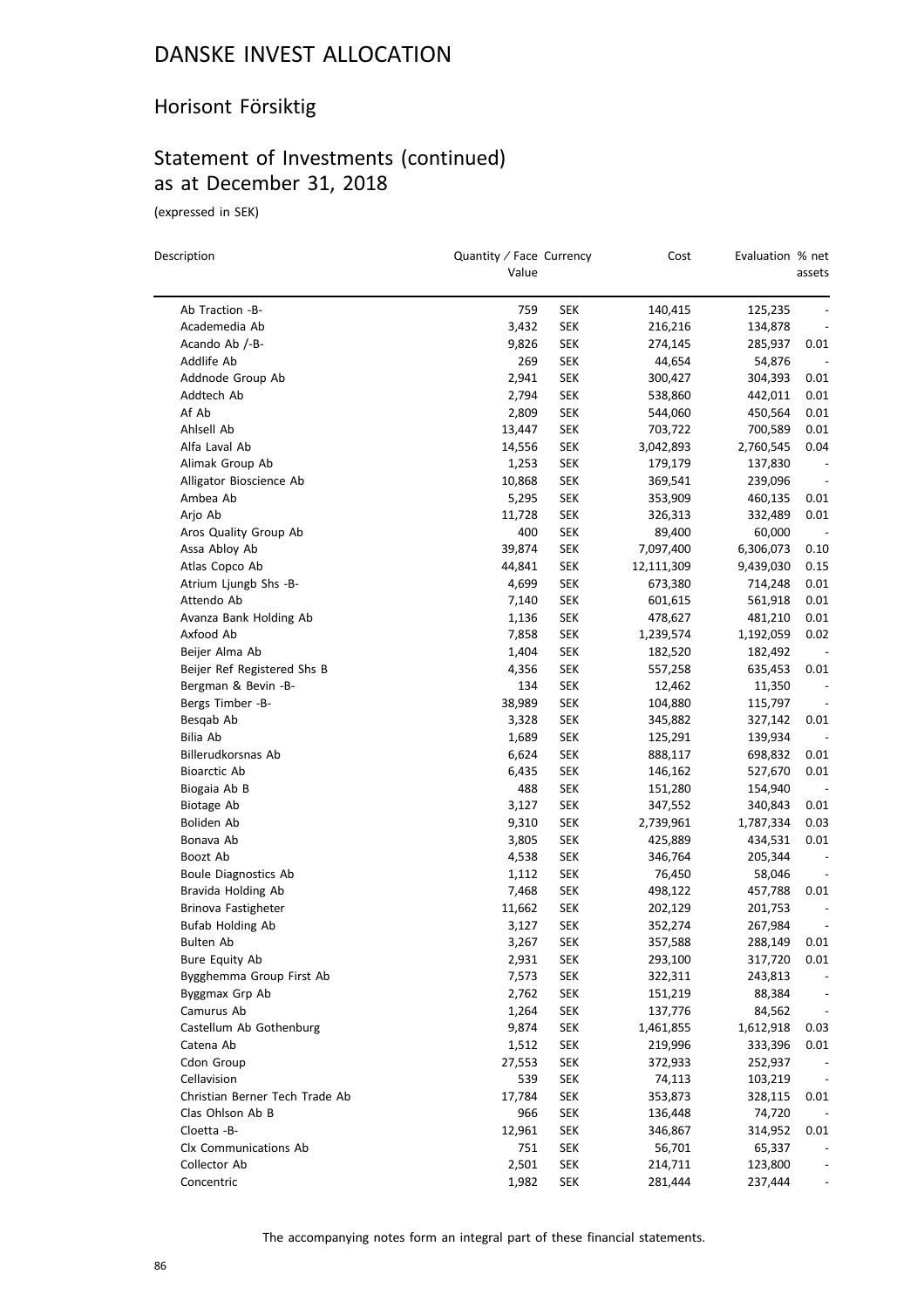### Horisont Försiktig

## Statement of Investments (continued) as at December 31, 2018

(expressed in SEK)

 $\equiv$ 

| Description                   | Quantity / Face Currency<br>Value |            | Cost       | Evaluation % net | assets                   |
|-------------------------------|-----------------------------------|------------|------------|------------------|--------------------------|
| Coor                          | 5,554                             | SEK        | 363,409    | 391,002          | 0.01                     |
| Creades Ab - A- Shs           | 679                               | <b>SEK</b> | 200,984    | 170,429          |                          |
| <b>Ctt Systems</b>            | 1,586                             | <b>SEK</b> | 354,355    | 195,395          |                          |
| Dios Fastigheter              | 3,136                             | SEK        | 174,832    | 176,714          | $\overline{a}$           |
| Dometic Group Ab              | 10,602                            | SEK        | 846,663    | 583,110          | 0.01                     |
| Duni Ab                       | 1,010                             | SEK        | 120,190    | 99,081           | $\overline{\phantom{a}}$ |
| Dustin Group Ab               | 3,385                             | <b>SEK</b> | 239,489    | 248,120          | $\overline{\phantom{a}}$ |
| Eastnine Ab                   | 324                               | SEK        | 24,867     | 30,100           |                          |
| Elanders Ab -B-               | 902                               | <b>SEK</b> | 78,249     | 78,654           |                          |
| Electrolux Abb                | 10,744                            | <b>SEK</b> | 2,739,903  | 2,010,202        | 0.03                     |
| Elekta Ab                     | 12,645                            | SEK        | 1,113,563  | 1,332,151        | 0.02                     |
| Eltel Ab                      | 2,205                             | SEK        | 63,945     | 28,224           | $\overline{\phantom{a}}$ |
| Eolus Vind Ab                 | 10,119                            | SEK        | 354,962    | 467,498          | 0.01                     |
| Epiroc Aktiebolag             | 43,154                            | <b>SEK</b> | 3,774,139  | 3,618,031        | 0.06                     |
| Ericsson Tel. B               | 119,885                           | <b>SEK</b> | 7,020,993  | 9,341,439        | 0.15                     |
| Essity Aktie -B               | 25,539                            | <b>SEK</b> | 5,973,166  | 5,557,286        | 0.09                     |
| Fabege Ab / Reit              | 10,208                            | SEK        | 996,489    | 1,206,177        | 0.02                     |
| Fagerhult Ab                  | 2,910                             | SEK        | 286,635    | 221,451          |                          |
| Fastighets Balder Ab B        | 6,080                             | SEK        | 1,442,880  | 1,532,160        | 0.02                     |
| Fastpartner Rg Shs            | 6,399                             | <b>SEK</b> | 345,150    | 386,116          | 0.01                     |
| Fingerprint Cards Ab          | 6,500                             | <b>SEK</b> | 109,070    | 65,819           |                          |
| <b>G5 Entertainment</b>       | 1,000                             | SEK        | 485,202    | 125,500          |                          |
| Garo Ab                       | 443                               | SEK        | 78,189     | 76,905           |                          |
| Getinge Ab B                  | 9,131                             | SEK        | 957,934    | 729,567          | 0.01                     |
| Granges Ab                    | 2,823                             | SEK        | 242,072    | 227,251          |                          |
| Gunnebo Ab                    | 4,609                             | <b>SEK</b> | 153,019    | 103,242          |                          |
| Haldex Ab                     | 338                               | <b>SEK</b> | 32,448     | 23,322           | $\overline{a}$           |
| Handicare Group Ab            | 8,424                             | <b>SEK</b> | 351,412    | 277,992          | $\overline{\phantom{a}}$ |
| Hansa Biopharma Ab            | 1,248                             | <b>SEK</b> | 257,088    | 345,446          | 0.01                     |
| Heba Fastighets -B-           | 1,804                             | SEK        | 197,538    | 230,010          | $\overline{\phantom{a}}$ |
| Hembla - B Registered SHS -B- | 3,025                             | SEK        | 333,131    | 447,700          | 0.01                     |
| Hemfosa Fastigheter Ab / Reit | 4,031                             | <b>SEK</b> | 276,605    | 281,767          | 0.01                     |
| Hennes & Mauritz Ab           | 59,673                            | <b>SEK</b> | 10,470,995 | 7,519,991        | 0.12                     |
| Hexagon Ab B                  | 12,670                            | SEK        | 5,701,704  | 5,169,360        | 0.08                     |
| Hexpol Ab                     | 10,644                            | SEK        | 910,302    | 745,612          | 0.01                     |
| Hiq International Ab          | 3,788                             | SEK        | 221,598    | 179,210          |                          |
| Hms Networks Ab               | 2,240                             | <b>SEK</b> | 346,566    | 275,520          | $\overline{\phantom{a}}$ |
| Hoist Finance                 | 1,769                             | <b>SEK</b> | 148,154    | 76,332           |                          |
| Holmen Ab                     | 5,173                             | <b>SEK</b> | 1,048,820  | 904,965          | 0.01                     |
| Hufvudstaden Ab A             | 5,123                             | <b>SEK</b> | 693,175    | 701,339          | 0.01                     |
| Humana Ab                     | 2,622                             | <b>SEK</b> | 153,387    | 157,320          |                          |
| Husqvarna Ab -B-              | 18,640                            | <b>SEK</b> | 1,518,378  | 1,224,648        | 0.02                     |
| lar Systems Group Ab          | 816                               | <b>SEK</b> | 197,487    | 198,288          |                          |
| Ica Gruppen Ab                | 6,940                             | <b>SEK</b> | 1,998,335  | 2,198,592        | 0.03                     |
| Image Systems Ab              | 163,024                           | <b>SEK</b> | 376,172    | 226,603          |                          |
| Immunovia Ak                  | 2,084                             | <b>SEK</b> | 343,033    | 287,175          | 0.01                     |
| Industrivaerden Ab A          | 14,227                            | <b>SEK</b> | 2,939,455  | 2,606,386        | 0.04                     |
| Indutrade Ab                  | 4,052                             | <b>SEK</b> | 890,887    | 833,091          | 0.01                     |
| Intrum Justitia Ab            | 4,197                             | <b>SEK</b> | 1,023,174  | 863,323          | 0.01                     |
| Investment Ab Kinnevik        | 9,324                             | <b>SEK</b> | 2,555,526  | 1,992,539        | 0.03                     |
| Investment Ab Oeresund        | 1,274                             | <b>SEK</b> | 157,468    | 164,856          |                          |
| Investor Ab B                 | 28,391                            | <b>SEK</b> | 10,915,462 | 10,663,660       | 0.17                     |
|                               |                                   |            |            |                  |                          |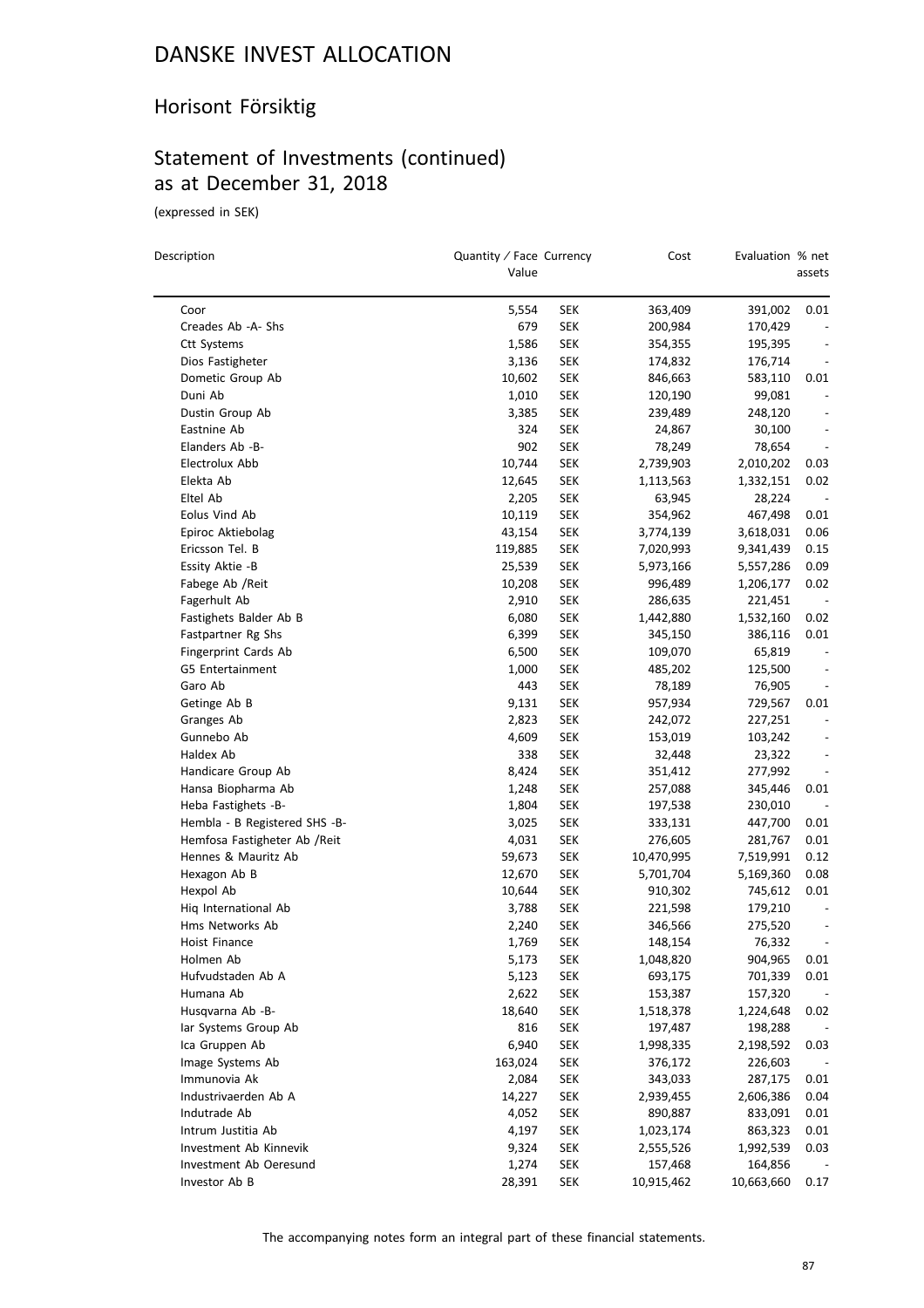### Horisont Försiktig

## Statement of Investments (continued) as at December 31, 2018

(expressed in SEK)

| Description                  | Quantity / Face Currency<br>Value |            | Cost      | Evaluation % net | assets                       |
|------------------------------|-----------------------------------|------------|-----------|------------------|------------------------------|
|                              |                                   |            |           |                  |                              |
| Invisio Communications Ab    | 5,830                             | SEK        | 354,995   | 331,727          | 0.01                         |
| Inwido Ab                    | 1,352                             | <b>SEK</b> | 118,976   | 75,171           |                              |
| J.M. Ab                      | 1,714                             | SEK        | 352,056   | 296,522          | 0.01                         |
| Kappahl Ab                   | 13,902                            | <b>SEK</b> | 361,095   | 241,895          | $\overline{\phantom{a}}$     |
| Karo Pharma Ab               | 5,067                             | <b>SEK</b> | 156,996   | 187,732          | $\overline{\phantom{a}}$     |
| Klovern Ab /Reit             | 16,267                            | SEK        | 180,564   | 167,225          | $\overline{\phantom{a}}$     |
| Kungsleden                   | 2,380                             | SEK        | 141,610   | 149,702          | $\overline{\phantom{a}}$     |
| Lagercrantz Group Ab         | 1,895                             | SEK        | 158,706   | 163,160          | $\overline{\phantom{a}}$     |
| Latour Ab Investment -B- Shs | 20,647                            | <b>SEK</b> | 2,077,088 | 2,312,464        | 0.04                         |
| Lifco Ab                     | 2,978                             | <b>SEK</b> | 893,273   | 975,295          | 0.02                         |
| Lindab International Ab      | 2,903                             | <b>SEK</b> | 192,324   | 184,340          |                              |
| Loomis -B-                   | 2,673                             | <b>SEK</b> | 865,029   | 764,478          | 0.01                         |
| Lundbergfoeretagen /-B-      | 7,224                             | <b>SEK</b> | 2,195,545 | 1,886,909        | 0.03                         |
| Lundin Petroleum Ab          | 11,207                            | <b>SEK</b> | 2,695,812 | 2,481,230        | 0.04                         |
| Malmbergs Elektriska Ab      | 681                               | <b>SEK</b> | 82,742    | 55,025           |                              |
| Medicover Ab                 | 4,603                             | <b>SEK</b> | 351,537   | 337,400          | 0.01                         |
| Mekonomen Ab                 | 832                               | SEK        | 117,936   | 76,128           |                              |
| Micronic Ab                  | 3,586                             | <b>SEK</b> | 362,880   | 423,507          | 0.01                         |
| Midsona Ab /-B-              | 3,180                             | SEK        | 199,274   | 195,888          | $\overline{\phantom{a}}$     |
| Mips Ab                      | 4,621                             | SEK        | 344,567   | 502,765          | 0.01                         |
| Modern Times Group Ab B      | 2,910                             | <b>SEK</b> | 969,330   | 852,630          | 0.01                         |
| Munters Group Ab             | 7,722                             | <b>SEK</b> | 357,234   | 262,548          |                              |
| Ncc Ab B                     | 4,276                             | <b>SEK</b> | 693,889   | 589,233          | 0.01                         |
| Nederman Holding Ab          | 1,197                             | SEK        | 105,137   | 107,730          | $\overline{\phantom{a}}$     |
| Neurovive Pharmaceutical Ab  | 26,000                            | <b>SEK</b> | 102,180   | 35,880           | $\overline{\phantom{a}}$     |
| New Wave Group B             | 6,682                             | <b>SEK</b> | 351,541   | 316,727          | 0.01                         |
| Nibe Industrier Ab           | 14,598                            | <b>SEK</b> | 1,230,913 | 1,327,250        | 0.02                         |
| Nobia Ab                     | 4,141                             | <b>SEK</b> | 294,218   | 203,903          | $\overline{\phantom{a}}$     |
| Nobina Ab                    | 4,998                             | SEK        | 362,739   | 299,380          | 0.01                         |
| Nolato Ab /-B-               | 1,035                             | SEK        | 613,875   | 379,327          | 0.01                         |
| Nyfosa Ab / Reit             | 4,031                             | <b>SEK</b> | 174,464   | 172,345          | $\sim$                       |
| Oem International Ab         | 1,973                             | SEK        | 356,855   | 375,856          | 0.01                         |
| Oncopeptides Ab              | 2,137                             | <b>SEK</b> | 356,500   | 280,802          | 0.01                         |
| Pandox Ab / Reit             | 5,180                             | <b>SEK</b> | 782,970   | 759,388          | 0.01                         |
| Peab Ab /B Fria              | 10,906                            | SEK        | 803,255   | 789,594          | 0.01                         |
| Platzer Fastigheter          | 4,448                             | <b>SEK</b> | 210,835   | 265,101          |                              |
| Probi Ab                     | 299                               | SEK        | 96,278    | 107,640          | $\qquad \qquad \blacksquare$ |
| Ratos B                      | 7,103                             | SEK        | 284,759   | 165,358          |                              |
| Raysearch Laboratories Ab    | 1,214                             | <b>SEK</b> | 161,462   | 117,151          |                              |
| Recipharm Ab                 | 1,268                             | <b>SEK</b> | 109,682   | 143,538          |                              |
| Resurs Holding Ab            | 4,154                             | <b>SEK</b> | 230,547   | 227,224          | $\overline{\phantom{a}}$     |
| Rezidor Hotel Group Ab       | 9,969                             | <b>SEK</b> | 316,255   | 408,729          | 0.01                         |
| Sandvik Ab                   | 44,912                            | <b>SEK</b> | 6,738,299 | 5,674,631        | 0.09                         |
| Sas                          | 6,256                             | <b>SEK</b> | 150,144   | 130,125          |                              |
| Scandi Standard Ab           | 3,356                             | <b>SEK</b> | 198,843   | 207,736          | $\overline{\phantom{a}}$     |
| Scandic Hotels Group Ab      | 2,218                             | <b>SEK</b> | 226,790   | 173,226          | $\overline{\phantom{a}}$     |
| Sectra Ab                    | 1,796                             | <b>SEK</b> | 406,029   | 339,408          | 0.01                         |
| Securitas Ab B               | 11,009                            |            |           |                  | 0.02                         |
| Skandinav. Ensk. Banken A    |                                   | <b>SEK</b> | 1,575,801 | 1,566,030        |                              |
|                              | 77,301<br>13,847                  | <b>SEK</b> | 7,215,555 | 6,655,616        | 0.10                         |
| Skanska B                    |                                   | <b>SEK</b> | 2,383,815 | 1,952,427        | 0.03                         |
| Skf Ab B                     | 15,980                            | <b>SEK</b> | 2,795,796 | 2,148,511        | 0.03                         |
| Skistar Ab - B-              | 1,581                             | <b>SEK</b> | 269,561   | 327,267          | 0.01                         |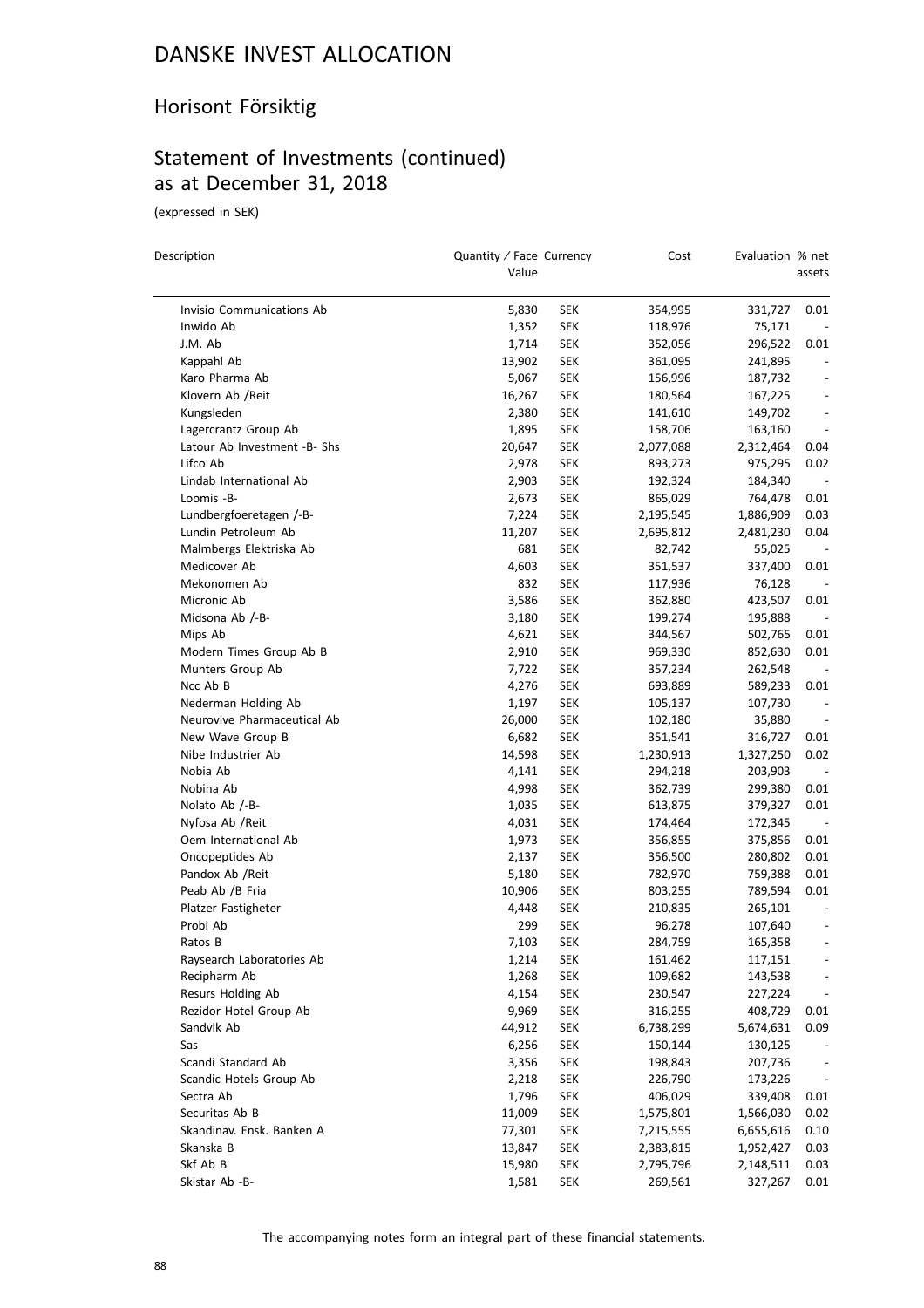### Horisont Försiktig

## Statement of Investments (continued) as at December 31, 2018

(expressed in SEK)

| Description                                                                                                               | Quantity / Face Currency<br>Value |            | Cost          | Evaluation % net    | assets                   |
|---------------------------------------------------------------------------------------------------------------------------|-----------------------------------|------------|---------------|---------------------|--------------------------|
|                                                                                                                           |                                   |            |               |                     |                          |
| Ssab - Reg-B                                                                                                              | 30,858                            | <b>SEK</b> | 1,041,709     | 768,981             | 0.01                     |
| Ssab Corporation A                                                                                                        | 788                               | <b>SEK</b> | 32,347        | 24,026              | $\overline{\phantom{a}}$ |
| Starbreeze -B-                                                                                                            | 30,000                            | <b>SEK</b> | 305,240       | 24,675              |                          |
| Svenska Cellul. - B-                                                                                                      | 23,938                            | <b>SEK</b> | 2,061,786     | 1,645,019           | 0.03                     |
| Svenska Handelsbanken Ab                                                                                                  | 68,767                            | <b>SEK</b> | 7,508,752     | 6,759,796           | 0.11                     |
| Sweco Ab -B-                                                                                                              | 4,509                             | <b>SEK</b> | 843,526       | 887,822             | 0.01                     |
| Swedbank Ab -A-                                                                                                           | 40,083                            | <b>SEK</b> | 7,947,353     | 7,926,413           | 0.12                     |
| Swedish Orphan Biovitrum Ab                                                                                               | 9,875                             | <b>SEK</b> | 1,481,266     | 1,905,875           | 0.03                     |
| Systemair                                                                                                                 | 1,428                             | <b>SEK</b> | 176,715       | 138,230             |                          |
| Tele2 Ak B                                                                                                                | 23,892                            | <b>SEK</b> | 2,667,640     | 2,698,601           | 0.04                     |
| Teliasonera Ab                                                                                                            | 152,923                           | <b>SEK</b> | 6,034,151     | 6,419,708           | 0.10                     |
| Tethys Oil Ab                                                                                                             | 3,612                             | <b>SEK</b> | 353,507       | 233,949             | $\overline{\phantom{a}}$ |
| Thule Group Ab                                                                                                            | 2,936                             | <b>SEK</b> | 601,262       | 475,926             | 0.01                     |
| Tobii Ab                                                                                                                  | 3,559                             | <b>SEK</b> | 145,207       | 96,378              | $\overline{\phantom{a}}$ |
| Trelleborg B                                                                                                              | 8,769                             | <b>SEK</b> | 1,734,521     | 1,221,960           | 0.02                     |
| Troax Group Ab                                                                                                            | 437                               | <b>SEK</b> | 123,452       | 111,217             |                          |
| Vbg Group Ab -B-                                                                                                          | 2,480                             | <b>SEK</b> | 346,576       | 314,464             | 0.01                     |
| Victoria Park Ab -B-                                                                                                      | 9,579                             | <b>SEK</b> | 349,742       | 346,760             | 0.01                     |
| Vitec Software Group Ab                                                                                                   | 2,481                             | <b>SEK</b> | 201,651       | 192,526             | $\sim$                   |
| Vitrolife Ab                                                                                                              | 2,700                             | <b>SEK</b> | 305,640       | 396,900             | 0.01                     |
| Volati Ab                                                                                                                 | 1,265                             | <b>SEK</b> | 78,746        | 41,745              |                          |
| Volvo B                                                                                                                   | 77,299                            | <b>SEK</b> | 11,823,558    | 8,962,819           | 0.14                     |
| Wallenstam Ab / Reit                                                                                                      | 10,938                            | <b>SEK</b> | 872,501       | 899,104             | 0.01                     |
| Wihlborgs Fastigheter Ab / Reit                                                                                           | 3,890                             | <b>SEK</b> | 379,470       | 398,336             | 0.01                     |
| Xano Industri Ab                                                                                                          | 1,290                             | <b>SEK</b> | 349,565       | 197,370             | $\sim$                   |
| Xvivo Perfusion Ab                                                                                                        | 3,030                             | <b>SEK</b> | 346,711       | 399,960             | 0.01                     |
|                                                                                                                           |                                   |            | 207,432,475   | 188,482,909         | 2.92                     |
| Switzerland                                                                                                               |                                   |            |               |                     |                          |
| Abb                                                                                                                       | 9,097                             | <b>CHF</b> | 1,937,120     | 1,543,299           | 0.02                     |
| Abb Ltd                                                                                                                   | 11,345                            | <b>SEK</b> | 2,235,264     | 1,936,024           | 0.03                     |
| Cavotec Rg I18 Registered Shs Issue                                                                                       | 2,817                             | <b>SEK</b> | 36,621        | 36,621              | $\overline{\phantom{a}}$ |
| Cavotec Sa                                                                                                                | 14,085                            | <b>SEK</b> | 338,548       | 186,626             | $\overline{\phantom{a}}$ |
| Fenix Out                                                                                                                 | 431                               | <b>SEK</b> | 459,232       | 369,367             | 0.01                     |
| Oriflame Holding Ltd                                                                                                      | 2,124                             | <b>SEK</b> | 692,307       | 420,765             | 0.01                     |
|                                                                                                                           |                                   |            | 5,699,092     | 4,492,702           | 0.07                     |
| <b>United States of America</b>                                                                                           |                                   |            |               |                     |                          |
| Autoliv Inc / Swedish Dept. Recpt                                                                                         | 2,276                             | <b>SEK</b> | 1,822,619     | 1,433,425           | 0.02                     |
| Veoneer Inc /Swdh Dep Rec                                                                                                 | 2,276                             | <b>SEK</b> | 779,141       | 511,303             | 0.01                     |
|                                                                                                                           |                                   |            | 2,601,760     | 1,944,728           | 0.03                     |
| <b>Total - Shares</b>                                                                                                     |                                   |            | 234,792,891   | 211,413,786         | 3.28                     |
| Total - Transferable securities admitted to an official stock exchange listing or<br>dealt in on another regulated market |                                   |            | 1,337,985,898 | 1,304,993,677 20.26 |                          |
| <b>Investment Funds</b>                                                                                                   |                                   |            |               |                     |                          |
| <b>Denmark</b>                                                                                                            |                                   |            |               |                     |                          |
| Da Inv Ti Lo Va- Accum -W- Sek*                                                                                           | 15,000                            | <b>SEK</b> | 1,500,000     | 1,473,450           | 0.02                     |
|                                                                                                                           |                                   |            |               |                     |                          |

\* Related party fund (Note 3)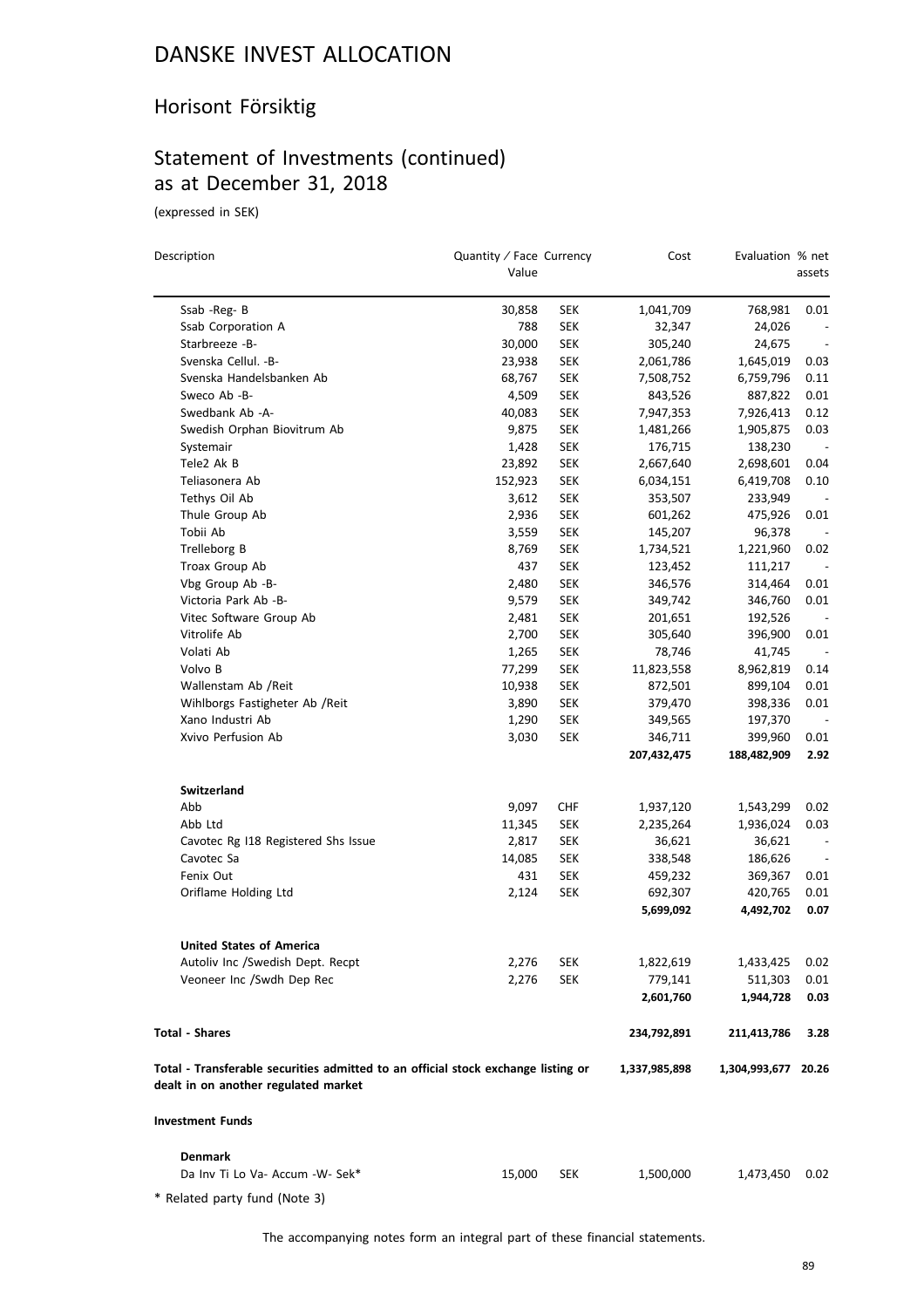### Horisont Försiktig

### Statement of Investments (continued) as at December 31, 2018

(expressed in SEK)

| Description                           | Quantity / Face Currency<br>Value |            | Cost          | Evaluation % net    | assets |
|---------------------------------------|-----------------------------------|------------|---------------|---------------------|--------|
| Di Glob Realr /Sek*                   | 946,943                           | <b>SEK</b> | 121,749,744   | 118,850,830         | 1.85   |
| Di Nord Foere Sek -H-*                | 1,479,254                         | <b>SEK</b> | 165,794,819   | 162,215,024         | 2.52   |
| Di Tillvax Akk -H- Sek Hdg /Cap*      | 4,305,368                         | <b>SEK</b> | 520,343,372   | 501,101,826         | 7.78   |
| Di Usa Sek /Cap*                      | 160,140                           | <b>SEK</b> | 41,815,704    | 43,248,955          | 0.67   |
| Die Glo Equ Sek W*                    |                                   | <b>SEK</b> |               |                     |        |
| Pc Eur Indx -Sek -W-*                 | 2,224,338                         | <b>SEK</b> | 236,743,344   | 218,274,291         | 3.39   |
| Pc Gl Em Mr Ind -W- *                 | 2,517,425                         | SEK        | 378,338,365   | 345,264,800         | 5.36   |
| Pc Glb Ac Indx -Sek W- Cap*           | 3,855,993                         | <b>SEK</b> | 539,233,140   | 507,294,359         | 7.88   |
| Pc Jap Indx Fnd -W- Sek*              | 574,548                           | <b>SEK</b> | 65,854,458    | 61,287,032          | 0.95   |
| Pc Pc Cn Jp -Sek -W-*                 | 520,326                           | <b>SEK</b> | 54,609,312    | 51,715,234          | 0.80   |
| Pc Swed Indx -Sek -W-*                | 1,278,032                         | <b>SEK</b> | 142,025,835   | 129,758,601         | 2.01   |
| Pc Usa Indx Fnd Shs -Sek W- Cap*      | 2,463,535                         | <b>SEK</b> | 339,650,662   | 321,589,853         | 4.99   |
|                                       |                                   |            | 2,607,658,755 | 2,462,074,255 38.22 |        |
| Luxembourg                            |                                   |            |               |                     |        |
| Dan I Dan M Bd -A- Sek H Cap*         | 876,765                           | <b>SEK</b> | 138,388,544   | 139,642,317         | 2.17   |
| Dan I Eu Cor S -I- Sek/Cap*           | 1,659,482                         | <b>SEK</b> | 166,296,734   | 165,649,536         | 2.57   |
| Dan Inv Europa Sek Sa Cap*            | $\overline{\phantom{a}}$          | <b>SEK</b> |               |                     |        |
| Dan Inv Sv Sa Cap*                    | 95,100                            | <b>SEK</b> | 387,608,979   | 355,762,439         | 5.52   |
| Dans I Gl In -Y-*                     | $\qquad \qquad \blacksquare$      | <b>SEK</b> | 2             | 1                   |        |
| Dans I Sv -A- Sek /Cap*               | 62,983                            | <b>SEK</b> | 41,823,893    | 38,104,744          | 0.59   |
| Dans I Sv Kr -Sa- Sek /Cap*           | 343,147                           | <b>SEK</b> | 402,622,890   | 400,648,344         | 6.22   |
| Dans I Sv R -SA- Cap /Sek*            | 1,049,519                         | <b>SEK</b> | 1,196,707,825 | 1,199,263,944       | 18.62  |
| Dans I Sv Sm -Wa- Sek /Cap*           | 40,000                            | <b>SEK</b> | 4,000,000     | 3,455,600           | 0.05   |
| Danske Inv Swedish Bd Y /Cap*         | 2,564,600                         | <b>SEK</b> | 354,709,818   | 354,196,898         | 5.50   |
|                                       |                                   |            | 2,692,158,685 | 2,656,723,823 41.24 |        |
| <b>Total - Investment Funds</b>       |                                   |            | 5,299,817,440 | 5,118,798,078 79.46 |        |
| <b>Other Transferable securities</b>  |                                   |            |               |                     |        |
| Shares                                |                                   |            |               |                     |        |
| Sweden                                |                                   |            |               |                     |        |
| Hexatronic Group Ab                   | 6,145                             | <b>SEK</b> | 337,720       | 286,971             |        |
| Image Systems Ab                      | 217,364                           | <b>SEK</b> | 282,573       | 326,046             | 0.01   |
|                                       |                                   |            | 620,293       | 613,017             | 0.01   |
| <b>Total - Shares</b>                 |                                   |            | 620,293       | 613,017             | 0.01   |
| Total - Other Transferable securities |                                   |            | 620,293       | 613,017             | 0.01   |
| TOTAL INVESTMENT PORTFOLIO            |                                   |            | 6,638,423,631 | 6,424,404,772 99.73 |        |

\* Related party fund (Note 3)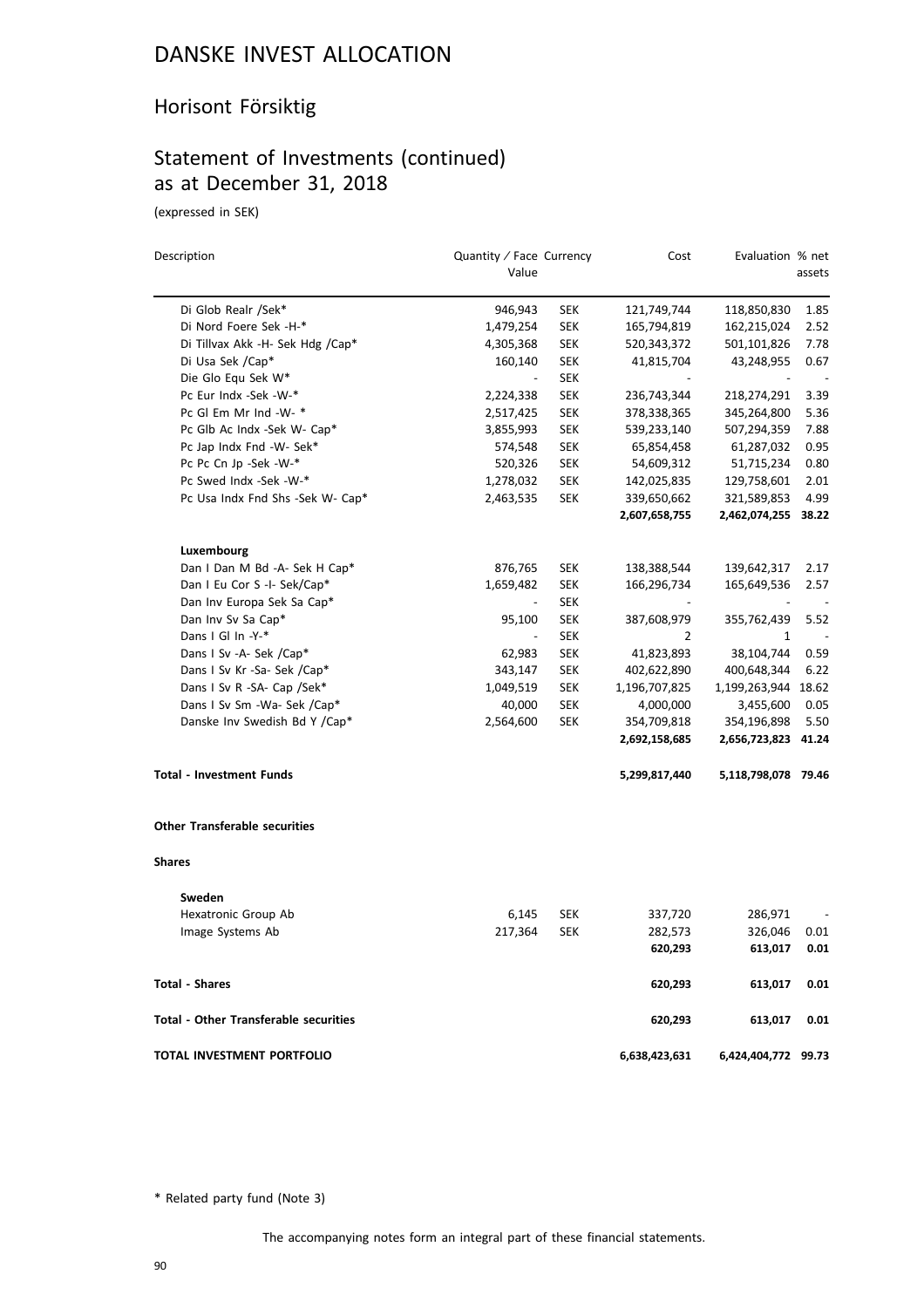### Horisont Försiktig

## Geographical and Economic Portfolio Breakdowns as at December 31, 2018

(expressed as a percentage of net assets)

| Geographical breakdown   | %     |
|--------------------------|-------|
| Luxembourg               | 41.27 |
| Denmark                  | 38.23 |
| Sweden                   | 19.91 |
| Finland                  | 0.16  |
| Switzerland              | 0.07  |
| Great Britain            | 0.05  |
| United States of America | 0.03  |
| Canada                   | 0.01  |
|                          | 99.73 |

| Economic breakdown                                | %     |
|---------------------------------------------------|-------|
| <b>Investment Funds</b>                           | 79.46 |
| States, Provinces and Municipalities              | 12.23 |
| <b>Banks and Financial Institutions</b>           | 5.24  |
| Mechanics, Machinery                              | 0.65  |
| Holding and Finance Companies                     | 0.37  |
| <b>News Transmission</b>                          | 0.35  |
| <b>Pharmaceuticals and Cosmetics</b>              | 0.28  |
| Real Estate Companies                             | 0.21  |
| Automobile Industry                               | 0.17  |
| Retail                                            | 0.14  |
| Construction, Building Material                   | 0.08  |
| <b>Food and Distilleries</b>                      | 0.06  |
| <b>Electronics and Electrical Equipment</b>       | 0.05  |
| <b>Other Services</b>                             | 0.05  |
| Petrol                                            | 0.05  |
| Consumer Goods                                    | 0.04  |
| Mines, Heavy Industries                           | 0.04  |
| Electronic Semiconductor                          | 0.03  |
| Forest Products and Paper Industry                | 0.03  |
| <b>Healthcare Education &amp; Social Services</b> | 0.03  |
| Internet Software                                 | 0.03  |
| Biotechnology                                     | 0.02  |
| <b>Business Houses</b>                            | 0.02  |
| Leisure                                           | 0.02  |
| Chemicals                                         | 0.01  |
| Environmental Services & Recycling                | 0.01  |
| Miscellaneous                                     | 0.01  |
| Non-Ferrous Metals                                | 0.01  |
| <b>Public Services</b>                            | 0.01  |
| Textile                                           | 0.01  |
| Transportation                                    | 0.01  |
| Tyres & Rubber                                    | 0.01  |
|                                                   | 99.73 |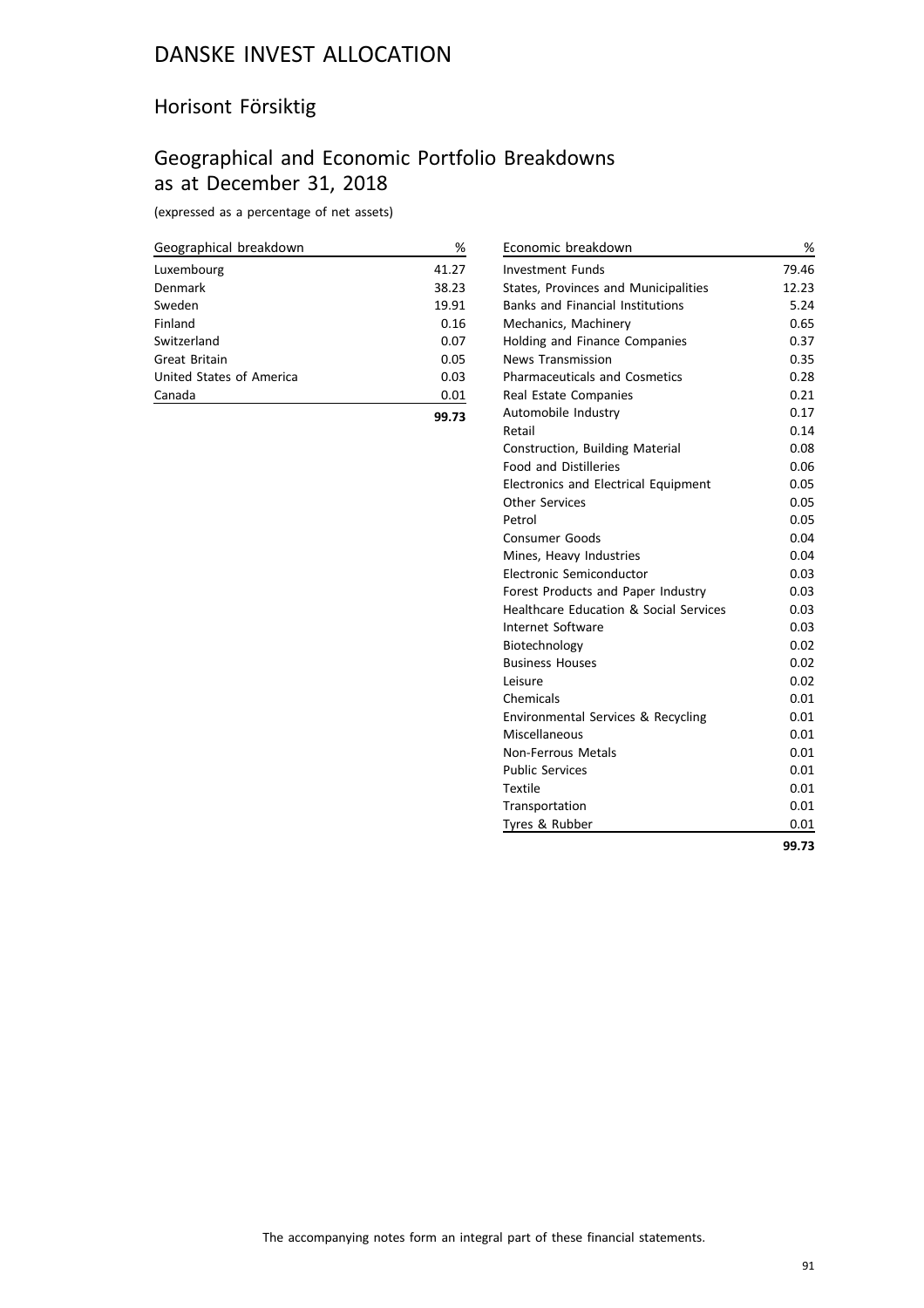#### Horisont Offensiv

#### Statement of Investments as at December 31, 2018

(expressed in SEK)

**Bonds**

| Description | Quantity / Face Currency<br>Value | Cost | Evaluation % net<br>assets |
|-------------|-----------------------------------|------|----------------------------|
|             |                                   |      |                            |

**Transferable securities admitted to an official stock exchange listing or dealt in on another regulated market**

| Sweden                                                                                                                    |                          |            |                |                     |      |
|---------------------------------------------------------------------------------------------------------------------------|--------------------------|------------|----------------|---------------------|------|
| Stadshypo 4.5% 09-21.09.22                                                                                                | 12,000,000               | <b>SEK</b> | 14,174,280     | 13,782,960          | 1.06 |
| Sweden 1% 14-12.11.26                                                                                                     | 16,090,000               | <b>SEK</b> | 16,655,534     | 16,963,204          | 1.31 |
| Sweden 3.5% 10-01.06.22                                                                                                   | 7,065,000                | <b>SEK</b> | 8,131,664      | 7,963,598           | 0.61 |
|                                                                                                                           |                          |            | 38,961,478     | 38,709,762          | 2.98 |
| Total - Bonds                                                                                                             |                          |            | 38,961,478     | 38,709,762          | 2.98 |
| Total - Transferable securities admitted to an official stock exchange listing or<br>dealt in on another regulated market |                          |            | 38,961,478     | 38,709,762          | 2.98 |
| <b>Investment Funds</b>                                                                                                   |                          |            |                |                     |      |
| <b>Denmark</b>                                                                                                            |                          |            |                |                     |      |
| Di Nord Foere Sek -H-*                                                                                                    | 107,922                  | <b>SEK</b> | 12,095,869     | 11,834,698          | 0.91 |
| Di Tillvax Akk -H- Sek Hdg /Cap*                                                                                          | 838,236                  | <b>SEK</b> | 100,688,880    | 97,562,247          | 7.52 |
| Di Usa Sek /Cap*                                                                                                          | 143,447                  | <b>SEK</b> | 37,888,955     | 38,740,781          | 2.98 |
| Die Glo Equ -Sek -W-*                                                                                                     | $\overline{\phantom{a}}$ | <b>SEK</b> | $\mathbf{1}$   |                     |      |
| Pc Eur Indx -Sek -W-*                                                                                                     | 919,383                  | <b>SEK</b> | 94,934,453     | 90,219,072          | 6.95 |
| Pc Gl Em Mr Ind -W- Sek*                                                                                                  | 928,800                  | <b>SEK</b> | 139,423,430    | 127,384,904         | 9.82 |
| Pc Glb Ac Indx -Sek W- Cap*                                                                                               | 1,607,205                | <b>SEK</b> | 225,651,456    | 211,443,883 16.30   |      |
| Pc Jap Indx Fnd -W- Sek*                                                                                                  | 280,517                  | <b>SEK</b> | 32,190,396     | 29,922,773          | 2.31 |
| Pc Pc Cn Jp -Sek -W-*                                                                                                     | 259,619                  | <b>SEK</b> | 27,093,411     | 25,803,546          | 1.99 |
| Pc Swed Indx -Sek -W-*                                                                                                    | 1,639,218                | <b>SEK</b> | 180,412,566    | 166,429,803 12.83   |      |
| Pc Usa Indx Fnd Shs -Sek W- Cap*                                                                                          | 1,066,278                | <b>SEK</b> | 145,432,909    | 139,191,847 10.73   |      |
|                                                                                                                           |                          |            | 995,812,326    | 938,533,554 72.34   |      |
| Luxembourg                                                                                                                |                          |            |                |                     |      |
| Dan I Dan M Bd -A- Sek H Cap*                                                                                             | 73,019                   | <b>SEK</b> | 11,525,400     | 11,629,818          | 0.90 |
| Dan I Eu Cor S -I- Sek/Cap*                                                                                               | 637,734                  | <b>SEK</b> | 63,907,286     | 63,658,570          | 4.91 |
| Dan Inv Sv Fok Sa Cap*                                                                                                    | $\overline{\phantom{a}}$ | <b>SEK</b> |                |                     |      |
| Dan Inv Sv Sa Cap*                                                                                                        | 44,731                   | <b>SEK</b> | 182,531,220    | 167,336,243 12.90   |      |
| Dans I Gl In -Y-*                                                                                                         | $\overline{\phantom{a}}$ | <b>SEK</b> | $\overline{2}$ | $\overline{2}$      |      |
| Dans I Sv -A- Sek /Cap*                                                                                                   | 14,475                   | <b>SEK</b> | 9,800,000      | 8,757,625           | 0.67 |
| Dans I Sv R -SA- Cap /Sek*                                                                                                | 27,618                   | <b>SEK</b> | 31,475,993     | 31,558,253          | 2.43 |
| Dans I Sv Sm -Wa- Sek /Cap*                                                                                               | 40,000                   | <b>SEK</b> | 4,000,000      | 3,455,600           | 0.26 |
| Danske Inv Swedish Bd Y /Cap*                                                                                             | 232,886                  | <b>SEK</b> | 32,210,432     | 32,163,855          | 2.48 |
|                                                                                                                           |                          |            | 335,450,333    | 318,559,966 24.55   |      |
| Total - Investment Funds                                                                                                  |                          |            | 1,331,262,659  | 1,257,093,520 96.89 |      |
| TOTAL INVESTMENT PORTFOLIO                                                                                                |                          |            | 1,370,224,137  | 1,295,803,282 99.87 |      |

\* Related party fund (Note 3)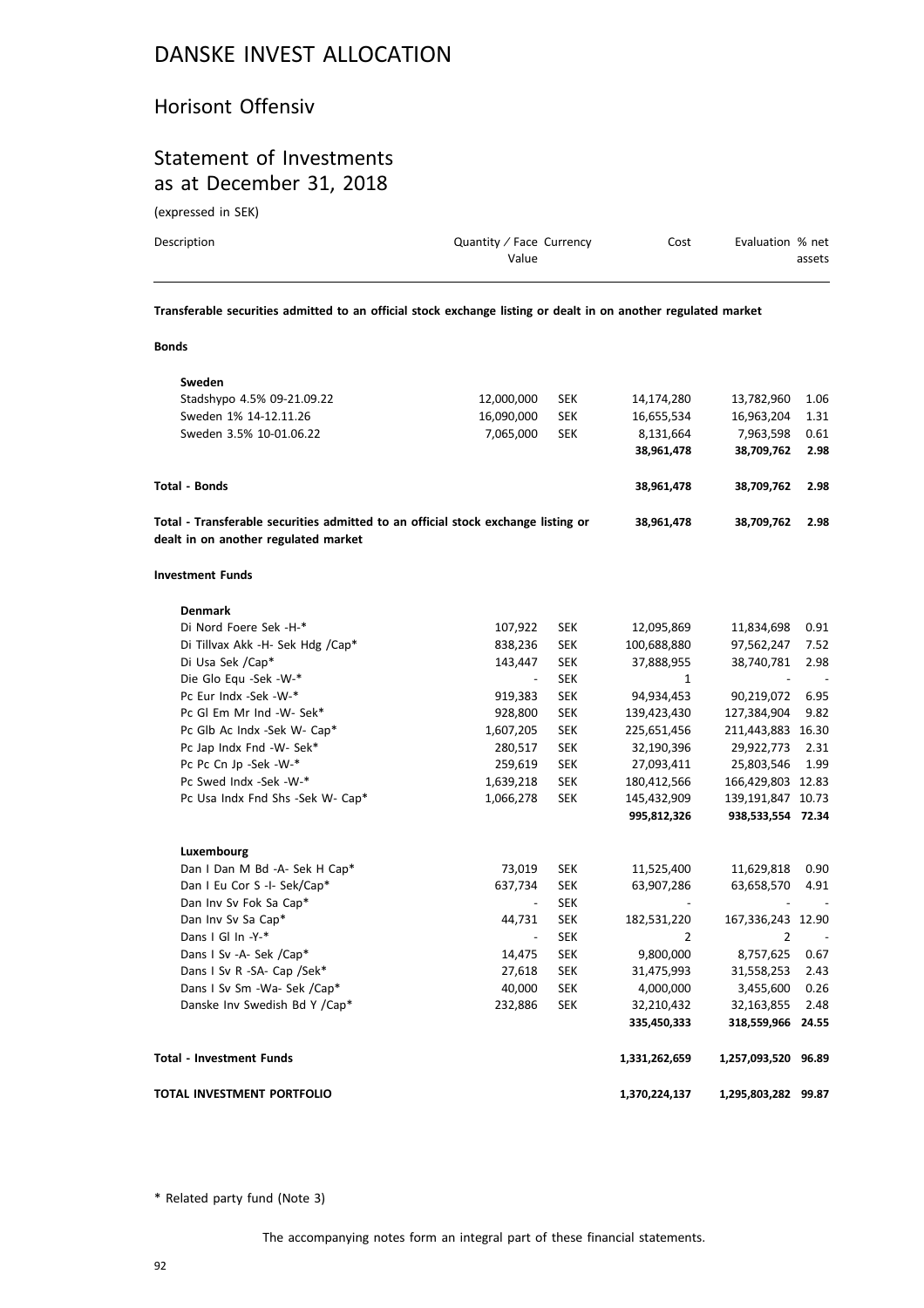#### Horisont Offensiv

# Geographical and Economic Portfolio Breakdowns as at December 31, 2018

| Geographical breakdown | ℅     |
|------------------------|-------|
| Denmark                | 72.34 |
| Luxembourg             | 24.55 |
| Sweden                 | 2.98  |
|                        | 99.87 |

| Economic breakdown                      |       |
|-----------------------------------------|-------|
| <b>Investment Funds</b>                 | 96.89 |
| States, Provinces and Municipalities    | 1.92  |
| <b>Banks and Financial Institutions</b> | 1.06  |
|                                         | 99.87 |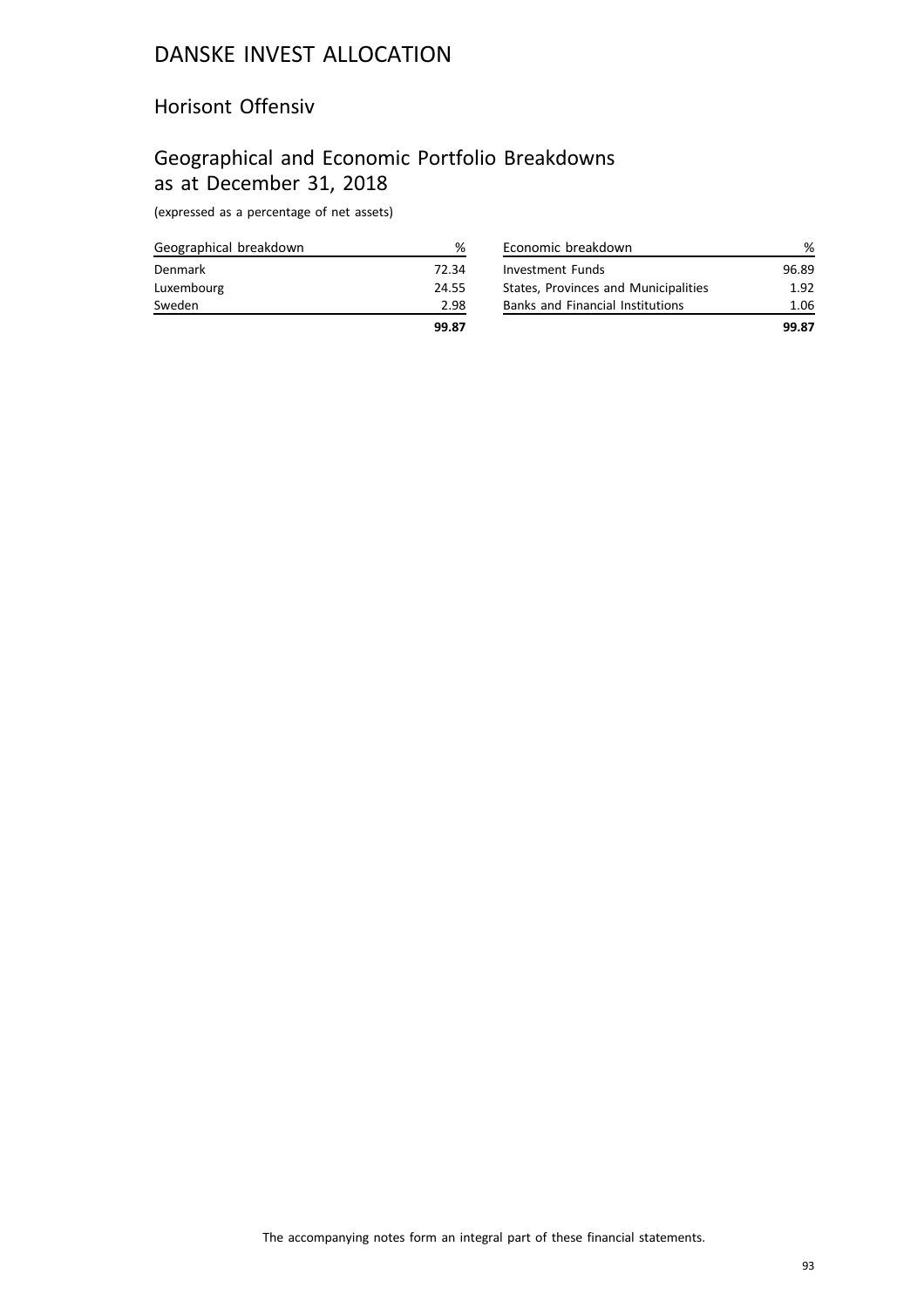#### Horisont Ränta

#### Statement of Investments as at December 31, 2018

(expressed in SEK)

| Description | Quantity / Face Currency<br>Value | Cost | Evaluation % net<br>assets |
|-------------|-----------------------------------|------|----------------------------|
|             |                                   |      |                            |

**Transferable securities admitted to an official stock exchange listing or dealt in on another regulated market**

| I  | $\sim$ |
|----|--------|
| ×  | ×      |
|    |        |
| v. | ۰.     |
|    |        |
|    |        |

| Sweden                                                                                                                    |             |            |             |                   |      |
|---------------------------------------------------------------------------------------------------------------------------|-------------|------------|-------------|-------------------|------|
| Sweden 1% 14-12.11.26                                                                                                     | 105,090,000 | <b>SEK</b> | 109,651,274 | 110,793,234 15.19 |      |
| Sweden 2.5% 13-12.05.25                                                                                                   | 25,780,000  | <b>SEK</b> | 29,923,276  | 29,619,416        | 4.06 |
|                                                                                                                           |             |            | 139,574,550 | 140,412,650 19.25 |      |
| Total - Bonds                                                                                                             |             |            | 139,574,550 | 140,412,650 19.25 |      |
| Total - Transferable securities admitted to an official stock exchange listing or<br>dealt in on another regulated market |             |            | 139,574,550 | 140,412,650 19.25 |      |
| <b>Investment Funds</b>                                                                                                   |             |            |             |                   |      |
| <b>Denmark</b>                                                                                                            |             |            |             |                   |      |
| Da Inv Ti Lo Va- Accum - W- Sek*                                                                                          | 15,000      | <b>SEK</b> | 1,500,000   | 1,473,450         | 0.20 |
| Di Glob Realr /Sek*                                                                                                       | 258,410     | <b>SEK</b> | 33,198,392  | 32,433,107        | 4.45 |
| Di Tillva Lo Va Sek /Cap*                                                                                                 | 323,571     | <b>SEK</b> | 34,432,597  | 34,198,254        | 4.69 |
| Di Tillvax Akk -H- Sek Hdg /Cap*                                                                                          | 384,930     | <b>SEK</b> | 47,831,365  | 44,801,968        | 6.14 |
|                                                                                                                           |             |            | 116,962,354 | 112,906,779 15.48 |      |
| Luxembourg                                                                                                                |             |            |             |                   |      |
| Dan I Dan M Bd -A- Sek H Cap*                                                                                             | 483,605     | <b>SEK</b> | 76,366,402  | 77,023,767 10.56  |      |
| Dan I Eu Cor S -I- Sek/Cap*                                                                                               | 753,730     | <b>SEK</b> | 75,440,884  | 75,237,280 10.31  |      |
| Dans I Sv Kr -Sa- Sek /Cap*                                                                                               | 63,930      | <b>SEK</b> | 75,019,407  | 74,642,859 10.23  |      |
| Dans I Sv R -SA- Cap /Sek*                                                                                                | 106,683     | <b>SEK</b> | 121,654,918 | 121,904,577 16.71 |      |
| Danske Inv Swedish Bd Y /Cap*                                                                                             | 879,806     | <b>SEK</b> | 121,728,456 | 121,510,037 16.66 |      |
|                                                                                                                           |             |            | 470,210,067 | 470,318,520 64.47 |      |
| <b>Total - Investment Funds</b>                                                                                           |             |            | 587,172,421 | 583,225,299 79.95 |      |
| TOTAL INVESTMENT PORTFOLIO                                                                                                |             |            | 726,746,971 | 723,637,949 99.20 |      |

\* Related party fund (Note 3)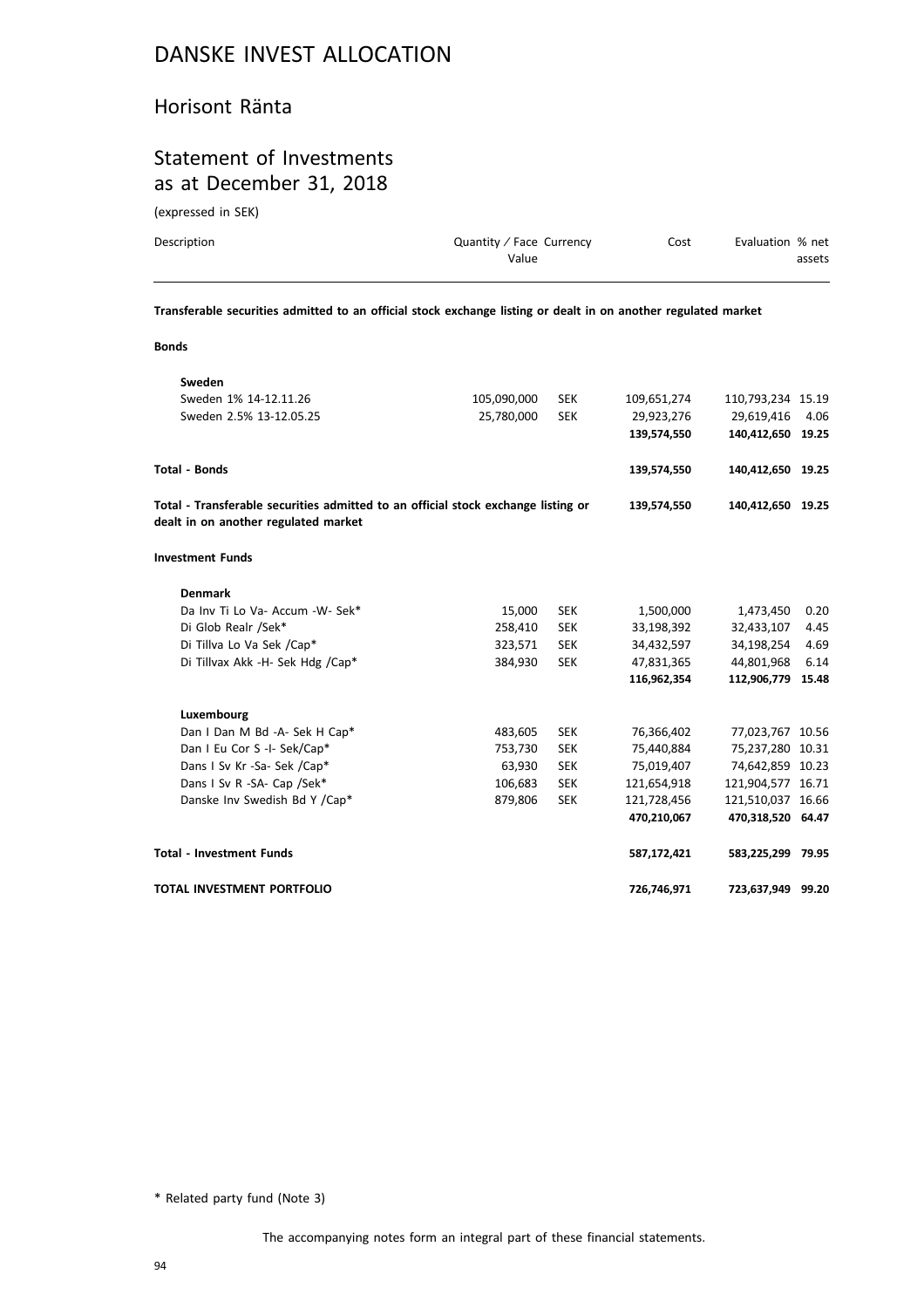#### Horisont Ränta

## Geographical and Economic Portfolio Breakdowns as at December 31, 2018

| Geographical breakdown | %     |
|------------------------|-------|
| Luxembourg             | 64.47 |
| Sweden                 | 19.25 |
| Denmark                | 15.48 |
|                        | 99.20 |

|                                      | 99.20 |
|--------------------------------------|-------|
| States, Provinces and Municipalities | 19.25 |
| Investment Funds                     | 79.95 |
| Economic breakdown                   |       |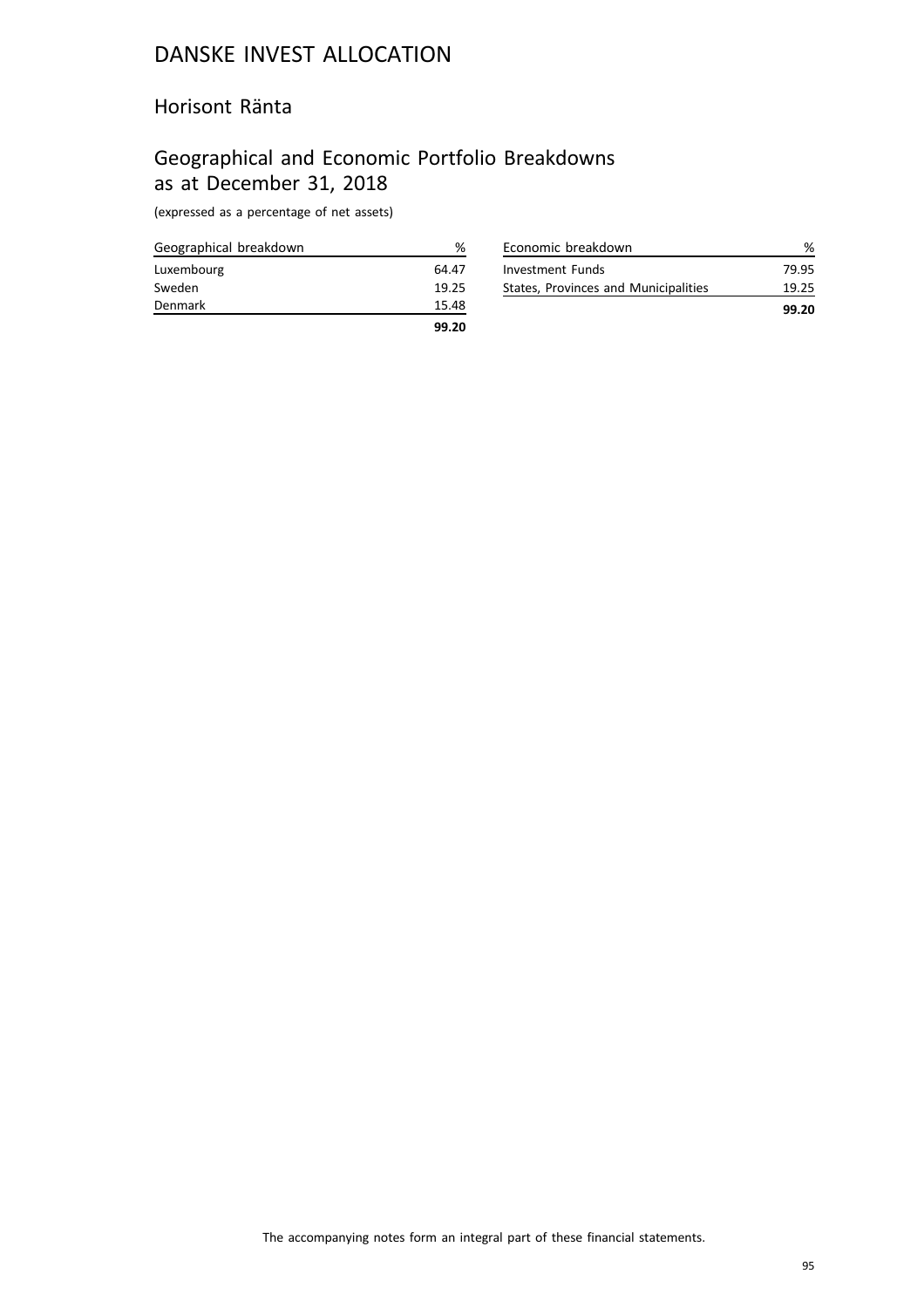#### June Balanced

### Statement of Investments as at December 31, 2018

(expressed in EUR)

| Description                     | Quantity / Face Currency<br>Value |            | Cost                   | Evaluation % net       | assets       |
|---------------------------------|-----------------------------------|------------|------------------------|------------------------|--------------|
| <b>Investment Funds</b>         |                                   |            |                        |                        |              |
| Germany                         |                                   |            |                        |                        |              |
| Ishares Dj Stoxx 600 (De)       | 53,836                            | <b>EUR</b> | 2,010,455<br>2,010,455 | 1,785,202<br>1,785,202 | 6.47<br>6.47 |
| Ireland                         |                                   |            |                        |                        |              |
| Ishares Eur Corp Bd 1-5y Etf    | 12,700                            | <b>EUR</b> | 1,400,404              | 1,387,856              | 5.03         |
| Ishs Cr Msci Jp Usd Accum       | 29,552                            | <b>USD</b> | 1,050,681              | 966,113                | 3.50         |
| Ishs Cr Pac /Ac Ex Tr Fds Usd   | 4,291                             | <b>USD</b> | 514,265                | 502,168                | 1.82         |
| Ishs Msci Em Usd-Ac Shs Usd Etf | 154,836                           | <b>USD</b> | 3,770,100              | 3,505,951 12.71        |              |
| Ishs Usd Em Bd Hdg Eur Etf      | 23,452                            | <b>EUR</b> | 2,179,355              | 2,088,870              | 7.57         |
| Ishs Vi Core S&P 500 Ucits Cap  | 12,345                            | <b>USD</b> | 2,632,985              | 2,646,498              | 9.59         |
| Shs Co Eur Cor Eur Shs Eur Etf  | 10,753                            | <b>EUR</b> | 1,391,717              | 1,374,126              | 4.98         |
| Spdr Barcl Eur Gov Bd Ucit Etf  | 26,150                            | <b>EUR</b> | 1,619,378              | 1,624,752              | 5.89         |
| Spdr Barclays Euro Hy Bond Etf  | 32,123                            | <b>EUR</b> | 1,845,924              | 1,752,952              | 6.35         |
| Ssga Barc 1-3y Eur Gov Bd /Dis  | 28,100                            | <b>EUR</b> | 1,475,727              | 1,470,585              | 5.33         |
| Ssga Spdr Etfs Eur I Msci Emu   | 25,611                            | <b>EUR</b> | 1,211,664              | 1,092,053              | 3.96         |
| Ssga Spdr Eu Eur-Ac Etf         | 9,959                             | <b>EUR</b> | 1,935,883              | 1,759,357              | 6.38         |
| Vang S&P 500 Ptf -Usd- /Dis     | 44,061                            | <b>USD</b> | 1,927,806              | 1,830,801              | 6.64         |
|                                 |                                   |            | 22,955,889             | 22,002,082 79.75       |              |
| Luxembourg                      |                                   |            |                        |                        |              |
| Mul L 3-5y Ig -C- Eur -Etf      | 12,533                            | <b>EUR</b> | 1,915,436              | 1,911,659              | 6.93         |
| Mul Ly Am In Gr Shs -C- Eur -C  | 9,391                             | <b>EUR</b> | 1,665,551              | 1,675,636              | 6.07         |
|                                 |                                   |            | 3,580,987              | 3,587,295 13.00        |              |
| <b>Total - Investment Funds</b> |                                   |            | 28,547,331             | 27,374,579 99.22       |              |
| TOTAL INVESTMENT PORTFOLIO      |                                   |            | 28,547,331             | 27,374,579 99.22       |              |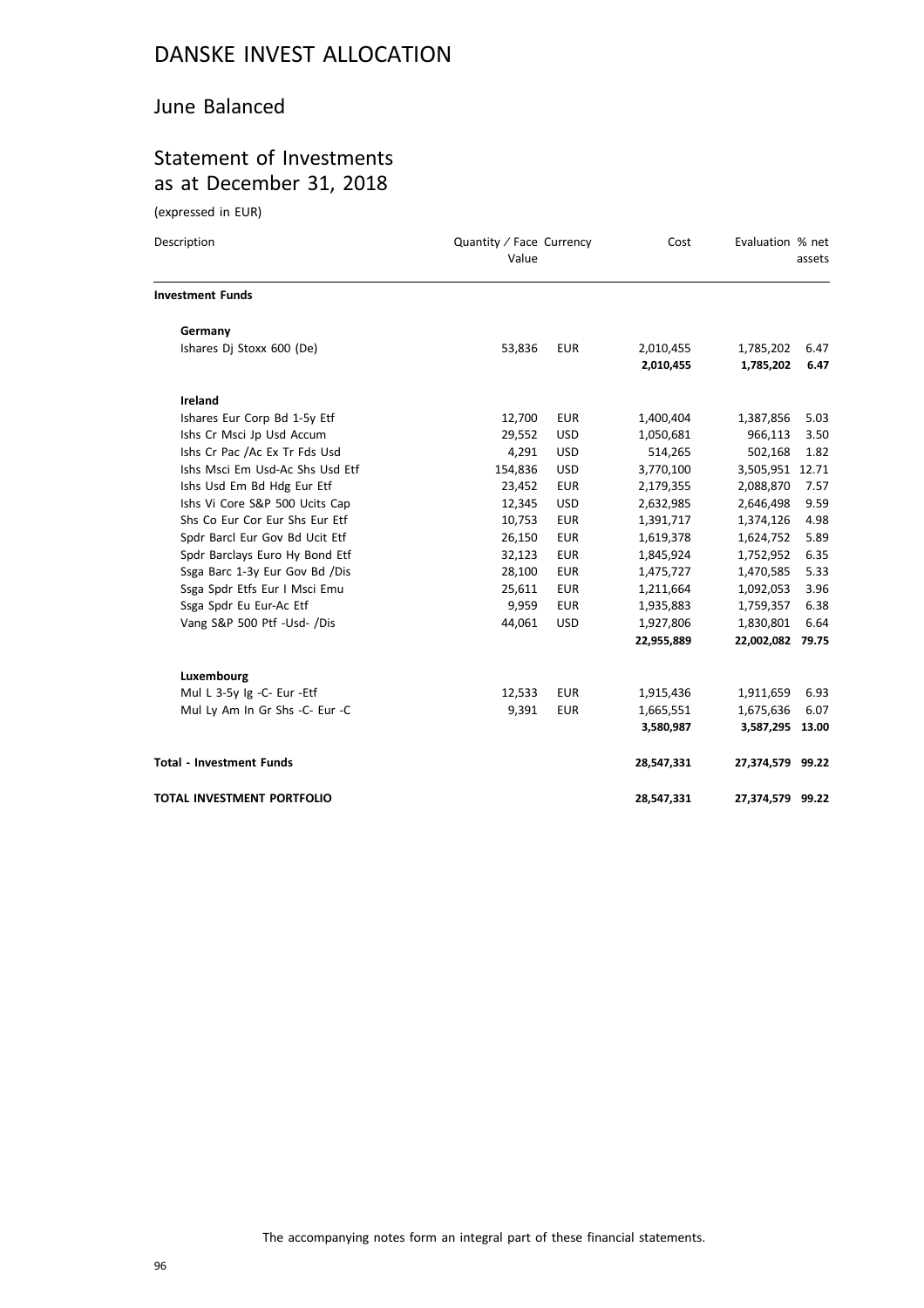#### June Balanced

## Geographical and Economic Portfolio Breakdowns as at December 31, 2018

| Geographical breakdown | ℅     |
|------------------------|-------|
| Ireland                | 79.75 |
| Luxembourg             | 13.00 |
| Germany                | 6.47  |
|                        | 99.22 |

| Economic breakdown |       |
|--------------------|-------|
| Investment Funds   | 99.22 |
|                    | 99.22 |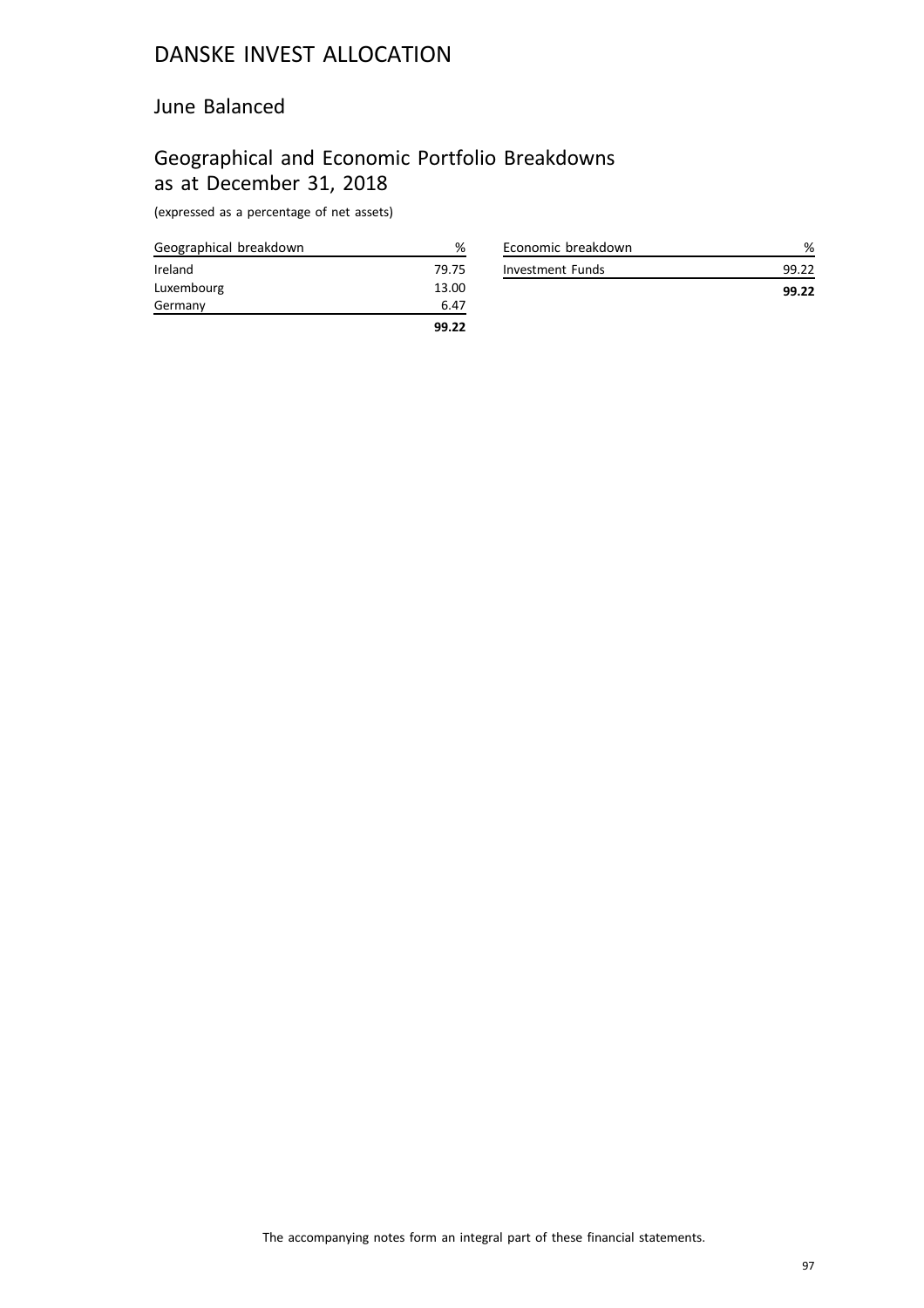#### June Defensive

### Statement of Investments as at December 31, 2018

(expressed in EUR)

| Description                     | Quantity / Face Currency<br>Value |            | Cost               | Evaluation % net   | assets       |
|---------------------------------|-----------------------------------|------------|--------------------|--------------------|--------------|
| <b>Investment Funds</b>         |                                   |            |                    |                    |              |
| Germany                         |                                   |            |                    |                    |              |
| Ishares Dj Stoxx 600 (De)       | 4,467                             | <b>EUR</b> | 164,502<br>164,502 | 148,126<br>148,126 | 3.04<br>3.04 |
|                                 |                                   |            |                    |                    |              |
| Ireland                         |                                   |            |                    |                    |              |
| Ish Eur Inf Linked Govt Etf     | 447                               | <b>EUR</b> | 92,961             | 92,145             | 1.89         |
| Ishares Eur Corp Bd 1-5y Etf    | 2,194                             | <b>EUR</b> | 241,863            | 239,760            | 4.92         |
| Ishs Cr Msci Jp Usd Accum       | 1,870                             | <b>USD</b> | 66,143             | 61,134             | 1.25         |
| Ishs Cr Pac /Ac Ex Tr Fds Usd   | 261                               | <b>USD</b> | 31,052             | 30,544             | 0.63         |
| Ishs Msci Em Usd-Ac Shs Usd Etf | 10,863                            | <b>USD</b> | 263,544            | 245,971            | 5.04         |
| Ishs Usd Em Bd Hdg Eur Etf      | 2,698                             | <b>EUR</b> | 250,665            | 240,311            | 4.93         |
| Ishs Usd Tips Ac Ex Tr Fd Usd   | 784                               | <b>USD</b> | 135,371            | 138,129            | 2.83         |
| Ishs Vi Core S&P 500 Ucits Cap  | 1,364                             | <b>USD</b> | 297,748            | 292,412            | 6.00         |
| Shs Co Eur Cor Eur Shs Eur Etf  | 1,624                             | <b>EUR</b> | 209,903            | 207,531            | 4.26         |
| Spdr Barcl Eur Gov Bd Ucit Etf  | 11,017                            | <b>EUR</b> | 683,192            | 684,508            | 14.04        |
| Spdr Barclays Euro Hy Bond Etf  | 5,812                             | <b>EUR</b> | 332,893            | 317,161            | 6.50         |
| Ssga Barc 1-3y Eur Gov Bd /Dis  | 10,278                            | <b>EUR</b> | 538,927            | 537,889            | 11.03        |
| Ssga Spdr Etfs Eur I Msci Emu   | 1,869                             | <b>EUR</b> | 88,081             | 79,694             | 1.63         |
| Ssga Spdr Eu Eur-Ac Etf         | 613                               | <b>EUR</b> | 116,352            | 108,292            | 2.22         |
|                                 |                                   |            | 3,348,695          | 3,275,481          | 67.17        |
| Luxembourg                      |                                   |            |                    |                    |              |
| Mul L 3-5y Ig -C- Eur -Etf      | 4,900                             | <b>EUR</b> | 747,270            | 747,397            | 15.33        |
| Mul Ly Am In Gr Shs -C- Eur -C  | 4,099                             | <b>EUR</b> | 726,643            | 731,385            | 15.00        |
|                                 |                                   |            | 1,473,913          | 1,478,782 30.33    |              |
| <b>Total - Investment Funds</b> |                                   |            | 4,987,110          | 4,902,389 100.54   |              |
| TOTAL INVESTMENT PORTFOLIO      |                                   |            | 4,987,110          | 4,902,389 100.54   |              |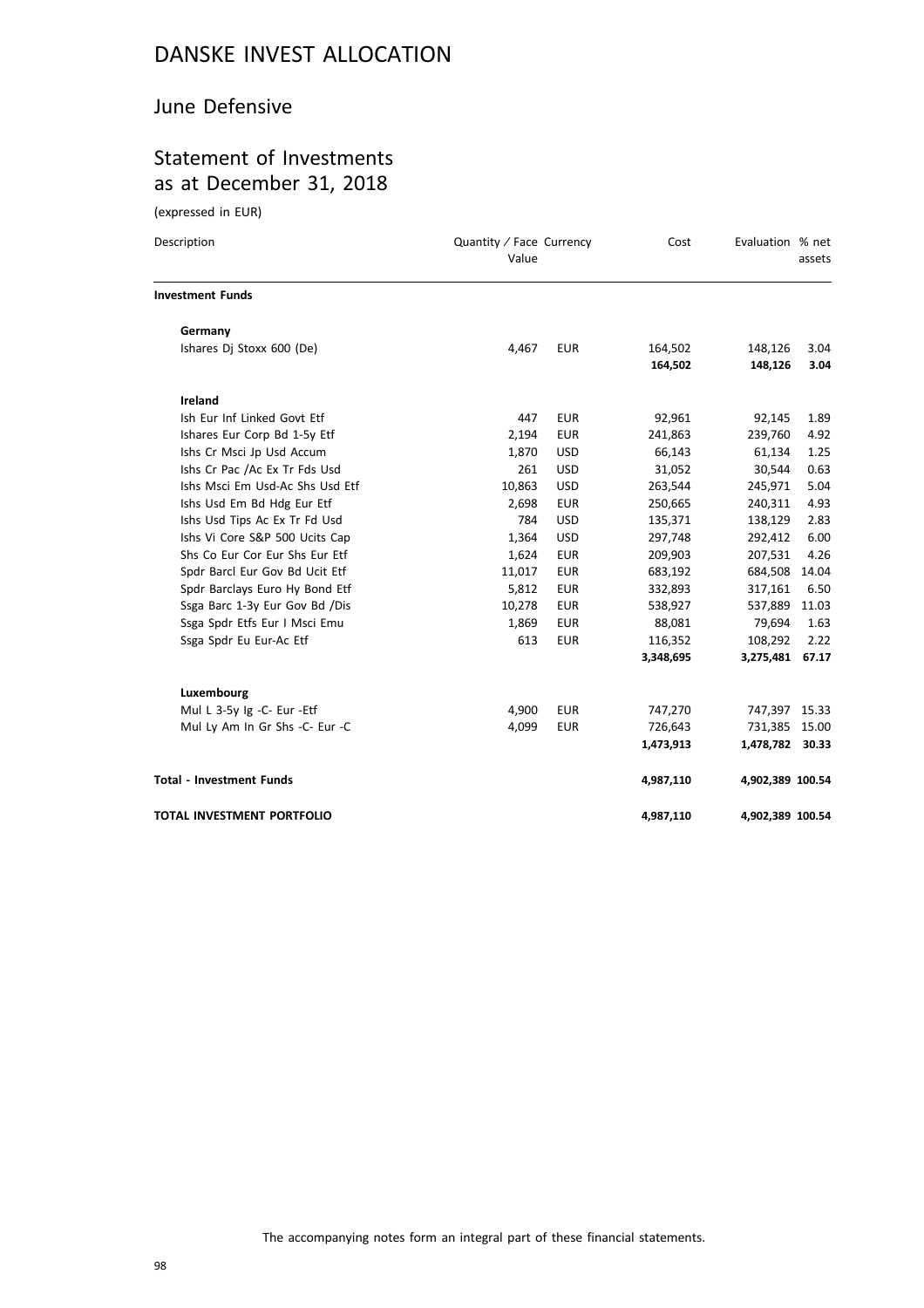#### June Defensive

## Geographical and Economic Portfolio Breakdowns as at December 31, 2018

| Geographical breakdown | %      |
|------------------------|--------|
| Ireland                | 67.17  |
| Luxembourg             | 30.33  |
| Germany                | 3.04   |
|                        | 100.54 |

| Economic breakdown |        |
|--------------------|--------|
| Investment Funds   | 100.54 |
|                    | 100.54 |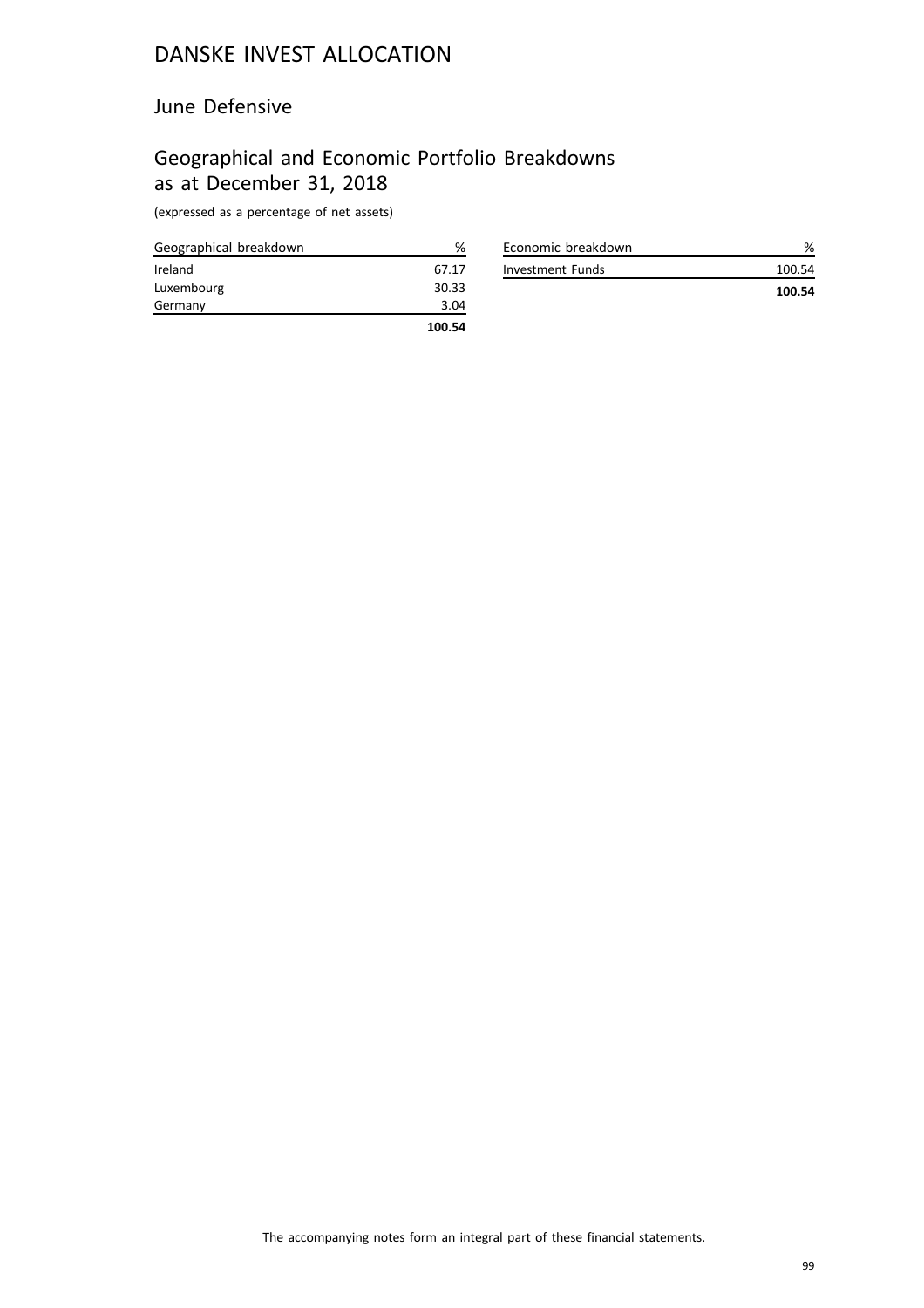### June Equity

### Statement of Investments as at December 31, 2018

(expressed in EUR)

| Description                     | Quantity / Face Currency<br>Value |            | Cost      | Evaluation % net | assets |
|---------------------------------|-----------------------------------|------------|-----------|------------------|--------|
| <b>Investment Funds</b>         |                                   |            |           |                  |        |
| Germany                         |                                   |            |           |                  |        |
| Ishares Dj Stoxx 600 (De)       | 3,832                             | <b>EUR</b> | 143,687   | 127,069          | 9.69   |
|                                 |                                   |            | 143,687   | 127,069          | 9.69   |
| Ireland                         |                                   |            |           |                  |        |
| Cfs Dbx Usa Inx -1c- Usd /Cap   | 2,584                             | <b>USD</b> | 159,748   | 152,003 11.59    |        |
| Ishs Cr Msci Jp Usd Accum       | 2,879                             | <b>USD</b> | 104,022   | 94,120           | 7.18   |
| Ishs Cr Pac /Ac Ex Tr Fds Usd   | 397                               | <b>USD</b> | 48,418    | 46.460           | 3.54   |
| Ishs Msci Em Usd-Ac Shs Usd Etf | 10.886                            | <b>USD</b> | 265,903   | 246,492 18.79    |        |
| Ishs Vi Core S&P 500 Ucits Cap  | 837                               | <b>USD</b> | 186,508   | 179,435 13.68    |        |
| Ssga Spdr Etfs Eur I Msci Emu   | 1,257                             | <b>EUR</b> | 61,699    | 53,598           | 4.09   |
| Ssga Spdr Eu Eur-Ac Etf         | 740                               | <b>EUR</b> | 144,112   | 130,728          | 9.97   |
| Ssga Spdr S&P 500 Etf Dis       | 647                               | <b>EUR</b> | 151,170   | 141,473 10.79    |        |
| Vang S&P 500 Ptf -Usd- /Dis     | 3,174                             | <b>USD</b> | 139,697   | 131,885 10.05    |        |
|                                 |                                   |            | 1,261,277 | 1,176,194 89.68  |        |
| <b>Total - Investment Funds</b> |                                   |            | 1,404,964 | 1,303,263 99.37  |        |
| TOTAL INVESTMENT PORTFOLIO      |                                   |            | 1,404,964 | 1,303,263 99.37  |        |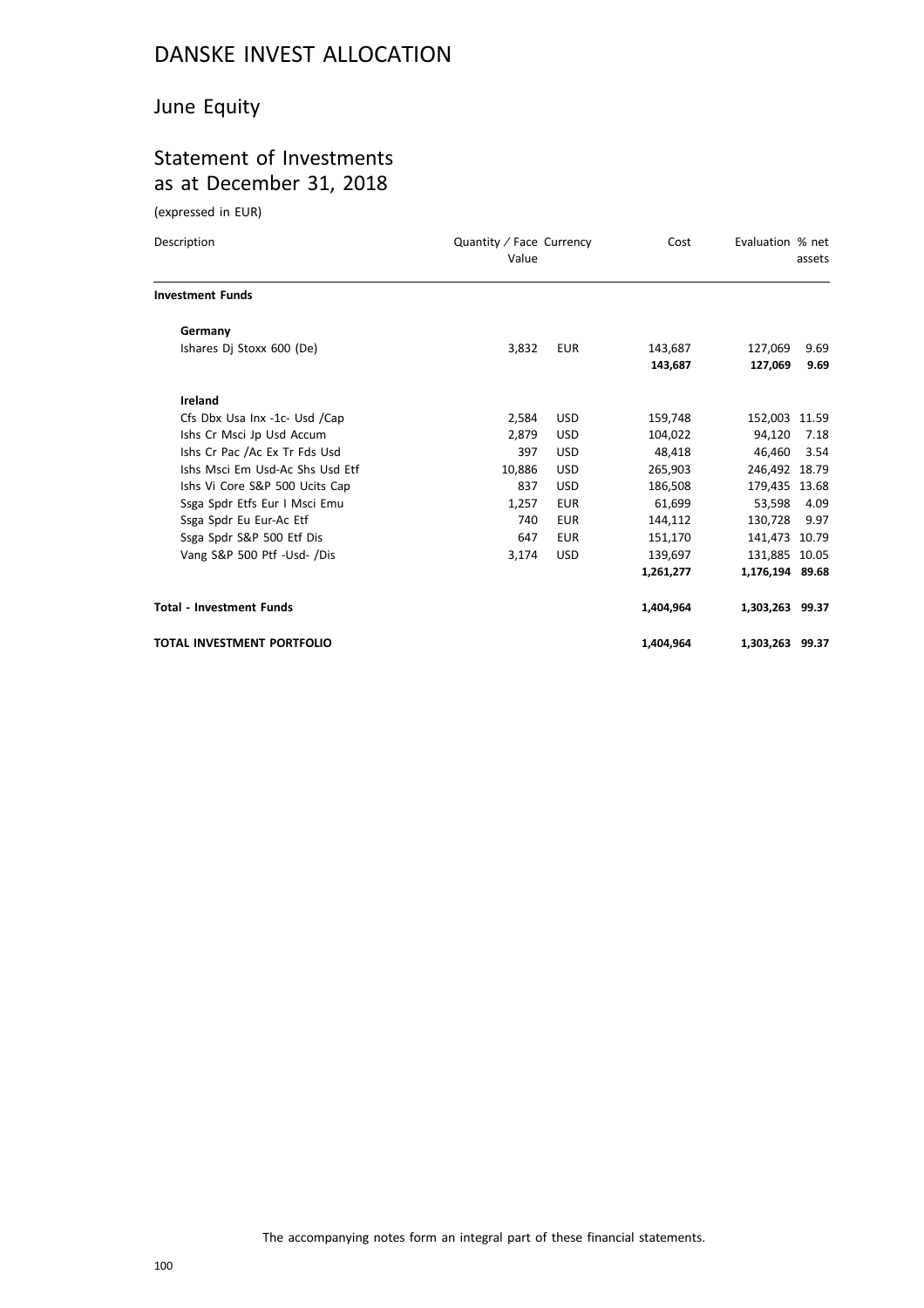### June Equity

# Geographical and Economic Portfolio Breakdowns as at December 31, 2018

|                        | 99.37 |
|------------------------|-------|
| Germany                | 9.69  |
| Ireland                | 89.68 |
| Geographical breakdown | %     |

| Economic breakdown |       |
|--------------------|-------|
| Investment Funds   | 99.37 |
|                    | 99.37 |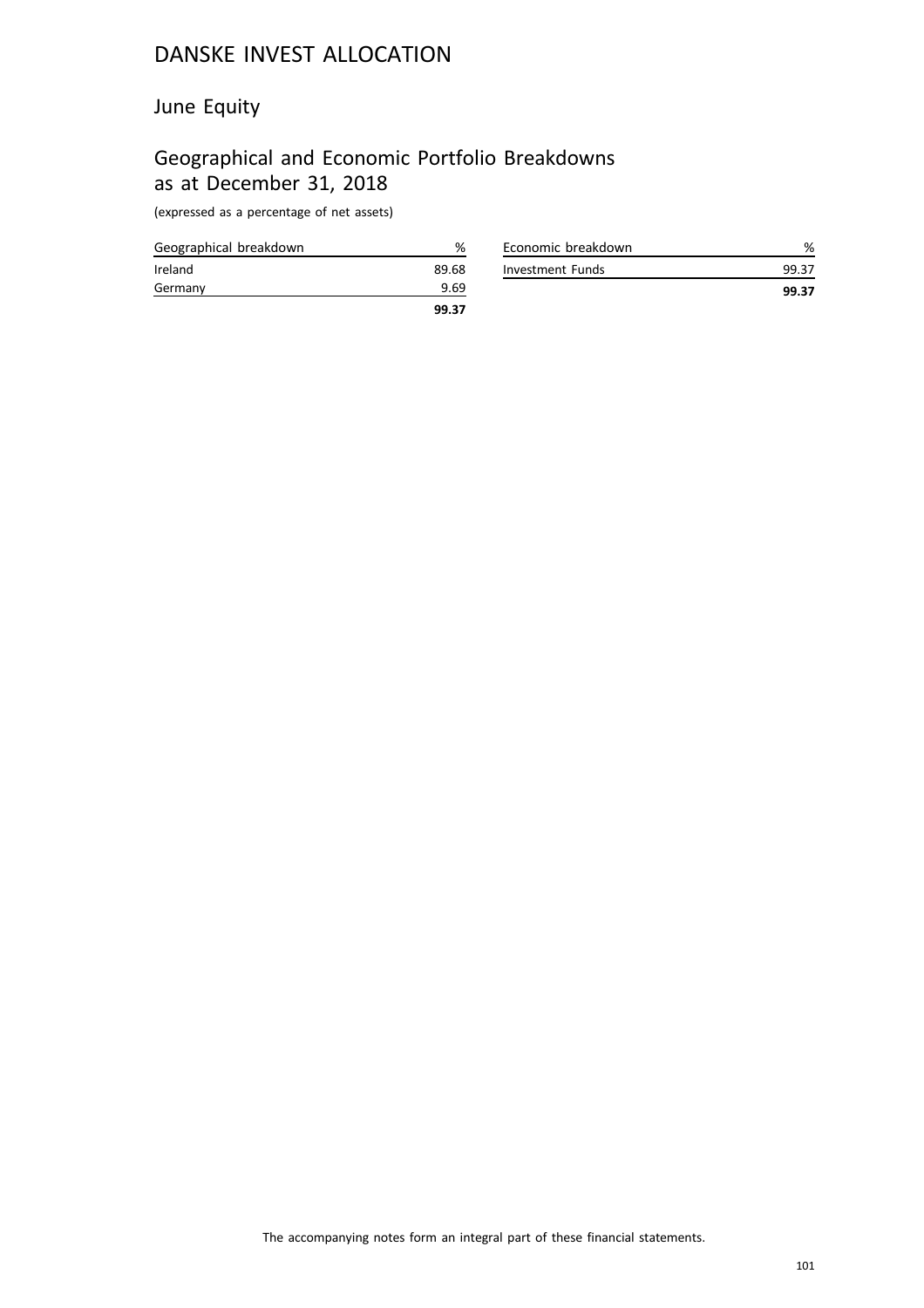#### June Moderate

### Statement of Investments as at December 31, 2018

(expressed in EUR)

| Description                     | Quantity / Face Currency<br>Value |            | Cost               | Evaluation % net   | assets       |
|---------------------------------|-----------------------------------|------------|--------------------|--------------------|--------------|
| <b>Investment Funds</b>         |                                   |            |                    |                    |              |
| Germany                         |                                   |            |                    |                    |              |
| Ishares Dj Stoxx 600 (De)       | 23,500                            | <b>EUR</b> | 883,077<br>883,077 | 779,260<br>779,260 | 3.92<br>3.92 |
| <b>Ireland</b>                  |                                   |            |                    |                    |              |
| Ish Eur Inf Linked Govt Etf     | 440                               | <b>EUR</b> | 91,706             | 90,702             | 0.46         |
| Ishares Eur Corp Bd 1-5y Etf    | 9,103                             | <b>EUR</b> | 1,004,015          | 994,776            | 5.01         |
| Ishs Cr Msci Jp Usd Accum       | 14,601                            | <b>USD</b> | 518,930            | 477,335            | 2.40         |
| Ishs Cr Pac /Ac Ex Tr Fds Usd   | 2,183                             | <b>USD</b> | 263,244            | 255,472            | 1.29         |
| Ishs Msci Em Usd-Ac Shs Usd Etf | 71,625                            | <b>USD</b> | 1,738,824          | 1,621,805          | 8.16         |
| Ishs Usd Em Bd Hdg Eur Etf      | 14,080                            | <b>EUR</b> | 1,311,197          | 1,254,106          | 6.31         |
| Ishs Usd Tips Ac Ex Tr Fd Usd   | 516                               | <b>USD</b> | 87,985             | 90,912             | 0.46         |
| Ishs Vi Core S&P 500 Ucits Cap  | 11,307                            | <b>USD</b> | 2,487,326          | 2,423,974 12.20    |              |
| Shs Co Eur Cor Eur Shs Eur Etf  | 7,672                             | <b>EUR</b> | 993,227            | 980,405            | 4.93         |
| Spdr Barcl Eur Gov Bd Ucit Etf  | 33,498                            | <b>EUR</b> | 2,072,815          | 2,081,298 10.47    |              |
| Spdr Barclays Euro Hy Bond Etf  | 23,939                            | <b>EUR</b> | 1,376,420          | 1,306,351          | 6.57         |
| Ssga Barc 1-3y Eur Gov Bd /Dis  | 32,660                            | <b>EUR</b> | 1,714,580          | 1,709,228          | 8.60         |
| Ssga Spdr Etfs Eur I Msci Emu   | 11,524                            | <b>EUR</b> | 543,347            | 491,383            | 2.47         |
| Ssga Spdr Eu Eur-Ac Etf         | 5,046                             | <b>EUR</b> | 973,296            | 891,426            | 4.49         |
|                                 |                                   |            | 15,176,912         | 14,669,173 73.82   |              |
| Luxembourg                      |                                   |            |                    |                    |              |
| Mul L 3-5y Ig -C- Eur -Etf      | 15,071                            | <b>EUR</b> | 2,305,013          | 2,298,780 11.57    |              |
| Mul Ly Am In Gr Shs -C- Eur -C  | 11,277                            | <b>EUR</b> | 2,003,473          | 2,012,155 10.13    |              |
|                                 |                                   |            | 4,308,486          | 4,310,935 21.70    |              |
| <b>Total - Investment Funds</b> |                                   |            | 20,368,475         | 19,759,368 99.44   |              |
| TOTAL INVESTMENT PORTFOLIO      |                                   |            | 20,368,475         | 19,759,368 99.44   |              |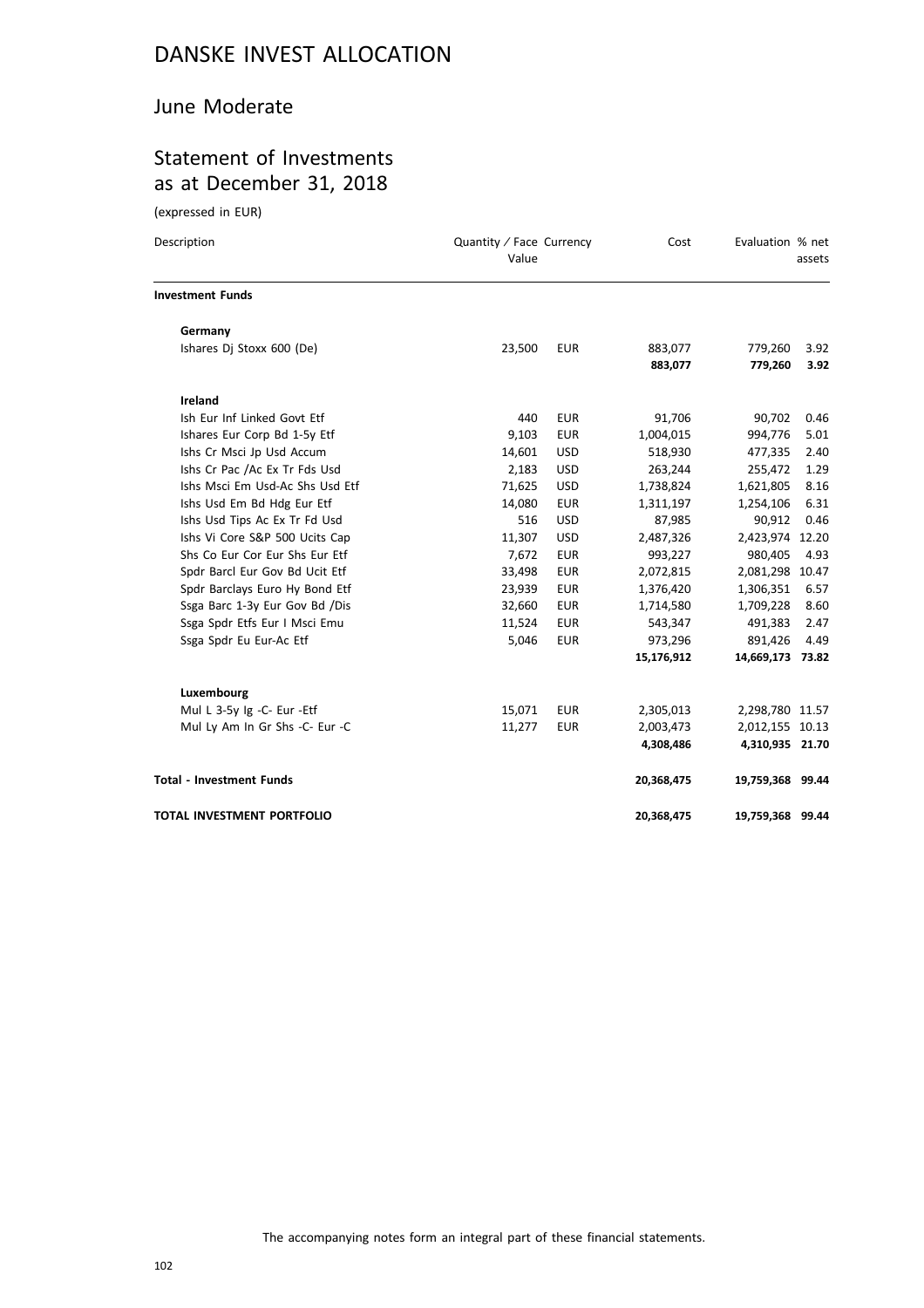#### June Moderate

## Geographical and Economic Portfolio Breakdowns as at December 31, 2018

| Geographical breakdown | %     |
|------------------------|-------|
| Ireland                | 73.82 |
| Luxembourg             | 21.70 |
| Germany                | 3.92  |
|                        | 99.44 |

| Economic breakdown | %     |
|--------------------|-------|
| Investment Funds   | 99.44 |
|                    | 99.44 |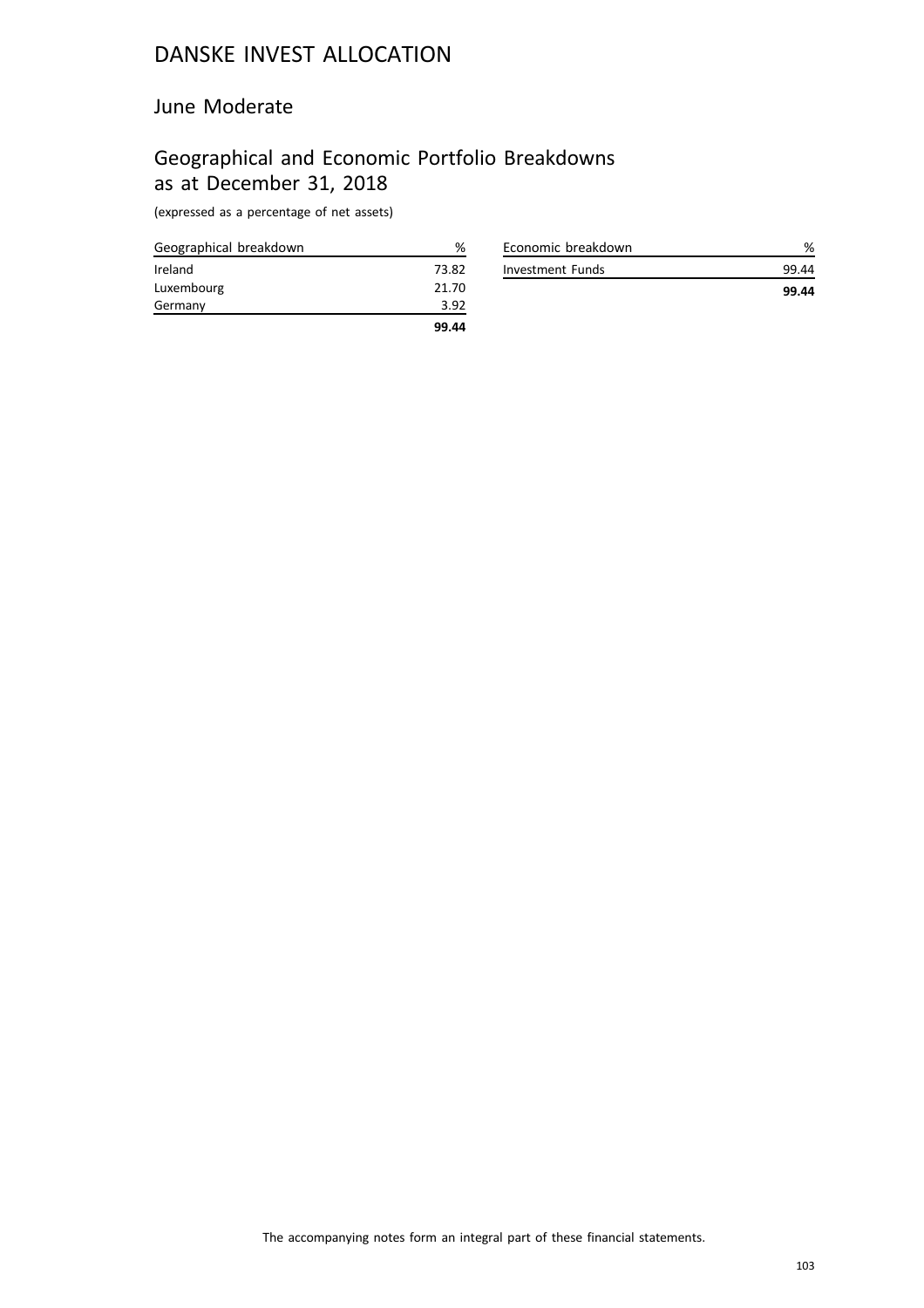#### June Moderate Short

#### Statement of Investments as at December 31, 2018

(expressed in EUR)

| Description                       | Quantity / Face Currency<br>Value |            | Cost   | Evaluation % net | assets       |
|-----------------------------------|-----------------------------------|------------|--------|------------------|--------------|
| <b>Investment Funds</b>           |                                   |            |        |                  |              |
| Germany                           |                                   |            |        |                  |              |
| Ishares Dj Stoxx 600 (De)         | 58                                | <b>EUR</b> | 2,129  | 1,923            | 5.08         |
|                                   |                                   |            | 2,129  | 1,923            | 5.08         |
| <b>Ireland</b>                    |                                   |            |        |                  |              |
| Ishares Eur Corp Bd 1-5y Etf      | 35                                | <b>EUR</b> | 3,861  |                  | 3,825 10.11  |
| Ishs Cr Msci Jp Usd Accum         | 28                                | <b>USD</b> | 1,001  | 915              | 2.42         |
| Ishs Cr Pac /Ac Ex Tr Fds Usd     | 4                                 | <b>USD</b> | 478    | 468              | 1.24         |
| Ishs Hy Corp Bd Eur Shs Eur Etf   | 25                                | <b>EUR</b> | 2,640  | 2,498            | 6.60         |
| Ishs Msci Em Usd-Ac Shs Usd Etf   | 135                               | <b>USD</b> | 3,178  | 3,057            | 8.08         |
| Ishs Usd Em Bd Hdg Eur Etf        | 25                                | <b>EUR</b> | 2,341  | 2,227            | 5.89         |
| Ishs Vi Core S&P 500 Ucits Cap    | 23                                | <b>USD</b> | 4,875  |                  | 4,931 13.03  |
| Ssga Barc 1-3y Eur Gov Bd /Dis    | 94                                | <b>EUR</b> | 4,939  |                  | 4,919 13.00  |
| Ssga Spdr Etfs Eur I Msci Emu     | 20                                | <b>EUR</b> | 986    | 853              | 2.25         |
| Ssga Spdr Eu Eur-Ac Etf           | 7                                 | <b>EUR</b> | 1,180  | 1,237            | 3.27         |
|                                   |                                   |            | 25,479 |                  | 24,930 65.89 |
| Luxembourg                        |                                   |            |        |                  |              |
| Mul L 1-3y Ig - Shs -C-Eur- C     | 46                                | <b>EUR</b> | 5,797  |                  | 5,757 15.21  |
| Xtr2 Egb13 -1C- Cap               | 30                                | <b>EUR</b> | 5,088  |                  | 5,059 13.37  |
|                                   |                                   |            | 10,885 |                  | 10,816 28.58 |
| <b>Total - Investment Funds</b>   |                                   |            | 38,493 |                  | 37,669 99.55 |
| <b>TOTAL INVESTMENT PORTFOLIO</b> |                                   |            | 38,493 |                  | 37,669 99.55 |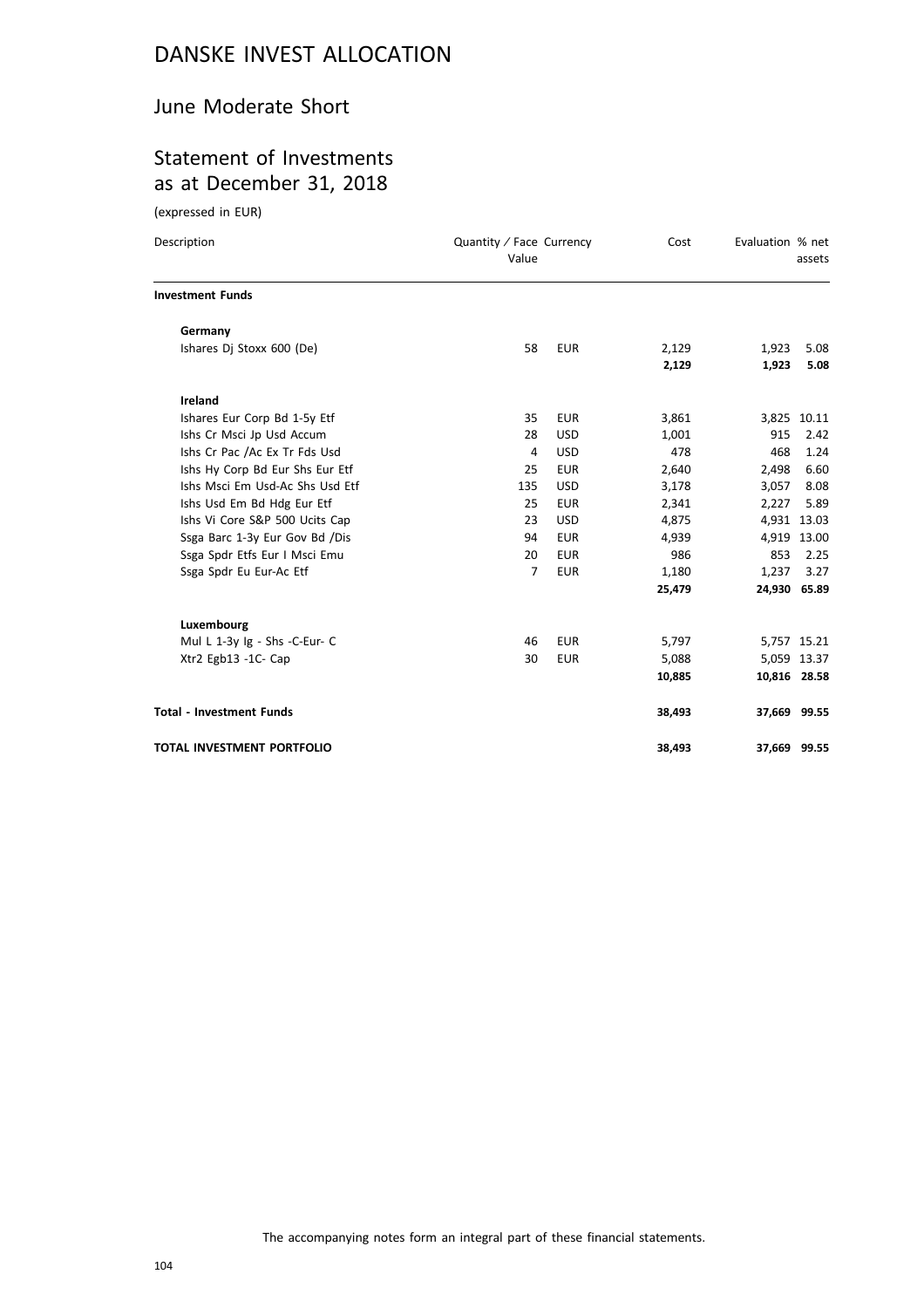#### June Moderate Short

# Geographical and Economic Portfolio Breakdowns as at December 31, 2018

| Geographical breakdown | %     |
|------------------------|-------|
| Ireland                | 65.89 |
| Luxembourg             | 28.58 |
| Germany                | 5.08  |
|                        | 99.55 |

| Economic breakdown |       |
|--------------------|-------|
| Investment Funds   | 99.55 |
|                    | 99.55 |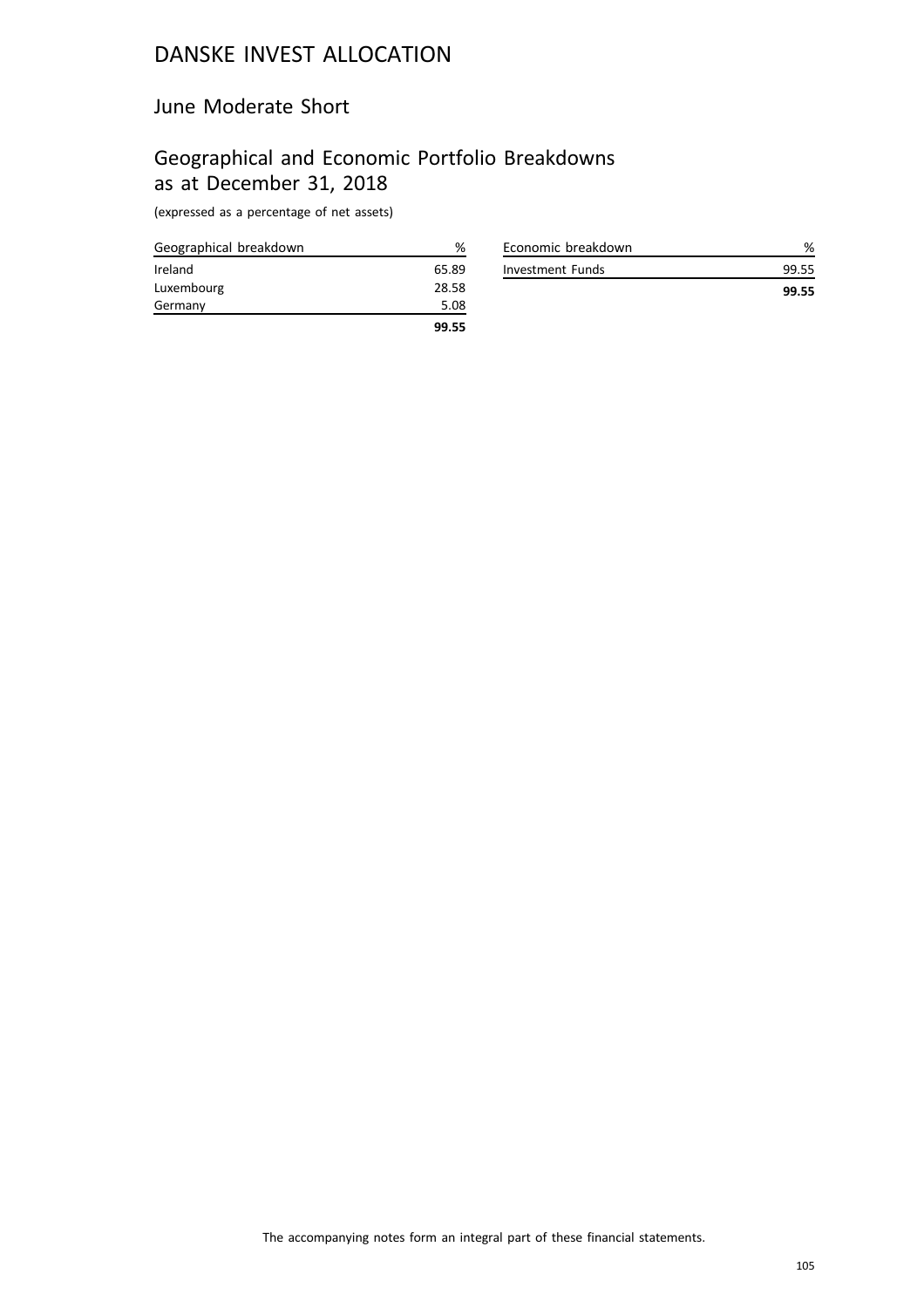### June Opportunity

### Statement of Investments as at December 31, 2018

(expressed in EUR)

| Description<br>Quantity / Face Currency<br>Value |         |            | Cost       | Evaluation % net | assets |
|--------------------------------------------------|---------|------------|------------|------------------|--------|
| <b>Investment Funds</b>                          |         |            |            |                  |        |
| Germany                                          |         |            |            |                  |        |
| Ishares Dj Stoxx 600 (De)                        | 65,969  | <b>EUR</b> | 2,490,242  | 2,187,532        | 9.69   |
|                                                  |         |            | 2,490,242  | 2,187,532        | 9.69   |
| Ireland                                          |         |            |            |                  |        |
| Ishs Cr Msci Jp Usd Accum                        | 45,486  | <b>USD</b> | 1,635,680  | 1,487,027        | 6.59   |
| Ishs Cr Pac /Ac Ex Tr Fds Usd                    | 6,517   | <b>USD</b> | 783,518    | 762,673          | 3.38   |
| Ishs Msci Em Usd-Ac Shs Usd Etf                  | 157,775 | <b>USD</b> | 3,865,416  | 3,572,498 15.83  |        |
| Ishs Usd Em Bd Hdg Eur Etf                       | 7,024   | <b>EUR</b> | 653,187    | 625,628          | 2.77   |
| Ishs Vi Core S&P 500 Ucits Cap                   | 16,656  | <b>USD</b> | 3,596,710  | 3,570,683 15.82  |        |
| Spdr Barcl Eur Gov Bd Ucit Etf                   | 13,251  | <b>EUR</b> | 819,035    | 823,311          | 3.65   |
| Ssga Spdr Etfs Eur I Msci Emu                    | 22,182  | <b>EUR</b> | 1,091,600  | 945,840          | 4.19   |
| Ssga Spdr Eu Eur-Ac Etf                          | 12,502  | <b>EUR</b> | 2,436,532  | 2,208,603        | 9.79   |
| Ssga Spdr S&P 500 Etf Dis                        | 12,757  | <b>EUR</b> | 2,930,592  | 2,789,446 12.36  |        |
| Vang S&P 500 Ptf -Usd- /Dis                      | 83,518  | <b>USD</b> | 3,561,670  | 3,470,299 15.40  |        |
|                                                  |         |            | 21,373,940 | 20,256,008 89.78 |        |
| <b>Total - Investment Funds</b>                  |         |            | 23,864,182 | 22,443,540 99.47 |        |
| TOTAL INVESTMENT PORTFOLIO                       |         |            | 23,864,182 | 22,443,540 99.47 |        |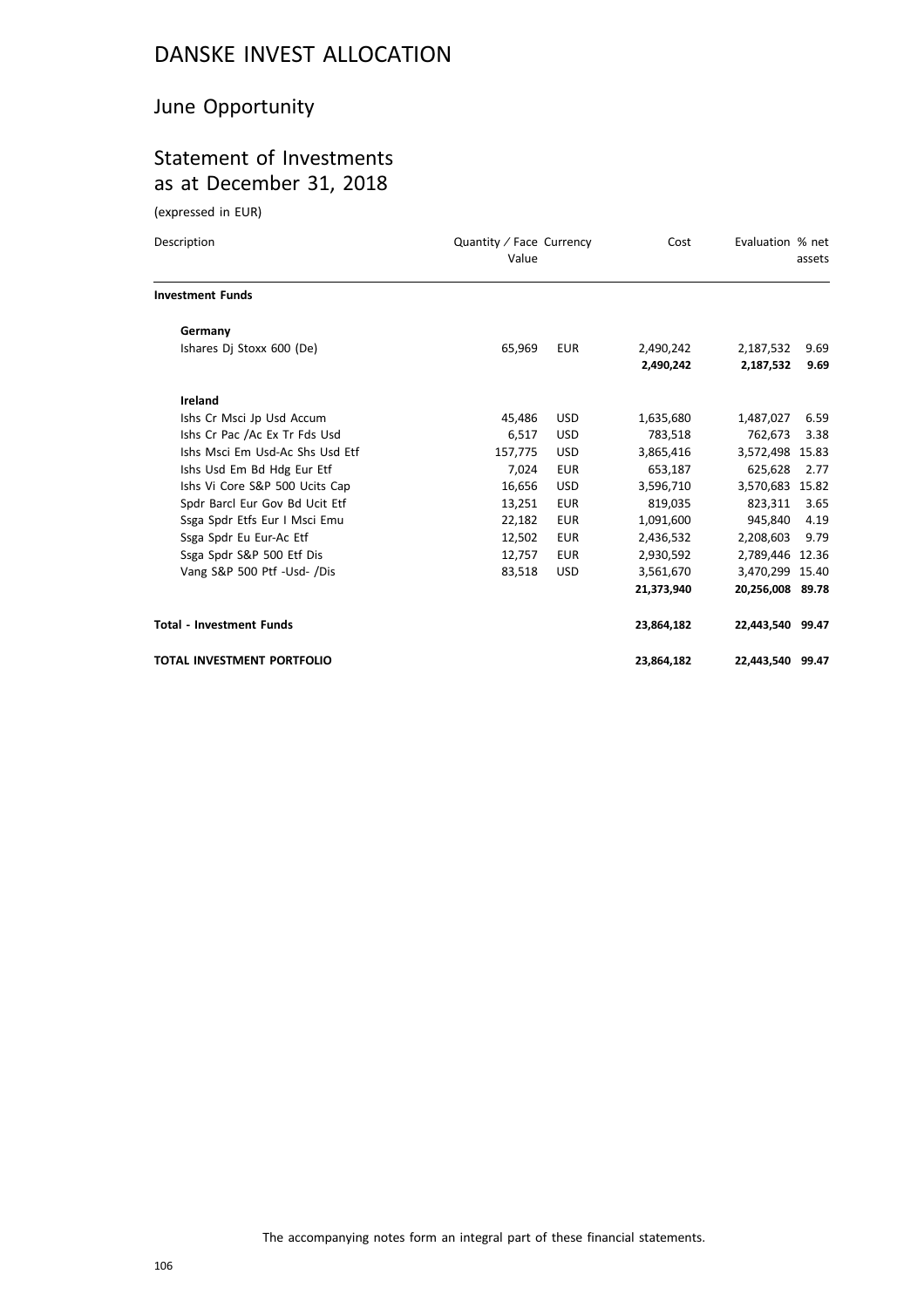#### June Opportunity

# Geographical and Economic Portfolio Breakdowns as at December 31, 2018

| Geographical breakdown | %     |
|------------------------|-------|
| Ireland                | 89.78 |
| Germany                | 9.69  |
|                        | 99.47 |

| Economic breakdown |       |
|--------------------|-------|
| Investment Funds   | 99.47 |
|                    | 99.47 |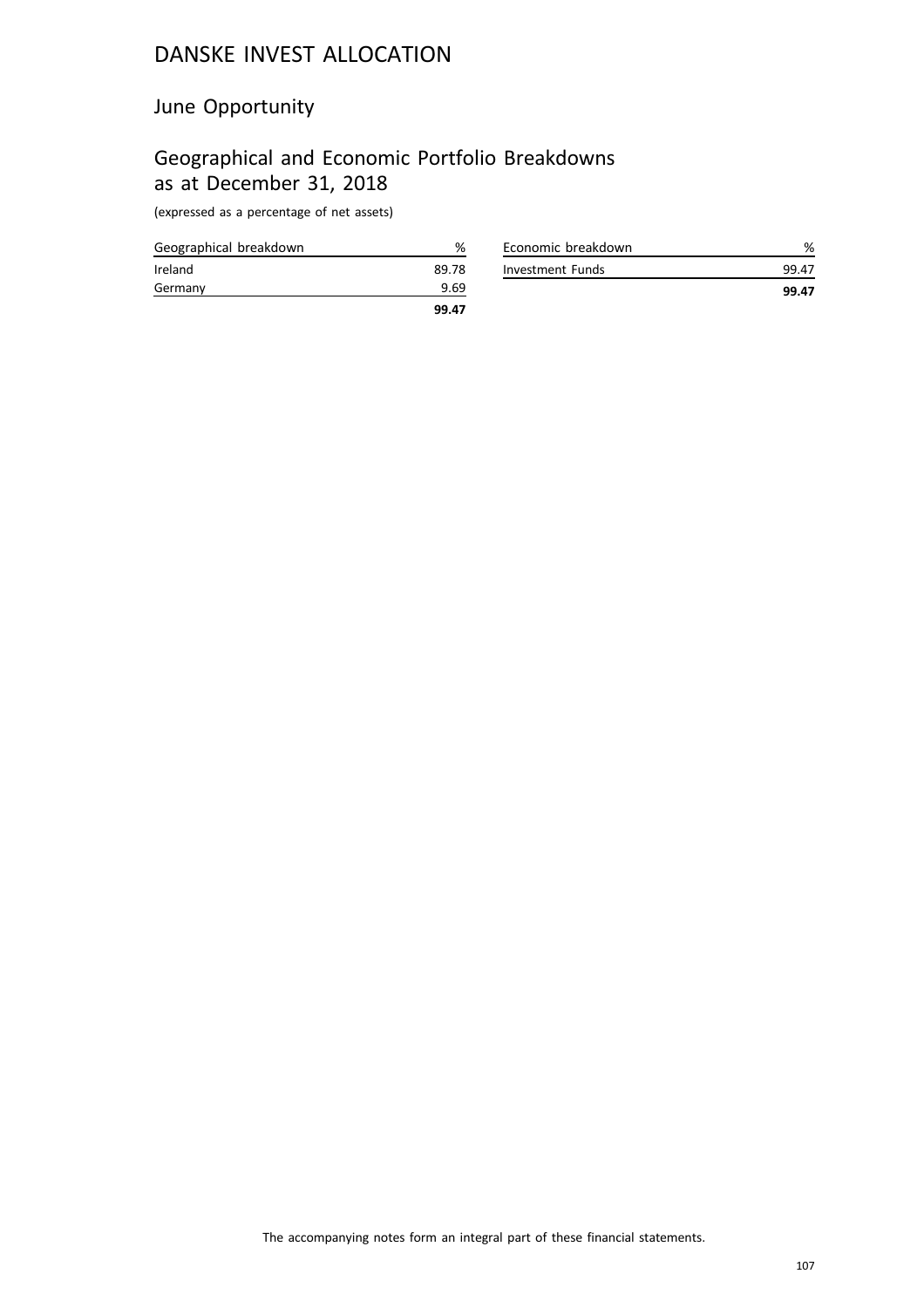### June Progressive

### Statement of Investments as at December 31, 2018

(expressed in EUR)

| Description                       | Quantity / Face Currency<br>Value |            | Cost       | Evaluation % net | assets |
|-----------------------------------|-----------------------------------|------------|------------|------------------|--------|
| <b>Investment Funds</b>           |                                   |            |            |                  |        |
| Germany                           |                                   |            |            |                  |        |
| Ishares Dj Stoxx 600 (De)         | 85,480                            | <b>EUR</b> | 3,204,049  | 2,834,517        | 7.85   |
|                                   |                                   |            | 3,204,049  | 2,834,517        | 7.85   |
| Ireland                           |                                   |            |            |                  |        |
| Ishares Eur Corp Bd 1-5y Etf      | 12,689                            | <b>EUR</b> | 1,401,201  | 1,386,654        | 3.84   |
| Ishs Cr Msci Jp Usd Accum         | 50,883                            | <b>USD</b> | 1,823,962  | 1,663,465        | 4.61   |
| Ishs Cr Pac /Ac Ex Tr Fds Usd     | 6,935                             | <b>USD</b> | 836,102    | 811,590          | 2.25   |
| Ishs Msci Em Usd-Ac Shs Usd Etf   | 230,666                           | <b>USD</b> | 5,636,889  | 5,222,969 14.46  |        |
| Ishs Usd Em Bd Hdg Eur Etf        | 30,232                            | <b>EUR</b> | 2,797,705  | 2,692,764        | 7.46   |
| Ishs Vi Core S&P 500 Ucits Cap    | 24,746                            | <b>USD</b> | 5,381,309  | 5,305,002 14.69  |        |
| Shs Co Eur Cor Eur Shs Eur Etf    | 11,411                            | <b>EUR</b> | 1,478,701  | 1,458,212        | 4.04   |
| Spdr Barcl Eur Gov Bd Ucit Etf    | 29,811                            | <b>EUR</b> | 1,847,563  | 1,852,217        | 5.13   |
| Spdr Barclays Euro Hy Bond Etf    | 41,912                            | <b>EUR</b> | 2,404,625  | 2,287,138        | 6.33   |
| Ssga Barc 1-3y Eur Gov Bd /Dis    | 19,507                            | <b>EUR</b> | 1,023,825  | 1,020,879        | 2.83   |
| Ssga Spdr Etfs Eur I Msci Emu     | 37,545                            | <b>EUR</b> | 1,816,166  | 1,600,919        | 4.43   |
| Ssga Spdr Eu Eur-Ac Etf           | 15,336                            | <b>EUR</b> | 2,972,564  | 2,709,258        | 7.50   |
| Vang S&P 500 Ptf -Usd- /Dis       | 89,332                            | <b>USD</b> | 3,949,957  | 3,711,880 10.26  |        |
|                                   |                                   |            | 33,370,569 | 31,722,947 87.83 |        |
| Luxembourg                        |                                   |            |            |                  |        |
| Mul L 3-5y Ig -C- Eur -Etf        | 8,811                             | <b>EUR</b> | 1,348,493  | 1,343,942        | 3.72   |
|                                   |                                   |            | 1,348,493  | 1,343,942        | 3.72   |
| <b>Total - Investment Funds</b>   |                                   |            | 37,923,111 | 35,901,406 99.40 |        |
| <b>TOTAL INVESTMENT PORTFOLIO</b> |                                   |            | 37,923,111 | 35,901,406 99.40 |        |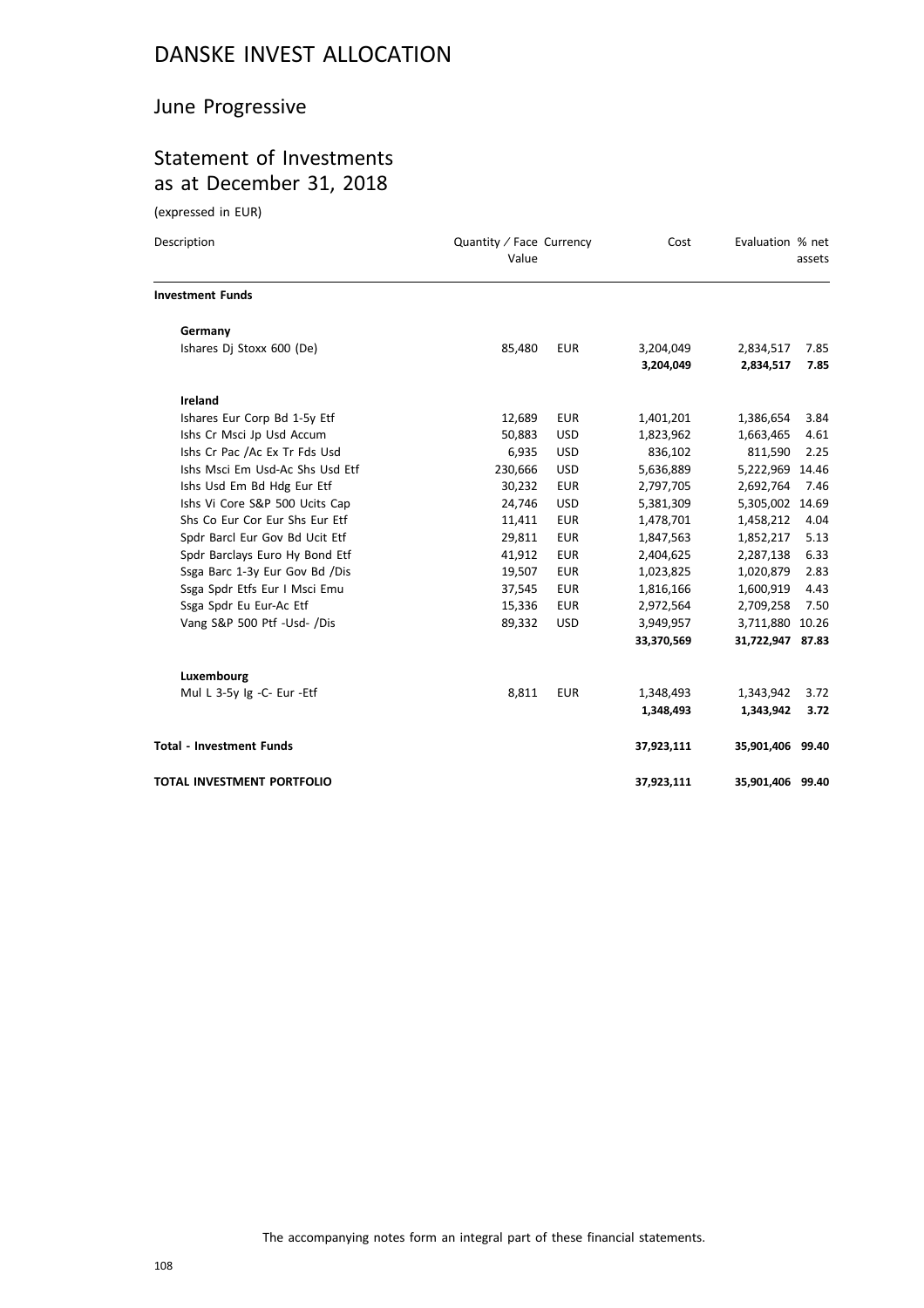# June Progressive

# Geographical and Economic Portfolio Breakdowns as at December 31, 2018

(expressed as a percentage of net assets)

| Geographical breakdown | %     |
|------------------------|-------|
| Ireland                | 87.83 |
| Germany                | 7.85  |
| Luxembourg             | 3.72  |
|                        | 99.40 |

| Economic breakdown |       |
|--------------------|-------|
| Investment Funds   | 99 40 |
|                    | 99.40 |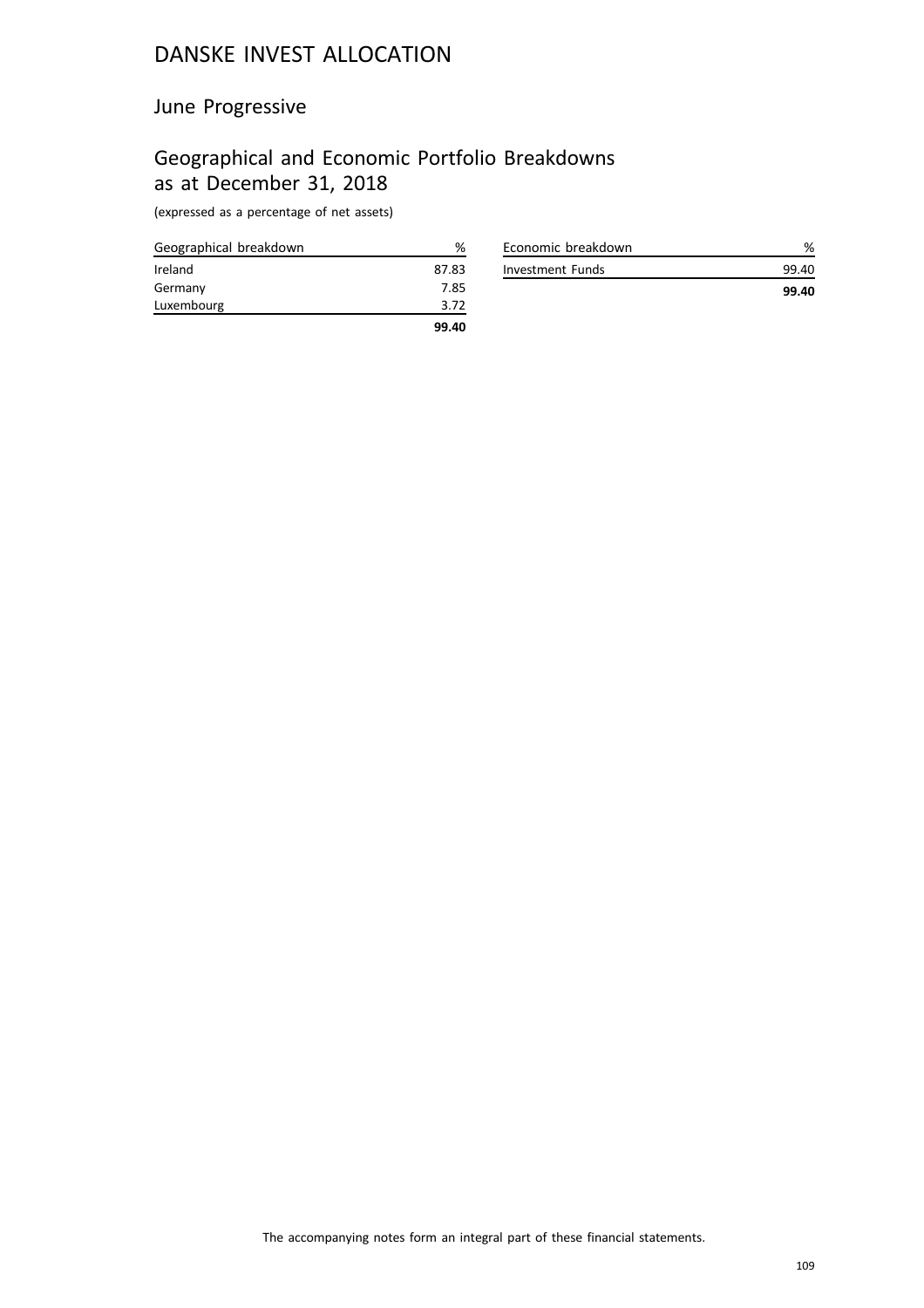## Stable Income

# Statement of Investments as at December 31, 2018

(expressed in EUR)

| Description | Quantity / Face Currency<br>Value | Cost | Evaluation % net<br>assets |
|-------------|-----------------------------------|------|----------------------------|
|             |                                   |      |                            |

**Transferable securities admitted to an official stock exchange listing or dealt in on another regulated market**

**Shares**

| Austria                     |       |            |           |           |      |
|-----------------------------|-------|------------|-----------|-----------|------|
| Erste Group Bank Ag         | 3,318 | <b>EUR</b> | 123,390   | 96,388    | 0.19 |
| Oesterreichische Post Ag    | 2,106 | <b>EUR</b> | 86,432    | 63,222    | 0.12 |
| Voestalpine Ag              | 674   | EUR        | 17,598    | 17,591    | 0.04 |
|                             |       |            | 227,420   | 177,201   | 0.35 |
|                             |       |            |           |           |      |
| <b>Belgium</b>              |       |            |           |           |      |
| Anheuser-Busch Inbev Sa /Nv | 1,659 | <b>EUR</b> | 174,953   | 95,807    | 0.19 |
| Etab Colruyt                | 3,061 | EUR        | 140,881   | 188,252   | 0.37 |
| Gbl                         | 1,547 | <b>EUR</b> | 140,088   | 116,922   | 0.23 |
| Kbc Groupe Sa               | 1,558 | <b>EUR</b> | 104,567   | 87,653    | 0.17 |
| Ucb                         | 2,712 | <b>EUR</b> | 211,115   | 194,776   | 0.38 |
|                             |       |            | 771,604   | 683,410   | 1.34 |
|                             |       |            |           |           |      |
| Bermuda Islands             |       |            |           |           |      |
| Assured Guaranty Ltd        | 1,541 | <b>USD</b> | 56,142    | 51,248    | 0.10 |
|                             |       |            | 56,142    | 51,248    | 0.10 |
|                             |       |            |           |           |      |
| Denmark                     |       |            |           |           |      |
| Coloplast -B-               | 827   | <b>DKK</b> | 55,806    | 67,010    | 0.13 |
| Dfds A/S                    | 2,068 | <b>DKK</b> | 91,864    | 72,621    | 0.14 |
| <b>Gn Great Nordic Ltd</b>  | 2,129 | <b>DKK</b> | 54,615    | 69,374    | 0.14 |
| Novo Nordisk A /S /-B-      | 4,206 | <b>DKK</b> | 164,081   | 167,810   | 0.33 |
| Novozymes Shs -B-           | 1,897 | <b>DKK</b> | 70,740    | 73,908    | 0.15 |
| Orsted                      | 1,730 | <b>DKK</b> | 80,947    | 100,951   | 0.20 |
| Pandora A /S                | 3,798 | <b>DKK</b> | 207,950   | 134,949   | 0.26 |
| Royal Unibrew A /S          | 1,105 | <b>DKK</b> | 44,611    | 66,449    | 0.13 |
| Simcorp A/S                 | 1,230 | <b>DKK</b> | 66,687    | 73,405    | 0.14 |
| Sydbank A/S                 | 3,303 | <b>DKK</b> | 71,271    | 68,612    | 0.13 |
| Topdanmark A /S             | 1,805 | <b>DKK</b> | 47,542    | 73,248    | 0.14 |
| Vestas Wind Systems As /Reg | 1,058 | <b>DKK</b> | 61,331    | 69,730    | 0.14 |
| William Demant Holding A/S  | 2,621 | <b>DKK</b> | 70,437    | 64,906    | 0.13 |
|                             |       |            | 1,087,882 | 1,102,973 | 2.16 |
|                             |       |            |           |           |      |
| Finland                     |       |            |           |           |      |
| Elisa Corporation A*        | 2,082 | EUR        | 71,565    | 75,119    | 0.15 |
| Neste Oil Oyj               | 1,129 | EUR        | 73,756    | 76,049    | 0.15 |
| Orion Corp (New) -Shs -B-   | 2,471 | EUR        | 99,320    | 74,822    | 0.15 |
| Sampo Plc A                 | 1,927 | <b>EUR</b> | 87,387    | 74,016    | 0.14 |
| <b>Tieto Corporation</b>    | 3,015 | <b>EUR</b> | 73,508    | 71,094    | 0.14 |
|                             |       |            | 405,536   | 371,100   | 0.73 |
|                             |       |            |           |           |      |
| France                      |       |            |           |           |      |
| Аха                         | 3,632 | <b>EUR</b> | 85,652    | 68,441    | 0.13 |
| Bic                         | 778   | <b>EUR</b> | 80,944    | 68,892    | 0.14 |
| <b>Bureau Veritas</b>       | 3,759 | <b>EUR</b> | 78,588    | 65,914    | 0.13 |
| Cnp Assurances              | 6,908 | <b>EUR</b> | 143,302   | 126,693   | 0.25 |
|                             |       |            |           |           |      |

\* Securities subject to a collateralized securities lending agreement as described in note 14.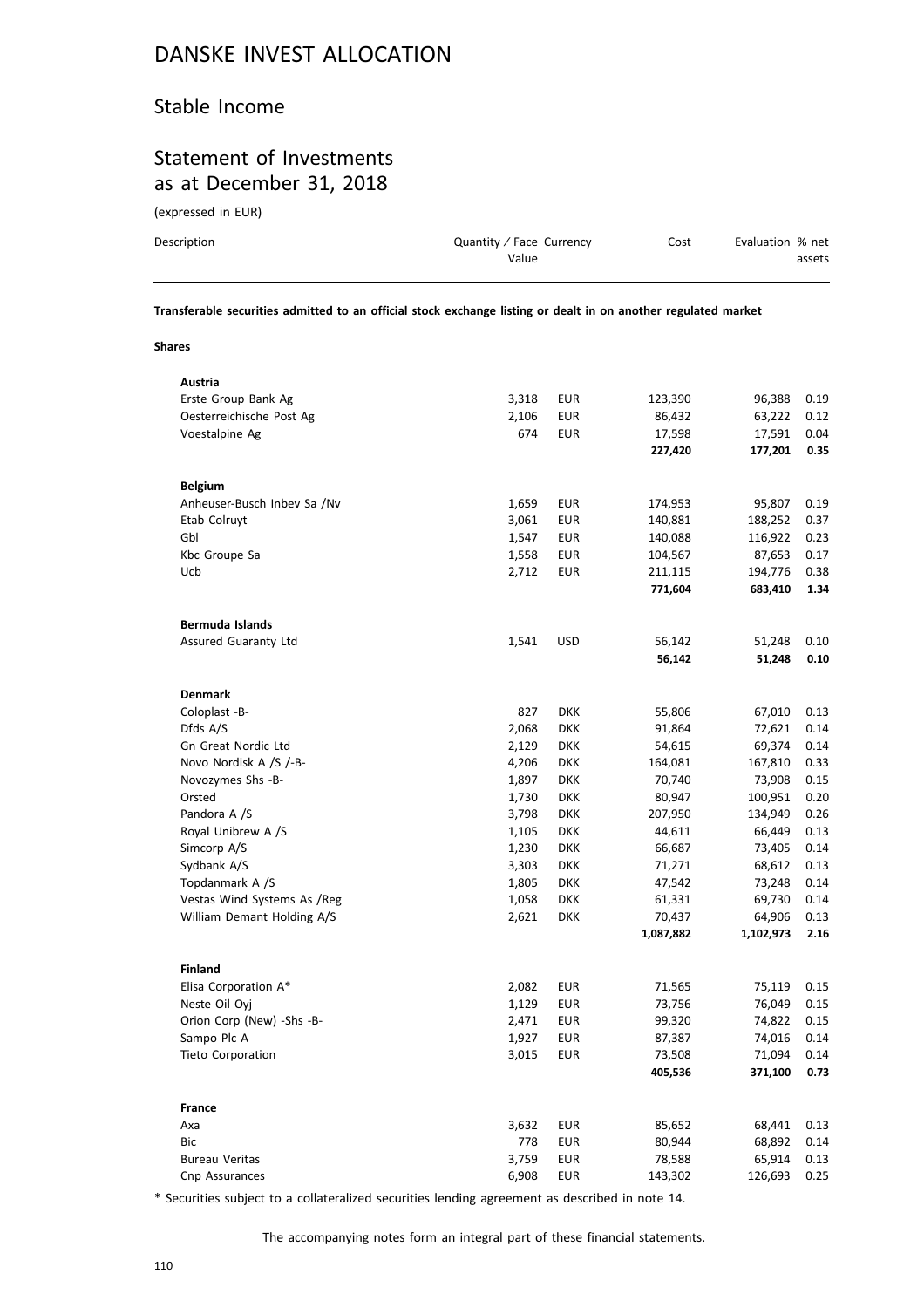## Stable Income

# Statement of Investments (continued) as at December 31, 2018

(expressed in EUR)

| Description                    | Quantity / Face Currency<br>Value |            | Cost      | Evaluation % net | assets |
|--------------------------------|-----------------------------------|------------|-----------|------------------|--------|
| Credit Agricole Sa. Paris      | 2,655                             | <b>EUR</b> | 29,751    | 24,954           | 0.05   |
| Dassault Aviation Sa           | 67                                | <b>EUR</b> | 98,488    | 81,070           | 0.16   |
| Essilor Luxottica              | 573                               | <b>EUR</b> | 68,843    | 63,259           | 0.12   |
| Gaztransport Et Technigaz Sa   | 1,100                             | <b>EUR</b> | 38,485    | 72,765           | 0.14   |
| Hermes International           | 407                               | <b>EUR</b> | 201,788   | 196,255          | 0.38   |
| Ipsen                          | 592                               | <b>EUR</b> | 70,878    | 65,623           | 0.13   |
| L Oreal                        | 349                               | <b>EUR</b> | 63,131    | 69,119           | 0.14   |
| Metropole Television Sa M6     | 5,243                             | <b>EUR</b> | 97,016    | 73,297           | 0.14   |
| Orange                         | 10,221                            | <b>EUR</b> | 140,830   | 144,423          | 0.28   |
| Pernod-Ricard                  | 1,032                             | <b>EUR</b> | 141,593   | 146,338          | 0.29   |
| Saint-Gobain                   | 1,672                             | <b>EUR</b> | 50,782    | 48,781           | 0.10   |
| Sanofi                         | 2,777                             | <b>EUR</b> | 212,153   | 209,469          | 0.41   |
| Total Sa                       | 2,436                             | <b>EUR</b> | 109,186   | 113,250          | 0.22   |
|                                |                                   |            | 1,711,410 | 1,638,543        | 3.21   |
| Germany                        |                                   |            |           |                  |        |
| Bmw Ag /Vorzug.                | 453                               | <b>EUR</b> | 28,952    | 28,131           | 0.06   |
| Deutsche Bank Ag /Nam.         | 4,582                             | <b>EUR</b> | 34,014    | 31,923           | 0.06   |
| Deutsche Boerse Ag /Nam.       | 632                               | <b>EUR</b> | 69,426    | 66,328           | 0.13   |
| Deutsche Post Ag. Bonn         | 1,513                             | <b>EUR</b> | 37,929    | 36,176           | 0.07   |
| Deutsche Telekom /Nam.         | 8,905                             | <b>EUR</b> | 144,510   | 131,972          | 0.26   |
| Fuchs Petrolub Vz A            | 2,192                             | <b>EUR</b> | 90,441    | 78,868           | 0.15   |
| Henkel Ag & Co Kgaa            | 763                               | <b>EUR</b> | 70,700    | 65,427           | 0.13   |
| Innogy Se                      | 3,724                             | <b>EUR</b> | 136,319   | 151,679          | 0.30   |
| Merck Kgaa                     | 722                               | <b>EUR</b> | 70,369    | 64,966           | 0.13   |
| Osram Licht Akt.               | 2,211                             | <b>EUR</b> | 85,974    | 83,841           | 0.16   |
| Rational Ag. Landsberg Am Lech | 147                               | <b>EUR</b> | 78,217    | 72,912           | 0.14   |
|                                |                                   |            | 846,851   | 812,223          | 1.59   |
| <b>Great Britain</b>           |                                   |            |           |                  |        |
| Admiral Group Plc              | 3,124                             | GBP        | 72,258    | 70,494           | 0.14   |
| Astrazeneca Plc                | 2,557                             | GBP        | 145,763   | 167,010          | 0.33   |
| Berkeley Group Holdings        | 1,923                             | GBP        | 78,695    | 74,098           | 0.15   |
| British American Tobacco (25p) | 1,445                             | GBP        | 44,571    | 41,394           | 0.08   |
| <b>Bunzl Plc</b>               | 649                               | GBP        | 17,716    | 17,064           | 0.03   |
| Coca-Cola Europ Prntr          | 3,584                             | <b>USD</b> | 138,764   | 142,658          | 0.28   |
| Compass Group Plc              | 10,898                            | GBP        | 197,963   | 199,232          | 0.39   |
| Diageo Plc                     | 2,297                             | GBP        | 63,930    | 71,410           | 0.14   |
| Direct Line                    | 21,852                            | GBP        | 91,450    | 77,223           | 0.15   |
| Domino S Pizza Group Plc       | 26,639                            | GBP        | 77,353    | 69,034           | 0.14   |
| Glaxosmithkline Plc            | 8,294                             | GBP        | 142,617   | 138,190          | 0.27   |
| Hammerson                      | 23,960                            | GBP        | 109,279   | 88,885           | 0.17   |
| Hargreaves Lansdown Plc*       | 3,412                             | GBP        | 52,793    | 69,533           | 0.14   |
| Hastings Group Holdings Plc    | 36,015                            | GBP        | 98,949    | 75,178           | 0.15   |
| Howden Joinery Group Plc       | 14,622                            | GBP        | 88,110    | 70,611           | 0.14   |
| Hsbc Holdings Plc              | 18,654                            | GBP        | 141,556   | 134,624          | 0.26   |
| Ig Group Holdings Plc          | 11,365                            | GBP        | 71,880    | 72,903           | 0.14   |
| Imperial Brands                | 2,843                             | GBP        | 95,016    | 75,178           | 0.15   |
| J D Wetherspoon Plc            | 5,844                             | GBP        | 83,880    | 71,268           | 0.14   |
| Jupiter /Ipo                   | 21,217                            | GBP        | 108,529   | 69,927           | 0.14   |
| Lloyds Banking Group Plc       | 120,166                           | GBP        | 84,705    | 68,819           | 0.13   |

\* Securities subject to a collateralized securities lending agreement as described in note 14.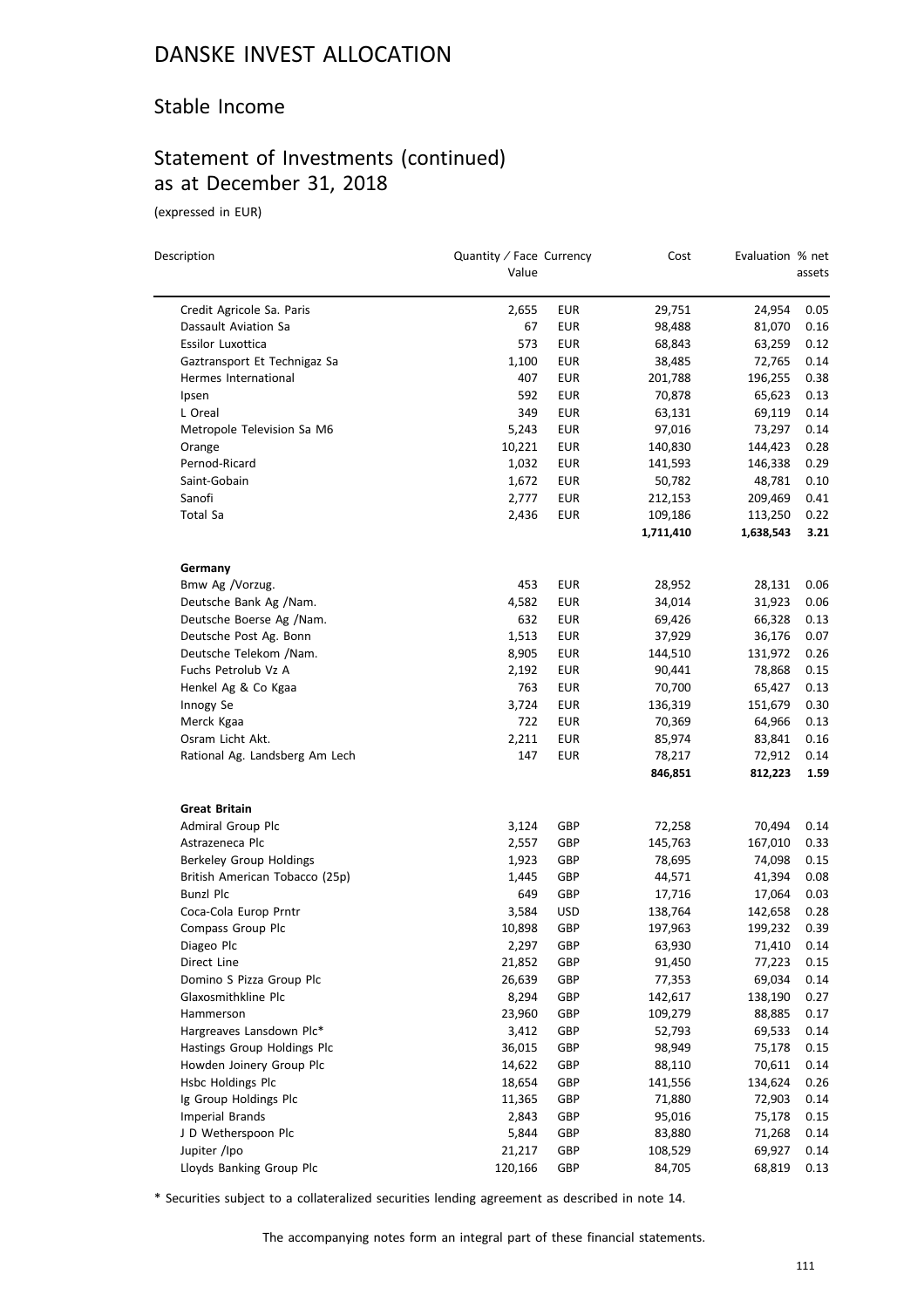## Stable Income

# Statement of Investments (continued) as at December 31, 2018

(expressed in EUR)

 $\equiv$ 

| Description                    | Quantity / Face Currency |            | Cost      | Evaluation % net |        |
|--------------------------------|--------------------------|------------|-----------|------------------|--------|
|                                | Value                    |            |           |                  | assets |
| Moneysupermarket. Com          | 21,419                   | GBP        | 73,562    | 65,592           | 0.13   |
| <b>National Grid Plc</b>       | 16,018                   | GBP        | 188,554   | 136,774          | 0.27   |
| Next Plc                       | 1,299                    | GBP        | 88,236    | 59,347           | 0.12   |
| Reckitt Benckiser Group Plc    | 566                      | GBP        | 40,500    | 37,875           | 0.07   |
| Rightmove Plc                  | 15,341                   | GBP        | 69,073    | 74,117           | 0.14   |
| Royal Dutch Shell /-B-         | 4,824                    | GBP        | 145,291   | 125,257          | 0.25   |
| Smith and Nephew Plc           | 4,205                    | GBP        | 63,959    | 68,452           | 0.13   |
| Tate + Lyle Plc                | 9,320                    | GBP        | 68,721    | 68,506           | 0.13   |
| Telecom Plus Plc               | 4,582                    | GBP        | 70,850    | 72,498           | 0.14   |
| Unilever Plc                   | 1,520                    | GBP        | 71,358    | 69,393           | 0.14   |
| Victrex Plc                    | 2,930                    | GBP        | 65,170    | 73,550           | 0.14   |
|                                |                          |            | 2,951,051 | 2,716,094        | 5.32   |
| Ireland                        |                          |            |           |                  |        |
| Aib Group Plc                  | 12,560                   | EUR        | 57,336    | 45,643           | 0.09   |
| Kerry Group A                  | 967                      | <b>EUR</b> | 90,271    | 82,920           | 0.16   |
| Ryanair Holdings Plc           | 6,401                    | <b>EUR</b> | 96,795    | 68,715           | 0.14   |
|                                |                          |            | 244,402   | 197,278          | 0.39   |
| Israel                         |                          |            |           |                  |        |
| Plus500 Ltd                    | 4,620                    | GBP        | 85,233    | 71,622           | 0.14   |
|                                |                          |            | 85,233    | 71,622           | 0.14   |
| Italy                          |                          |            |           |                  |        |
| Azimut Holding Spa             | 6,150                    | EUR        | 99,653    | 58,634           | 0.12   |
| Saras Raffinerie Sarde         | 43,679                   | <b>EUR</b> | 77,308    | 73,861           | 0.14   |
| Snam Rete Gas Spa              | 23,104                   | EUR        | 90,099    | 88,234           | 0.17   |
| Terna- Rete Elettrica Nazional | 14,631                   | <b>EUR</b> | 65,933    | 72,468           | 0.14   |
|                                |                          |            | 332,993   | 293,197          | 0.57   |
| Jersey                         |                          |            |           |                  |        |
| Experian Plc                   | 3,322                    | GBP        | 61,061    | 69,639           | 0.14   |
|                                |                          |            | 61,061    | 69,639           | 0.14   |
| Luxembourg                     |                          |            |           |                  |        |
| Rtl Group Sa                   | 4,333                    | EUR        | 261,892   | 202,351          | 0.40   |
|                                |                          |            | 261,892   | 202,351          | 0.40   |
| Norway                         |                          |            |           |                  |        |
| Borregaard Asa                 | 8,830                    | <b>NOK</b> | 67,428    | 66,424           | 0.13   |
| Entra Asa / Reit               | 4,557                    | <b>NOK</b> | 50,994    | 52,795           | 0.10   |
| Equinor ASA                    | 4,238                    | <b>NOK</b> | 103,153   | 78,316           | 0.15   |
| Gjensidige Forsikring          | 5,259                    | <b>NOK</b> | 76,812    | 71,506           | 0.14   |
| Norway Royal Salmon Asa        | $\mathbf{1}$             | <b>NOK</b> | 17        | 18               |        |
| Ocean Yield Asa                | 12,036                   | <b>NOK</b> | 88,957    | 71,658           | 0.14   |
| Salmar Asa                     | 1,497                    | <b>NOK</b> | 73,135    | 64,435           | 0.13   |
| <b>Telenor As</b>              | 4,433                    | <b>NOK</b> | 79,554    | 74,675           | 0.15   |
|                                |                          |            | 540,050   | 479,827          | 0.94   |
| Portugal                       |                          |            |           |                  |        |
| Galp Energia Sgps Sa -B- Shrs  | 4,808                    | EUR        | 75,041    | 66,014           | 0.13   |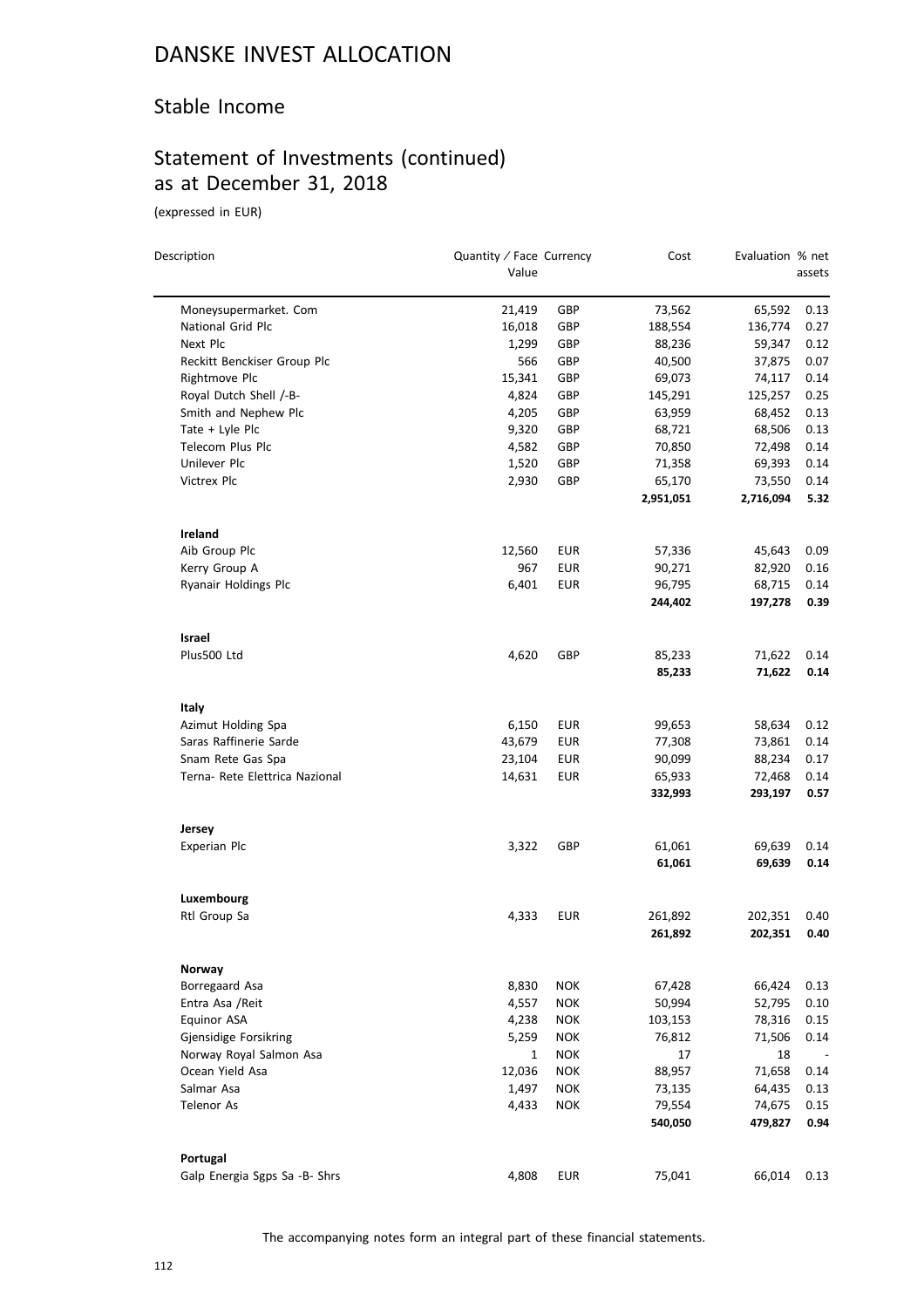## Stable Income

# Statement of Investments (continued) as at December 31, 2018

(expressed in EUR)

 $\overline{a}$ 

| Description                       | Quantity / Face Currency<br>Value |            | Cost      | Evaluation % net | assets   |
|-----------------------------------|-----------------------------------|------------|-----------|------------------|----------|
| Jeronimo Martins Sgps Sa          | 6,912                             | <b>EUR</b> | 71,228    | 70,882           | 0.14     |
|                                   |                                   |            | 146,269   | 136,896          | 0.27     |
| <b>Spain</b>                      |                                   |            |           |                  |          |
| Abertis Infraestructuras Sa       | 7,707                             | <b>EUR</b> | 130,714   | 141,500          | 0.28     |
| Amadeus IT Group                  | 1,193                             | <b>EUR</b> | 81,209    | 73,346           | 0.14     |
| Bco Bilbao Viz. Argentaria / Nam. | 14,359                            | <b>EUR</b> | 65,453    | 66,712           | 0.13     |
| <b>Bme</b>                        | 2,888                             | <b>EUR</b> | 87,151    | 69,312           | 0.14     |
| Corp Fin Alba /Split Issue        | 1,774                             | EUR        | 72,483    | 73,355           | 0.14     |
| Distribuidora International       | 101,357                           | <b>EUR</b> | 52,108    | 47,131           | 0.09     |
| Enagas                            | 3,700                             | EUR        | 89,426    | 87,135           | 0.17     |
| Endesa Sa                         | 3,741                             | <b>EUR</b> | 76,393    | 74,970           | 0.15     |
| Iberdrola Sa                      | 10,587                            | EUR        | 67,379    | 73,728           | 0.14     |
| Inditex                           | 5,182                             | EUR        | 135,950   | 116,750          | 0.23     |
| Red Electrica Corporacion. Sa     | 3,712                             | <b>EUR</b> | 66,235    | 72,347           | 0.14     |
| Tecnicas Reunidas Sa              | 3,260                             | EUR        | 101,558   | 70,286           | 0.14     |
| Viscofan SHS                      | 1,449                             | <b>EUR</b> | 73,485    | 68,972           | 0.14     |
| Zardoya Otis / Split Issue        | 11,481                            | EUR        | 92,185    | 69,517           | 0.14     |
|                                   |                                   |            | 1,191,729 | 1,105,061        | 2.17     |
| Sweden                            |                                   |            |           |                  |          |
| Aak Ab                            | 5,434                             | SEK        | 57,519    | 65,076           | 0.13     |
| Axfood Ab                         | 4,726                             | <b>SEK</b> | 67,893    | 69,974           | 0.13     |
| Evolution Gaming Group Ab         | 1,414                             | <b>SEK</b> | 75,089    | 70,315           | 0.14     |
| Micronic Ab                       | 7,052                             | <b>SEK</b> | 76,205    | 81,286           | 0.16     |
| Resurs Holding Ab                 | 12,306                            | <b>SEK</b> | 67,654    | 65,699           | 0.13     |
|                                   |                                   |            | 344,360   | 352,350          | 0.69     |
| <b>Switzerland</b>                |                                   |            |           |                  |          |
| Cembra Money Bank Ag              | 1,001                             | CHF        | 78,364    | 69,186           | 0.14     |
| Cie Financiere Richemont Nam-Ak   | 1,038                             | CHF        | 75,208    | 58,058           | 0.11     |
| Ems Chemie Holding Ag             | 348                               | <b>CHF</b> | 193,923   | 144,286          | 0.28     |
| Garmin                            | 959                               | <b>USD</b> | 49,194    | 52,668           | 0.10     |
| Geberit Ag /Namen-Aktien          | 197                               | <b>CHF</b> | 79,046    | 66,865           | 0.13     |
| Givaudan Sa /Reg.                 | 101                               | <b>CHF</b> | 190,382   | 204,090          | 0.40     |
| Kuehne + Nagel International      | 1,557                             | CHF        | 225,889   | 174,659          | 0.34     |
| Lem Holding /Nom.                 | 84                                | <b>CHF</b> | 75,422    | 78,157           | 0.15     |
| Nestle Sa                         | 2,921                             | <b>CHF</b> | 205,222   | 206,948          | $0.41\,$ |
| Novartis Ag Basel / Nam.          | 2,848                             | <b>CHF</b> | 210,970   | 212,497          | 0.42     |
| Partners Group Holding*           | 128                               | <b>CHF</b> | 66,128    | 67,730           | 0.13     |
| Roche Holding Ag /Genussschein    | 985                               | <b>CHF</b> | 226,813   | 212,855          | 0.42     |
| Schindler Hld Sa /Nom.            | 601                               | <b>CHF</b> | 122,096   | 101,701          | 0.20     |
| Sgs Sa /Nom.                      | 33                                | <b>CHF</b> | 68,320    | 64,749           | 0.13     |
| Sonova Holding Ag /Nom.           | 484                               | <b>CHF</b> | 72,859    | 69,011           | 0.14     |
| Swiss Prime Site Ag /Nom.         | 1,844                             | <b>CHF</b> | 139,088   | 130,235          | 0.25     |
| Swiss Re-Namen                    | 1,762                             | <b>CHF</b> | 141,231   | 140,979          | 0.28     |
| Swisscom /Nam.                    | 357                               | CHF        | 147,124   | 148,873          | 0.29     |
| Zurich Insurance Group / Nam.     | 514                               | <b>CHF</b> | 126,248   | 133,754          | 0.26     |
|                                   |                                   |            | 2,493,527 | 2,337,301        | 4.58     |

\* Securities subject to a collateralized securities lending agreement as described in note 14.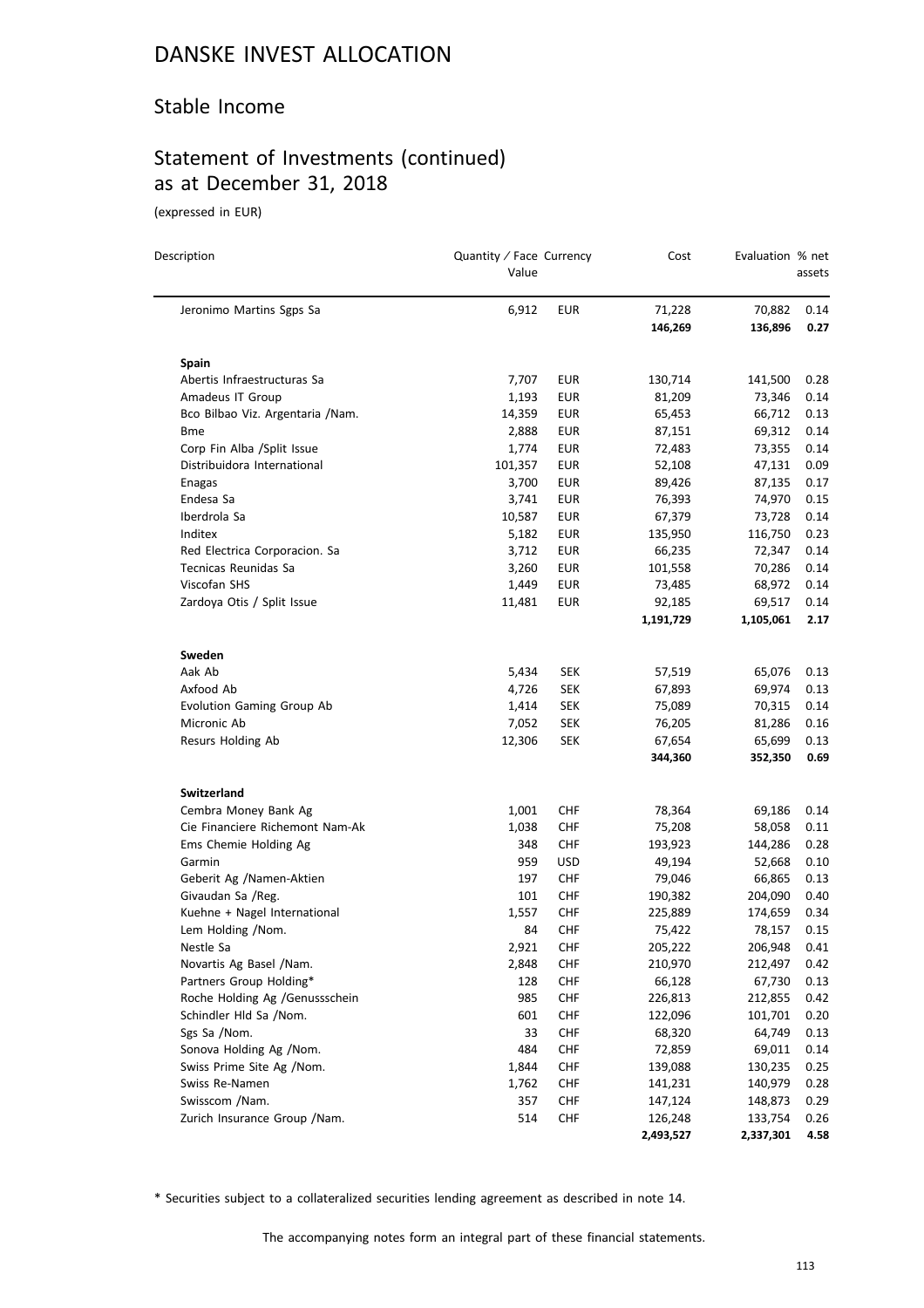## Stable Income

# Statement of Investments (continued) as at December 31, 2018

(expressed in EUR)

| Description                      | Quantity / Face Currency<br>Value |                          | Cost              | Evaluation % net  | assets       |
|----------------------------------|-----------------------------------|--------------------------|-------------------|-------------------|--------------|
| <b>The Netherlands</b>           |                                   |                          |                   |                   |              |
| Akzo Nobel Nv (Eur 2)            | 726                               |                          | 57,334            |                   |              |
| Corbion Nv - Shs                 |                                   | <b>EUR</b><br><b>EUR</b> |                   | 50,834<br>72,437  | 0.10         |
| Core Laboratories Nv             | 3,041<br>741                      | <b>USD</b>               | 82,161<br>60,232  | 38,370            | 0.14<br>0.07 |
|                                  |                                   |                          |                   |                   |              |
| Gemalto                          | 1,063<br>693                      | <b>EUR</b>               | 53,425            | 53,830            | 0.11         |
| Heineken Holding<br>Heineken Nv  | 958                               | <b>EUR</b>               | 55,263            | 50,797            | 0.10         |
|                                  |                                   | <b>EUR</b>               | 78,400            | 73,517            | 0.14         |
| Koninklijke Ahold Delhaize Nv    | 2,960                             | <b>EUR</b>               | 57,731            | 65,475<br>49,006  | 0.13         |
| Nn Group Nv                      | 1,418                             | <b>EUR</b>               | 55,980            |                   | 0.10         |
| Unilever Cert. Of Shs            | 4,413                             | <b>EUR</b>               | 203,942           | 207,036           | 0.41         |
| Wolters Kluwer Nv                | 1,317                             | <b>EUR</b>               | 63,106<br>767,574 | 67,694<br>728,996 | 0.13<br>1.43 |
| <b>United States of America</b>  |                                   |                          |                   |                   |              |
| 21st Century -Shs A-             | 1,218                             | USD                      | 53,332            | 51,080            | 0.10         |
| Aflac Inc                        | 1,468                             | <b>USD</b>               | 50,035            | 57,688            | 0.11         |
| Allison Tr                       | 1,398                             | <b>USD</b>               | 53,710            | 53,129            | 0.10         |
| Altria Group                     | 1,169                             | <b>USD</b>               | 60,570            | 49,965            | 0.10         |
| Amphenol Corporation -A-         | 667                               | <b>USD</b>               | 43,310            | 46,924            | 0.09         |
| Apple Inc                        | 370                               | <b>USD</b>               | 46,764            | 50,536            | 0.10         |
| Aptargroup Inc                   | 532                               | <b>USD</b>               | 37,811            | 43,114            | 0.08         |
| Aqua America Inc                 | 1,902                             | <b>USD</b>               | 55,824            | 56,236            | 0.11         |
| Bank Of Hawaii Corp              | 796                               | <b>USD</b>               | 57,363            | 46,507            | 0.09         |
| Biogen Inc                       | 193                               | <b>USD</b>               | 55,027            | 49,525            | 0.10         |
| Brdrdg Fncl Solutions / Wh. Iss. | 622                               | <b>USD</b>               | 42,483            | 51,730            | 0.10         |
| Bristol Myers Squibb Co          | 1,100                             | <b>USD</b>               | 53,440            | 48,987            | 0.10         |
| Brown & Brown Inc                | 2,198                             | <b>USD</b>               | 53,690            | 52,229            | 0.10         |
| C.H. Robinson Worldwide Inc      | 672                               | <b>USD</b>               | 39,631            | 48,885            | 0.10         |
| Cable One Inc                    | 68                                | <b>USD</b>               | 53,135            | 48,535            | 0.10         |
| Cbs Corp -B- /When Issued        | 1,174                             | <b>USD</b>               | 50,671            | 44,554            | 0.09         |
| Celgene Corp.                    | 876                               | <b>USD</b>               | 60,294            | 47,811            | 0.09         |
| Centerpoint Energy Inc           | 2,372                             | USD                      | 52,577            | 58,064            | 0.11         |
| Chemed Corp                      | 190                               | <b>USD</b>               | 51,827            | 46,365            | 0.09         |
| Chimera Investment Corp Reit     | 3,407                             | <b>USD</b>               | 54,646            | 54,209            | 0.11         |
| Church & Dwight Co Inc           | 948                               | <b>USD</b>               | 42,702            | 54,492            | 0.11         |
| Cigna Corporation                | 155                               | <b>USD</b>               | 16,418            | 25,834            | 0.05         |
| Cinemark Holdings Inc            | 1,541                             | <b>USD</b>               | 55,113            | 47,799            | 0.09         |
| Citrix Systems Inc               | 595                               | <b>USD</b>               | 53,292            | 52,954            | 0.10         |
| Cme Group Inc                    | 324                               | <b>USD</b>               | 54,920            | 52,716            | 0.10         |
| Cognizant Technology Sol A       | 902                               | USD                      | 58,621            | 49,624            | 0.10         |
| Comcast Corp -A-                 | 1,604                             | <b>USD</b>               | 52,912            | 48,168            | 0.09         |
| Conocophillips                   | 844                               | <b>USD</b>               | 48,250            | 45,504            | 0.09         |
| Cracker Barrel Old Country St    | 363                               | <b>USD</b>               | 45,674            | 51,112            | 0.10         |
| Credit Acceptance Corp           | 165                               | <b>USD</b>               | 45,679            | 54,594            | 0.11         |
| Csx Corp.                        | 894                               | <b>USD</b>               | 54,832            | 48,520            | 0.10         |
| Cvs Health Corp                  | 1                                 | <b>USD</b>               | 10                | 57                |              |
| Discover Fin Svc                 | 935                               | USD                      | 61,645            | 47,663            | 0.09         |
| Domino S Pizza Inc               | 218                               | <b>USD</b>               | 53,348            | 47,637            | 0.09         |
| Expeditors Intl Wash.            | 791                               | <b>USD</b>               | 38,932            | 45,903            | 0.09         |
| Exxon Mobil Corp                 | 777                               | <b>USD</b>               | 55,288            | 46,307            | 0.09         |
| F5 Networks Inc                  | 366                               | USD                      | 40,931            | 51,397            | 0.10         |
| Factset Research System Inc      | 293                               | <b>USD</b>               | 43,833            | 51,092            | 0.10         |
|                                  |                                   |                          |                   |                   |              |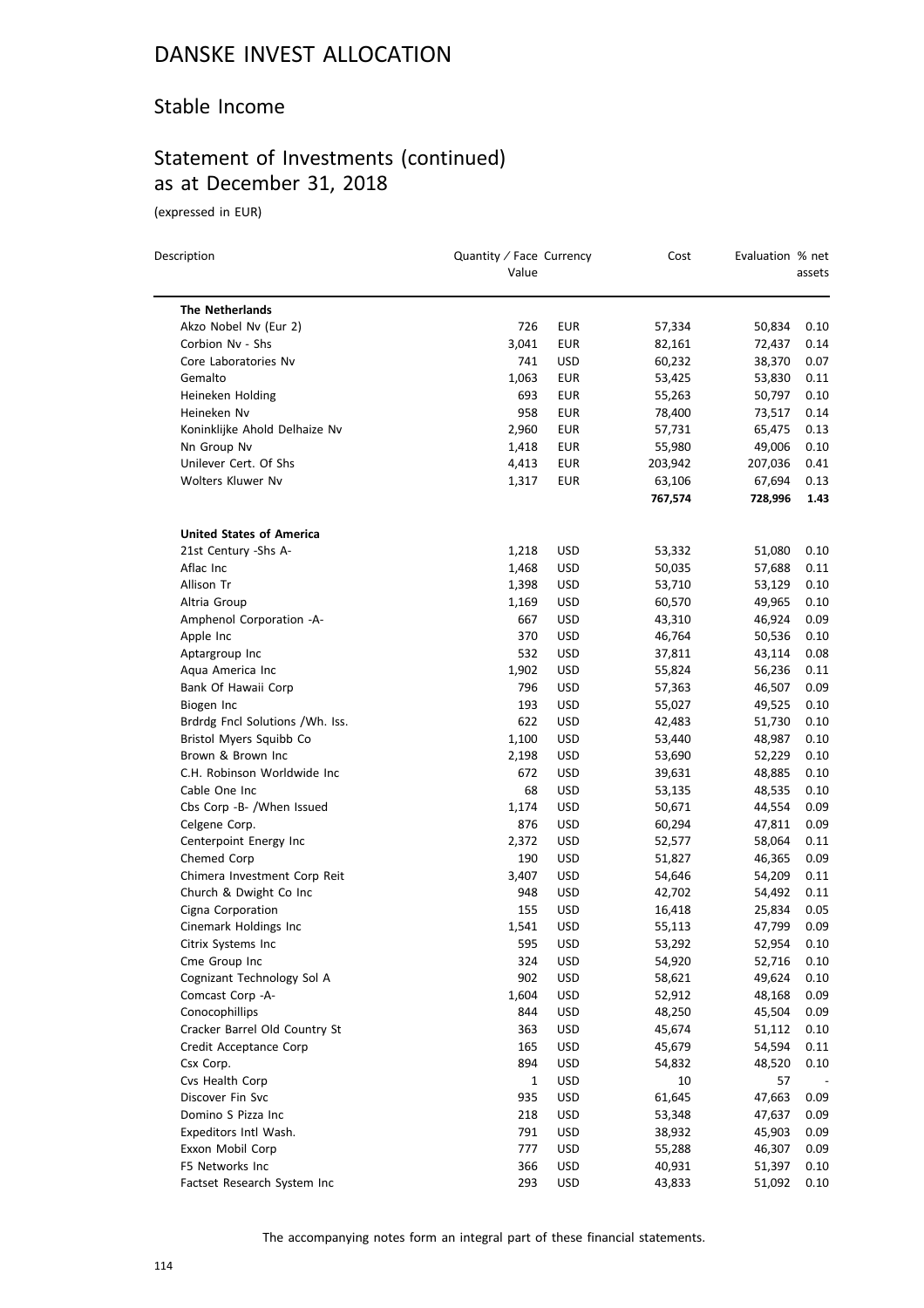## Stable Income

# Statement of Investments (continued) as at December 31, 2018

(expressed in EUR)

 $\overline{a}$ 

| Description                                               | Quantity / Face Currency<br>Value |                   | Cost             | Evaluation % net | assets       |
|-----------------------------------------------------------|-----------------------------------|-------------------|------------------|------------------|--------------|
| Fair Isaac Corp                                           | 321                               | <b>USD</b>        | 37,606           | 51,681           | 0.10         |
| Fiserv Inc                                                | 821                               | <b>USD</b>        | 43,799           | 52,367           | 0.10         |
| Gentex Corp                                               | 2,954                             | <b>USD</b>        | 59,508           | 51,237           | 0.10         |
| Henry Jack & Associates Inc                               | 480                               | USD               | 43,681           | 52,572           | 0.10         |
| Henry Schein Inc.                                         | 720                               | USD               | 54,599           | 49,047           | 0.10         |
| Home Depot Inc                                            | 359                               | <b>USD</b>        | 48,851           | 53,424           | 0.10         |
| Humana Inc.                                               | 202                               | <b>USD</b>        | 43,794           | 49,850           | 0.10         |
| Hunt J.B. Transp. Serv.                                   | 609                               | USD               | 57,603           | 49,637           | 0.10         |
| Interpublic Group                                         | 2,650                             | USD               | 54,583           | 47,331           | 0.09         |
| Johnson & Johnson                                         | 422                               | USD               | 54,818           | 46,954           | 0.09         |
| Kansas City Southern                                      | 619                               | USD               | 56,271           | 51,729           | 0.10         |
| Kellogg Co                                                | 1,041                             | <b>USD</b>        | 54,313           | 52,102           | 0.10         |
| Kimberly Clark Corp                                       | 577                               | <b>USD</b>        | 49,296           | 57,107           | 0.11         |
| Lancaster Colony Corp.                                    | 359                               | USD               | 43,187           | 54,328           | 0.11         |
| Manhattan Associates Inc                                  | 1,288                             | USD               | 52,341           | 47,383           | 0.09         |
| Marathon Petroleum Corp                                   | 903                               | USD               | 53,418           | 45,977           | 0.09         |
| Marketaxess Holding Inc                                   | 270                               | USD               | 47,955           | 48,991           | 0.10         |
| Marsh & Mc-Lennan Cos Inc                                 | 715                               | USD               | 49,122           | 49,300           | 0.10         |
| Mastercard Inc Shs -A-                                    | 333                               | USD               | 35,547           | 54,195           | 0.11         |
| Maximus                                                   | 878                               | <b>USD</b>        | 47,511           | 49,732           | 0.10         |
| Merck                                                     | 800                               | <b>USD</b>        | 34,581           | 52,713           | 0.10         |
| Mettler Toledo Intl Inc                                   | 103                               | <b>USD</b>        | 53,014           | 50,205           | 0.10         |
| Motorola Soltn / Ex-Distr                                 | 481                               | <b>USD</b>        | 40,879           | 47,202           | 0.09         |
| Newmarket Corp                                            | 137                               | <b>USD</b>        | 52,516           | 48,619           | 0.10         |
| O Reilly Automotive Inc                                   | 187                               | USD               | 57,649           | 55,928           | 0.11         |
| Omnicom Group Inc.                                        | 855                               | <b>USD</b>        |                  | 54,057           | 0.11         |
| Paychex Inc                                               | 970                               | <b>USD</b>        | 49,671<br>48,875 | 54,841           | 0.11         |
| Pfizer Inc                                                | 1,397                             | <b>USD</b>        |                  | 52,468           | 0.10         |
| Pool Corp                                                 | 413                               |                   | 39,872           | 53,379           | 0.10         |
| Procter & Gamble Co                                       | 685                               | USD<br><b>USD</b> | 54,235           | 54,604           | 0.11         |
|                                                           |                                   |                   | 50,495           |                  |              |
| Publ. Serv. Enterprise                                    | 1,214<br>274                      | USD               | 56,752           | 54,478           | 0.11         |
| Public Storage Inc<br>Resmed Inc                          | 558                               | USD<br><b>USD</b> | 50,034           | 48,364<br>54,656 | 0.09<br>0.11 |
|                                                           | 755                               |                   | 56,674           |                  |              |
| Ross Stores Inc                                           | 855                               | <b>USD</b>        | 38,015           | 53,847           | 0.11         |
| Ryman Hospitality Properties<br>Science App - When Issued | 884                               | USD               | 49,410           | 49,528           | 0.10         |
| Sealed Air Corp (New)                                     |                                   | USD               | 55,104           | 48,410<br>46,267 | 0.09         |
|                                                           | 1,547                             | USD               | 55,688           |                  | 0.09         |
| Simon Property /Paired Shs                                | 334                               | <b>USD</b>        | 48,242           | 49,085           | 0.10         |
| Sirius Xm Holdings Inc                                    | 9,648                             | <b>USD</b>        | 53,922           | 48,246           | 0.09         |
| Southwest Airlines Co<br>Starbucks Corp                   | 1,185<br>948                      | <b>USD</b>        | 61,341<br>46,986 | 48,442           | 0.10         |
|                                                           | 618                               | <b>USD</b>        |                  | 52,536           | 0.10         |
| Texas Instruments Inc                                     |                                   | <b>USD</b>        | 41,592           | 50,684           | 0.10         |
| Texas Pacific Land Trust                                  | 97                                | <b>USD</b>        | 57,057           | 46,447           | 0.09         |
| The Hershey Co<br>Tjx Companies Inc                       | 635                               | <b>USD</b>        | 57,328           | 59,012           | 0.12         |
|                                                           | 1,340                             | <b>USD</b>        | 41,922           | 51,323           | 0.10         |
| Torchmark Corp                                            | 755                               | <b>USD</b>        | 56,977           | 48,745           | 0.10         |
| Total System Services Inc                                 | 675                               | <b>USD</b>        | 47,537           | 47,421           | 0.09         |
| Ubiquiti Networks Inc                                     | 576                               | USD               | 48,676           | 49,823           | 0.10         |
| Univ. Health Serv. Inc B                                  | 508                               | USD               | 49,359           | 51,606           | 0.10         |
| Us Bancorp                                                | 1,166                             | <b>USD</b>        | 54,322           | 46,085           | 0.09         |
| Valero Ener. Corp                                         | 732                               | <b>USD</b>        | 44,434           | 47,023           | 0.09         |
| Varian Medical Systems Inc                                | 542                               | <b>USD</b>        | 48,707           | 53,065           | 0.10         |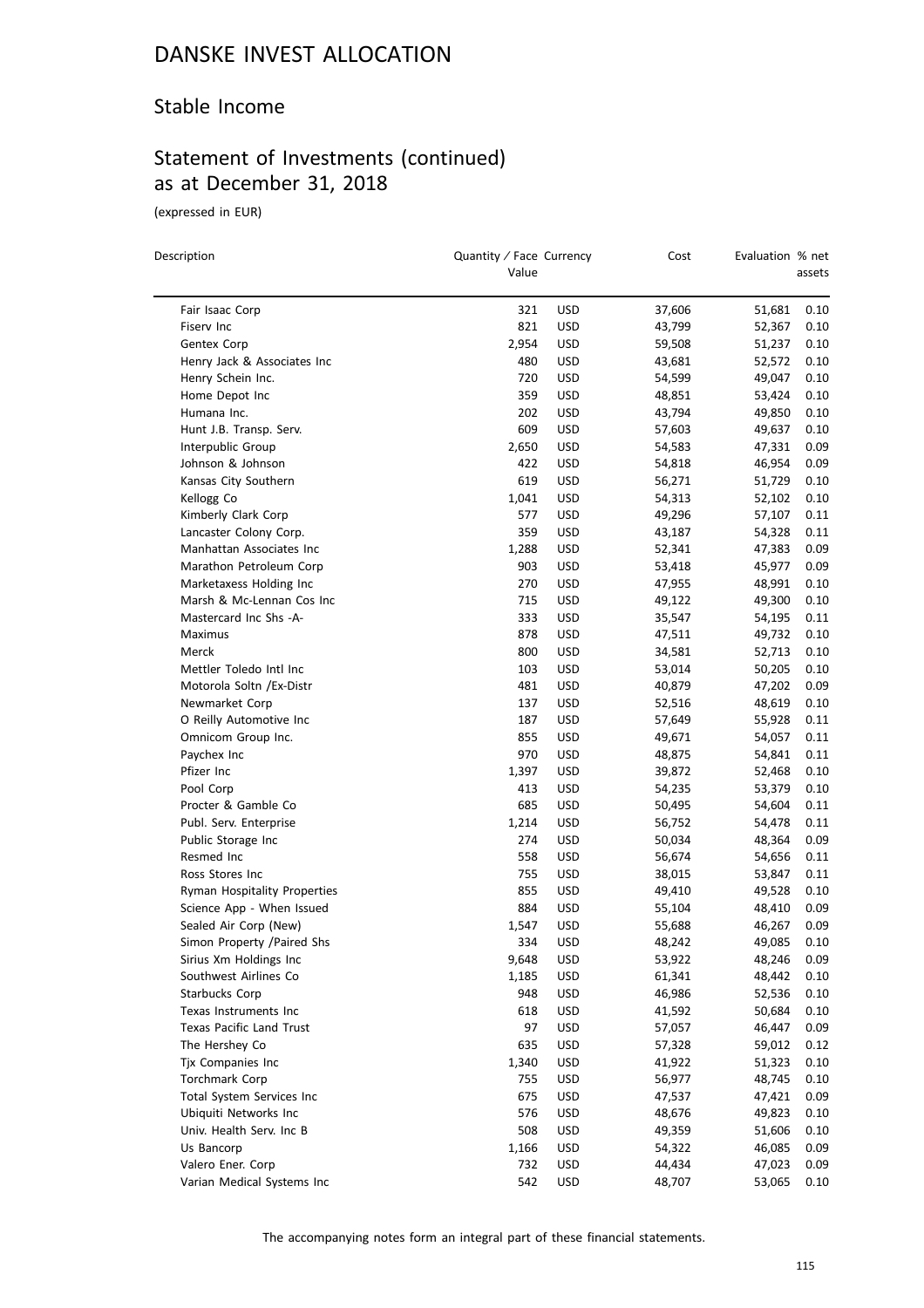## Stable Income

# Statement of Investments (continued) as at December 31, 2018

(expressed in EUR)

| Description                                                                                                               | Quantity / Face Currency |            | Cost       | Evaluation % net |        |
|---------------------------------------------------------------------------------------------------------------------------|--------------------------|------------|------------|------------------|--------|
|                                                                                                                           | Value                    |            |            |                  | assets |
| Verizon Communications Inc                                                                                                | 1,040                    | <b>USD</b> | 40,768     | 50,252           | 0.10   |
| Visa Inc -A-                                                                                                              | 464                      | <b>USD</b> | 38,441     | 53,116           | 0.10   |
| Walt Disney /Disney Ser                                                                                                   | 535                      | <b>USD</b> | 49,170     | 50,186           | 0.10   |
| Waste Management Inc                                                                                                      | 702                      | <b>USD</b> | 51,295     | 53,976           | 0.11   |
| Western Union Company                                                                                                     | 3,382                    | <b>USD</b> | 52,264     | 50,382           | 0.10   |
| Ww Grainger Inc                                                                                                           | 210                      | <b>USD</b> | 35,381     | 51,675           | 0.10   |
| Zoetis Inc -A-                                                                                                            | 750                      | <b>USD</b> | 41,173     | 55,398           | 0.11   |
|                                                                                                                           |                          |            | 4,746,701  | 4,836,484        | 9.48   |
| <b>Total - Shares</b>                                                                                                     |                          |            | 19,273,687 | 18,363,794 36.00 |        |
| Total - Transferable securities admitted to an official stock exchange listing or<br>dealt in on another regulated market |                          |            | 19,273,687 | 18,363,794 36.00 |        |
| <b>Closed-ended Investment Funds</b>                                                                                      |                          |            |            |                  |        |
| Sweden                                                                                                                    |                          |            |            |                  |        |
| Merl Socimi /Reit                                                                                                         | 4,814                    | <b>EUR</b> | 54,406     | 51,534           | 0.10   |
|                                                                                                                           |                          |            | 54,406     | 51,534           | 0.10   |
| <b>Total - Closed-ended Investment Funds</b>                                                                              |                          |            | 54,406     | 51,534           | 0.10   |
| <b>Investment Funds</b>                                                                                                   |                          |            |            |                  |        |
| <b>Ireland</b>                                                                                                            |                          |            |            |                  |        |
| FI GI Eq Rsk Pr Ls A Eur Cap                                                                                              | 101,523                  | <b>EUR</b> | 10,420,282 | 10,125,866 19.85 |        |
|                                                                                                                           |                          |            | 10,420,282 | 10,125,866 19.85 |        |
| Luxembourg                                                                                                                |                          |            |            |                  |        |
| Danske I Eu Hyb -A- Cap*                                                                                                  | 248,859                  | <b>EUR</b> | 2,906,430  | 3,105,517        | 6.09   |
| Danske Inv Nor Cb -I- Eur /Cap*                                                                                           | 587,604                  | <b>EUR</b> | 6,010,588  | 6,216,261 12.19  |        |
| Danske Invest / High Dividend -I- / Cap*                                                                                  | 707,676                  | <b>EUR</b> | 9,424,695  | 9,731,259 19.08  |        |
|                                                                                                                           |                          |            | 18,341,713 | 19,053,037 37.36 |        |
| <b>Total - Investment Funds</b>                                                                                           |                          |            | 28,761,995 | 29,178,903 57.21 |        |
| TOTAL INVESTMENT PORTFOLIO                                                                                                |                          |            | 48,090,088 | 47,594,231 93.31 |        |

\* Related party fund (Note 3)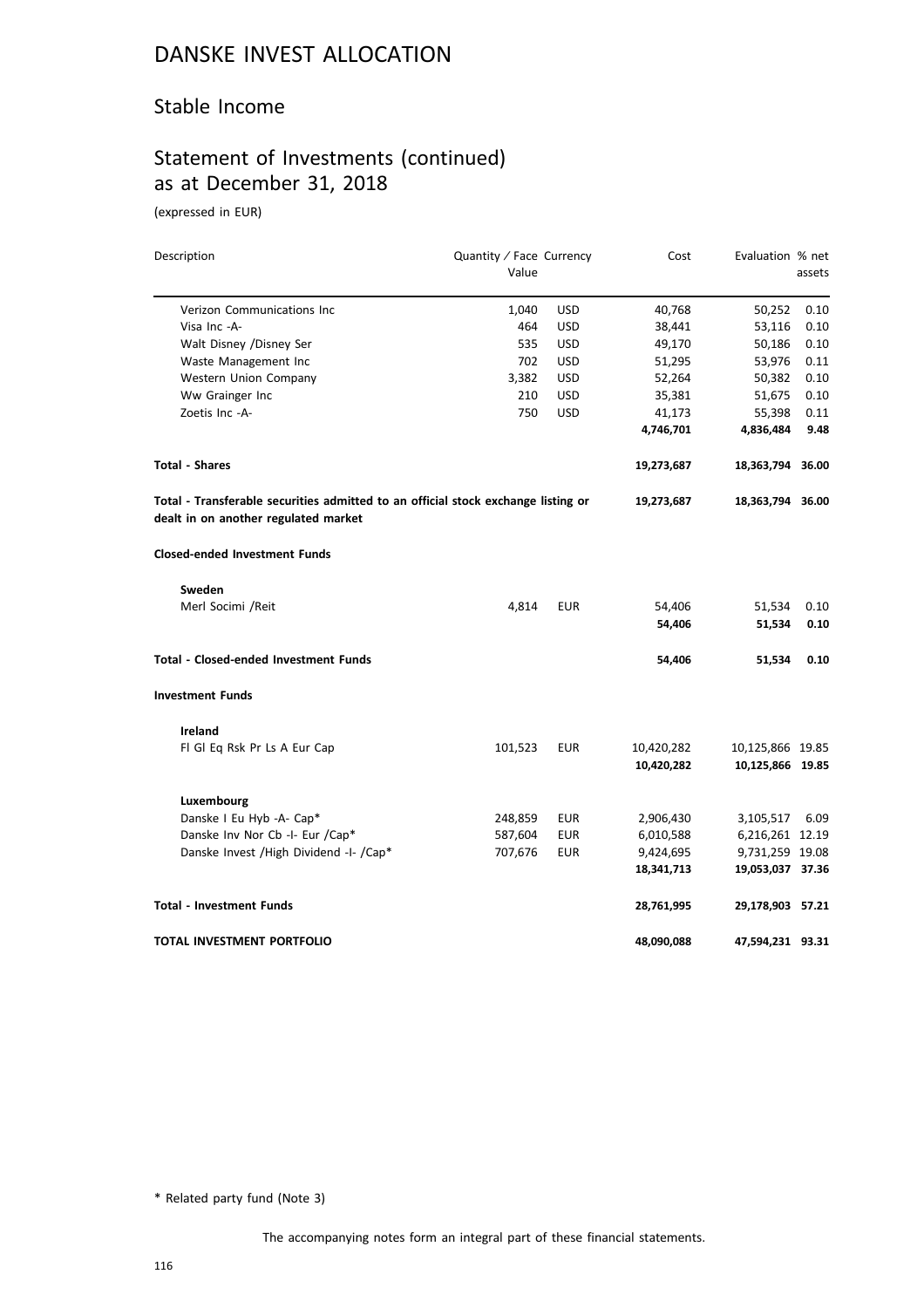## Stable Income

# Geographical and Economic Portfolio Breakdowns as at December 31, 2018

(expressed as a percentage of net assets)

| Geographical breakdown   | %     |
|--------------------------|-------|
| Luxembourg               | 37.76 |
| Ireland                  | 20.24 |
| United States of America | 9.48  |
| Great Britain            | 5.32  |
| Switzerland              | 4.58  |
| France                   | 3.21  |
| Spain                    | 2.27  |
| Denmark                  | 2.16  |
| Germany                  | 1.59  |
| The Netherlands          | 1.43  |
| Belgium                  | 1.34  |
| Norway                   | 0.94  |
| Finland                  | 0.73  |
| Sweden                   | 0.69  |
| Italy                    | 0.57  |
| Austria                  | 0.35  |
| Portugal                 | 0.27  |
| Israel                   | 0.14  |
| Jersey                   | 0.14  |
| Bermuda Islands          | 0.10  |
|                          |       |

**93.31**

| 57.20<br><b>Investment Funds</b><br><b>Pharmaceuticals and Cosmetics</b><br>4.15<br>3.52<br><b>Holding and Finance Companies</b><br>2.39<br>Insurance<br><b>Public Services</b><br>2.15<br><b>News Transmission</b><br>2.08<br><b>Banks and Financial Institutions</b><br>1.99<br><b>Internet Software</b><br>1.94<br>Petrol<br>1.87<br><b>Food and Distilleries</b><br>1.83<br>1.81<br>Transportation<br>1.52<br>Retail<br>1.33<br><b>Consumer Goods</b><br>1.32<br><b>Tobacco and Spirits</b><br>1.03<br>Real Estate Companies<br>Chemicals<br>0.89<br>Graphic Art, Publishing<br>0.86<br>Electronic Semiconductor<br>0.81<br>0.58<br>Leisure<br>0.47<br>Mechanics, Machinery<br>Electronics and Electrical Equipment<br>0.41<br>0.38<br>Textile<br>0.37<br>Construction, Building Material<br><b>Healthcare Education &amp; Social Services</b><br>0.33<br><b>Other Services</b><br>0.33<br>0.29<br>Aerospace Technology<br>0.19<br>Biotechnology<br>0.18<br>Packaging and Container Industry<br>0.16<br>Automobile Industry<br>Forest Products and Paper Industry<br>0.15<br><b>Business Houses</b><br>0.14<br>0.14<br>Mortgage and Funding Institutions<br>0.14<br>Various Capital Goods<br>0.13<br>Agriculture and Fishing<br>Environmental Services & Recycling<br>0.11<br>0.10<br>Office Equipment, Computers<br>Mines, Heavy Industries<br>0.03<br>93.31 |                    |   |
|-------------------------------------------------------------------------------------------------------------------------------------------------------------------------------------------------------------------------------------------------------------------------------------------------------------------------------------------------------------------------------------------------------------------------------------------------------------------------------------------------------------------------------------------------------------------------------------------------------------------------------------------------------------------------------------------------------------------------------------------------------------------------------------------------------------------------------------------------------------------------------------------------------------------------------------------------------------------------------------------------------------------------------------------------------------------------------------------------------------------------------------------------------------------------------------------------------------------------------------------------------------------------------------------------------------------------------------------------------------------|--------------------|---|
|                                                                                                                                                                                                                                                                                                                                                                                                                                                                                                                                                                                                                                                                                                                                                                                                                                                                                                                                                                                                                                                                                                                                                                                                                                                                                                                                                                   | Economic breakdown | % |
|                                                                                                                                                                                                                                                                                                                                                                                                                                                                                                                                                                                                                                                                                                                                                                                                                                                                                                                                                                                                                                                                                                                                                                                                                                                                                                                                                                   |                    |   |
|                                                                                                                                                                                                                                                                                                                                                                                                                                                                                                                                                                                                                                                                                                                                                                                                                                                                                                                                                                                                                                                                                                                                                                                                                                                                                                                                                                   |                    |   |
|                                                                                                                                                                                                                                                                                                                                                                                                                                                                                                                                                                                                                                                                                                                                                                                                                                                                                                                                                                                                                                                                                                                                                                                                                                                                                                                                                                   |                    |   |
|                                                                                                                                                                                                                                                                                                                                                                                                                                                                                                                                                                                                                                                                                                                                                                                                                                                                                                                                                                                                                                                                                                                                                                                                                                                                                                                                                                   |                    |   |
|                                                                                                                                                                                                                                                                                                                                                                                                                                                                                                                                                                                                                                                                                                                                                                                                                                                                                                                                                                                                                                                                                                                                                                                                                                                                                                                                                                   |                    |   |
|                                                                                                                                                                                                                                                                                                                                                                                                                                                                                                                                                                                                                                                                                                                                                                                                                                                                                                                                                                                                                                                                                                                                                                                                                                                                                                                                                                   |                    |   |
|                                                                                                                                                                                                                                                                                                                                                                                                                                                                                                                                                                                                                                                                                                                                                                                                                                                                                                                                                                                                                                                                                                                                                                                                                                                                                                                                                                   |                    |   |
|                                                                                                                                                                                                                                                                                                                                                                                                                                                                                                                                                                                                                                                                                                                                                                                                                                                                                                                                                                                                                                                                                                                                                                                                                                                                                                                                                                   |                    |   |
|                                                                                                                                                                                                                                                                                                                                                                                                                                                                                                                                                                                                                                                                                                                                                                                                                                                                                                                                                                                                                                                                                                                                                                                                                                                                                                                                                                   |                    |   |
|                                                                                                                                                                                                                                                                                                                                                                                                                                                                                                                                                                                                                                                                                                                                                                                                                                                                                                                                                                                                                                                                                                                                                                                                                                                                                                                                                                   |                    |   |
|                                                                                                                                                                                                                                                                                                                                                                                                                                                                                                                                                                                                                                                                                                                                                                                                                                                                                                                                                                                                                                                                                                                                                                                                                                                                                                                                                                   |                    |   |
|                                                                                                                                                                                                                                                                                                                                                                                                                                                                                                                                                                                                                                                                                                                                                                                                                                                                                                                                                                                                                                                                                                                                                                                                                                                                                                                                                                   |                    |   |
|                                                                                                                                                                                                                                                                                                                                                                                                                                                                                                                                                                                                                                                                                                                                                                                                                                                                                                                                                                                                                                                                                                                                                                                                                                                                                                                                                                   |                    |   |
|                                                                                                                                                                                                                                                                                                                                                                                                                                                                                                                                                                                                                                                                                                                                                                                                                                                                                                                                                                                                                                                                                                                                                                                                                                                                                                                                                                   |                    |   |
|                                                                                                                                                                                                                                                                                                                                                                                                                                                                                                                                                                                                                                                                                                                                                                                                                                                                                                                                                                                                                                                                                                                                                                                                                                                                                                                                                                   |                    |   |
|                                                                                                                                                                                                                                                                                                                                                                                                                                                                                                                                                                                                                                                                                                                                                                                                                                                                                                                                                                                                                                                                                                                                                                                                                                                                                                                                                                   |                    |   |
|                                                                                                                                                                                                                                                                                                                                                                                                                                                                                                                                                                                                                                                                                                                                                                                                                                                                                                                                                                                                                                                                                                                                                                                                                                                                                                                                                                   |                    |   |
|                                                                                                                                                                                                                                                                                                                                                                                                                                                                                                                                                                                                                                                                                                                                                                                                                                                                                                                                                                                                                                                                                                                                                                                                                                                                                                                                                                   |                    |   |
|                                                                                                                                                                                                                                                                                                                                                                                                                                                                                                                                                                                                                                                                                                                                                                                                                                                                                                                                                                                                                                                                                                                                                                                                                                                                                                                                                                   |                    |   |
|                                                                                                                                                                                                                                                                                                                                                                                                                                                                                                                                                                                                                                                                                                                                                                                                                                                                                                                                                                                                                                                                                                                                                                                                                                                                                                                                                                   |                    |   |
|                                                                                                                                                                                                                                                                                                                                                                                                                                                                                                                                                                                                                                                                                                                                                                                                                                                                                                                                                                                                                                                                                                                                                                                                                                                                                                                                                                   |                    |   |
|                                                                                                                                                                                                                                                                                                                                                                                                                                                                                                                                                                                                                                                                                                                                                                                                                                                                                                                                                                                                                                                                                                                                                                                                                                                                                                                                                                   |                    |   |
|                                                                                                                                                                                                                                                                                                                                                                                                                                                                                                                                                                                                                                                                                                                                                                                                                                                                                                                                                                                                                                                                                                                                                                                                                                                                                                                                                                   |                    |   |
|                                                                                                                                                                                                                                                                                                                                                                                                                                                                                                                                                                                                                                                                                                                                                                                                                                                                                                                                                                                                                                                                                                                                                                                                                                                                                                                                                                   |                    |   |
|                                                                                                                                                                                                                                                                                                                                                                                                                                                                                                                                                                                                                                                                                                                                                                                                                                                                                                                                                                                                                                                                                                                                                                                                                                                                                                                                                                   |                    |   |
|                                                                                                                                                                                                                                                                                                                                                                                                                                                                                                                                                                                                                                                                                                                                                                                                                                                                                                                                                                                                                                                                                                                                                                                                                                                                                                                                                                   |                    |   |
|                                                                                                                                                                                                                                                                                                                                                                                                                                                                                                                                                                                                                                                                                                                                                                                                                                                                                                                                                                                                                                                                                                                                                                                                                                                                                                                                                                   |                    |   |
|                                                                                                                                                                                                                                                                                                                                                                                                                                                                                                                                                                                                                                                                                                                                                                                                                                                                                                                                                                                                                                                                                                                                                                                                                                                                                                                                                                   |                    |   |
|                                                                                                                                                                                                                                                                                                                                                                                                                                                                                                                                                                                                                                                                                                                                                                                                                                                                                                                                                                                                                                                                                                                                                                                                                                                                                                                                                                   |                    |   |
|                                                                                                                                                                                                                                                                                                                                                                                                                                                                                                                                                                                                                                                                                                                                                                                                                                                                                                                                                                                                                                                                                                                                                                                                                                                                                                                                                                   |                    |   |
|                                                                                                                                                                                                                                                                                                                                                                                                                                                                                                                                                                                                                                                                                                                                                                                                                                                                                                                                                                                                                                                                                                                                                                                                                                                                                                                                                                   |                    |   |
|                                                                                                                                                                                                                                                                                                                                                                                                                                                                                                                                                                                                                                                                                                                                                                                                                                                                                                                                                                                                                                                                                                                                                                                                                                                                                                                                                                   |                    |   |
|                                                                                                                                                                                                                                                                                                                                                                                                                                                                                                                                                                                                                                                                                                                                                                                                                                                                                                                                                                                                                                                                                                                                                                                                                                                                                                                                                                   |                    |   |
|                                                                                                                                                                                                                                                                                                                                                                                                                                                                                                                                                                                                                                                                                                                                                                                                                                                                                                                                                                                                                                                                                                                                                                                                                                                                                                                                                                   |                    |   |
|                                                                                                                                                                                                                                                                                                                                                                                                                                                                                                                                                                                                                                                                                                                                                                                                                                                                                                                                                                                                                                                                                                                                                                                                                                                                                                                                                                   |                    |   |
|                                                                                                                                                                                                                                                                                                                                                                                                                                                                                                                                                                                                                                                                                                                                                                                                                                                                                                                                                                                                                                                                                                                                                                                                                                                                                                                                                                   |                    |   |
|                                                                                                                                                                                                                                                                                                                                                                                                                                                                                                                                                                                                                                                                                                                                                                                                                                                                                                                                                                                                                                                                                                                                                                                                                                                                                                                                                                   |                    |   |
|                                                                                                                                                                                                                                                                                                                                                                                                                                                                                                                                                                                                                                                                                                                                                                                                                                                                                                                                                                                                                                                                                                                                                                                                                                                                                                                                                                   |                    |   |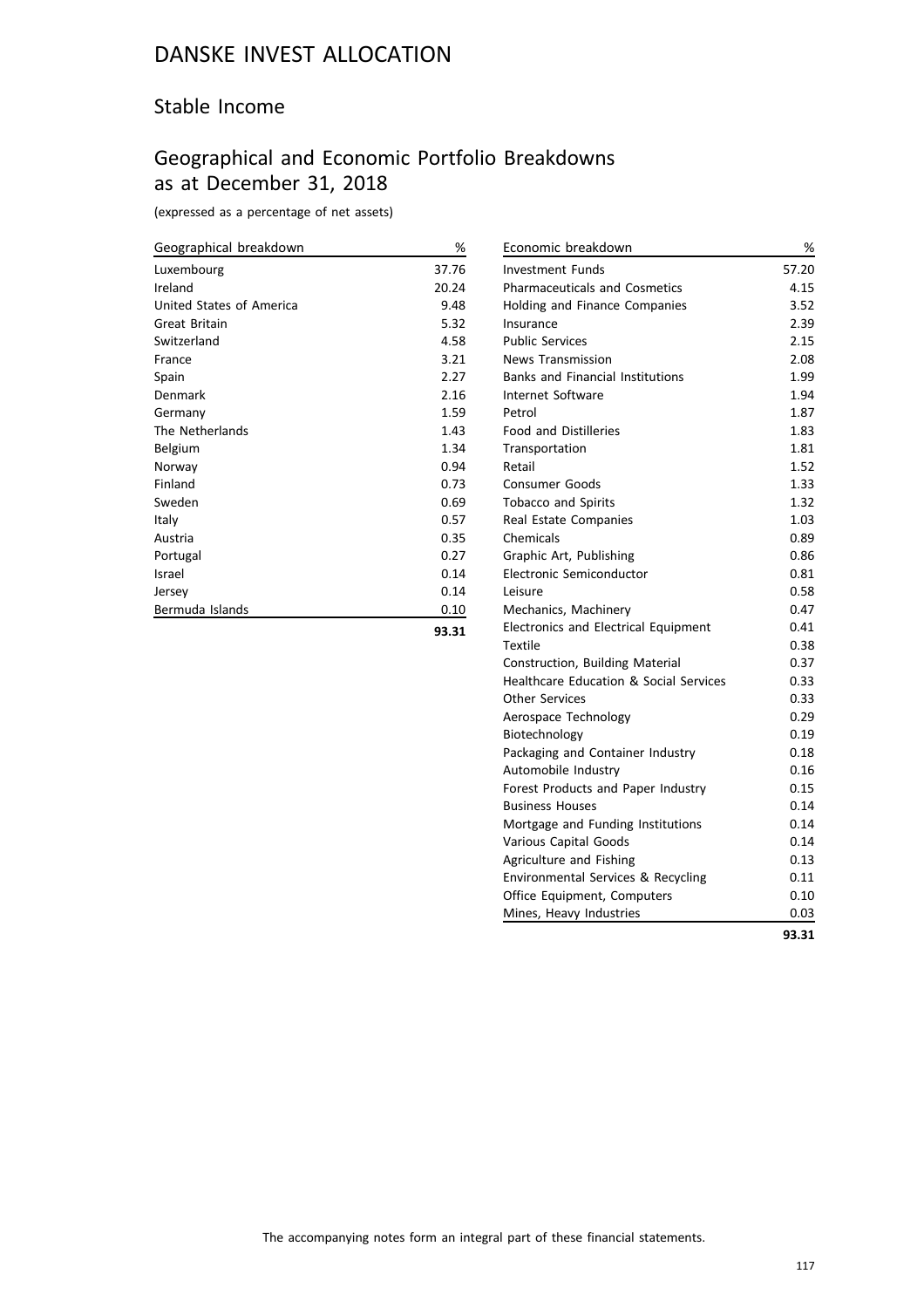## Notes to the Audited Financial Statements as at December 31, 2018

### **NOTE 1 — GENERAL**

DANSKE INVEST ALLOCATION (the "Fund") is an undertaking for collective investment in transferable securities in the legal form of an investment company with variable capital *(Société d'Investissement à Capital Variable)*, subject to Part I of the amended Law of December 17, 2010 (the "2010 Law") transposing Directive 2009/65/EC relating to undertakings for collective investment in transferable securities ("UCITS").

The Articles were first published on August 10, 2001 in the *Mémorial C*. They were amended on September 6, 2005, October 24, 2005, November 14, 2008 and July 16, 2014 and published in the *RESA (Recueil électronique des sociétés et associations)* on November 25, 2005, November 16, 2005, December 8, 2008 and October 8, 2014 respectively.

The Fund has appointed Danske Invest Management Company to serve as its designated Management Company under chapter 15 of the 2010 Law pursuant to an agreement as of July 16, 2014 (the "Management Company Agreement") for an unlimited duration, unless terminated by either party with six (6) months' prior written notice. The Management Company must at all time act honestly and fairly in conducting its activities in the best interest of the Shareholders and in conformity with the 2010 Law, the Prospectus and the Articles. The Management Company was incorporated on September 21, 1988 as a société anonyme under the laws of the Grand Duchy of Luxembourg. The Management Company is registered with the Luxembourg Registre de Commerce et des Sociétés under the number B28945 and is approved as a Management Company under Chapter 15 of the 2010 Law. Danske Invest Management Company has also been appointed as Management Company for the following Investment Funds: Danske Invest SICAV, Danske Fund of Funds and Danske Invest SICAV-SIF.

The registered office of the Fund is established at 13, rue Edward Steichen, L-2540 Luxembourg. The Fund is recorded at the Luxembourg Registre de Commerce et des Sociétés under the number B 82717.

The Fund is an umbrella fund and as such provides investors with the choice of investments in a range of funds, each of which relates to a separate portfolio of liquid assets and other securities and assets permitted by the 2010 Law and the specific investment objectives as described in the relevant appendix to the prospectus.

On December 31, 2018, twenty funds were operational:

- Dynamic
- Equity Opportunities
- ESG Basic 20 (launched on June 12, 2018)
- ESG Basic 35 (launched on June 12, 2018)
- ESG Basic 50 (launched on June 12, 2018)
- ESG Basic 80 (launched on June 12, 2018)
- ESG Basic 100 (launched on June 12, 2018)
- Horisont Aktie
- Horisont Balanserad
- Horisont Försiktig
- Horisont Offensiv
- Horisont Ränta
- June Balanced
- June Defensive
- June Equity
- June Moderate
- June Moderate Short
- June Opportunity
- June Progressive
- Stable Income

### **NOTE 2 — SIGNIFICANT ACCOUNTING POLICIES**

The financial statements have been prepared in accordance with generally accepted accounting principles, laws and regulations in force in the Grand Duchy of Luxembourg applicable to undertakings for collective investment in transferable securities.

#### **a) Valuation of investments in portfolio**

In general, we determine the value of each fund's assets as follows:

(i) **Cash in hand or on deposit, bills and demand notes and accounts receivable, prepaid expenses, cash dividends and interest declared or accrued but not yet received.** Valued at full value, adjusted for any appropriate discount or premium that may apply based on assessments of any circumstances that make the full payment unlikely.

(ii) **Transferable securities and money market instrument that are listed or traded on an official stock exchange or other regulated market.** Generally valued at the most recent price quoted on the market where they are principally traded.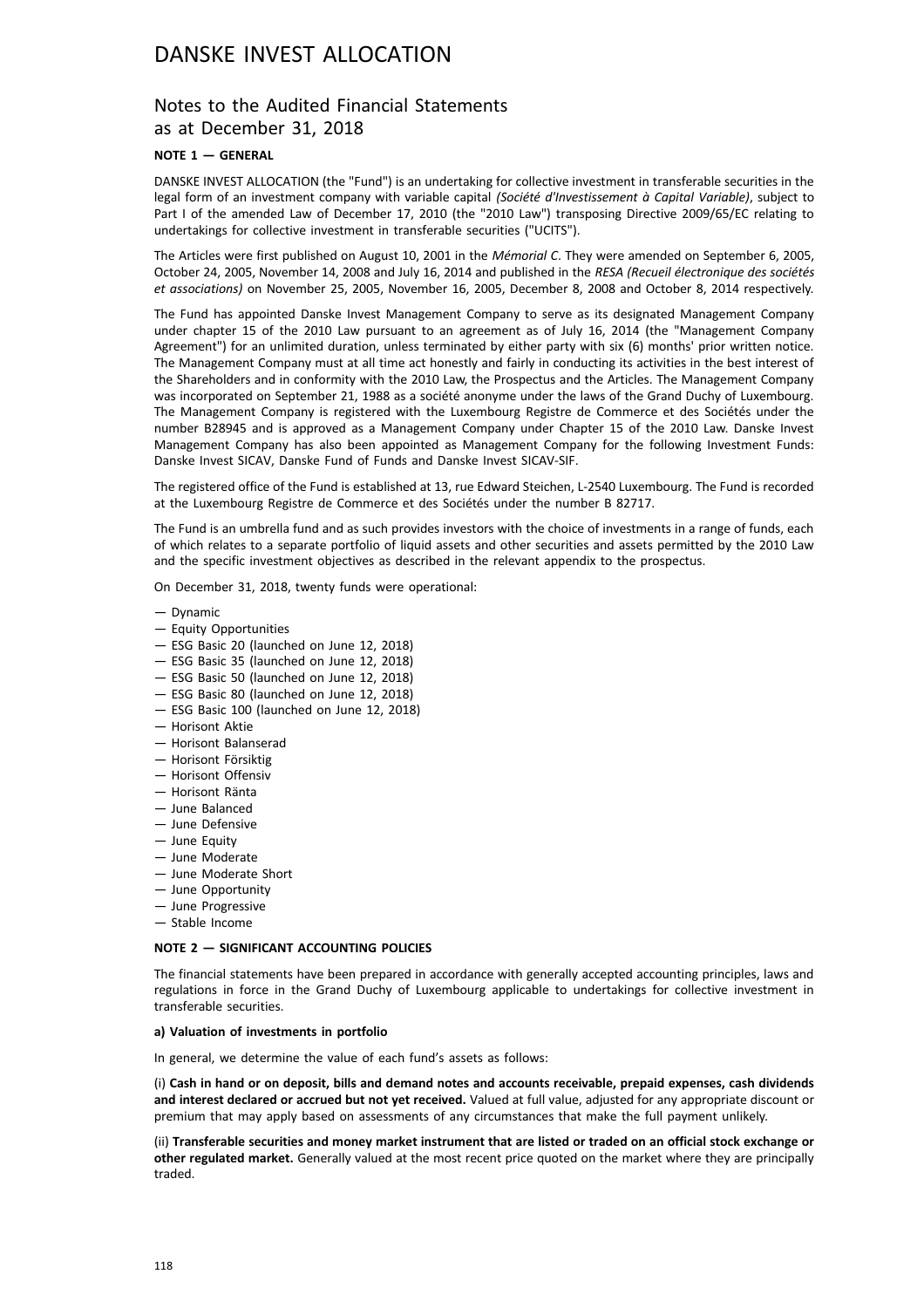## Notes to the Audited Financial Statements as at December 31, 2018 (continued)

#### **NOTE 2 — SIGNIFICANT ACCOUNTING POLICIES (continued)**

(iii) **Non-listed securities, or listed securities for which the price determined according to the above methods is not representative of fair market value.** Valued in good faith at a prudent estimate of their sales price.

(iv) **Derivatives that are traded on stock exchanges or on regulated markets.** Valued at the settlement price most recently quoted for a derivative's primary market(s), adjusted if necessary to allow for settlement on a different day if current-day settlement is not possible.

(v) **Derivatives that are not traded on stock exchanges or on regulated markets.** Valued at liquidation value, according to policies applied consistently for each given type of derivative.

(vi) **Shares or units of UCITS or UCIs.** Valued at the most recent NAV reported by the UCITS/UCI, or, if the most recent NAV does not reflect current market realities, at fair value.

(vii) **Credit default swaps and contracts for difference.** Valued according to valuation principles set by the board, based on mark-to-market practice using standard market practice.

(viii) **All other swaps.** Valued at market value, with reference to the applicable rate curve.

(ix) **Currencies.** Valued at the latest mid-market foreign exchange rate (applies to currencies held as assets, to hedging positions, and when translating values of securities denominated in other currencies into the base currency of the fund).

(x) **All other assets.** Valued in good faith at a prudent estimate of their fair market value.

All valuation methodologies are established by the Board. For any asset, the Board can choose a different valuation method if it believes that method may result in a fairer valuation. For more information on our asset valuation methods, see the articles.

All assets which are valued in a currency other than the currency in which shares of the relevant fund are denominated will be converted into the relevant currency at the latest median foreign exchange rate.

#### **b) Realised profits/(losses) on sale of investments**

Profits and losses on sale of investments sold are computed on the basis of average cost.

#### **c) Foreign exchange conversion**

All assets valued in a currency other than the base currency of the fund are converted to the base currency at the exchange rates prevailing at December 31, 2018. The last official Net Asset Value was calculated on December 28, 2018.

The exchange rates used for the Horisont funds as at December 31, 2018, are the following:

| 1. | CAD        | $=$ | 6.557670  | <b>SEK</b> |
|----|------------|-----|-----------|------------|
| 1. | <b>CHF</b> | $=$ | 9.074579  | <b>SEK</b> |
| 1  | <b>DKK</b> | $=$ | 1.370256  | <b>SFK</b> |
| 1  | <b>EUR</b> | $=$ | 10.232702 | <b>SEK</b> |
| 1  | GBP        | $=$ | 11.440049 | <b>SFK</b> |
|    |            |     |           |            |

The exchange rates used for the ESG Basic\* and June funds as at December 31, 2018 are as follows:

| $\mathbf{1}$ | DKK.       | $=$      | 0.133915 | EUR |
|--------------|------------|----------|----------|-----|
| 1            | NOK        | $\equiv$ | 0.100566 | EUR |
| 1            | <b>SFK</b> | $=$      | 0.097618 | FUR |
| 1            | USD        | $=$      | 0.874585 | EUR |

\* Please refer to Note 1.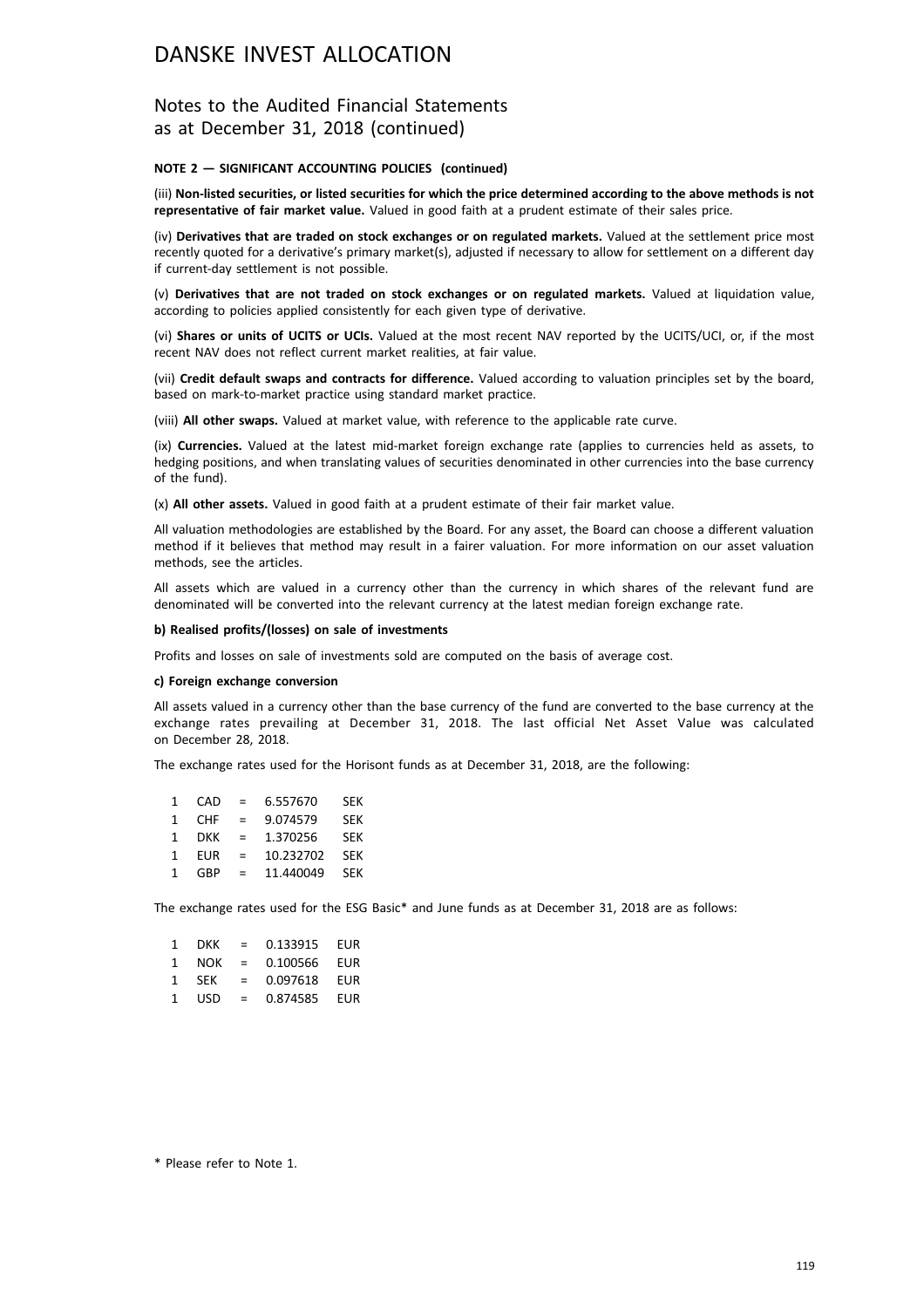## Notes to the Audited Financial Statements as at December 31, 2018 (continued)

### **NOTE 2 — SIGNIFICANT ACCOUNTING POLICIES (continued)**

The exchange rates used for the remaining funds as at December 31, 2018 are as follows:

1 AUD = 0.617651 EUR 1 CHF = 0.887824 EUR 1 DKK = 0.133930 EUR 1 GBP = 1.112690 EUR 1 JPY = 0.007942 EUR 1 NOK = 0.100568 EUR 1 SEK = 0.097601 EUR 1 USD = 0.874241 EUR

Income and expenses derived in a currency other than the base currency of the fund are converted at the applicable exchange rate prevailing at the transaction date.

#### **d) Cost of investments**

The acquisition cost of investments in each fund deriving in currencies other than the currency of denomination is converted to the base currency at the exchange rates prevailing at the purchase date.

#### **e) Combined financial statements of the Fund**

The combined financial statements represent the sum of the financial statements of each funds after conversion. The consolidated financial statements are presented in EUR, using the exchange rate in effect as at December 31, 2018. The difference between the opening net assets stated at the rate of exchange used for translation into EUR as of December 31, 2018 and December 31, 2017 is shown as currency translation in the Combined Statement of Operations and Changes in Net Assets.

#### **f) Income from investments**

Dividends are recognized as income on the date the securities are first quoted ex-dividend, to the extent information thereon is reasonably available to the fund. Interest is accrued for each net asset valuation.

### **g) Cost of target funds**

When the funds invest in other UCIs which are not managed directly or by delegation by the same Management Company or by any other company to which the Management Company is linked by common management, the funds may be liable to transaction costs such as sales charges and redemption charges as well as to management fees.

### **h) RBT securities**

In the Statements of Investments the Danish bonds that are repaid by instalments and are subject to drawing are called "RBT" securities - the instalments are drawn from the bondholders in exchange for the instalments paid by the borrower. When the borrowers pay instalments, the same amount of the bond series is drawn pro rata from the bondholders, and they will receive the par value of the drawn bonds.

#### **i) Forward foreign exchange contracts**

Profit and loss arising from un-matured forward foreign exchange contracts are determined on the basis of the applicable forward exchange rates at the valuation date, and are recorded in the combined Statement of Net Assets. Net realised profit or loss and change in net unrealised appreciation/depreciation on forward foreign exchange contracts are recorded in the Statement of Operations and Changes in Net Assets.

#### **j) Futures contracts**

Futures are valued on the last available published price on the valuation date and are recorded in the Statement of Net Assets.

### **k) Swing pricing**

On business days when trading in a fund's shares will require net purchases or sales of portfolio investments exceeding a certain percentage of the fund's net assets (as set by the management company and approved by the Fund, a fund's NAV may be adjusted. This adjustment reflects an assessment of the overall costs incurred in buying and selling investments to satisfy subscriptions or redemptions of shares.

Swing pricing is intended to reduce the impact of these costs on shareholders who are not trading their shares at that time. In general, the NAV will be adjusted upward when there is strong demand to subscribe for fund shares and downward when there is strong demand to redeem fund shares. Swing pricing adjustments are automatic and are applied systematically by computation.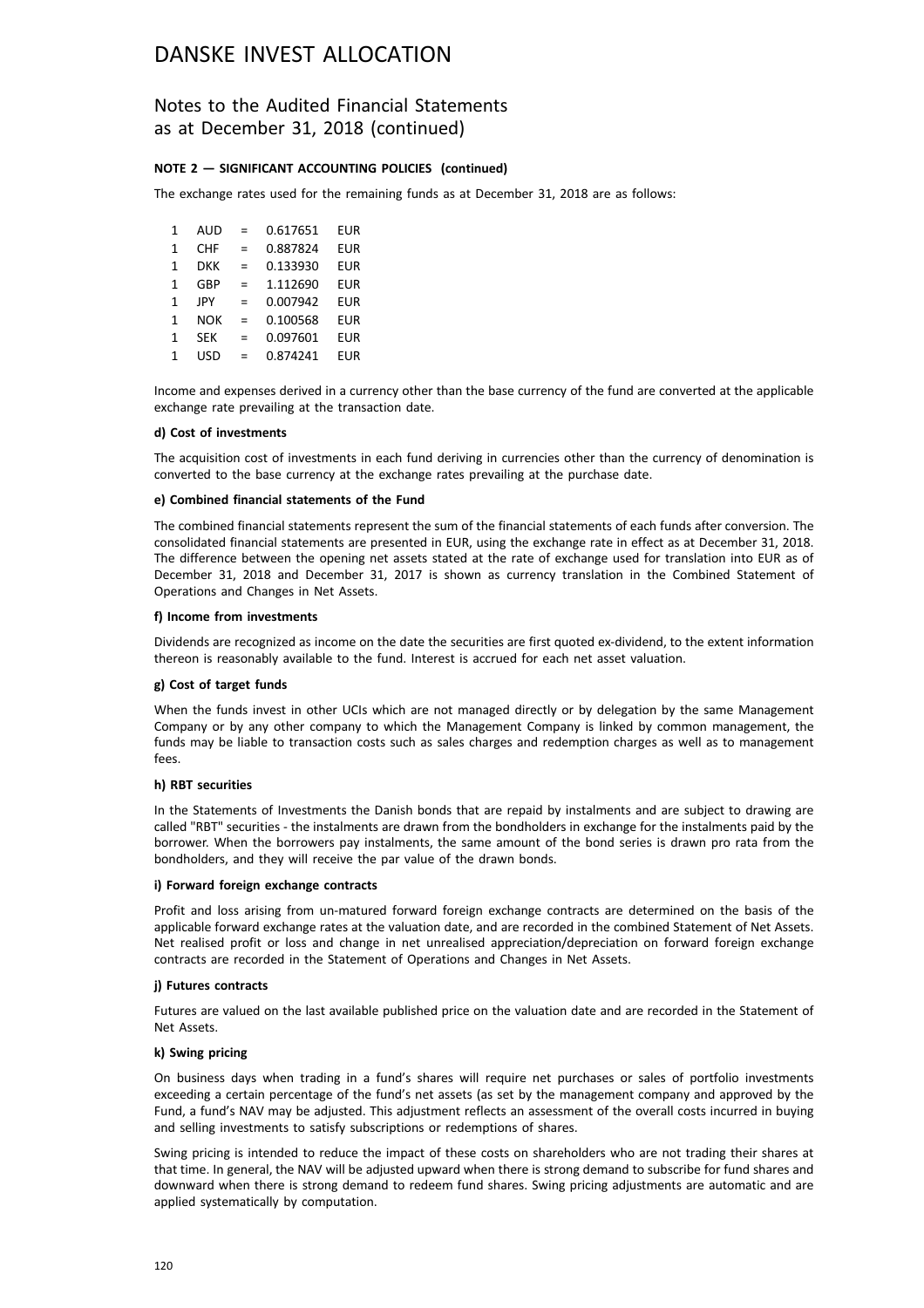## Notes to the Audited Financial Statements as at December 31, 2018 (continued)

### **NOTE 2 — SIGNIFICANT ACCOUNTING POLICIES (continued)**

Thresholds and adjustment percentages can vary by fund, but the adjustment will not be larger than 2% of NAV for all share classes within a fund. In extraordinary situations the management company can raise this limit to protect the interests of shareholders.

As at year end, no swing pricing was applied to any fund.

#### **l) Valuation**

The Board of Directors of the Fund valued the following security on the basis of the probable realizable value:

– Abertis Infraestructura S.A. at EUR 18.36 per share

On December 31, 2018, the security priced as described above represents 0.28% of the Net Asset of the fund Stable Income. No other position is valued by the Board of Directors of the Fund as at December 31, 2018.

### **NOTE 3 — MANAGEMENT FEES**

The Fund pays to the Management Company a management fee amounting to a percentage of maximum 3.5% per annum of the Net Asset Value as determined in respect of each fund.

The Management Company receives, from each fund, an annual fee as set out in the table below.

In respect of a fund's investments in UCITS and other UCIs whether managed or not by the Management Company or any other company linked to the Management Company, the total management fee (excluding any performance fee, if any, and taking into account net amount of possible rebates from the other UCITS and/or UCIs in which the fund invests in) charged to such fund itself and the other UCITS and/or other UCIs concerned are outlined in the table below.

|                                  |              | <b>MAXIMUM</b><br><b>Management</b><br>Fee in | <b>CURRENT</b><br><b>Management</b><br>Fee in | <b>MAXIMUM</b><br>Annual<br><b>Management</b><br>Fees incl.<br>underlying |
|----------------------------------|--------------|-----------------------------------------------|-----------------------------------------------|---------------------------------------------------------------------------|
| Share - Class name               | <b>ISIN</b>  | % p.a.                                        | % p.a.                                        | funds                                                                     |
| Dynamic - Class A p              | LU0130372641 | 0.90%                                         | 0.90%                                         | 2.25%                                                                     |
| Equity Opportunities - Class A   | LU0130373375 | 1.60%                                         | 1.60%                                         | 2.75%                                                                     |
| ESG Basic 20* - Class WA         | LU1806382021 | 0.75%                                         | 0.24%                                         | 1.55%                                                                     |
| ESG Basic 35* - Class WA         | LU1806384829 | 0.75%                                         | 0.24%                                         | 1.55%                                                                     |
| ESG Basic $50^*$ - Class WA      | LU1806387848 | 0.75%                                         | 0.24%                                         | 1.55%                                                                     |
| ESG Basic $80^*$ - Class WA      | LU1806390636 | 0.75%                                         | 0.24%                                         | 1.55%                                                                     |
| ESG Basic 100* - Class WA        | LU1806393499 | 0.75%                                         | 0.24%                                         | 1.55%                                                                     |
| Horisont Aktie - Class SA        | LU1349504479 | 1.45%                                         | 1.43%                                         | 1.75%                                                                     |
| Horisont Aktie - Class SA d      | LU1349505286 | 1.45%                                         | 1.43%                                         | 1.75%                                                                     |
| Horisont Aktie - Class SI        | LU1349504800 | 1.45%                                         | 1.43%                                         | 1.75%                                                                     |
| Horisont Aktie - Class WA        | LU1668273458 | 1.45%                                         | 0.80%                                         | 1.75%                                                                     |
| Horisont Aktie - Class WA d      | LU1677767011 | 1.45%                                         | 0.80%                                         | 1.75%                                                                     |
| Horisont Aktie - Class WI d      | LU1677767284 | 1.45%                                         | 0.80%                                         | 1.75%                                                                     |
| Horisont Balanserad - Class SA   | LU1349505955 | 1.05%                                         | 1.03%                                         | 1.35%                                                                     |
| Horisont Balanserad - Class SA d | LU1349506680 | 1.05%                                         | 1.03%                                         | 1.35%                                                                     |
| Horisont Balanserad - Class SI   | LU1349506334 | 1.05%                                         | 1.03%                                         | 1.35%                                                                     |
| Horisont Balanserad - Class WA   | LU1668273961 | 1.05%                                         | 0.60%                                         | 1.35%                                                                     |
| Horisont Balanserad - Class WA d | LU1677767441 | 1.05%                                         | 0.60%                                         | 1.35%                                                                     |
| Horisont Försiktig - Class SA    | LU1349507498 | 0.85%                                         | 0.83%                                         | 1.15%                                                                     |
| Horisont Försiktig - Class SA d  | LU1349508033 | 0.85%                                         | 0.83%                                         | 1.15%                                                                     |
| Horisont Försiktig - Class SI    | LU1349507738 | 0.85%                                         | 0.83%                                         | 1.15%                                                                     |
| Horisont Försiktig - Class WA    | LU1668274423 | 0.85%                                         | 0.50%                                         | 1.15%                                                                     |
| Horisont Offensiv - Class SA     | LU1349509783 | 1.25%                                         | 1.23%                                         | 1.55%                                                                     |
| Horisont Offensiv - Class SA d   | LU1349512738 | 1.25%                                         | 1.23%                                         | 1.55%                                                                     |
| Horisont Offensiv - Class SI     | LU1349512068 | 1.25%                                         | 1.23%                                         | 1.55%                                                                     |

\* Please refer to Note 1.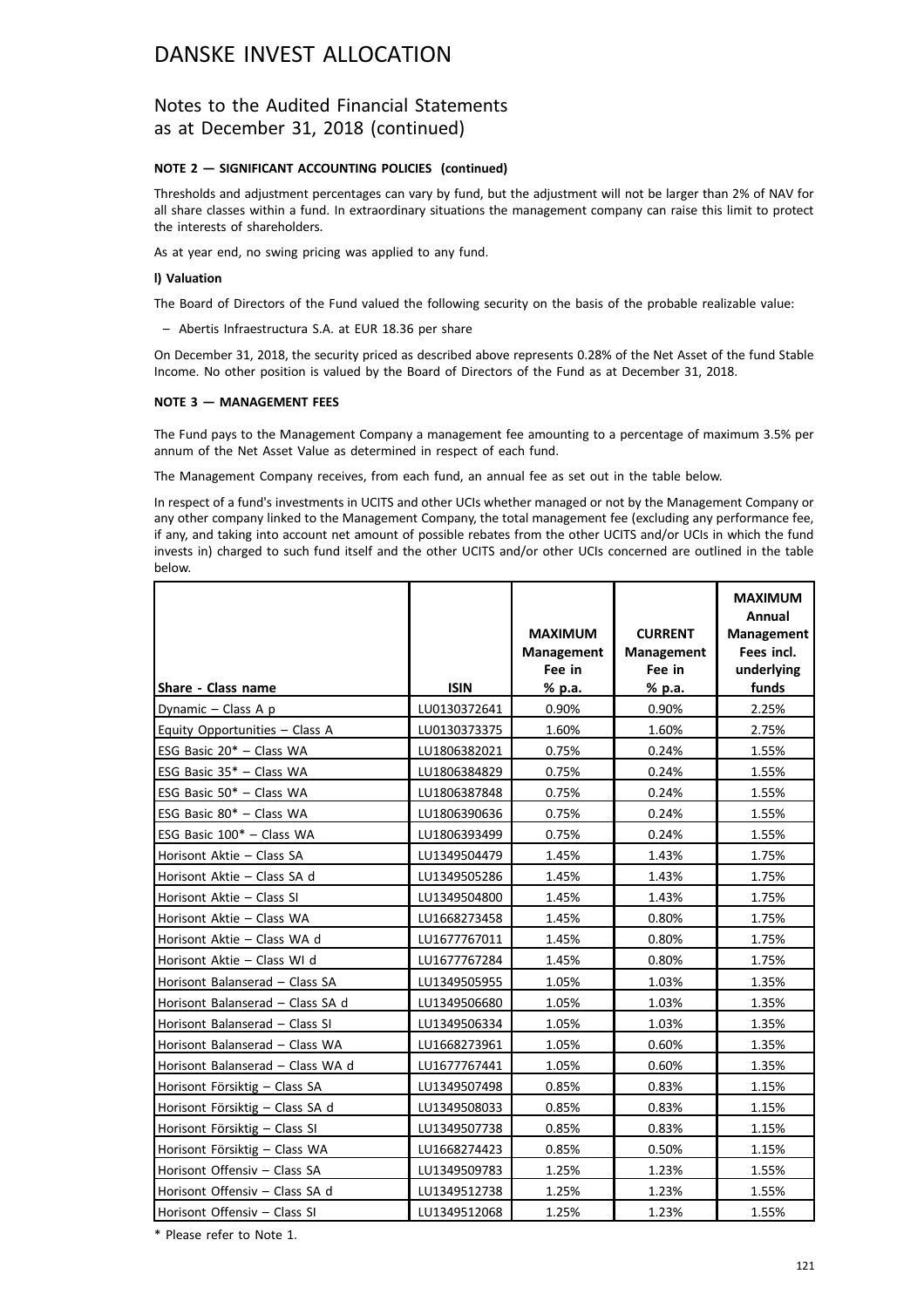## Notes to the Audited Financial Statements as at December 31, 2018 (continued)

## **NOTE 3 — MANAGEMENT FEES (continued)**

|                                         |              | <b>MAXIMUM</b><br><b>Management</b><br>Fee in | <b>CURRENT</b><br><b>Management</b><br>Fee in | <b>MAXIMUM</b><br>Annual<br><b>Management</b><br>Fees incl.<br>underlying |
|-----------------------------------------|--------------|-----------------------------------------------|-----------------------------------------------|---------------------------------------------------------------------------|
| Share - Class name                      | <b>ISIN</b>  | % p.a.                                        | % p.a.                                        | funds                                                                     |
| Horisont Offensiv - Class WA            | LU1668274936 | 1.25%                                         | 0.70%                                         | 1.55%                                                                     |
| Horisont Offensiv - Class WA d          | LU1677770742 | 1.25%                                         | 0.70%                                         | 1.55%                                                                     |
| Horisont Ränta - Class SA               | LU1349513462 | 0.55%                                         | 0.53%                                         | 0.85%                                                                     |
| Horisont Ränta - Class SA d             | LU1349998028 | 0.55%                                         | 0.53%                                         | 0.85%                                                                     |
| Horisont Ränta - Class SI               | LU1349513892 | 0.55%                                         | 0.53%                                         | 0.85%                                                                     |
| Horisont Ränta - Class WA               | LU1668275313 | 0.55%                                         | 0.35%                                         | 0.85%                                                                     |
| Horisont Ränta - Class WA d             | LU1677772102 | 0.55%                                         | 0.35%                                         | 0.85%                                                                     |
| Horisont Ränta - Class WI d             | LU1677772367 | 0.55%                                         | 0.35%                                         | 0.85%                                                                     |
| June Balanced - Class J-dkk             | LU1446763192 | 0.35%                                         | 0.35%                                         | 0.65%                                                                     |
| Danske Invest Balanced - Class WA       | LU1668276394 | 0.35%                                         | 0.20%                                         | 0.65%                                                                     |
| June Balanced Screened* - Class J-dkk   | LU1806383342 | 0.75%                                         | 0.49%                                         | 1.55%                                                                     |
| June Balanced Screened* - Class J-sek h | LU1806383185 | 0.75%                                         | 0.39%                                         | 1.55%                                                                     |
| June Balanced Screened* - Class R       | LU1806383425 | 0.60%                                         | 0.24%                                         | 1.40%                                                                     |
| June Defensive - Class J-dkk            | LU1446763606 | 0.35%                                         | 0.35%                                         | 0.65%                                                                     |
| Danske Invest Defensive - Class WA      | LU1668277871 | 0.35%                                         | 0.20%                                         | 0.65%                                                                     |
| June Equity - Class J                   | LU1668279901 | 0.35%                                         | 0.35%                                         | 0.65%                                                                     |
| June Equity - Class J-dkk               | LU1668280230 | 0.35%                                         | 0.35%                                         | 0.65%                                                                     |
| June Equity - Class J-nok               | LU1668280156 | 0.35%                                         | 0.35%                                         | 0.65%                                                                     |
| June Equity - Class J-sek               | LU1668280073 | 0.35%                                         | 0.35%                                         | 0.65%                                                                     |
| June Equity $-$ Class R                 | LU1668280313 | 0.20%                                         | 0.20%                                         | 0.50%                                                                     |
| Danske Invest Equity - Class WA         | LU1668280826 | 0.35%                                         | 0.20%                                         | 0.65%                                                                     |
| Danske Invest Equity - Class WI         | LU1668281550 | 0.35%                                         | 0.20%                                         | 0.65%                                                                     |
| June Equity Screened* - Class J-dkk     | LU1806391873 | 0.75%                                         | 0.49%                                         | 1.55%                                                                     |
| June Equity Screened* - Class J-sek h   | LU1806391527 | 0.75%                                         | 0.39%                                         | 1.55%                                                                     |
| June Equity Screened* - Class R         | LU1806391956 | 0.60%                                         | 0.24%                                         | 1.40%                                                                     |
| June Moderate - Class J-dkk             | LU1446764752 | 0.35%                                         | 0.35%                                         | 0.65%                                                                     |
| Danske Invest Moderate - Class WA       | LU1668282368 | 0.35%                                         | 0.20%                                         | 0.65%                                                                     |
| June Moderate Screened* - Class J-dkk   | LU1806380595 | 0.75%                                         | 0.49%                                         | 1.55%                                                                     |
| June Moderate Screened* - Class J-sek h | LU1806380249 | 0.75%                                         | 0.39%                                         | 1.55%                                                                     |
| June Moderate Screened* - Class R       | LU1806380678 | 0.60%                                         | 0.24%                                         | 1.40%                                                                     |
| June Moderate Short - Class J-dkk       | LU1446765213 | 0.35%                                         | 0.35%                                         | 0.65%                                                                     |
| June Opportunity - Class J-dkk          | LU1446765726 | 0.35%                                         | 0.35%                                         | 0.65%                                                                     |
| Danske Invest Opportunity - Class WA    | LU1668284653 | 0.35%                                         | 0.20%                                         | 0.65%                                                                     |

\* Please refer to Note 1.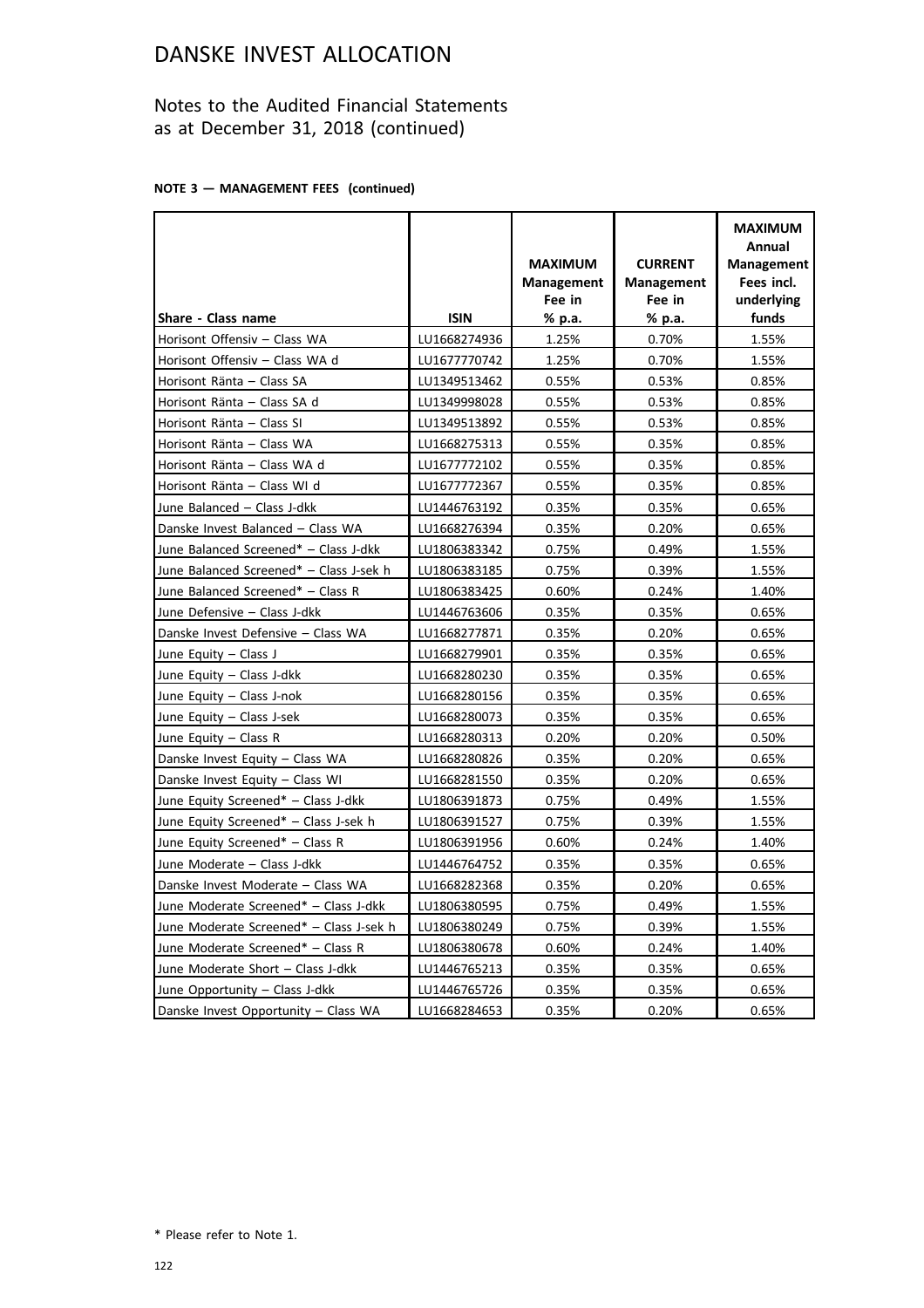## Notes to the Audited Financial Statements as at December 31, 2018 (continued)

## **NOTE 3 — MANAGEMENT FEES (continued)**

|                                            |              | <b>MAXIMUM</b><br><b>Management</b><br>Fee in | <b>CURRENT</b><br><b>Management</b><br>Fee in | <b>MAXIMUM</b><br>Annual<br><b>Management</b><br>Fees incl.<br>underlying |
|--------------------------------------------|--------------|-----------------------------------------------|-----------------------------------------------|---------------------------------------------------------------------------|
| Share - Class name                         | <b>ISIN</b>  | % p.a.                                        | % p.a.                                        | funds                                                                     |
| June Opportunity Screened* - Class J-dkk   | LU1806389034 | 0.75%                                         | 0.49%                                         | 1.55%                                                                     |
| June Opportunity Screened* - Class J-sek h | LU1806388812 | 0.75%                                         | 0.39%                                         | 1.55%                                                                     |
| June Opportunity Screened* - Class R       | LU1806389117 | 0.60%                                         | 0.24%                                         | 1.40%                                                                     |
| June Progressive - Class J-dkk             | LU1446766450 | 0.35%                                         | 0.35%                                         | 0.65%                                                                     |
| Danske Invest Progressive - Class WA       | LU1668286518 | 0.35%                                         | 0.20%                                         | 0.65%                                                                     |
| June Progressive Screened* - Class J-dkk   | LU1806386287 | 0.75%                                         | 0.49%                                         | 1.55%                                                                     |
| June Progressive Screened* - Class J-sek h | LU1806386014 | 0.75%                                         | 0.39%                                         | 1.55%                                                                     |
| June Progressive Screened* - Class R       | LU1806386360 | 0.60%                                         | 0.24%                                         | 1.40%                                                                     |
| Stable Income - Class A p                  | LU0130372484 | 0.65%                                         | 0.65%                                         | 2.50%                                                                     |
| Stable Income - Class A sek hp             | LU1269705874 | 0.65%                                         | 0.65%                                         | 2.50%                                                                     |
| Stable Income - Class W Ap                 | LU1555306692 | 0.65%                                         | 0.55%                                         | 2.50%                                                                     |

For the purpose of maintaining a fixed ongoing charge, the Stable Income fund shall, when investing in units or shares of other open-ended UCITS, only invest in units or shares of other open - ended UCITS with a fixed ongoing charge.

If the fund invests in the units of other UCITS and/or other UCIs that are managed, directly or by delegation, by the same Management Company or by any other company to which the Management Company is linked by common management or control or by a substantial direct or indirect holding, that Management Company or other company may not charge subscription or redemption fees on account of the fund's investment in the units of other UCITS and/ or other UCI. These positions are identified by an "\*" in the statement of investments of each fund.

### **NOTE 4 — ADMINISTRATIVE FEES**

Up until May 30, 2018 the Dynamic and Equity Opportunities funds pay the Management Company an annual fee of 0.15% payable quarterly in arrears and calculated on the net asset value of each fund on each valuation date during the relevant quarter. The Management Company shall pay out of the Administrative fees the fees to the Depositary and the Central Administration for the two funds. From June 1, 2018, these fees are paid by the Management Company out of the Operating and Administrative Expenses.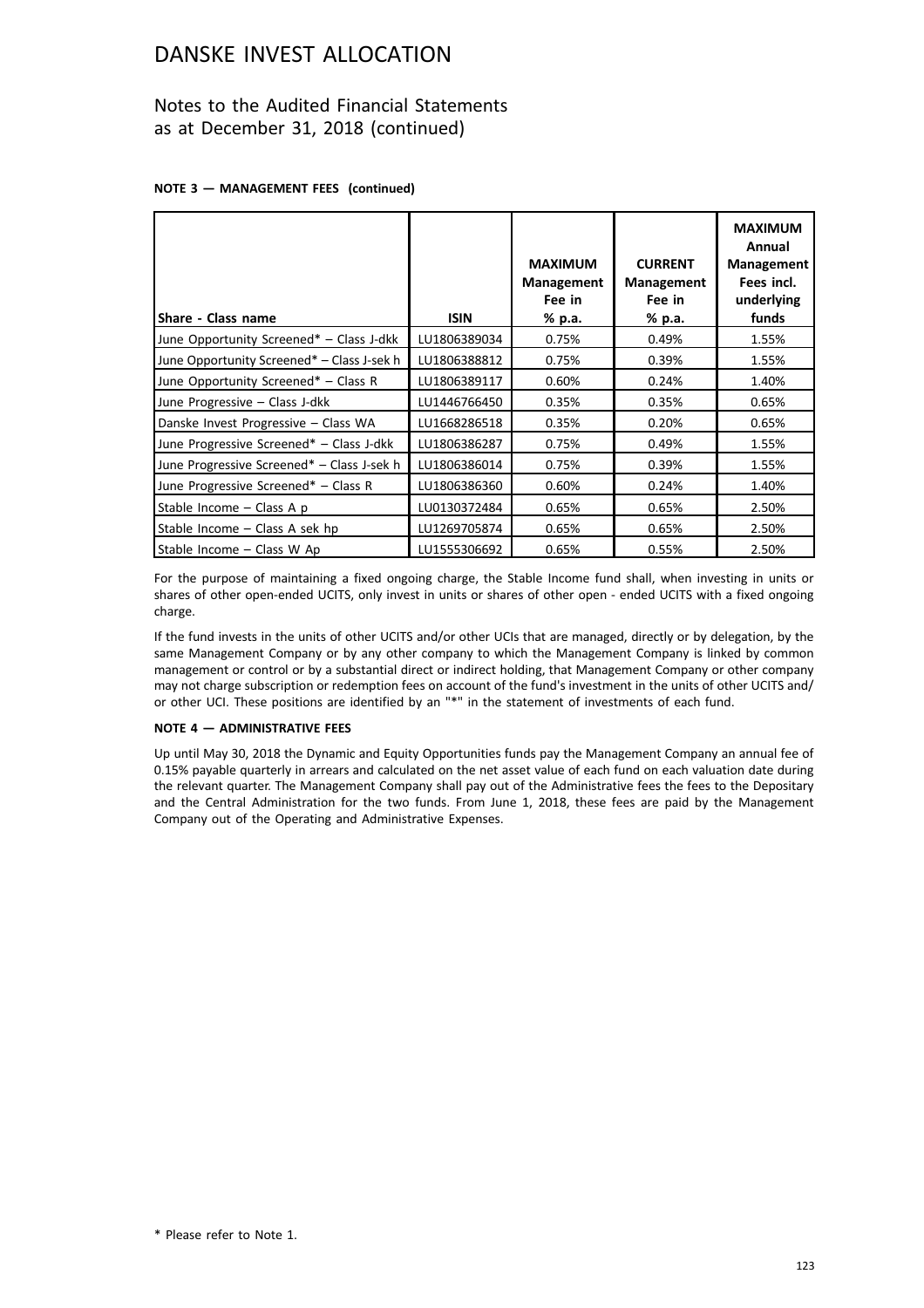## Notes to the Audited Financial Statements as at December 31, 2018 (continued)

#### **NOTE 5 — CENTRAL ADMINISTRATION, DEPOSITARY FEES, REGISTRAR AND TRANSFER AGENT FEES, UCITS V FEES AND COMPLIANCE FEES**

#### **Central Administration Fees:**

The Management Company has appointed RBC Investor Services Bank S.A. as its central administration (the Central Administration Agent) pursuant to an agreement as of July 16, 2014 (the Administration Agency Agreement) for an unlimited duration, unless terminated by either party with ninety (90) days prior written notice. For the funds Dynamic and Equity Opportunities these fees were paid by the Management Company out of the Administrative Fees up until May 30, 2018 and from June 1, 2018 these fees are paid by the Management Company out of the Operating and Administrative Expenses.

For all other funds these central administration fees are paid by the Management Company out of the Operating and Administrative Expenses accrual. (See note 7).

#### **Depositary Fees:**

The Fund has appointed RBC Investor Services Bank S.A. as its Depositary and Paying Agent (the Depositary and Paying Agent) pursuant to an agreement as of July 14, 2016 for an unlimited term unless terminated by either part with ninety (90) days prior written notice. For the funds Dynamic and Equity Opportunities these Depositary Fees were paid by the Management Company out of the Administrative Fees, up until May 30, 2018 and from June 1, 2018 these fees are paid by the Management Company out of the Operating and Administrative Expenses.

For all other funds these Depositary fees are paid by the Management Company out of the Operating and Administrative Expenses accrual. (See note 7).

#### **Registrar and Transfer Agent Fees:**

In accordance with the agreement dated July 16, 2014, RBC investor Services Bank S.A. provides registrar and transfer agency services to the Fund. For the funds Dynamic and Equities Opportunities the fees related to these services were paid by each fund up until May 30, 2018 and from June 1, 2018 these fees are paid by the Management Company out of the Operating and Administrative Expenses.

For all other funds these registrar and transfer agency fees are paid by the Management Company out of the Operating and Administrative Expenses accrual. (See note 7).

#### **UCITS V Fees:**

The following fees were charged in the funds Dynamic and Equity Opportunities up until May 30, 2018 and from June 1, 2018 these fees are paid by the Management Company out of the Operating and Administrative Expenses.

- Depositary Cash flow Monitoring fee EUR 4,500 per annum + VAT
- Oversight fee UCITS V 0.25 bps per annum on total net assets

For all other funds these UCITS V additional fees are paid by the Management Company out of the Operating and Administrative Expenses accrual. (See note 7).

#### **Compliance Fees:**

In accordance with the Compliance Monitoring Agreement dated July 16, 2014 RBC Investor Services Bank S.A. provides compliance monitoring services to the Fund. The fees related to these services are accrued (0.40 basis points) and were paid by both the Dynamic and Equity Opportunities funds up until May 30, 2018 and from June 1, 2018 these fees are paid by the Management Company out of the Operating and Administrative Expenses.

For all other funds these compliance monitoring fees are paid by the Management Company out of the Operating and Administrative Expenses accrual. (See note 7).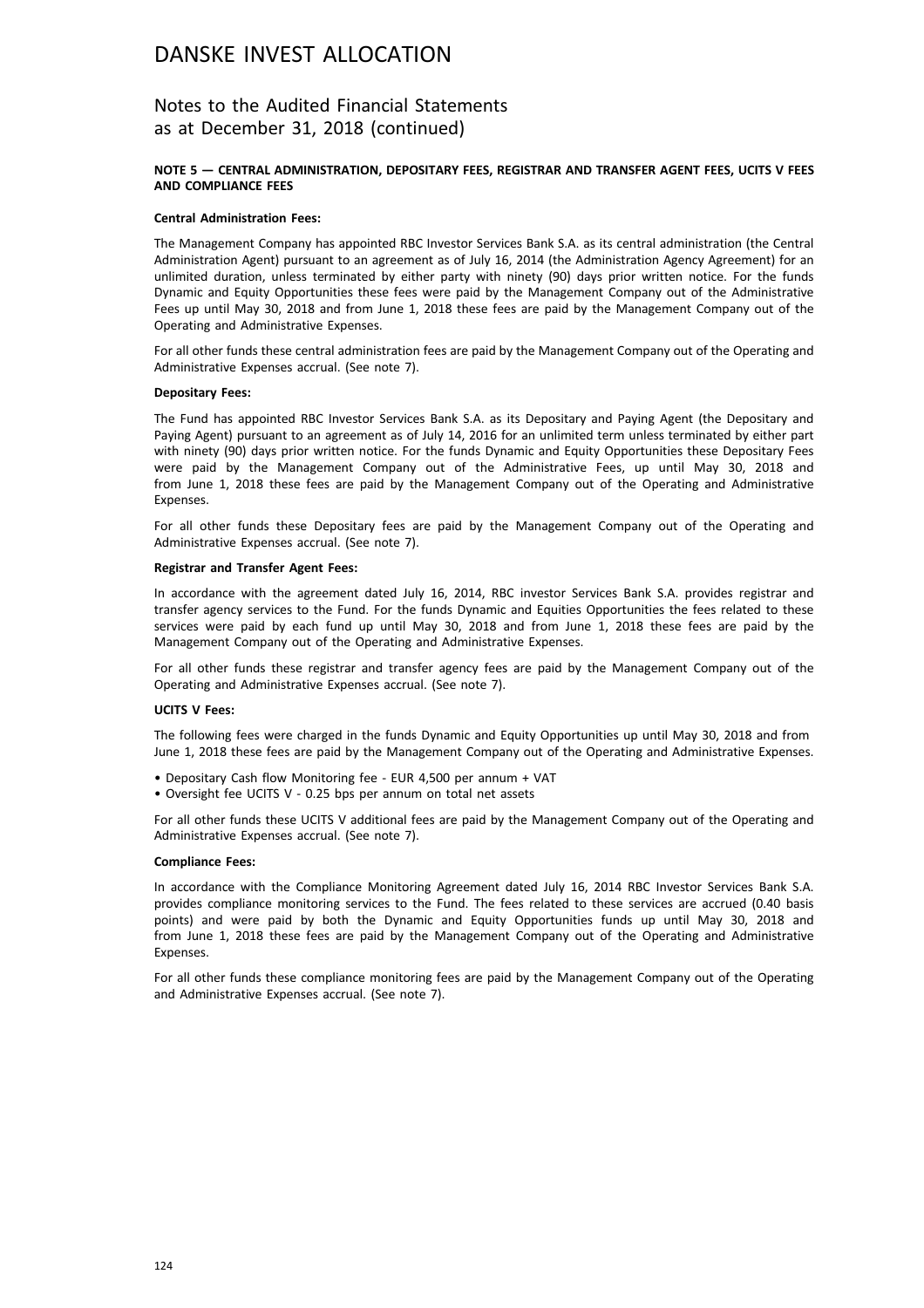## Notes to the Audited Financial Statements as at December 31, 2018 (continued)

#### **NOTE 6 — SUBSCRIPTION TAX**

Under present Luxembourg law, the fund is subject only to a subscription tax ("Taxe d' Abonnement") at the annual rate of 0.05% calculated and payable quarterly on the net asset value of the fund at the end of each quarter, (except those funds or Share Classes, which may benefit from the lower rate of 0.01% as more fully described in Article 174 of the 2010 Law or may be exempt as described in Article 175 of the 2010 Law).

The subscription tax ("Taxe d' Abonnement") fees were accrued and paid by both the Dynamic and Equity Opportunities funds up until May 30, 2018 and from June 1, 2018 these fees are paid by the Management Company out of the Operating and Administrative Expenses.

For all other funds the subscription tax ("Taxe d' Abonnement") fees are paid by the Management Company out of the Operating and Administrative Expenses accrual. (See note 7).

In case some funds are invested in other Luxembourg investment funds, which in turn are subject to the subscription tax, no subscription tax is due from the funds on the portion of assets invested therein.

#### **NOTE 7 — OPERATING AND ADMINISTRATIVE FEES**

In the table below, the funds pay the Management Company an operating and administrative fee (the "Operating and Administrative Fees") as determined in respect of each fund and/or Share Class in the relevant Fund Description in the Fund Prospectus. As from June 1, 2018 this expense also applies to the Dynamic and Equity Opportunities funds.

The Operating and Administrative Fees are fixed. This means that the Management Company shall bear the excess in actual expenses to any Operating and Administrative Fees charged to the fund and/or Share Class. On the other hand the Management Company is entitled to retain any amount of the Operating and Administrative Fees charged to the fund and/or Share Class which exceeds the actual related fees incurred by the respective fund and/or Share Class.

The Operating and Administrative Fees cover the administration and safe-keeping of assets and in addition other ongoing operating and administrative fees as follows:

(a) Remuneration of the Depositary and its transaction charges and such part of any fees or charges of a local correspondent as may exceed the Depositary's remuneration; remuneration of the Central Administration; remuneration of the Registrar Agent; remuneration of the Principal Paying Agent and of any paying agent. The fees and reasonable out-of-pocket expenses incurred by the Board of Directors (no fees are paid to directors who are also employees of the Danske Bank group) as well as auditors' fees and expenses;

(b) A fund servicing fee, remaining part of the Operating and Administrative Fees after deduction of the expenses detailed under paragraph (a) above, paid to the Management Company for administrative and related services including but limited to:

- . the cost of ordinary legal advice received by the Management Company, the Depositary, the Central Administration or the Registrar Agent when acting in the interest of the Shareholders;
- . the costs of printing, preparing, translating and distributing financial reports, KIIDs, and Prospectus;
- . any fees of registration of the funds in different jurisdictions including fees due to the supervisory authorities in such countries;
- . the cost of publishing the Offer Price and Redemption Price and publishing and/or sending any notices to Shareholders;
- . other customary administration and publication expenses arising from the fund's operations;
- risk and compliance monitoring support;
- . operational support relating to securities lending;
- . the costs and expenses incurred in connection with the formation of the Fund and/or fund and the initial issue of Shares by the relevant fund; and
- . the payment of the Luxembourg taxe d'abonnement, subscription tax.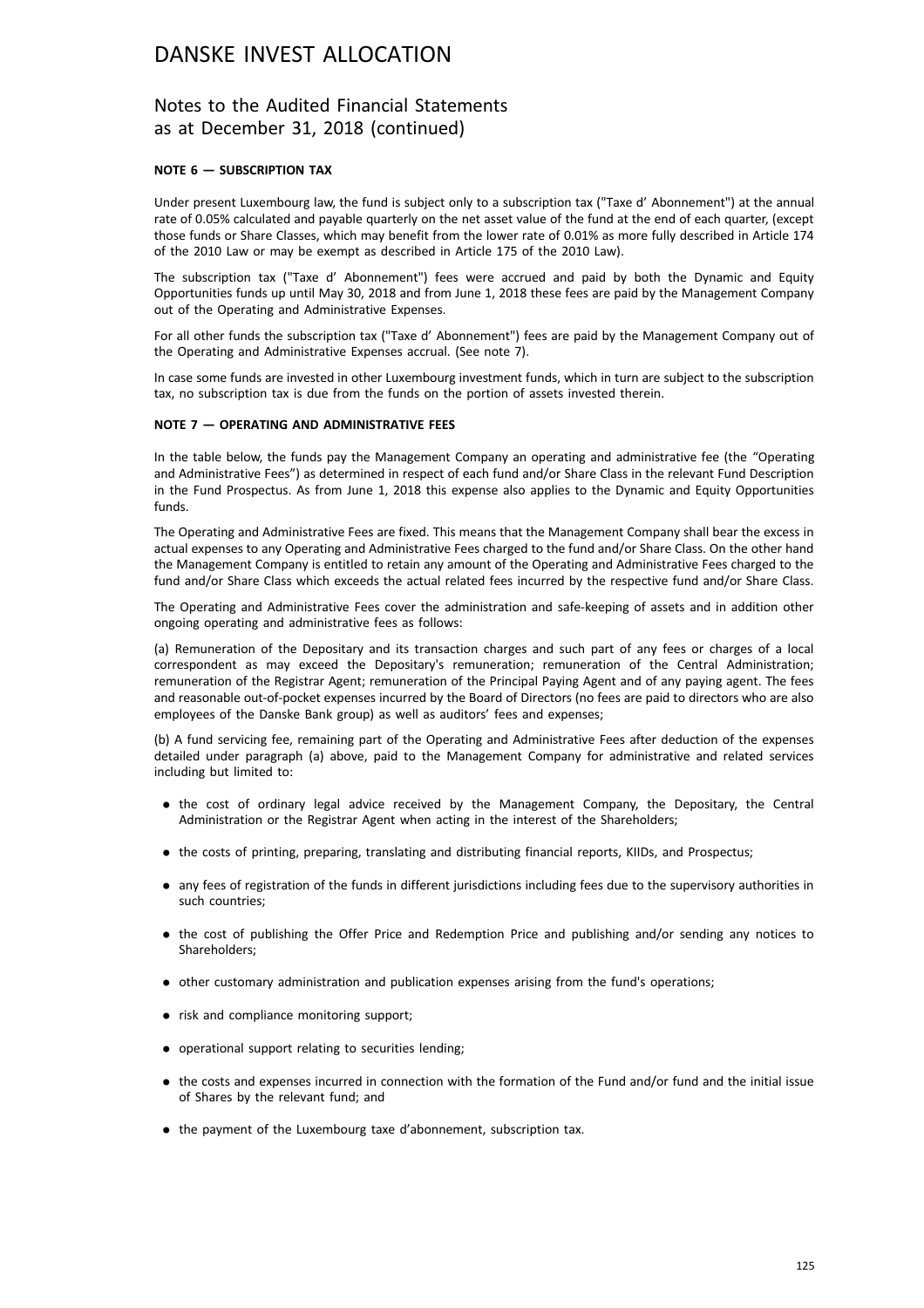## Notes to the Audited Financial Statements as at December 31, 2018 (continued)

### **NOTE 7 — OPERATING AND ADMINISTRATIVE FEES (continued)**

In case a portion of the above mentioned fees of the Service Providers is paid directly from the assets of the fund and/or Share Class, the Operating and Administrative Fees due to the Management Company is reduced accordingly. The Operating and Administrative Fees do not include the following fees and expenses, which are payable by the relevant funds:

- . brokerage fees and commissions;
- . interest and bank charges or other transaction related expenses such as taxes payable in relation to the transaction;
- . extraordinary expenses such as litigation expenses and any tax, levy duty or similar charge and any unforeseen charges imposed on the fund or its assets that would not be considered as ordinary expenses.

| <b>Share-Class Name</b>          | <b>ISIN</b>  | Maximum<br>Operating &<br><b>Administrative</b><br>fees in % p.a. | <b>Current Operating</b><br>&<br>Admininstrative<br>fees in % p.a. |
|----------------------------------|--------------|-------------------------------------------------------------------|--------------------------------------------------------------------|
| Dynamic - Class A p              | LU0130372641 | 0.40%                                                             | 0.33%                                                              |
| Equity Opportunities - Class A   | LU0130373375 | 0.40%                                                             | 0.40%                                                              |
| ESG Basic 20* - Class WA         | LU1806382021 | 0.20%                                                             | 0.20%                                                              |
| ESG Basic 35* - Class WA         | LU1806384829 | 0.20%                                                             | 0.20%                                                              |
| ESG Basic 50* - Class WA         | LU1806387848 | 0.20%                                                             | 0.20%                                                              |
| ESG Basic 80* - Class WA         | LU1806390636 | 0.20%                                                             | 0.20%                                                              |
| ESG Basic 100* - Class WA        | LU1806393499 | 0.20%                                                             | 0.20%                                                              |
| Horisont Aktie - Class SA        | LU1349504479 | 0.25%                                                             | 0.07%                                                              |
| Horisont Aktie - Class SA d      | LU1349505286 | 0.25%                                                             | 0.07%                                                              |
| Horisont Aktie - Class SI        | LU1349504800 | 0.25%                                                             | 0.07%                                                              |
| Horisont Aktie - Class WA        | LU1668273458 | 0.25%                                                             | 0.07%                                                              |
| Horisont Aktie - Class WA d      | LU1677767011 | 0.25%                                                             | 0.07%                                                              |
| Horisont Aktie - Class WI d      | LU1677767284 | 0.25%                                                             | 0.07%                                                              |
| Horisont Balanserad - Class SA   | LU1349505955 | 0.25%                                                             | 0.07%                                                              |
| Horisont Balanserad - Class SA d | LU1349506680 | 0.25%                                                             | 0.07%                                                              |
| Horisont Balanserad - Class SI   | LU1349506334 | 0.25%                                                             | 0.07%                                                              |
| Horisont Balanserad - Class WA   | LU1668273961 | 0.25%                                                             | 0.07%                                                              |
| Horisont Balanserad - Class WA d | LU1677767441 | 0.25%                                                             | 0.07%                                                              |
| Horisont Försiktig - Class SA    | LU1349507498 | 0.25%                                                             | 0.07%                                                              |
| Horisont Försiktig - Class SA d  | LU1349508033 | 0.25%                                                             | 0.07%                                                              |
| Horisont Försiktig - Class SI    | LU1349507738 | 0.25%                                                             | 0.07%                                                              |
| Horisont Försiktig - Class WA    | LU1668274423 | 0.25%                                                             | 0.07%                                                              |
| Horisont Offensiv - Class SA     | LU1349509783 | 0.25%                                                             | 0.07%                                                              |
| Horisont Offensiv - Class SA d   | LU1349512738 | 0.25%                                                             | 0.07%                                                              |
| Horisont Offensiv - Class SI     | LU1349512068 | 0.25%                                                             | 0.07%                                                              |
| Horisont Offensiv - Class WA     | LU1668274936 | 0.25%                                                             | 0.07%                                                              |
| Horisont Offensiv - Class WA d   | LU1677770742 | 0.25%                                                             | 0.07%                                                              |
| Horisont Ränta - Class SA        | LU1349513462 | 0.25%                                                             | 0.07%                                                              |
| Horisont Ränta - Class SA d      | LU1349998028 | 0.25%                                                             | 0.07%                                                              |
| Horisont Ränta - Class SI        | LU1349513892 | 0.25%                                                             | 0.07%                                                              |
| Horisont Ränta - Class WA        | LU1668275313 | 0.25%                                                             | 0.07%                                                              |
| Horisont Ränta - Class WA d      | LU1677772102 | 0.25%                                                             | 0.07%                                                              |
| Horisont Ränta - Class WI d      | LU1677772367 | 0.25%                                                             | 0.07%                                                              |

\* Please refer to Note 1.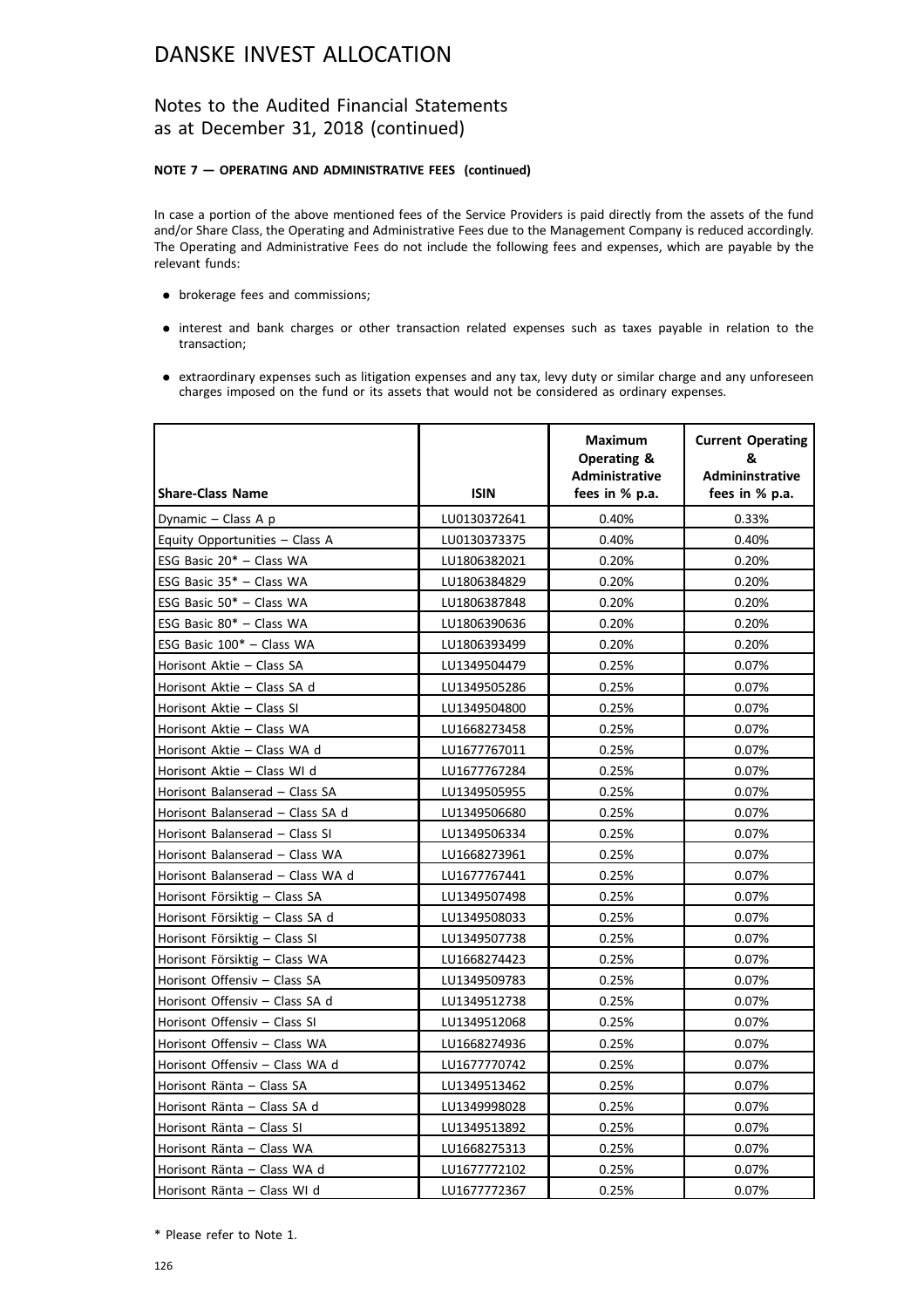## Notes to the Audited Financial Statements as at December 31, 2018 (continued)

## **NOTE 7 — OPERATING AND ADMINISTRATIVE FEES (continued)**

| <b>Share-Class Name</b>                    | <b>ISIN</b>  | <b>Maximum</b><br><b>Operating &amp;</b><br><b>Administrative</b><br>fees in % p.a. | <b>Current Operating</b><br>&<br><b>Admininstrative</b><br>fees in % p.a. |
|--------------------------------------------|--------------|-------------------------------------------------------------------------------------|---------------------------------------------------------------------------|
| June Balanced - Class J-dkk                | LU1446763192 | 0.20%                                                                               | 0.20%                                                                     |
| Danske Invest Balanced - Class WA          | LU1668276394 | 0.20%                                                                               | 0.20%                                                                     |
| June Balanced Screened* - Class J-dkk      | LU1806383342 | 0.20%                                                                               | 0.20%                                                                     |
| June Balanced Screened* - Class J-sek h    | LU1806383185 | 0.20%                                                                               | 0.20%                                                                     |
| June Balanced Screened* - Class R          | LU1806383425 | 0.20%                                                                               | 0.20%                                                                     |
| June Defensive - Class J-dkk               | LU1446763606 | 0.20%                                                                               | 0.20%                                                                     |
| Danske Invest Defensive - Class WA         | LU1668277871 | 0.20%                                                                               | 0.20%                                                                     |
| June Equity - Class J                      | LU1668279901 | 0.20%                                                                               | 0.20%                                                                     |
| June Equity - Class J-dkk                  | LU1668280230 | 0.20%                                                                               | 0.20%                                                                     |
| June Equity - Class J-nok                  | LU1668280156 | 0.20%                                                                               | 0.20%                                                                     |
| June Equity - Class J-sek                  | LU1668280073 | 0.20%                                                                               | 0.20%                                                                     |
| June Equity $-$ Class R                    | LU1668280313 | 0.20%                                                                               | 0.20%                                                                     |
| Danske Invest Equity - Class WA            | LU1668280826 | 0.20%                                                                               | 0.20%                                                                     |
| Danske Invest Equity - Class WI            | LU1668281550 | 0.20%                                                                               | 0.16%                                                                     |
| June Equity Screened* - Class J-dkk        | LU1806391873 | 0.20%                                                                               | 0.20%                                                                     |
| June Equity Screened* - Class J-sek h      | LU1806391527 | 0.20%                                                                               | 0.20%                                                                     |
| June Equity Screened* - Class R            | LU1806391956 | 0.20%                                                                               | 0.20%                                                                     |
| June Moderate - Class J-dkk                | LU1446764752 | 0.20%                                                                               | 0.20%                                                                     |
| Danske Invest Moderate - Class WA          | LU1668282368 | 0.20%                                                                               | 0.20%                                                                     |
| June Moderate Screened* - Class J-dkk      | LU1806380595 | 0.20%                                                                               | 0.20%                                                                     |
| June Moderate Screened* - Class J-sek h    | LU1806380249 | 0.20%                                                                               | 0.20%                                                                     |
| June Moderate Screened* - Class R          | LU1806380678 | 0.20%                                                                               | 0.20%                                                                     |
| June Moderate Short - Class J-dkk          | LU1446765213 | 0.20%                                                                               | 0.20%                                                                     |
| June Opportunity - Class J-dkk             | LU1446765726 | 0.20%                                                                               | 0.20%                                                                     |
| Danske Invest Opportunity - Class WA       | LU1668284653 | 0.20%                                                                               | 0.20%                                                                     |
| June Opportunity Screened* - Class J-dkk   | LU1806389034 | 0.20%                                                                               | 0.20%                                                                     |
| June Opportunity Screened* - Class J-sek h | LU1806388812 | 0.20%                                                                               | 0.20%                                                                     |
| June Opportunity Screened* - Class R       | LU1806389117 | 0.20%                                                                               | 0.20%                                                                     |
| June Progressive - Class J-dkk             | LU1446766450 | 0.20%                                                                               | 0.20%                                                                     |
| Danske Invest Progressive - Class WA       | LU1668286518 | 0.20%                                                                               | 0.20%                                                                     |
| June Progressive Screened* - Class J-dkk   | LU1806386287 | 0.20%                                                                               | 0.20%                                                                     |
| June Progressive Screened* - Class J-sek h | LU1806386014 | 0.20%                                                                               | 0.20%                                                                     |
| June Progressive Screened* - Class R       | LU1806386360 | 0.20%                                                                               | 0.20%                                                                     |
| Stable Income - Class A p                  | LU0130372484 | 0.35%                                                                               | 0.35%                                                                     |
| Stable Income - Class A sek hp             | LU1269705874 | 0.35%                                                                               | 0.35%                                                                     |
| Stable Income - Class W Ap                 | LU1555306692 | 0.50%                                                                               | 0.35%                                                                     |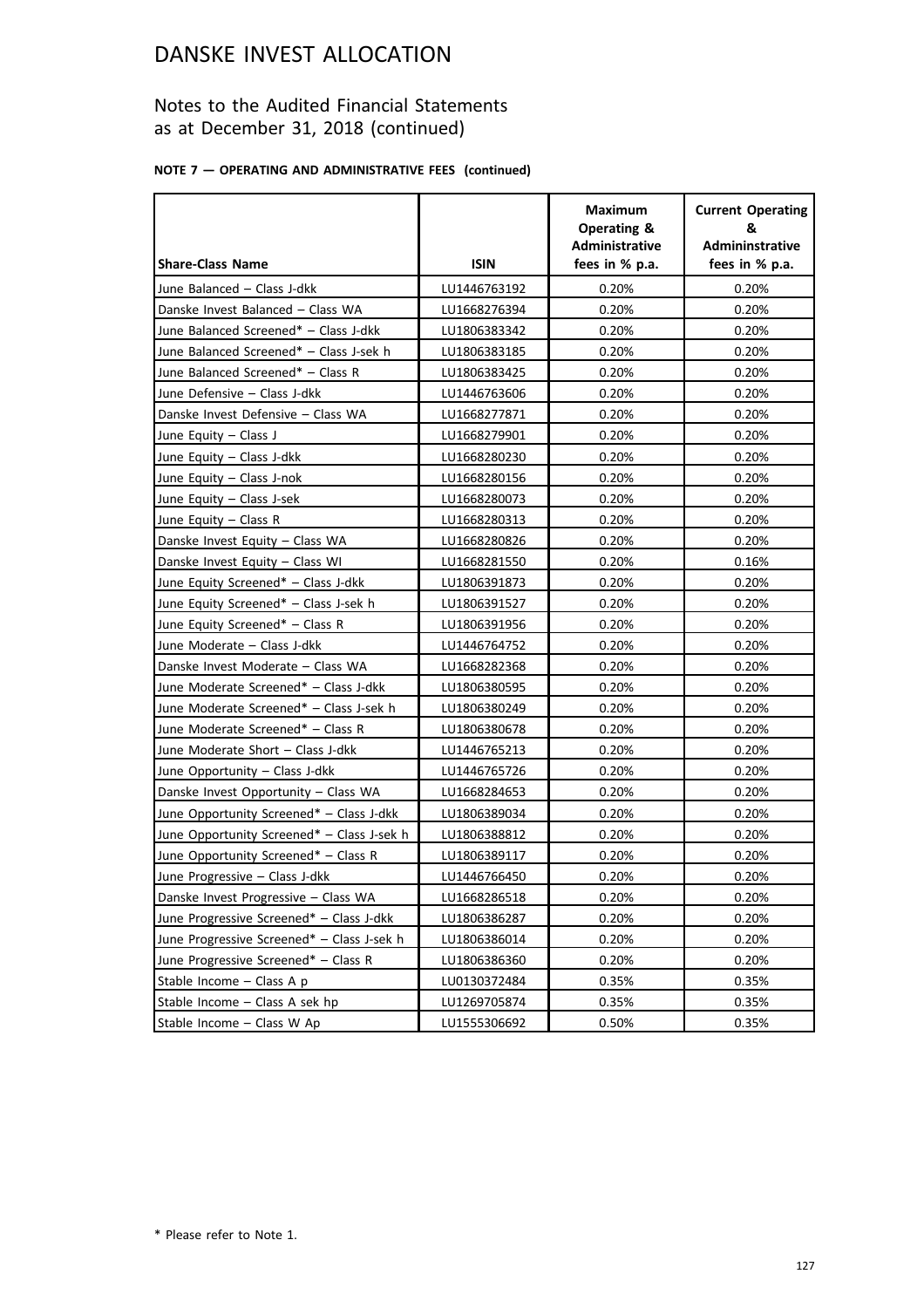## Notes to the Audited Financial Statements as at December 31, 2018 (continued)

### **NOTE 8 — PERFORMANCE COMMISSION**

In the funds Dynamic and Stable Income, the Investment Manager is entitled to receive a performance fee accrued and locked on each Valuation Day and paid annually in arrears on or after the last Valuation Day in each financial year. If a performance fee is payable in relation to a relevant Class, the performance fee shall be an amount equal respectively to 15% of the Out performance of the Dynamic fund and 20% of the Out performance of the Stable Income fund as more fully described in the Prospectus dated June 2018.

#### **Hurdle rates change and use of "floor" when calculating performance fees in the Dynamic and Stable Income funds.**

In order to align the hurdle rates used to calculate performance fees across currencies for funds managed by Danske Invest Management Company, the hurdle rates used for the funds Dynamic and Stable Income were changed on the dates indicated in the table:

| <b>Class currency</b> | Until July 31, 2018                                                                                                               | As from August 1, 2018                                                                                                         |
|-----------------------|-----------------------------------------------------------------------------------------------------------------------------------|--------------------------------------------------------------------------------------------------------------------------------|
| <b>DKK</b>            | Stable Income: 3 month Copenhagen<br>Interbank Offered Rate (CIBOR3M)                                                             | Stable Income: Tomorrow/Next Interest Rate<br>(DETNT/N <sup>*</sup>                                                            |
| <b>EUR</b>            | Dynamic: European Central Bank's lending<br>rate (repo rate)<br>Stable Income: 3 month Euro Interbank<br>Offered Rate (EURIBOR3M) | Dynamic and Stable Income: EMMI EURO<br>Overnight Index Average (EONIA <sup>*</sup> )                                          |
| <b>NOK</b>            | Stable Income: 3 month Oslo Interbank<br>Offered Rate (OIBOR3M)<br>Stable Income: 3 month Stockholm Interbank                     | Stable Income: Norwegian Overnight<br>Weighted Average Rate (NOWA <sup>*</sup> )<br>Stable Income: Stockholm Interbank Offered |
| l SEK                 | Offered Rate (STIBOR3M)                                                                                                           | Rate T/N (STIB1D <sup>*</sup> )                                                                                                |

At the same time as the new hurdle rates became effective, the Board of Directors decided – until further notice – to introduce a zero percentage floor for currencies, where the actual rate would be negative. This will have a positive impact (less performance fees charged) on currencies where the actual rate is negative and a zero impact on currencies where the actual rate is positive.

The performance fee is collected by the Management Company from the respective funds' assets and passed on to the Investment Manager. As at December 31, 2018 the performance fees amounted to EUR 98,447 for the Dynamic fund and EUR 17,802 for the Stable Income fund.

### **NOTE 9 — FORWARD FOREIGN EXCHANGE CONTRACTS**

For the year ended December 31, 2018, the following forward foreign exchange contracts were outstanding:

#### **ESG Basic 20\*\***

| Unrealised<br>gain/(loss) |     |            |        |            |          |            |
|---------------------------|-----|------------|--------|------------|----------|------------|
| (EUR)                     |     | Maturity   | Sale   |            | Purchase |            |
| (123)                     | EUR | 17/01/2019 | 7,523  | <b>USD</b> | 6.447    | <b>EUR</b> |
| 269                       | EUR | 17/01/2019 | 19,352 | <b>EUR</b> | 201,000  | <b>SEK</b> |
| 146                       |     |            |        |            |          |            |

The counterparties linked to the forward foreign exchange contracts are:

Danske Bank A/S RBC IS Bank Luxembourg.

\* *Bloomberg ticker*

\*\* Please refer to Note 1.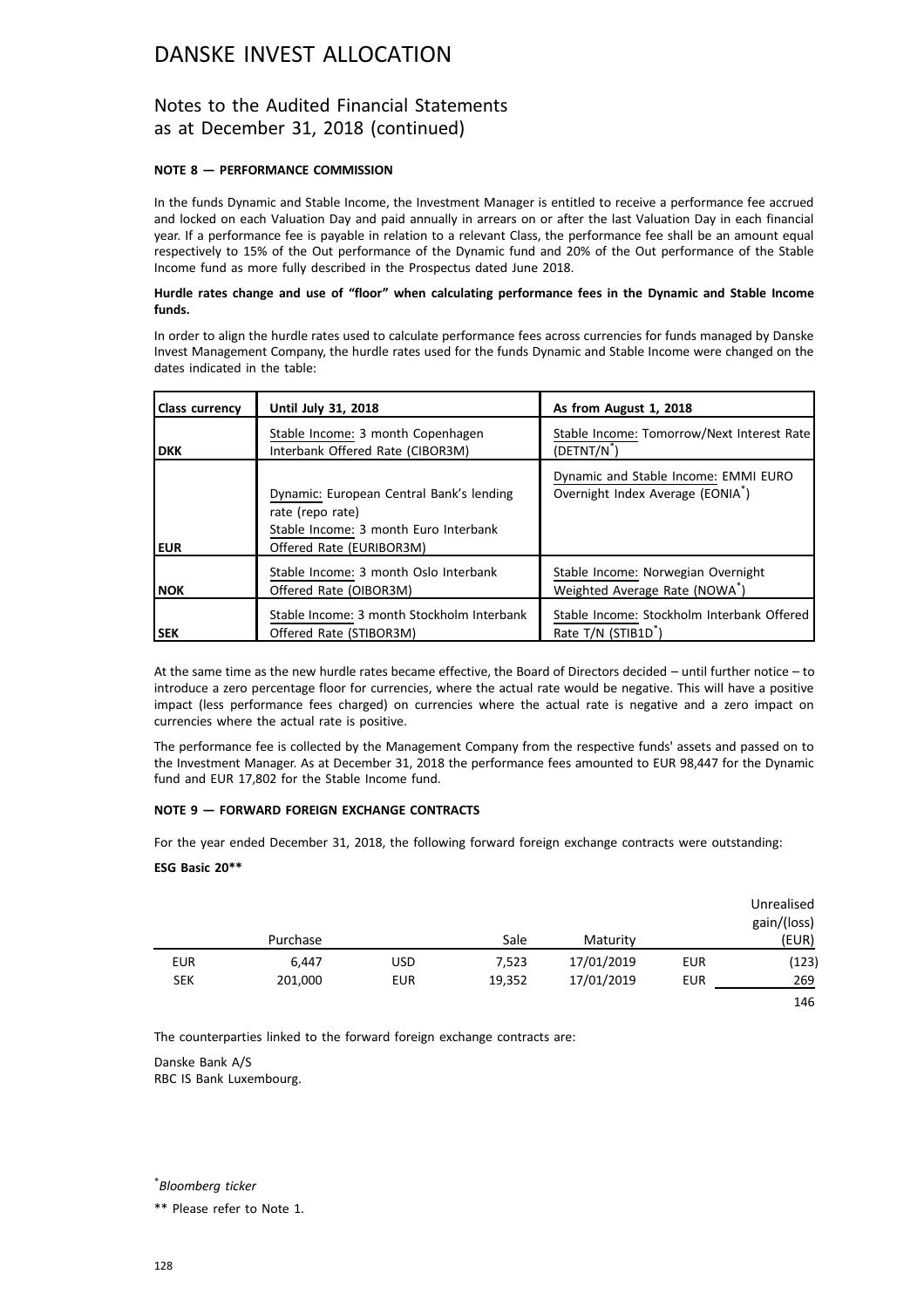## Notes to the Audited Financial Statements as at December 31, 2018 (continued)

### **NOTE 9 — FORWARD FOREIGN EXCHANGE CONTRACTS (continued)**

### **ESG Basic 35\***

|            |          |            |        |            |            | Unrealised<br>gain/(loss) |
|------------|----------|------------|--------|------------|------------|---------------------------|
|            | Purchase |            | Sale   | Maturity   |            | (EUR)                     |
| <b>EUR</b> | 974      | <b>SEK</b> | 10,000 | 17/01/2019 | <b>EUR</b> | (2)                       |
| <b>SEK</b> | 200,500  | <b>EUR</b> | 19,304 | 17/01/2019 | <b>EUR</b> | 269                       |
|            |          |            |        |            |            | 267                       |

The counterparties linked to the forward foreign exchange contracts are:

### Danske Bank A/S RBC IS Bank Luxembourg

#### **ESG Basic 50\***

|            |          |            |        |            |     | Unrealised<br>gain/(loss) |
|------------|----------|------------|--------|------------|-----|---------------------------|
|            | Purchase |            | Sale   | Maturity   |     | (EUR)                     |
| <b>EUR</b> | 971      | <b>SEK</b> | 10,000 | 17/01/2019 | EUR | (6)                       |
| <b>SEK</b> | 203,100  | <b>EUR</b> | 19,555 | 17/01/2019 | EUR | 272                       |
|            |          |            |        |            |     | 266                       |

The counterparties linked to the forward foreign exchange contracts are:

Danske Bank A/S RBC IS Bank Luxembourg

#### **ESG Basic 80\***

|            |          |            |        |            |            | Unrealised<br>gain/(loss) |
|------------|----------|------------|--------|------------|------------|---------------------------|
|            | Purchase |            | Sale   | Maturity   |            | (EUR)                     |
| <b>EUR</b> | 1,841    | <b>SEK</b> | 19,000 | 17/01/2019 | <b>EUR</b> | (13)                      |
| <b>SEK</b> | 200,400  | <b>EUR</b> | 19,294 | 17/01/2019 | <b>EUR</b> | 269                       |
|            |          |            |        |            |            | 256                       |

The counterparties linked to the forward foreign exchange contracts are:

Danske Bank A/S RBC IS Bank Luxembourg

### **ESG Basic 100\***

| Unrealised<br>gain/(loss) |     |            |        |            |          |            |
|---------------------------|-----|------------|--------|------------|----------|------------|
| (EUR)                     |     | Maturity   | Sale   |            | Purchase |            |
| (13)                      | EUR | 17/01/2019 | 20,000 | <b>SEK</b> | 1,939    | <b>EUR</b> |
| 271                       | EUR | 17/01/2019 | 20,395 | <b>EUR</b> | 211,700  | <b>SEK</b> |
| 258                       |     |            |        |            |          |            |

The counterparties linked to the forward foreign exchange contracts are:

Danske Bank A/S RBC IS Bank Luxembourg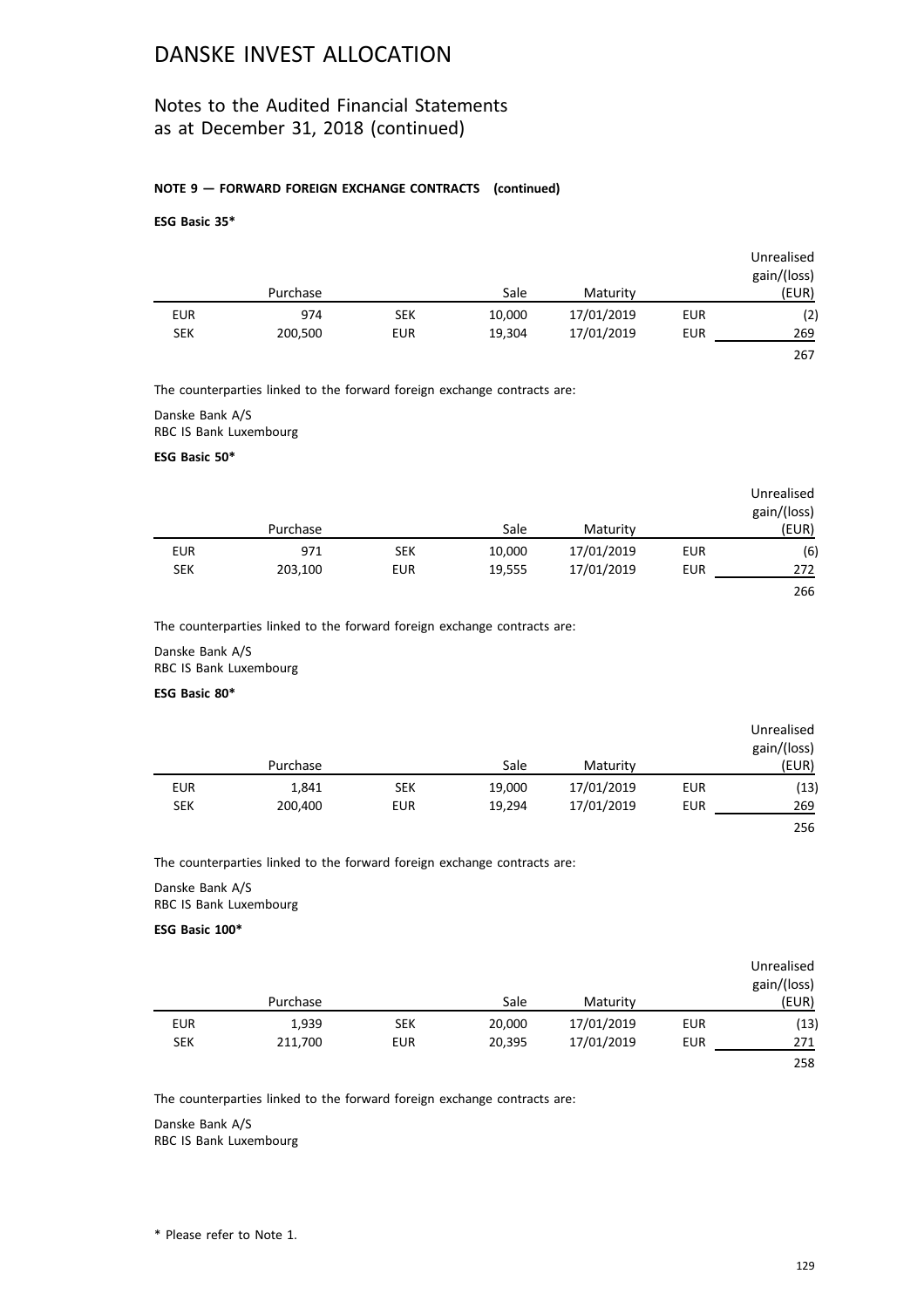## Notes to the Audited Financial Statements as at December 31, 2018 (continued)

### **NOTE 9 — FORWARD FOREIGN EXCHANGE CONTRACTS (continued)**

### **June Defensive**

|            |          |            |         |            |            | Unrealised<br>gain/(loss) |
|------------|----------|------------|---------|------------|------------|---------------------------|
|            | Purchase |            | Sale    | Maturity   |            | (EUR)                     |
| <b>EUR</b> | 135,207  | <b>USD</b> | 157,451 | 17/01/2019 | <b>EUR</b> | (2,299)                   |
| <b>USD</b> | 4,000    | <b>EUR</b> | 3,458   | 17/01/2019 | <b>EUR</b> | 34                        |
|            |          |            |         |            |            | (2, 265)                  |

The counterparties linked to the forward foreign exchange contracts are:

Danske Bank A/S RBC IS Bank Luxembourg

#### **June Moderate**

| Unrealised |     |            |         |            |          |            |
|------------|-----|------------|---------|------------|----------|------------|
| (loss)     |     |            |         |            |          |            |
| (EUR)      |     | Maturity   | Sale    |            | Purchase |            |
| (10, 288)  | EUR | 17/01/2019 | 642,815 | USD        | 551,104  | <b>EUR</b> |
| (1,617)    | EUR | 17/01/2019 | 415,081 | <b>EUR</b> | 473,446  | <b>USD</b> |
| (11, 905)  |     |            |         |            |          |            |

The counterparties linked to the forward foreign exchange contracts are:

Danske Bank A/S RBC IS Bank Luxembourg

#### **Stable Income**

|            |            |            |            |            |            | Unrealised<br>gain/(loss) |
|------------|------------|------------|------------|------------|------------|---------------------------|
|            | Purchase   |            | Sale       | Maturity   |            | (EUR)                     |
| <b>CHF</b> | 120,000    | <b>EUR</b> | 106,055    | 14/03/2019 | <b>EUR</b> | 577                       |
| <b>CHF</b> | 60,500     | <b>DKK</b> | 400,164    | 14/03/2019 | <b>EUR</b> | 144                       |
| <b>DKK</b> | 401,000    | <b>EUR</b> | 53,726     | 14/03/2019 | <b>EUR</b> | 3                         |
| <b>EUR</b> | 1,003,383  | <b>NOK</b> | 9,800,000  | 14/03/2019 | <b>EUR</b> | 20,649                    |
| <b>EUR</b> | 1,484,826  | SEK        | 15,400,000 | 14/03/2019 | <b>EUR</b> | (18, 155)                 |
| <b>EUR</b> | 4,248,694  | <b>CHF</b> | 4,782,000  | 14/03/2019 | <b>EUR</b> | (586)                     |
| <b>EUR</b> | 4,529,278  | <b>GBP</b> | 4,110,000  | 14/03/2019 | <b>EUR</b> | (31, 678)                 |
| <b>EUR</b> | 5,714,644  | <b>USD</b> | 6,530,000  | 14/03/2019 | <b>EUR</b> | 41,485                    |
| <b>EUR</b> | 908,793    | <b>DKK</b> | 6,780,000  | 14/03/2019 | <b>EUR</b> | 367                       |
| <b>GBP</b> | 115,000    | <b>EUR</b> | 127,112    | 14/03/2019 | <b>EUR</b> | 503                       |
| <b>GBP</b> | 88,900     | <b>DKK</b> | 736,243    | 14/03/2019 | <b>EUR</b> | 6                         |
| <b>SEK</b> | 12,413,765 | <b>EUR</b> | 1,196,902  | 14/03/2019 | <b>EUR</b> | 14,634                    |
| <b>SEK</b> | 593,285    | <b>DKK</b> | 430,000    | 14/03/2019 | <b>EUR</b> | 288                       |
|            |            |            |            |            |            | 28,237                    |

The counterparties linked to the forward foreign exchange contracts are:

Danske Bank A/S RBC IS Bank Luxembourg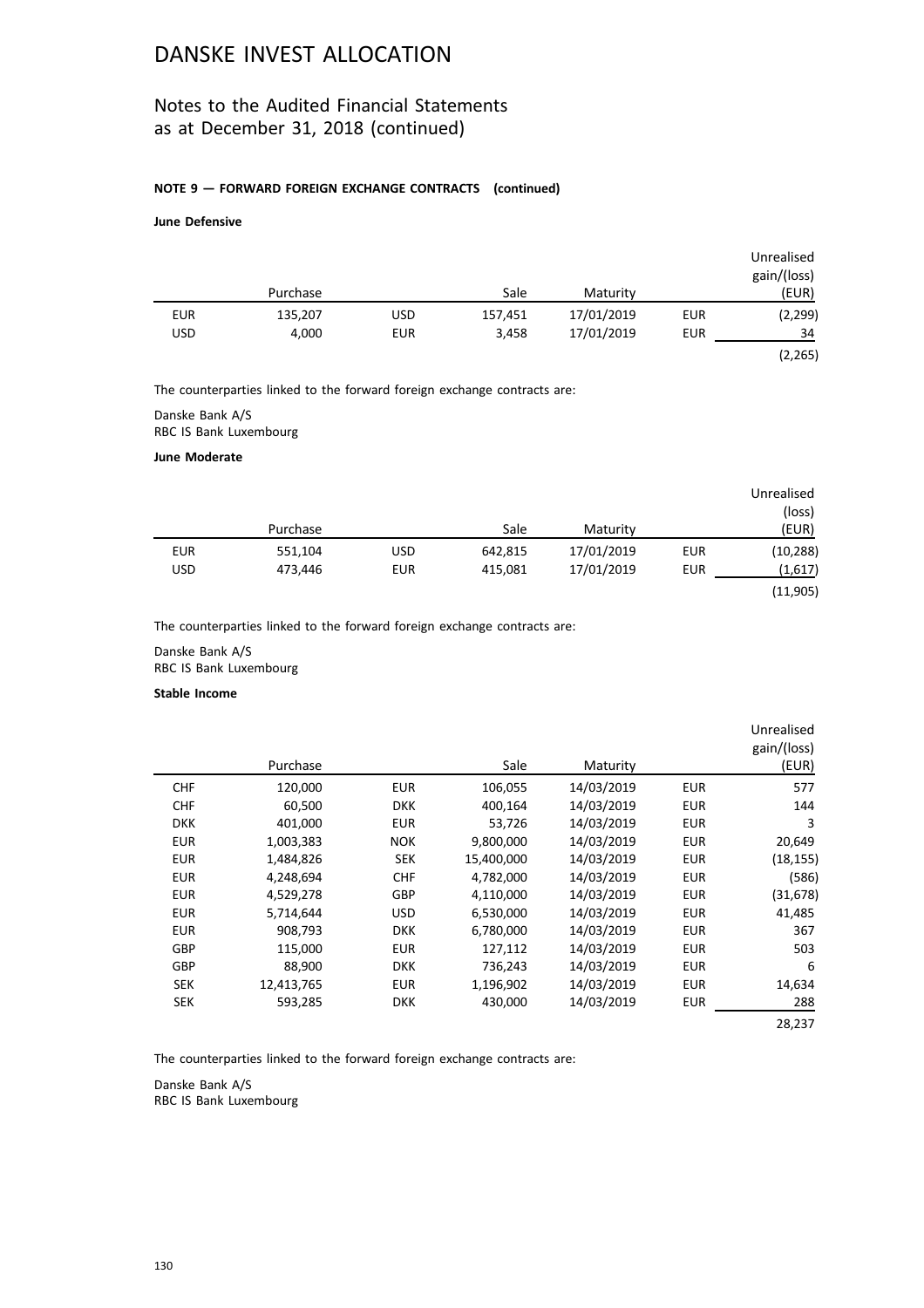## Notes to the Audited Financial Statements as at December 31, 2018 (continued)

### **NOTE 10 — FUTURES CONTRACTS**

As at December 31, 2018, the following fund was committed in the following futures contracts:

### **Stable Income**

| Contracts   |                                   | Currency   | Number of<br>contracts | Commitment<br>(EUR) | Maturity<br>date | Unrealised<br>gain/(loss)<br>(EUR) |
|-------------|-----------------------------------|------------|------------------------|---------------------|------------------|------------------------------------|
|             | SALE DOW JONES STOXX 600 PRICE IX | <b>EUR</b> | (1,216)                | (20.295.040)        | 15/03/2019       | 35,403                             |
| <b>SALE</b> | EURO BOBL                         | <b>EUR</b> | (15)                   | (1,987,800)         | 07/03/2019       | (3, 150)                           |
| <b>SALE</b> | <b>EURO SCHATZ</b>                | <b>EUR</b> | (18)                   | (2,014,920)         | 07/03/2019       | (360)                              |
| <b>SALE</b> | S&P 500 INDICES                   | <b>USD</b> | (8)                    | (4,972,000)         | 14/03/2019       | 31,997                             |
|             |                                   |            |                        |                     |                  | 63,890                             |

The broker linked to the financial futures contracts is:

Danske Bank A/S

## **NOTE 11 – DIVIDEND DISTRIBUTIONS**

The following amounts per share were paid out of the funds to distributing share class shareholders on September 7, 2018.

|                                  |              |            | Amount    | Record            | <b>Ex-Dividend</b>                                        | Payment           |
|----------------------------------|--------------|------------|-----------|-------------------|-----------------------------------------------------------|-------------------|
| <b>Fund/Class</b>                | <b>ISIN</b>  | <b>CCY</b> | per Share | Date              | Date                                                      | Date              |
| Horisont Aktie – Class SA d      | LU1349505286 | <b>SEK</b> | 11.92     | September 3, 2018 | September 4, 2018                                         | September 7, 2018 |
| Horisont Aktie – Class WA d      | LU1677767011 | <b>SEK</b> | 11.92     | September 3, 2018 | September 4, 2018                                         | September 7, 2018 |
| l Horisont Aktie – Class WI d    | LU1677767284 | <b>SEK</b> | 11.92     | September 3, 2018 | September 4, 2018                                         | September 7, 2018 |
| Horisont Balanserad – Class SA d | LU1349506680 | <b>SEK</b> | 7.51      | September 3, 2018 | September 4, 2018                                         | September 7, 2018 |
| Horisont Försiktig – Class SA d  | LU1349508033 | <b>SEK</b> | 4.90      | September 3, 2018 | September 4, 2018                                         | September 7, 2018 |
| l Horisont Offensiv – Class SA d | LU1349512738 | <b>SEK</b> | 6.44      | September 3, 2018 | September 4, 2018                                         | September 7, 2018 |
| l Horisont Offensiv – Class WA d | LU1677770742 | <b>SEK</b> | 6.44      | September 3, 2018 | September 4, 2018                                         | September 7, 2018 |
| Horisont Ränta – Class SA d      | LU1349998028 | <b>SEK</b> | 2.89      | September 3, 2018 | September 4, 2018                                         | September 7, 2018 |
| l Horisont Ränta – Class WA d    | LU1677772102 | <b>SEK</b> | 2.89      | September 3, 2018 | September 4, 2018                                         | September 7, 2018 |
| Horisont Ränta - Class WI d      | LU1677772367 | <b>SEK</b> | 2.89      |                   | September 3, 2018   September 4, 2018   September 7, 2018 |                   |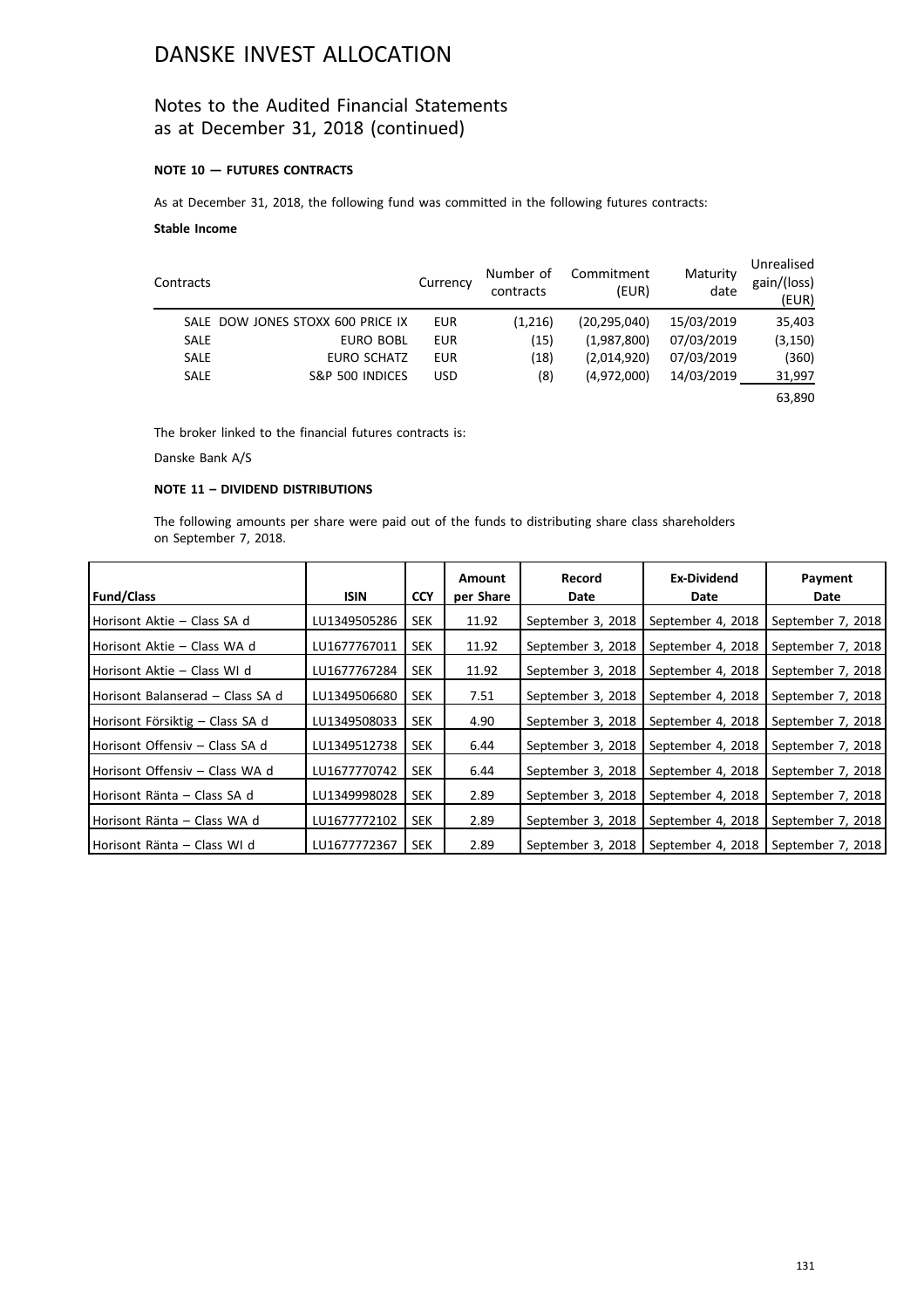## Notes to the Audited Financial Statements as at December 31, 2018 (continued)

### **NOTE 12 — TRANSACTION COSTS**

For the year ended December 31, 2018, the fund incurred transaction costs relating to purchase or sale of securities as follows:

- Dynamic : 0 EUR
- Equity Opportunities : 0 EUR
- ESG Basic 20\* : 0 EUR
- ESG Basic 35\* : 0 EUR
- ESG Basic 50\* : 0 EUR
- ESG Basic 80\* : 0 EUR
- ESG Basic 100\* : 0 EUR
- Horisont Aktie : 138,349 SEK
- Horisont Balanserad : 95,717 SEK
- Horisont Försiktig : 38,533 SEK
- Horisont Offensiv : 15 SEK
- Horisont Ränta : 1 SEK
- June Balanced : 7 EUR
- June Defensive : 0 EUR
- June Equity : 0 EUR
- June Moderate : 1 EUR
- June Moderate Short : 0 EUR
- June Opportunity : 1 EUR
- June Progressive : 15 EUR
- Stable Income : 31,167 EUR

These transaction costs are composed of brokerage costs and are included in cost of securities. The transaction costs included under the heading "Bank charges and correspondent fees" in the "Statement of Operations and Changes in Net Assets" are composed amongst other transaction fees and are not included in the list above.

#### **NOTE 13 — REBATE FEES**

As at December 31, 2018, "Other assets" mostly includes rebate fees from underlying investments in target funds for the funds. Rebate fee agreements have been negotiated by the Investment Manager when the initial investments were made in the target fund. The rebate fees receivable are recorded as "Other assets" in the Statement of Net Assets.

### **NOTE 14 — SECURITIES LENDING**

The Fund had entered into fully collateralized securities lending agreements through a high quality financial institution as described in the prospectus. On December 31, 2018, the overall value of the securities lent by the Fund amounted to:

| Fund                  | <b>Market Value of securities lent</b><br><b>EUR</b> |
|-----------------------|------------------------------------------------------|
| <b>Horisont Aktie</b> | 18,125,513                                           |
| Horisont Balanserad   | 13,146,781                                           |
| Horisont Försiktig    | 3,651,637                                            |
| June Moderate         | 1,081,481                                            |
| June Opportunity      | 37,825                                               |
| June Progressive      | 4,913,130                                            |
| Stable Income         | 1,754,323                                            |

\* Please refer to Note 1.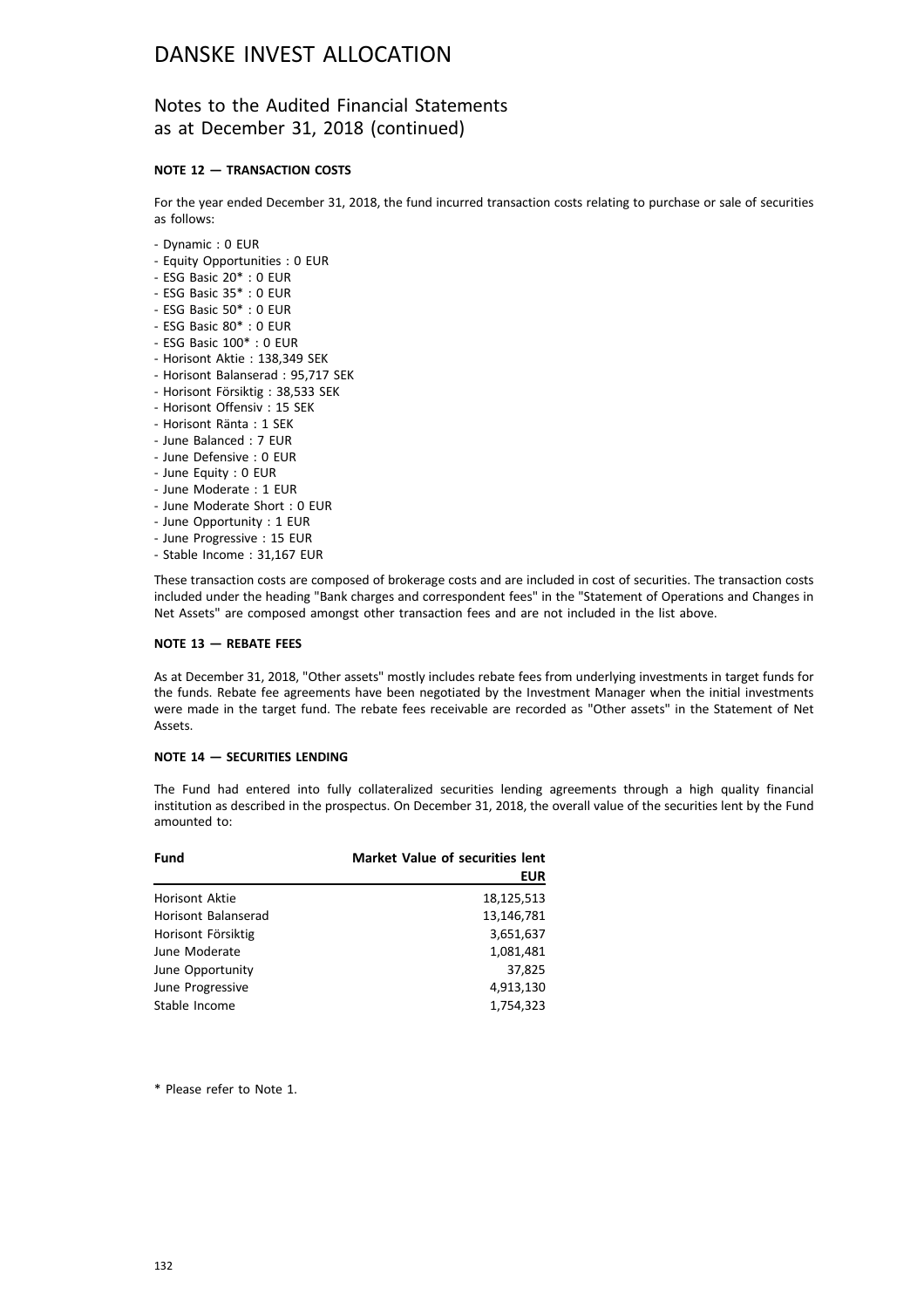## Notes to the Audited Financial Statements as at December 31, 2018 (continued)

### **NOTE 15 - POST BALANCE SHEET EVENT**

### **Fund Mergers**

In order to increase efficient fund management and to optimise the Luxembourg product range of Danske Group, it has been decided to carry out two fund mergers between another fund structure that Danske Invest Management Company is managing namely, Danske Invest SICAV and Danske Invest Allocation as outlined below.

| Merging fund                           |                             | <b>Receiving fund</b>                                        |
|----------------------------------------|-----------------------------|--------------------------------------------------------------|
| Danske Invest SICAV Sverige Europa     | will be transferred<br>into | Danske Invest Allocation Horisont Aktie                      |
| Class SA (LU1349501459)                |                             | Class SA (LU1349504479)                                      |
| Class SI (LU1349501707)                |                             | Class SI (LU1349504800)                                      |
| Danske Invest Allocation Stable Income | will be transferred<br>into | Danske Invest SICAV Multi Asset Inflation<br><b>Strategy</b> |
| Class Ap (LU0130372484)                |                             | Class A* (LU1916065078)                                      |
| Class A-sek hp (LU1269705874)          |                             | Class A-sek h* (LU1916064931)                                |
| Class WAp (LU1555306692)               |                             | Class WA* (LU1916065151)                                     |

\* These classes will be launched on the merger date - March 15, 2019.

The Board approved the merger terms on December 17, 2018 with the mergers being scheduled to occur on March 15, 2019. This date was communicated to CSSF on January 27, 2018 and the CSSF approved the merger on January 29, 2018.

#### **Liquidation of the Equity Opportunities fund**

Due to the significant decrease in the Equity Opportunities fund's net asset value, and the fact that the assets of the fund have reached a level which no longer allows for the fund to be operated in an economically efficient manner and the relatively low trading volume of the fund, it has been decided to liquidate the fund on February 18, 2019. The CSSF approved the liquidation on February 8, 2019 and shareholders in the fund were duly informed via a shareholder notice.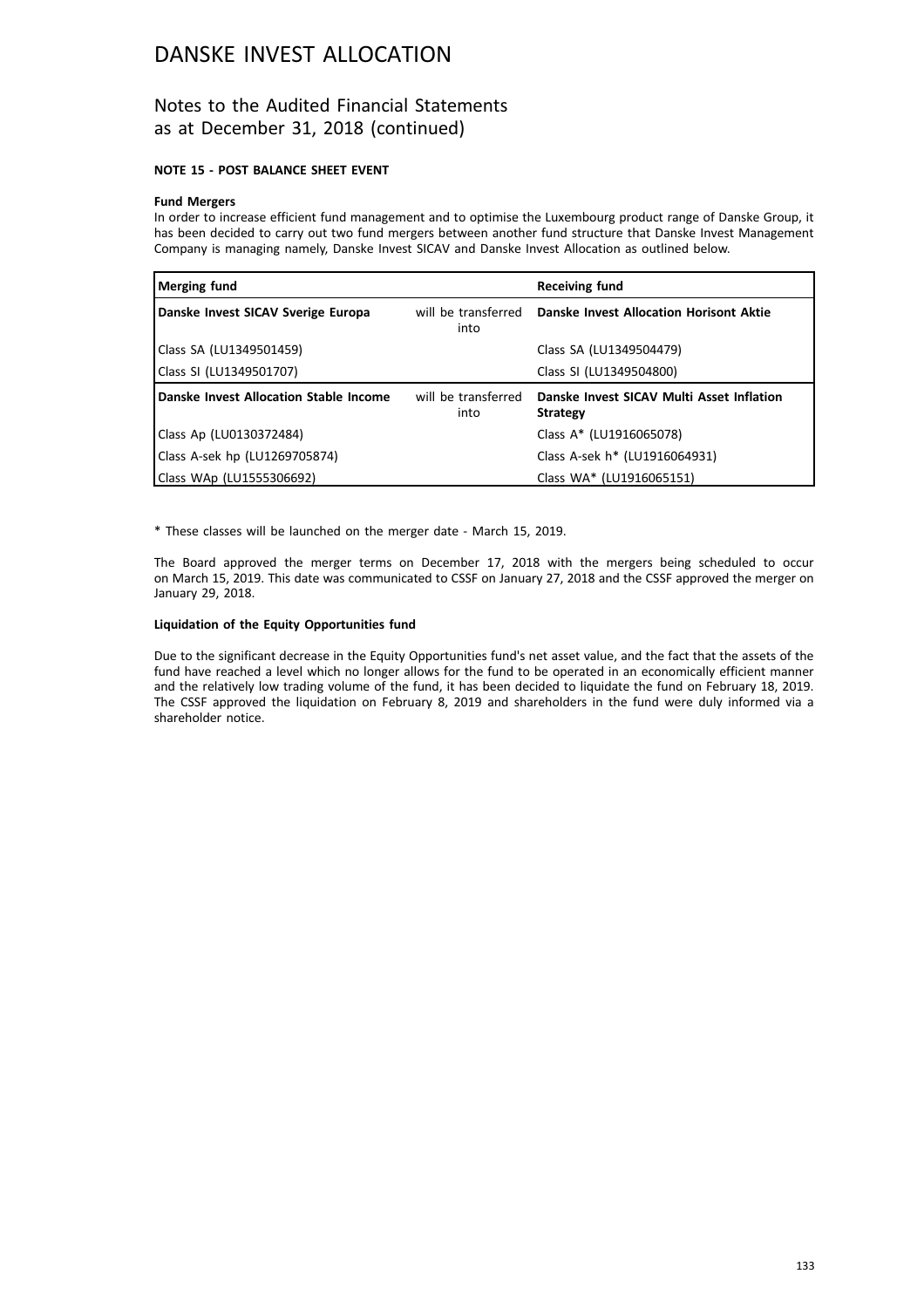## Unaudited Appendix

### **Risk Exposure**

Danske Invest Management Company uses a risk management procedure for Danske Invest Allocation in accordance with the 2010 Law and other applicable regulations, in particular the CSSF Circular 11/512. This risk management procedure provides for the measurement and control of the overall risk of all funds using the commitment approach or the Value at Risk ("VaR") approach.

| Name of the<br>Fund                                          | Investment<br><b>Manager</b> | Sub-<br>Investment<br><b>Manager</b> | Investment<br><b>Style</b> | Risk<br>Approach | Risk<br><b>Basis</b> | <b>Base</b><br>ccv |
|--------------------------------------------------------------|------------------------------|--------------------------------------|----------------------------|------------------|----------------------|--------------------|
| Dynamic                                                      | Danske Bank<br>A/S           |                                      | Actively<br>Managed        | Commitment       | N/A                  | <b>EUR</b>         |
| Equity<br>Opportunities                                      | Danske Bank<br>A/S           | ÷,                                   | Actively<br>Managed        | Commitment       | N/A                  | <b>EUR</b>         |
| ESG<br>Basic Fixed Income <sup>(1)</sup>                     | Danske Bank<br>A/S           |                                      | Actively<br>Managed        | Commitment       | N/A                  | <b>EUR</b>         |
| ESG<br>Basic 20*                                             | Danske Bank<br>A/S           | ÷                                    | Actively<br>Managed        | Commitment       | N/A                  | <b>EUR</b>         |
| ESG<br>Basic 35*                                             | Danske Bank<br>A/S           | $\overline{a}$                       | Actively<br>Managed        | Commitment       | N/A                  | <b>EUR</b>         |
| ESG<br>Basic 50*                                             | Danske Bank<br>A/S           | L,                                   | Actively<br>Managed        | Commitment       | N/A                  | <b>EUR</b>         |
| ESG<br>Basic 80*                                             | Danske Bank<br>A/S           | L.                                   | Actively<br>Managed        | Commitment       | N/A                  | <b>EUR</b>         |
| ESG<br>Basic 100*                                            | Danske Bank<br>A/S           |                                      | Actively<br>Managed        | Commitment       | N/A                  | <b>EUR</b>         |
| Global Portfolio Solution DKK<br>Fixed Income <sup>(2)</sup> | Danske Bank<br>A/S           | ä,                                   | Actively<br>Managed        | VaR              | Absolute             | <b>DKK</b>         |
| Global Portfolio Solution DKK<br>Defensive <sup>(3)</sup>    | Danske Bank<br>A/S           |                                      | Actively<br>Managed        | VaR              | Absolute             | <b>DKK</b>         |
| Global Portfolio Solution DKK<br>Balanced <sup>(4</sup>      | Danske Bank<br>A/S           | ÷                                    | Actively<br>Managed        | VaR              | Absolute             | <b>DKK</b>         |
| Global Portfolio Solution DKK<br>Opportunity <sup>(5)</sup>  | Danske Bank<br>A/S           | L.                                   | Actively<br>Managed        | VaR              | Absolute             | <b>DKK</b>         |
| Global Portfolio Solution DKK<br>- Equities <sup>(6)</sup>   | Danske Bank<br>A/S           |                                      | Actively<br>Managed        | VaR              | Absolute             | <b>DKK</b>         |
| Horisont<br>Aktie                                            | Danske Bank<br>A/S           |                                      | Actively<br>Managed        | Commitment       | N/A                  | <b>SEK</b>         |
| Horisont<br>Balanserad                                       | Danske Bank<br>A/S           | L.                                   | Actively<br>Managed        | Commitment       | N/A                  | <b>SEK</b>         |
| Horisont<br>Försiktig                                        | Danske Bank<br>A/S           | ÷.                                   | Actively<br>Managed        | Commitment       | N/A                  | <b>SEK</b>         |
| Horisont<br>Offensiv                                         | Danske Bank<br>A/S           |                                      | Actively<br>Managed        | Commitment       | N/A                  | <b>SEK</b>         |
| Horisont<br>Ränta                                            | Danske Bank<br>A/S           | L,                                   | Actively<br>Managed        | Commitment       | N/A                  | <b>SEK</b>         |
| June<br>Balanced                                             | Danske Bank<br>A/S           | L.                                   | Actively<br>Managed        | Commitment       | N/A                  | <b>EUR</b>         |
| June<br>Defensive                                            | Danske Bank<br>A/S           |                                      | Actively<br>Managed        | Commitment       | N/A                  | <b>EUR</b>         |
| June<br>Equity                                               | Danske Bank<br>A/S           | ä,                                   | Actively<br>Managed        | Commitment       | N/A                  | <b>EUR</b>         |
| June<br>Moderate                                             | Danske Bank<br>A/S           |                                      | Actively<br>Managed        | Commitment       | N/A                  | <b>EUR</b>         |
| June<br>Moderate Short                                       | Danske Bank<br>A/S           | ÷.                                   | Actively<br>Managed        | Commitment       | N/A                  | <b>EUR</b>         |
| June<br>Opportunity                                          | Danske Bank<br>A/S           | L.                                   | Actively<br>Managed        | Commitment       | N/A                  | <b>EUR</b>         |
| June<br>Progressive                                          | Danske Bank<br>A/S           | $\blacksquare$                       | Actively<br>Managed        | Commitment       | N/A                  | <b>EUR</b>         |
| Stable<br>Income                                             | Danske Bank<br>A/S           |                                      | Actively<br>Managed        | VaR              | Absolute             | <b>EUR</b>         |

When using the commitment approach, the global exposure of each fund relating to the financial derivative instruments may not exceed its net assets. On the basis of the commitment approach, the positions on derivative financial instruments will be converted into equivalent positions on the underlying assets. The total global exposure, including cash securities and potential leverage through derivatives cannot exceed 200% of the Net Asset Value. \* Please refer to Note 1.

(1) Not launched as at December 31, 2018

(2) Not launched as at December 31, 2018

<sup>(3)</sup> Not launched as at December 31, 2018

<sup>(4)</sup> Not launched as at December 31, 2018

(4) Not launched as at December 31, 2018

(6) Not launched as at December 31, 2018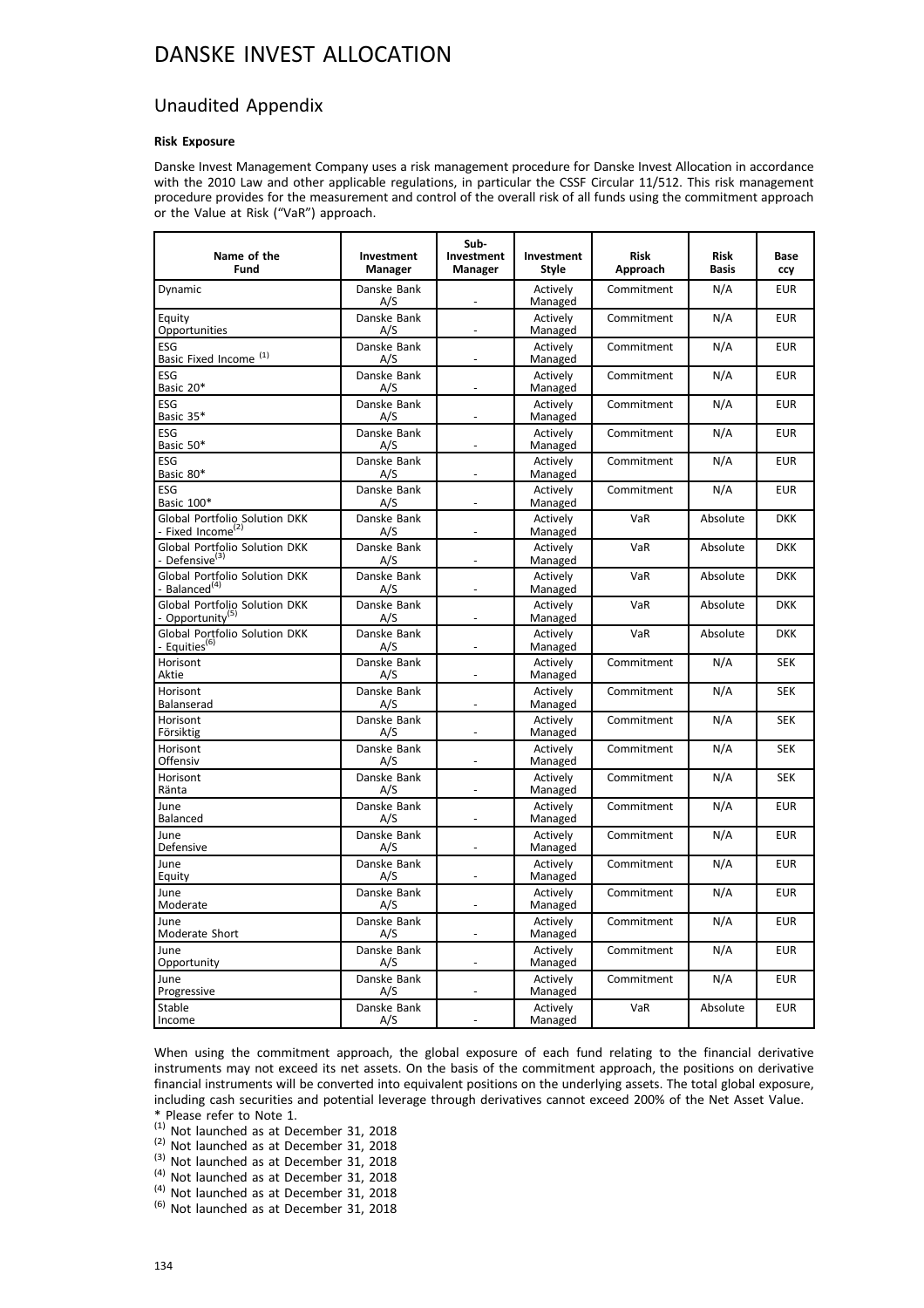## Unaudited Appendix (continued)

The Stable Income fund uses a VaR approach (representing the maximum loss not exceeded with a given probability defined as the confidence level, over a given period of time) to monitor the portfolio's global exposure in particular relating to derivative instruments. On a daily basis, the absolute VaR over a monthly time horizon on all positions in the fund's portfolio cannot exceed 6.5% of Net Asset Value with a 99% confidence interval.

The use of financial derivative instruments generates a possibility of leverage in the fund. Leverage is measured by using the sum of notional approach and is not expected to exceed 500%. Usually the expected level of leverage is 95- 225%. The level of leverage may vary over time. The fund is using forward exchange transactions (FETs) for share class hedging purpose. FETs used in share class hedging purposes do not add any incremental exposure, leverage and/or other market risks. The expected proportion of assets under management of the fund that could be subject to total return swaps (including CFD) is 0%.

### **Calculation Method of the Risk Exposure**

Global Exposure using the VaR approach

|                  |                              | VaR limit utilisation observed during<br>the year |                          |                                  |                           |                        |                              |                     | Leverage          |                              |                                                                                       |                                         |                                         |                                          |
|------------------|------------------------------|---------------------------------------------------|--------------------------|----------------------------------|---------------------------|------------------------|------------------------------|---------------------|-------------------|------------------------------|---------------------------------------------------------------------------------------|-----------------------------------------|-----------------------------------------|------------------------------------------|
| Fund<br>name     | <b>Market</b><br><b>Risk</b> | VaR<br>limit                                      | Lowest<br>VaR<br>limit % | <b>Highest</b><br>VaR<br>limit % | Average<br>VaR<br>limit % | Reference<br>Portfolio | Model<br><b>Type</b>         | Confidence<br>Level | Holding<br>period | <b>Observation</b><br>period | Leverage<br>limit                                                                     | Lowest<br>Leverage*<br>(in % of<br>NAV) | Higest<br>Leverage*<br>(in % of<br>NAV) | Average<br>Leverage*<br>(in % of<br>NAV) |
| Stable<br>Income | Absolute<br>VaR              | 20.00%                                            | 2.37%                    | 2.73%                            | 2.51%                     | N/A                    | Monte<br>Carlo<br>Simulation | 99th<br>percentile  | i month           | $1/1/2018$ to<br>31/12/2018  | Expected<br>leverage: 95%<br>to<br>225% /<br>maximum<br>expected<br>leverage:<br>500% | 42.97%                                  | 93.13%                                  | 86.46%                                   |

\* The level of leverage calculation method used is the sum of notional approach in line with CSSF Circular 11/512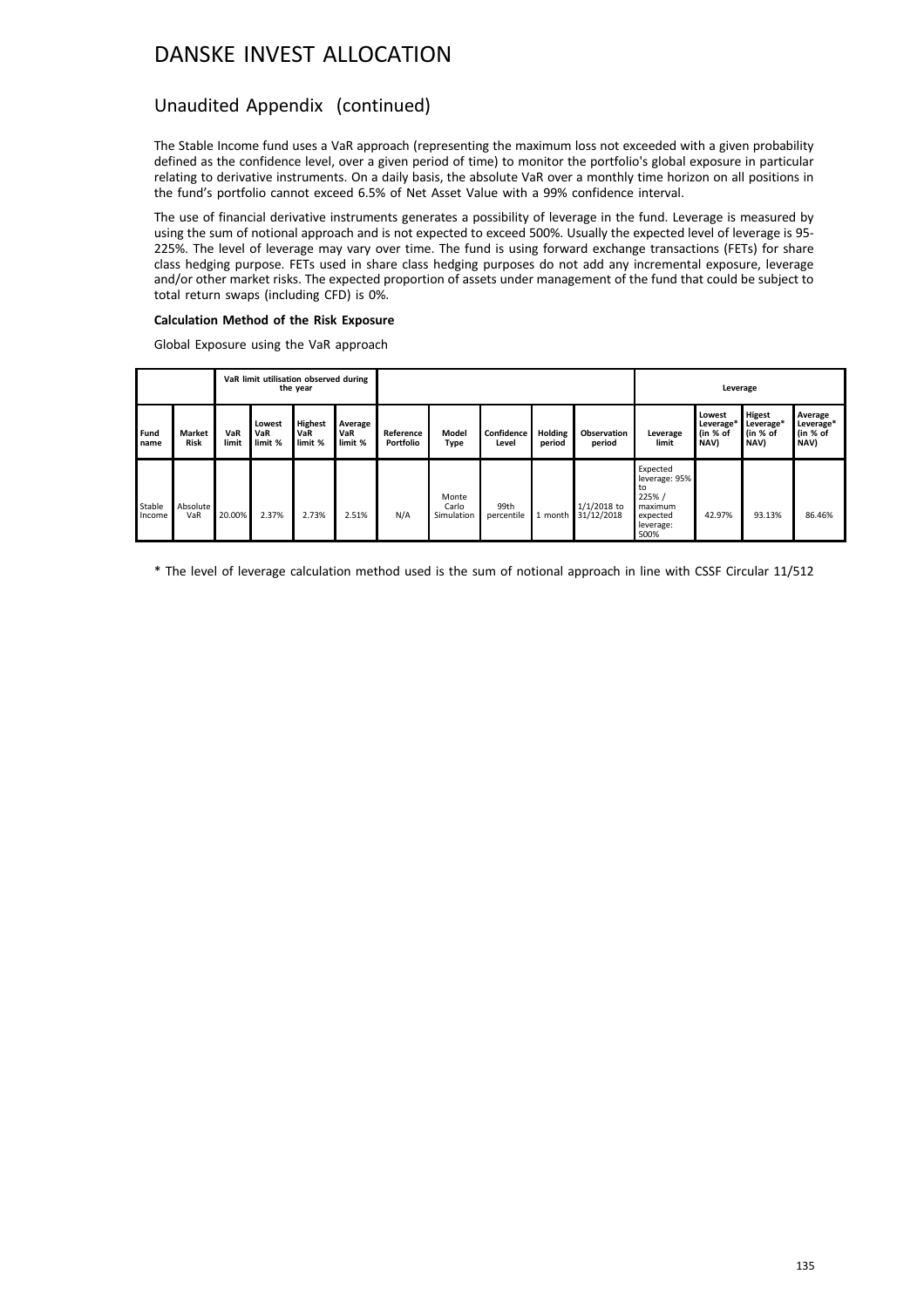## Unaudited Appendix (continued)

#### **Remuneration Policy**

Danske Invest Management Company (DIMC) adopted a remuneration policy on May 11, 2016 which was updated on May 9, 2017 and May 30, 2018. This current policy is available on the website www.danskeinvest.lu. In accordance with Articles 1 & 13 in the UCITS V Directive, a table on remuneration related information for 2018 is below:

All remuneration to the Board and Danske Invest Management Company is paid out of the operating and administrative expenses received from the funds under administration, which apart from this funds, consist of Danske Invest SICAV, Danske Invest SICAV-SIF and Danske Fund of Funds as mentioned in note 1 to this report.

#### **Total Remuneration for Danske Invest Management Company and Danske Invest Allocation Board for 2018 in EUR 1,000**

|                                             | <b>Fixed Salaries   salaries</b> | <b>Variable</b> | <b>Total salaries</b> | Head-count |
|---------------------------------------------|----------------------------------|-----------------|-----------------------|------------|
| Danske Invest Allocation Board of Directors | 16                               |                 | 16                    | 4          |
| <b>DIMC Board of Directors</b>              | U                                | U               |                       | 4          |
| Senior Management                           | 690                              |                 | 690                   |            |
| <b>Employees in Control Functions</b>       | 124                              | o               | 124                   |            |
| Other employees                             | 665                              |                 | 670                   | 9          |
| <b>Total salaries</b>                       | 1,495                            |                 | 1,500                 | 25         |

Danske Invest Management Company (DIMC) has delegated portfolio management to Danske Bank A/S in Denmark. Danske Bank A/S acts as Investment Manager for the Fund and the remuneration figures for 2018 is outlined in the table below.

#### **2018 Remuneration for the Investment Manager for Danske Invest Allocation in DKK 1,000**

|                       | <b>Fixed Salaries   salaries</b> | <b>Variable</b> | <b>Total salaries</b> | Head-count |
|-----------------------|----------------------------------|-----------------|-----------------------|------------|
| Danske Bank A/S       | 4.417                            | 1.959           | 6.376                 | 4.6        |
| <b>Total salaries</b> | 4.417                            | 1.959           | 16.376                | 4.6        |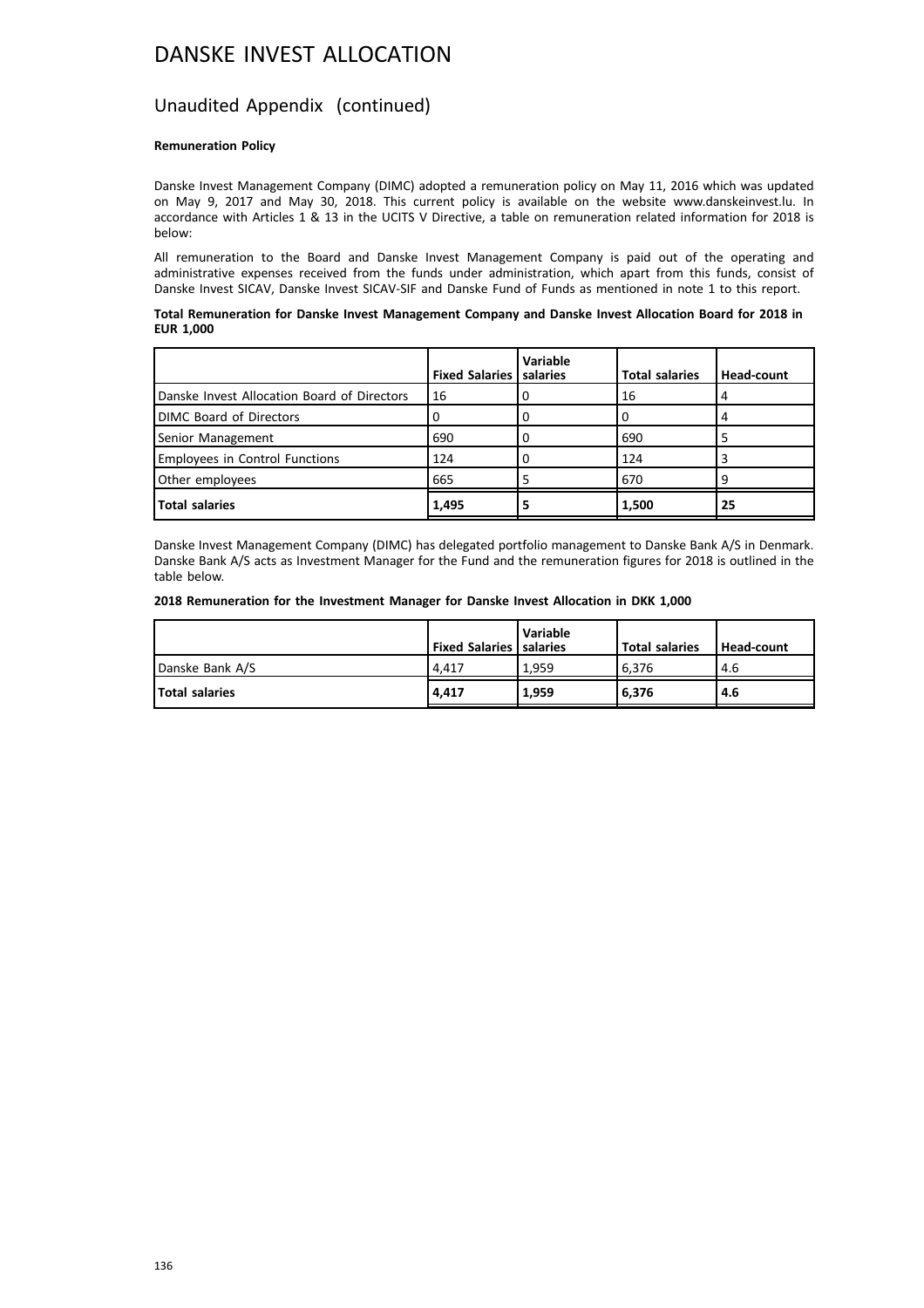## Unaudited Appendix (continued)

**REGULATION (EU) 2015/2365 OF THE EUROPEAN PARLIAMENT AND OF THE COUNCIL of November 25, 2015 on Transparency of Securities Financing Transactions of Reuse and amending Regulation (EU) N°648/2012 Securities Lending - Horisont Aktie**

## **Global Data in (EUR)**

| l Fund                 | <b>Collateral</b> | Overall<br>valuation | Total net<br>assets | (%) of assets! |
|------------------------|-------------------|----------------------|---------------------|----------------|
| <b>IHORISONT AKTIE</b> | 194,182,086       | 185.472.971          |                     | 3.94           |
| Total                  | 194,182,086       | 185,472,971          | 4,694,245,885       |                |

| Fund             | <b>Overall valuation</b> | Investment<br>portfolio at<br>market value | (%) lendable  <br>assets l |
|------------------|--------------------------|--------------------------------------------|----------------------------|
| I HORISONT AKTIE | 185.472.971              | 4.694.398.542                              | 3.94                       |
| l Total          | 185.472.971              | 4,694,398,542                              |                            |

## **Concentration data in (SEK)**

| Ten largest collateral issuers                       | Amount of<br><b>Collateral</b> |
|------------------------------------------------------|--------------------------------|
| Realkredit Danmark A/S                               | 27,637,827                     |
| <b>USA United States of America</b>                  | 25,330,475                     |
| Nykredit Realkredit A/S                              | 24,529,289                     |
| United Kingdom of Great Britain and Northern Ireland | 15,581,632                     |
| French Republic                                      | 12,450,127                     |
| Kingdom of Denmark                                   | 11,485,345                     |
| Verisign Inc                                         | 6,002,221                      |
| Japan                                                | 5,912,332                      |
| Bundeslaender Bundesrepublik Deutschland             | 3,740,474                      |
| Province of Ontario                                  | 3,651,507                      |

| <b>Top 10 Counterparties</b>      | Overall<br>valuation |
|-----------------------------------|----------------------|
| INORDEA BANK AB                   | 49,682,940           |
| I DEUTSCHE BANK AG                | 28,010,889           |
| lcitigroup global markets limited | 27,644,139           |
| GOLDMAN SACHS INTERNATIONAL       | 17,198,638           |
| Iskandinaviska enskilda banken ab | 16,188,947           |
| <b>INATIXIS</b>                   | 14,710,655           |
| I MERRILL LYNCH INTERNATIONAL     | 6,879,603            |
| ICREDIT SUISSE AG DUBLIN BRANCH   | 6,687,177            |
| BARCLAYS CAPITAL SECURITIES LTD   | 4,320,469            |
| IMORGAN STANLEY & CO. INTL PLC    | 4,121,721            |

## **Aggregate transaction data for each type of SFTs broken down according to the below categories in (SEK)**

| Type of Collateral   | Amount of<br>Collateral |
|----------------------|-------------------------|
| <b>BONDS</b>         | 139,127,960             |
| <b>EQUITIES</b>      | 51,961,203              |
| <b>IMONEY MARKET</b> | 3,092,923               |
| Total                | 194,182,086             |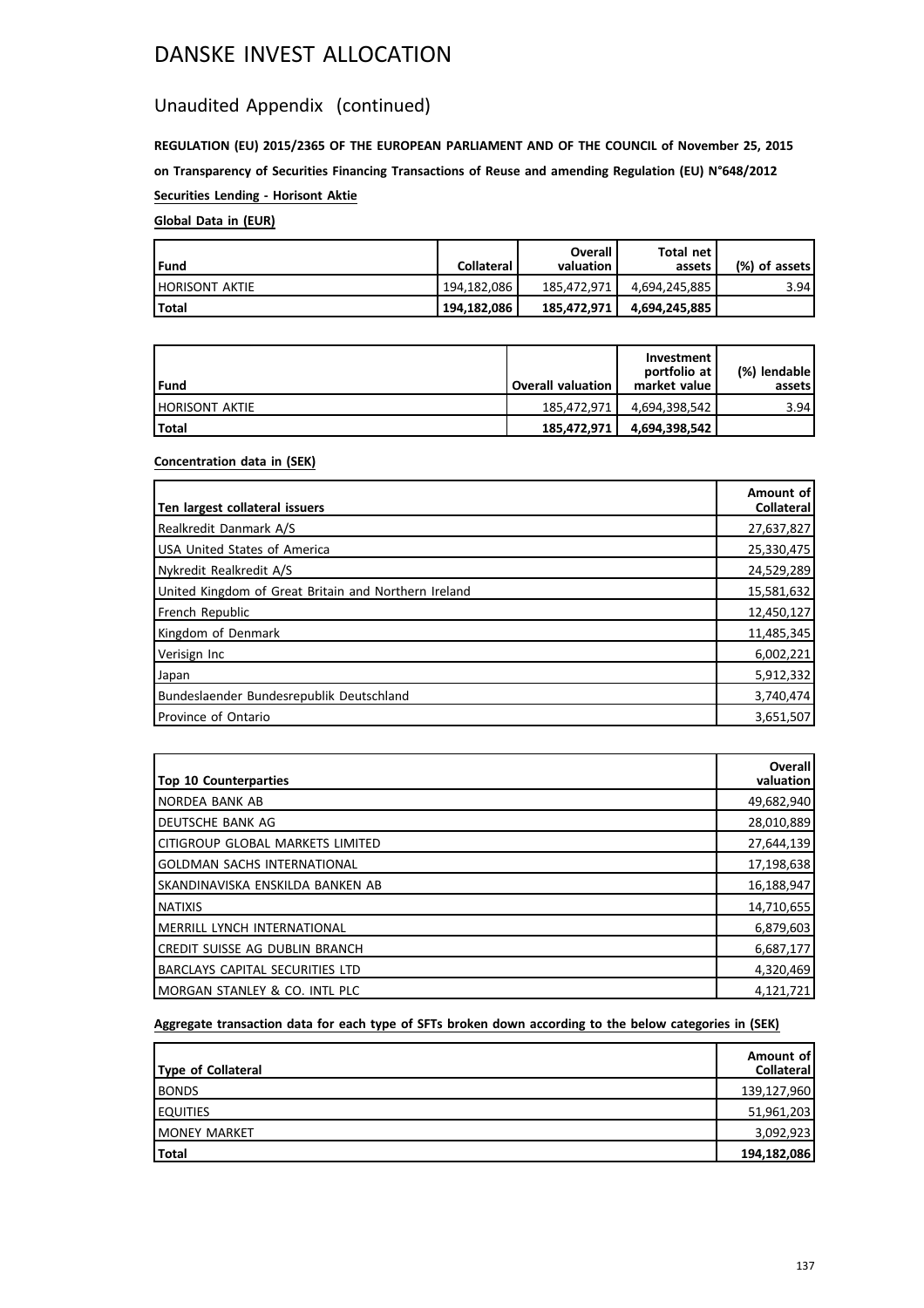# Unaudited Appendix (continued)

| Maturity tenor of the Collateral | Amount of<br><b>Collateral</b> |
|----------------------------------|--------------------------------|
| Less than one day                |                                |
| One day to one week              |                                |
| One week to one month            |                                |
| One month to three months        | 4,201,554                      |
| Three months to one year         | 1,094,443                      |
| Above one year                   | 136,924,886                    |
| Open transaction                 | 51,961,203                     |
| Total                            | 194,182,086                    |

| Currencies of Cash Collateral | Amount of<br>Collateral |
|-------------------------------|-------------------------|
| N/A                           |                         |

| <b>Currencies of Securities Collateral</b> | Amount of<br>Collateral |
|--------------------------------------------|-------------------------|
| <b>DKK</b>                                 | 63,652,462              |
| USD                                        | 62,695,178              |
| <b>EUR</b>                                 | 25,228,810              |
| GBP                                        | 20,294,282              |
| <b>CAD</b>                                 | 16,317,095              |
| <b>JPY</b>                                 | 5,988,671               |
| <b>CHF</b>                                 | 5,588                   |
| Total                                      | 194,182,086             |

| Maturity tenor of the SFTs | <b>Overall</b><br>valuation |
|----------------------------|-----------------------------|
| Less than one day          | 3,747,915                   |
| One day to one week        |                             |
| One week to one month      |                             |
| One month to three months  |                             |
| Three months to one year   |                             |
| Above one year             |                             |
| Open transaction           | 181,725,056                 |
| Total                      | 185,472,971                 |

| Countries in which the counterparties are established | <b>Overall</b><br>valuation |
|-------------------------------------------------------|-----------------------------|
| <b>GREAT BRITAIN</b>                                  | 93,448,607                  |
| DENMARK                                               | 54,163,249                  |
| FRANCE                                                | 16,760,496                  |
| <b>SWEDEN</b>                                         | 13,986,893                  |
| <b>IRELAND</b>                                        | 6,706,970                   |
| <b>CANADA</b>                                         | 406,756                     |
| <b>Total</b>                                          | 185,472,971                 |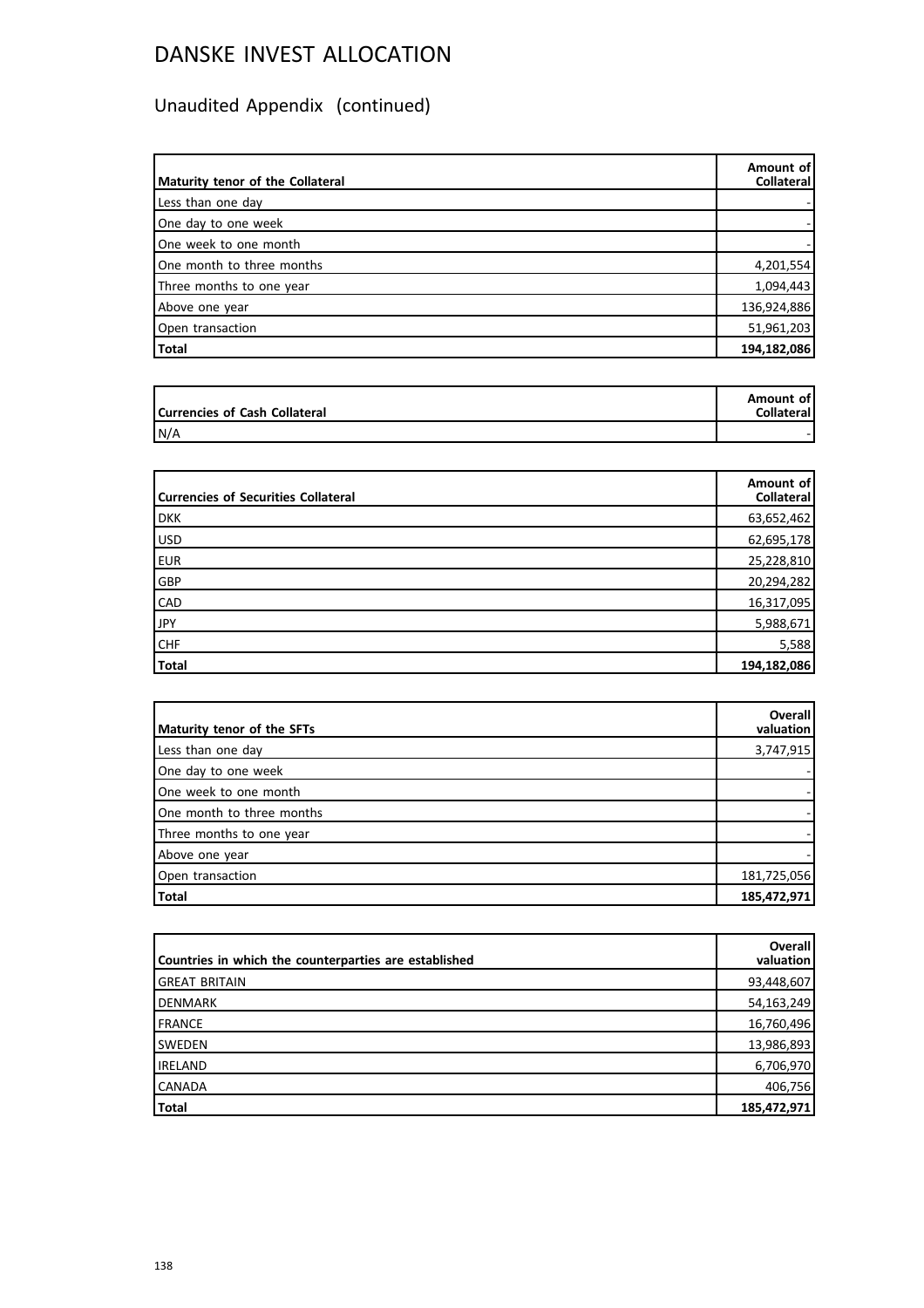## Unaudited Appendix (continued)

| Settlement and clearing | <b>Overall</b><br>valuation |
|-------------------------|-----------------------------|
| Bilateral               | 185,472,971                 |
| <b>Total</b>            | 185,472,971                 |

### **Data on reuse of Collateral in (SEK)**

| Reuse of Collateral                                                           | Amount of<br>Collateral |
|-------------------------------------------------------------------------------|-------------------------|
| Share of collateral received that is reused                                   | None i                  |
| Cash collateral reinvestment returns to the collective investment undertaking | None l                  |

## **Safekeeping of collateral received by the collective investment undertaking as part of SFTs in (SEK)**

| Name of the Custodian                   | Amount of<br>collateral asset l<br>safe-kept |
|-----------------------------------------|----------------------------------------------|
| <b>IRBC INVESTOR SERVICES BANK S.A.</b> | 194,182,086                                  |
| <b>Total</b>                            | 194,182,086                                  |

**Safekeeping of collateral granted by the collective investment undertaking as part of SFTs in (SEK)**

| Type of accounts    |  |
|---------------------|--|
| Segregated accounts |  |

## **Data on return and cost for each type of SFTs in (SEK)**

| l Fund                | <b>Gross Revenue</b> | <b>RBC I&amp;TS</b><br>Revenue | <b>Tax Withheld</b> | Management<br>Company I<br>Revenue | <b>Client Revenue!</b><br>(Net of Tax) |
|-----------------------|----------------------|--------------------------------|---------------------|------------------------------------|----------------------------------------|
| <b>HORISONT AKTIE</b> | 294.471              | 103.065                        |                     |                                    | 191.406                                |
| Total                 | 294.471              | 103.065                        |                     | -                                  | 191.406                                |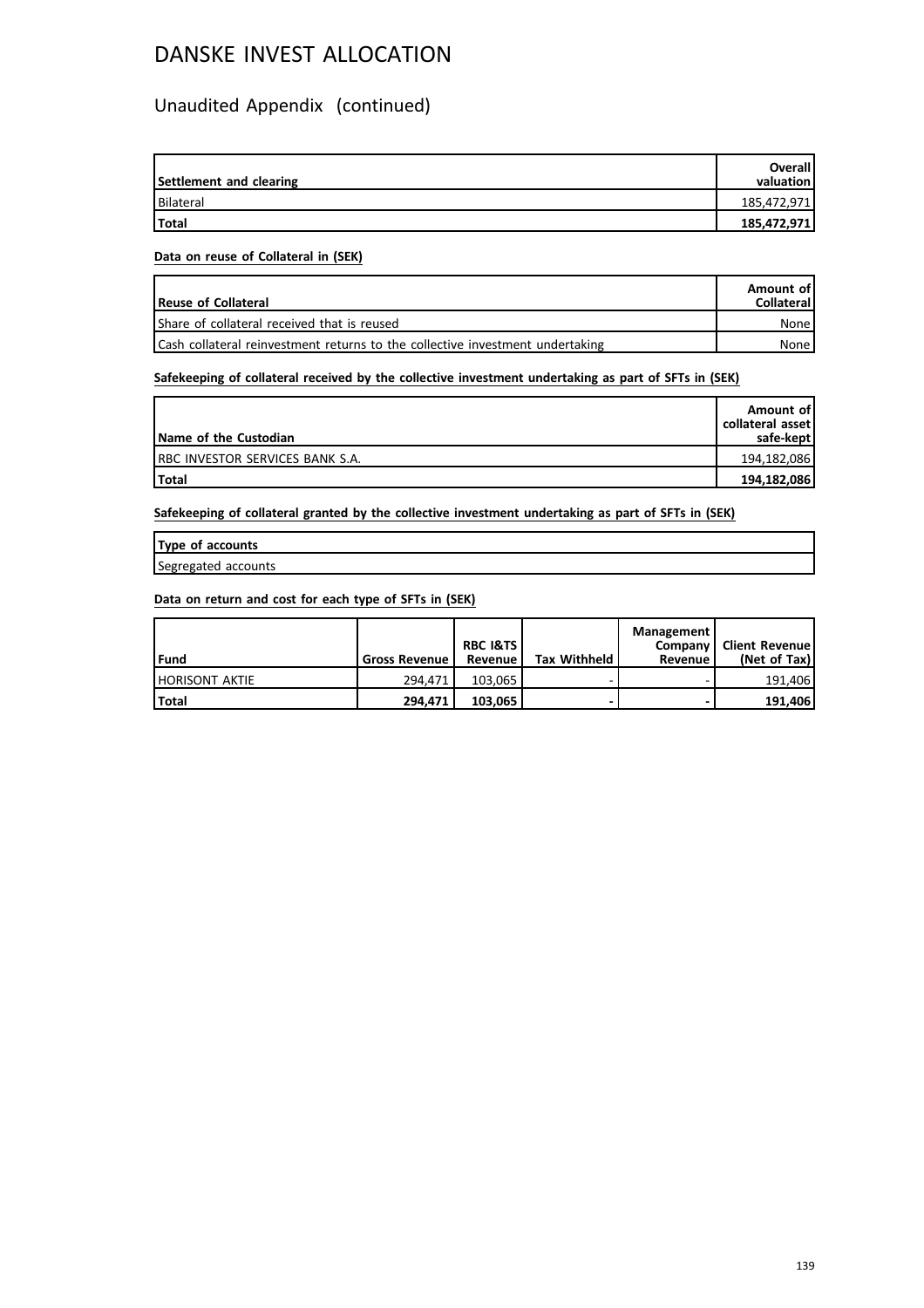## Unaudited Appendix (continued)

**REGULATION (EU) 2015/2365 OF THE EUROPEAN PARLIAMENT AND OF THE COUNCIL of November 25, 2015 on Transparency of Securities Financing Transactions of Reuse and amending Regulation (EU) N°648/2012 Securities Lending - Horisont Balanserad**

## **Global Data in (SEK)**

| Fund                | <b>Collateral</b> | Overall<br>valuation | Total net l<br>assets | (%) of assets! |
|---------------------|-------------------|----------------------|-----------------------|----------------|
| HORISONT BALANSERAD | 140.843.994       | 134.527.093          | 8.992.293.469         | 1.49           |
| l Total             | 140.843.994       | 134,527,093          | ˈ 8,992,293,469       |                |

| l Fund                     | <b>Overall valuation</b> | Investment<br>portfolio at<br>market value | (%) lendable l<br>assets |
|----------------------------|--------------------------|--------------------------------------------|--------------------------|
| <b>HORISONT BALANSERAD</b> | 134.527.093              | 8.995.106.473                              | 1.49                     |
| Total                      | 134.527.093              | 8,995,106,473                              |                          |

## **Concentration data in (SEK)**

| Ten largest collateral issuers                       | Amount of<br><b>Collateral</b> |
|------------------------------------------------------|--------------------------------|
| Realkredit Danmark A/S                               | 18,320,536                     |
| USA United States of America                         | 16,702,230                     |
| Nykredit Realkredit A/S                              | 16,259,950                     |
| Kingdom of Denmark                                   | 13,384,267                     |
| French Republic                                      | 12,428,924                     |
| Verisign Inc                                         | 6,401,406                      |
| United Kingdom of Great Britain and Northern Ireland | 6,101,882                      |
| Bundeslaender Bundesrepublik Deutschland             | 5,713,135                      |
| Japan                                                | 4,495,763                      |
| Ingersoll Rand                                       | 3,126,058                      |

| <b>Top 10 Counterparties</b>       | Overall<br>valuation |
|------------------------------------|----------------------|
| INORDEA BANK AB                    | 32,933,778           |
| I DEUTSCHE BANK AG                 | 28,868,994           |
| Iskandinaviska enskilda banken ab  | 18,580,831           |
| lcitigroup global markets limited  | 18,381,950           |
| ICREDIT SUISSE AG DUBLIN BRANCH    | 8,340,217            |
| IMERRILL LYNCH INTERNATIONAL       | 5,408,269            |
| IMORGAN STANLEY & CO. INTL PLC     | 4,345,522            |
| <b>GOLDMAN SACHS INTERNATIONAL</b> | 3,314,805            |
| CREDIT SUISSE SECURITIES EUR LTD   | 3,207,042            |
| IBARCLAYS CAPITAL SECURITIES LTD   | 3,183,863            |

## **Aggregate transaction data for each type of SFTs broken down according to the below categories in (SEK)**

| Type of Collateral   | Amount of<br>Collateral |
|----------------------|-------------------------|
| <b>BONDS</b>         | 100,775,490             |
| <b>LEQUITIES</b>     | 37,639,269              |
| <b>IMONEY MARKET</b> | 2,429,235               |
| Total                | 140,843,994             |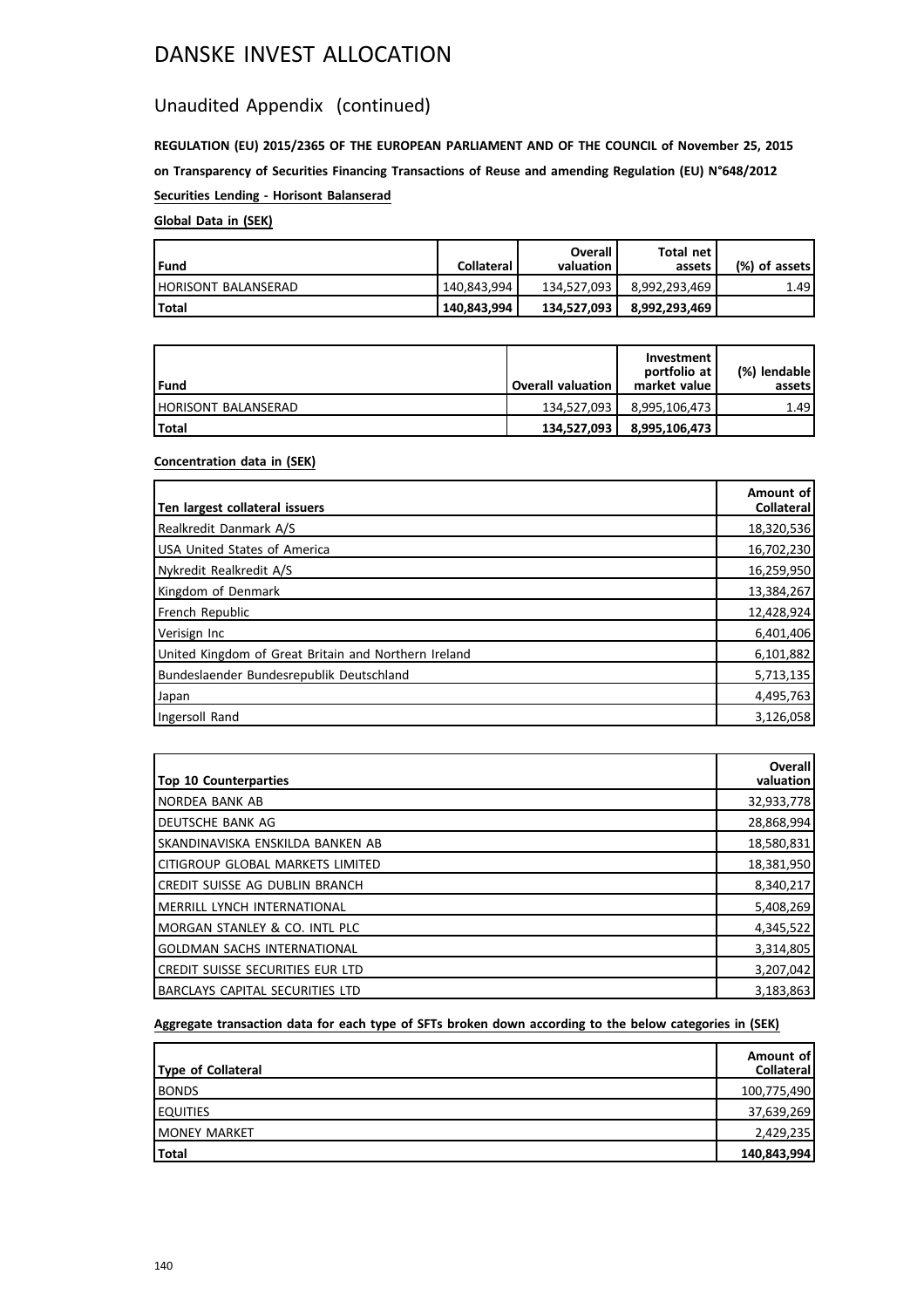# Unaudited Appendix (continued)

| Maturity tenor of the Collateral | Amount of<br>Collateral |
|----------------------------------|-------------------------|
| Less than one day                |                         |
| One day to one week              |                         |
| One week to one month            |                         |
| One month to three months        | 3,384,471               |
| Three months to one year         | 890,641                 |
| Above one year                   | 98,929,613              |
| Open transaction                 | 37,639,269              |
| Total                            | 140,843,994             |

| Currencies of Cash Collateral | Amount of<br><b>Collateral</b> |
|-------------------------------|--------------------------------|
| N/A                           |                                |

| <b>Currencies of Securities Collateral</b> | Amount of<br>Collateral |
|--------------------------------------------|-------------------------|
| <b>DKK</b>                                 | 47,964,754              |
| USD                                        | 41,599,911              |
| <b>EUR</b>                                 | 26,077,189              |
| <b>CAD</b>                                 | 12,147,015              |
| GBP                                        | 8,548,559               |
| <b>JPY</b>                                 | 4,495,763               |
| <b>CHF</b>                                 | 10,803                  |
| Total                                      | 140,843,994             |

| Maturity tenor of the SFTs | <b>Overall</b><br>valuation |
|----------------------------|-----------------------------|
| Less than one day          | 4,082,024                   |
| One day to one week        |                             |
| One week to one month      |                             |
| One month to three months  |                             |
| Three months to one year   |                             |
| Above one year             |                             |
| Open transaction           | 130,445,069                 |
| Total                      | 134,527,093                 |

| Countries in which the counterparties are established | <b>Overall</b><br>valuation |
|-------------------------------------------------------|-----------------------------|
| <b>GREAT BRITAIN</b>                                  | 69,940,293                  |
| <b>DENMARK</b>                                        | 36,224,541                  |
| <b>SWEDEN</b>                                         | 14,720,301                  |
| <b>IRELAND</b>                                        | 8,364,902                   |
| FRANCE                                                | 3,548,254                   |
| <b>CANADA</b>                                         | 1,728,802                   |
| Total                                                 | 134,527,093                 |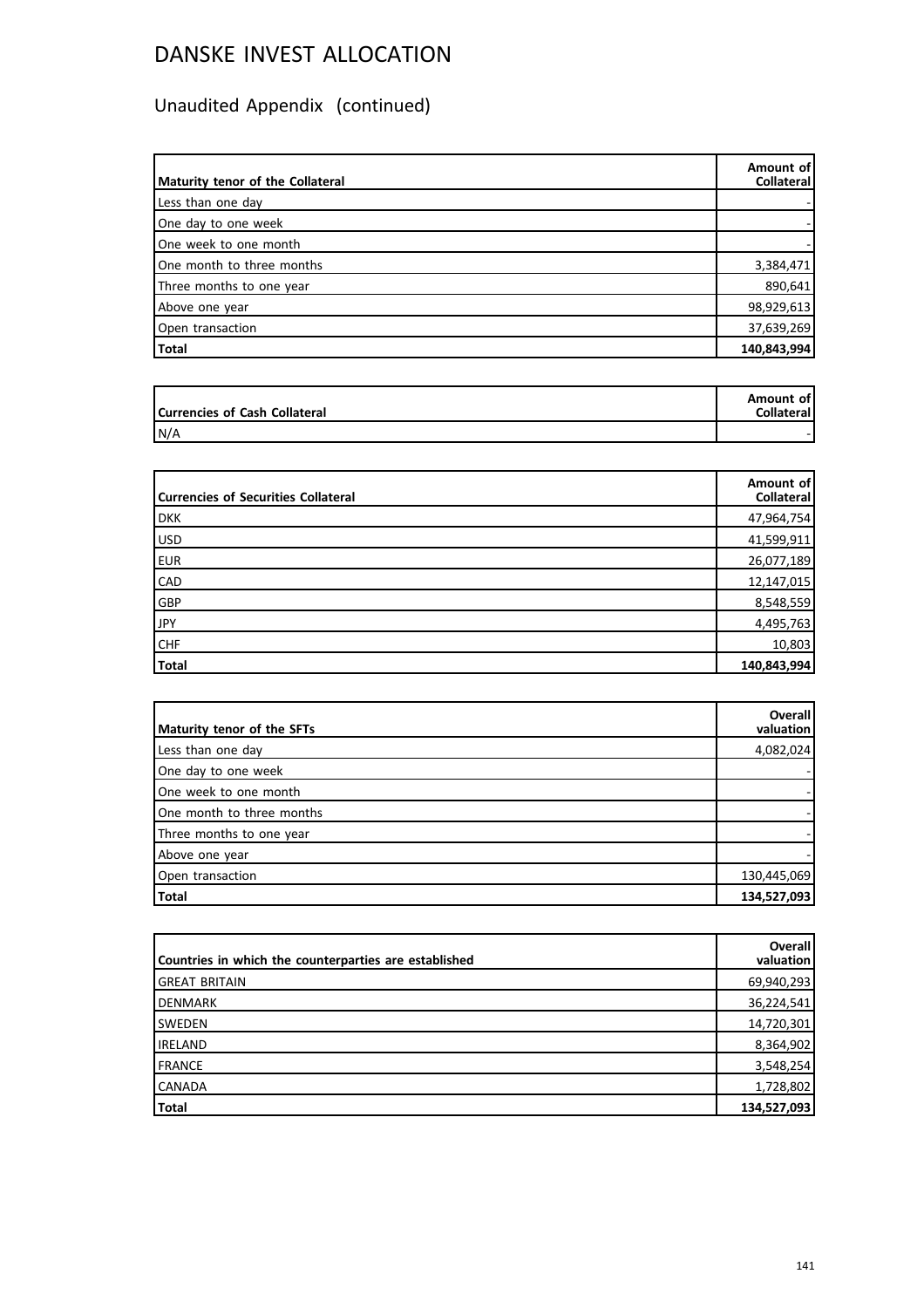## Unaudited Appendix (continued)

| Settlement and clearing | <b>Overall</b><br>valuation |
|-------------------------|-----------------------------|
| Bilateral               | 134,527,093                 |
| <b>Total</b>            | 134,527,093                 |

### **Data on reuse of Collateral in (SEK)**

| Reuse of Collateral                                                           | Amount of<br><b>Collateral</b> |
|-------------------------------------------------------------------------------|--------------------------------|
| Share of collateral received that is reused                                   | None                           |
| Cash collateral reinvestment returns to the collective investment undertaking | None l                         |

## **Safekeeping of collateral received by the collective investment undertaking as part of SFTs in (SEK)**

| Name of the Custodian            | Amount of<br>collateral asset<br>safe-kept l |
|----------------------------------|----------------------------------------------|
| IRBC INVESTOR SERVICES BANK S.A. | 140,843,994                                  |
| <b>Total</b>                     | 140,843,994                                  |

**Safekeeping of collateral granted by the collective investment undertaking as part of SFTs in (SEK)**

| Type of accounts    |  |
|---------------------|--|
| Segregated accounts |  |

### **Data on return and cost for each type of SFTs in (SEK)**

| l Fund                     | <b>Gross Revenue</b> | <b>RBC I&amp;TS</b><br>Revenue | <b>Tax Withheld</b> | Management<br>Company I<br>Revenue | Client Revenue!<br>(Net of Tax) |
|----------------------------|----------------------|--------------------------------|---------------------|------------------------------------|---------------------------------|
| <b>HORISONT BALANSERAD</b> | 250.723              | 87.753                         |                     |                                    | 162.970                         |
| <b>Total</b>               | 250.723              | 87.753                         |                     |                                    | 162.970                         |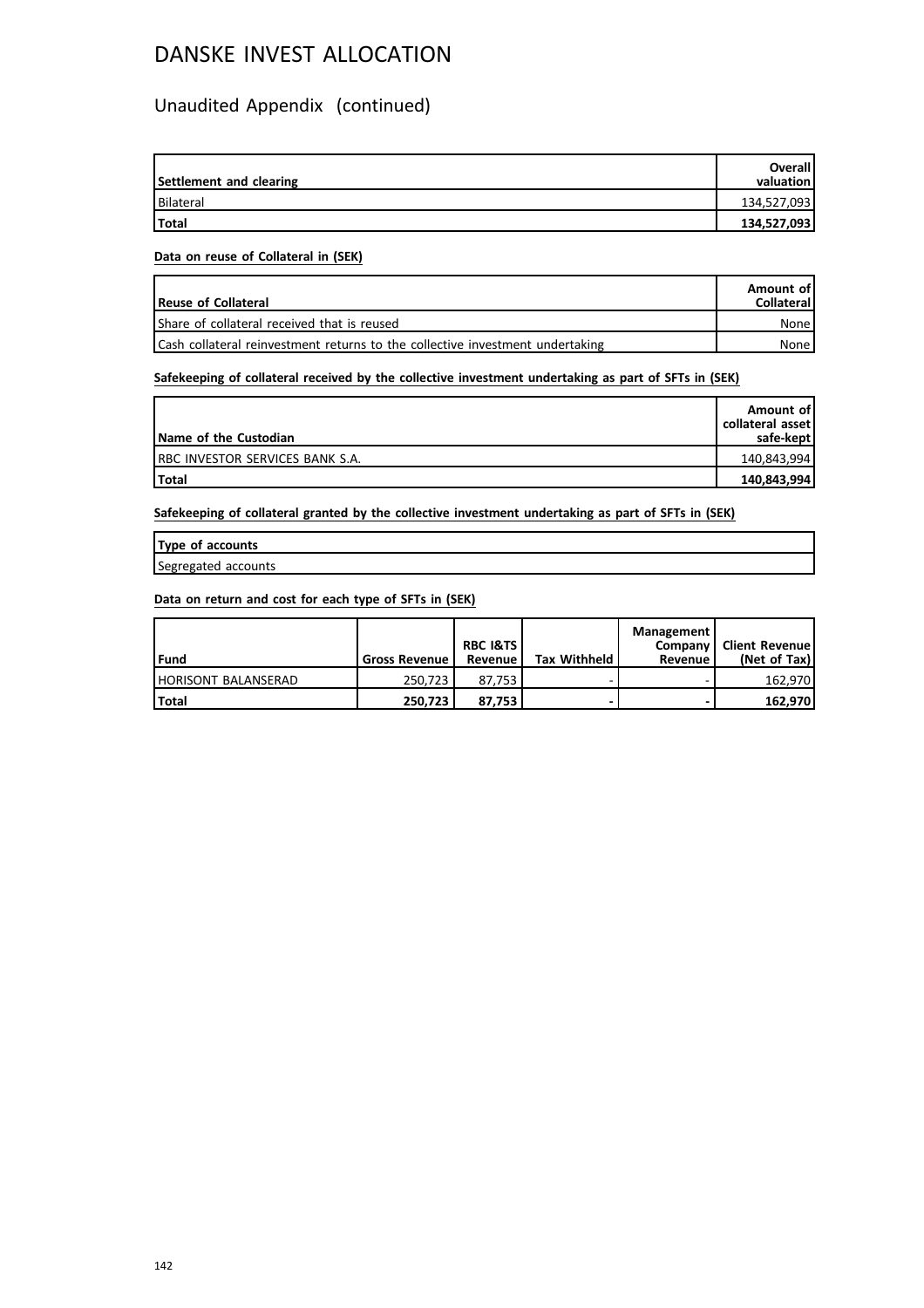## Unaudited Appendix (continued)

**REGULATION (EU) 2015/2365 OF THE EUROPEAN PARLIAMENT AND OF THE COUNCIL of November 25, 2015 on Transparency of Securities Financing Transactions of Reuse and amending Regulation (EU) N°648/2012 Securities Lending - Horisont Försiktig**

## **Global Data in (SEK)**

| Fund                 | <b>Collateral</b> | Overall<br>valuation | Total net<br>assets | (%) of assets! |
|----------------------|-------------------|----------------------|---------------------|----------------|
| i horisont försiktig | 39.125.247        | 37.366.108           |                     | 0.58           |
| Total                | 39,125,247        | 37.366.108           | 6,441,825,685       |                |

| Fund                      | Overall valuation | Investment<br>portfolio at<br>market value | (%) lendable l<br>assets l |
|---------------------------|-------------------|--------------------------------------------|----------------------------|
| <b>HORISONT FÖRSIKTIG</b> | 37.366.108        | 6.424.404.772                              | 0.58                       |
| l Total                   | 37,366,108        | 6.424.404.772                              |                            |

## **Concentration data in (SEK)**

| Ten largest collateral issuers                       | Amount of<br><b>Collateral</b> |
|------------------------------------------------------|--------------------------------|
| USA United States of America                         | 8,609,291                      |
| Kingdom of Denmark                                   | 3,323,731                      |
| French Republic                                      | 2,692,596                      |
| Verisign Inc                                         | 2,500,159                      |
| United Kingdom of Great Britain and Northern Ireland | 2,168,374                      |
| Realkredit Danmark A/S                               | 1,787,720                      |
| Nykredit Realkredit A/S                              | 1,586,649                      |
| Japan                                                | 1,448,501                      |
| Ingersoll Rand                                       | 1,211,347                      |
| Red Hat Inc                                          | 1,095,707                      |

| <b>Top 10 Counterparties</b>       | Overall<br>valuation |
|------------------------------------|----------------------|
| I DEUTSCHE BANK AG                 | 11,233,682           |
| lcitigroup global markets limited  | 9,475,448            |
| ISKANDINAVISKA ENSKILDA BANKEN AB  | 4,101,523            |
| INORDEA BANK AB                    | 3,213,682            |
| ICREDIT SUISSE AG DUBLIN BRANCH    | 2,001,512            |
| IMORGAN STANLEY & CO. INTL PLC     | 1,421,186            |
| <b>INATIXIS</b>                    | 1,220,968            |
| <b>HSBC BANK PLC</b>               | 1,032,710            |
| <b>GOLDMAN SACHS INTERNATIONAL</b> | 869,390              |
| ITHE BANK OF NOVA SCOTIA           | 863,711              |

## **Aggregate transaction data for each type of SFTs broken down according to the below categories in (SEK)**

| Type of Collateral   | Amount of<br>Collateral |
|----------------------|-------------------------|
| <b>BONDS</b>         | 25,020,155              |
| <b>LEQUITIES</b>     | 13,903,442              |
| <b>IMONEY MARKET</b> | 201,650                 |
| Total                | 39,125,247              |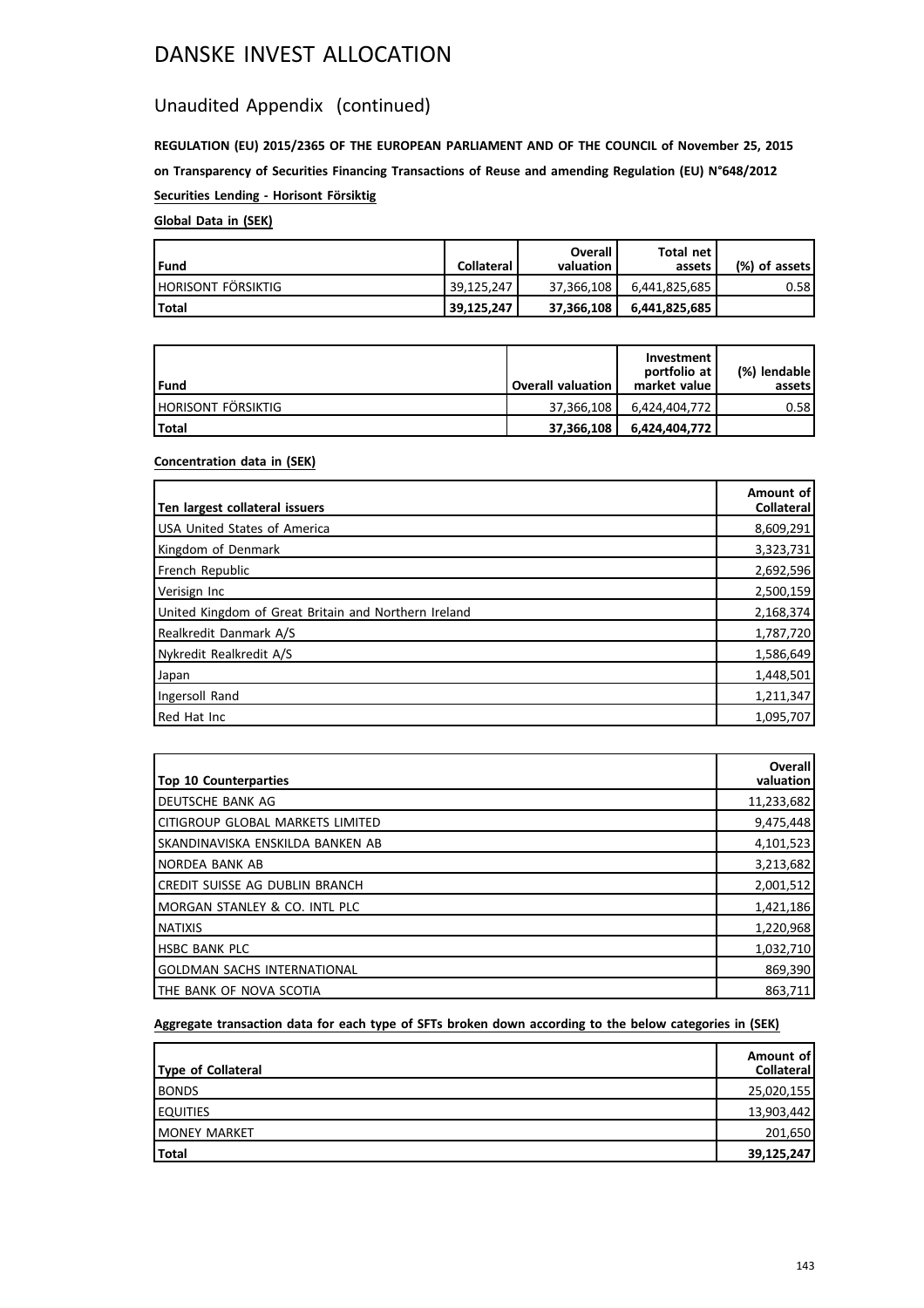# Unaudited Appendix (continued)

| Maturity tenor of the Collateral | Amount of<br>Collateral |
|----------------------------------|-------------------------|
| Less than one day                |                         |
| One day to one week              |                         |
| One week to one month            |                         |
| One month to three months        | 331,777                 |
| Three months to one year         | 158,047                 |
| Above one year                   | 24,731,981              |
| Open transaction                 | 13,903,442              |
| Total                            | 39,125,247              |

| Currencies of Cash Collateral | Amount of<br><b>Collateral</b> |
|-------------------------------|--------------------------------|
| N/A                           |                                |

| <b>Currencies of Securities Collateral</b> | Amount of<br>Collateral |
|--------------------------------------------|-------------------------|
| USD                                        | 18,148,258              |
| <b>DKK</b>                                 | 6,698,100               |
| <b>EUR</b>                                 | 5,511,476               |
| <b>CAD</b>                                 | 4,672,032               |
| GBP                                        | 2,646,880               |
| JPY                                        | 1,448,501               |
| Total                                      | 39,125,247              |

| Maturity tenor of the SFTs | <b>Overall</b><br>valuation |
|----------------------------|-----------------------------|
|                            |                             |
| Less than one day          | 499,500                     |
| One day to one week        |                             |
| One week to one month      |                             |
| One month to three months  |                             |
| Three months to one year   |                             |
| Above one year             |                             |
| Open transaction           | 36,866,608                  |
| Total                      | 37,366,108                  |

| Countries in which the counterparties are established | Overall<br>valuation |
|-------------------------------------------------------|----------------------|
| <b>GREAT BRITAIN</b>                                  | 25,675,763           |
| <b>SWEDEN</b>                                         | 3,780,663            |
| DENMARK                                               | 3,703,662            |
| <b>IRELAND</b>                                        | 2,007,436            |
| <b>FRANCE</b>                                         | 1,332,317            |
| <b>CANADA</b>                                         | 866,267              |
| Total                                                 | 37,366,108           |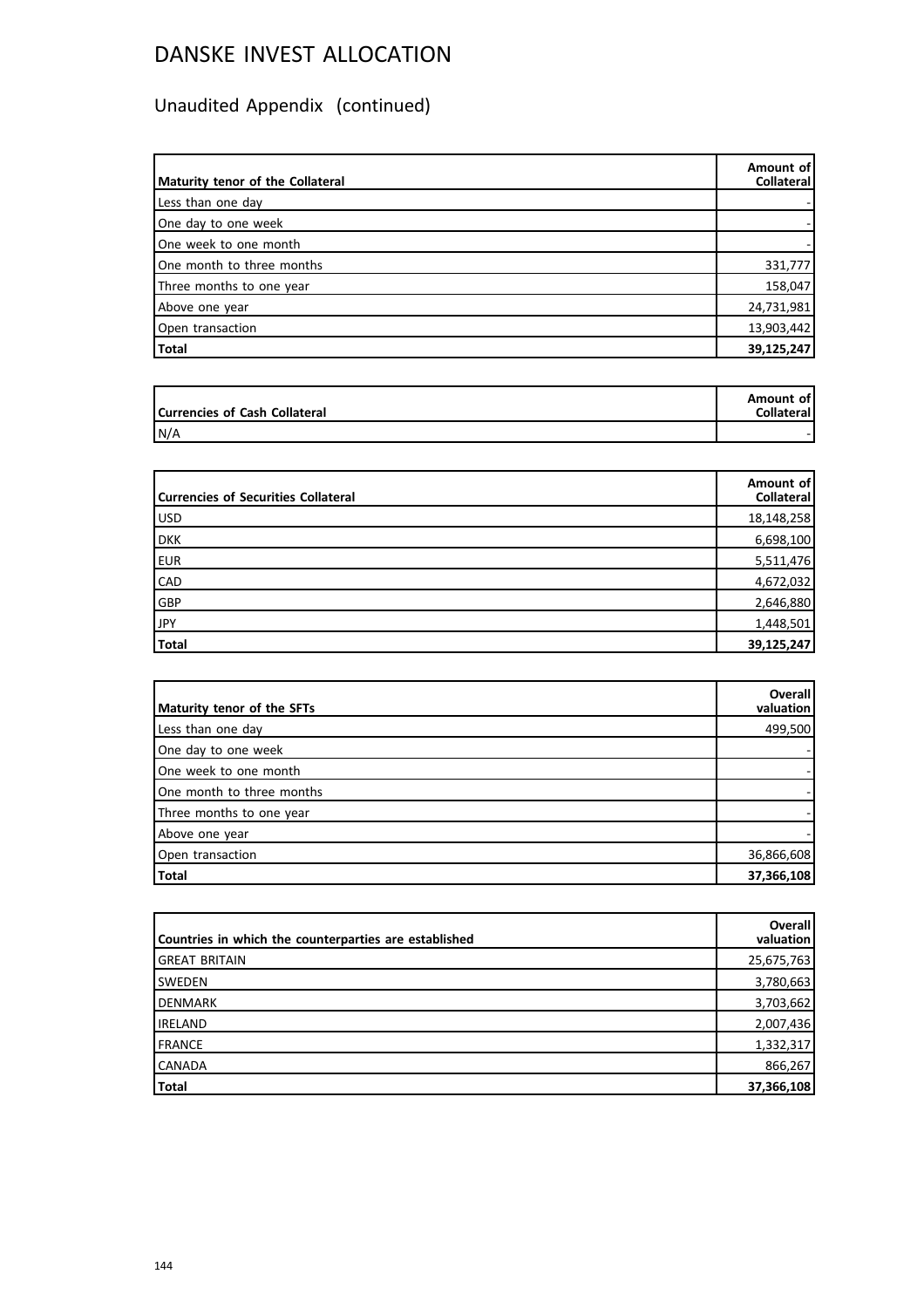### Unaudited Appendix (continued)

| Settlement and clearing | <b>Overall</b><br>valuation |
|-------------------------|-----------------------------|
| Bilateral               | 37,366,108                  |
| <b>Total</b>            | 37,366,108                  |

#### **Data on reuse of Collateral in (SEK)**

| Reuse of Collateral                                                           | Amount of<br><b>Collateral</b> |
|-------------------------------------------------------------------------------|--------------------------------|
| Share of collateral received that is reused                                   | None l                         |
| Cash collateral reinvestment returns to the collective investment undertaking | None l                         |

### **Safekeeping of collateral received by the collective investment undertaking as part of SFTs in (SEK)**

| Name of the Custodian            | Amount of<br>collateral asset<br>safe-kept |
|----------------------------------|--------------------------------------------|
| IRBC INVESTOR SERVICES BANK S.A. | 39,125,247                                 |
| <b>Total</b>                     | 39,125,247                                 |

**Safekeeping of collateral granted by the collective investment undertaking as part of SFTs in (SEK)**

| Type of accounts    |  |
|---------------------|--|
| Segregated accounts |  |

| l Fund                    | <b>Gross Revenue</b> | <b>RBC I&amp;TS</b><br>Revenue | <b>Tax Withheld</b> | Management<br>Revenue | Company   Client Revenue<br>(Net of Tax) |
|---------------------------|----------------------|--------------------------------|---------------------|-----------------------|------------------------------------------|
| <b>HORISONT FÖRSIKTIG</b> | 127.162              | 44.507                         |                     |                       | 82.655                                   |
| <b>Total</b>              | 127.162              | 44.507                         |                     |                       | 82.655                                   |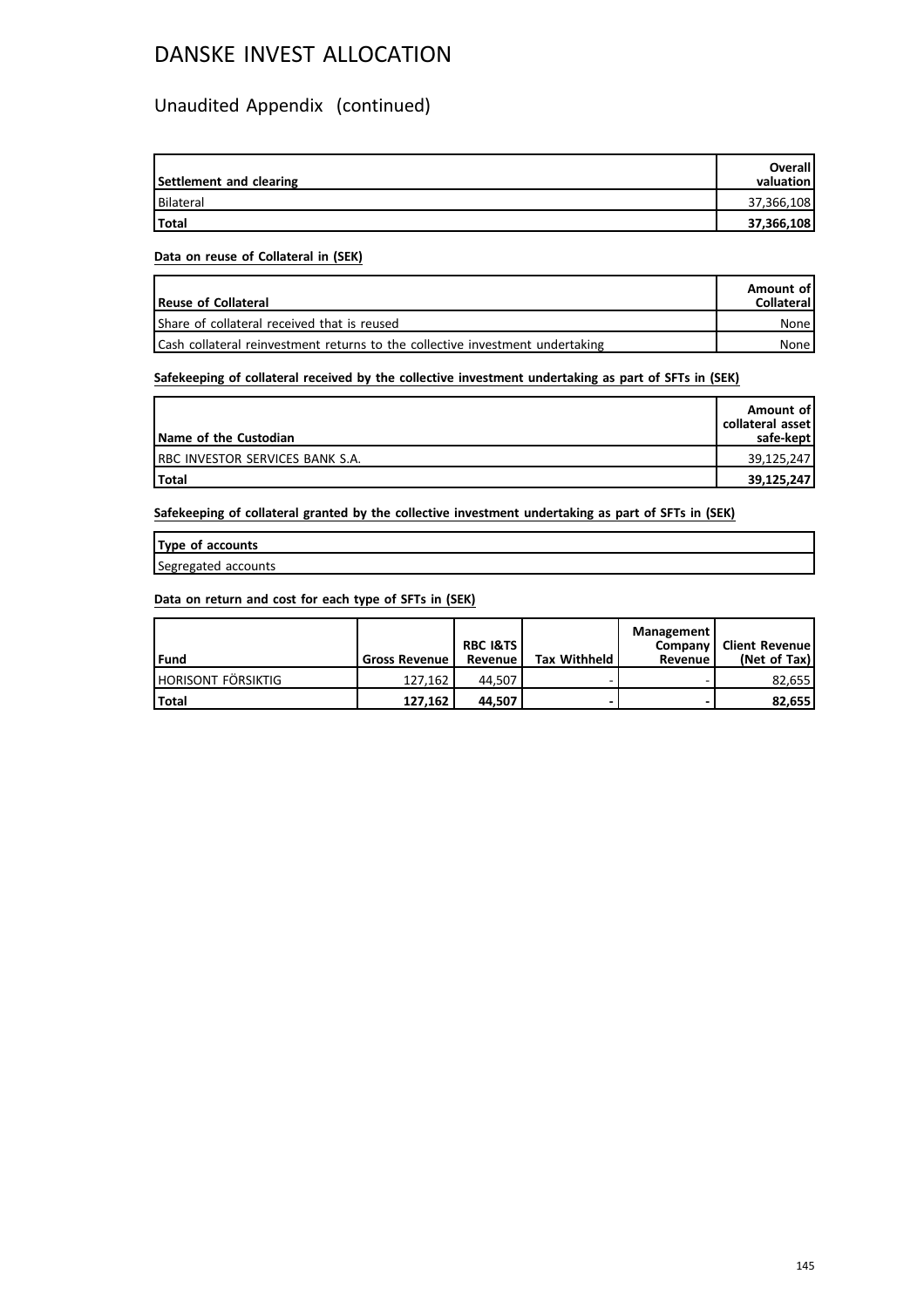### Unaudited Appendix (continued)

### **REGULATION (EU) 2015/2365 OF THE EUROPEAN PARLIAMENT AND OF THE COUNCIL of November 25, 2015**

**on Transparency of Securities Financing Transactions of Reuse and amending Regulation (EU) N°648/2012**

### **Securities Lending - June Balanced**

Please note that there were no securities on loan as at December 31, 2018, hence only revenue information for the year under review is shown:

| l Fund               | <b>Gross Revenue</b> | <b>RBC I&amp;TS</b><br>Revenue | <b>Tax Withheld</b> | Management<br>Company<br>Revenue | <b>Client Revenue</b><br>(Net of Tax) |
|----------------------|----------------------|--------------------------------|---------------------|----------------------------------|---------------------------------------|
| <b>JUNE BALANCED</b> | 5.862                | 1.897                          |                     |                                  | 3,965                                 |
| <b>Total</b>         | 5.862                | 1.897                          |                     |                                  | 3,965                                 |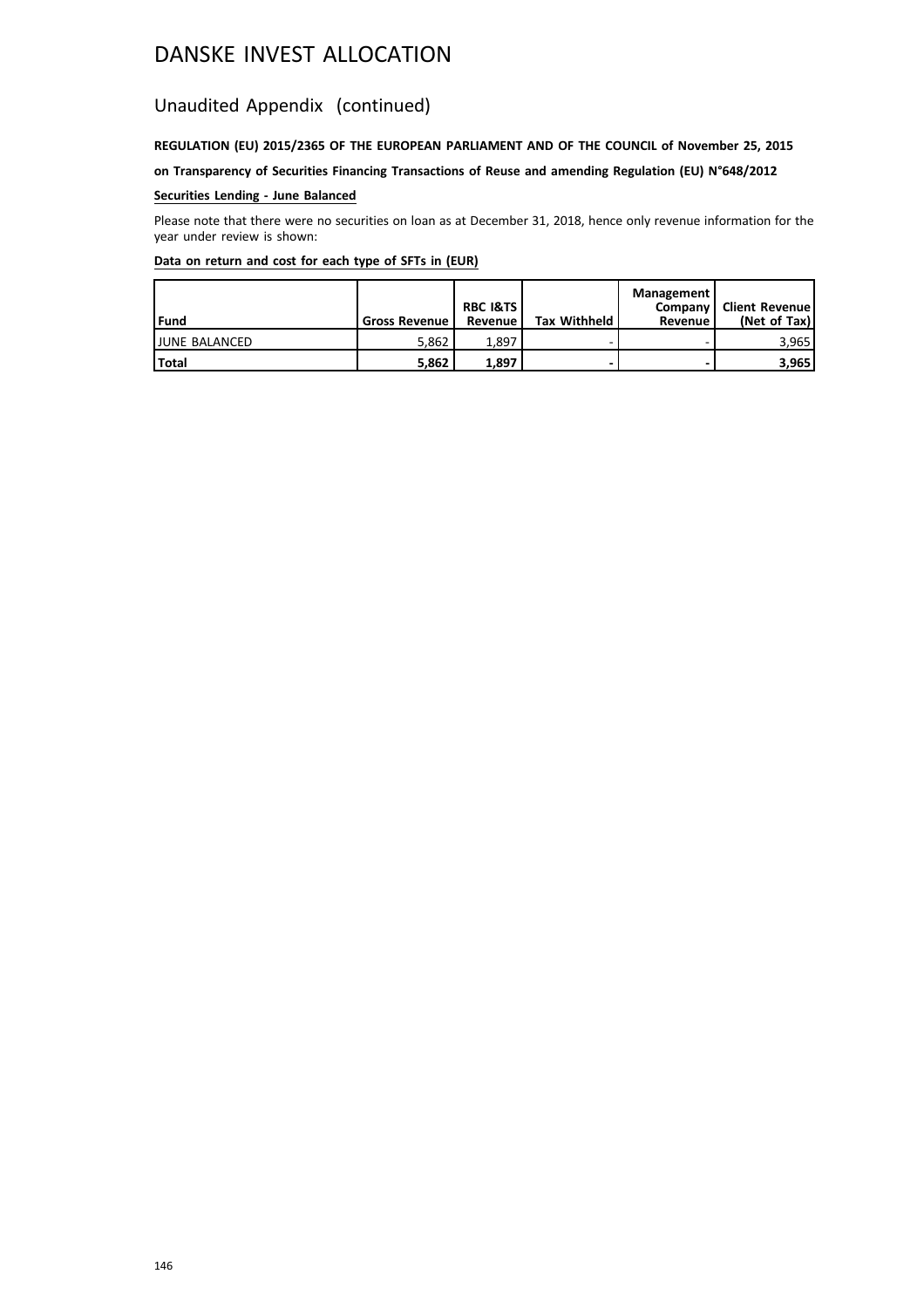### Unaudited Appendix (continued)

### **REGULATION (EU) 2015/2365 OF THE EUROPEAN PARLIAMENT AND OF THE COUNCIL of November 25, 2015**

**on Transparency of Securities Financing Transactions of Reuse and amending Regulation (EU) N°648/2012**

### **Securities Lending - June Defensive**

Please note that there were no securities on loan as at December 31, 2018, hence only revenue information for the year under review is shown:

| l Fund                 | <b>Gross Revenue</b> | <b>RBC I&amp;TS</b><br>Revenue | <b>Tax Withheld</b> | Management<br>Revenue | Company   Client Revenue<br>(Net of Tax) |
|------------------------|----------------------|--------------------------------|---------------------|-----------------------|------------------------------------------|
| <b>IJUNE DEFENSIVE</b> | 403                  | 130                            |                     |                       | 273                                      |
| Total                  | 403                  | 130                            |                     | -                     | 273                                      |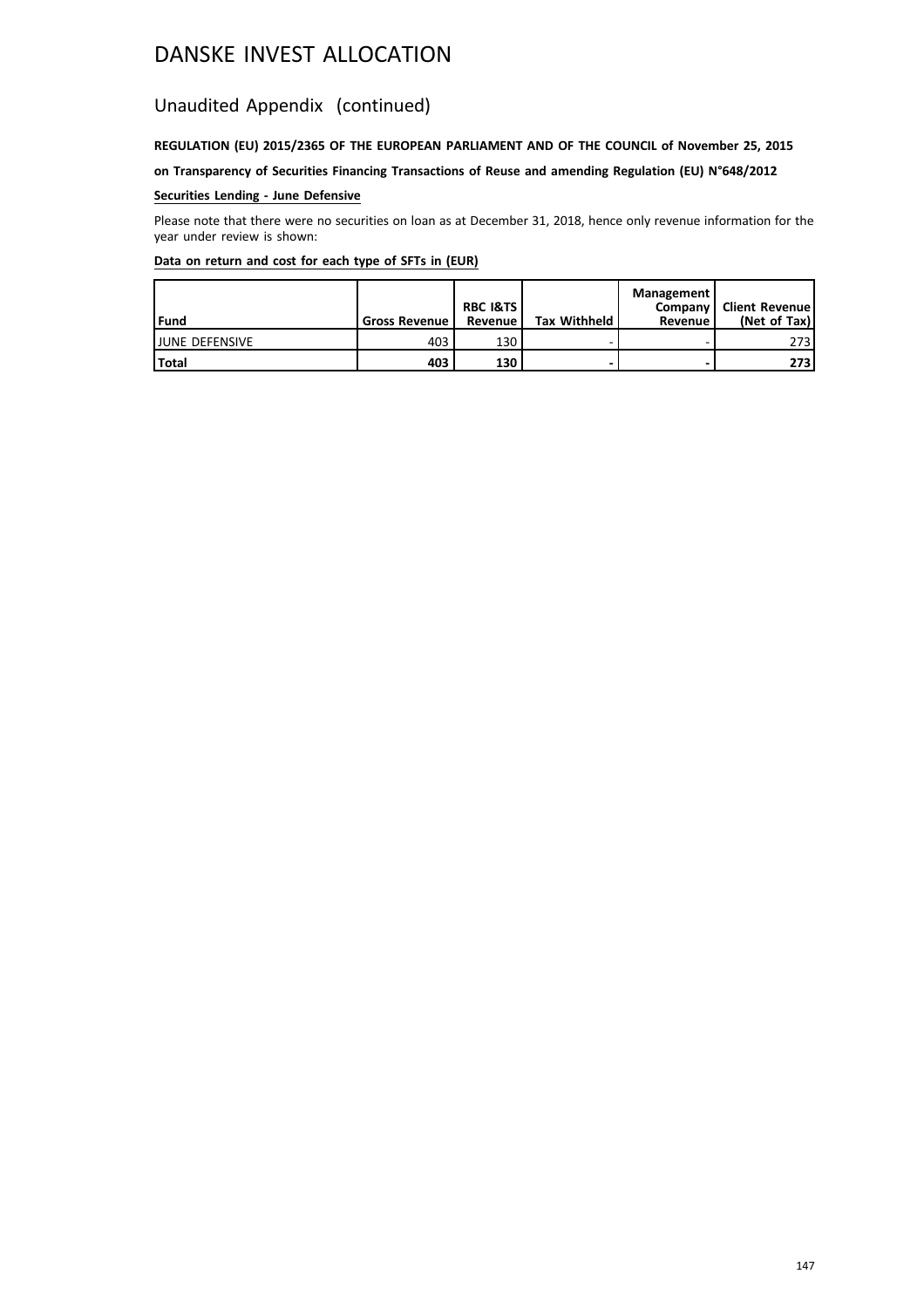### Unaudited Appendix (continued)

**REGULATION (EU) 2015/2365 OF THE EUROPEAN PARLIAMENT AND OF THE COUNCIL of November 25, 2015 on Transparency of Securities Financing Transactions of Reuse and amending Regulation (EU) N°648/2012 Securities Lending - June Moderate**

### **Global Data in (EUR)**

| l Fund                | <b>Collateral</b> | Overall<br>valuation | Total net<br>assets | (%) of assets! |
|-----------------------|-------------------|----------------------|---------------------|----------------|
| <b>IJUNE MODERATE</b> | 1.135.572         | 1.081.481            | 19.870.920          | 5.44           |
| <b>Total</b>          | 1,135,572         | 1,081,481            | 19,870,920          |                |

| Fund                  | <b>Overall valuation</b> | Investment<br>portfolio at<br>market value | (%) lendable<br>assets l |
|-----------------------|--------------------------|--------------------------------------------|--------------------------|
| <b>IJUNE MODERATE</b> | 1.081.481                | 19.759.368                                 | 5.47                     |
| <b>Total</b>          | 1,081,481                | 19,759,368                                 |                          |

### **Concentration data in (EUR)**

| Ten largest collateral issuers                       | Amount of<br>Collateral |
|------------------------------------------------------|-------------------------|
| United Kingdom of Great Britain and Northern Ireland | 483,145                 |
| Societe Generale SA                                  | 197,984                 |
| Japan                                                | 158,006                 |
| Republic of Finland                                  | 79,342                  |
| Advanced Micro Devices Inc AMD                       | 25,953                  |
| French Republic                                      | 21,602                  |
| At and T Inc                                         | 20,613                  |
| Julius Baer Gruppe AG                                | 19,852                  |
| Novartis AG Basel                                    | 17,927                  |
| <b>BHP Group PLC</b>                                 | 13,214                  |

| <b>Top 10 Counterparties</b>     | Overall<br>valuation |
|----------------------------------|----------------------|
| IBARCLAYS CAPITAL SECURITIES LTD | 706.757              |
| IUNICREDIT BANK AG               | 374.724              |

| Type of Collateral | Amount of<br><b>Collateral</b> |
|--------------------|--------------------------------|
| <b>BONDS</b>       | 742,095                        |
| <b>EQUITIES</b>    | 393,477                        |
| Total              | 1,135,572                      |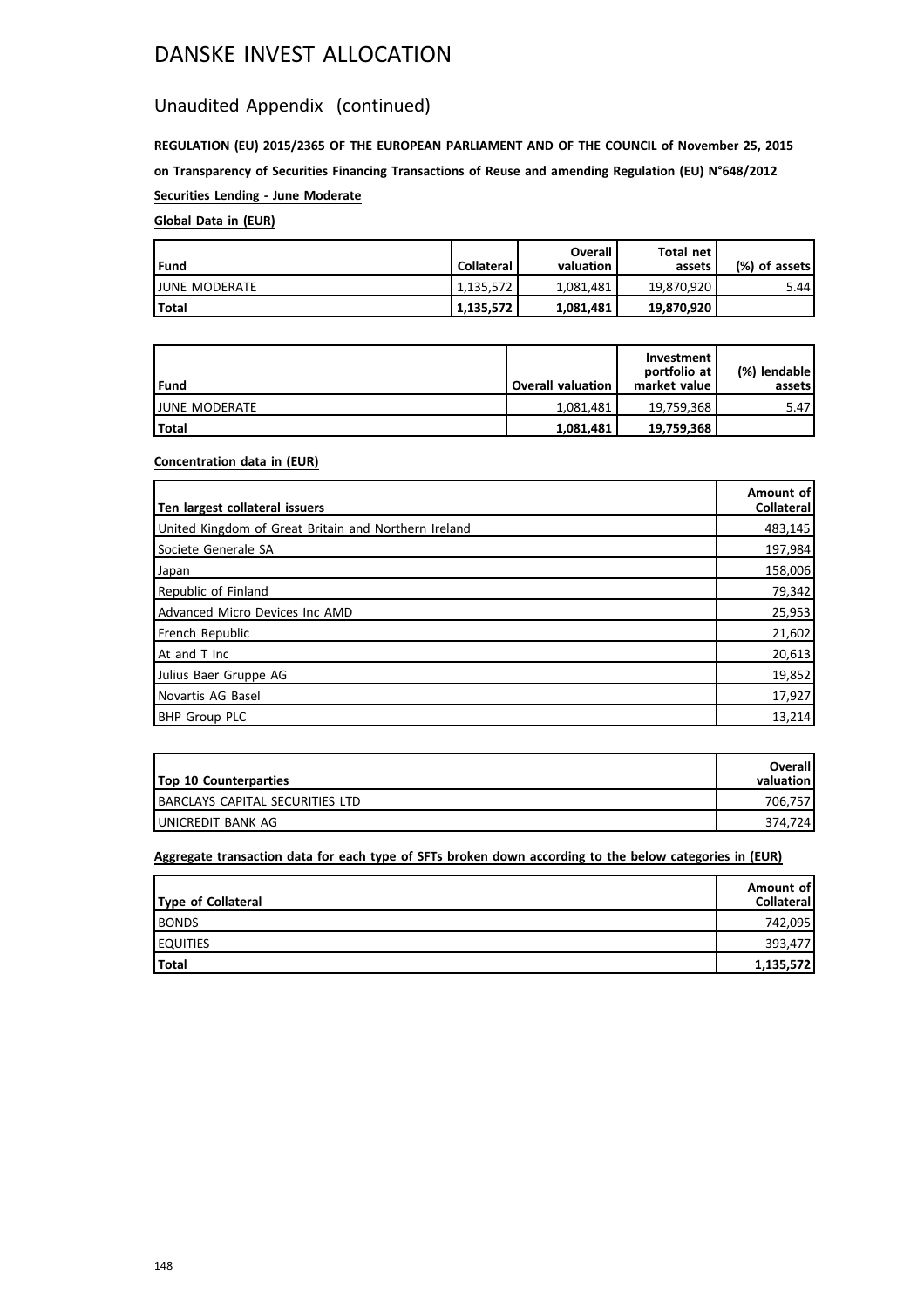| Maturity tenor of the Collateral | Amount of<br><b>Collateral</b> |
|----------------------------------|--------------------------------|
| Less than one day                |                                |
| One day to one week              |                                |
| One week to one month            |                                |
| One month to three months        |                                |
| Three months to one year         | 21,601                         |
| Above one year                   | 720,494                        |
| Open transaction                 | 393,477                        |
| Total                            | 1,135,572                      |

| Currencies of Cash Collateral | Amount of<br><b>Collateral</b> |
|-------------------------------|--------------------------------|
| N/A                           |                                |

| <b>Currencies of Securities Collateral</b> | Amount of<br><b>Collateral</b> |
|--------------------------------------------|--------------------------------|
| GBP                                        | 511,896                        |
| <b>EUR</b>                                 | 301,000                        |
| <b>JPY</b>                                 | 158,006                        |
| USD                                        | 78,275                         |
| <b>CHF</b>                                 | 53,728                         |
| CAD                                        | 18,937                         |
| <b>SEK</b>                                 | 8,020                          |
| AUD                                        | 5,710                          |
| <b>Total</b>                               | 1,135,572                      |

| Maturity tenor of the SFTs | Overall<br>valuation |
|----------------------------|----------------------|
| Less than one day          |                      |
| One day to one week        |                      |
| One week to one month      |                      |
| One month to three months  |                      |
| Three months to one year   |                      |
| Above one year             |                      |
| Open transaction           | 1,081,481            |
| Total                      | 1,081,481            |

| Countries in which the counterparties are established | <b>Overall</b><br>valuation l |
|-------------------------------------------------------|-------------------------------|
| <b>IDENMARK</b>                                       | 706,757                       |
| <b>GERMANY</b>                                        | 374.7241                      |
| <b>Total</b>                                          | 1,081,481                     |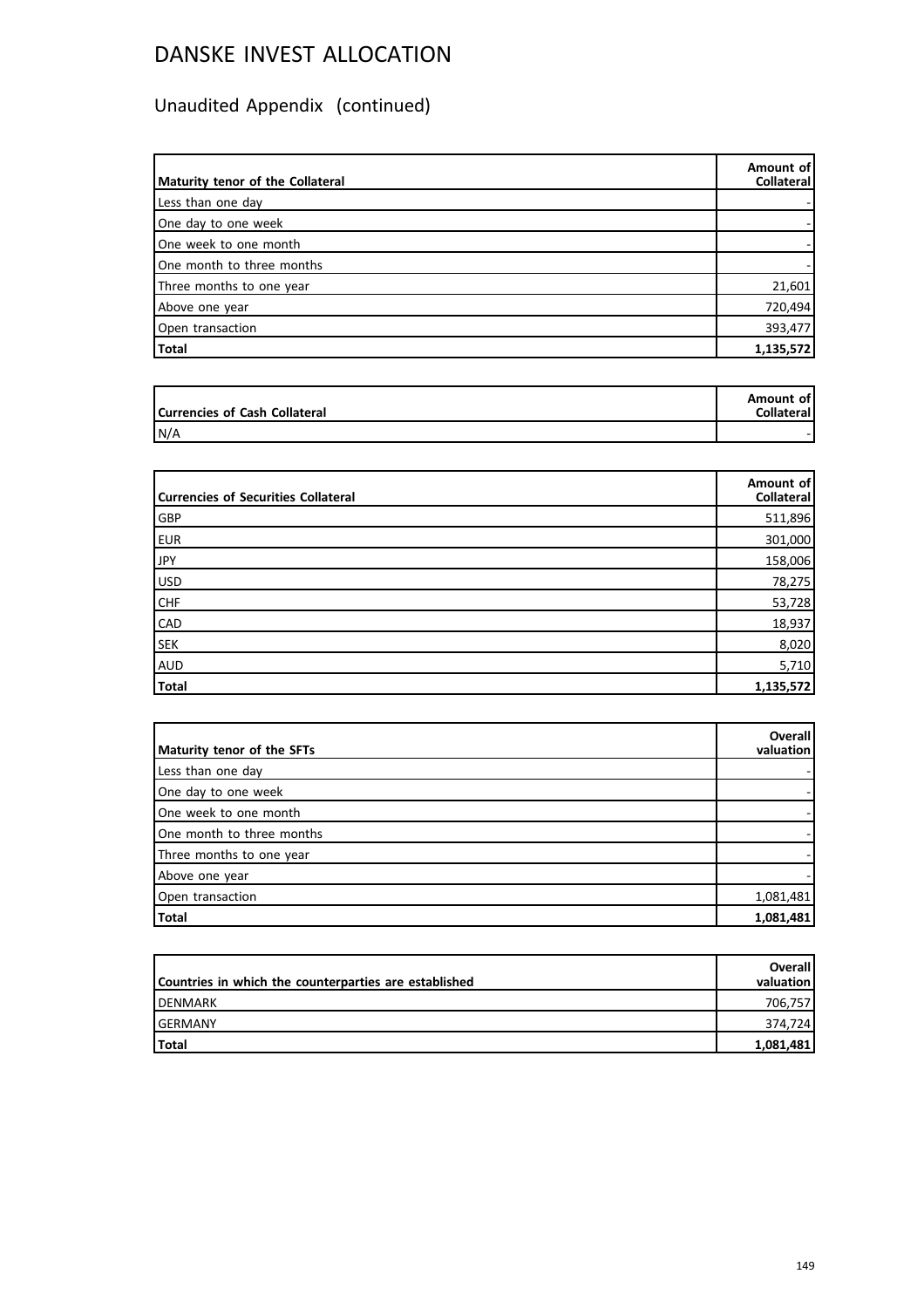### Unaudited Appendix (continued)

| Settlement and clearing | <b>Overall</b><br>valuation |
|-------------------------|-----------------------------|
| <b>Bilateral</b>        | 1,081,481                   |
| <b>Total</b>            | 1,081,481                   |

#### **Data on reuse of Collateral in (EUR)**

| <b>Reuse of Collateral</b>                                                    | Amount of<br><b>Collateral</b> |
|-------------------------------------------------------------------------------|--------------------------------|
| Share of collateral received that is reused                                   | None                           |
| Cash collateral reinvestment returns to the collective investment undertaking | None l                         |

### **Safekeeping of collateral received by the collective investment undertaking as part of SFTs in (EUR)**

| Name of the Custodian            | Amount of<br>collateral asset<br>safe-kept |
|----------------------------------|--------------------------------------------|
| IRBC INVESTOR SERVICES BANK S.A. | 1,135,572                                  |
| <b>Total</b>                     | 1,135,572                                  |

**Safekeeping of collateral granted by the collective investment undertaking as part of SFTs in (EUR)**

| Type of accounts    |  |
|---------------------|--|
| Segregated accounts |  |

| Fund                  | <b>Gross Revenue</b> | <b>RBC I&amp;TS</b><br>Revenue | <b>Tax Withheld</b> | <b>Management</b><br>Company<br>Revenue | Client Revenue<br>(Net of Tax) |
|-----------------------|----------------------|--------------------------------|---------------------|-----------------------------------------|--------------------------------|
| <b>IJUNE MODERATE</b> | 4.369                | 1.436                          |                     |                                         | 2,933                          |
| <b>Total</b>          | 4.369                | 1.436                          |                     |                                         | 2,933                          |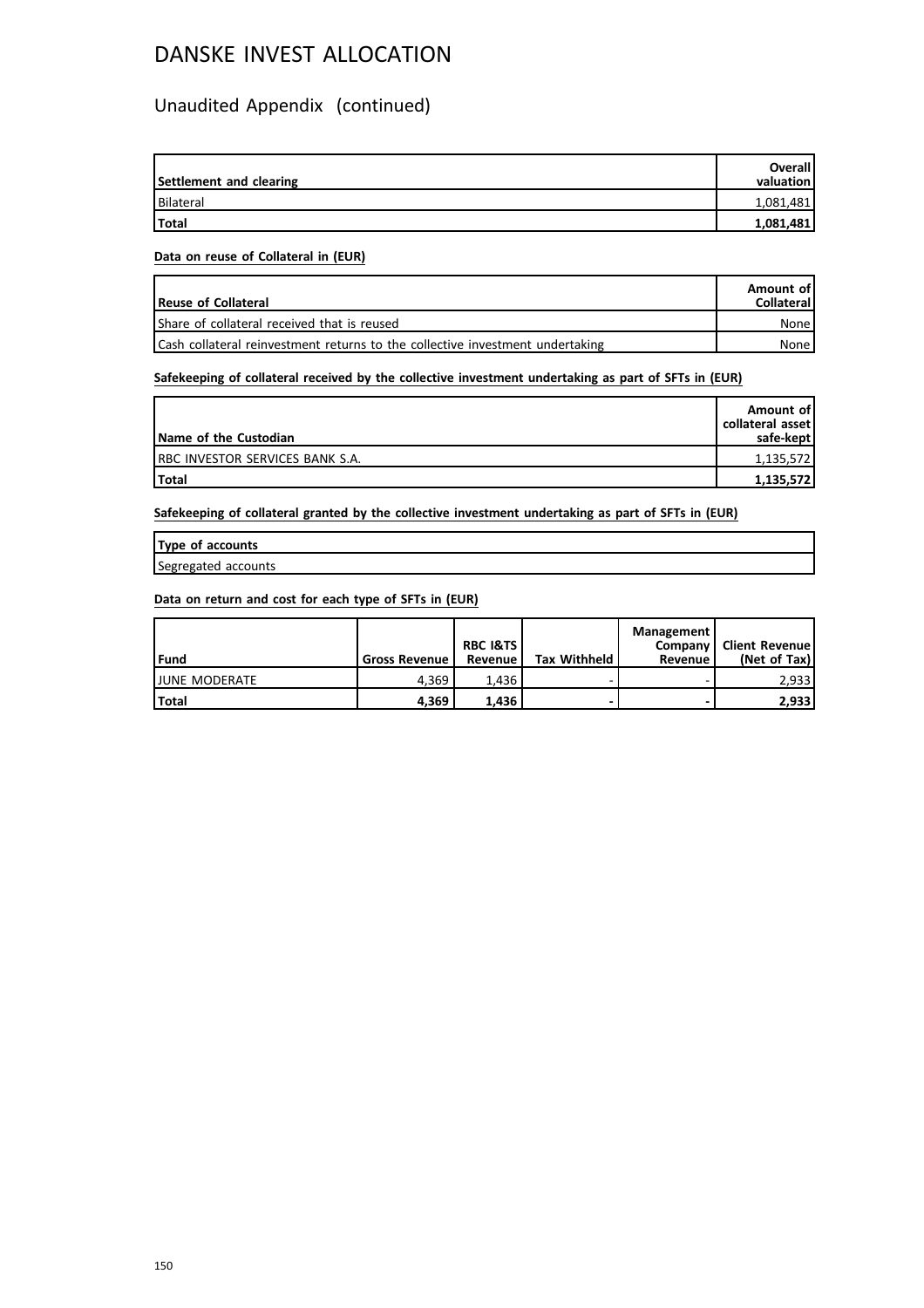### Unaudited Appendix (continued)

**REGULATION (EU) 2015/2365 OF THE EUROPEAN PARLIAMENT AND OF THE COUNCIL of November 25, 2015 on Transparency of Securities Financing Transactions of Reuse and amending Regulation (EU) N°648/2012 Securities Lending - June Opportunity**

### **Global Data in (EUR)**

| l Fund                   | <b>Collateral</b> | Overall<br>valuation | Total net<br>assets | (%) of assets! |
|--------------------------|-------------------|----------------------|---------------------|----------------|
| <b>IJUNE OPPORTUNITY</b> | 39.717            | 37.825               | 22.564.023          | 0.17           |
| Total                    | 39.717            | 37.825               | 22,564,023          |                |

| Fund                     | <b>Overall valuation</b> | Investment<br>portfolio at<br>market value | (%) lendable l<br>assets l |
|--------------------------|--------------------------|--------------------------------------------|----------------------------|
| <b>IJUNE OPPORTUNITY</b> | 37.825                   | 22.443.540                                 | 0.17                       |
| l Total                  | 37.825                   | 22,443,540                                 |                            |

### **Concentration data in (EUR)**

| Ten largest collateral issuers                      | Amount of<br>Collateral |
|-----------------------------------------------------|-------------------------|
| Federal Republic of Germany                         | 10,826                  |
| Japan                                               | 8,296                   |
| French Republic                                     | 7,363                   |
| Kingdom of the Netherlands                          | 4,915                   |
| European Bank For Reconstruction & Development EBRD | 4,500                   |
| Kingdom of Belgium                                  | 2,636                   |
| Republic of Finland                                 | 1,181                   |

| <b>Top 10 Counterparties</b> | <b>Overall</b><br>valuation l |
|------------------------------|-------------------------------|
| <b>UBS AG</b>                | 37.825                        |

| Type of Collateral | Amount of<br>Collateral |
|--------------------|-------------------------|
| <b>BONDS</b>       | 39.717                  |
| Total              | 39,717                  |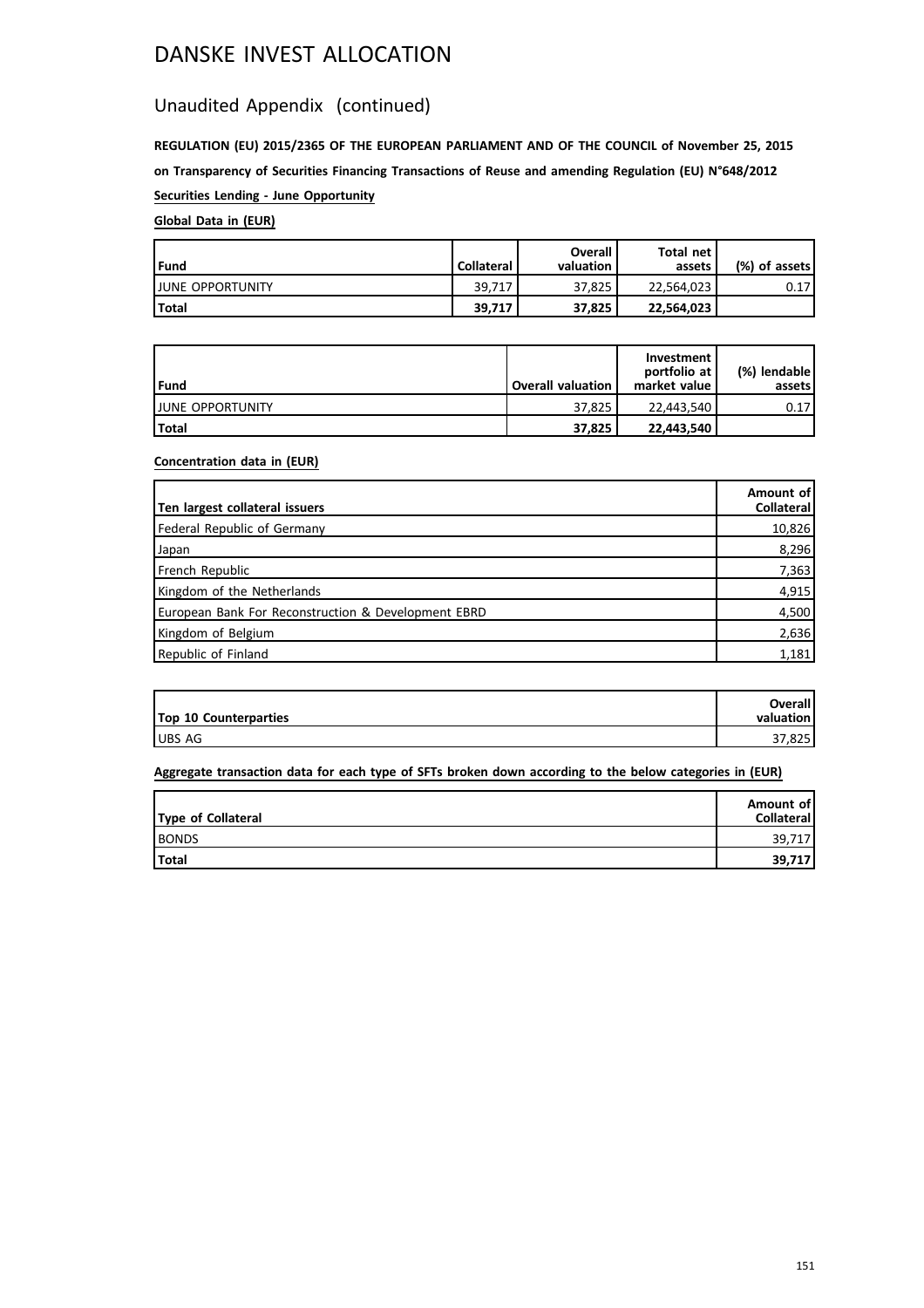| Maturity tenor of the Collateral | Amount of<br>Collateral |
|----------------------------------|-------------------------|
| Less than one day                |                         |
| One day to one week              |                         |
| One week to one month            |                         |
| One month to three months        | 4,284                   |
| Three months to one year         | 1,181                   |
| Above one year                   | 34,252                  |
| Open transaction                 |                         |
| Total                            | 39,717                  |

| Currencies of Cash Collateral | Amount of<br><b>Collateral</b> |
|-------------------------------|--------------------------------|
| N/A                           |                                |
| Total                         |                                |

| Currencies of Securities Collateral | Amount of<br>Collateral |
|-------------------------------------|-------------------------|
| EUR                                 | 26,921                  |
| JPY                                 | 8,296                   |
| GBP                                 | 4,500                   |
| Total                               | 39,717                  |

| Maturity tenor of the SFTs | <b>Overall</b><br>valuation |
|----------------------------|-----------------------------|
| Less than one day          |                             |
| One day to one week        |                             |
| One week to one month      |                             |
| One month to three months  |                             |
| Three months to one year   |                             |
| Above one year             |                             |
| Open transaction           | 37,825                      |
| Total                      | 37,825                      |

| Countries in which the counterparties are established | <b>Overall</b><br>valuation |
|-------------------------------------------------------|-----------------------------|
| IGREAT BRITAIN                                        | 37.825                      |
| l Total                                               | 37.825                      |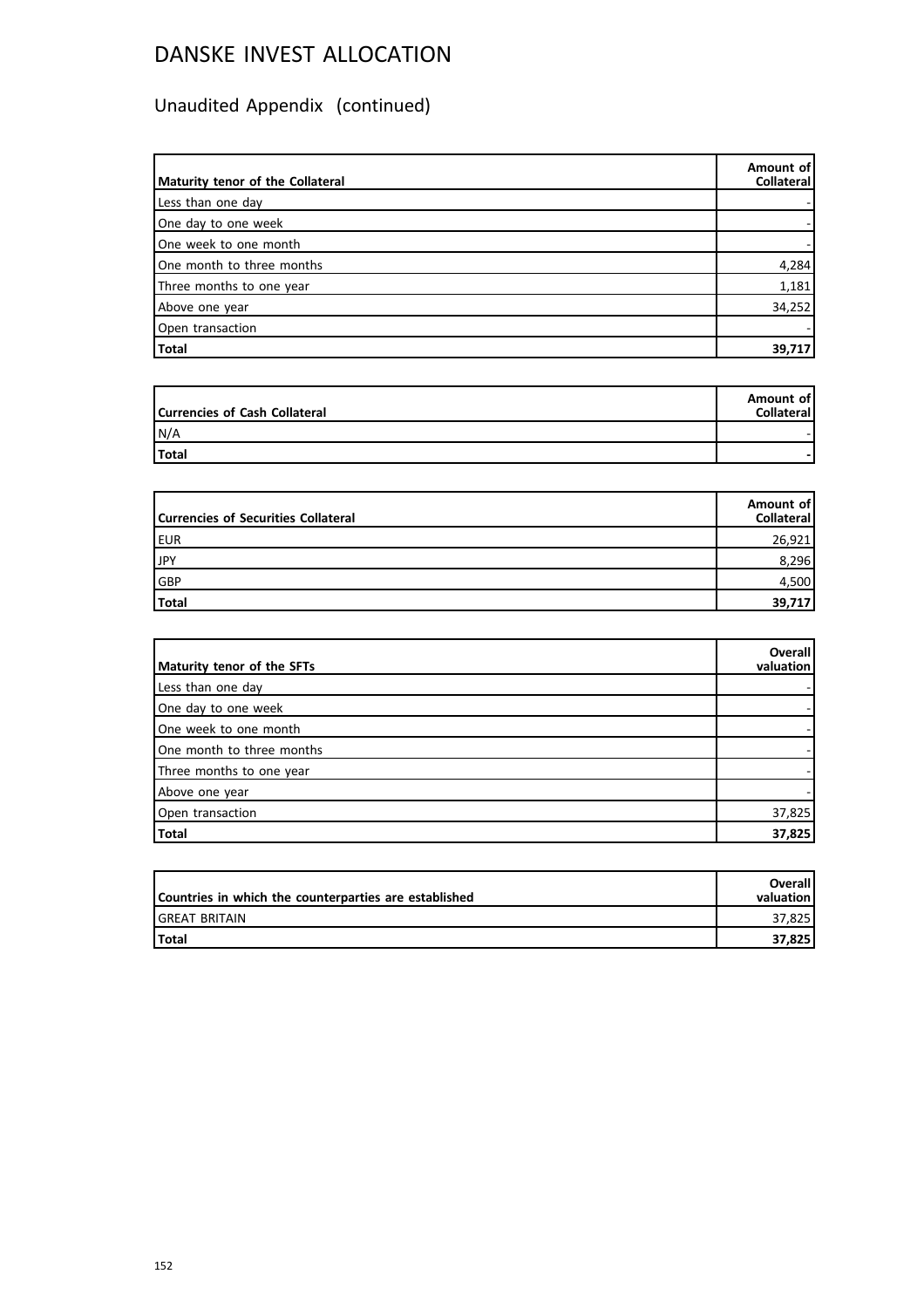### Unaudited Appendix (continued)

| Settlement and clearing | Overall<br>valuation |
|-------------------------|----------------------|
| Bilateral               | 37,825               |
| Total                   | 37,825               |

#### **Data on reuse of Collateral in (EUR)**

| <b>Reuse of Collateral</b>                                                    | Amount of<br><b>Collateral</b> |
|-------------------------------------------------------------------------------|--------------------------------|
| Share of collateral received that is reused                                   | None                           |
| Cash collateral reinvestment returns to the collective investment undertaking | None l                         |

### **Safekeeping of collateral received by the collective investment undertaking as part of SFTs in (EUR)**

| Name of the Custodian            | Amount of<br>collateral asset<br>safe-kept |
|----------------------------------|--------------------------------------------|
| IRBC INVESTOR SERVICES BANK S.A. | 39,717                                     |
| <b>Total</b>                     | 39,717                                     |

**Safekeeping of collateral granted by the collective investment undertaking as part of SFTs in (EUR)**

| Type of accounts    |  |
|---------------------|--|
| Segregated accounts |  |

| l Fund                   | <b>Gross Revenue</b> | <b>RBC I&amp;TS</b> | Revenue   Tax Withheld | Management<br>Company I<br>Revenue | <b>Client Revenue!</b><br>(Net of Tax) |
|--------------------------|----------------------|---------------------|------------------------|------------------------------------|----------------------------------------|
| <b>IJUNE OPPORTUNITY</b> | 15.549               | 5.063               |                        |                                    | 10.486                                 |
| Total                    | 15.549               | 5.063               |                        | -                                  | 10.486                                 |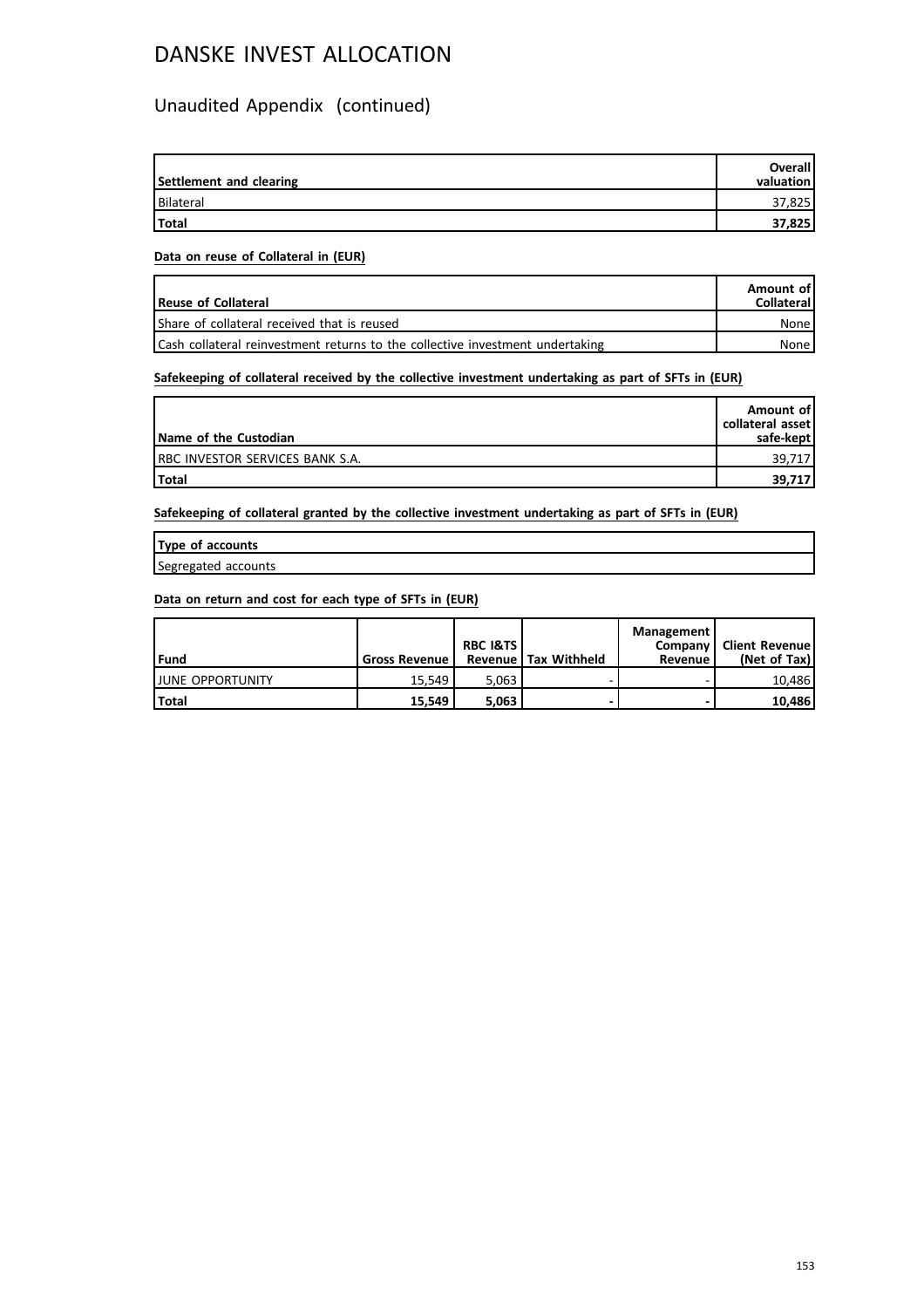### Unaudited Appendix (continued)

**REGULATION (EU) 2015/2365 OF THE EUROPEAN PARLIAMENT AND OF THE COUNCIL of November 25, 2015 on Transparency of Securities Financing Transactions of Reuse and amending Regulation (EU) N°648/2012 Securities Lending - June Progressive**

### **Global Data in (EUR)**

| Fund                     | <b>Collateral</b> | Overall<br>valuation | Total net<br>assets | (%) of assets! |
|--------------------------|-------------------|----------------------|---------------------|----------------|
| <b>LIUNE PROGRESSIVE</b> | $5,158,790$ i     | 4.913.130            | 36.117.760          | 13.60          |
| l Total                  | 5.158.790         | 4.913.130            | 36,117,760          |                |

| l Fund                   | <b>Overall valuation</b> | Investment<br>portfolio at<br>market value | (%) lendable l<br>assets |
|--------------------------|--------------------------|--------------------------------------------|--------------------------|
| <b>IJUNE PROGRESSIVE</b> | 4.913.130                | 35.901.406                                 | 13.69                    |
| <b>Total</b>             | 4,913,130                | 35,901,406                                 |                          |

### **Concentration data in (EUR)**

| Ten largest collateral issuers                       | Amount of<br>Collateral |
|------------------------------------------------------|-------------------------|
| Japan                                                | 1,084,127               |
| United Kingdom of Great Britain and Northern Ireland | 1,053,573               |
| Federal Republic of Germany                          | 964,975                 |
| French Republic                                      | 703,563                 |
| Kingdom of the Netherlands                           | 438,062                 |
| European Bank For Reconstruction & Development EBRD  | 401,111                 |
| Republic of Finland                                  | 278,352                 |
| Kingdom of Belgium                                   | 235,027                 |

| <b>Top 10 Counterparties</b>    | Overall<br>valuation |
|---------------------------------|----------------------|
| <b>UBS AG</b>                   | 3,371,932            |
| BARCLAYS CAPITAL SECURITIES LTD | 1,541,198            |

| Type of Collateral | Amount of<br><b>Collateral</b> |
|--------------------|--------------------------------|
| <b>BONDS</b>       | 5,158,790                      |
| Total              | 5,158,790                      |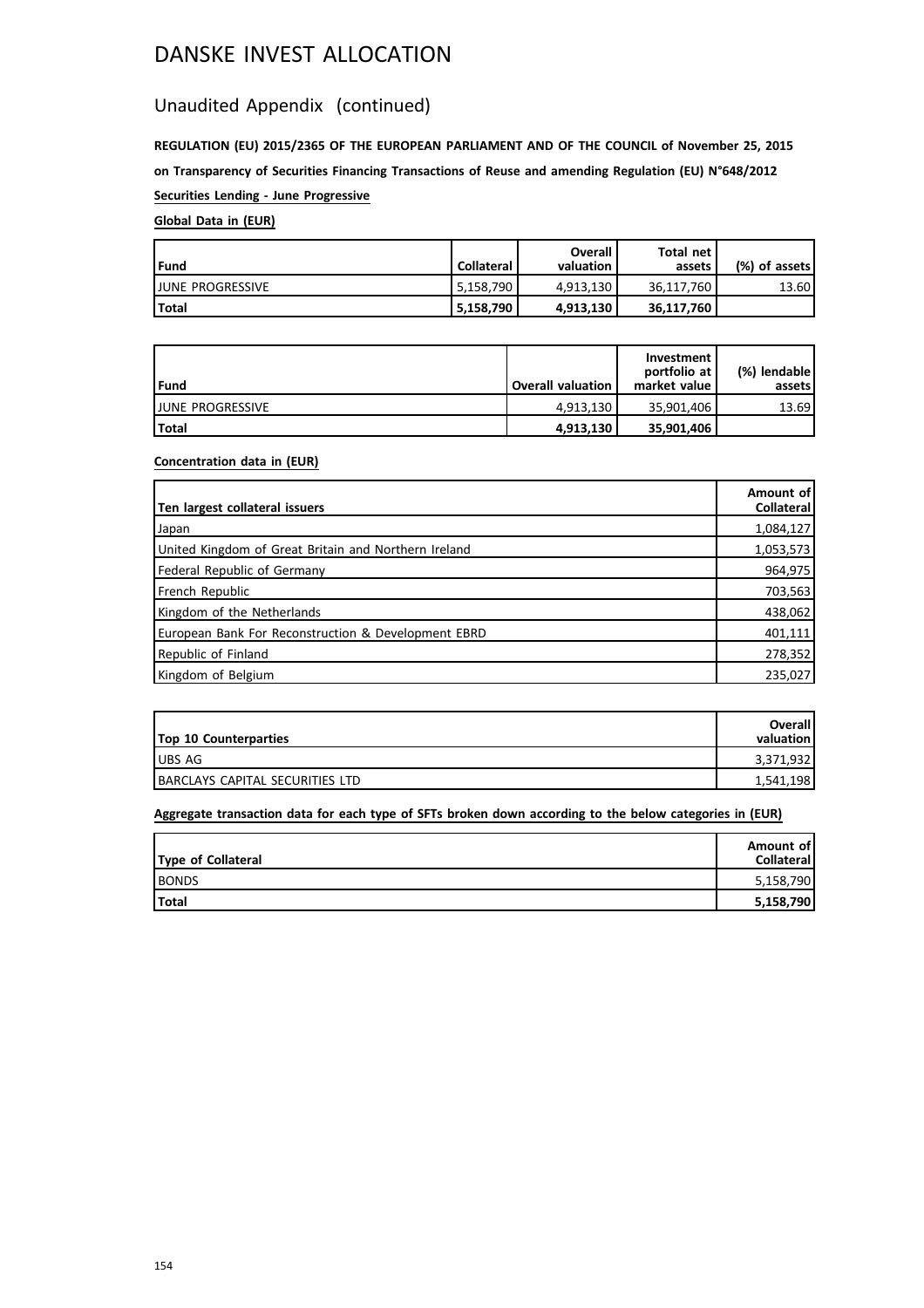| Maturity tenor of the Collateral | Amount of<br>Collateral |
|----------------------------------|-------------------------|
| Less than one day                |                         |
| One day to one week              |                         |
| One week to one month            |                         |
| One month to three months        | 381,886                 |
| Three months to one year         | 152,441                 |
| Above one year                   | 4,624,463               |
| Open transaction                 |                         |
| Total                            | 5,158,790               |

| Currencies of Cash Collateral | Amount of<br><b>Collateral</b> |
|-------------------------------|--------------------------------|
| N/A                           |                                |
| Total                         |                                |

| Currencies of Securities Collateral | Amount of<br>Collateral |
|-------------------------------------|-------------------------|
| EUR                                 | 2,619,978               |
| GBP                                 | 1,454,685               |
| JPY                                 | 1,084,127               |
| Total                               | 5,158,790               |

| Maturity tenor of the SFTs | <b>Overall</b><br>valuation |
|----------------------------|-----------------------------|
| Less than one day          |                             |
| One day to one week        |                             |
| One week to one month      |                             |
| One month to three months  |                             |
| Three months to one year   |                             |
| Above one year             |                             |
| Open transaction           | 4,913,130                   |
| Total                      | 4,913,130                   |

| Countries in which the counterparties are established | <b>Overall</b><br>valuation |
|-------------------------------------------------------|-----------------------------|
| IGREAT BRITAIN                                        | 3,371,932                   |
| <b>IDENMARK</b>                                       | 1.541.198                   |
| <b>Total</b>                                          | 4,913,130                   |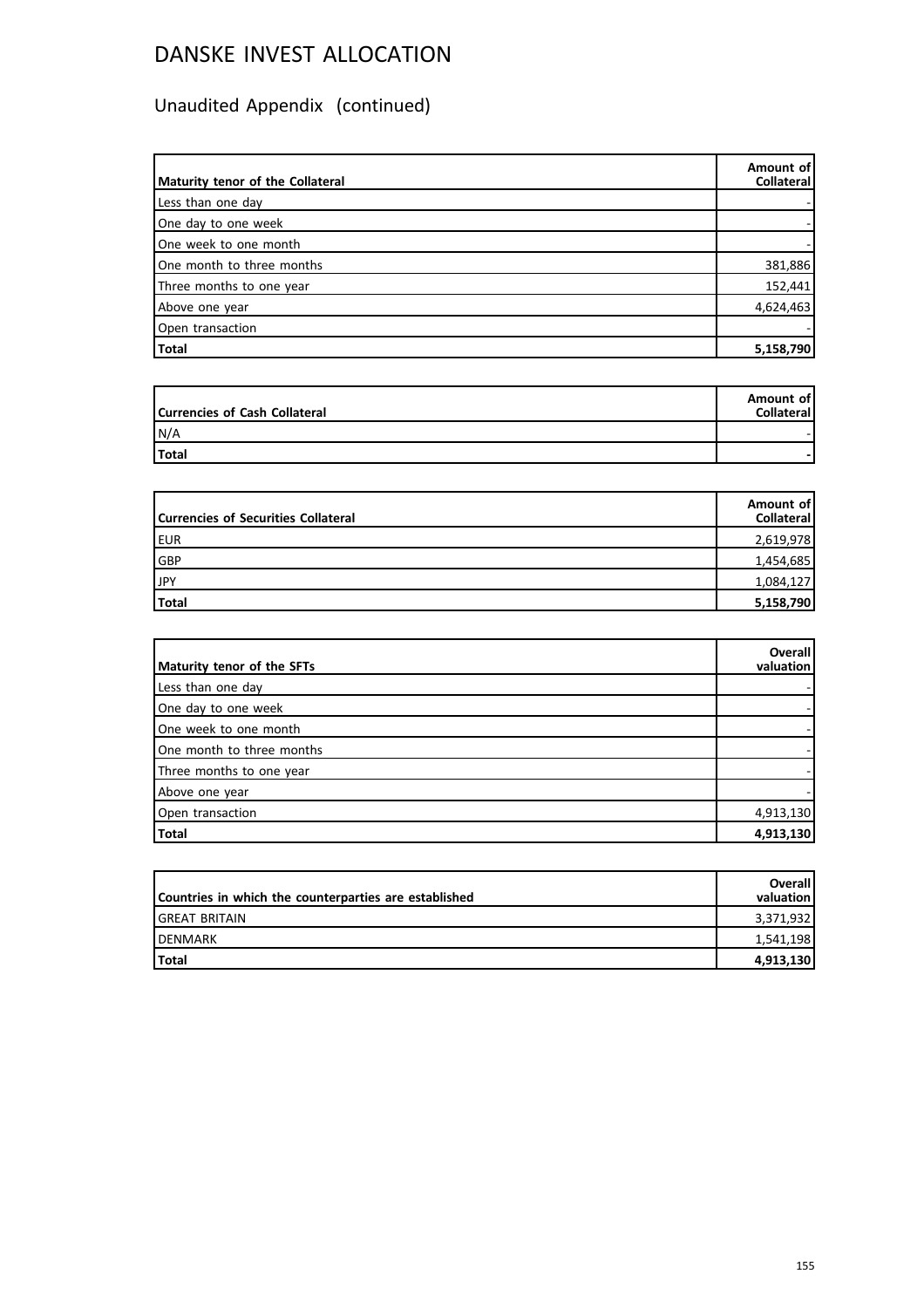### Unaudited Appendix (continued)

| Settlement and clearing | <b>Overall</b><br>valuation |
|-------------------------|-----------------------------|
| Bilateral               | 4,913,130                   |
| <b>Total</b>            | 4,913,130                   |

#### **Data on reuse of Collateral in (EUR)**

| <b>Reuse of Collateral</b>                                                    | Amount of<br><b>Collateral</b> |
|-------------------------------------------------------------------------------|--------------------------------|
| Share of collateral received that is reused                                   | None                           |
| Cash collateral reinvestment returns to the collective investment undertaking | None l                         |

### **Safekeeping of collateral received by the collective investment undertaking as part of SFTs in (EUR)**

| Name of the Custodian                   | Amount of<br>collateral asset<br>safe-kept |
|-----------------------------------------|--------------------------------------------|
| <b>IRBC INVESTOR SERVICES BANK S.A.</b> | 5,158,790                                  |
| <b>Total</b>                            | 5,158,790                                  |

**Safekeeping of collateral granted by the collective investment undertaking as part of SFTs in (EUR)**

| Type of accounts    |  |
|---------------------|--|
| Segregated accounts |  |

| l Fund                   | <b>Gross Revenue</b> | <b>RBC I&amp;TS</b><br>Revenue | <b>Tax Withheld</b> | Management<br>Company I<br>Revenue | Client Revenue!<br>(Net of Tax) |
|--------------------------|----------------------|--------------------------------|---------------------|------------------------------------|---------------------------------|
| <b>IJUNE PROGRESSIVE</b> | 20.626               | 6.894                          |                     |                                    | 13.732                          |
| Total                    | 20.626               | 6.894                          |                     | -                                  | 13.732                          |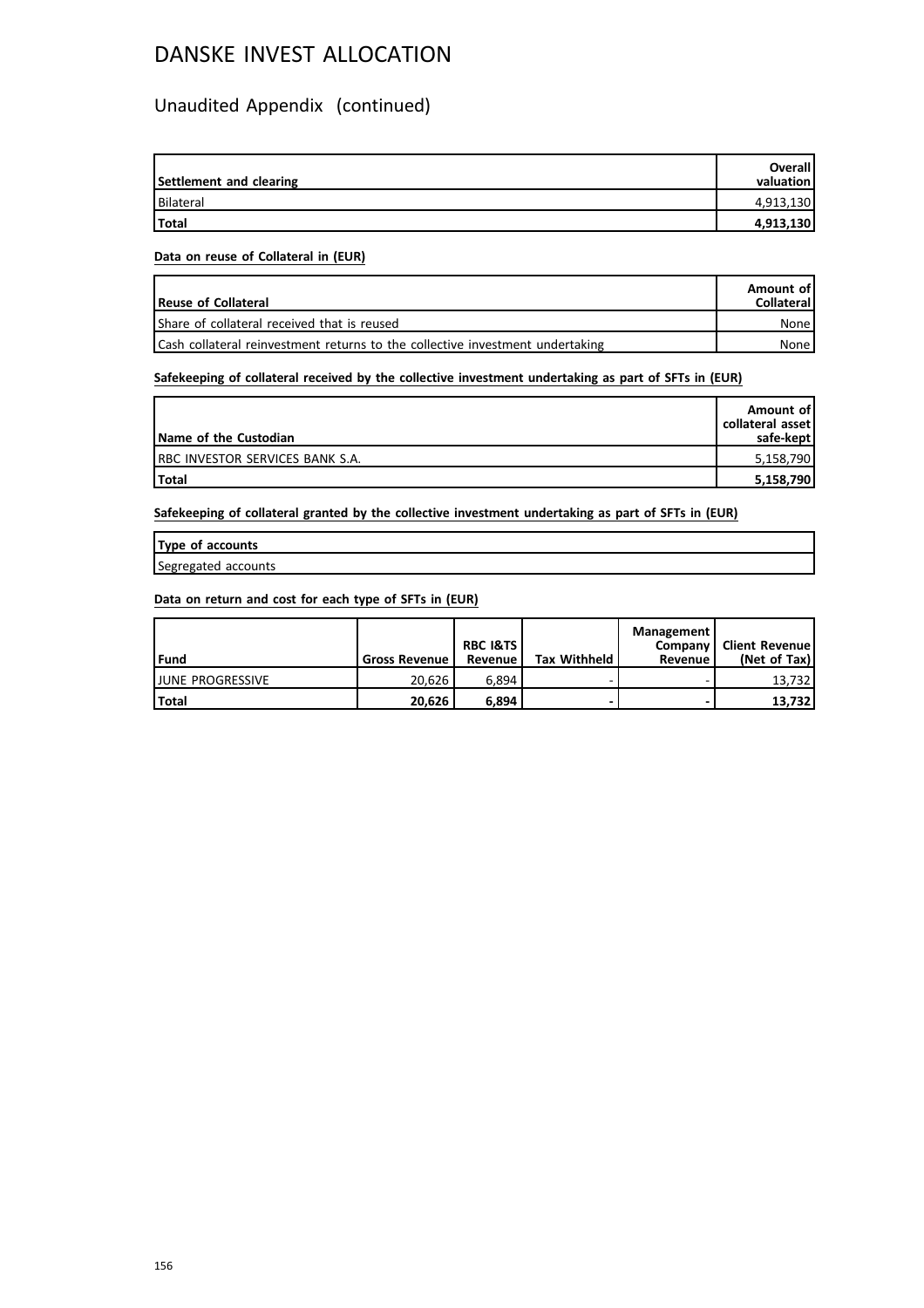### Unaudited Appendix (continued)

**REGULATION (EU) 2015/2365 OF THE EUROPEAN PARLIAMENT AND OF THE COUNCIL of November 25, 2015 on Transparency of Securities Financing Transactions of Reuse and amending Regulation (EU) N°648/2012 Securities Lending - Stable Income**

### **Global Data in (EUR)**

| l Fund                | <b>Collateral</b> | Overall<br>valuation | Total net<br>assets | (%) of assets! |
|-----------------------|-------------------|----------------------|---------------------|----------------|
| <b>ISTABLE INCOME</b> | 1.842.976         | 1.754.323            | 51,008,305          | 3.44           |
| Total                 | 1,842,976         | 1,754,323            | 51,008,305          |                |

| Fund                  | <b>Overall valuation</b> | Investment<br>portfolio at<br>market value | (%) lendable l<br>assets |
|-----------------------|--------------------------|--------------------------------------------|--------------------------|
| <b>ISTABLE INCOME</b> | 1.754.323                | 47.594.231                                 | 3.69                     |
| l Total               | 1,754,323                | 47,594,231                                 |                          |

### **Concentration data in (EUR)**

| Ten largest collateral issuers                       | Amount of<br><b>Collateral</b> |
|------------------------------------------------------|--------------------------------|
| <b>USA United States of America</b>                  | 158,401                        |
| United Kingdom of Great Britain and Northern Ireland | 137,828                        |
| French Republic                                      | 96,851                         |
| CANADA Mortgage & Housing Corp CMHC                  | 93,955                         |
| Japan                                                | 79,314                         |
| The Toronto-Dominion Bank                            | 59,615                         |
| <b>Bank of Montreal</b>                              | 59,510                         |
| Verisign Inc                                         | 54,538                         |
| Amazon.com Inc                                       | 37,448                         |
| Microsoft Corp                                       | 36,399                         |

| <b>Top 10 Counterparties</b>       | <b>Overall</b><br>valuation |
|------------------------------------|-----------------------------|
| RBC DOMINION SECURITIES INC        | 314,825                     |
| THE BANK OF NOVA SCOTIA            | 307,814                     |
| DEUTSCHE BANK AG                   | 275,715                     |
| <b>NATIXIS</b>                     | 140,649                     |
| <b>HSBC BANK PLC</b>               | 118,668                     |
| SCOTIA CAPITAL INC.                | 82,805                      |
| NATIONAL BANK FINANCIAL INC        | 80,944                      |
| SKANDINAVISKA ENSKILDA BANKEN AB   | 78,515                      |
| <b>MERRILL LYNCH INTERNATIONAL</b> | 72,896                      |
| ITD SECURITIES INC.                | 60,218                      |

| Type of Collateral   | Amount of<br>Collateral |
|----------------------|-------------------------|
| <b>EQUITIES</b>      | 1,097,463               |
| <b>BONDS</b>         | 697,724                 |
| <b>IMONEY MARKET</b> | 47,789                  |
| Total                | 1,842,976               |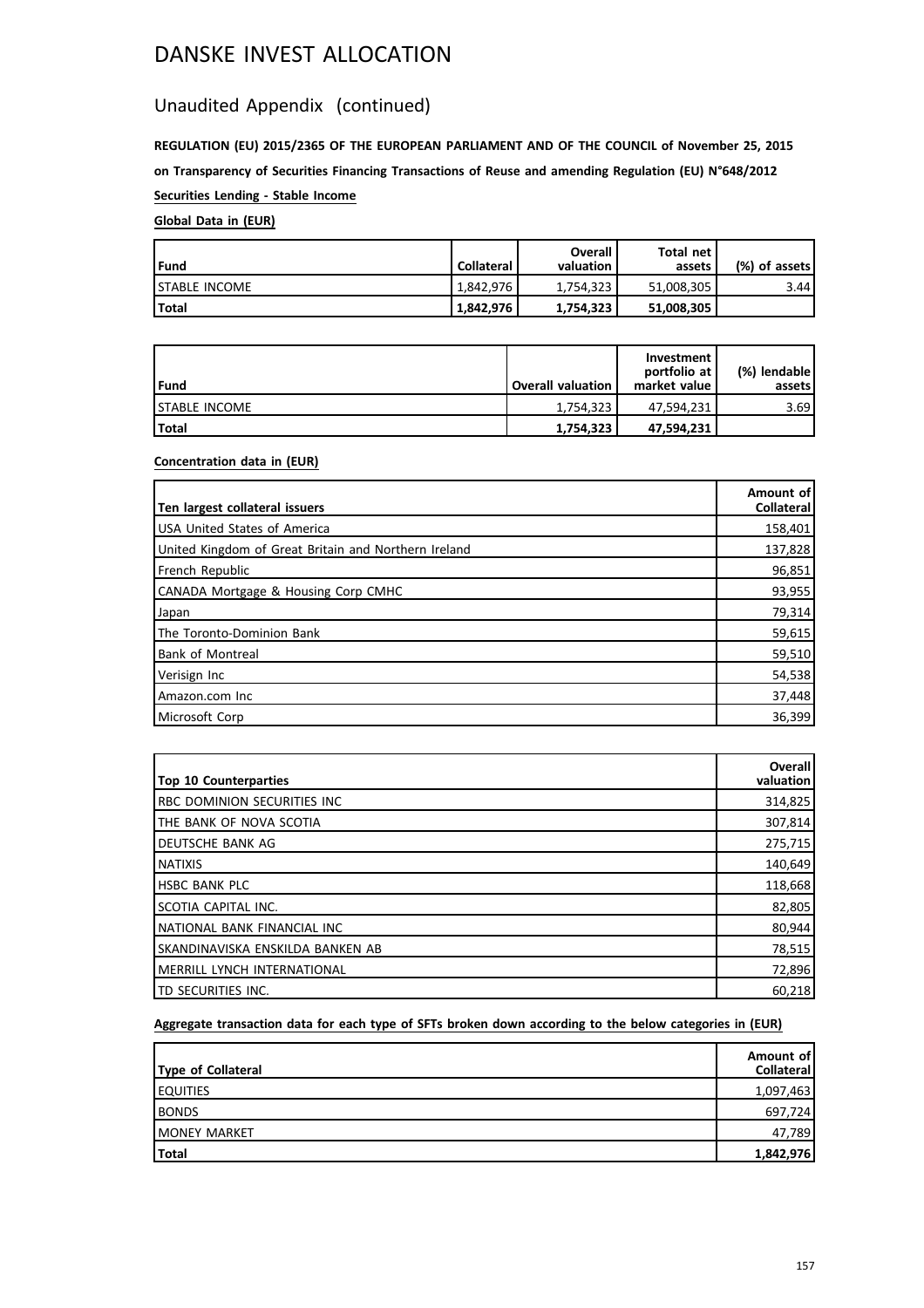| Maturity tenor of the Collateral | Amount of<br>Collateral |
|----------------------------------|-------------------------|
| Less than one day                |                         |
| One day to one week              | 699                     |
| One week to one month            | 4,967                   |
| One month to three months        | 52,177                  |
| Three months to one year         | 37,356                  |
| Above one year                   | 650,313                 |
| Open transaction                 | 1,097,463               |
| Total                            | 1,842,976               |

| Currencies of Cash Collateral | Amount of<br><b>Collateral</b> |
|-------------------------------|--------------------------------|
| N/A                           |                                |
| Total                         |                                |

| Currencies of Securities Collateral | Amount of<br>Collateral |
|-------------------------------------|-------------------------|
| USD                                 | 756,574                 |
| <b>CAD</b>                          | 715,738                 |
| GBP                                 | 164,969                 |
| EUR                                 | 122,523                 |
| JPY                                 | 79,314                  |
| CHF                                 | 3,859                   |
| Total                               | 1,842,976               |

| Maturity tenor of the SFTs | <b>Overall</b><br>valuation |
|----------------------------|-----------------------------|
|                            |                             |
| Less than one day          | 146,530                     |
| One day to one week        |                             |
| One week to one month      |                             |
| One month to three months  |                             |
| Three months to one year   |                             |
| Above one year             |                             |
| Open transaction           | 1,607,793                   |
| Total                      | 1,754,323                   |

| Countries in which the counterparties are established | <b>Overall</b><br>valuation |
|-------------------------------------------------------|-----------------------------|
| <b>CANADA</b>                                         | 876,091                     |
| <b>GREAT BRITAIN</b>                                  | 472,618                     |
| FRANCE                                                | 140,649                     |
| UNITED KINGDOM                                        | 80,944                      |
| <b>SWEDEN</b>                                         | 78,515                      |
| <b>IRELAND</b>                                        | 59,643                      |
| USA UNITED STATES OF AMERICA                          | 34,592                      |
| DENMARK                                               | 11,271                      |
| <b>Total</b>                                          | 1,754,323                   |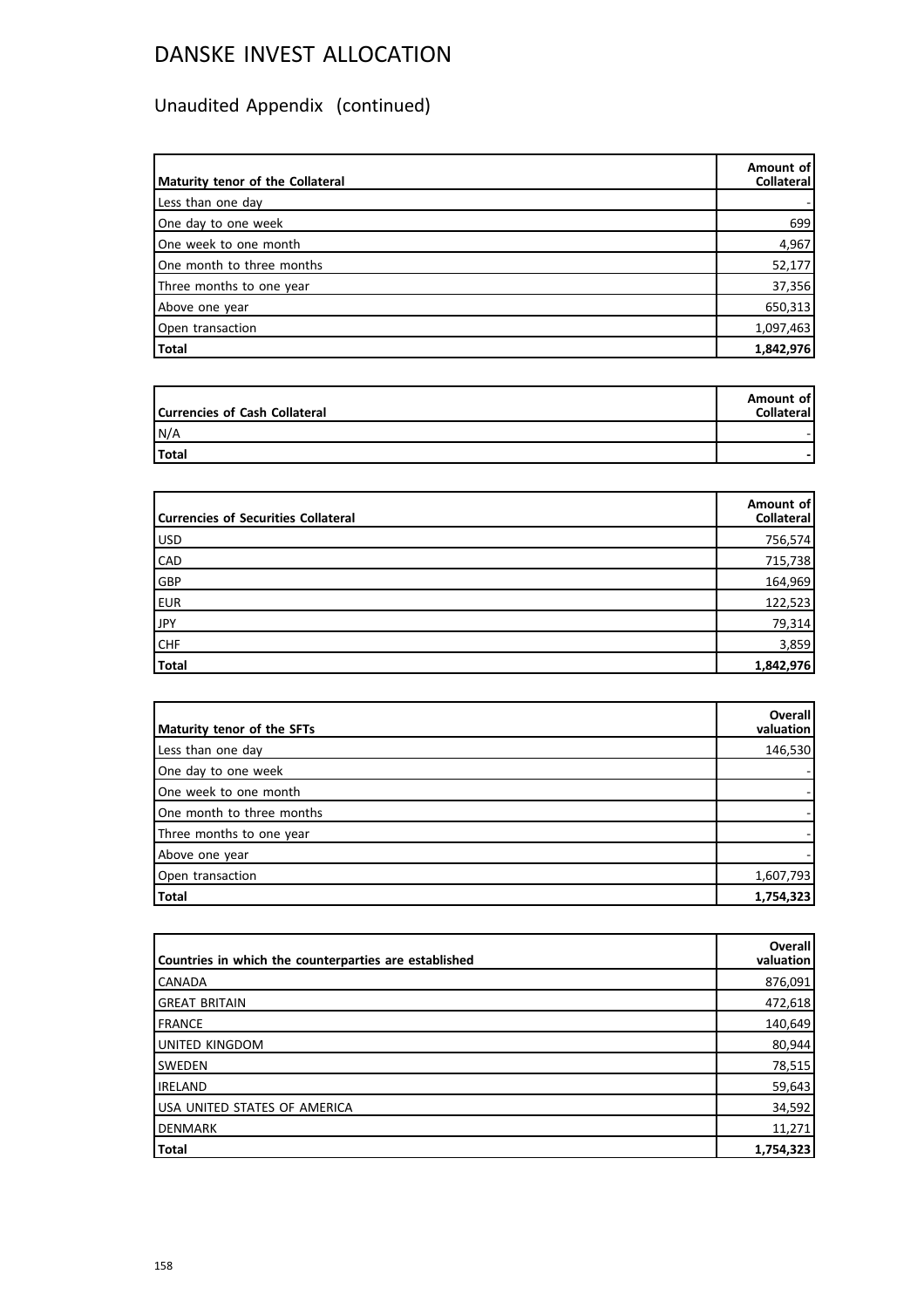### Unaudited Appendix (continued)

| Settlement and clearing | <b>Overall</b><br>valuation |
|-------------------------|-----------------------------|
| Bilateral               | 1,754,323                   |
| Total                   | 1,754,323                   |

#### **Data on reuse of Collateral in (EUR)**

| <b>Reuse of Collateral</b>                                                    | Amount of<br><b>Collateral</b> |
|-------------------------------------------------------------------------------|--------------------------------|
| Share of collateral received that is reused                                   | None l                         |
| Cash collateral reinvestment returns to the collective investment undertaking | None l                         |

### **Safekeeping of collateral received by the collective investment undertaking as part of SFTs in (EUR)**

| Name of the Custodian                   | Amount of<br>collateral asset<br>safe-kept |
|-----------------------------------------|--------------------------------------------|
| <b>IRBC INVESTOR SERVICES BANK S.A.</b> | 1,842,976                                  |
| Total                                   | 1,842,976                                  |

**Safekeeping of collateral granted by the collective investment undertaking as part of SFTs in (EUR)**

| Type of accounts    |  |
|---------------------|--|
| Segregated accounts |  |

| l Fund                | <b>Gross Revenue</b> | <b>RBC I&amp;TS</b><br>Revenue | <b>Tax Withheld</b> | Management<br>Company  <br>Revenue | Client Revenue!<br>(Net of Tax) |
|-----------------------|----------------------|--------------------------------|---------------------|------------------------------------|---------------------------------|
| <b>ISTABLE INCOME</b> | 14.660               | 3.814                          |                     |                                    | 10.846                          |
| <b>Total</b>          | 14.660               | 3.814                          |                     |                                    | 10.846                          |